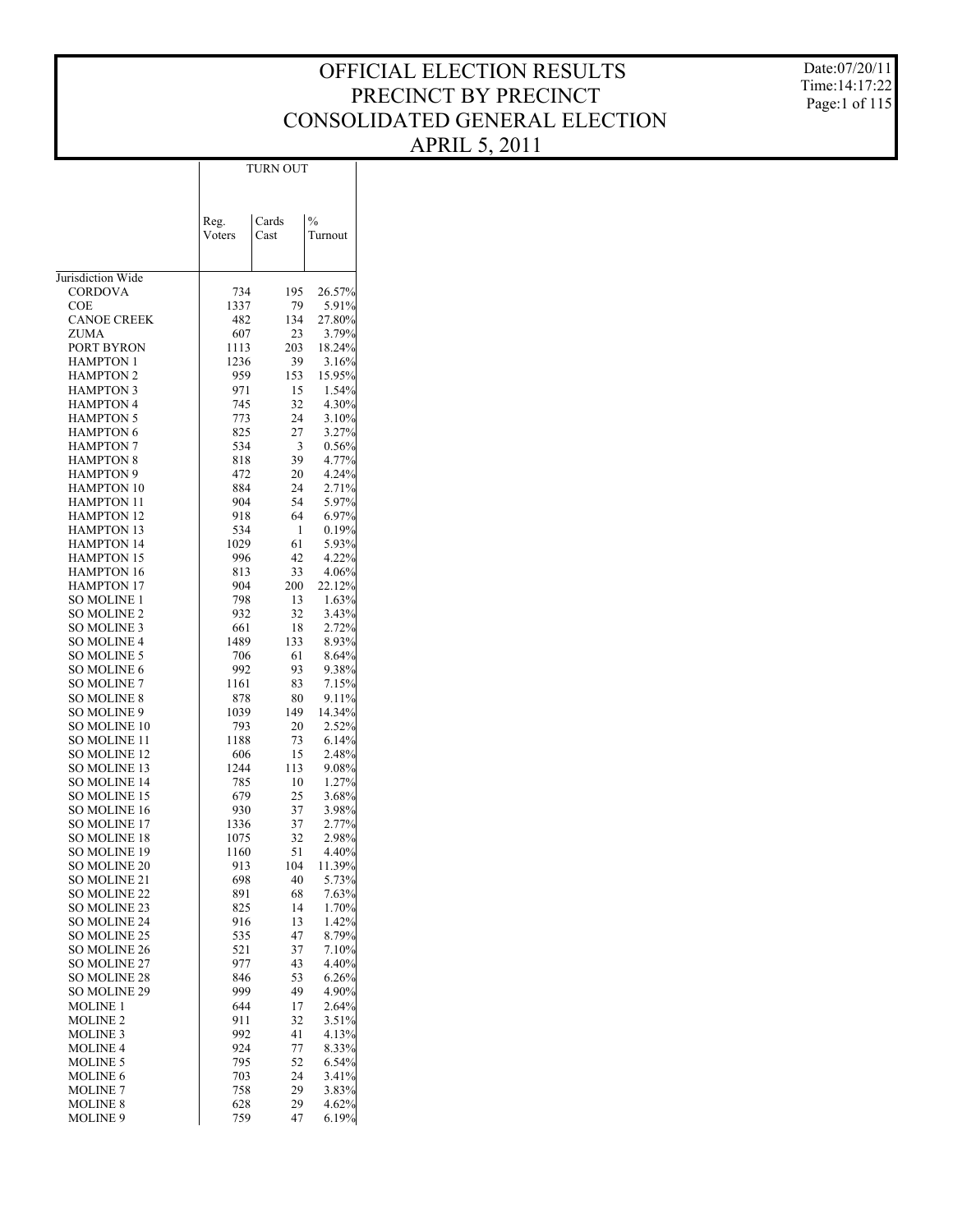Date:07/20/11 Time:14:17:22 Page:2 of 115

|                                                      | Reg.        | Cards     | $\frac{0}{0}$     |
|------------------------------------------------------|-------------|-----------|-------------------|
|                                                      | Voters      | Cast      | Turnout           |
|                                                      |             |           |                   |
| <b>MOLINE 10</b>                                     | 841         | 24        | 2.85%             |
| MOLINE 11                                            | 972         | 26        | 2.67%             |
| <b>MOLINE 12</b>                                     | 497         | 25<br>42  | 5.03%             |
| <b>MOLINE 13</b><br><b>MOLINE 14</b>                 | 768<br>490  | 13        | 5.47%<br>2.65%    |
| <b>MOLINE 15</b>                                     | 832         | 41        | 4.93%             |
| <b>MOLINE 16</b>                                     | 853         | 34        | 3.99%             |
| <b>MOLINE 17</b>                                     | 706         | 57        | $8.07\%$          |
| <b>MOLINE 18</b><br><b>MOLINE 19</b>                 | 803<br>513  | 43<br>17  | 5.35%<br>3.31%    |
| <b>MOLINE 20</b>                                     | 718         | 64        | 8.91%             |
| ROCK ISLAND 1                                        | 883         | 15        | 1.70%             |
| ROCK ISLAND 2                                        | 209         | 8         | 3.83%             |
| ROCK ISLAND 3                                        | 864         | 28        | 3.24%             |
| ROCK ISLAND 4<br>ROCK ISLAND 5                       | 349<br>1075 | 8<br>31   | 2.29%<br>2.88%    |
| ROCK ISLAND 6                                        | 714         | 23        | 3.22%             |
| ROCK ISLAND 7                                        | 555         | 23        | 4.14%             |
| ROCK ISLAND 8                                        | 478         | 27        | 5.65%             |
| ROCK ISLAND 9                                        | 815         | 21        | 2.58%             |
| ROCK ISLAND 10<br>ROCK ISLAND 11                     | 1006<br>500 | 35<br>56  | 3.48%<br>11.20%   |
| ROCK ISLAND 12                                       | 926         | 110       | 11.88%            |
| ROCK ISLAND 13                                       | 484         | 51        | 10.54%            |
| ROCK ISLAND 14                                       | 661         | 99        | 14.98%            |
| ROCK ISLAND 15                                       | 979         | 85        | 8.68%             |
| SO ROCK ISLAND 1                                     | 826         | 51        | 6.17%             |
| <b>SO ROCK ISLAND 2</b><br><b>SO ROCK ISLAND 3</b>   | 761<br>1172 | 21<br>54  | 2.76%<br>4.61%    |
| SO ROCK ISLAND 4                                     | 999         | 95        | 9.51%             |
| <b>SO ROCK ISLAND 5</b>                              | 1062        | 61        | 5.74%             |
| <b>SO ROCK ISLAND 6</b>                              | 925         | 90        | 9.73%             |
| <b>SO ROCK ISLAND 7</b><br><b>SO ROCK ISLAND 8</b>   | 743<br>955  | 66<br>64  | 8.88%             |
| <b>SO ROCK ISLAND 9</b>                              | 678         | 20        | $6.70\%$<br>2.95% |
| <b>SO ROCK ISLAND 10</b>                             | 928         | 39        | 4.20%             |
| <b>SO ROCK ISLAND 11</b>                             | 890         | 64        | 7.19%             |
| <b>SO ROCK ISLAND 12</b>                             | 1066        | 75        | 7.04%             |
| <b>SO ROCK ISLAND 13</b><br><b>SO ROCK ISLAND 14</b> | 1023<br>908 | 69<br>85  | 6.74%<br>9.36%    |
| <b>SO ROCK ISLAND 15</b>                             | 742         | 24        | 3.23%             |
| <b>SO ROCK ISLAND 16</b>                             | 515         | 39        | 7.57%             |
| <b>BLACKHAWK1</b>                                    | 674         | 8         | 1.19%             |
| BLACKHAWK 2                                          | 910         | 18        | 1.98%             |
| <b>BLACKHAWK 3</b><br><b>BLACKHAWK 4</b>             | 1562<br>967 | 47<br>63  | 3.01%<br>6.51%    |
| <b>BLACKHAWK 5</b>                                   | 801         | 19        | 2.37%             |
| <b>BLACKHAWK 6</b>                                   | 1068        | 44        | 4.12%             |
| <b>BLACKHAWK 7</b>                                   | 1367        | 108       | 7.90%             |
| COAL VALLEY 1                                        | 990         | 59        | 5.96%             |
| COAL VALLEY 2<br>COAL VALLEY 3                       | 736<br>1676 | 16<br>126 | 2.17%<br>7.52%    |
| RURAL                                                | 798         | 33        | 4.14%             |
| <b>BOWLING 1</b>                                     | 1147        | 48        | 4.18%             |
| <b>BOWLING 2</b>                                     | 1607        | 21        | 1.31%             |
| <b>EDGINGTON 1</b>                                   | 636         | 41        | 6.45%             |
| EDGINGTON 2<br><b>ANDALUSIA</b>                      | 502<br>1777 | 94<br>146 | 18.73%<br>8.22%   |
| <b>BUFFALO PRAIRIE</b>                               | 700         | 50        | 7.14%             |
| DRURY                                                | 615         | 28        | 4.55%             |
| Total                                                | 103492      | 6248      | 6.04%             |

TURN OUT

 $\overline{\phantom{a}}$ 

 $\overline{\phantom{a}}$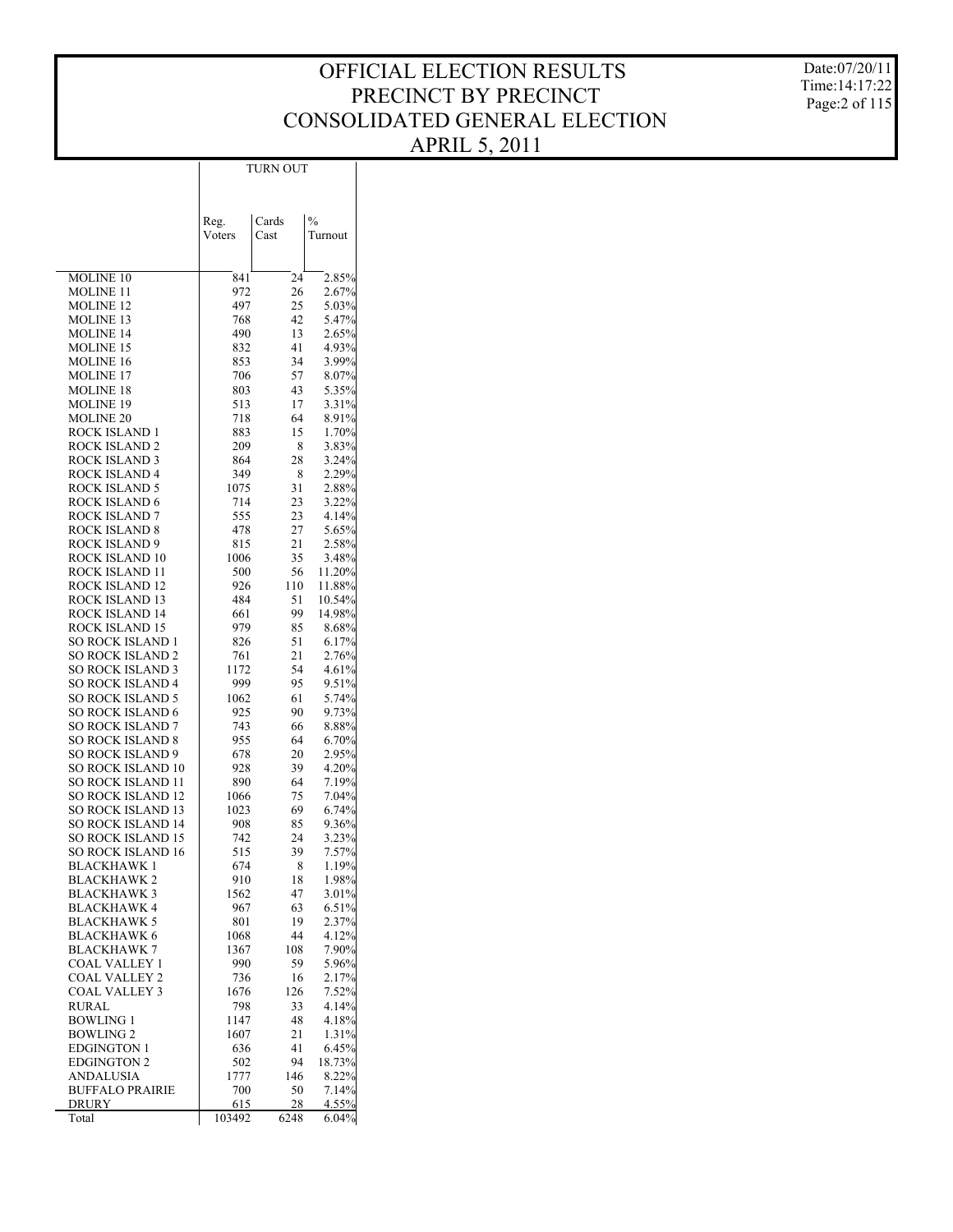| <b>OFFICIAL ELECTION RESULTS</b><br>PRECINCT BY PRECINCT<br>CONSOLIDATED GENERAL ELECTION<br><b>APRIL 5, 2011</b>                                        |     |            |  |       |                |          |             |  |                                       | Date:07/20/11<br>Time: 14:17:22<br>Page: 3 of 115 |           |  |
|----------------------------------------------------------------------------------------------------------------------------------------------------------|-----|------------|--|-------|----------------|----------|-------------|--|---------------------------------------|---------------------------------------------------|-----------|--|
|                                                                                                                                                          |     |            |  |       |                |          |             |  |                                       |                                                   |           |  |
| AND VILL TRUST<br>Times Over Voted   Number Of Under   DARREN<br>Times Blank<br><b>Times Counted</b><br>Reg.<br>WOEBER (CIT)<br>Voters<br>Voted<br>Votes |     |            |  |       |                |          |             |  | DARRYL D.<br><b>ANDERSON</b><br>(IND) |                                                   |           |  |
| Jurisdiction Wide<br><b>ANDALUSIA</b>                                                                                                                    | 858 | 81 100,00% |  | 2.47% | 0              | $0.00\%$ | 122 150.62% |  | 60 74.07%                             |                                                   | 55 67.90% |  |
| Total                                                                                                                                                    | 858 | 81 100,00% |  | 2.47% | $\overline{0}$ | $0.00\%$ | 122 150.62% |  | 60 74.07%                             |                                                   | 55 67.90% |  |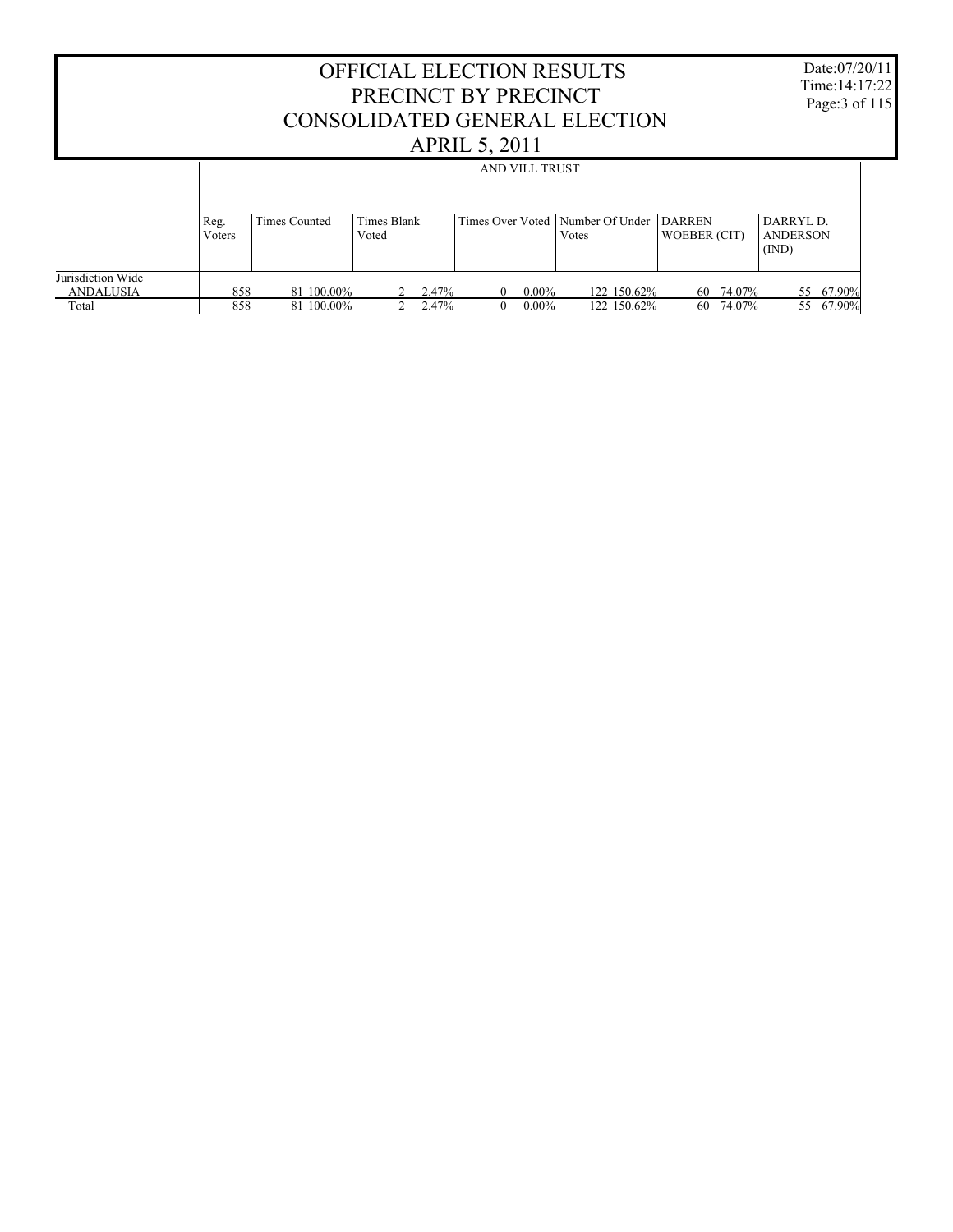Date:07/20/11 Time:14:17:22 Page:4 of 115

|                   |                |               |                      |          |                  |          | <b>CAR CL VILL TRUST</b>             |           |                |        |                               |           |  |  |  |  |  |
|-------------------|----------------|---------------|----------------------|----------|------------------|----------|--------------------------------------|-----------|----------------|--------|-------------------------------|-----------|--|--|--|--|--|
|                   | Reg.<br>Voters | Times Counted | Times Blank<br>Voted |          | Times Over Voted |          | Number Of Under   JESSIE L.<br>Votes |           | <b>SANDERS</b> |        | RICHARD J.<br><b>WIENANDT</b> |           |  |  |  |  |  |
| Jurisdiction Wide |                |               |                      |          |                  |          |                                      |           |                |        |                               |           |  |  |  |  |  |
| <b>HAMPTON 8</b>  | 670            | 38 100.00%    |                      | $5.26\%$ | 0                | $0.00\%$ |                                      | 37 97.37% | 19             | 50.00% |                               | 20 52.63% |  |  |  |  |  |
| <b>HAMPTON 16</b> | 581            | 27 100.00%    |                      | 7.41%    |                  | 3.70%    | 14                                   | 51.85%    | 19.            | 70.37% | 18                            | 66.67%    |  |  |  |  |  |
| Total             | 1251           | 65 100.00%    | 4                    | 6.15%    |                  | 1.54%    | 51                                   | 78.46%    | 38             | 58.46% | 38                            | 58.46%    |  |  |  |  |  |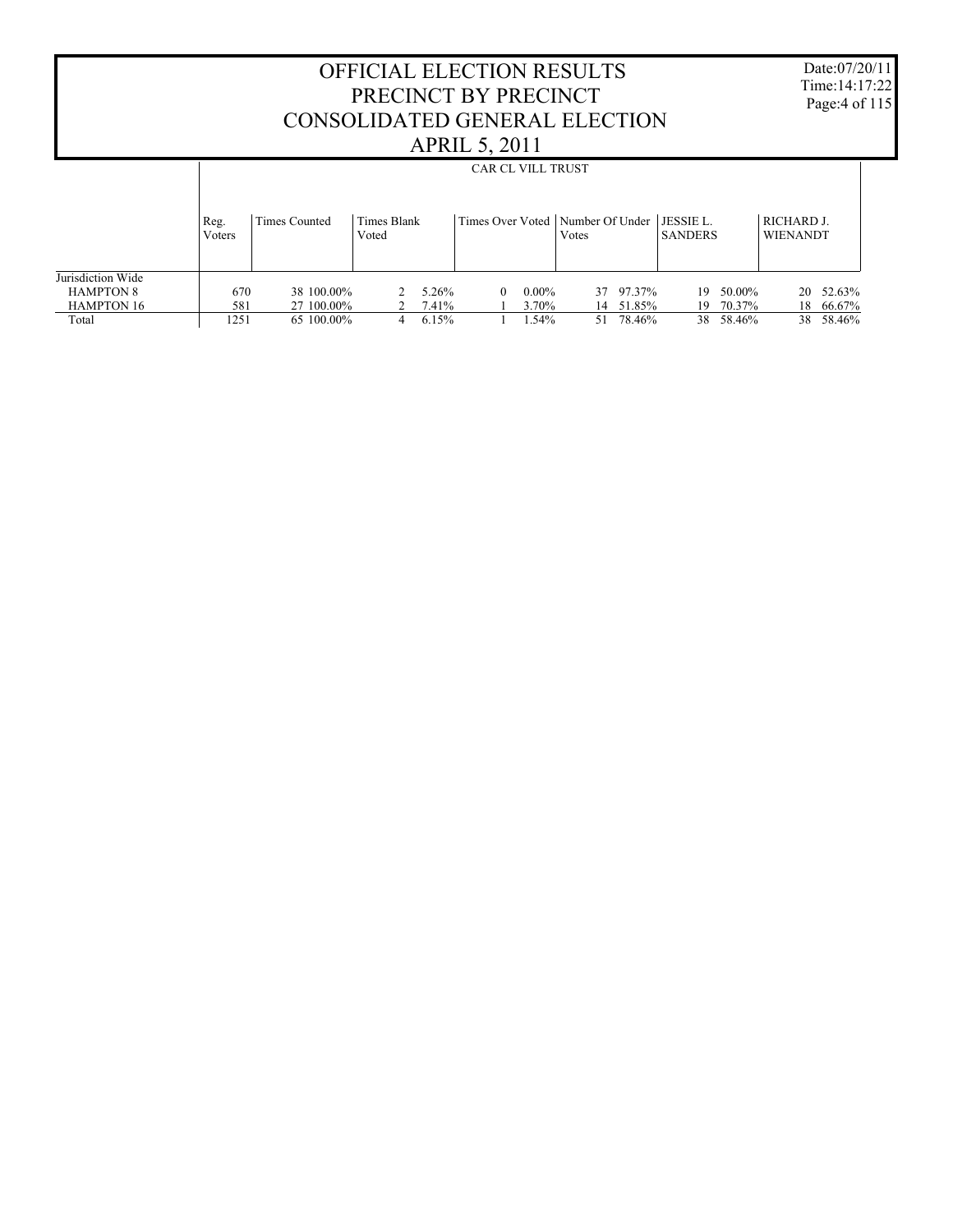CAR CL VILL TRUST

|                   | <b>ALMA NEELS</b> | Write-In Votes |  |
|-------------------|-------------------|----------------|--|
| Jurisdiction Wide |                   |                |  |
| <b>HAMPTON 8</b>  | 27 71.05%         | 13.16%<br>5    |  |
| <b>HAMPTON 16</b> | 74.07%<br>20      | 3.70%          |  |
| Total             | 72.31%<br>47      | 9.23%          |  |

Date:07/20/11 Time:14:17:22 Page:5 of 115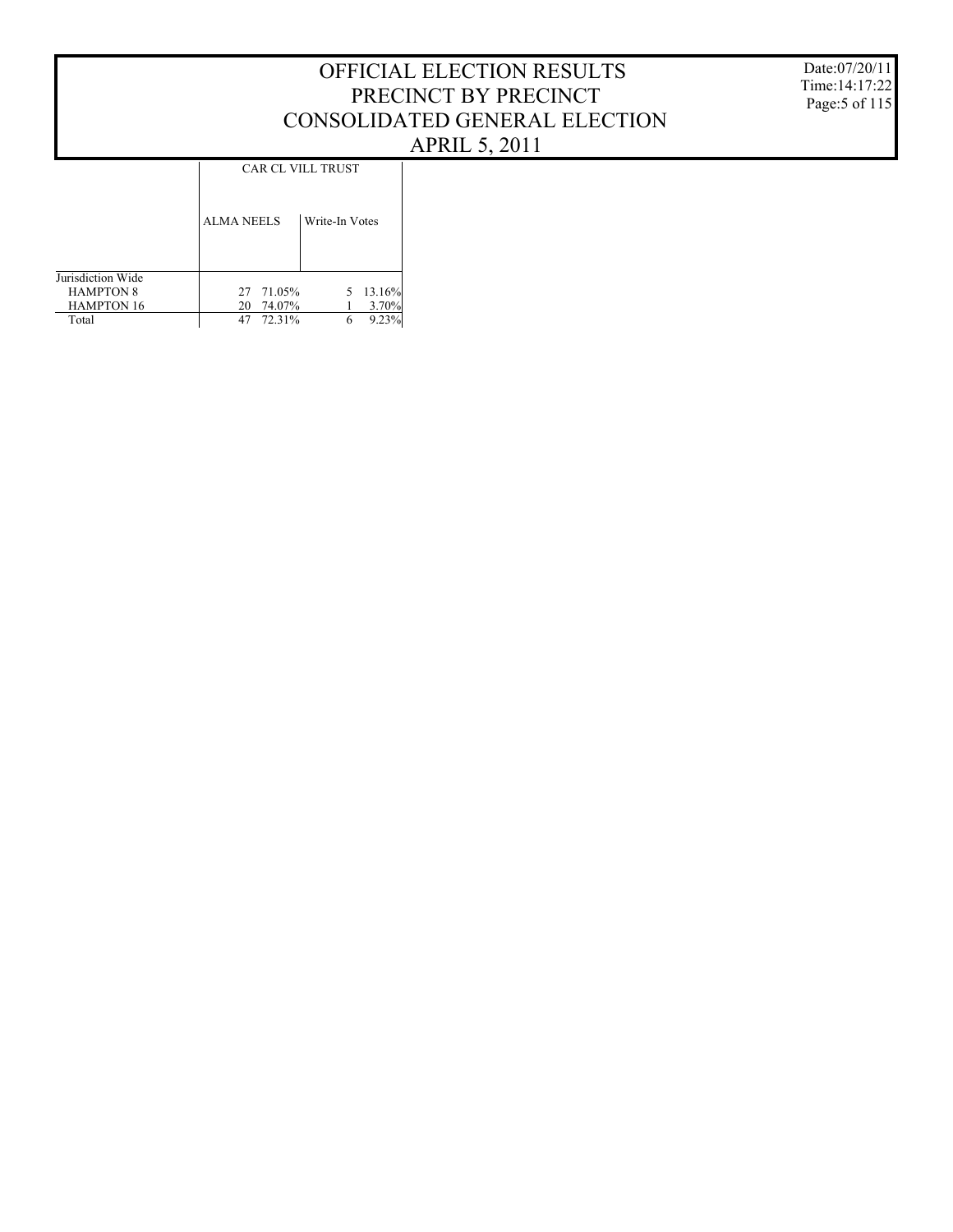Date:07/20/11 Time:14:17:22 Page:6 of 115

|                      |                |               |                      |          | $\overline{\phantom{a}}$ |                      |                          |                  |                            |           |                             |           |
|----------------------|----------------|---------------|----------------------|----------|--------------------------|----------------------|--------------------------|------------------|----------------------------|-----------|-----------------------------|-----------|
|                      |                |               |                      |          |                          | <b>CV VILL TRUST</b> |                          |                  |                            |           |                             |           |
|                      | Reg.<br>Voters | Times Counted | Times Blank<br>Voted |          | Times Over Voted         |                      | Number Of Under<br>Votes |                  | <b>RICK LASEK</b><br>(CON) |           | <b>BRUCE CROWE</b><br>(CON) |           |
| Jurisdiction Wide    |                |               |                      |          |                          |                      |                          |                  |                            |           |                             |           |
| <b>COAL VALLEY 1</b> | 652            | 44 100.00%    |                      | 6.82%    | $\Omega$                 | $0.00\%$             |                          | 19 43.18%        |                            | 31 70.45% |                             | 36 81.82% |
| COAL VALLEY 2        | 471            | 13 100,00%    | $\Omega$             | $0.00\%$ | $\Omega$                 | $0.00\%$             |                          | $6\quad 46.15\%$ | 11                         | 84.62%    | 11                          | 84.62%    |
| <b>COAL VALLEY 3</b> | 1554           | 122 100.00%   | $\mathcal{E}$        | 10.66%   | 0                        | $0.00\%$             |                          | 75 61.48%        |                            | 86 70.49% | 84                          | 68.85%    |
| Total                | 2677           | 179 100,00%   | 16.                  | 8.94%    | 0                        | $0.00\%$             | 100                      | 55.87%           | 128                        | 71.51%    | 131                         | 73.18%    |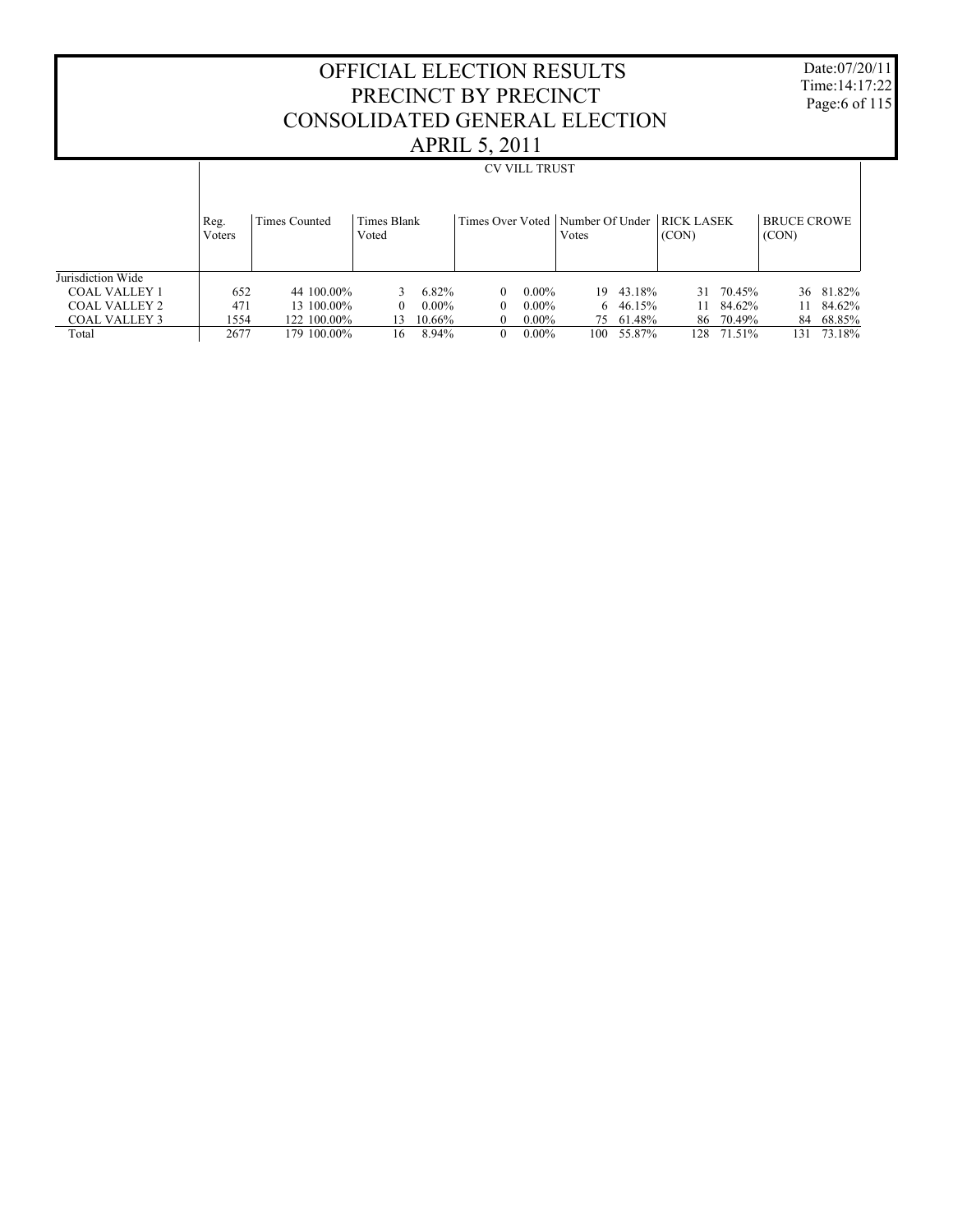Date:07/20/11 Time:14:17:22 Page:7 of 115

CV VILL TRUST

|                      | MARK<br><b>SAELENS (CON)</b> |
|----------------------|------------------------------|
| Jurisdiction Wide    |                              |
| COAL VALLEY 1        | 84.09%<br>37                 |
| COAL VALLEY 2        | 84.62%<br>11                 |
| <b>COAL VALLEY 3</b> | 67.21%<br>82                 |
| Total                | 72.63%                       |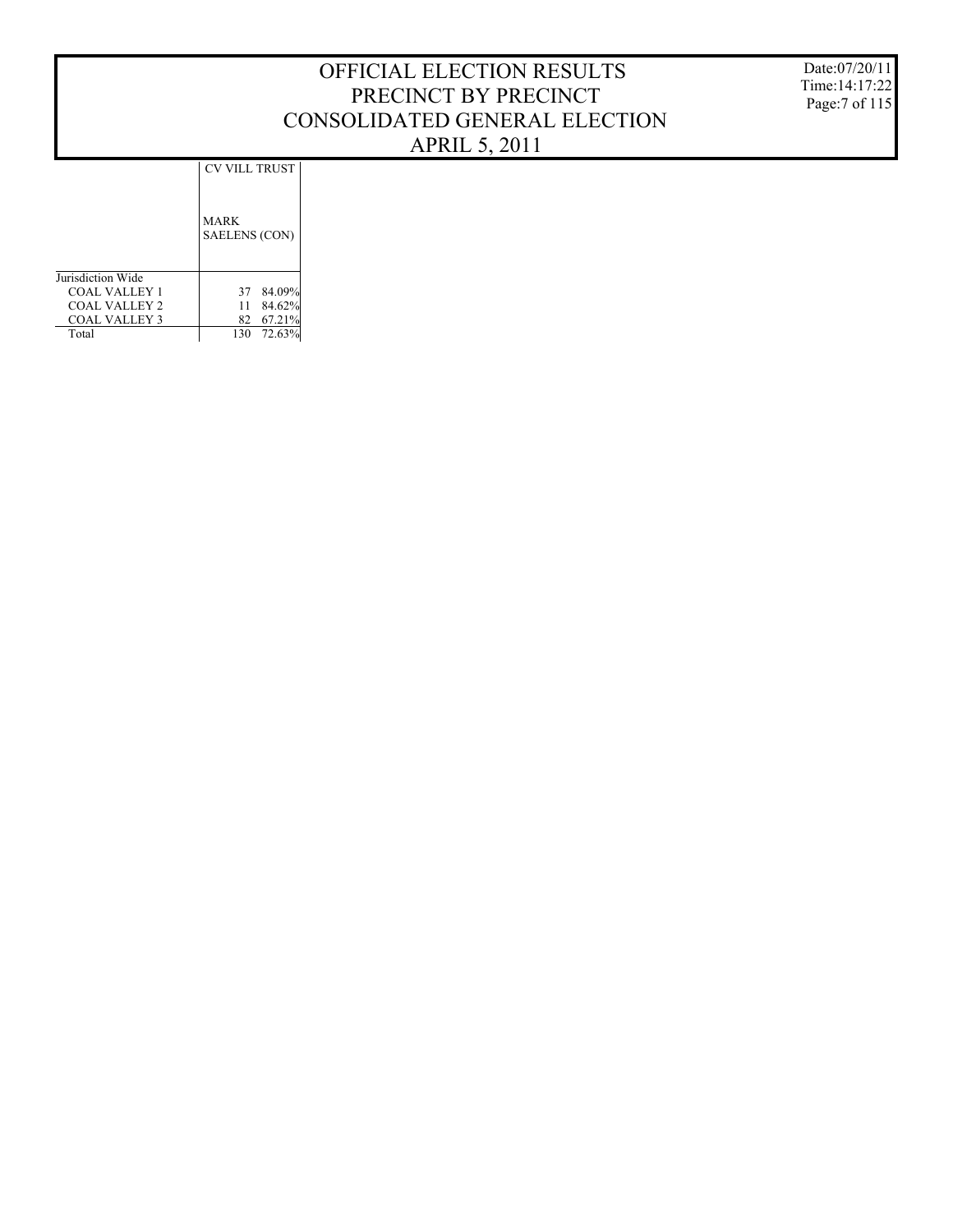OFFICIAL ELECTION RESULTS PRECINCT BY PRECINCT CONSOLIDATED GENERAL ELECTION APRIL 5, 2011 Date:07/20/11 Time:14:17:22 Page:8 of 115 Jurisdiction Wide **CORDOVA**  PORT BYRON Total Reg. Voters Times Counted | Times Blank Voted Times Over Voted | Number Of Under | WILLARD Votes SOMERS (PEO) JOHN HAAN (PEO) CORD VILL TRUST  $\begin{array}{cccccccccccc} 434 & & 136 & 100.00\% & & 0 & 0.00\% & & 2 & 1.47\% & & 27 & 19.85\% & & 67 & 49.26\% & & 68 & 50.00\% \\ 111 & & 34 & 100.00\% & & 0 & 0.00\% & & 0 & 0.00\% & & 5 & 14.71\% & & 3 & 8.82\% & & 19 & 55.88\% \end{array}$ 111 34 100.00% 0 0.00% 0 0.00% 5 14.71% 3 8.82% 19 55.88% 645 170 100.00% 0 0.00% 2 1.18% 32 18.82% 70 41.18% 87 51.18% 545 170 100.00% 0 0.00% 2 1.18% 32 18.82% 70 41.18% 87 51.18%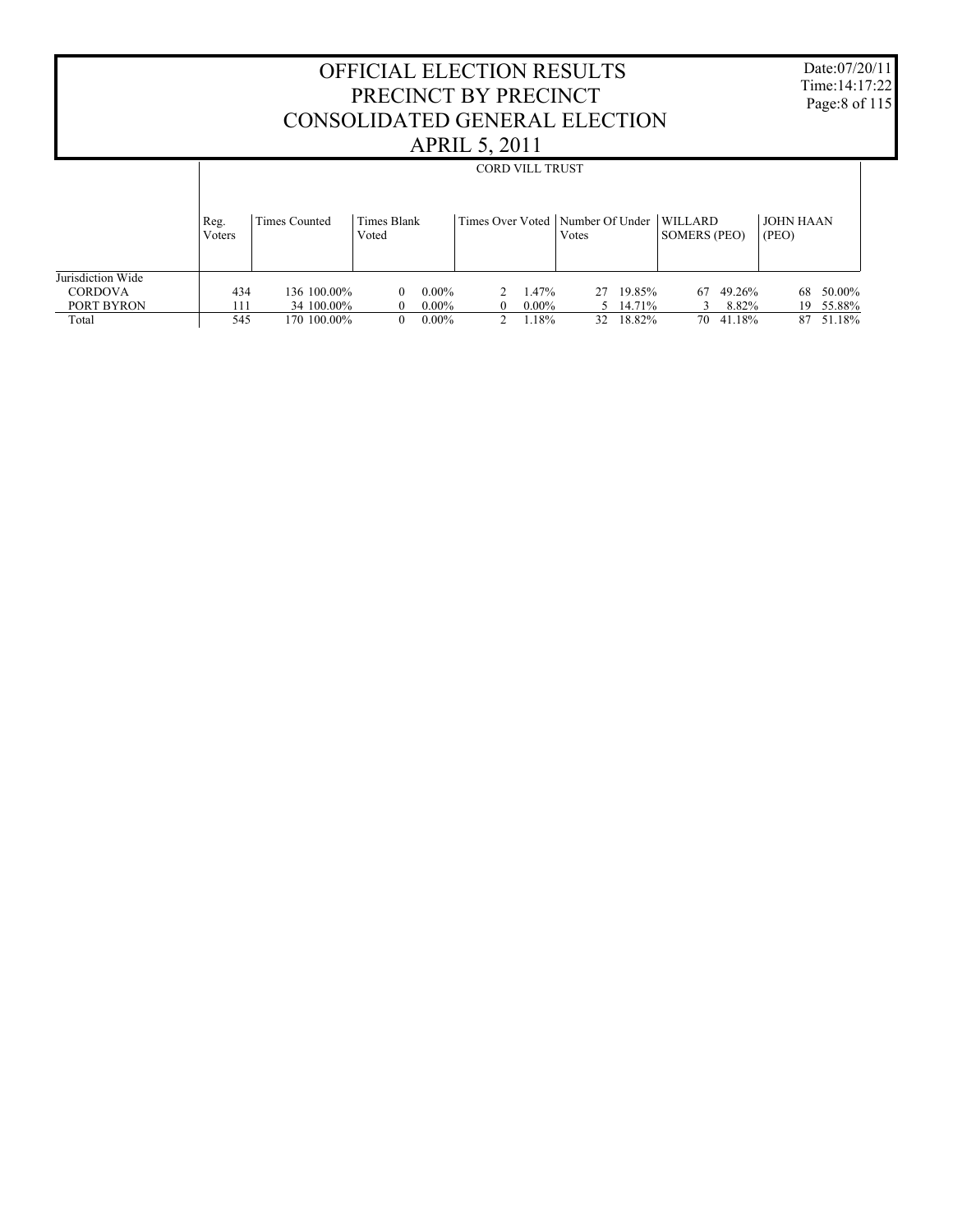Date:07/20/11 Time:14:17:22 Page:9 of 115

|                   |                            | <b>CORD VILL TRUST</b>               |                              |                                |                      |  |  |  |  |  |  |  |
|-------------------|----------------------------|--------------------------------------|------------------------------|--------------------------------|----------------------|--|--|--|--|--|--|--|
|                   | <b>JOHN MYERS</b><br>(PEO) | <b>BARBARA</b><br><b>MYERS</b> (CIT) | <b>PATSY FIDLAR</b><br>(CIT) | ALVIN B<br><b>BARBER (CIT)</b> | Write-In Votes       |  |  |  |  |  |  |  |
| Jurisdiction Wide |                            |                                      |                              |                                | 1.47%<br>2           |  |  |  |  |  |  |  |
| <b>CORDOVA</b>    | 50.74%<br>-69              | 33.82%<br>46                         | 44.85%<br>61                 | 62 45.59%                      |                      |  |  |  |  |  |  |  |
| PORT BYRON        | 64.71%<br>22               | 41.18%<br>14                         | 67.65%<br>23                 | 47.06%<br>16                   | $0.00\%$<br>$\Omega$ |  |  |  |  |  |  |  |
| Total             | 53.53%<br>91               | 35.29%<br>60                         | 49.41%<br>84                 | 45.88%<br>78.                  | 1.18%<br>2           |  |  |  |  |  |  |  |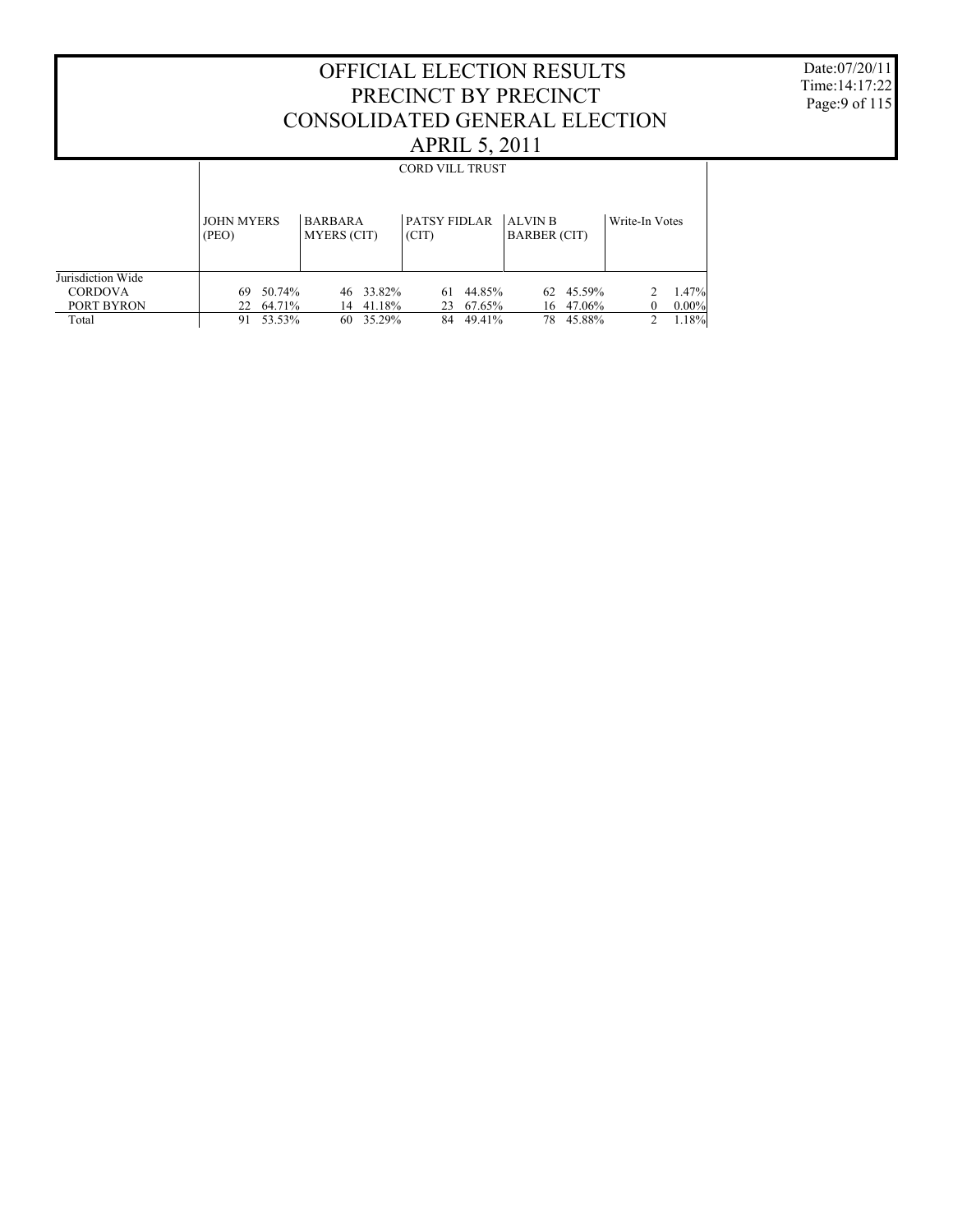OFFICIAL ELECTION RESULTS PRECINCT BY PRECINCT CONSOLIDATED GENERAL ELECTION APRIL 5, 2011 Date:07/20/11 Time:14:17:22 Page:10 of 115 Jurisdiction Wide **CORDOVA**  PORT BYRON Total Reg. Voters Times Counted | Times Blank Voted Times Over Voted | Number Of Under | DEAN MOYER Votes (PEO) AMY E HAAN (CIT) CORD VILL TRUST UNEXP 2 YR 434 136 100.00% 8 5.88% 0 0.00% 0 0.00% 87 63.97% 41 30.15%  $\frac{111}{545}$   $\frac{34 100.00\%}{170 100.00\%}$   $\frac{1}{9}$   $\frac{2.94\%}{5.29\%}$   $\frac{0}{0}$   $\frac{0.00\%}{0.00\%}$   $\frac{0.00\%}{0.00\%}$   $\frac{16}{103}$   $\frac{47.06\%}{60.59\%}$   $\frac{17}{50.00\%}$ 545 170 100.00% 9 5.29% 0 0.00% 0 0.00% 103 60.59% 58 34.12%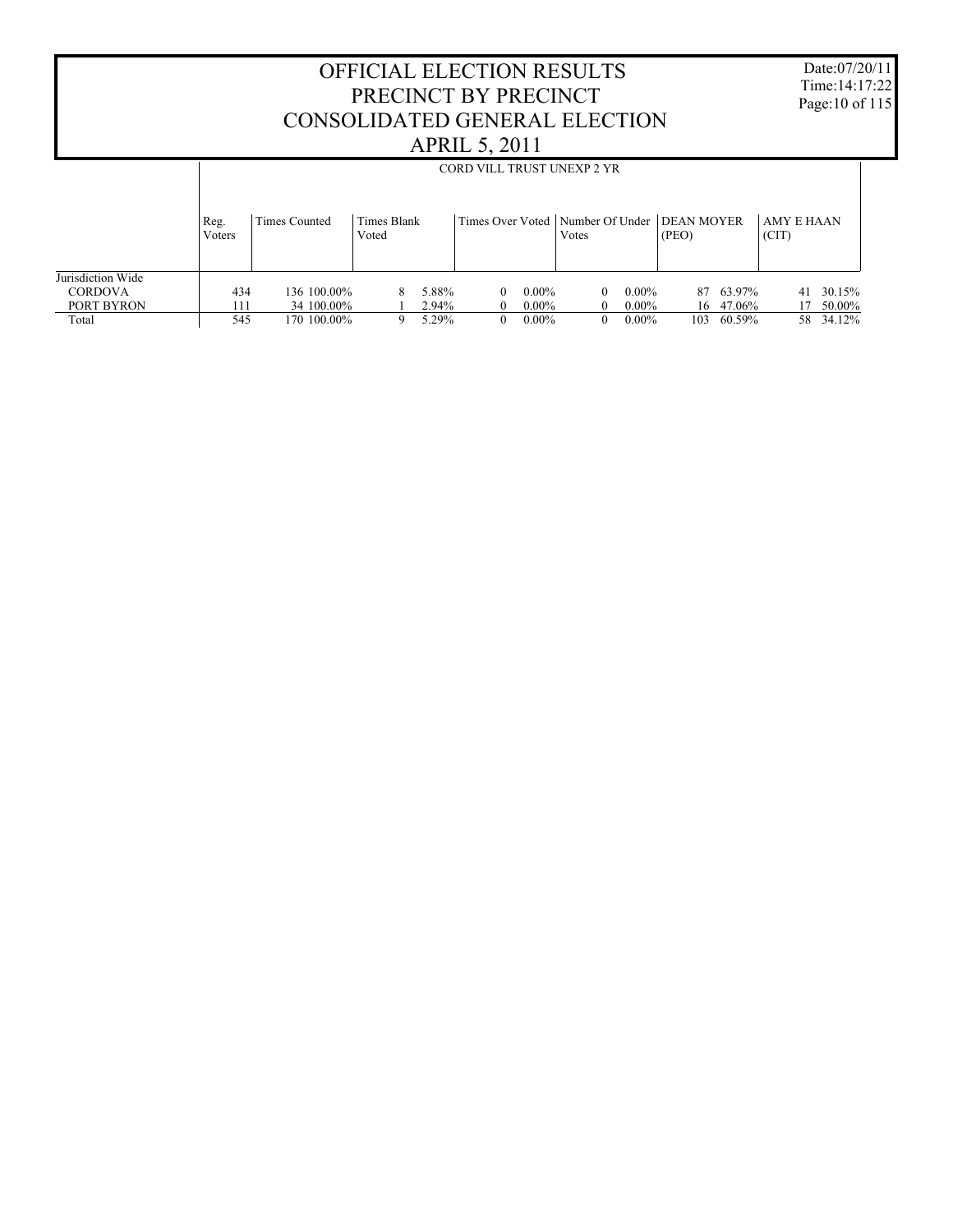Date:07/20/11 Time:14:17:22 Page:11 of 115

Write-In Votes CORD VILL TRUST UNEXP 2 YR

| Jurisdiction Wide |          |
|-------------------|----------|
| <b>CORDOVA</b>    | 0.00%    |
| PORT BYRON        | $0.00\%$ |
| Total             | 0.00%    |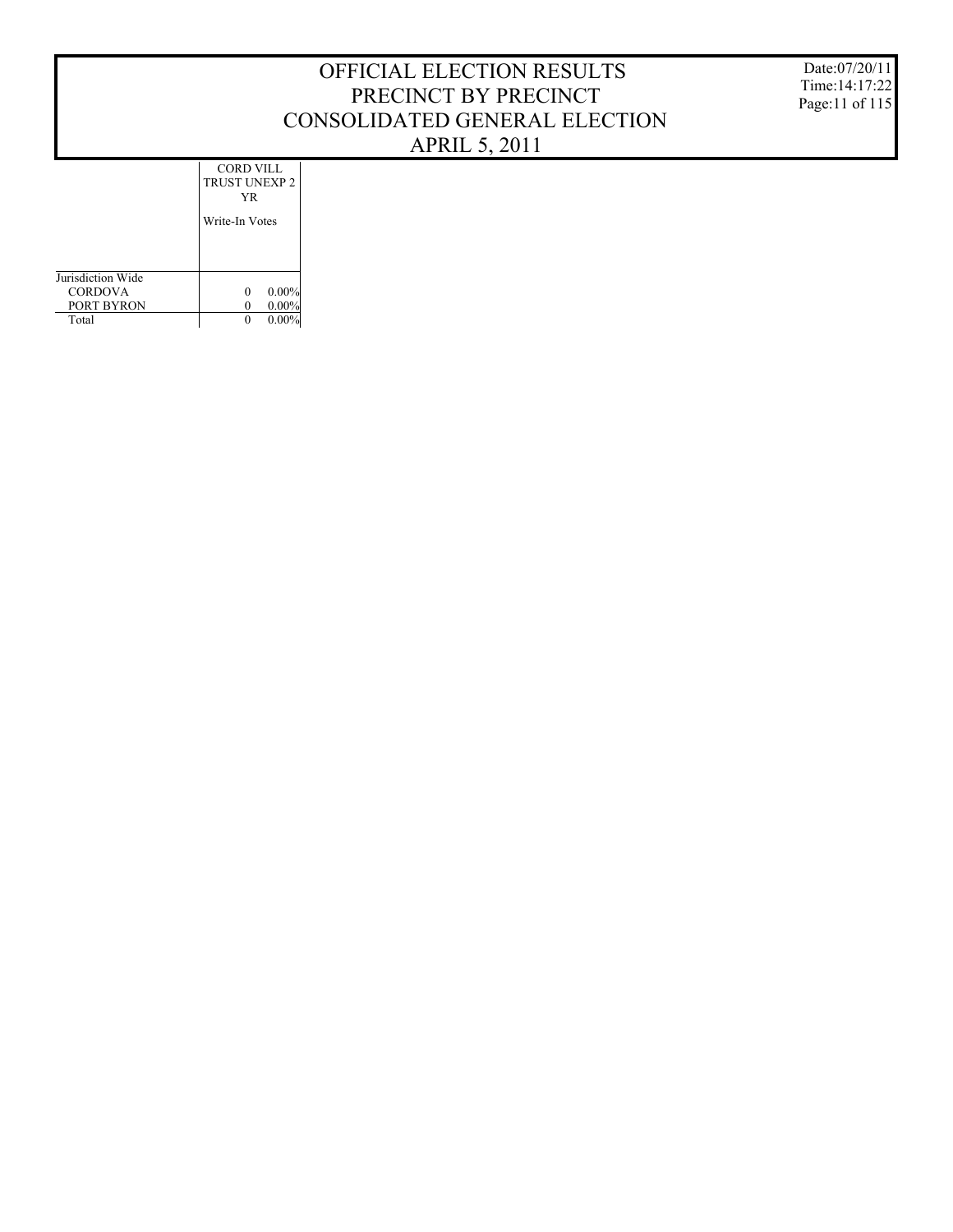Date:07/20/11 Time:14:17:22 Page:12 of 115

|                                                   |                | <b>EM ALD WARD 2</b>     |                      |               |                      |                                             |                           |  |  |  |  |  |
|---------------------------------------------------|----------------|--------------------------|----------------------|---------------|----------------------|---------------------------------------------|---------------------------|--|--|--|--|--|
|                                                   | Reg.<br>Voters | Times Counted            | Times Blank<br>Voted |               |                      | Times Over Voted   Number Of Under<br>Votes | GARY<br>ALMBLADE<br>(DEM) |  |  |  |  |  |
| Jurisdiction Wide<br>SO MOLINE 17<br>SO MOLINE 27 | 1336<br>977    | 37 100,00%<br>43 100.00% | 5.41%<br>16.28%      | $\theta$<br>0 | $0.00\%$<br>$0.00\%$ | $0.00\%$<br>0<br>$0.00\%$                   | 35 94.59%                 |  |  |  |  |  |
| Total                                             | 2313           | 80 100,00%               | 11.25%<br>9          | $\Omega$      | $0.00\%$             | $0.00\%$                                    | 36 83.72%<br>88.75%<br>71 |  |  |  |  |  |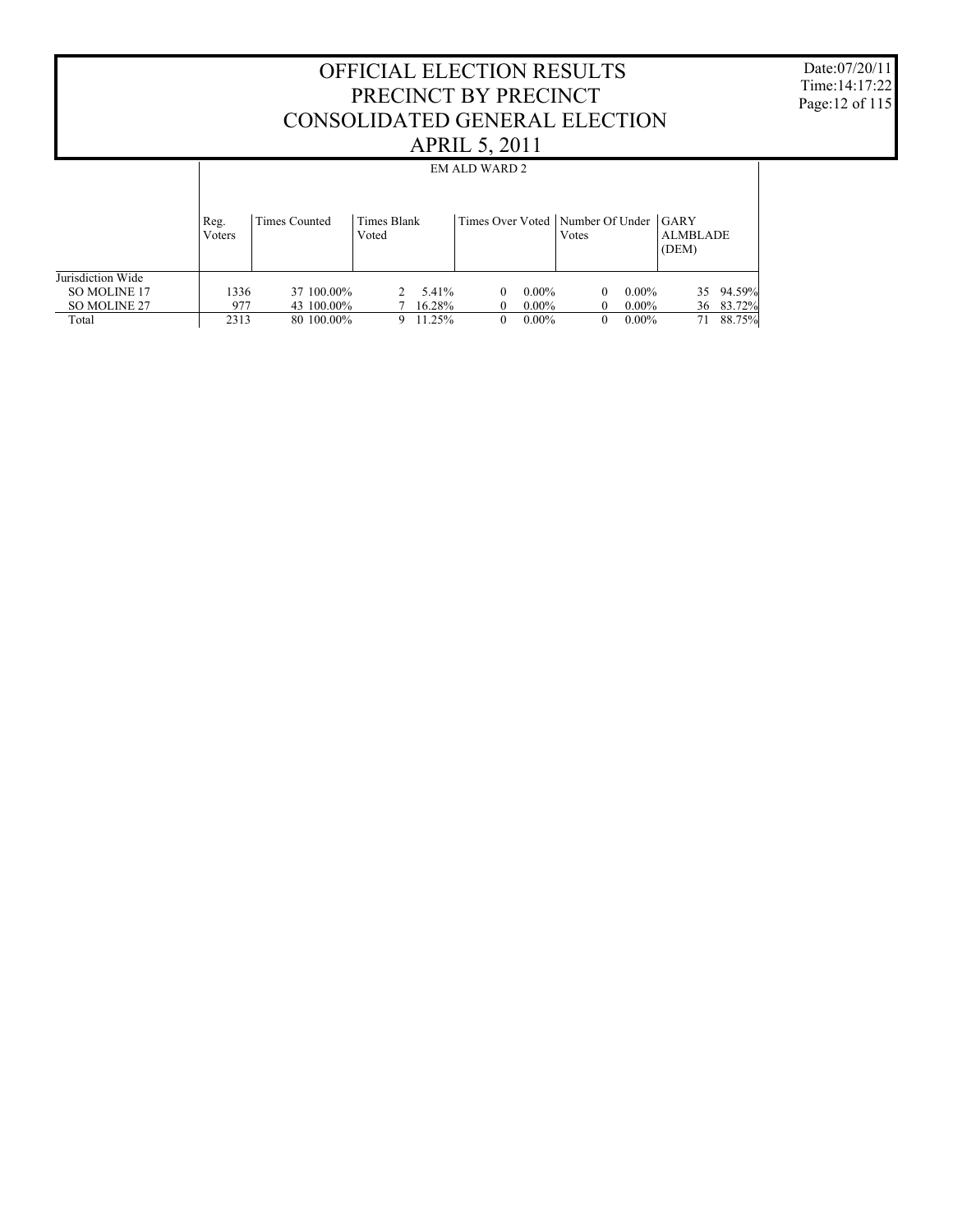Date:07/20/11 Time:14:17:22 Page:13 of 115

|                                  |                |               |                      | <b>EM ALD WARD 4</b> |                      |          |                                                            |
|----------------------------------|----------------|---------------|----------------------|----------------------|----------------------|----------|------------------------------------------------------------|
|                                  | Reg.<br>Voters | Times Counted | Times Blank<br>Voted |                      |                      | Votes    | Times Over Voted   Number Of Under   CHERI BUSTOS<br>(DEM) |
| Jurisdiction Wide<br>SO MOLINE 2 | 932            | 32 100,00%    |                      | 9.38%                | $0.00\%$<br>$\theta$ | $\Omega$ | 90.63%<br>$0.00\%$<br>29                                   |
| SO MOLINE 18                     | 1075           | 32 100.00%    | 6                    | 18.75%               | $0.00\%$<br>$\theta$ |          | $0.00\%$<br>26<br>81.25%                                   |
| Total                            | 2007           | 64 100,00%    | 9                    | 14.06%               | $0.00\%$<br>$\theta$ |          | 85.94%<br>$0.00\%$<br>55                                   |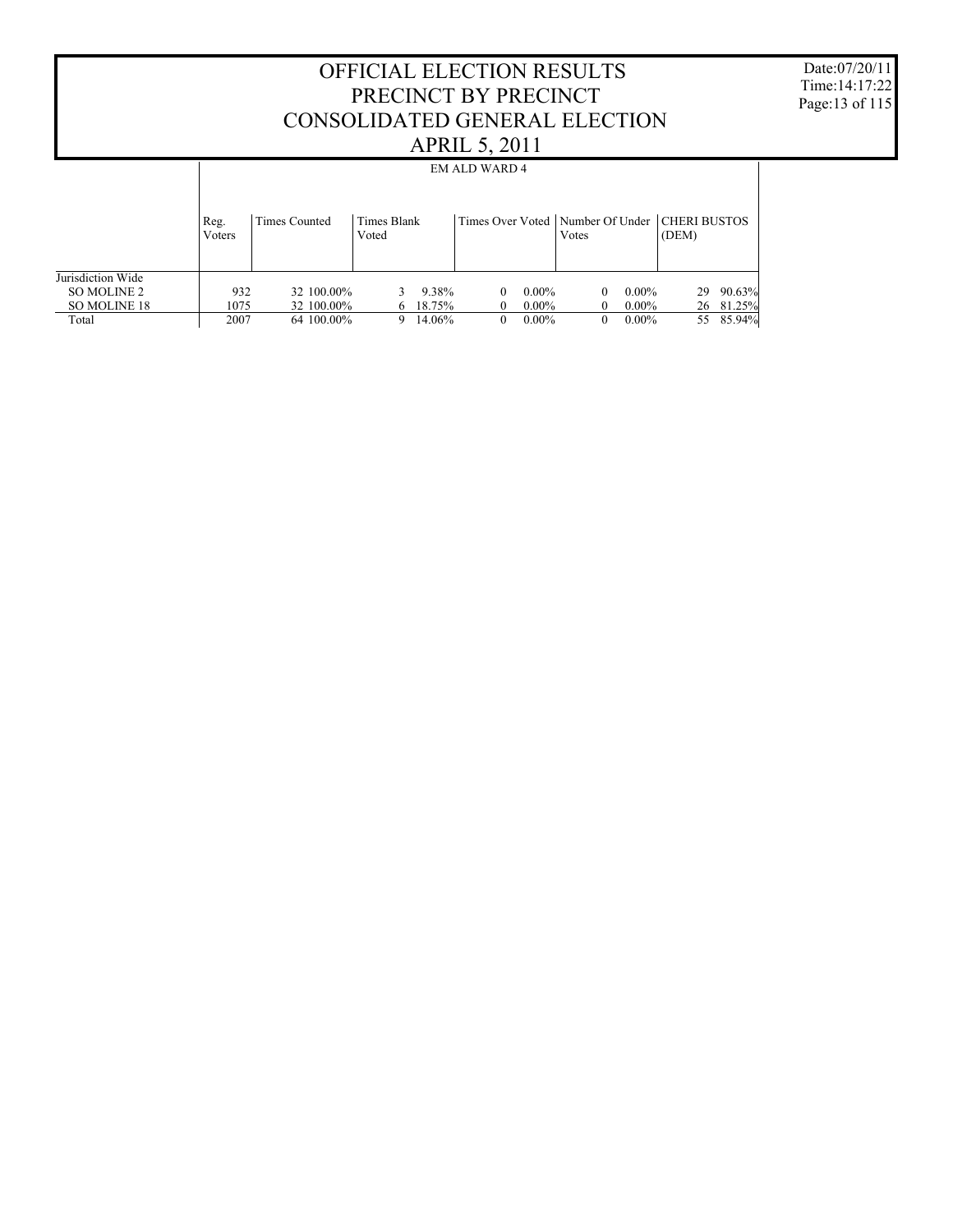Date:07/20/11 Time:14:17:22 Page:14 of 115

|                   |                |               |                             |          | $\overline{\phantom{a}}$ | <b>EM ALD WARD 6</b> |                                             |          |                                             |           |                                |             |
|-------------------|----------------|---------------|-----------------------------|----------|--------------------------|----------------------|---------------------------------------------|----------|---------------------------------------------|-----------|--------------------------------|-------------|
|                   | Reg.<br>Voters | Times Counted | <b>Times Blank</b><br>Voted |          |                          |                      | Times Over Voted   Number Of Under<br>Votes |          | <b>ROSEANN</b><br><b>CERVANTES</b><br>(DEM) |           | <b>ROBERT</b><br>CHEFFER (IND) |             |
| Jurisdiction Wide |                |               |                             |          |                          |                      |                                             |          |                                             |           |                                |             |
| <b>HAMPTON 4</b>  | 745            | 32 100.00%    |                             | 6.25%    | 0                        | $0.00\%$             | $\Omega$                                    | $0.00\%$ |                                             | 21 65.63% |                                | $9$ 28.13%  |
| <b>HAMPTON 5</b>  | 6              | 3 100,00%     | 0                           | $0.00\%$ | 0                        | $0.00\%$             | 0                                           | $0.00\%$ |                                             | 33.33%    |                                | 2 $66.67\%$ |
| <b>HAMPTON 12</b> | 628            | 63 100.00%    | $\Omega$                    | $0.00\%$ |                          | $0.00\%$             |                                             | $0.00\%$ | ৲.                                          | 7.94%     |                                | 58 92.06%   |
| Total             | 1379           | 98 100 00%    |                             | 2.04%    |                          | $0.00\%$             | 0                                           | $0.00\%$ |                                             | 27 27.55% | 69                             | 70.41%      |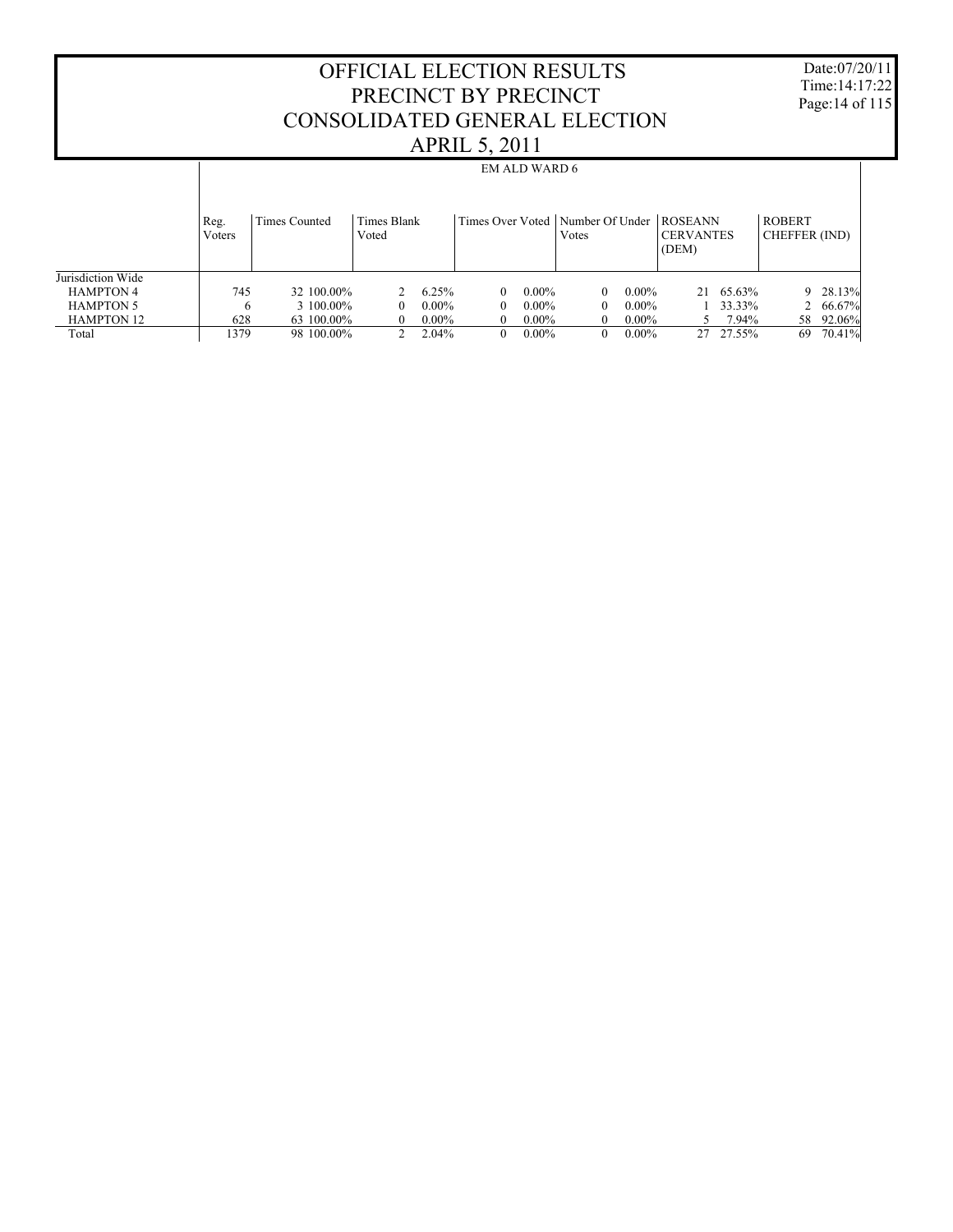OFFICIAL ELECTION RESULTS PRECINCT BY PRECINCT CONSOLIDATED GENERAL ELECTION APRIL 5, 2011 Date:07/20/11 Time:14:17:22 Page:15 of 115 Jurisdiction Wide HAMPTON 2 HAMPTON 17 Total Reg. Voters Times Counted | Times Blank Voted Times Over Voted | Number Of Under | RANDY Votes BALDRIDGE (INP) MATT KING (INP) HAMP VILL TRUST 535 144 100.00% 0 0.00% 0 0.00% 90 62.50% 48 33.33% 61 42.36% 839 198 100.00% 0 0.00% 1 0.51% 81 40.91% 82 41.41% 100 50.51% 1374 342 100.00% 0 0.00% 1 0.29% 171 50.00% 130 38.01% 161 47.08% 1374 342 100.00% 0 0.00% 1 0.29% 171 50.00% 130 38.01% 161 47.08%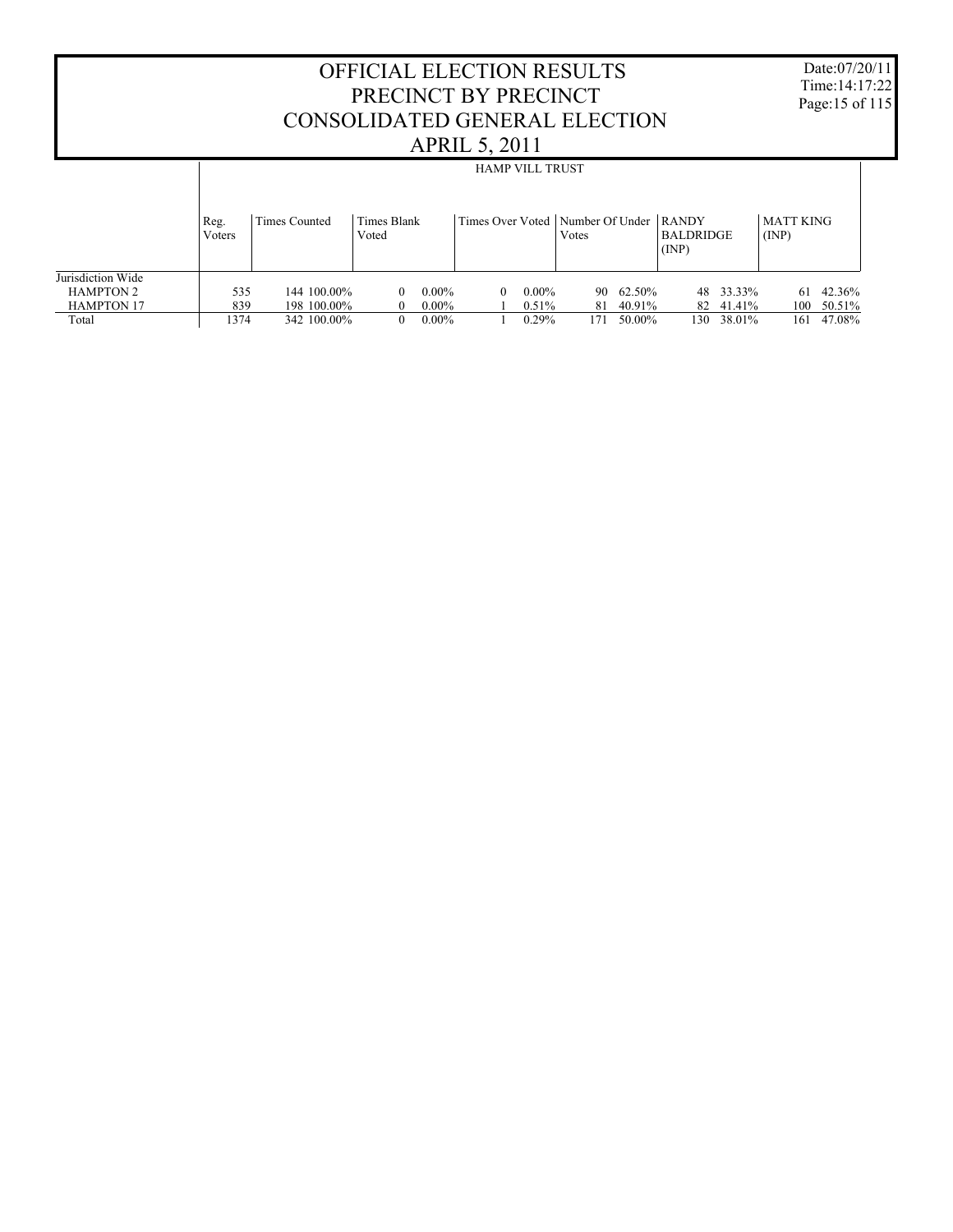Date:07/20/11 Time:14:17:22 Page:16 of 115

|                   |                                            |                                      | <b>HAMP VILL TRUST</b>        |                           |
|-------------------|--------------------------------------------|--------------------------------------|-------------------------------|---------------------------|
|                   | <b>MICKEY</b><br><b>VANDIEREN</b><br>(INP) | <b>JASON</b><br><b>MAILHOT</b> (INP) | <b>SCOTT</b><br>NEWBERG (INP) | <b>DON ADAMS</b><br>(INP) |
| Jurisdiction Wide |                                            |                                      |                               |                           |
| <b>HAMPTON 2</b>  | 40.97%                                     | 42.36%                               | 59.03%                        | 19.44%                    |
|                   | 59                                         | 61                                   | 85.                           | 28                        |
| <b>HAMPTON 17</b> | 54.04%                                     | 80                                   | 50.51%                        | 20.71%                    |
|                   | 107                                        | 40.40%                               | 100                           | 41                        |
| Total             | 48.54%                                     | 41.23%                               | 185                           | 20.18%                    |
|                   | 166                                        | 141                                  | 54.09%                        | 69                        |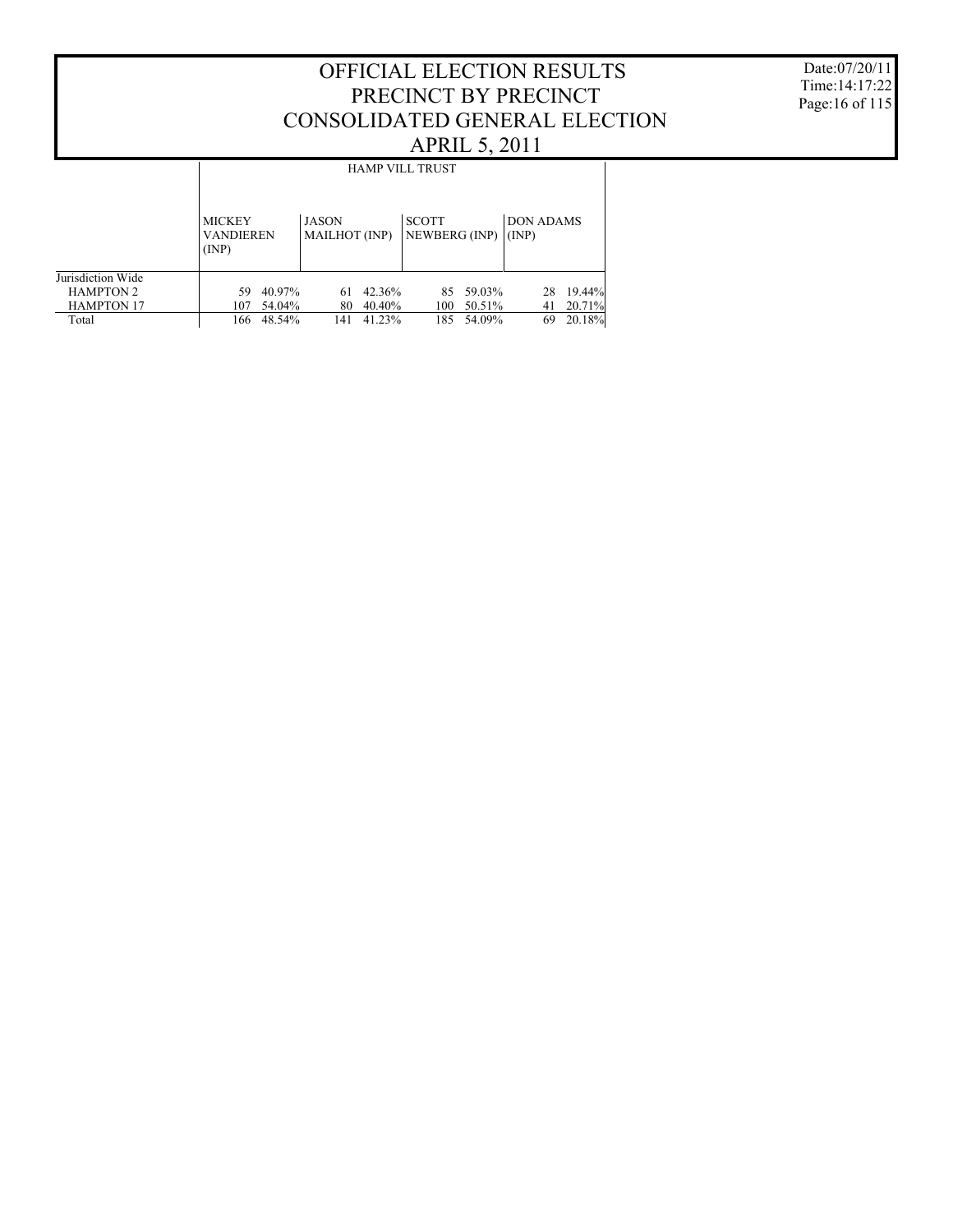| <b>OFFICIAL ELECTION RESULTS</b><br>PRECINCT BY PRECINCT<br>CONSOLIDATED GENERAL ELECTION |                                                                                                                                                                                                      |             |  |       |                |          |              |          |  |           |  |           |
|-------------------------------------------------------------------------------------------|------------------------------------------------------------------------------------------------------------------------------------------------------------------------------------------------------|-------------|--|-------|----------------|----------|--------------|----------|--|-----------|--|-----------|
| <b>APRIL 5, 2011</b>                                                                      |                                                                                                                                                                                                      |             |  |       |                |          |              |          |  |           |  |           |
|                                                                                           |                                                                                                                                                                                                      |             |  |       |                |          |              |          |  |           |  |           |
|                                                                                           | <b>HILLSDALE VILL PRES</b><br>Times Over Voted   Number Of Under   M LAMBRECHT   WILLIAM<br>Times Blank<br><b>Times Counted</b><br>Reg.<br><b>FRANCIS (REP)</b><br>Voted<br>(DEM)<br>Voters<br>Votes |             |  |       |                |          |              |          |  |           |  |           |
| Jurisdiction Wide<br><b>CANOE CREEK</b>                                                   | 327                                                                                                                                                                                                  | 129 100.00% |  | 0.78% | 0              | $0.00\%$ | 0            | $0.00\%$ |  | 75 58.14% |  | 53 41.09% |
| Total                                                                                     | 327                                                                                                                                                                                                  | 129 100.00% |  | 0.78% | $\overline{0}$ | $0.00\%$ | $\mathbf{0}$ | $0.00\%$ |  | 75 58.14% |  | 53 41.09% |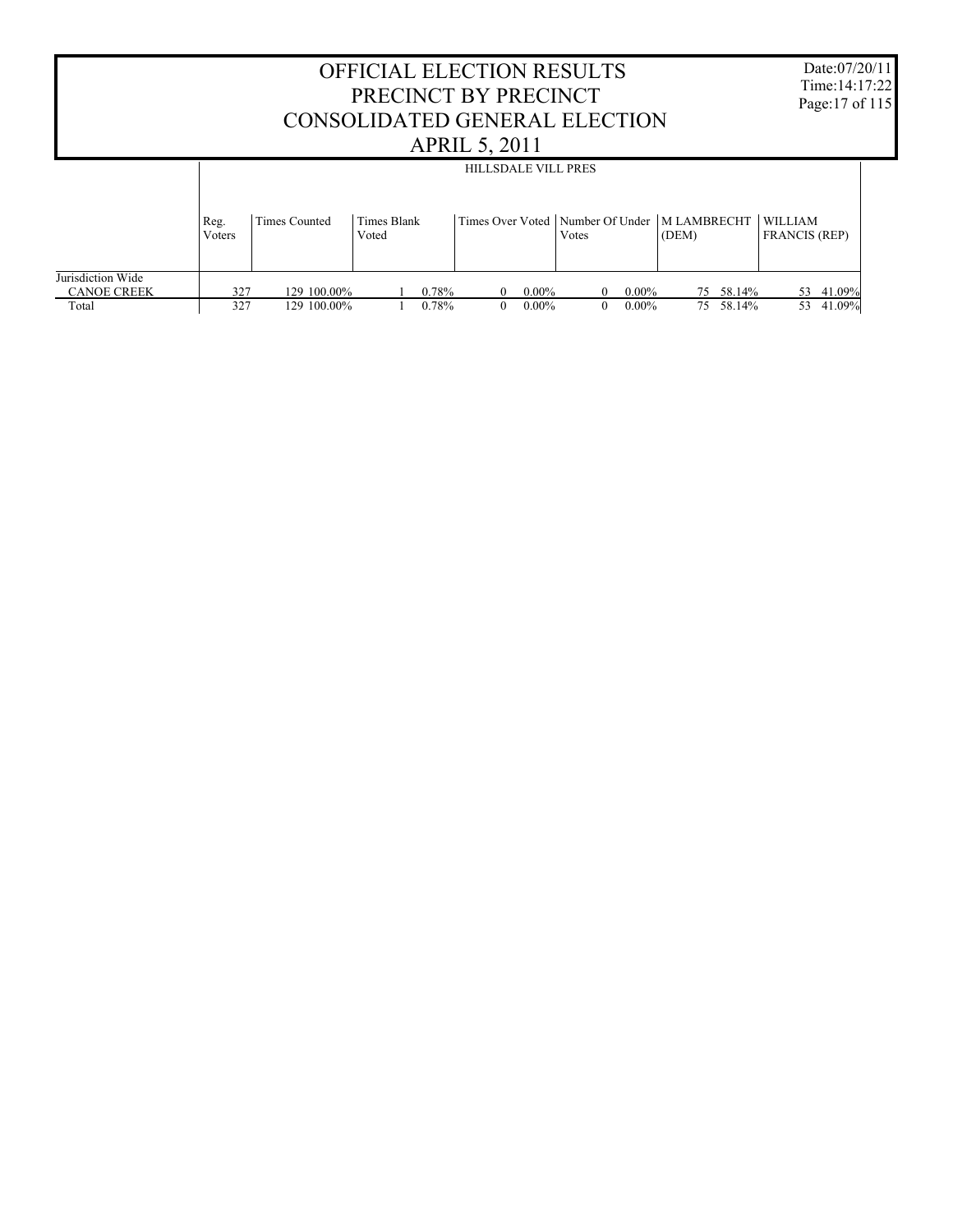|                                         |                           | Date:07/20/11<br>Time: 14:17:22<br>Page: 18 of 115 |            |        |          |          |          |          |     |        |  |
|-----------------------------------------|---------------------------|----------------------------------------------------|------------|--------|----------|----------|----------|----------|-----|--------|--|
|                                         | <b>HILLSDALE VILL CLK</b> |                                                    |            |        |          |          |          |          |     |        |  |
|                                         |                           |                                                    |            |        |          |          |          |          |     |        |  |
| Jurisdiction Wide<br><b>CANOE CREEK</b> | 327                       | 129 100.00%                                        | 114 88.37% |        |          |          |          |          |     |        |  |
| Total                                   | 327                       | 129 100.00%                                        | 15         | 11.63% | $\theta$ | $0.00\%$ | $\Omega$ | $0.00\%$ | 114 | 88.37% |  |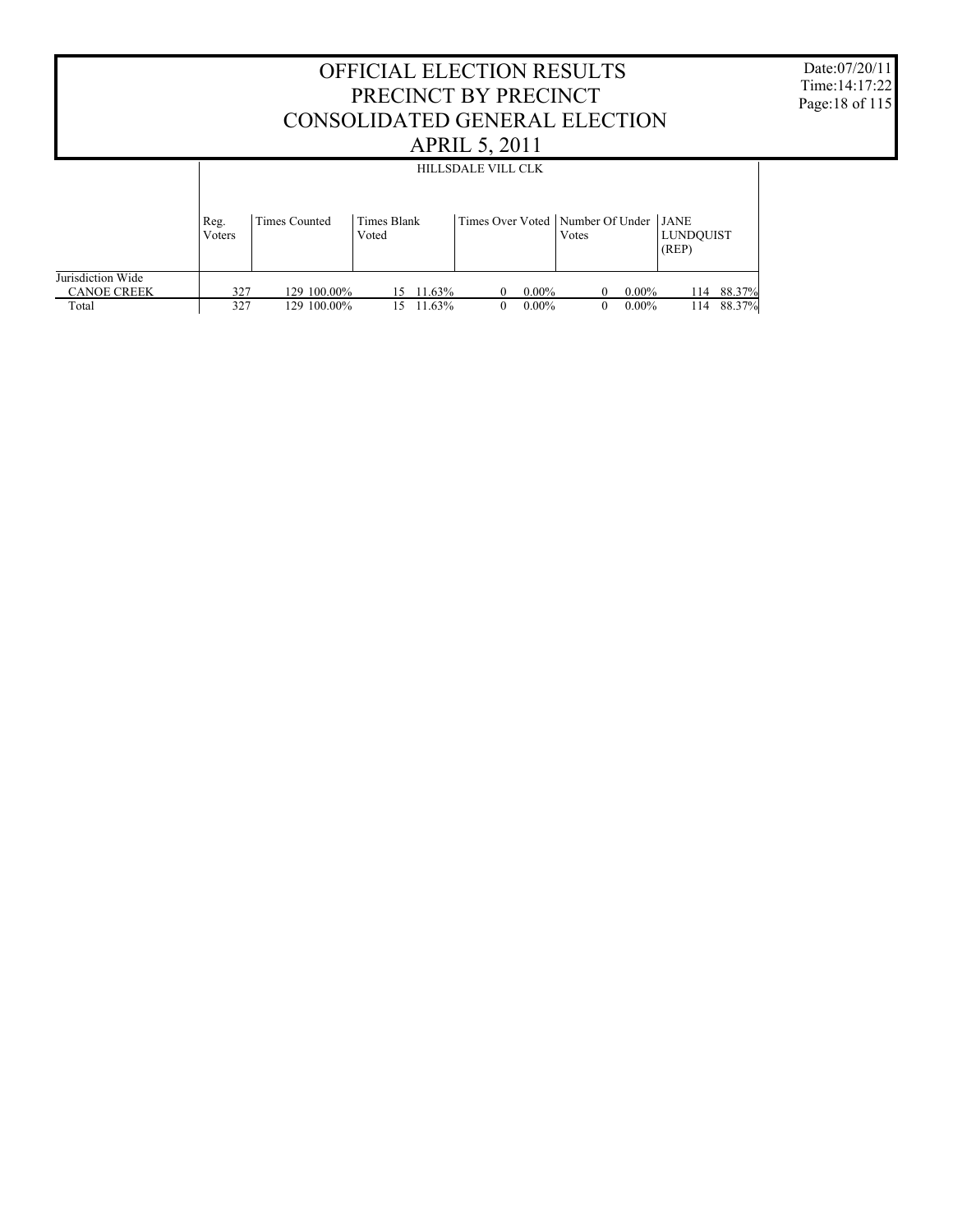| <b>OFFICIAL ELECTION RESULTS</b><br>PRECINCT BY PRECINCT<br>CONSOLIDATED GENERAL ELECTION |                |                                                                                                                                                                                     |  |       |                      |          |    |        |  |           |  | Date:07/20/11<br>Time: $14:17:22$<br>Page: 19 of 115 |  |  |
|-------------------------------------------------------------------------------------------|----------------|-------------------------------------------------------------------------------------------------------------------------------------------------------------------------------------|--|-------|----------------------|----------|----|--------|--|-----------|--|------------------------------------------------------|--|--|
|                                                                                           |                |                                                                                                                                                                                     |  |       | <b>APRIL 5, 2011</b> |          |    |        |  |           |  |                                                      |  |  |
|                                                                                           |                |                                                                                                                                                                                     |  |       |                      |          |    |        |  |           |  |                                                      |  |  |
|                                                                                           | Reg.<br>Voters | HILLSDALE VLL TRUST<br>Times Over Voted   Number Of Under   GARY<br>Times Blank<br><b>KIMBERLY</b><br>Times Counted<br>LeCLEIR (DEM)<br><b>DeBUYSERE</b><br>Voted<br>Votes<br>(DEM) |  |       |                      |          |    |        |  |           |  |                                                      |  |  |
| Jurisdiction Wide<br><b>CANOE CREEK</b>                                                   | 327            | 129 100.00%                                                                                                                                                                         |  | 0.78% | $\theta$             | $0.00\%$ | 89 | 68.99% |  | 48 37.21% |  | 47 36.43%                                            |  |  |
| Total                                                                                     | 327            | 48 37.21%<br>129 100.00%<br>0.78%<br>47 36.43%<br>$0.00\%$<br>68.99%<br>$\overline{0}$<br>89                                                                                        |  |       |                      |          |    |        |  |           |  |                                                      |  |  |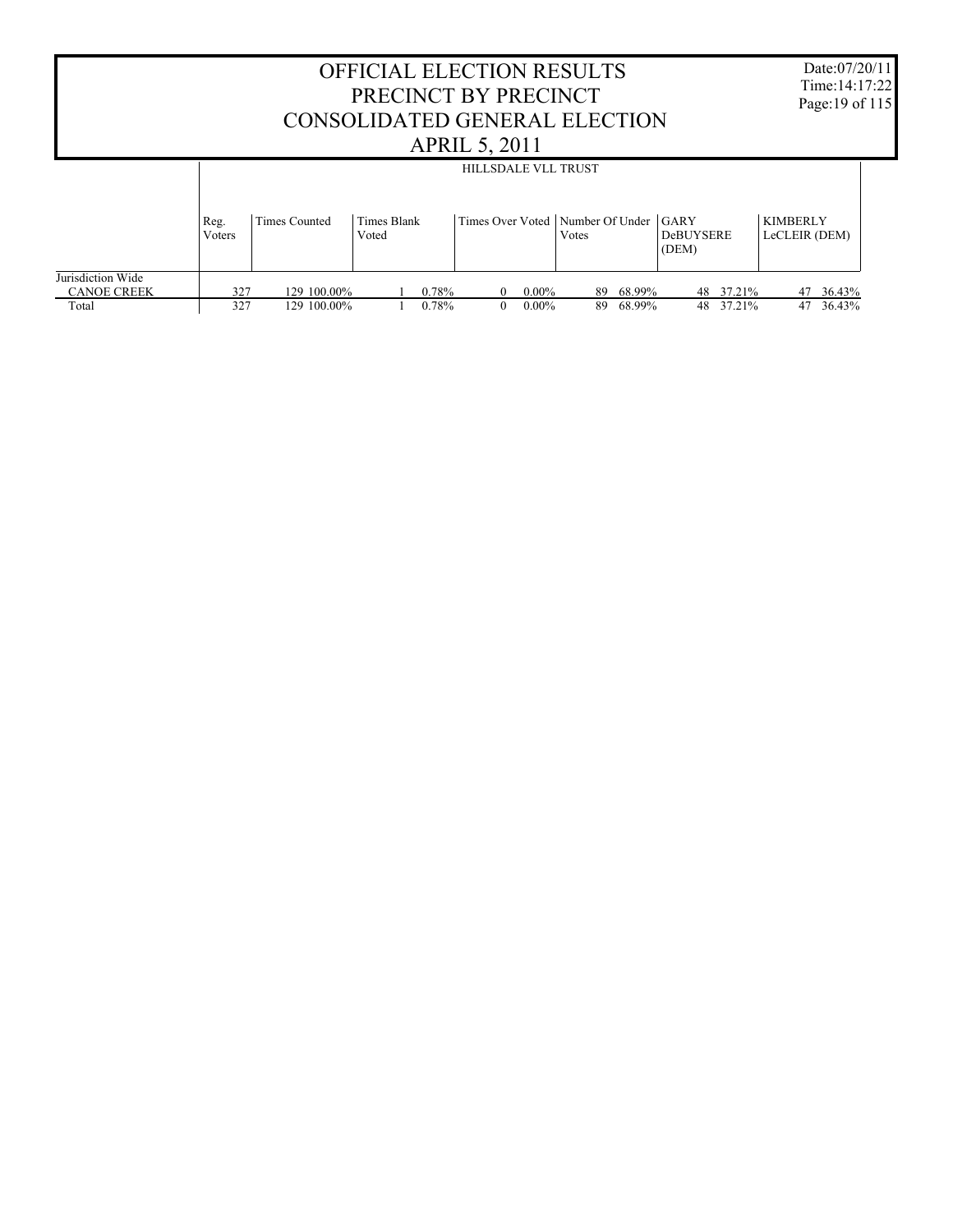Date:07/20/11 Time:14:17:22 Page:20 of 115

|                    |                                        | <b>HILLSDALE VLL TRUST</b> |                                             |  |  |
|--------------------|----------------------------------------|----------------------------|---------------------------------------------|--|--|
|                    | <b>MIKE</b><br><b>ANDREWS</b><br>(REP) | <b>JUNE COLE</b><br>(REP)  | <b>JANNETTE</b><br><b>VERMEIRE</b><br>(REP) |  |  |
| Jurisdiction Wide  | 48.06%                                 | 53.49%                     | 53.49%                                      |  |  |
| <b>CANOE CREEK</b> | 62                                     | 69                         | 69                                          |  |  |
| Total              | 48.06%                                 | 53.49%                     | 53.49%                                      |  |  |
|                    | 62                                     | 69                         | 69                                          |  |  |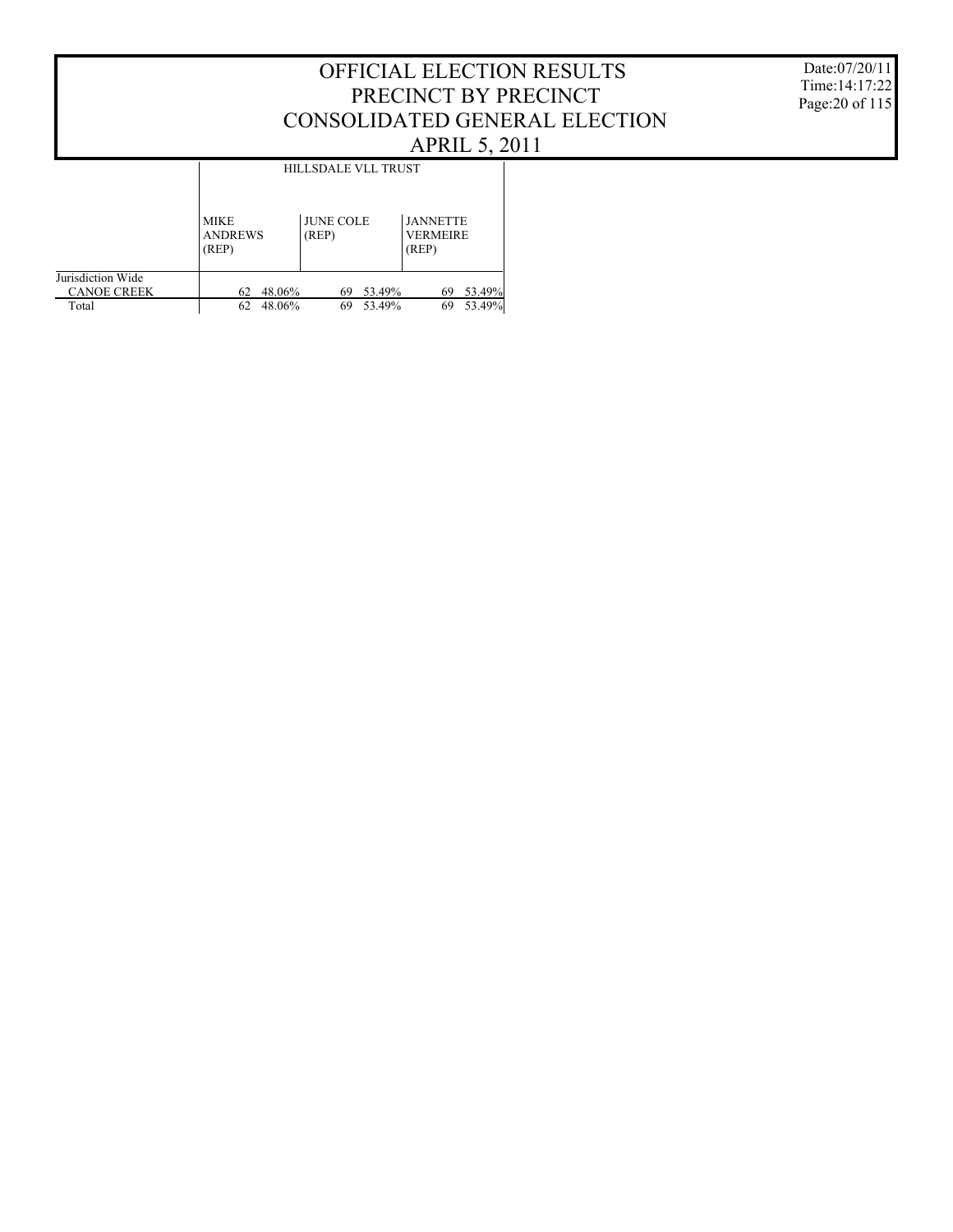|                                         | <b>OFFICIAL ELECTION RESULTS</b><br>PRECINCT BY PRECINCT<br>CONSOLIDATED GENERAL ELECTION<br><b>APRIL 5, 2011</b>                                                          |                                                                                                                |  |           |  |          |                                 |          |  |           |  |           |  |
|-----------------------------------------|----------------------------------------------------------------------------------------------------------------------------------------------------------------------------|----------------------------------------------------------------------------------------------------------------|--|-----------|--|----------|---------------------------------|----------|--|-----------|--|-----------|--|
|                                         |                                                                                                                                                                            |                                                                                                                |  |           |  |          | HILLSDALE VILL TRUST UNEXP 2 YR |          |  |           |  |           |  |
|                                         | Times Over Voted   Number Of Under   TODD NEVINS<br><b>HOLLIE</b><br>Times Blank<br>Times Counted<br>Reg.<br>ALMANZA<br>(DEM)<br><b>V</b> oters<br>Voted<br>Votes<br>(REP) |                                                                                                                |  |           |  |          |                                 |          |  |           |  |           |  |
| Jurisdiction Wide<br><b>CANOE CREEK</b> | 327                                                                                                                                                                        | 129 100.00%                                                                                                    |  | 19 14.73% |  | $0.00\%$ | 0                               | $0.00\%$ |  | 60 46.51% |  | 50 38.76% |  |
| Total                                   | 327                                                                                                                                                                        | 50 38.76%<br>129 100.00%<br>19 14.73%<br>$0.00\%$<br>60 46.51%<br>$\overline{0}$<br>$0.00\%$<br>$\overline{0}$ |  |           |  |          |                                 |          |  |           |  |           |  |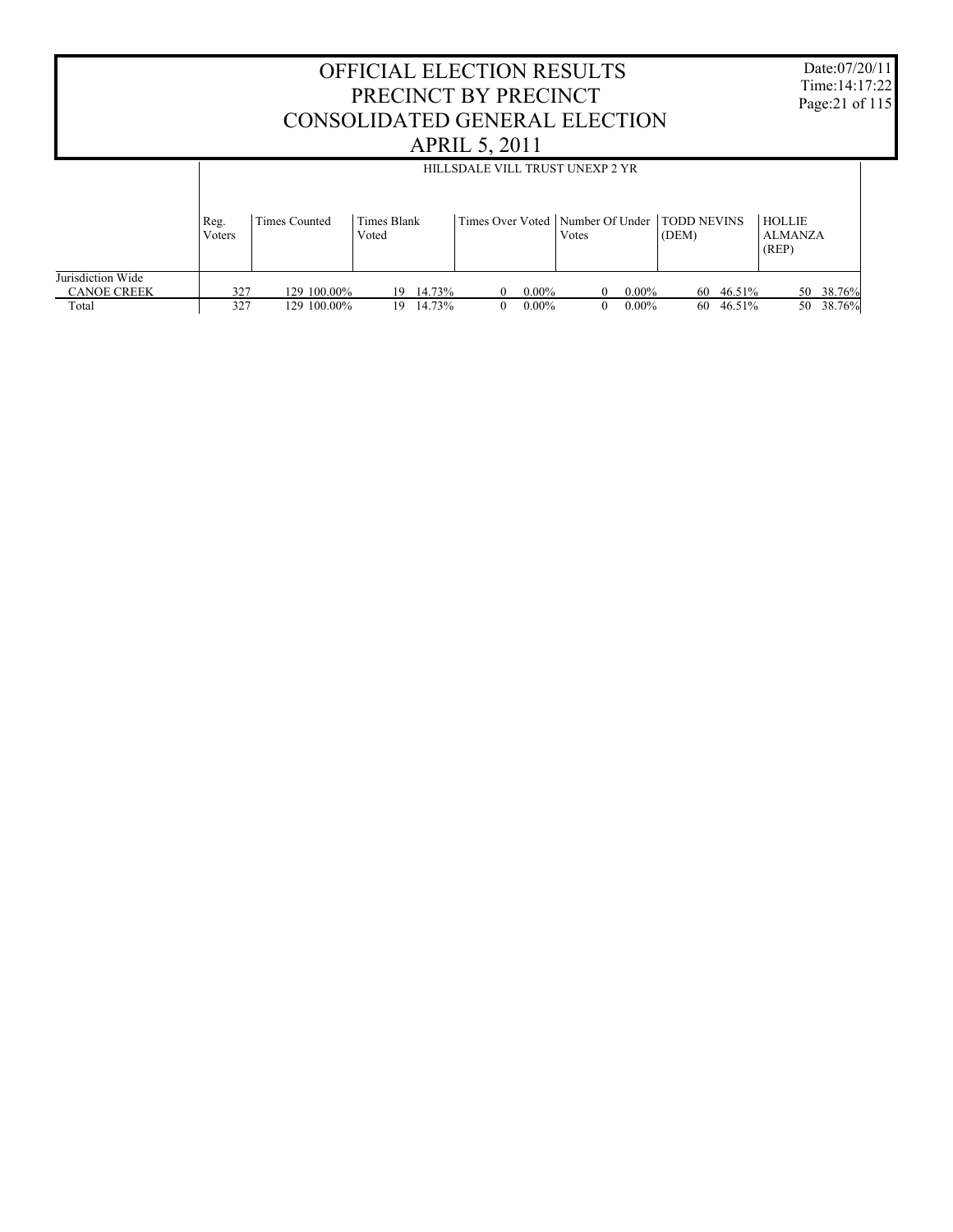Date:07/20/11 Time:14:17:22 Page:22 of 115

|                    |                | <b>MILAN VILL TRUST</b> |                      |          |                                    |          |                  |              |                              |          |                                          |                  |  |  |
|--------------------|----------------|-------------------------|----------------------|----------|------------------------------------|----------|------------------|--------------|------------------------------|----------|------------------------------------------|------------------|--|--|
|                    | Reg.<br>Voters | <b>Times Counted</b>    | Times Blank<br>Voted |          | Times Over Voted   Number Of Under |          | Votes            |              | <b>HARRY</b><br>STUART (DEM) |          | <b>BRUCE</b><br><b>STICKELL</b><br>(DEM) |                  |  |  |
| Jurisdiction Wide  |                |                         |                      |          |                                    |          |                  |              |                              |          |                                          |                  |  |  |
| <b>BLACKHAWK1</b>  | 378            | 4 100.00%               |                      | 25.00%   | $\theta$                           | $0.00\%$ |                  | $3, 75.00\%$ | $\mathfrak{D}$               | 50.00%   |                                          | $2\quad 50.00\%$ |  |  |
| <b>BLACKHAWK 2</b> | 896            | 18 100.00%              |                      | 22.22%   | $\Omega$                           | $0.00\%$ | 8                | 44.44%       | 13.                          | 72.22%   | 13                                       | 72.22%           |  |  |
| <b>BLACKHAWK3</b>  | 804            | 30 100 00%              |                      | 6.67%    | $\Omega$                           | $0.00\%$ | 12 <sup>12</sup> | 40.00%       | 26                           | 86.67%   | 23                                       | 76.67%           |  |  |
| <b>BLACKHAWK 5</b> | 59             | $1.100.00\%$            | $\theta$             | $0.00\%$ | $\Omega$                           | $0.00\%$ |                  | 2 200,00%    | $\theta$                     | $0.00\%$ | $\Omega$                                 | $0.00\%$         |  |  |
| <b>BLACKHAWK 6</b> | 1030           | 43 100,00%              |                      | 4.65%    | $\Omega$                           | $0.00\%$ | 18.              | 41.86%       | 33                           | 76.74%   | 36                                       | 83.72%           |  |  |
| <b>BLACKHAWK 7</b> | 471            | 22 100,00%              |                      | 4.55%    | $\theta$                           | $0.00\%$ | 17               | 77.27%       |                              | 77.27%   | 16                                       | 72.73%           |  |  |
| Total              | 3638           | 118 100.00%             | 10                   | 8.47%    | $\Omega$                           | $0.00\%$ | 60               | 50.85%       | 91                           | 77.12%   | 90                                       | 76.27%           |  |  |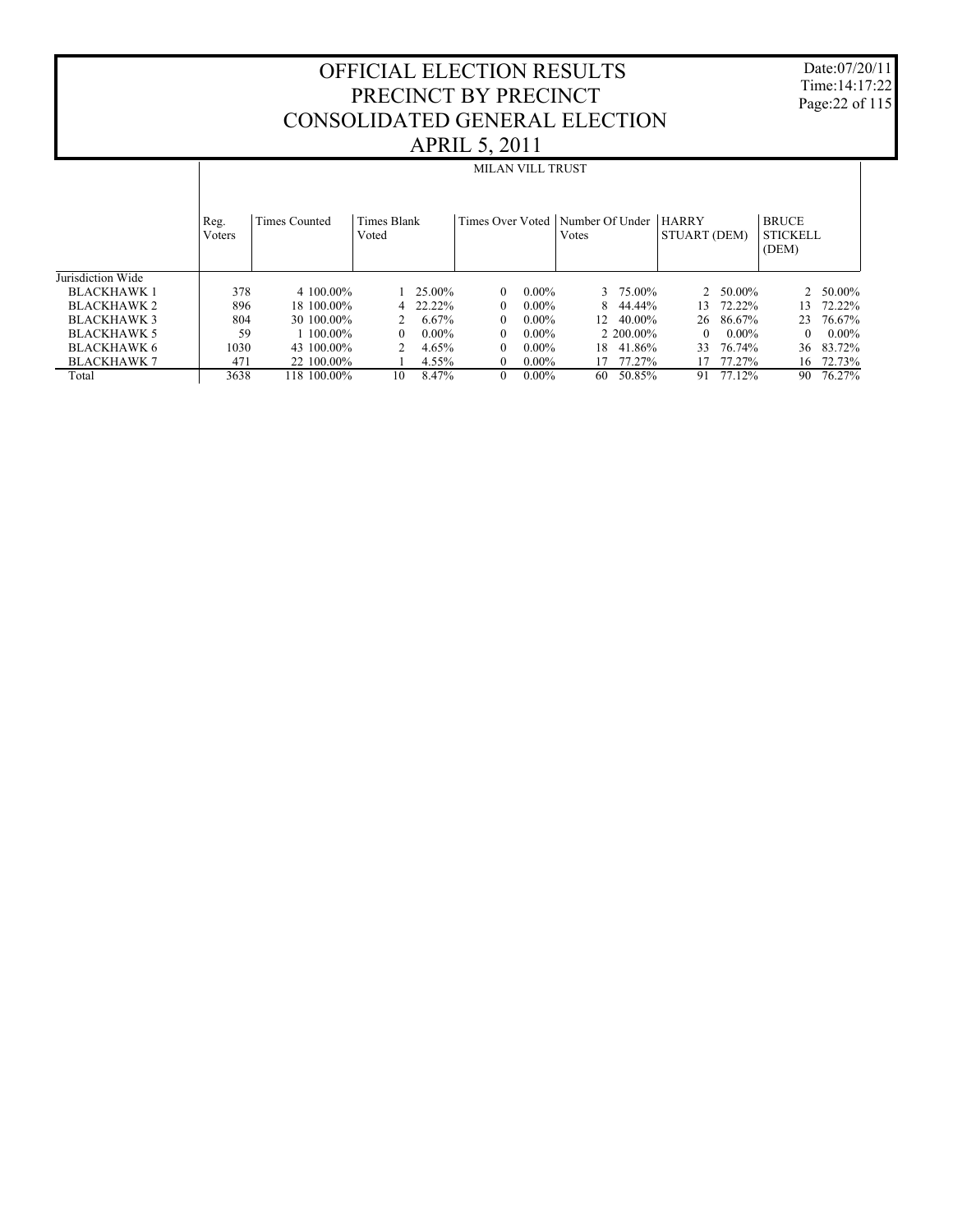Date:07/20/11 Time:14:17:22 Page:23 of 115

|                    | MILAN VILL<br><b>TRUST</b> |
|--------------------|----------------------------|
|                    | JAY<br>ZIMMERMAN<br>(DEM)  |
| Jurisdiction Wide  |                            |
| <b>BLACKHAWK 1</b> | 50.00%<br>2                |
| <b>BLACKHAWK 2</b> | 8<br>44.44%                |
| <b>BLACKHAWK3</b>  | 23 76.67%                  |
| <b>BLACKHAWK 5</b> | 100.00%                    |
| <b>BLACKHAWK 6</b> | 83.72%<br>36               |
| <b>BLACKHAWK 7</b> | 59.09%<br>13               |
| Total              | 83<br>70.34%               |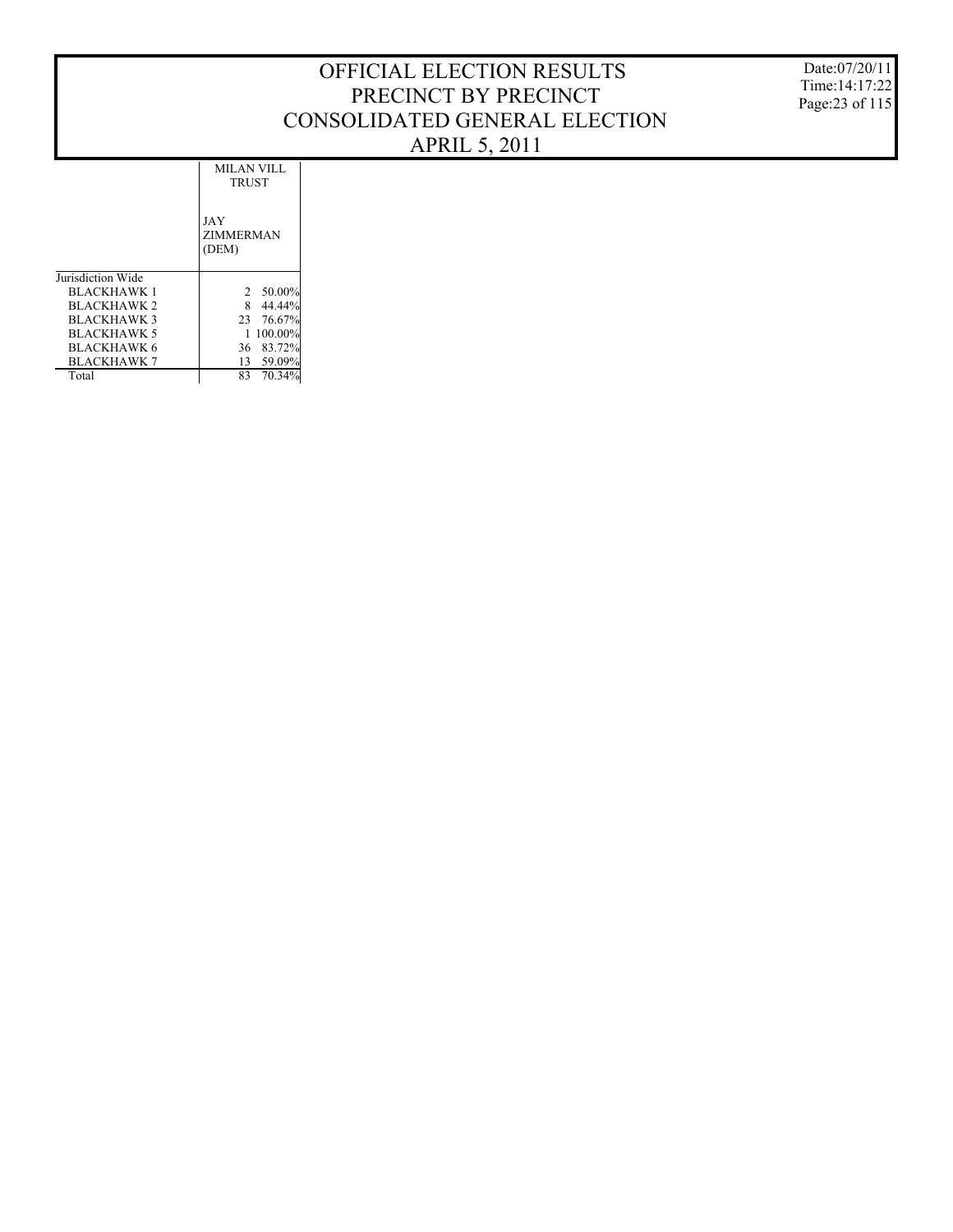Date:07/20/11 Time:14:17:22 Page:24 of 115

|                   |                | <b>MOL ALD WARD 1</b> |                      |          |                                                  |          |          |          |     |        |  |  |  |
|-------------------|----------------|-----------------------|----------------------|----------|--------------------------------------------------|----------|----------|----------|-----|--------|--|--|--|
|                   | Reg.<br>Voters | Times Counted         | Times Blank<br>Voted |          | Times Over Voted   Number Of Under   JOHN KNAACK |          | Votes    |          |     |        |  |  |  |
| Jurisdiction Wide |                |                       |                      |          |                                                  |          |          |          |     |        |  |  |  |
| <b>MOLINE 1</b>   | 644            | 17 100 00%            |                      | 3 17.65% | $\Omega$                                         | $0.00\%$ | $\theta$ | $0.00\%$ | 14  | 82.35% |  |  |  |
| <b>MOLINE 2</b>   | 911            | 32 100 00%            |                      | 5 15.63% | 0                                                | $0.00\%$ | $\Omega$ | $0.00\%$ | 27  | 84.38% |  |  |  |
| <b>MOLINE 3</b>   | 992            | 41 100 00%            | 9                    | 21.95%   | 0                                                | $0.00\%$ | $\Omega$ | $0.00\%$ | 32  | 78.05% |  |  |  |
| <b>MOLINE 4</b>   | 924            | 77 100,00%            | 12.                  | 15.58%   | 0                                                | $0.00\%$ | $\theta$ | $0.00\%$ | 65  | 84.42% |  |  |  |
| Total             | 3471           | 167 100.00%           | 29                   | 17.37%   | 0                                                | $0.00\%$ | $\Omega$ | $0.00\%$ | 138 | 82.63% |  |  |  |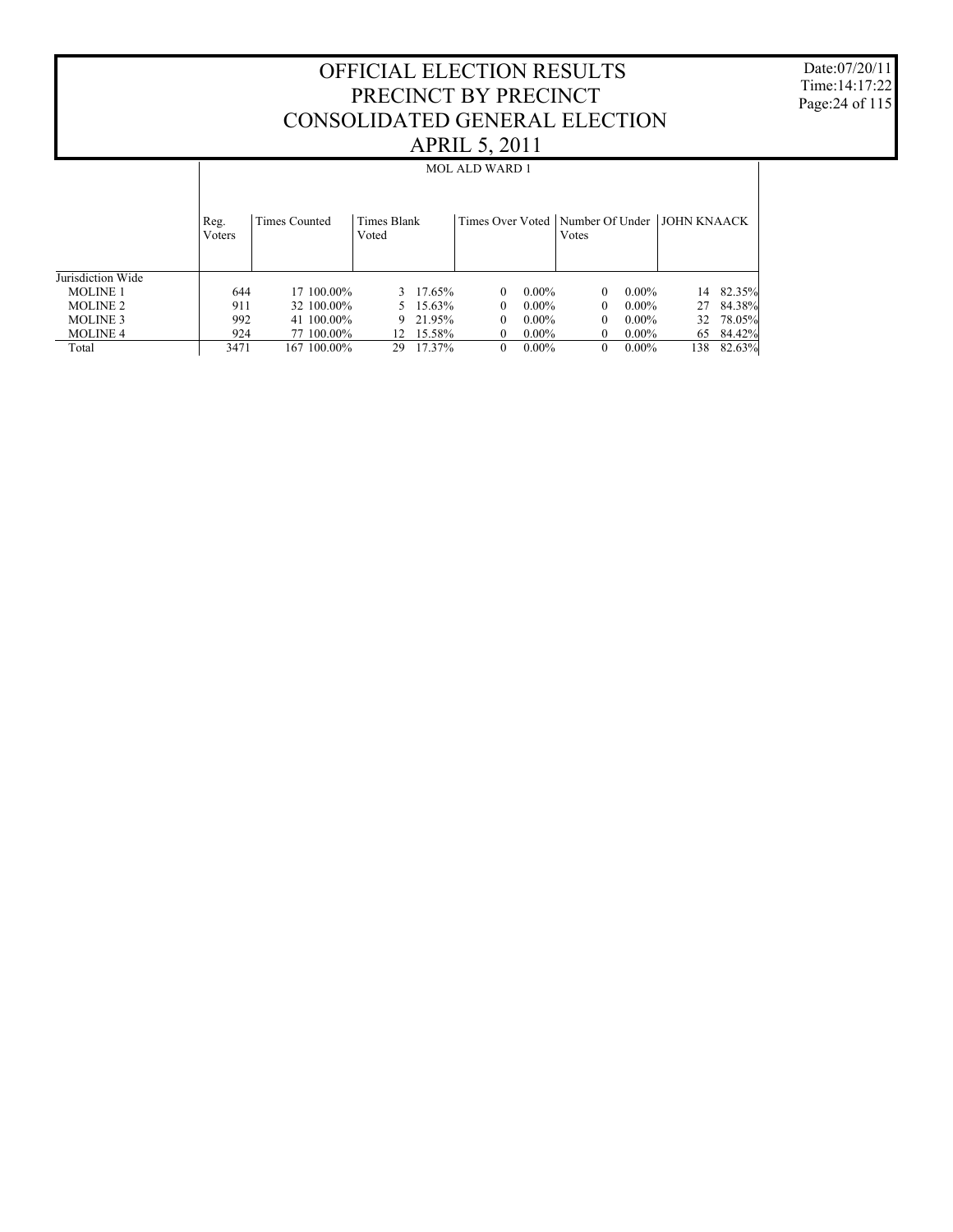Date:07/20/11 Time:14:17:22 Page:25 of 115

#### Jurisdiction Wide SO MOLINE 8 SO MOLINE 9 SO MOLINE 23 SO MOLINE 24 MOLINE 10 MOLINE 11 MOLINE 12 MOLINE 13 COAL VALLEY 2 Total Reg. Voters Times Counted | Times Blank Voted Times Over Voted | Number Of Under | SCOTT RAES Votes MOL ALD WARD 3  $\begin{array}{ccccccccccc} 208 && 10& 100.00\% && 2& 20.00\% && 0& 0.00\% && 0& 0.00\% && 8& 80.00\% \end{array}$ 547 88 100.00% 16 18.18% 0 0.00% 0 0.00% 72 81.82% 255 2 100.00% 1 50.00% 0 0.00% 0 0.00% 1 50.00% 209 6 100.00% 1 16.67% 0 0.00% 0 0.00% 5 83.33% 841 24 100.00% 9 37.50% 0 0.00% 0 0.00% 15 62.50%  $\begin{array}{cccccccc} 972 & \quad & 26\,\, 100.00\% & \quad & 2 & \,\, 7.69\% & \quad & 0 & \,\, 0.00\% & \quad & 0 & \,\, 0.00\% \\ 497 & \quad & 25\,\, 100.00\% & \quad & 1 & \,\, 4.00\% & \quad & 0 & \,\, 0.00\% & \quad & 0 & \,\, 0.00\% \end{array}$  $\begin{array}{cccccccc} 497 & \quad 25 \ 100.00\% & \quad & 1 & 4.00\% & \quad & 0 & 0.00\% & \quad & 0 & 0.00\% & \quad & 24 \ 96.00\% & \quad & 42 \ 100.00\% & \quad & 7 \ 16.67\% & \quad & 0 & 0.00\% & \quad & 0 & 0.00\% & \quad & 35 \ 83.33\% & \quad & 0 & 0.00\% & \quad & 0 & 0.00\% & \quad & 0 & 0.00\% & \quad & 0 & 0.00\% & \$ 35 83.33% 15 0 - 0 - 0 - 0 - 0 - 0 4312 223 100.00% 39 17.49% 0 0.00% 0 0.00% 184 82.51%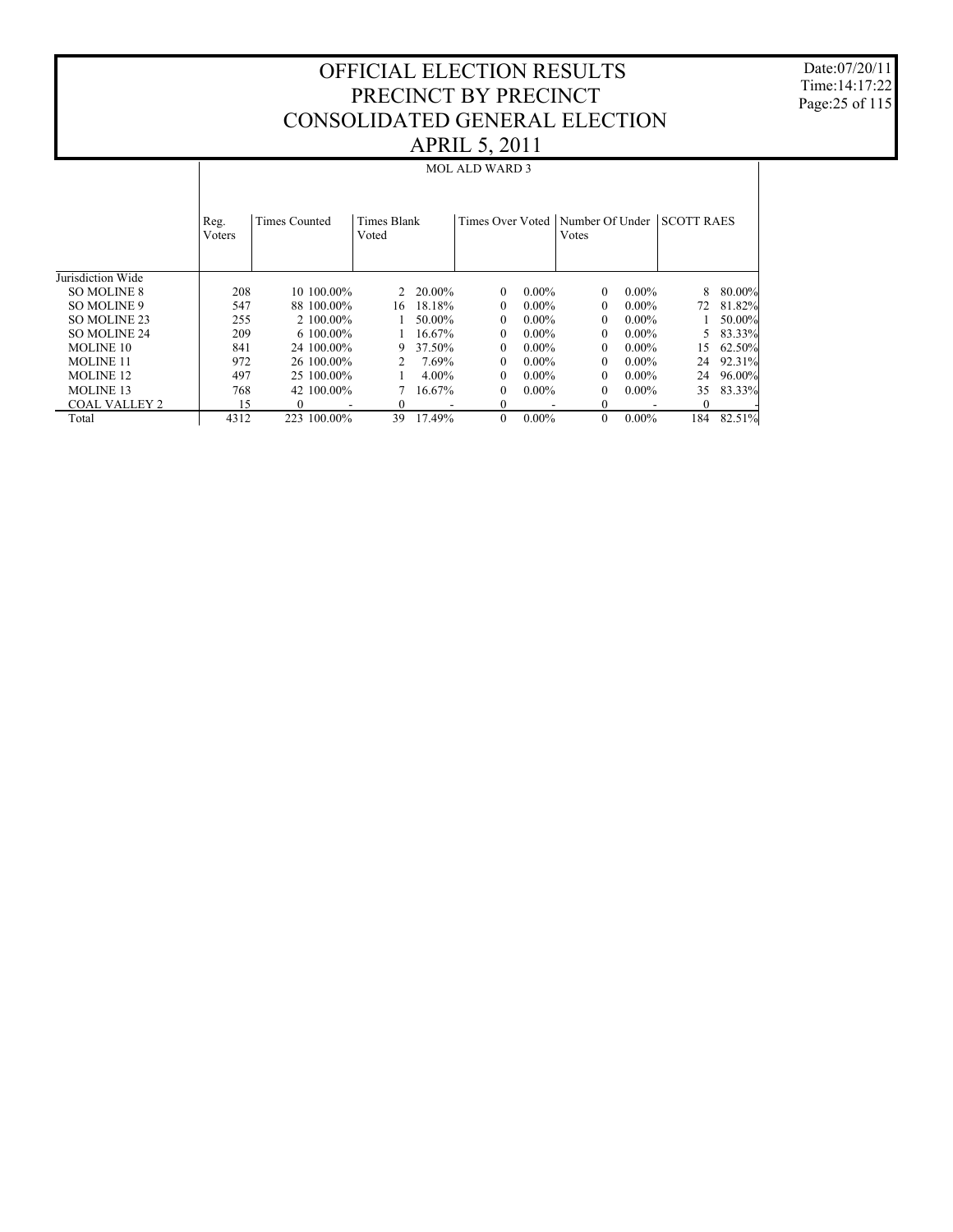Date:07/20/11 Time:14:17:22 Page:26 of 115

|                   |                | <b>MOL ALD WARD 5</b> |                      |        |                  |          |                          |          |               |        |  |  |  |
|-------------------|----------------|-----------------------|----------------------|--------|------------------|----------|--------------------------|----------|---------------|--------|--|--|--|
|                   | Reg.<br>Voters | <b>Times Counted</b>  | Times Blank<br>Voted |        | Times Over Voted |          | Number Of Under<br>Votes |          | I LORI TURNER |        |  |  |  |
| Jurisdiction Wide |                |                       |                      |        |                  |          |                          |          |               |        |  |  |  |
| SO MOLINE 5       | 706            | $61100.00\%$          | 10                   | 16.39% | 0                | $0.00\%$ | $\Omega$                 | $0.00\%$ | 51            | 83.61% |  |  |  |
| SO MOLINE 6       | 992            | 93 100,00%            | 10                   | 10.75% | 0                | $0.00\%$ | $\theta$                 | $0.00\%$ | 83            | 89.25% |  |  |  |
| SO MOLINE 13      | 1244           | 113 100.00%           | 19                   | 16.81% | $\Omega$         | $0.00\%$ | $\Omega$                 | $0.00\%$ | 94            | 83.19% |  |  |  |
| SO MOLINE 23      | $\Omega$       | $\Omega$              | $\Omega$             |        | 0                |          | $\Omega$                 |          | $\theta$      |        |  |  |  |
| SO MOLINE 25      | 535            | 47 100,00%            | 8                    | 17.02% | 0                | $0.00\%$ |                          | $0.00\%$ | 39            | 82.98% |  |  |  |
| <b>MOLINE 17</b>  | 706            | 57 100,00%            | 17                   | 29.82% | 0                | $0.00\%$ |                          | $0.00\%$ | 40            | 70.18% |  |  |  |
| <b>MOLINE 18</b>  | 504            | 24 100,00%            | 4                    | 16.67% | 0                | $0.00\%$ | 0                        | $0.00\%$ | 20            | 83.33% |  |  |  |
| Total             | 4687           | 395 100.00%           | 68                   | 17.22% | $\mathbf{0}$     | $0.00\%$ | $\Omega$                 | $0.00\%$ | 327           | 82.78% |  |  |  |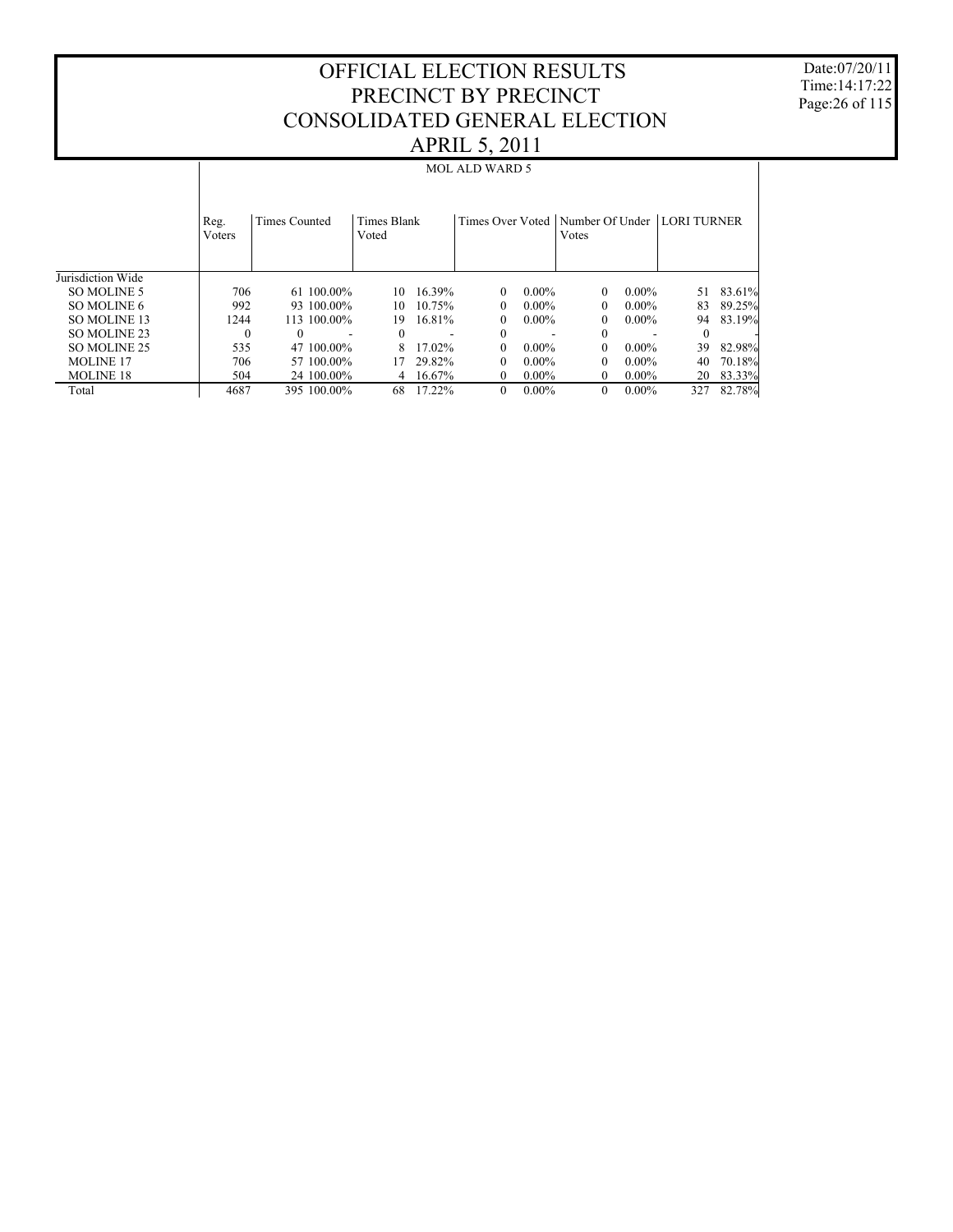Date:07/20/11 Time:14:17:22 Page:27 of 115

|                      |                | <b>MOL ALD WARD 7</b> |                      |        |              |          |                                             |          |                     |        |  |  |  |
|----------------------|----------------|-----------------------|----------------------|--------|--------------|----------|---------------------------------------------|----------|---------------------|--------|--|--|--|
|                      | Reg.<br>Voters | Times Counted         | Times Blank<br>Voted |        |              |          | Times Over Voted   Number Of Under<br>Votes |          | <b>SEAN LIDDELL</b> |        |  |  |  |
| Jurisdiction Wide    |                |                       |                      |        |              |          |                                             |          |                     |        |  |  |  |
| SO MOLINE 3          | 9              | $\Omega$              | $\Omega$             |        | $\Omega$     |          | $\Omega$                                    |          | $\Omega$            |        |  |  |  |
| SO MOLINE 11         | 1188           | 73 100,00%            | 13                   | 17.81% | $\Omega$     | $0.00\%$ |                                             | $0.00\%$ | 60                  | 82.19% |  |  |  |
| SO MOLINE 19         | 1040           | 46 100,00%            | 14                   | 30.43% | $\Omega$     | $0.00\%$ | $\Omega$                                    | $0.00\%$ | 32                  | 69.57% |  |  |  |
| SO MOLINE 20         | 913            | 104 100 00%           | 19                   | 18.27% | $\Omega$     | $0.00\%$ | $\Omega$                                    | $0.00\%$ | 85                  | 81.73% |  |  |  |
| SO MOLINE 26         | 521            | 37 100.00%            | 5.                   | 13.51% | $\Omega$     | $0.00\%$ | $\Omega$                                    | $0.00\%$ | 32                  | 86.49% |  |  |  |
| SO MOLINE 28         | 420            | 43 100,00%            | 8.                   | 18.60% | $\Omega$     | $0.00\%$ | $\Omega$                                    | $0.00\%$ | 35                  | 81.40% |  |  |  |
| SO MOLINE 29         | 587            | 33 100 00%            | 3                    | 9.09%  | $\Omega$     | $0.00\%$ | 0                                           | $0.00\%$ | 30.                 | 90.91% |  |  |  |
| <b>COAL VALLEY 3</b> |                |                       |                      |        |              |          |                                             |          |                     |        |  |  |  |
| Total                | 4680           | 336 100.00%           | 62                   | 18.45% | $\mathbf{0}$ | $0.00\%$ | $\Omega$                                    | $0.00\%$ | 274                 | 81.55% |  |  |  |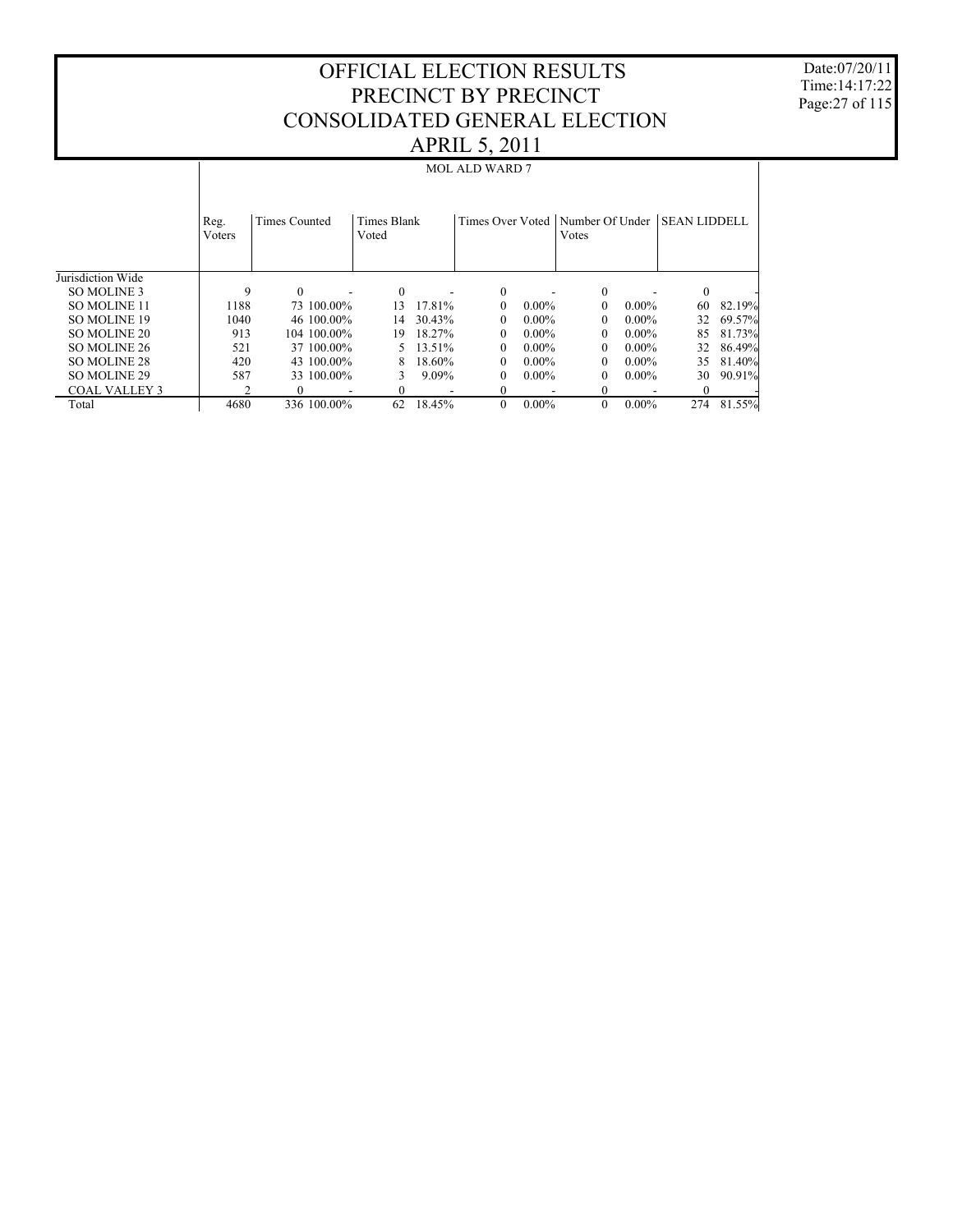Date:07/20/11 Time:14:17:22 Page:28 of 115

|                    |                | OAK GROVE VILL TRUST |                      |          |          |          |                                               |                                |                              |  |  |  |
|--------------------|----------------|----------------------|----------------------|----------|----------|----------|-----------------------------------------------|--------------------------------|------------------------------|--|--|--|
|                    | Reg.<br>Voters | Times Counted        | Times Blank<br>Voted |          |          |          | Times Over Voted   Number Of Under  <br>Votes | <b>IMARDYNE</b><br>DAVIS (INP) | <b>MIKE STEWART</b><br>(INP) |  |  |  |
| Jurisdiction Wide  |                |                      |                      |          |          |          |                                               |                                |                              |  |  |  |
| <b>BLACKHAWK 3</b> | 28             | 2 100,00%            | 0                    | $0.00\%$ | $\Omega$ | $0.00\%$ | $0.00\%$<br>$\Omega$                          | 2 100,00%                      | 2 100,00%                    |  |  |  |
| <b>BOWLING 2</b>   | 318            | 6 100,00%            | 0                    | $0.00\%$ |          | $0.00\%$ | 7 116.67%                                     | 5 83.33%                       | 50.00%                       |  |  |  |
| Total              | 346            | 8 100,00%            | 0                    | $0.00\%$ |          | $0.00\%$ | 7 87.50%                                      | 7 87.50%                       | 5 62.50%                     |  |  |  |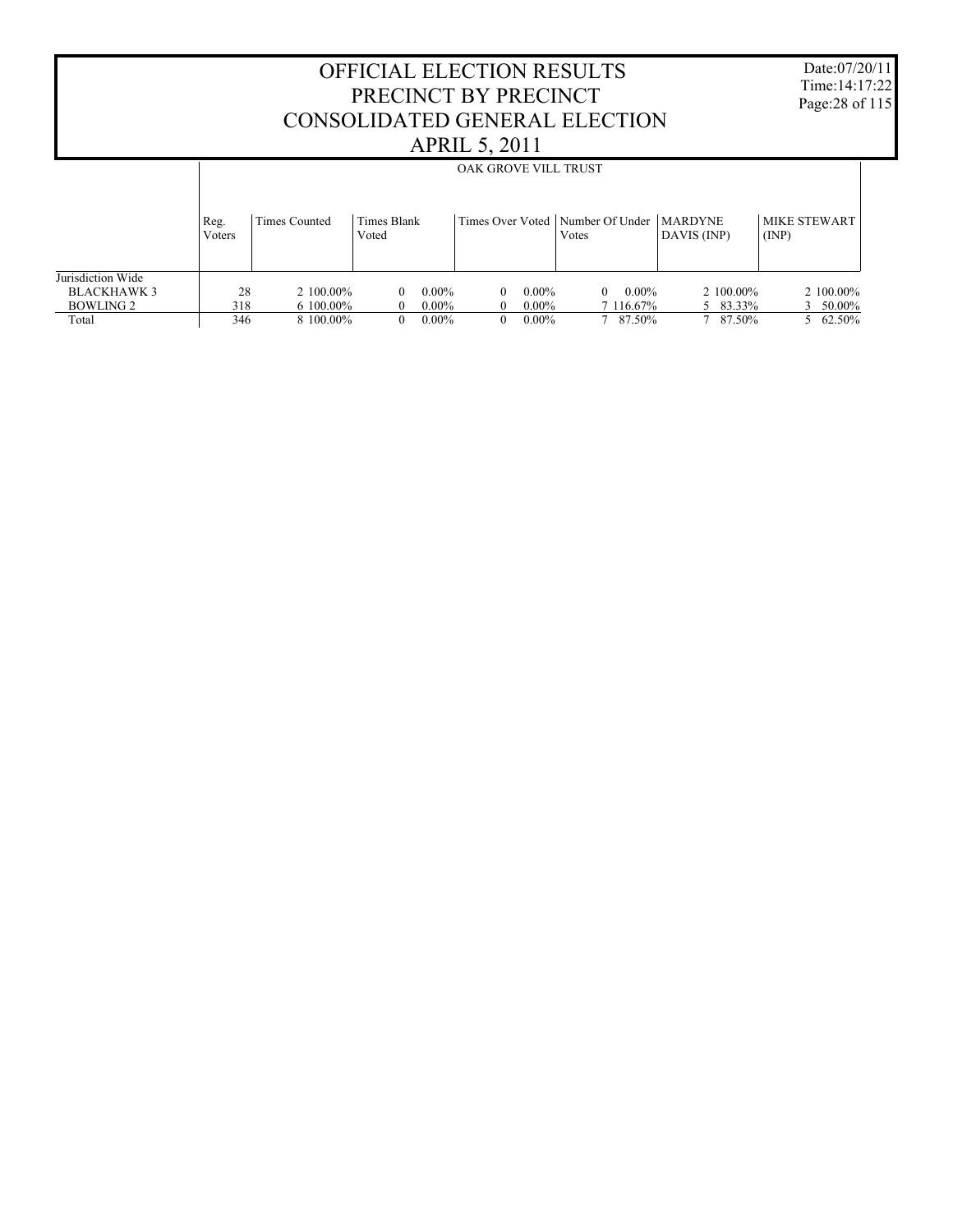Date:07/20/11 Time:14:17:22 Page:29 of 115

| <b>OAK GROVE</b><br><b>VILL TRUST</b>     |
|-------------------------------------------|
| <b>ROBERT</b><br><b>DELAROSA</b><br>(INP) |
|                                           |

| BLACKHAWK 3 | 2 100,00% |
|-------------|-----------|
| BOWLING 2   | 50.00%    |
| Total       | 62.50%    |

Jurisdiction Wide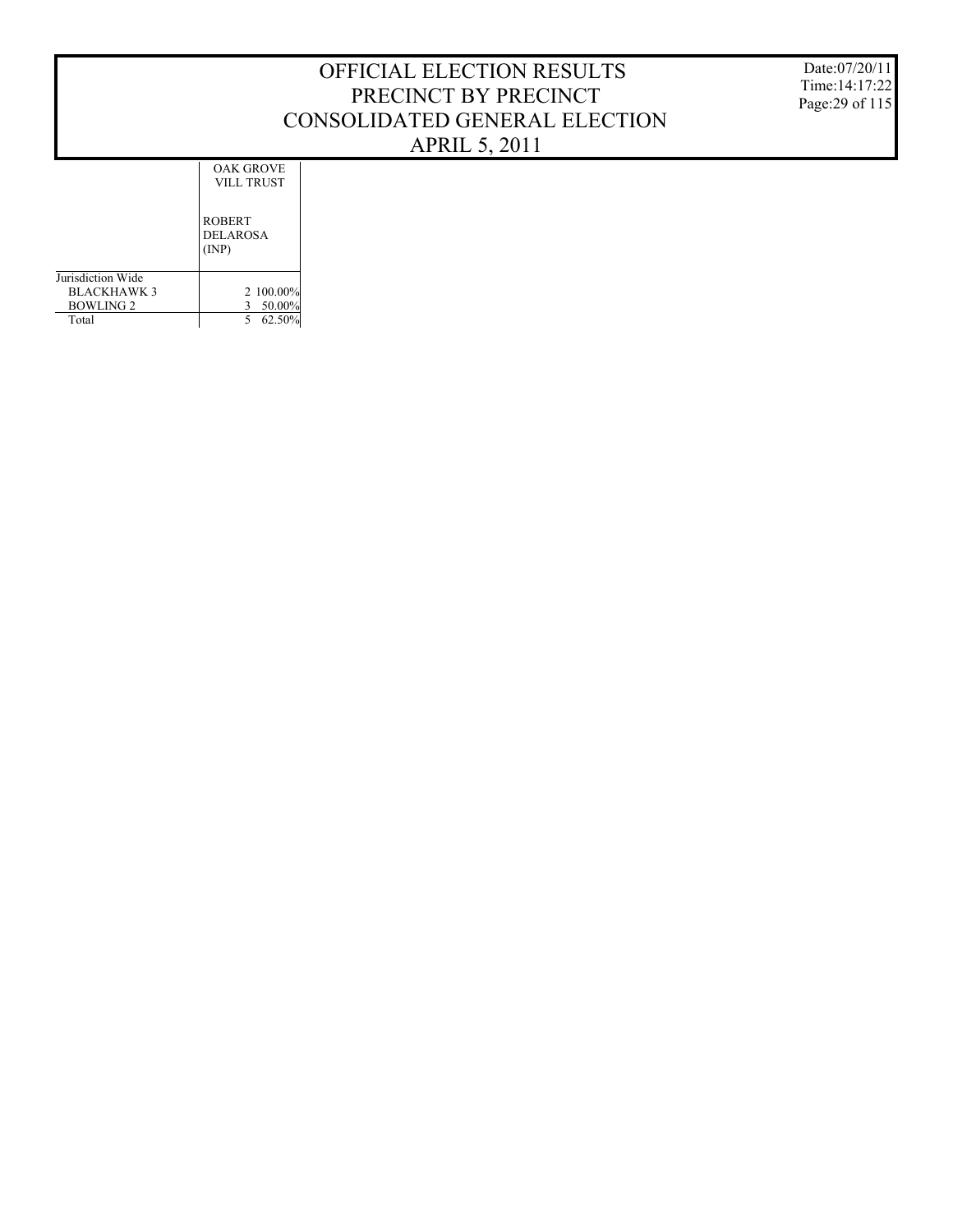Date:07/20/11 Time:14:17:22 Page:30 of 115

|                   |                | PB VILL CLERK 2 YR                                    |              |               |          |                  |  |  |  |  |  |  |  |
|-------------------|----------------|-------------------------------------------------------|--------------|---------------|----------|------------------|--|--|--|--|--|--|--|
|                   | Reg.<br>Voters | Times Over Voted   Number Of Under   BARBARA<br>Votes | CRAY (IND)   |               |          |                  |  |  |  |  |  |  |  |
| Jurisdiction Wide |                |                                                       |              |               |          |                  |  |  |  |  |  |  |  |
| <b>COE</b>        | 318            | 52 100.00%                                            | 17.31%<br>9  | $0.00\%$<br>0 | $0.00\%$ | 82.69%<br>43     |  |  |  |  |  |  |  |
| PORT BYRON        | 949            | 165 100.00%                                           | 20.00%<br>33 | $0.00\%$      | $0.00\%$ | $80.00\%$<br>132 |  |  |  |  |  |  |  |
| Total             | 1267           | 217 100.00%                                           | 19.35%<br>42 | $0.00\%$<br>0 | $0.00\%$ | 80.65%<br>175    |  |  |  |  |  |  |  |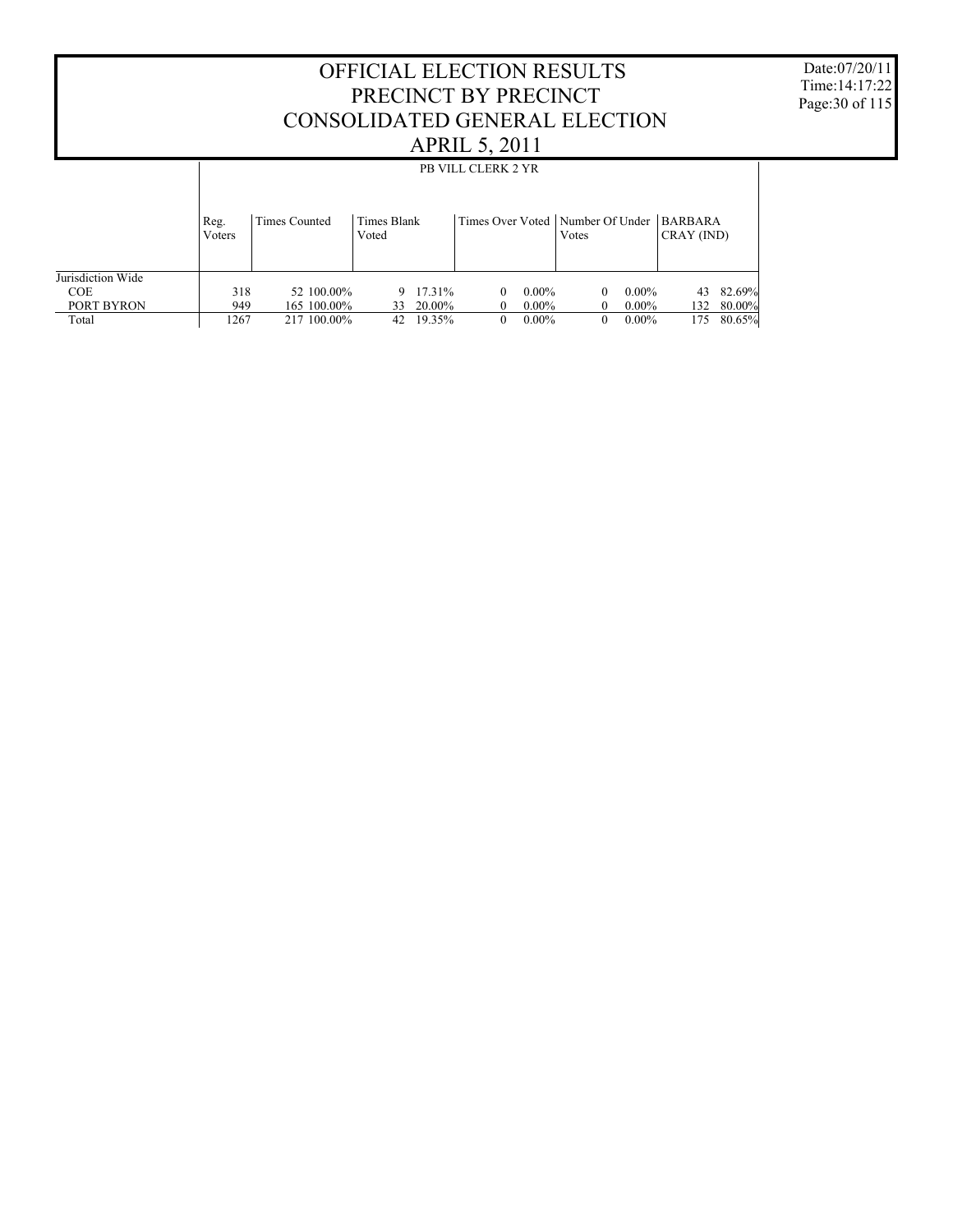Date:07/20/11 Time:14:17:22 Page:31 of 115

|                   |                |               |                      |          |          | <b>PB VILL TRUST</b> |                                                        |                    |                                      |           |
|-------------------|----------------|---------------|----------------------|----------|----------|----------------------|--------------------------------------------------------|--------------------|--------------------------------------|-----------|
|                   | Reg.<br>Voters | Times Counted | Times Blank<br>Voted |          |          |                      | Times Over Voted   Number Of Under   KEVIN D.<br>Votes | <b>KLUTE (REP)</b> | DONALD L.<br><b>JOHNSON</b><br>(DEM) |           |
| Jurisdiction Wide |                |               |                      |          |          |                      |                                                        |                    |                                      |           |
| <b>COE</b>        | 318            | 52 100.00%    | $\theta$             | $0.00\%$ | $\Omega$ | $0.00\%$             | 36 69.23%                                              | 38 73.08%          |                                      | 8 15.38%  |
| PORT BYRON        | 949            | 165 100,00%   |                      | 1.21%    | 0        | $0.00\%$             | 75.76%<br>125                                          | 69.09%<br>114      |                                      | 58 35.15% |
| Total             | 1267           | 217 100,00%   |                      | $0.92\%$ | 0        | $0.00\%$             | 74.19%<br>161                                          | 70.05%<br>152      | 66                                   | 30.41%    |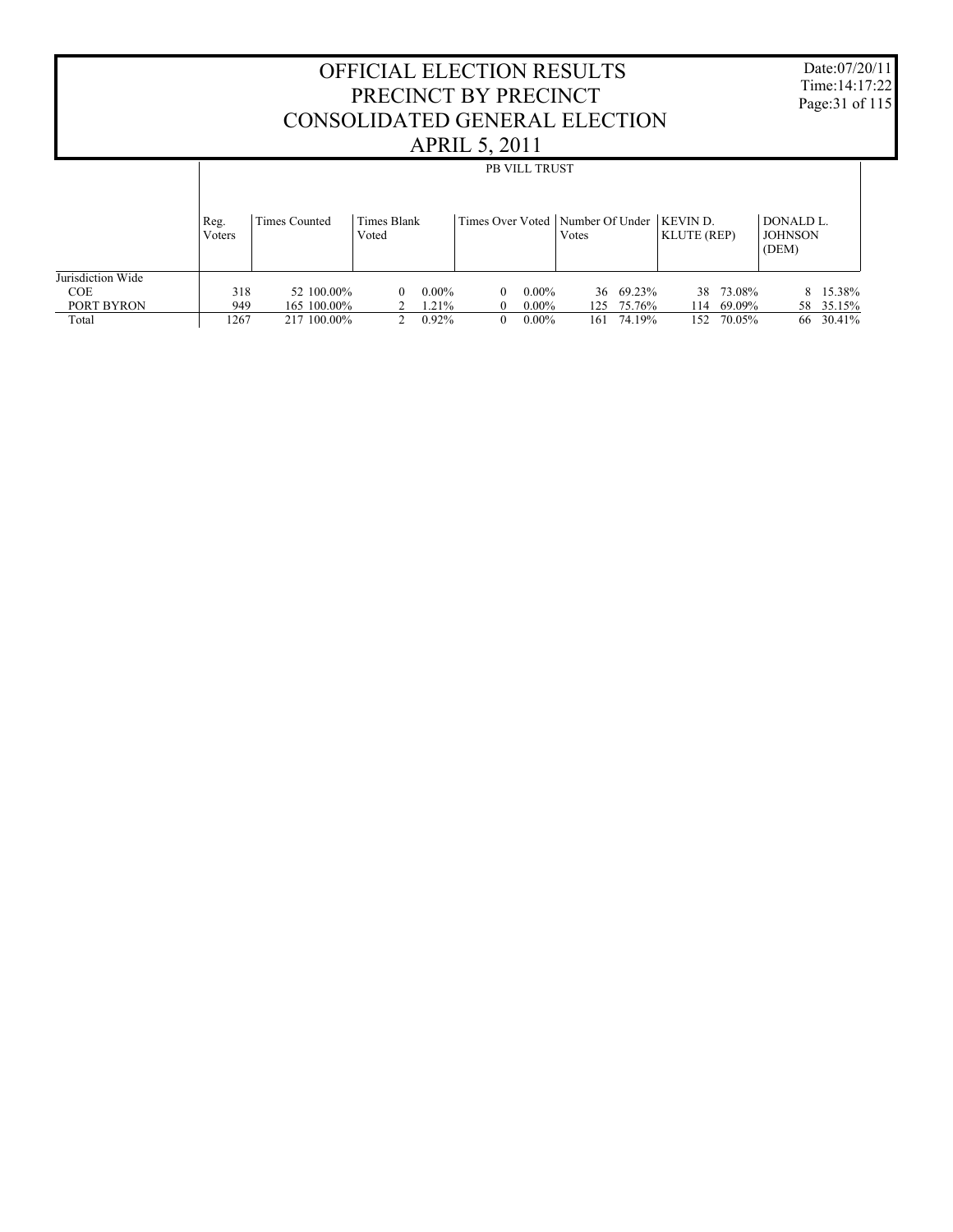Date:07/20/11 Time:14:17:22 Page:32 of 115

| PB VILL TRUST |  |
|---------------|--|
|               |  |

|                   | <b>HAROLD</b><br><b>FRENCH</b> (IND) |           | <b>SHAWN</b><br><b>VANDRIESSCHE</b><br>(IND) |            |
|-------------------|--------------------------------------|-----------|----------------------------------------------|------------|
| Jurisdiction Wide |                                      |           |                                              |            |
| <b>COE</b>        |                                      | 37 71.15% |                                              | 37 71.15%  |
| PORT BYRON        | 113                                  | 68.48%    | 79                                           | 47.88%     |
| Total             | 150                                  | 69.12%    |                                              | 116 53.46% |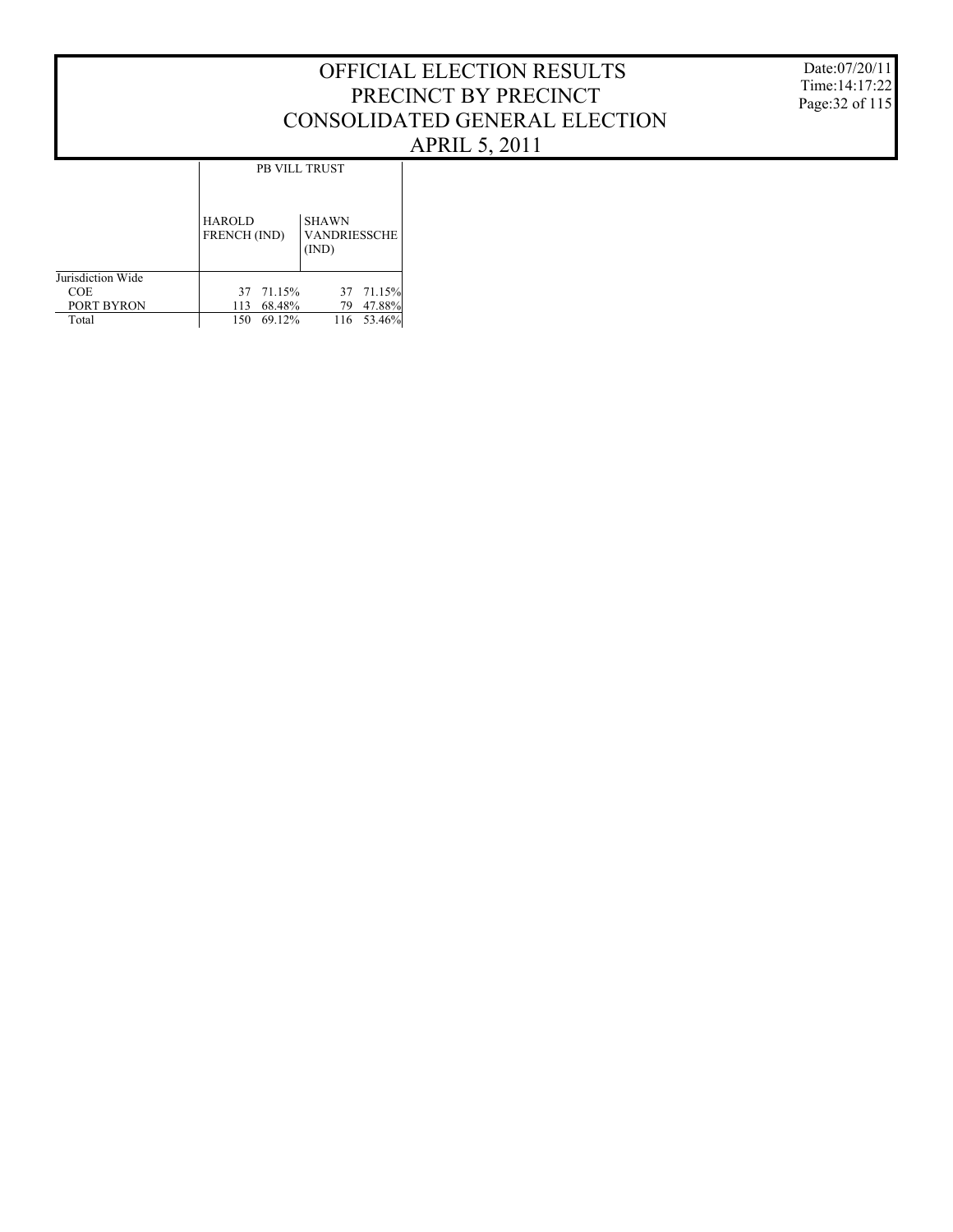Date:07/20/11 Time:14:17:22 Page:33 of 115

|                   |        |               |             |       | PB VILL TRUST 2 YR |          |                                                |          |                           |           |                           |           |
|-------------------|--------|---------------|-------------|-------|--------------------|----------|------------------------------------------------|----------|---------------------------|-----------|---------------------------|-----------|
|                   | Reg.   | Times Counted | Times Blank |       |                    |          | Times Over Voted   Number Of Under   SHERRI L. |          |                           |           | <b>GEORGE H</b>           |           |
|                   | Voters |               | Voted       |       |                    |          | Votes                                          |          | <b>MOORHUSEN</b><br>(REP) |           | <b>BATHJE JR</b><br>(IND) |           |
| Jurisdiction Wide |        |               |             |       |                    |          |                                                |          |                           |           |                           |           |
| <b>COE</b>        | 318    | 52 100.00%    |             | .92%  | 0                  | $0.00\%$ | $\Omega$                                       | $0.00\%$ |                           | 28 53.85% | 23                        | 44.23%    |
| PORT BYRON        | 949    | 165 100,00%   | 13          | '.88% |                    | $0.00\%$ | $\Omega$                                       | $0.00\%$ | 102                       | 61.82%    |                           | 50 30.30% |
| Total             | 1267   | 217 100,00%   | 14          | 6.45% | 0                  | $0.00\%$ | $\Omega$                                       | $0.00\%$ | 130                       | 59.91%    | 73                        | 33.64%    |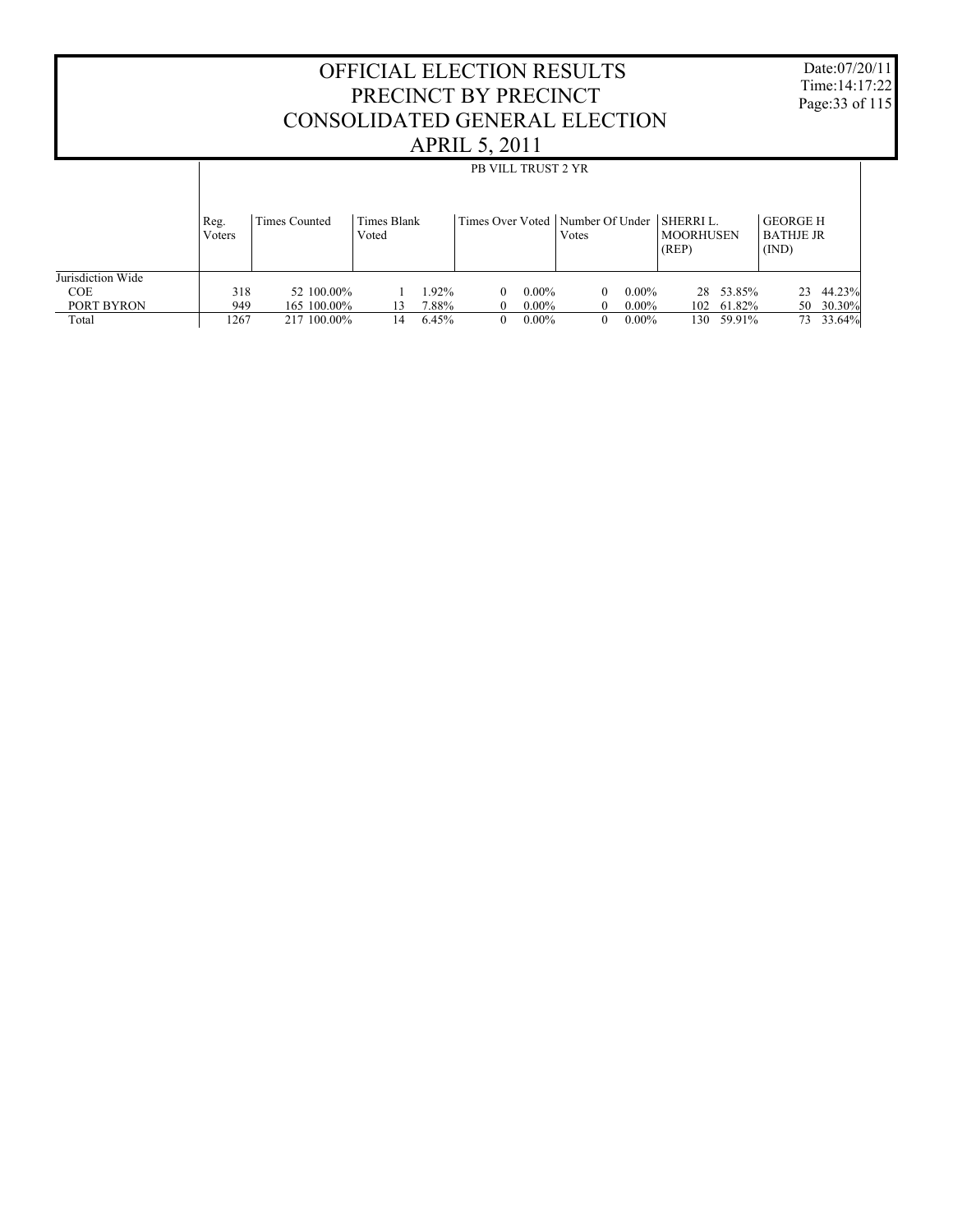| OFFICIAL ELECTION RESULTS<br>PRECINCT BY PRECINCT<br>CONSOLIDATED GENERAL ELECTION<br><b>APRIL 5, 2011</b>                                                                                       |                 |                                       |                                 |                                  |                                 |                                  |                    |                              |                                         | Date:07/20/11<br>Time: 14:17:22<br>Page: 34 of 115 |  |
|--------------------------------------------------------------------------------------------------------------------------------------------------------------------------------------------------|-----------------|---------------------------------------|---------------------------------|----------------------------------|---------------------------------|----------------------------------|--------------------|------------------------------|-----------------------------------------|----------------------------------------------------|--|
| <b>RAPIDS CTY VILL TRUST</b><br>Times Over Voted   Number Of Under   JEFFREY R.<br>Times Blank<br><b>BRENDA A.</b><br>Times Counted<br>Reg.<br><b>CORSON</b><br>LACK<br>Voted<br>Votes<br>Voters |                 |                                       |                                 |                                  |                                 |                                  |                    |                              |                                         |                                                    |  |
| Jurisdiction Wide<br>PORT BYRON<br><b>HAMPTON 1</b><br>Total                                                                                                                                     | 9<br>714<br>723 | 1 100.00%<br>21 100.00%<br>22 100.00% | 0<br>$\Omega$<br>$\overline{0}$ | $0.00\%$<br>$0.00\%$<br>$0.00\%$ | 0<br>$\Omega$<br>$\overline{0}$ | $0.00\%$<br>$0.00\%$<br>$0.00\%$ | $\Omega$<br>9<br>9 | $0.00\%$<br>42.86%<br>40.91% | 1 100.00%<br>90.48%<br>19.<br>20 90.91% | 100.00%<br>80.95%<br>17<br>81.82%<br>18            |  |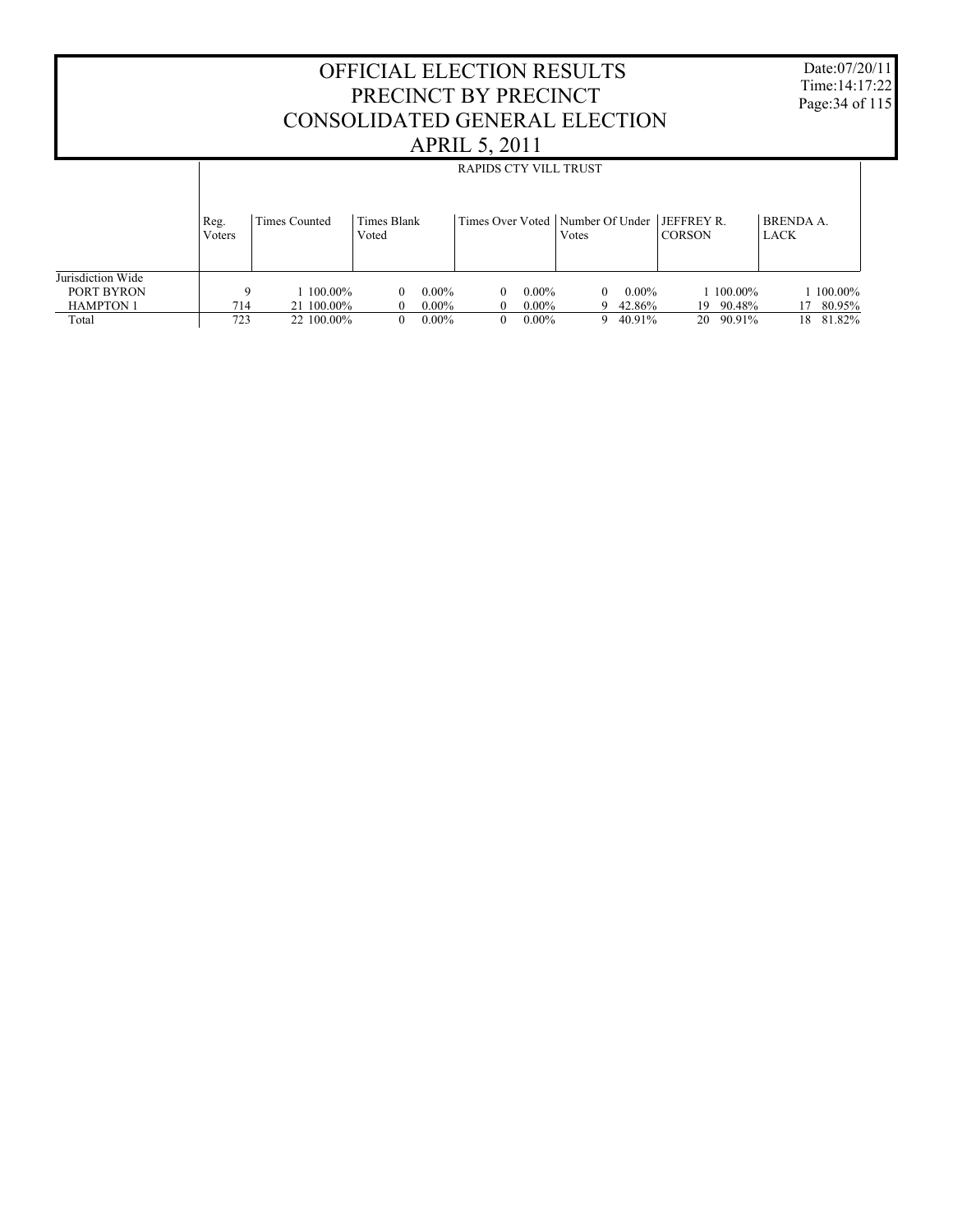Date:07/20/11 Time:14:17:22 Page:35 of 115

RAPIDS CTY VILL TRUST

STEVEN J. BIRD

| Jurisdiction Wide |           |
|-------------------|-----------|
| PORT BYRON        | 1 100.00% |
| <b>HAMPTON 1</b>  | 18 85.71% |
| Total             | 19 86.36% |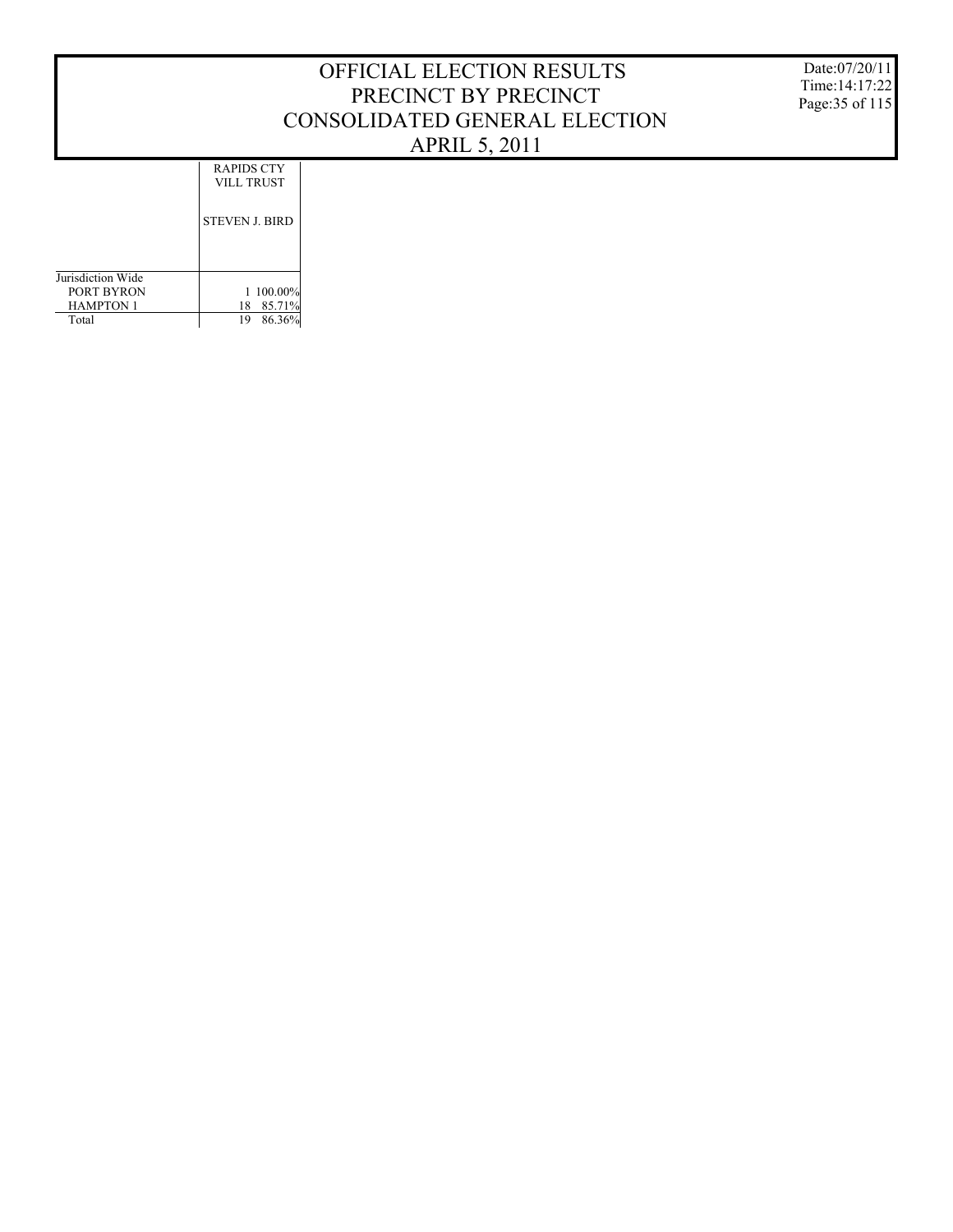| <b>OFFICIAL ELECTION RESULTS</b><br>PRECINCT BY PRECINCT<br>CONSOLIDATED GENERAL ELECTION |                |               |                      |       |                            |          |                                                           |        |            |           | Date:07/20/11<br>Time: $14:17:22$<br>Page: 36 of 115 |           |  |  |  |
|-------------------------------------------------------------------------------------------|----------------|---------------|----------------------|-------|----------------------------|----------|-----------------------------------------------------------|--------|------------|-----------|------------------------------------------------------|-----------|--|--|--|
|                                                                                           |                |               |                      |       | <b>APRIL 5, 2011</b>       |          |                                                           |        |            |           |                                                      |           |  |  |  |
|                                                                                           |                |               |                      |       | <b>REYNOLDS VILL TRUST</b> |          |                                                           |        |            |           |                                                      |           |  |  |  |
|                                                                                           | Reg.<br>Voters | Times Counted | Times Blank<br>Voted |       |                            |          | Times Over Voted   Number Of Under   NICHOLAS R.<br>Votes |        | BULL (CIT) |           | MERRILL E.<br><b>ALLEN</b> (PRO)                     |           |  |  |  |
| Jurisdiction Wide<br><b>EDGINGTON 2</b>                                                   | 356            | 73 100,00%    |                      | 2.74% | $\theta$                   | $0.00\%$ | 53                                                        | 72.60% | 53.        | 72.60%    |                                                      | 47 64.38% |  |  |  |
| Total                                                                                     | 356            | 73 100,00%    |                      | 2.74% | $\overline{0}$             | $0.00\%$ | 53                                                        | 72.60% |            | 53 72.60% |                                                      | 47 64.38% |  |  |  |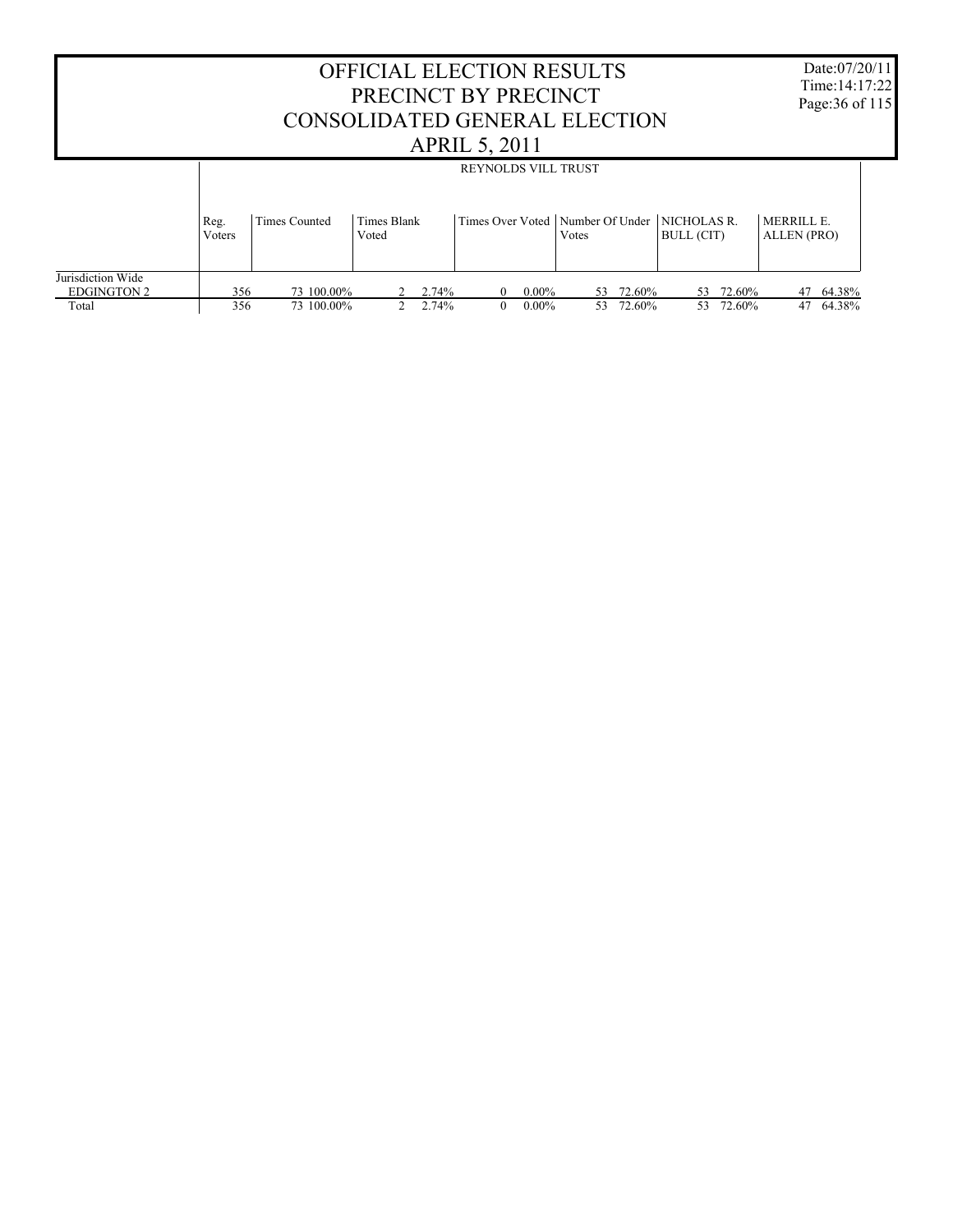Date:07/20/11 Time:14:17:22 Page:37 of 115

LEONARD W. REYNOLDS VILL TRUST

|                   | <b>KNOX (PRO)</b> |
|-------------------|-------------------|
| Jurisdiction Wide |                   |
| EDGINGTON 2       | 82.19%<br>60      |
| Total             | 82.19%<br>60      |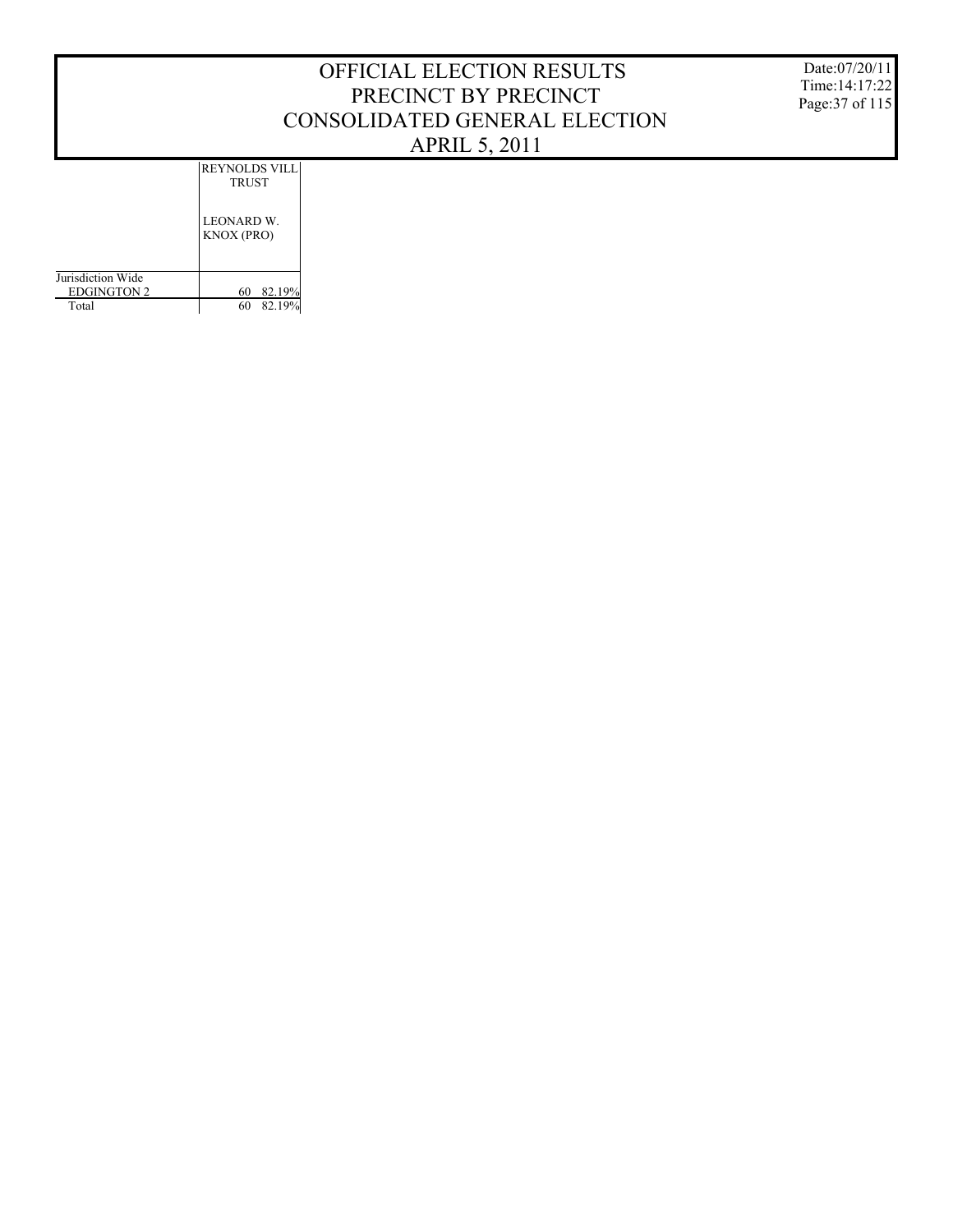Date:07/20/11 Time:14:17:22 Page:38 of 115

|                          |                |                      |                             |          | $\overline{\phantom{a}}$ |                      |                          |          |                     |              |                           |          |
|--------------------------|----------------|----------------------|-----------------------------|----------|--------------------------|----------------------|--------------------------|----------|---------------------|--------------|---------------------------|----------|
|                          |                |                      |                             |          |                          | <b>RI ALD WARD 2</b> |                          |          |                     |              |                           |          |
|                          | Reg.<br>Voters | <b>Times Counted</b> | <b>Times Blank</b><br>Voted |          | Times Over Voted         |                      | Number Of Under<br>Votes |          | <b>DENNIS SMITH</b> |              | DAVID A.<br><b>CONROY</b> |          |
| Jurisdiction Wide        |                |                      |                             |          |                          |                      |                          |          |                     |              |                           |          |
| <b>SO ROCK ISLAND 1</b>  | 826            | 51 100 00%           |                             | 9.80%    | $\Omega$                 | $0.00\%$             | $\Omega$                 | $0.00\%$ | 36                  | 70.59%       | 10                        | 19.61%   |
| <b>SO ROCK ISLAND 15</b> | 332            | 10 100 00%           | $\theta$                    | $0.00\%$ | 0                        | $0.00\%$             | 0                        | $0.00\%$ |                     | 30.00%       |                           | 70.00%   |
| SO ROCK ISLAND 16        | 515            | 39 100.00%           | $\Omega$                    | $0.00\%$ | 0                        | $0.00\%$             | 0                        | $0.00\%$ | 34                  | 87.18%       |                           | 12.82%   |
| <b>BLACKHAWK1</b>        | 90             | 1 100.00%            | $\Omega$                    | $0.00\%$ | $\Omega$                 | $0.00\%$             | $\Omega$                 | $0.00\%$ |                     | $1.100.00\%$ | 0                         | $0.00\%$ |
| <b>BLACKHAWK 3</b>       | 431            | 6 100.00%            |                             | 16.67%   | 0                        | $0.00\%$             | $^{\circ}$               | $0.00\%$ |                     | 16.67%       | 4                         | 66.67%   |
| <b>BLACKHAWK4</b>        | 535            | 37 100.00%           |                             | 5.41%    | 0                        | $0.00\%$             | 0                        | $0.00\%$ |                     | 13.51%       | 30                        | 81.08%   |
| <b>BLACKHAWK 7</b>       | 896            | 86 100,00%           |                             | 2.33%    | 0                        | $0.00\%$             | 0                        | $0.00\%$ | 12.                 | 13.95%       | 72                        | 83.72%   |
| Total                    | 3625           | 230 100.00%          | 10                          | 4.35%    | $\mathbf{0}$             | $0.00\%$             | $\Omega$                 | $0.00\%$ | 92                  | 40.00%       | 128                       | 55.65%   |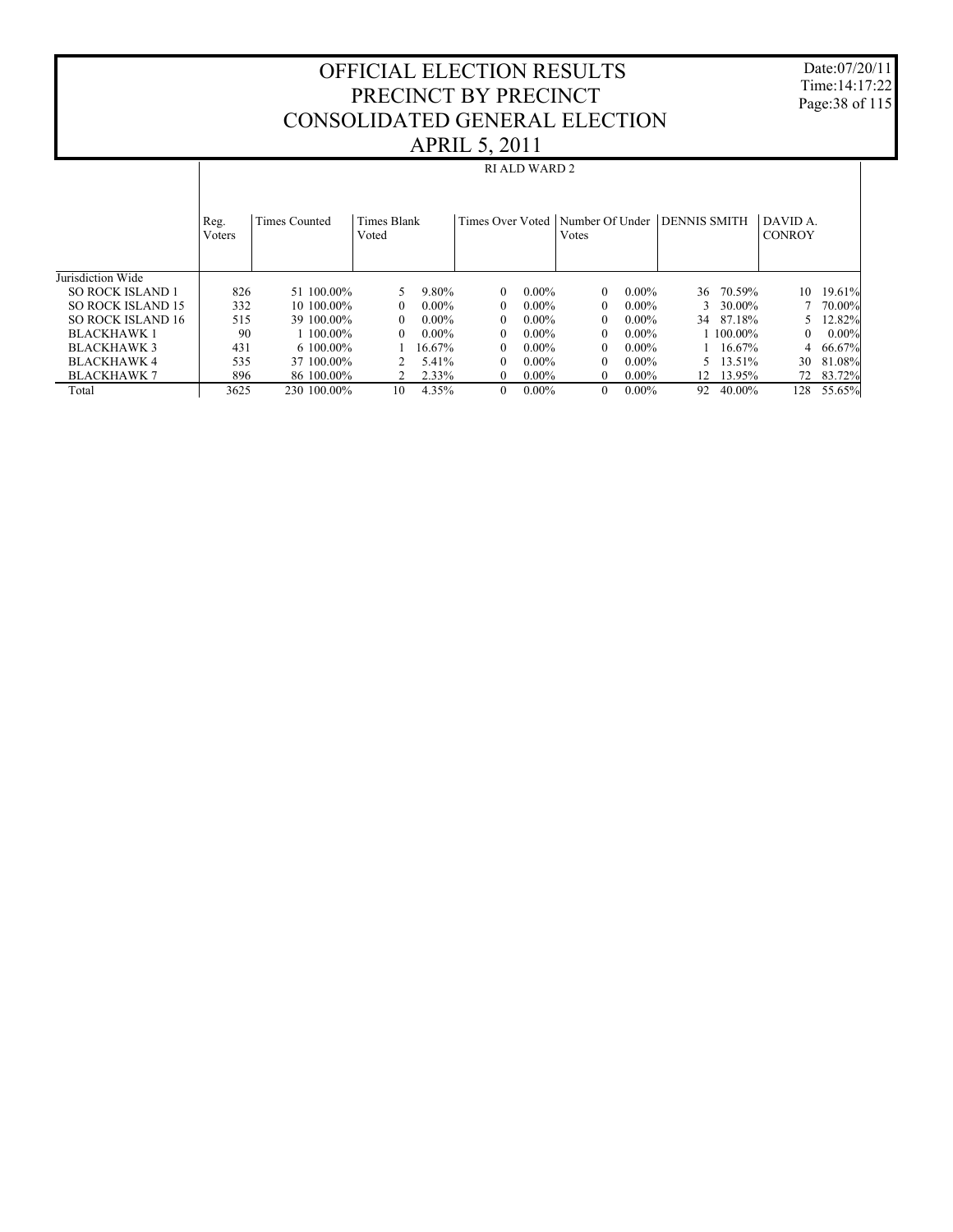Date:07/20/11 Time:14:17:22 Page:39 of 115

|                          |                |               |                      |        | <b>RI ALD WARD 4</b>               |          |          |          |                                    |        |
|--------------------------|----------------|---------------|----------------------|--------|------------------------------------|----------|----------|----------|------------------------------------|--------|
|                          | Reg.<br>Voters | Times Counted | Times Blank<br>Voted |        | Times Over Voted   Number Of Under |          | Votes    |          | <b>STEPHEN</b><br><b>TOLLENAER</b> |        |
| Jurisdiction Wide        |                |               |                      |        |                                    |          |          |          |                                    |        |
| <b>SO ROCK ISLAND 5</b>  | 1062           | 61 100.00%    | 6                    | 9.84%  | 0                                  | $0.00\%$ | $\Omega$ | $0.00\%$ | 55                                 | 90.16% |
| SO ROCK ISLAND 6         | 925            | 90 100 00%    | 8                    | 8.89%  | 0                                  | $0.00\%$ | $\theta$ | $0.00\%$ | 82                                 | 91.11% |
| <b>SO ROCK ISLAND 7</b>  | 517            | 23 100.00%    | 6.                   | 26.09% | 0                                  | $0.00\%$ | $\theta$ | $0.00\%$ | 17                                 | 73.91% |
| <b>SO ROCK ISLAND 8</b>  | 955            | 64 100 00%    | 6                    | 9.38%  | 0                                  | $0.00\%$ | $\theta$ | $0.00\%$ | 58                                 | 90.63% |
| <b>SO ROCK ISLAND 13</b> | 977            | 67 100,00%    | 13                   | 19.40% | 0                                  | $0.00\%$ | $\theta$ | $0.00\%$ | 54                                 | 80.60% |
| Total                    | 4436           | 305 100.00%   | 39.                  | 12.79% | 0                                  | $0.00\%$ | $\theta$ | $0.00\%$ | 266                                | 87.21% |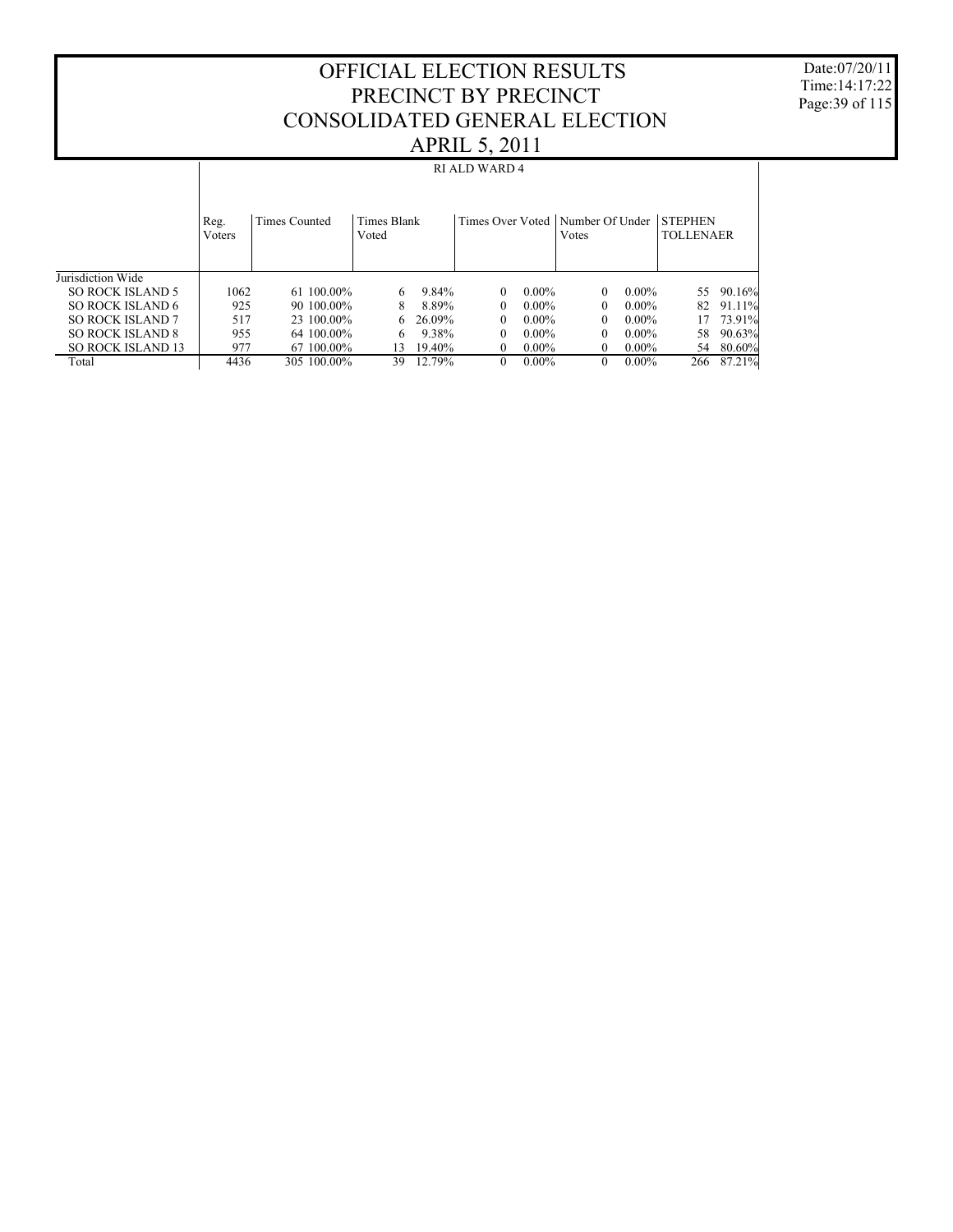Date:07/20/11 Time:14:17:22 Page:40 of 115

|                         |                |               |                             | $\overline{\phantom{a}}$ |                          |                                   |                         |       |
|-------------------------|----------------|---------------|-----------------------------|--------------------------|--------------------------|-----------------------------------|-------------------------|-------|
|                         |                |               |                             | RI ALD WARD 6            |                          |                                   |                         |       |
|                         | Reg.<br>Voters | Times Counted | <b>Times Blank</b><br>Voted | Times Over Voted         | Number Of Under<br>Votes | <b>JOY VIREN</b><br><b>MURPHY</b> | <b>DAVID</b><br>KIMBELL |       |
| Jurisdiction Wide       |                |               |                             |                          |                          |                                   |                         |       |
| ROCK ISLAND 11          | 500            | 56 100 00%    | $0.00\%$<br>$\theta$        | $0.00\%$<br>$\Omega$     | $0.00\%$<br>$\Omega$     | 30 53.57%                         | っ                       | 3.57% |
| ROCK ISLAND 12          | 926            | 110 100 00%   | $0.00\%$<br>$\theta$        | $0.00\%$<br>$\Omega$     | $0.00\%$<br>$\Omega$     | 40.00%<br>44                      |                         | 4.55% |
| ROCK ISLAND 13          | 484            | 51 100.00%    | l 96%                       | $0.00\%$<br>$\Omega$     | $0.00\%$<br>$\Omega$     | 54.90%<br>28                      | 4                       | 7.84% |
| ROCK ISLAND 14          | 661            | 99 100.00%    | $0.00\%$<br>$\Omega$        | $0.00\%$<br>$\Omega$     | $0.00\%$<br>0            | 52.53%<br>52                      |                         | 3.03% |
| ROCK ISLAND 15          | 309            | 60 100.00%    | $0.00\%$<br>$\mathbf{0}$    | $0.00\%$<br>$\Omega$     | $0.00\%$<br>$\Omega$     | 45.00%<br>27                      |                         | 3.33% |
| <b>SO ROCK ISLAND 7</b> | 226            | 43 100,00%    | $0.00\%$<br>$\theta$        | $0.00\%$<br>$\Omega$     | $0.00\%$<br>0            | 25 58.14%                         |                         | 4.65% |
| Total                   | 3106           | 419 100.00%   | 0.24%                       | $\Omega$<br>$0.00\%$     | $\Omega$<br>$0.00\%$     | 49.16%<br>206                     | 18                      | 4.30% |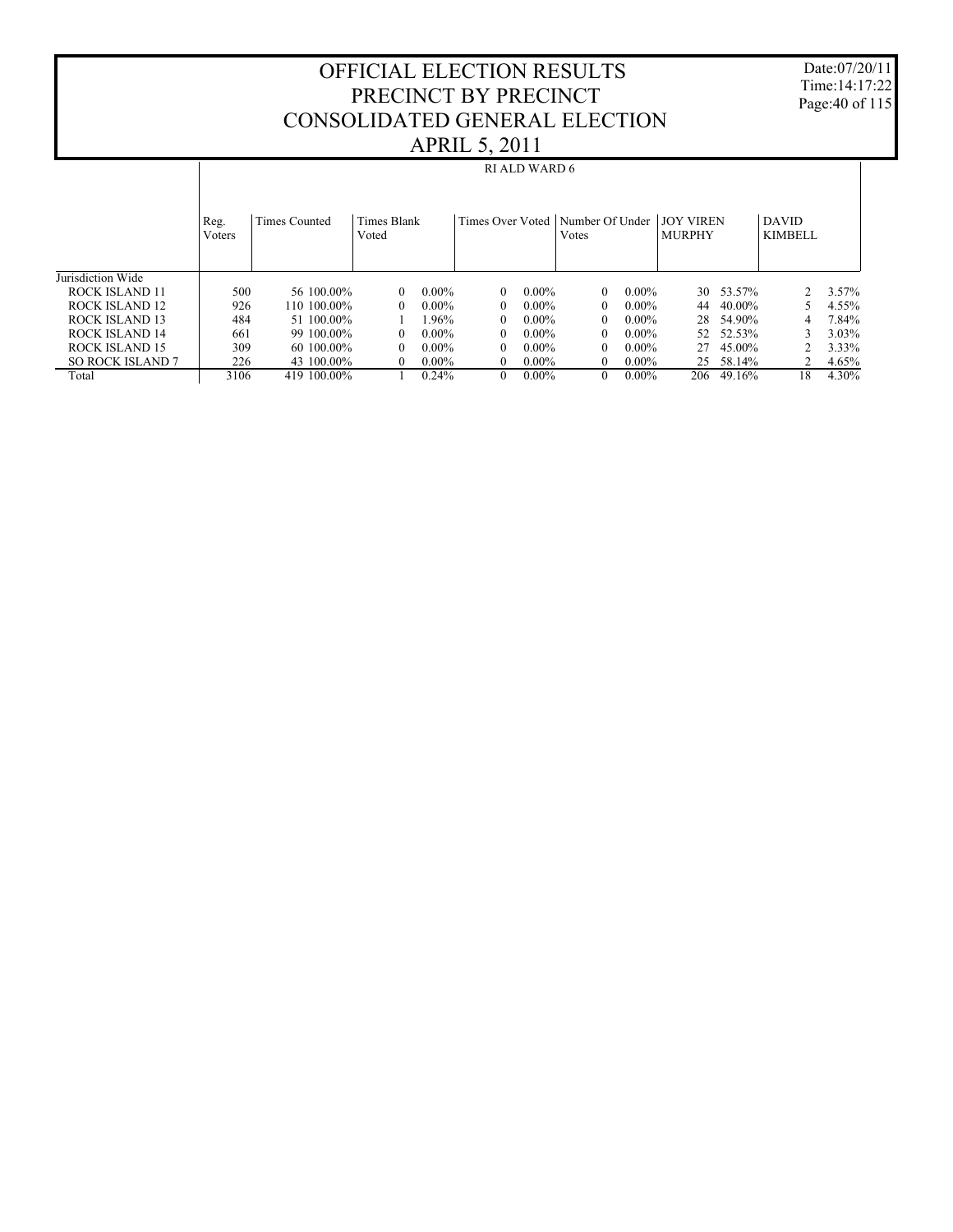Date:07/20/11 Time:14:17:22 Page:41 of 115

RI ALD WARD 6

JOSHUA SCHIPP

| 24 | 42.86%    |
|----|-----------|
|    | 61 55.45% |
|    | 18 35.29% |
| 44 | 44.44%    |
| 31 | 51.67%    |
|    | 16 37.21% |
|    | 46.30%    |
|    |           |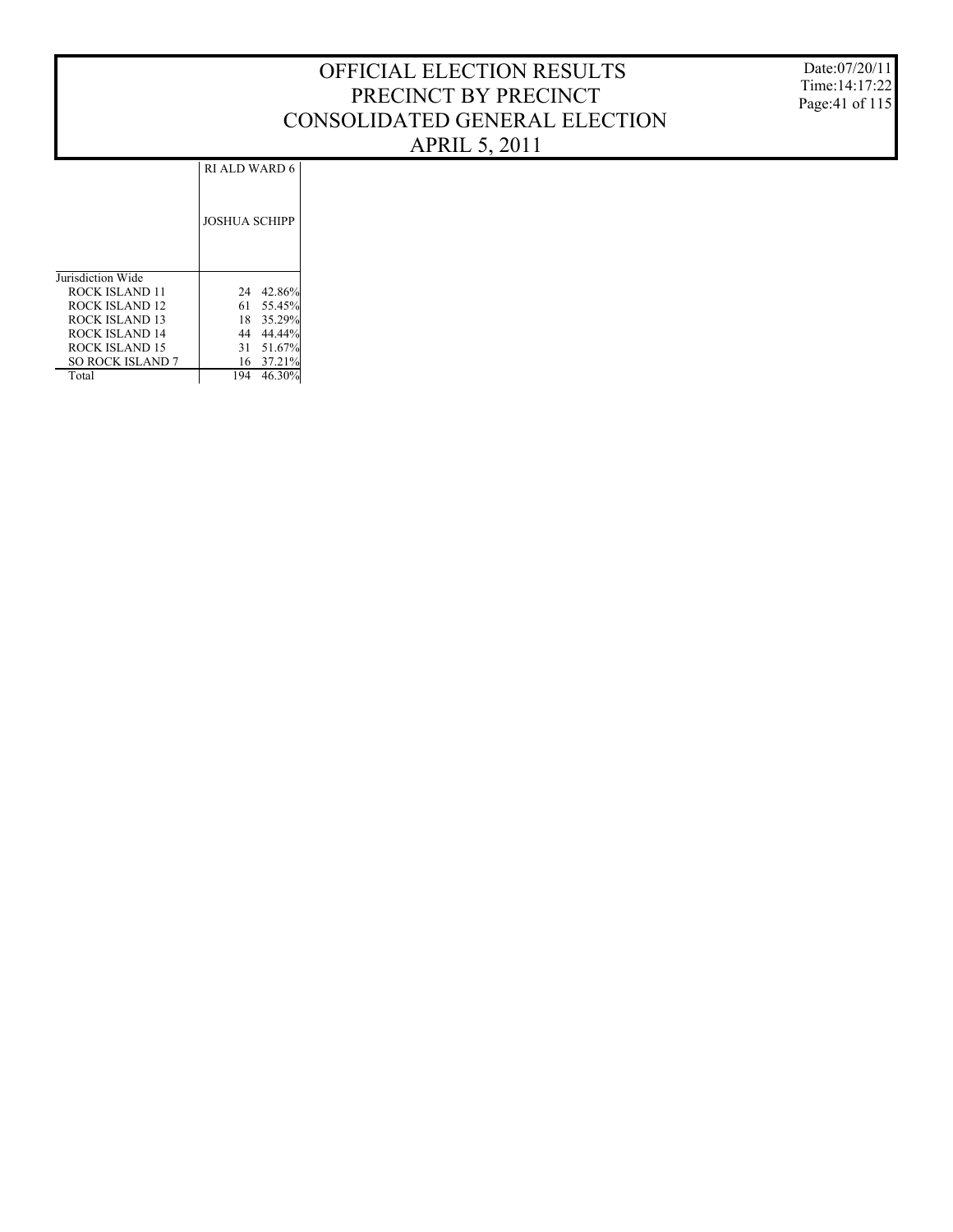Date:07/20/11 Time:14:17:22 Page:42 of 115

|                   |                |               |                      | <b>SILVIS ALD WARD 1</b> |                                                           |              |                       |
|-------------------|----------------|---------------|----------------------|--------------------------|-----------------------------------------------------------|--------------|-----------------------|
|                   | Reg.<br>Voters | Times Counted | Times Blank<br>Voted |                          | Times Over Voted   Number Of Under   KITTY LOPEZ<br>Votes | (DEM)        | MICHAEL<br>WALZ (IND) |
| Jurisdiction Wide |                |               |                      |                          |                                                           |              |                       |
| <b>HAMPTON 11</b> | 705            | 42 100,00%    | $0.00\%$<br>$\Omega$ | $0.00\%$<br>$\Omega$     | $0.00\%$<br>$^{\circ}$                                    | 42.86%<br>18 | 57.14%<br>24          |
| <b>HAMPTON 14</b> | 588            | 41 100,00%    | 4.88%                | 2.44%                    | $0.00\%$                                                  | 14 34.15%    | 58.54%<br>24          |
| Total             | 1293           | 83 100.00%    | 2.41%                | $1.20\%$                 | $0.00\%$<br>$^{\circ}$                                    | 38.55%<br>32 | 57.83%<br>48          |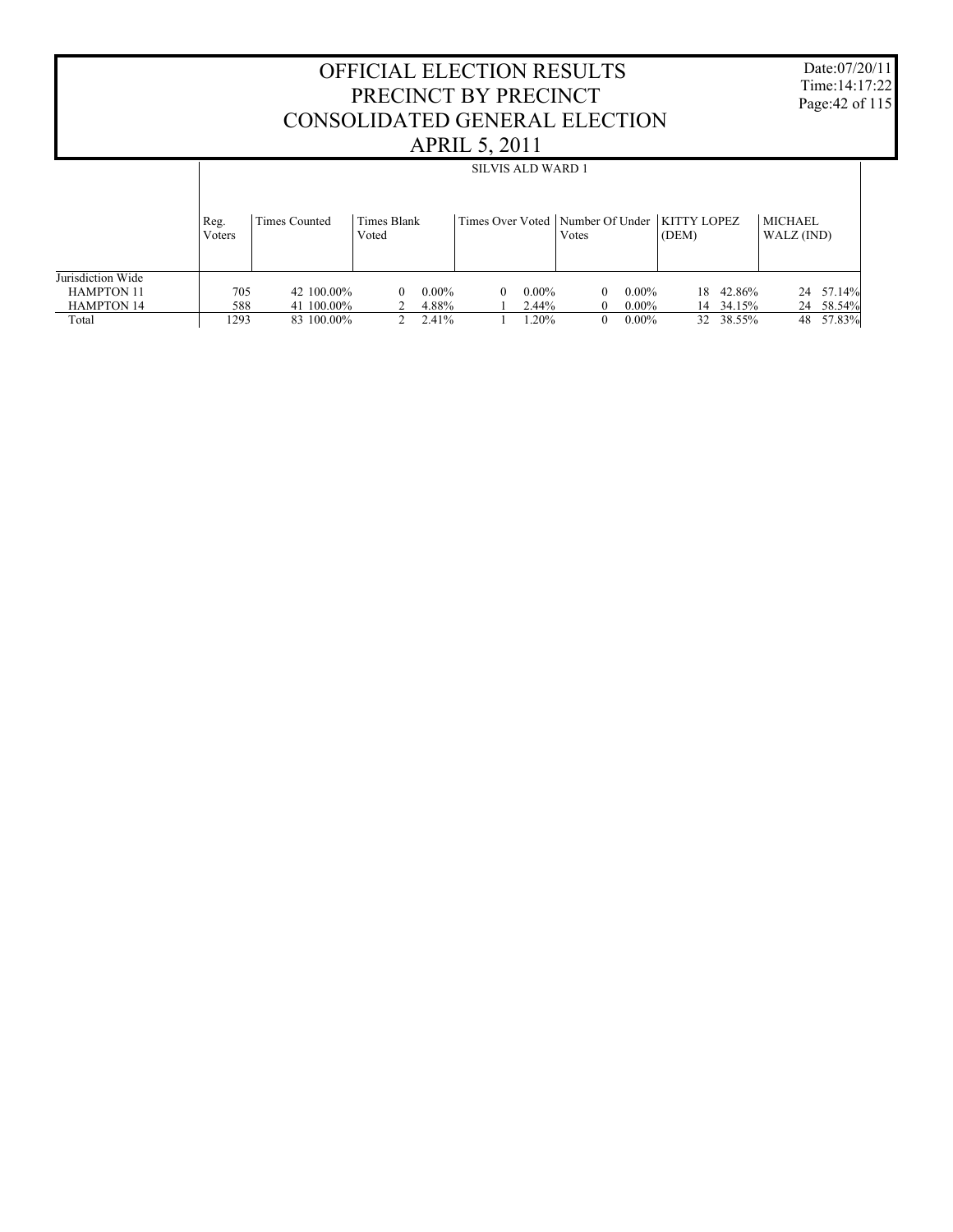Date:07/20/11 Time:14:17:22 Page:43 of 115

|                   |                | SILVIS ALD WARD 2 |                      |          |          |          |                                             |          |                              |            |
|-------------------|----------------|-------------------|----------------------|----------|----------|----------|---------------------------------------------|----------|------------------------------|------------|
|                   | Reg.<br>Voters | Times Counted     | Times Blank<br>Voted |          |          |          | Times Over Voted   Number Of Under<br>Votes |          | <b>KATHRYN</b><br>HALL (DEM) |            |
| Jurisdiction Wide |                |                   |                      |          |          |          |                                             |          |                              |            |
| <b>HAMPTON 6</b>  | 386            | 15 100 00%        | 0                    | $0.00\%$ | $\Omega$ | $0.00\%$ | 0                                           | $0.00\%$ |                              | 15 100.00% |
| <b>HAMPTON 11</b> | 199            | 12 100.00%        |                      | 8.33%    | $\Omega$ | $0.00\%$ | $\Omega$                                    | $0.00\%$ | 11                           | 91.67%     |
| <b>HAMPTON 14</b> | 441            | 20 100,00%        |                      | 15.00%   | $\Omega$ | $0.00\%$ | $\Omega$                                    | $0.00\%$ | 17                           | 85.00%     |
| <b>HAMPTON 15</b> | 216            | 18 100,00%        |                      | 5.56%    | $\theta$ | $0.00\%$ | 0                                           | $0.00\%$ |                              | 94.44%     |
| Total             | 1242           | 65 100,00%        |                      | 7.69%    | $\Omega$ | $0.00\%$ | $\Omega$                                    | $0.00\%$ | 60                           | 92.31%     |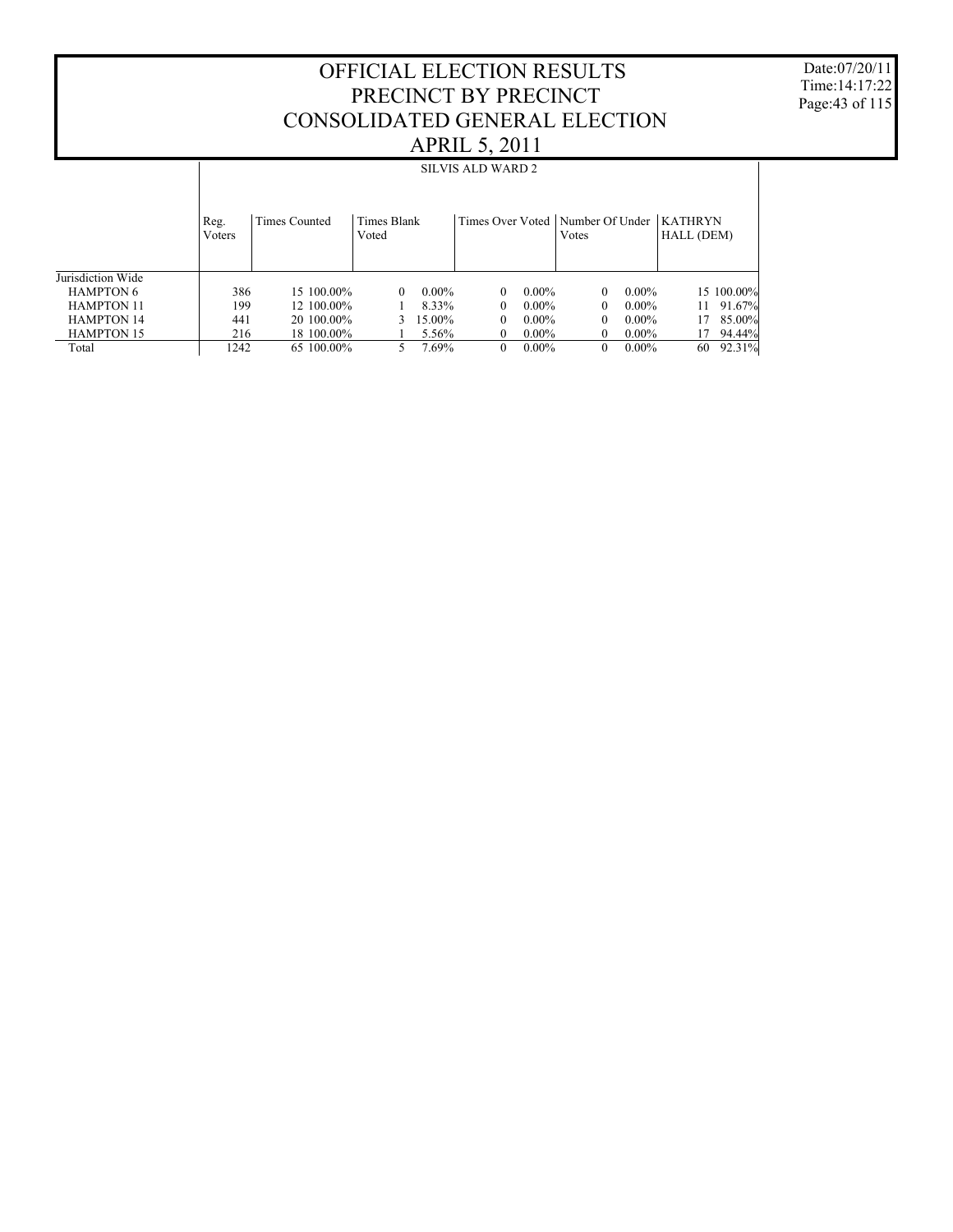Date:07/20/11 Time:14:17:22 Page:44 of 115

|                   |                | SILVIS ALD WARD 3 |                      |                      |                                                     |                                             |  |  |  |  |  |
|-------------------|----------------|-------------------|----------------------|----------------------|-----------------------------------------------------|---------------------------------------------|--|--|--|--|--|
|                   | Reg.<br>Voters | Times Counted     | Times Blank<br>Voted |                      | Times Over Voted   Number Of Under<br><b>V</b> otes | <b>ROBERT E</b><br><b>ROCKWELL</b><br>(DEM) |  |  |  |  |  |
| Jurisdiction Wide |                |                   |                      |                      |                                                     |                                             |  |  |  |  |  |
| <b>HAMPTON 6</b>  | 439            | 12 100.00%        | 8.33%                | $0.00\%$<br>$\theta$ | $\Omega$                                            | 91.67%<br>$0.00\%$<br>11                    |  |  |  |  |  |
| <b>HAMPTON 8</b>  | 143            | 1 100.00%         | $0.00\%$<br>0        | $0.00\%$<br>$\theta$ | $\Omega$                                            | 1 100.00%<br>$0.00\%$                       |  |  |  |  |  |
| <b>HAMPTON 15</b> | 602            | 22 100.00%        | 13.64%               | $0.00\%$<br>$\theta$ | 0                                                   | 86.36%<br>$0.00\%$<br>19                    |  |  |  |  |  |
| Total             | 1184           | 35 100.00%        | 11.43%<br>4          | $0.00\%$<br>$\theta$ | $\Omega$                                            | 88.57%<br>$0.00\%$<br>31                    |  |  |  |  |  |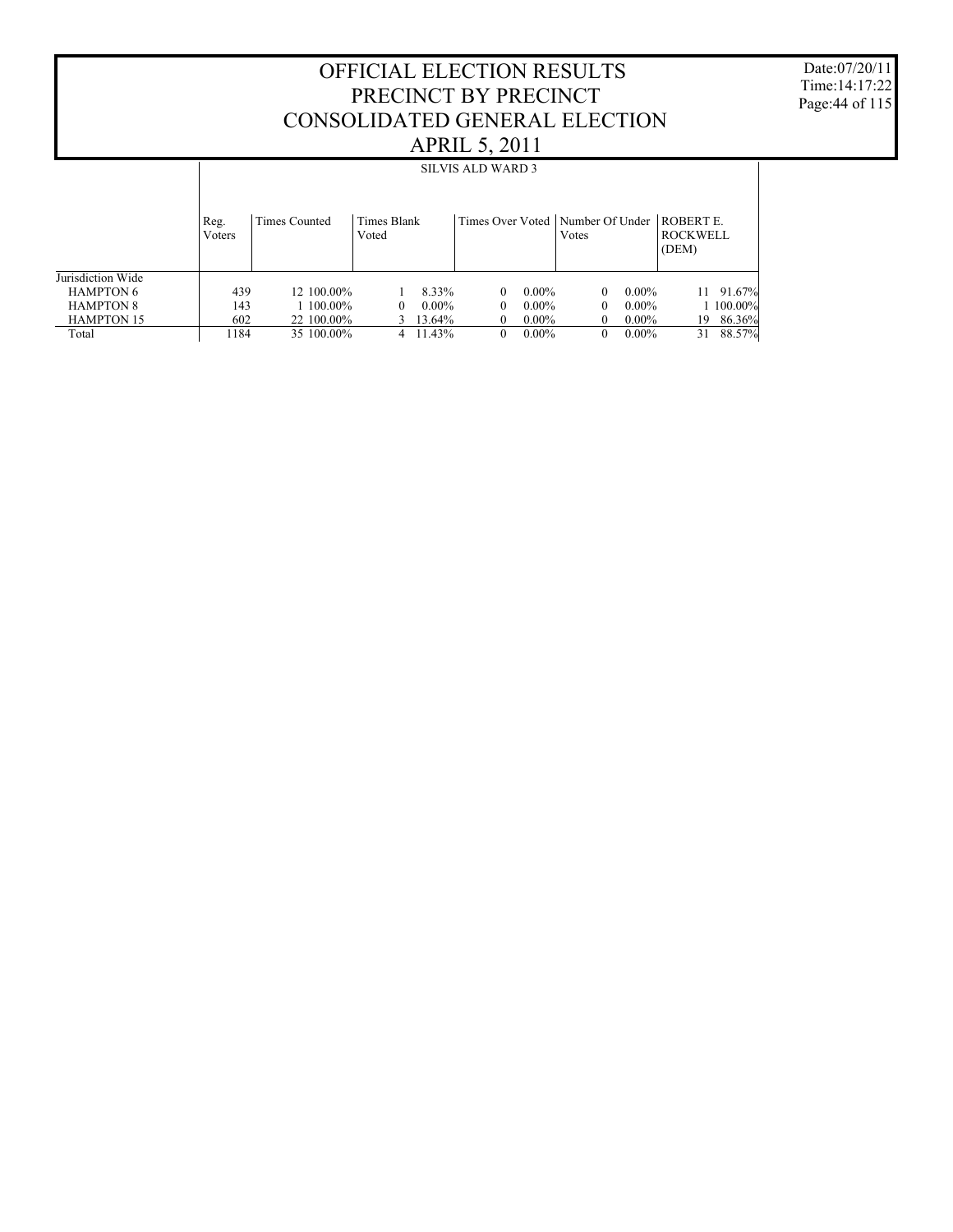Date:07/20/11 Time:14:17:22 Page:45 of 115

|                   |                | <b>SILVIS ALD WARD 4</b> |                         |                               |          |                                             |                                          |        |  |  |  |
|-------------------|----------------|--------------------------|-------------------------|-------------------------------|----------|---------------------------------------------|------------------------------------------|--------|--|--|--|
|                   | Reg.<br>Voters | Times Counted            | Times Blank<br>Voted    |                               |          | Times Over Voted   Number Of Under<br>Votes | $ CARYN K$ .<br><b>UNSICKER</b><br>(DEM) |        |  |  |  |
| Jurisdiction Wide |                |                          |                         |                               |          |                                             |                                          |        |  |  |  |
| <b>HAMPTON 5</b>  | 707            | 17 100.00%               | 5 29.41%                | $\theta$                      | $0.00\%$ | $0.00\%$<br>$\Omega$                        | 12                                       | 70.59% |  |  |  |
| <b>HAMPTON 10</b> | 882            | 24 100 00%               | 7 29.17%                | $\Omega$                      | $0.00\%$ | 0<br>$0.00\%$                               | 17                                       | 70.83% |  |  |  |
| <b>HAMPTON 15</b> | 178            | $2.100.00\%$             | 50.00%                  | 0                             | $0.00\%$ | $0.00\%$<br>$\Omega$                        |                                          | 50.00% |  |  |  |
| <b>HAMPTON 16</b> |                |                          | 0                       | 0<br>$\overline{\phantom{a}}$ |          | $\Omega$<br>$\overline{\phantom{a}}$        | $\Omega$                                 |        |  |  |  |
| Total             | 1772           | 43 100 00%               | 30.23%<br>$\mathcal{E}$ | $\Omega$                      | $0.00\%$ | $0.00\%$<br>$\Omega$                        | 30                                       | 69.77% |  |  |  |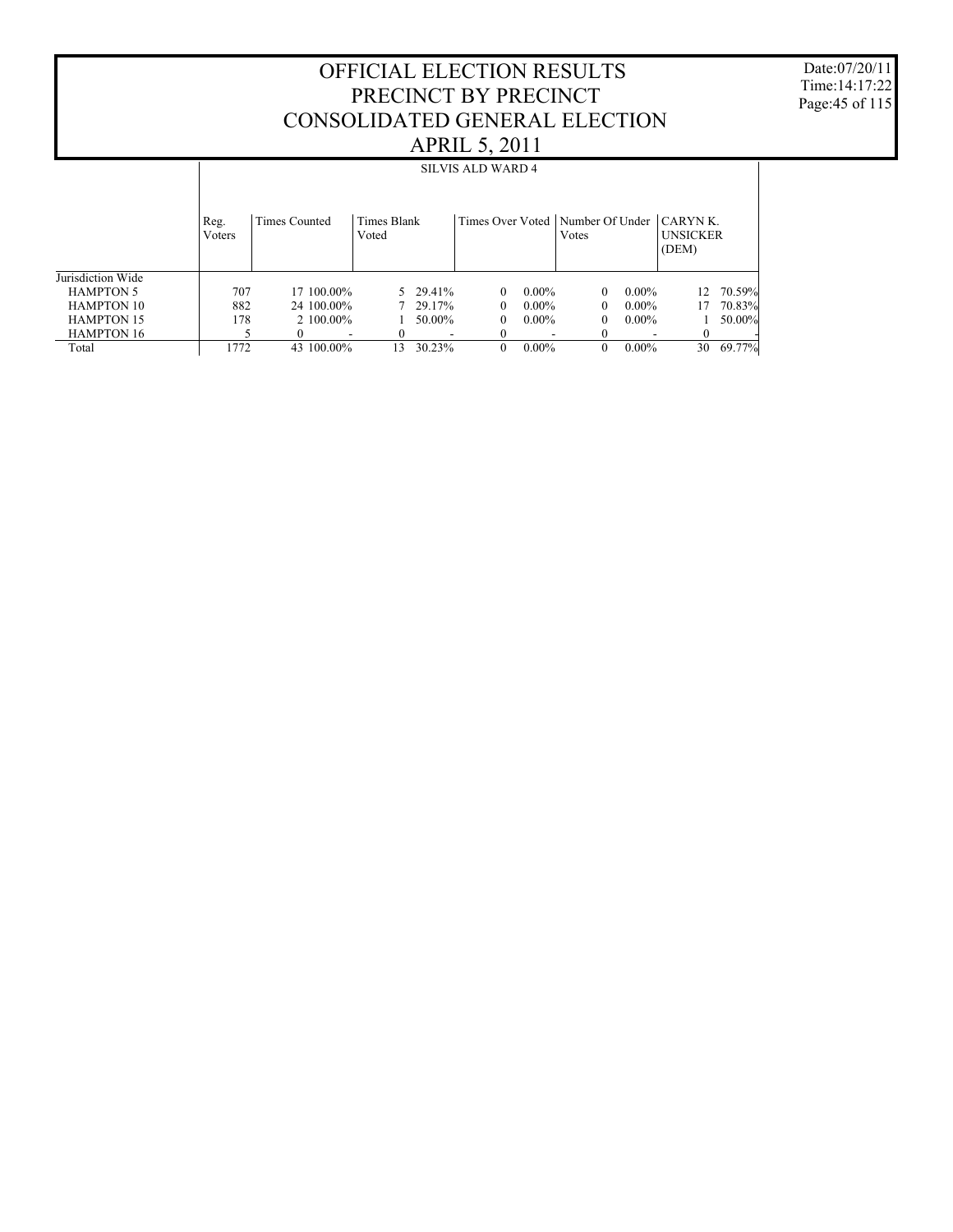Date:07/20/11 Time:14:17:22 Page:46 of 115

|                   |                | SILVIS ALD WARD 4 UNEXP 2 YR |                      |                      |                                                          |              |  |  |  |  |  |
|-------------------|----------------|------------------------------|----------------------|----------------------|----------------------------------------------------------|--------------|--|--|--|--|--|
|                   | Reg.<br>Voters | <b>Times Counted</b>         | Times Blank<br>Voted |                      | Times Over Voted   Number Of Under   TOM CONRAD<br>Votes | (DEM)        |  |  |  |  |  |
| Jurisdiction Wide |                |                              |                      |                      |                                                          |              |  |  |  |  |  |
| <b>HAMPTON 5</b>  | 707            | 17 100.00%                   | 3 17.65%             | $0.00\%$<br>$\Omega$ | $0.00\%$<br>$\Omega$                                     | 82.35%<br>14 |  |  |  |  |  |
| <b>HAMPTON 10</b> | 882            | 24 100 00%                   | 25.00%<br>6.         | $0.00\%$<br>$\Omega$ | $0.00\%$<br>0                                            | 75.00%<br>18 |  |  |  |  |  |
| <b>HAMPTON 15</b> | 178            | $2.100.00\%$                 | $0.00\%$             | $0.00\%$<br>$\Omega$ | $0.00\%$<br>0                                            | $2,100.00\%$ |  |  |  |  |  |
| <b>HAMPTON 16</b> |                |                              | $\Omega$             |                      |                                                          | $_{0}$       |  |  |  |  |  |
| Total             | 1772           | 43 100.00%                   | 9<br>20.93%          | $0.00\%$<br>0        | $\Omega$<br>$0.00\%$                                     | 34<br>79.07% |  |  |  |  |  |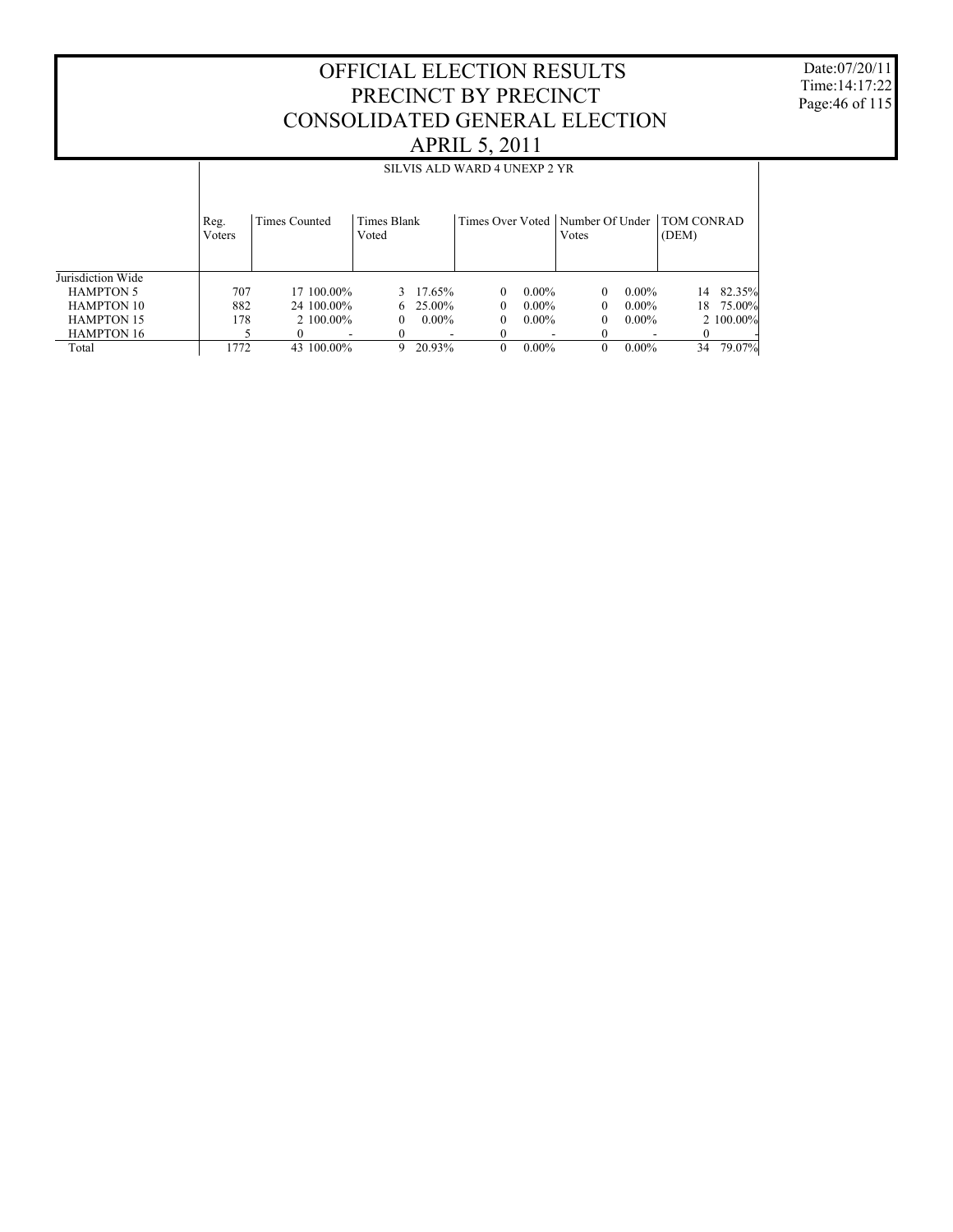|                                       |                | <b>OFFICIAL ELECTION RESULTS</b><br>PRECINCT BY PRECINCT<br>CONSOLIDATED GENERAL ELECTION |                      |           |                      |                   |       |        |                                                                  |            | Date:07/20/11<br>Time: $14:17:22$<br>Page: 47 of 115 |           |  |
|---------------------------------------|----------------|-------------------------------------------------------------------------------------------|----------------------|-----------|----------------------|-------------------|-------|--------|------------------------------------------------------------------|------------|------------------------------------------------------|-----------|--|
|                                       |                |                                                                                           |                      |           | <b>APRIL 5, 2011</b> |                   |       |        |                                                                  |            |                                                      |           |  |
|                                       |                |                                                                                           |                      |           |                      | AND TWP LIB TRUST |       |        |                                                                  |            |                                                      |           |  |
|                                       | Reg.<br>Voters | Times Counted                                                                             | Times Blank<br>Voted |           |                      |                   | Votes |        | Times Over Voted   Number Of Under   JENNIFER<br><b>LUEBBERS</b> |            | <b>TERESA</b><br><b>MOORE</b>                        |           |  |
| Jurisdiction Wide<br><b>ANDALUSIA</b> | 1777           | 146 100.00%                                                                               |                      | 17 11.64% | 0                    | $0.00\%$          | 93.   | 63.70% | 108                                                              | 73.97%     | 99                                                   | 67.81%    |  |
| Total                                 | 1777           | 146 100.00%                                                                               |                      | 17 11.64% | $\overline{0}$       | $0.00\%$          | 93    | 63.70% |                                                                  | 108 73.97% |                                                      | 99 67.81% |  |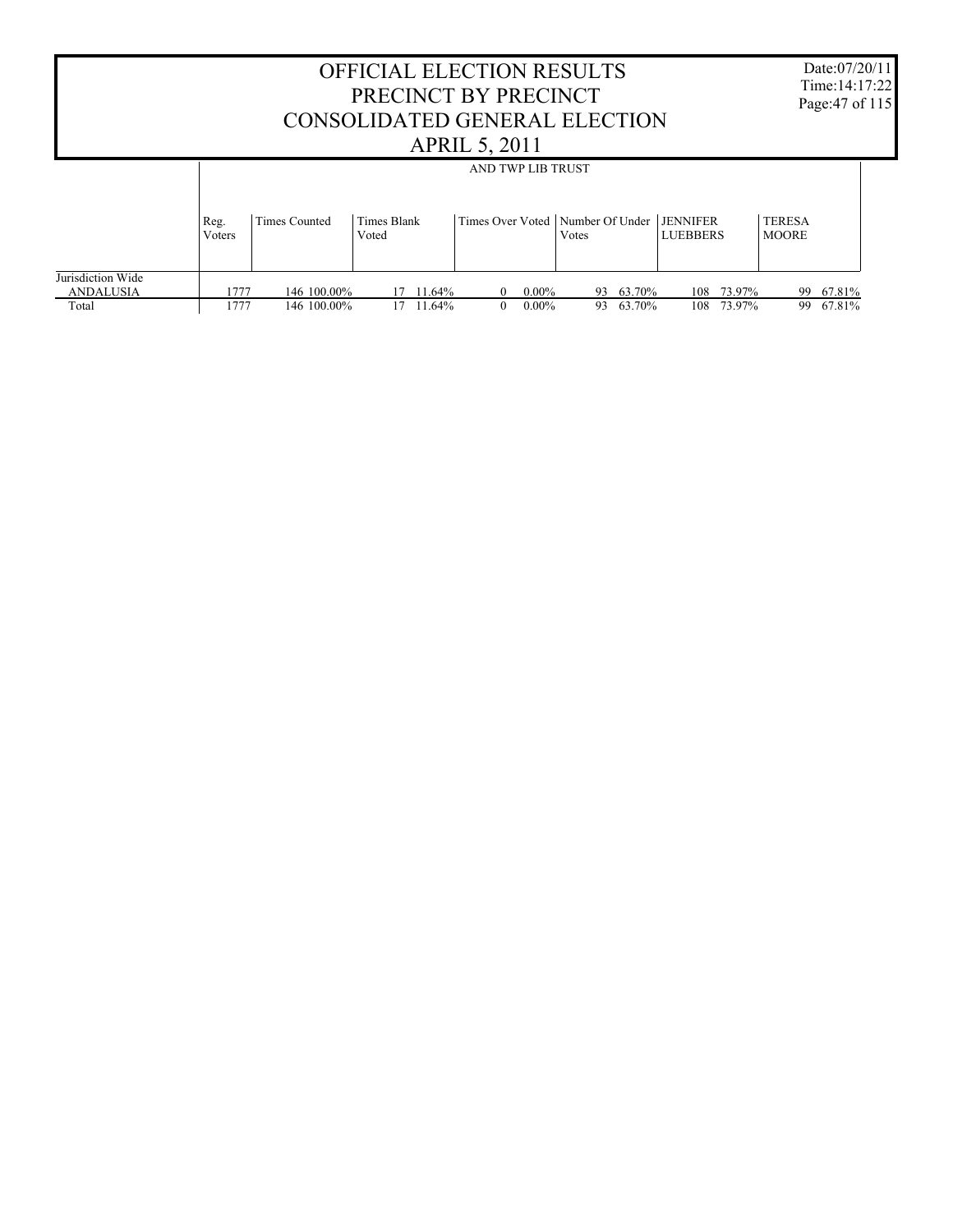Date:07/20/11 Time:14:17:22 Page:48 of 115

NANCY AND TWP LIB TRUST

|                                | NANU<br><b>WOHLGEMUTH</b> |
|--------------------------------|---------------------------|
| Jurisdiction Wide<br>ANDALUSIA | 59.59%<br>87              |
| Total                          | 59.59%<br>87              |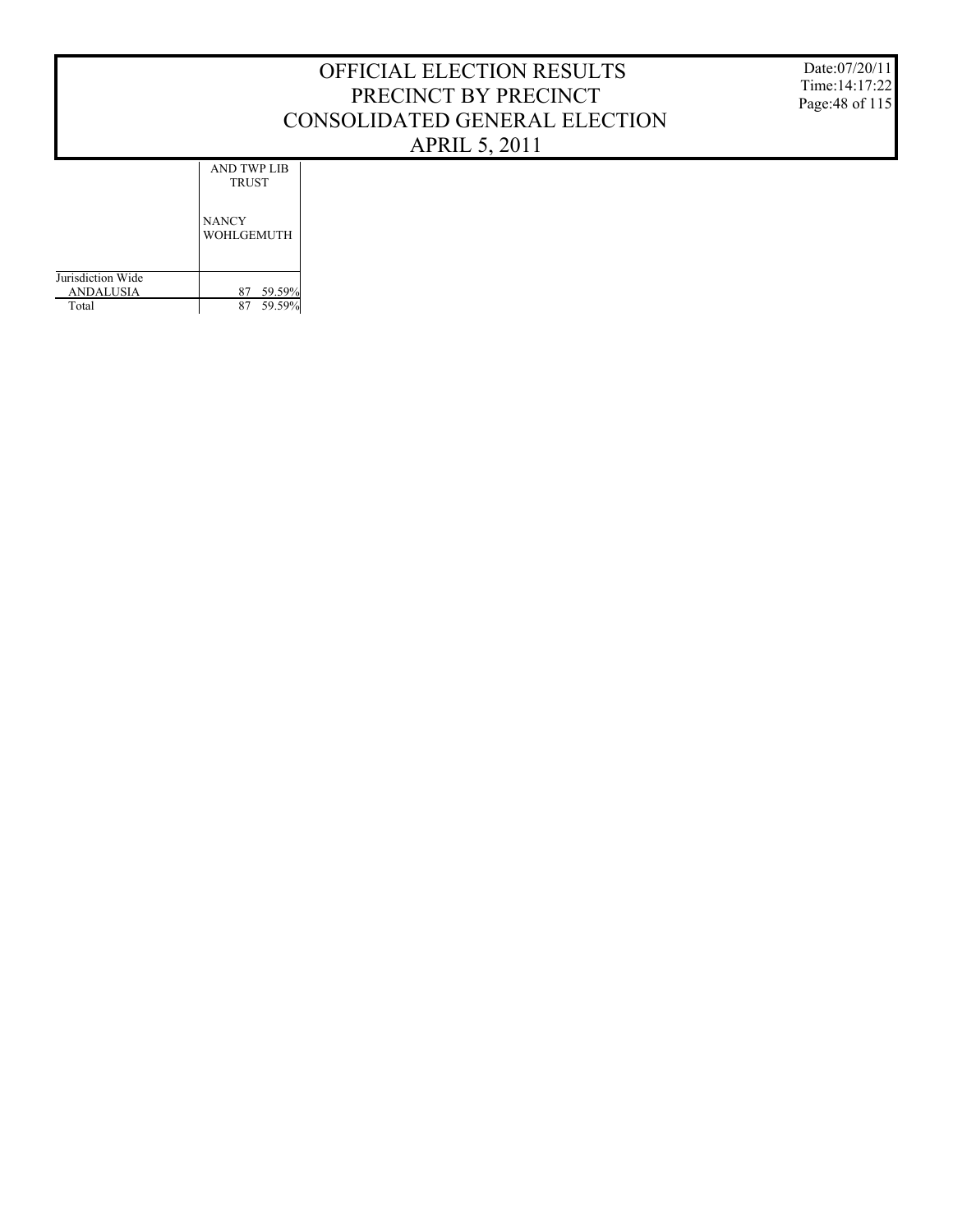OFFICIAL ELECTION RESULTS PRECINCT BY PRECINCT CONSOLIDATED GENERAL ELECTION APRIL 5, 2011 Date:07/20/11 Time:14:17:22 Page:49 of 115 Jurisdiction Wide **CORDOVA COE**  Total Reg. Voters Times Counted | Times Blank Voted Times Over Voted | Number Of Under | DEBRA HART | DEB DEINES Votes CORD DIST LIB 734 195 100.00% 23 11.79% 0 0.00% 278 142.56% 123 63.08% 115 58.97% 75 4 100.00% 0 0.00% 0 0.00% 7 175.00% 2 50.00% 3 75.00% 285 143.22%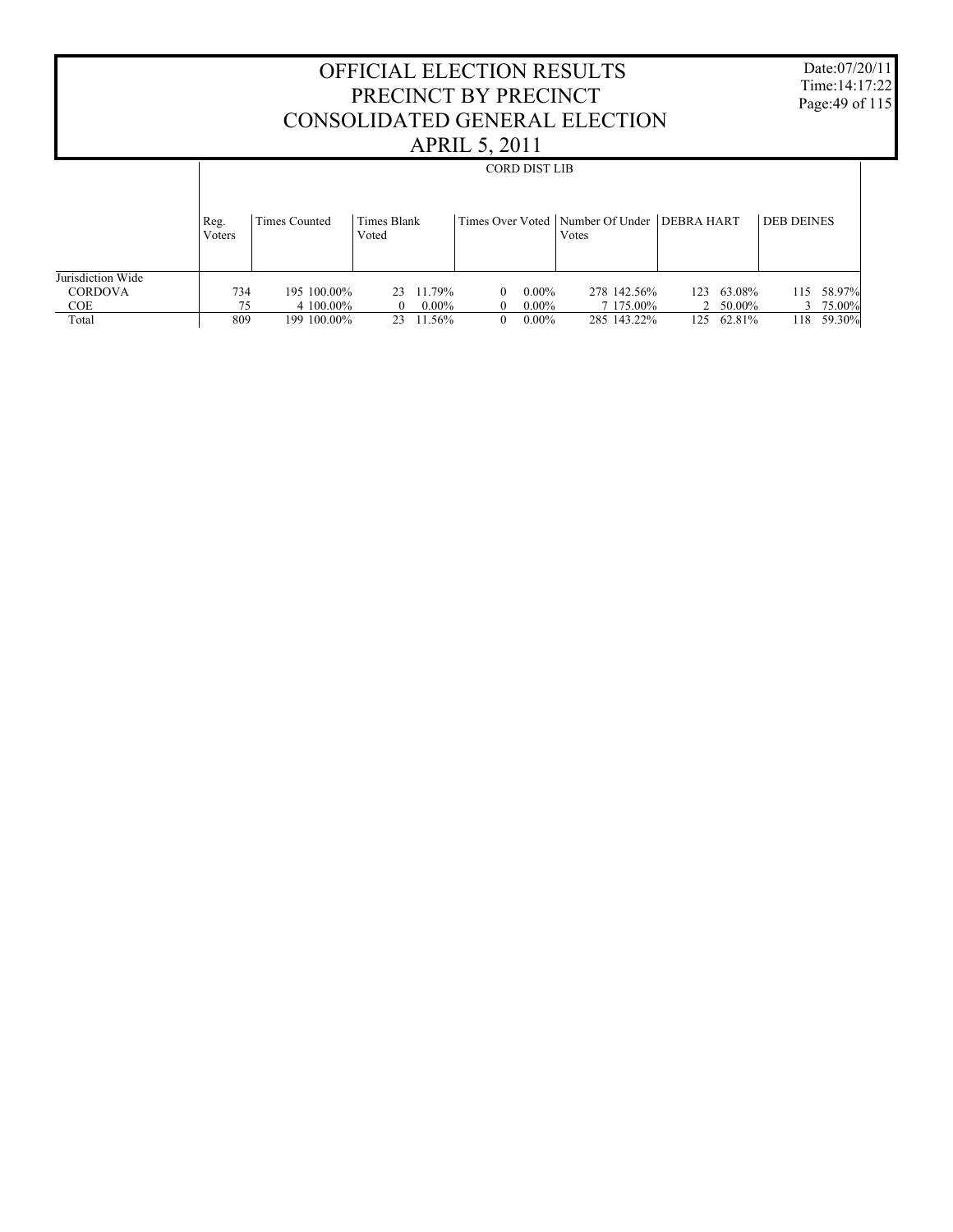Date:07/20/11 Time:14:17:22 Page:50 of 115

|                                       |                |                            |                                | <b>HAMP DIST LIB TRUST</b>       |                          |                      |
|---------------------------------------|----------------|----------------------------|--------------------------------|----------------------------------|--------------------------|----------------------|
|                                       | Reg.<br>Voters | Times Counted              | Times Blank<br>Voted           | Times Over Voted                 | Number Of Under<br>Votes | Write-In Votes       |
| Jurisdiction Wide<br><b>HAMPTON 2</b> | 535            | 144 100.00%                | 140 97.22%                     | $0.00\%$<br>$\theta$             | 2.78%<br>4               | 2.78%                |
| <b>HAMPTON 17</b><br>Total            | 839<br>1374    | 198 100.00%<br>342 100.00% | 94.44%<br>187<br>95.61%<br>327 | $0.00\%$<br>$0.00\%$<br>$\theta$ | 5.56%<br>4.39%<br>15     | 5.56%<br>4.39%<br>15 |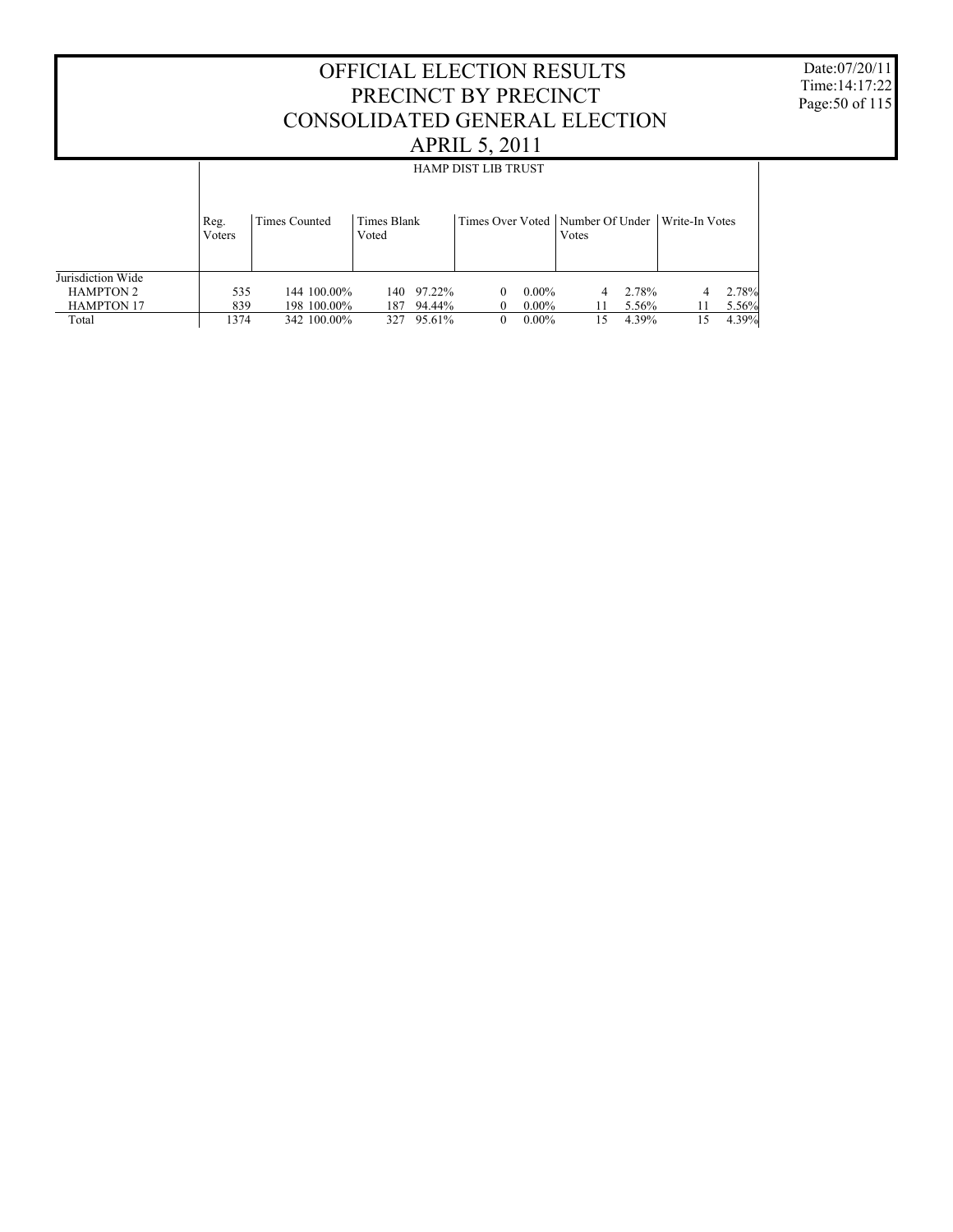Date:07/20/11 Time:14:17:22 Page:51 of 115

|                      |                |               |                             | <b>ROB R JONES LIB TRUST</b> |                                             |                           |                            |
|----------------------|----------------|---------------|-----------------------------|------------------------------|---------------------------------------------|---------------------------|----------------------------|
|                      | Reg.<br>Voters | Times Counted | <b>Times Blank</b><br>Voted |                              | Times Over Voted   Number Of Under<br>Votes | MARY JO<br><b>CURLESS</b> | DALE E.<br><b>SEAHOLM</b>  |
| Jurisdiction Wide    |                |               |                             |                              |                                             |                           |                            |
| <b>BLACKHAWK 5</b>   | 314            | 11 100 00%    | $0.00\%$<br>0               | $0.00\%$<br>$\Omega$         | 8 72.73%                                    | 7 63.64%                  | 9 81.82%                   |
| <b>COAL VALLEY 1</b> | 990            | 59 100 00%    | $15.25\%$<br>9.             | $0.00\%$<br>$\Omega$         | 36 61.02%                                   | 39 66.10%                 | 59.32%<br>35               |
| COAL VALLEY 2        | 721            | 16 100 00%    | 6.25%                       | $0.00\%$<br>0                | 5 31.25%                                    | 15 93.75%                 | 75.00%<br>12 <sup>12</sup> |
| <b>COAL VALLEY 3</b> | 1674           | 126 100.00%   | 14.29%<br>18.               | $0.00\%$<br>$\Omega$         | 69.05%<br>87                                | 80 63.49%                 | 60.32%<br>76               |
| Total                | 3699           | 212 100.00%   | 13.21%<br>28                | $0.00\%$<br>$\Omega$         | 64.15%<br>136.                              | 66.51%<br>141             | 132<br>62.26%              |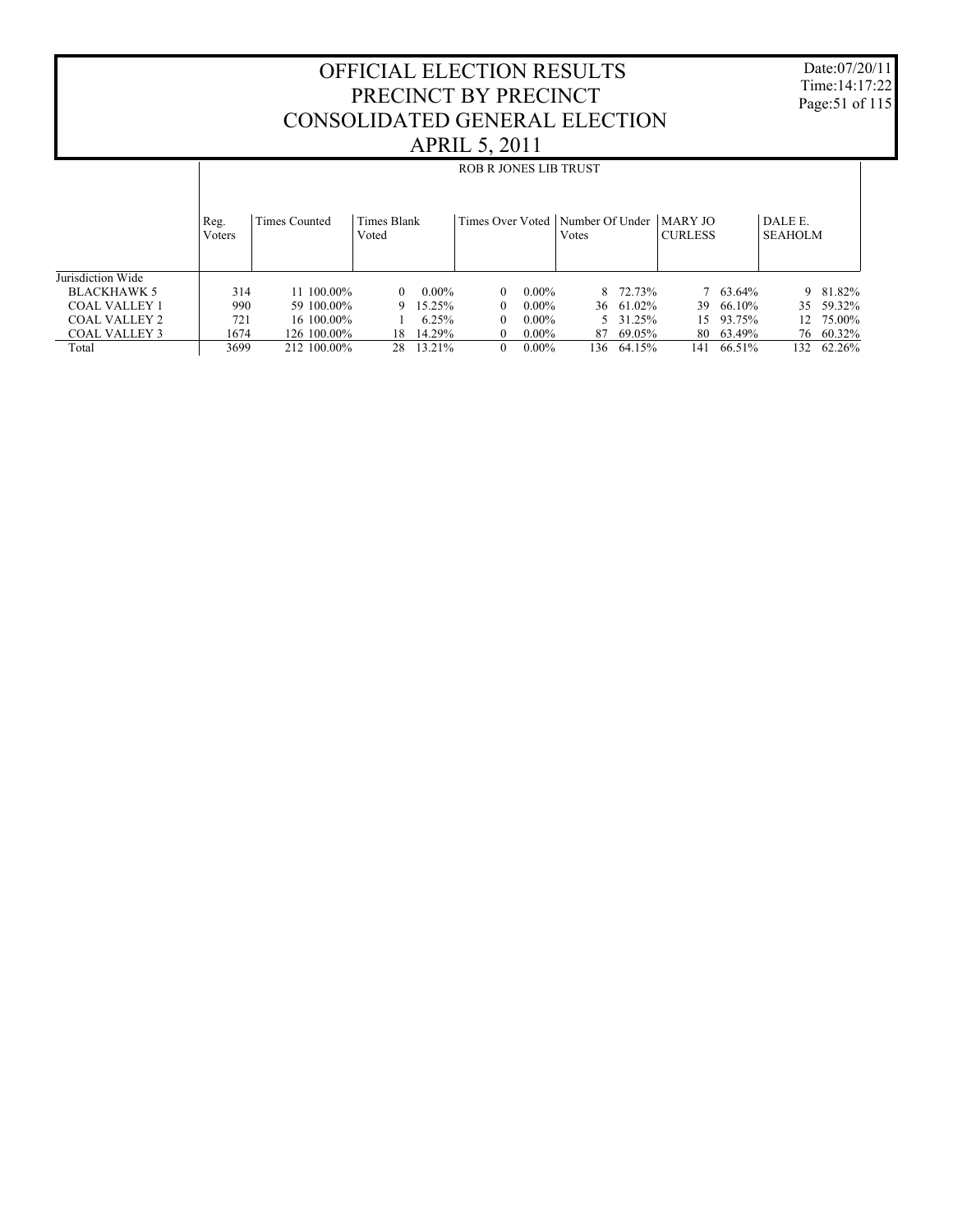Date:07/20/11 Time:14:17:22 Page:52 of 115

ROB R JONES LIB **TRUST** 

SHARON MCALLISTER

| Jurisdiction Wide    |    |            |
|----------------------|----|------------|
| <b>BLACKHAWK 5</b>   |    | 9 81.82%   |
| <b>COAL VALLEY 1</b> |    | 40 67.80%  |
| COAL VALLEY 2        |    | 13 81.25%  |
| COAL VALLEY 3        | 81 | 64.29%     |
| Total                |    | 143 67.45% |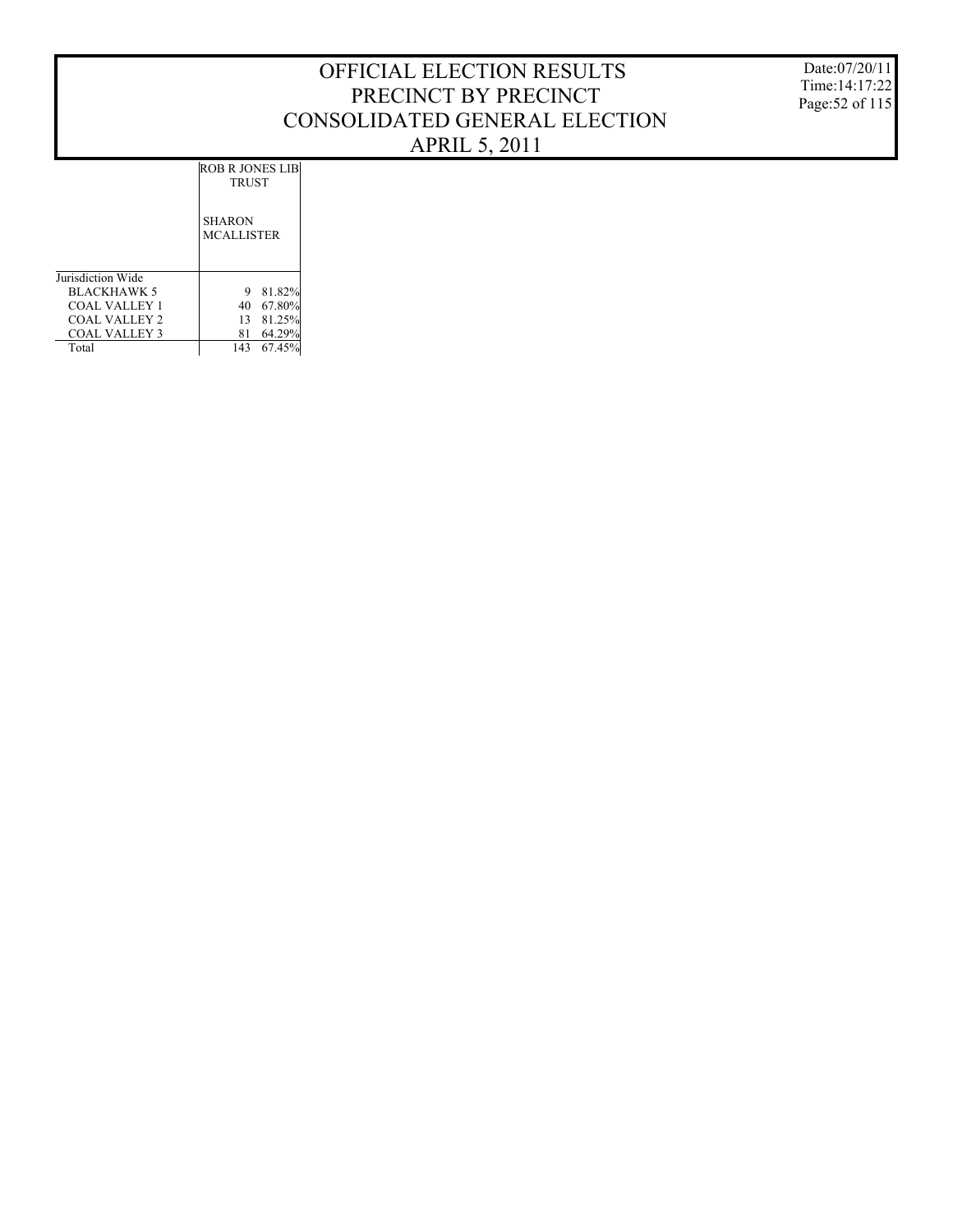Date:07/20/11 Time:14:17:22 Page:53 of 115

|                    |                |               |                      | <b>MIL/BH LIB TRUST</b> |          |                                             |          |                |          |
|--------------------|----------------|---------------|----------------------|-------------------------|----------|---------------------------------------------|----------|----------------|----------|
|                    | Reg.<br>Voters | Times Counted | Times Blank<br>Voted |                         |          | Times Over Voted   Number Of Under<br>Votes |          | Write-In Votes |          |
| Jurisdiction Wide  |                |               |                      |                         |          |                                             |          |                |          |
| <b>BLACKHAWK1</b>  | 584            | 7 100,00%     | 7 100.00%            | $\Omega$                | $0.00\%$ | 0                                           | $0.00\%$ | $\mathbf{0}$   | 0.00%    |
| <b>BLACKHAWK 2</b> | 910            | 18 100 00%    | 94.44%<br>17         | $\Omega$                | $0.00\%$ | $\mathcal{D}$                               | 11.11%   |                | 5.56%    |
| <b>BLACKHAWK 3</b> | 1131           | 41 100,00%    | 92.68%<br>38         | $\Omega$                | $0.00\%$ | 6                                           | 14.63%   | 3              | 7.32%    |
| <b>BLACKHAWK 4</b> | 481            | 27 100.00%    | 96.30%<br>26         | $\Omega$                | $0.00\%$ | 2                                           | 7.41%    |                | 3.70%    |
| <b>BLACKHAWK 5</b> | 487            | 8 100,00%     | 8 100.00%            | $\Omega$                | $0.00\%$ | $\Omega$                                    | $0.00\%$ | $\mathbf{0}$   | $0.00\%$ |
| <b>BLACKHAWK 6</b> | 1068           | 44 100 00%    | 44 100.00%           | $\Omega$                | $0.00\%$ | $\Omega$                                    | $0.00\%$ | $\mathbf{0}$   | 0.00%    |
| <b>BLACKHAWK 7</b> | 471            | 22 100.00%    | 95.45%<br>21         | $\Omega$                | $0.00\%$ |                                             | 4.55%    | 2              | 9.09%    |
| <b>BOWLING 1</b>   | 913            | 43 100 00%    | 95.35%<br>41         | $\Omega$                | $0.00\%$ | 4                                           | $9.30\%$ | 2              | 4.65%    |
| <b>BOWLING 2</b>   | 353            | 8 100,00%     | 8 100.00%            | $\Omega$                | $0.00\%$ | $\Omega$                                    | $0.00\%$ | $\mathbf{0}$   | $0.00\%$ |
| <b>EDGINGTON 1</b> | 636            | 41 100,00%    | 95.12%<br>39         | $\Omega$                | $0.00\%$ | 4                                           | 9.76%    | $\overline{c}$ | 4.88%    |
| <b>EDGINGTON 2</b> | 502            | 94 100.00%    | 98.94%<br>93         | $\mathbf{0}$            | $0.00\%$ |                                             | 2.13%    |                | 1.06%    |
| Total              | 7536           | 353 100.00%   | 96.88%<br>342        | $\Omega$                | $0.00\%$ | 21                                          | 5.95%    | 12             | 3.40%    |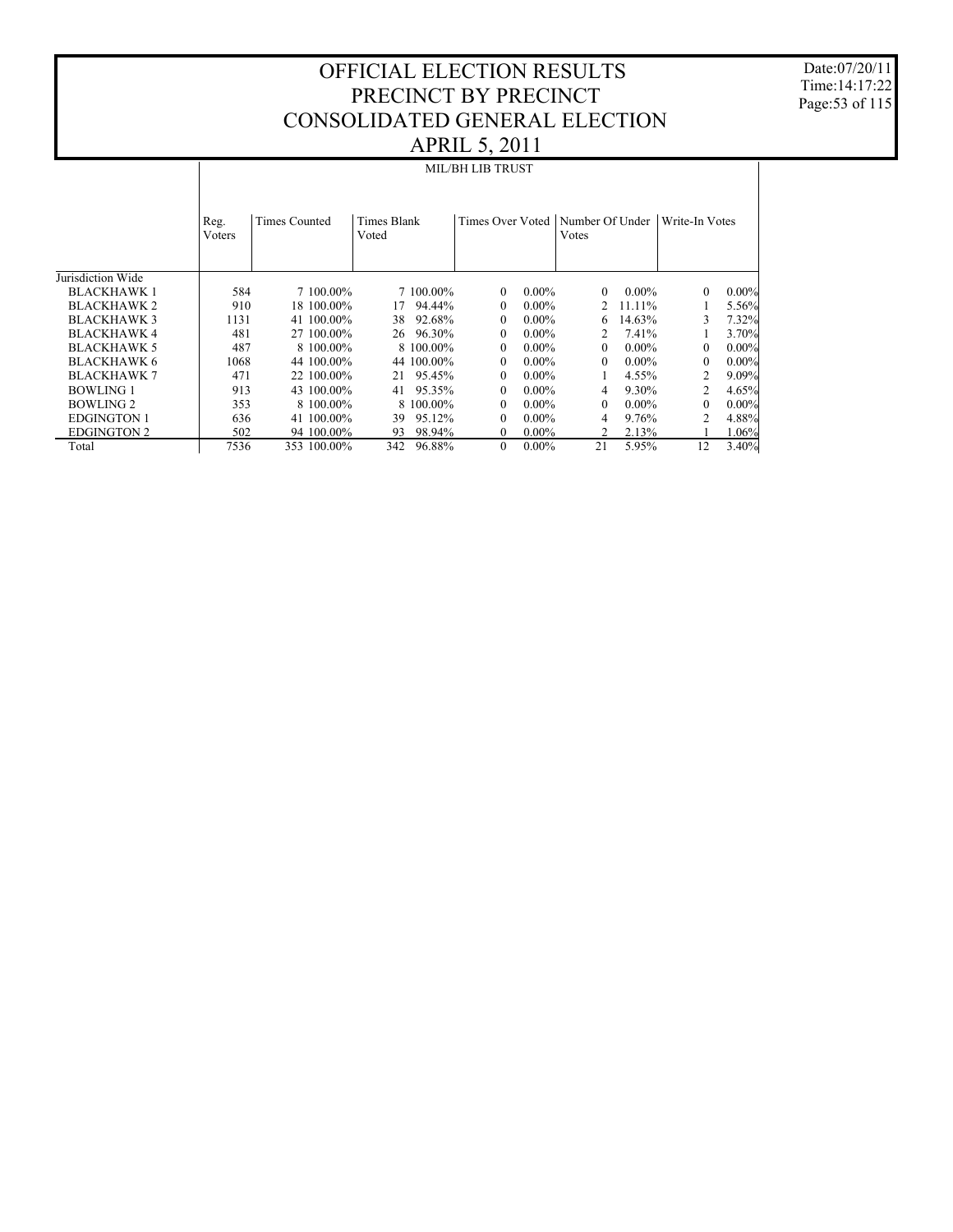Date:07/20/11 Time:14:17:22 Page:54 of 115

#### Jurisdiction Wide BLACKHAWK 1 BLACKHAWK 2 BLACKHAWK 3 BLACKHAWK 4 BLACKHAWK 5 BLACKHAWK 6 BLACKHAWK 7 BOWLING 1 BOWLING 2 EDGINGTON 1 EDGINGTON 2 Total Reg. Voters Times Counted | Times Blank Voted Times Over Voted | Number Of Under | Write-In Votes Votes MIL/BH LIB TRUST 4 YR 584 7 100.00% 7 100.00% 0 0.00% 0 0.00% 0 0.00% 910 18 100.00% 17 94.44% 0 0.00% 0 0.00% 1 5.56%  $\begin{array}{ccccccccc} 41 & 100.00\% & & & 40 & 97.56\% & & & 0 & 0.00\% & & & 0 & 0.00\% & & & 1 & 2.44\% \end{array}$  $\begin{array}{cccccccc} 481 & \quad & 27 \, \, 100.00\% & \quad & 27 \, \, 100.00\% & \quad & 0 & \,\, 0.00\% & \quad & 0 & \,\, 0.00\% & \quad & 0 & \,\, 0.00\% \\ 487 & \quad & 8 \, \, 100.00\% & \quad & 8 \, \, 100.00\% & \quad & 0 & \,\, 0.00\% & \quad & 0 & \,\, 0.00\% & \quad & 0 & \,\, 0.00\% \\ \end{array}$  $\begin{array}{cccccccc} 487 & & 8\ 100.00\% & & 8\ 100.00\% & & 0 & 0.00\% & & 0 & 0.00\% \\ 1068 & & 44\ 100.00\% & & 44\ 100.00\% & & 0 & 0.00\% & & 0 & 0.00\% \\ \end{array}$  $\begin{array}{ccccccccc} 44 & 100.00\% & & & 0 & 0.00\% & & & 0 & 0.00\% \\ 22 & 100.00\% & & & 0 & 0.00\% & & & 0 & 0.00\% \\ \end{array} \quad \ \begin{array}{ccccccccc} 0 & 0.00 & & & 0 & 0.00\% & & & 0 & 0.00\% \\ 0 & 0.00 & & & 0 & 0.00\% & & & 0 & 0.00\% \\ \end{array}$  $\begin{array}{cccccccc} 471 & \quad & 22 \, \, 100.00\% & \quad & 22 \, \, 100.00\% & \quad & 0 & \, 0.00\% & \quad & 0 & \, 0.00\% & \quad & 0 & \, 0.00\% \\ 913 & \quad & 43 \, \, 100.00\% & \quad & 43 \, \, 100.00\% & \quad & 0 & \, 0.00\% & \quad & 0 & \, 0.00\% & \quad & 0 & \, 0.00\% \end{array}$ 913 43 100.00% 43 100.00% 0 0.00% 0 0.00% 0 0.00%  $\begin{array}{cccccccccccc} 353 & & 8 & 100.00\% & & 8 & 100.00\% & & 0 & 0.00\% & & 0 & 0.00\% & & 0 & 0.00\% & & 0 & 0.00\% & & 41 & 100.00\% & & 0 & 0.00\% & & 0 & 0.00\% & & 0 & 0.00\% & & 0 & 0.00\% & & 0 & 0.00\% & & 0 & 0.00\% & & 0 & 0.00\% & & 0 & 0.00\% & & 0 & 0.00\% & & 0 & 0.$ 636 41 100.00% 41 100.00% 0 0.00% 0 0.00% 0 0.00% 502 94 100.00% 93 98.94% 0 0.00% 0 0.00% 1 1.06% 7536 353 100.00% 350 99.15% 0 0.00% 0 0.00% 3 0.85%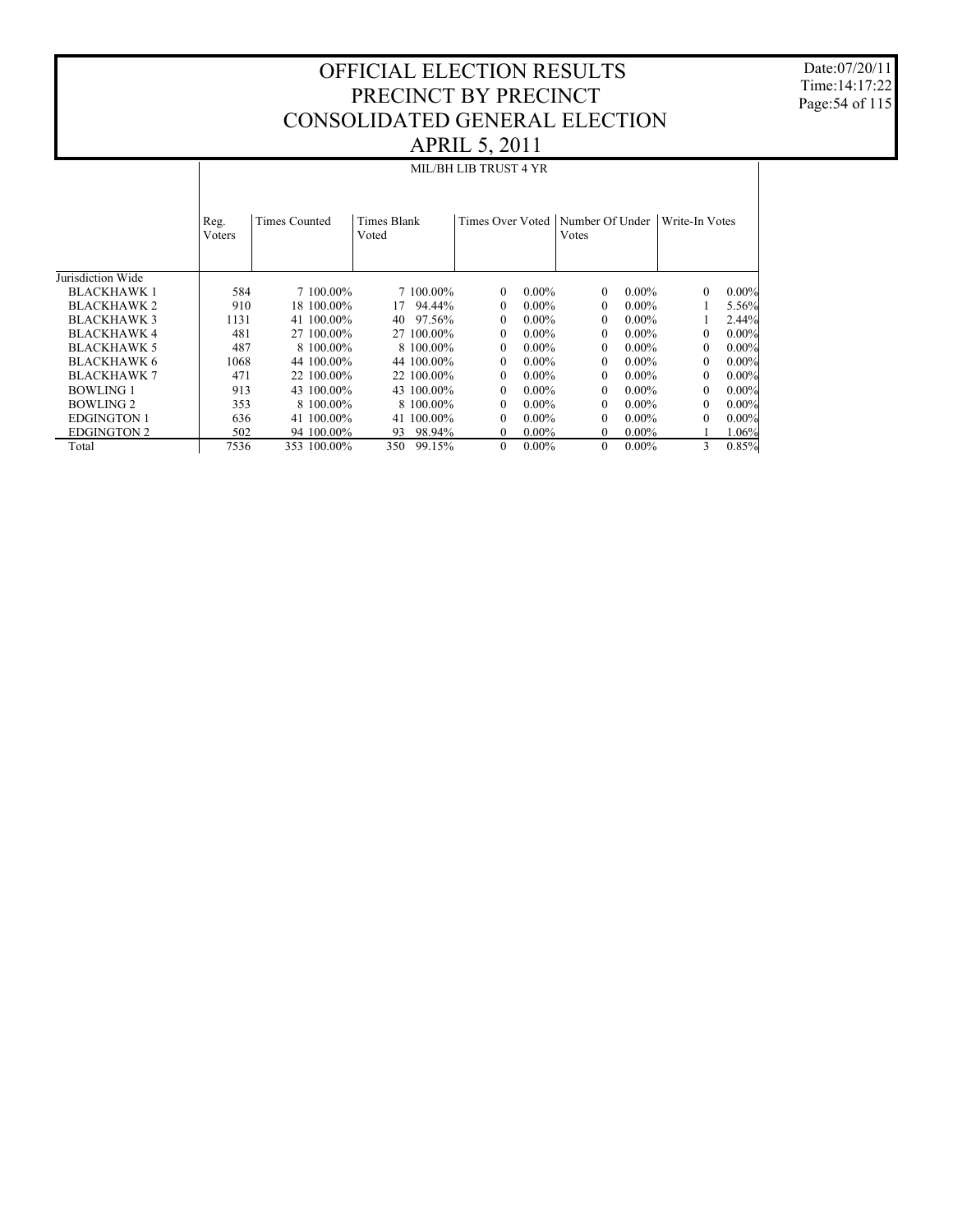| <b>OFFICIAL ELECTION RESULTS</b><br>PRECINCT BY PRECINCT<br>CONSOLIDATED GENERAL ELECTION<br><b>APRIL 5, 2011</b> |                                                                                                                                          |             |   |       |  |                            |             |                          |        | Date:07/20/11<br>Time: 14:17:22<br>Page: 55 of 115 |           |
|-------------------------------------------------------------------------------------------------------------------|------------------------------------------------------------------------------------------------------------------------------------------|-------------|---|-------|--|----------------------------|-------------|--------------------------|--------|----------------------------------------------------|-----------|
|                                                                                                                   |                                                                                                                                          |             |   |       |  | <b>MOORE MEM LIB TRUST</b> |             |                          |        |                                                    |           |
|                                                                                                                   | Times Over Voted   Number Of Under   RICHARD<br>Times Counted<br>Times Blank<br>Reg.<br><b>BLACK</b><br>Voters<br>Voted<br><b>V</b> otes |             |   |       |  |                            |             | <b>BARBARA</b><br>DILLIN |        |                                                    |           |
| Jurisdiction Wide<br><b>CANOE CREEK</b>                                                                           | 482                                                                                                                                      | 134 100.00% |   | 2.99% |  | $0.00\%$                   | 175 130.60% | 104                      | 77.61% | 92                                                 | 68.66%    |
| Total                                                                                                             | 482                                                                                                                                      | 134 100.00% | 4 | 2.99% |  | $0.00\%$<br>$\theta$       | 175 130.60% | 104                      | 77.61% |                                                    | 92 68.66% |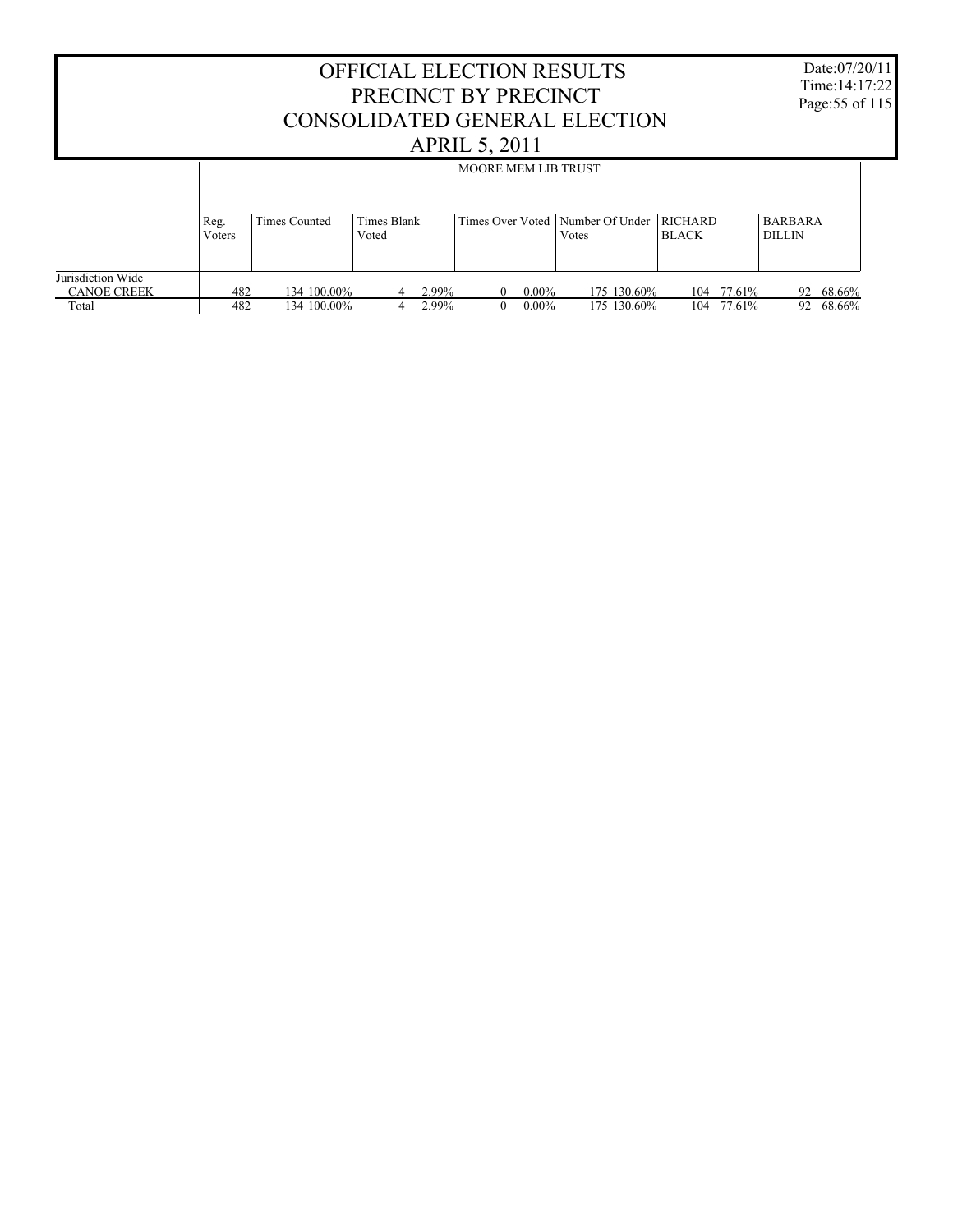Date:07/20/11 Time:14:17:22 Page:56 of 115

MOORE MEM LIB TRUST

|                    | <b>EILEEN</b><br><b>ISENBERGER</b> | <b>KATHLEEN LEE</b> |
|--------------------|------------------------------------|---------------------|
| Jurisdiction Wide  |                                    |                     |
| <b>CANOE CREEK</b> | 76 56.72%                          | 73 54.48%           |
| Total              | 76 56.72%                          | 73                  |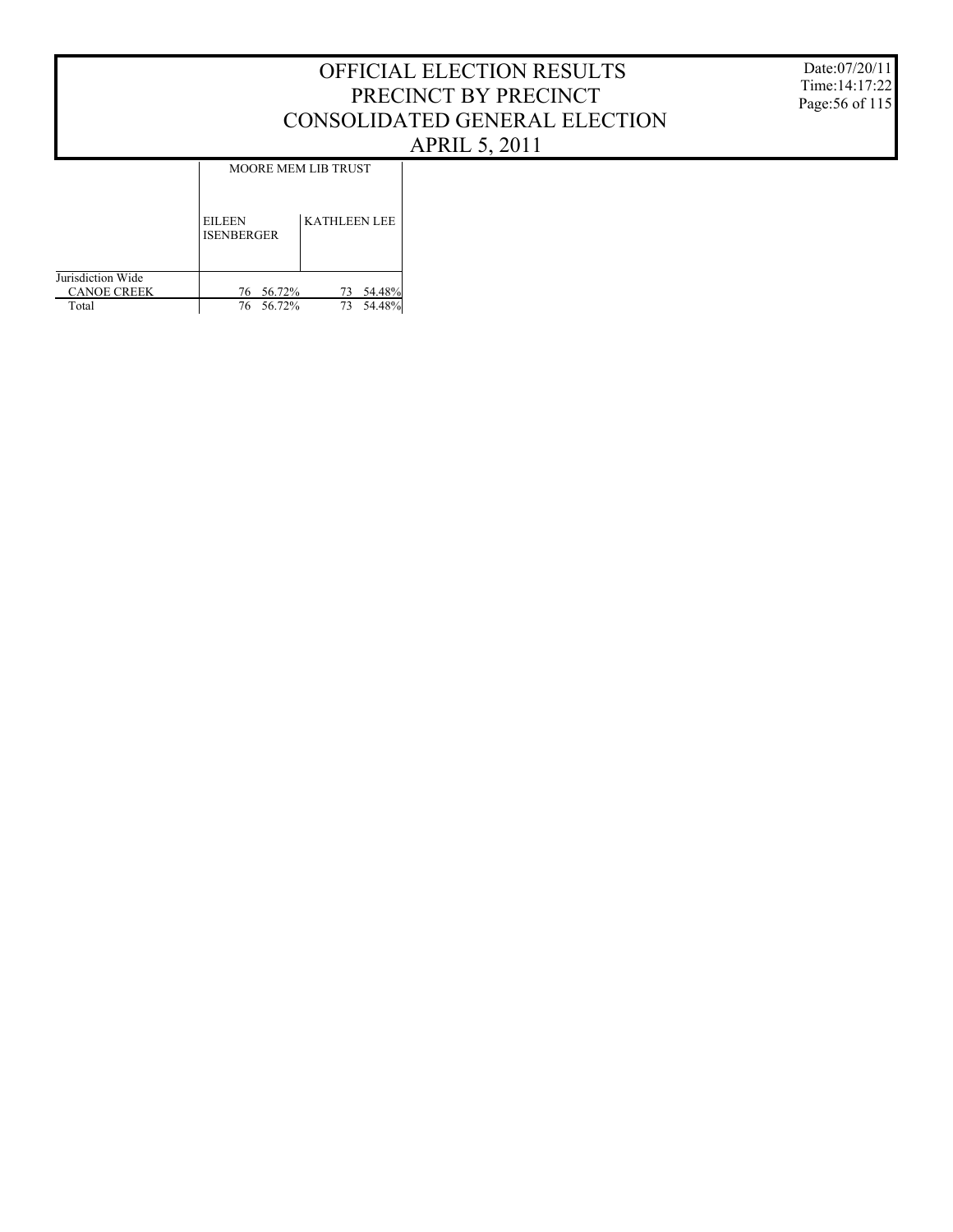Date:07/20/11 Time:14:17:22 Page:57 of 115

|                   |                |               |                      |          | <b>RIV VALL LIB TRUST</b> |          |                          |           |                             |             |                                  |          |
|-------------------|----------------|---------------|----------------------|----------|---------------------------|----------|--------------------------|-----------|-----------------------------|-------------|----------------------------------|----------|
|                   | Reg.<br>Voters | Times Counted | Times Blank<br>Voted |          | Times Over Voted          |          | Number Of Under<br>Votes |           | BARBARA J.<br><b>BRANDT</b> |             | <b>LAWRENCE W.</b><br><b>BAY</b> |          |
| Jurisdiction Wide |                |               |                      |          |                           |          |                          |           |                             |             |                                  |          |
| <b>COE</b>        | 893            | 61 100.00%    |                      | 11.48%   | $\Omega$                  | $0.00\%$ | 34                       | 55.74%    | 44                          | 72.13%      | 44                               | 72.13%   |
| <b>ZUMA</b>       | 565            | 22 100,00%    |                      | 4.55%    | $\Omega$                  | $0.00\%$ | 21                       | 95.45%    | 15.                         | 68.18%      | 13                               | 59.09%   |
| PORT BYRON        | 1113           | 203 100.00%   | 27                   | 13.30%   | $\Omega$                  | $0.00\%$ | 145                      | 71.43%    | 134                         | 66.01%      | 131                              | 64.53%   |
| <b>HAMPTON 1</b>  | 1060           | 34 100 00%    |                      | 5.88%    | $\Omega$                  | $0.00\%$ |                          | 21 61.76% | 30                          | 88.24%      | 23                               | 67.65%   |
| <b>HAMPTON 2</b>  | 404            | 8 100 00%     | $\theta$             | $0.00\%$ | $\Omega$                  | $0.00\%$ |                          | 9 112.50% |                             | 5 $62.50\%$ | 6                                | 75.00%   |
| <b>HAMPTON 17</b> | 45             | 2 100,00%     |                      | 50.00%   | $\theta$                  | $0.00\%$ |                          | 2 100,00% |                             | 50.00%      | $\Omega$                         | $0.00\%$ |
| Total             | 4080           | 330 100.00%   | 38                   | 11.52%   | $\Omega$                  | $0.00\%$ | 232                      | 70.30%    | 229                         | 69.39%      | 217                              | 65.76%   |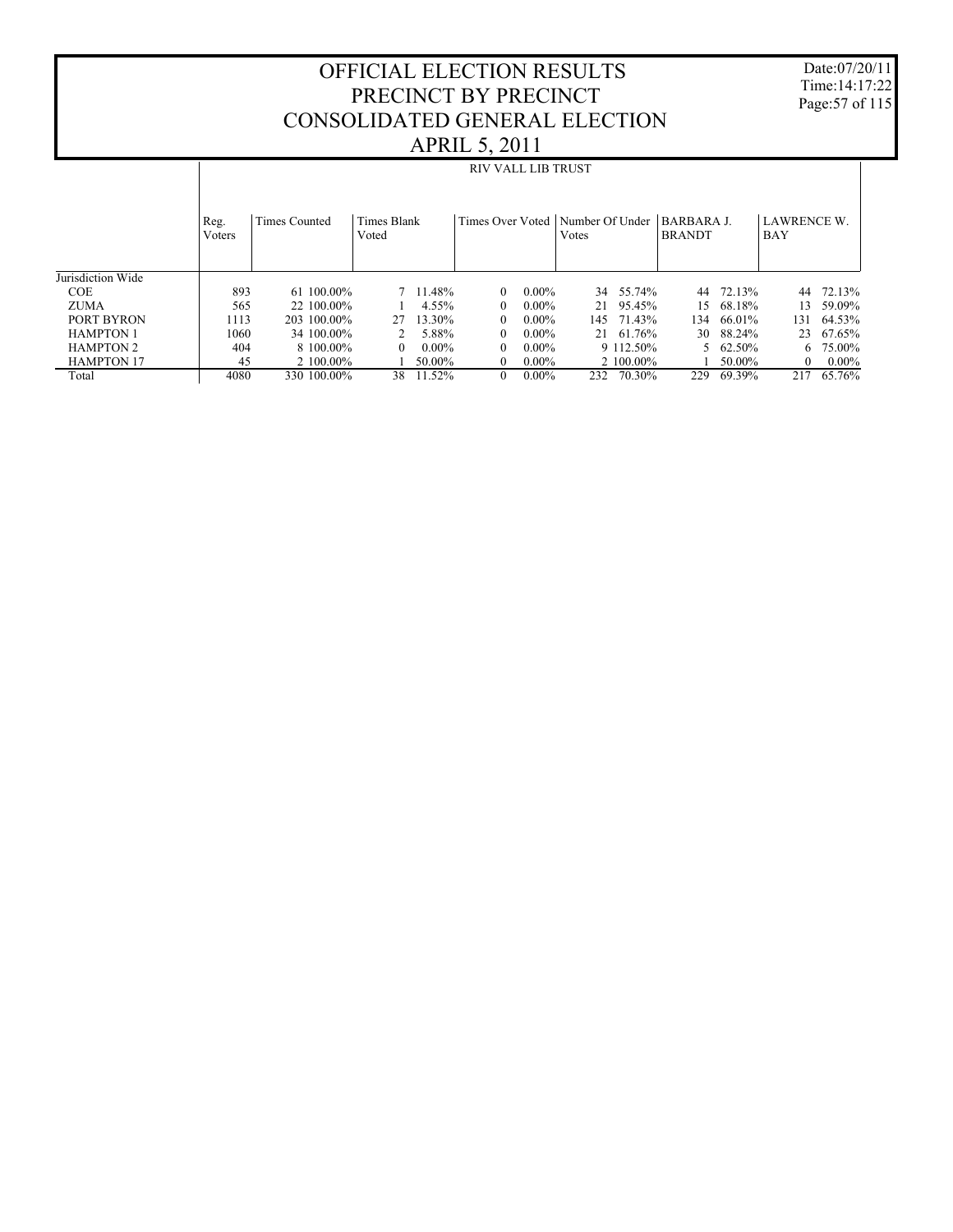Date:07/20/11 Time:14:17:22 Page:58 of 115

| RIV VALL LIB<br><b>TRUST</b> |
|------------------------------|
| м<br>KINDELSPERGEI           |

| Jurisdiction Wide |    |            |
|-------------------|----|------------|
| COE               | 40 | 65.57%     |
| ZUMA              |    | 14 63.64%  |
| PORT BYRON        |    | 118 58.13% |
| <b>HAMPTON 1</b>  |    | 22 64.71%  |
| <b>HAMPTON 2</b>  |    | 50.00%     |
| <b>HAMPTON 17</b> |    | $0.00\%$   |
| Total             |    |            |
|                   |    |            |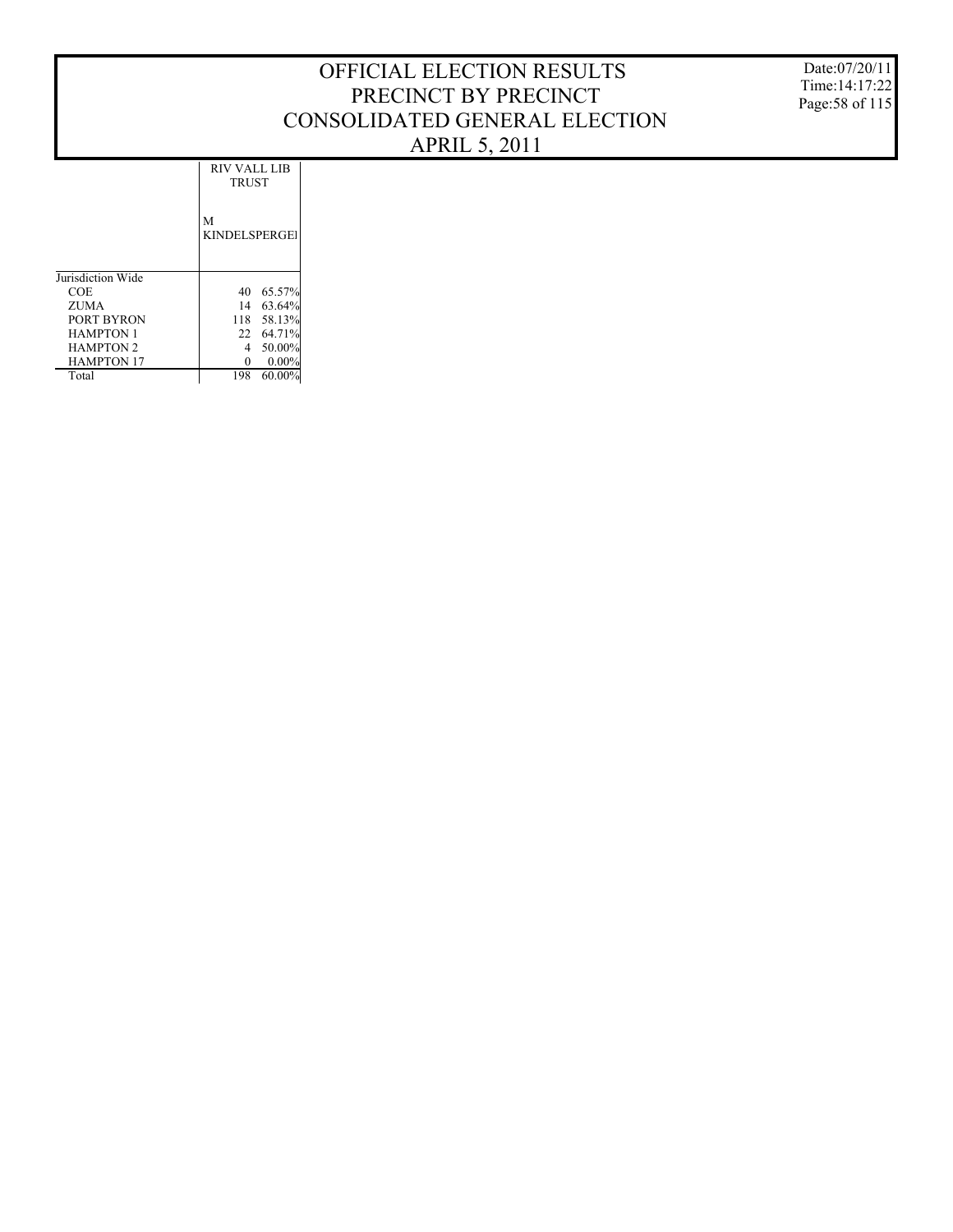Date:07/20/11 Time:14:17:22 Page:59 of 115

|                   |                | <b>ROCK RIV LIB TRUST</b> |                      |                  |                                                   |          |       |           |          |               |  |  |  |
|-------------------|----------------|---------------------------|----------------------|------------------|---------------------------------------------------|----------|-------|-----------|----------|---------------|--|--|--|
|                   | Reg.<br>Voters | Times Counted             | Times Blank<br>Voted |                  | Times Over Voted   Number Of Under   JOANNE RIEDL |          | Votes |           |          |               |  |  |  |
| Jurisdiction Wide |                |                           |                      |                  |                                                   |          |       |           |          |               |  |  |  |
| <b>ZUMA</b>       | 42             | 1 100,00%                 | $\Omega$             | $0.00\%$         | $\left($                                          | $0.00\%$ |       | 1 100,00% |          | $1\,100.00\%$ |  |  |  |
| <b>HAMPTON 1</b>  | 176            | 5 100,00%                 | $\theta$             | $0.00\%$         | $\Omega$                                          | $0.00\%$ |       | 5 100,00% |          | 5 100,00%     |  |  |  |
| <b>HAMPTON 5</b>  | 58             | 4 100,00%                 | $\theta$             | $0.00\%$         | $\Omega$                                          | $0.00\%$ |       | 4 100,00% |          | 4 100,00%     |  |  |  |
| <b>HAMPTON 7</b>  | 90             | $\theta$                  |                      |                  | $\Omega$                                          |          |       |           | $\theta$ |               |  |  |  |
| <b>HAMPTON 8</b>  | 675            | 38 100.00%                | 11                   | 28.95%           | $\Omega$                                          | $0.00\%$ | 27    | 71.05%    | 27       | 71.05%        |  |  |  |
| <b>HAMPTON 9</b>  | 454            | 20 100,00%                |                      | $6\quad 30.00\%$ | $\left($                                          | $0.00\%$ | 14    | 70.00%    | 14       | 70.00%        |  |  |  |
| <b>HAMPTON 10</b> |                | $^{(1)}$                  |                      |                  | 0                                                 |          |       |           |          |               |  |  |  |
| <b>HAMPTON 12</b> | 149            |                           |                      |                  | $\Omega$                                          |          |       |           |          |               |  |  |  |
| <b>HAMPTON 16</b> | 657            | 30 100,00%                |                      | 13.33%           | $\Omega$                                          | $0.00\%$ | 26    | 86.67%    | 26       | 86.67%        |  |  |  |
| <b>HAMPTON 17</b> | 11             |                           |                      |                  | $\Omega$                                          |          |       |           |          |               |  |  |  |
| Total             | 2314           | 98 100.00%                | 21                   | 21.43%           | $\theta$                                          | $0.00\%$ | 77    | 78.57%    |          | 77 78.57%     |  |  |  |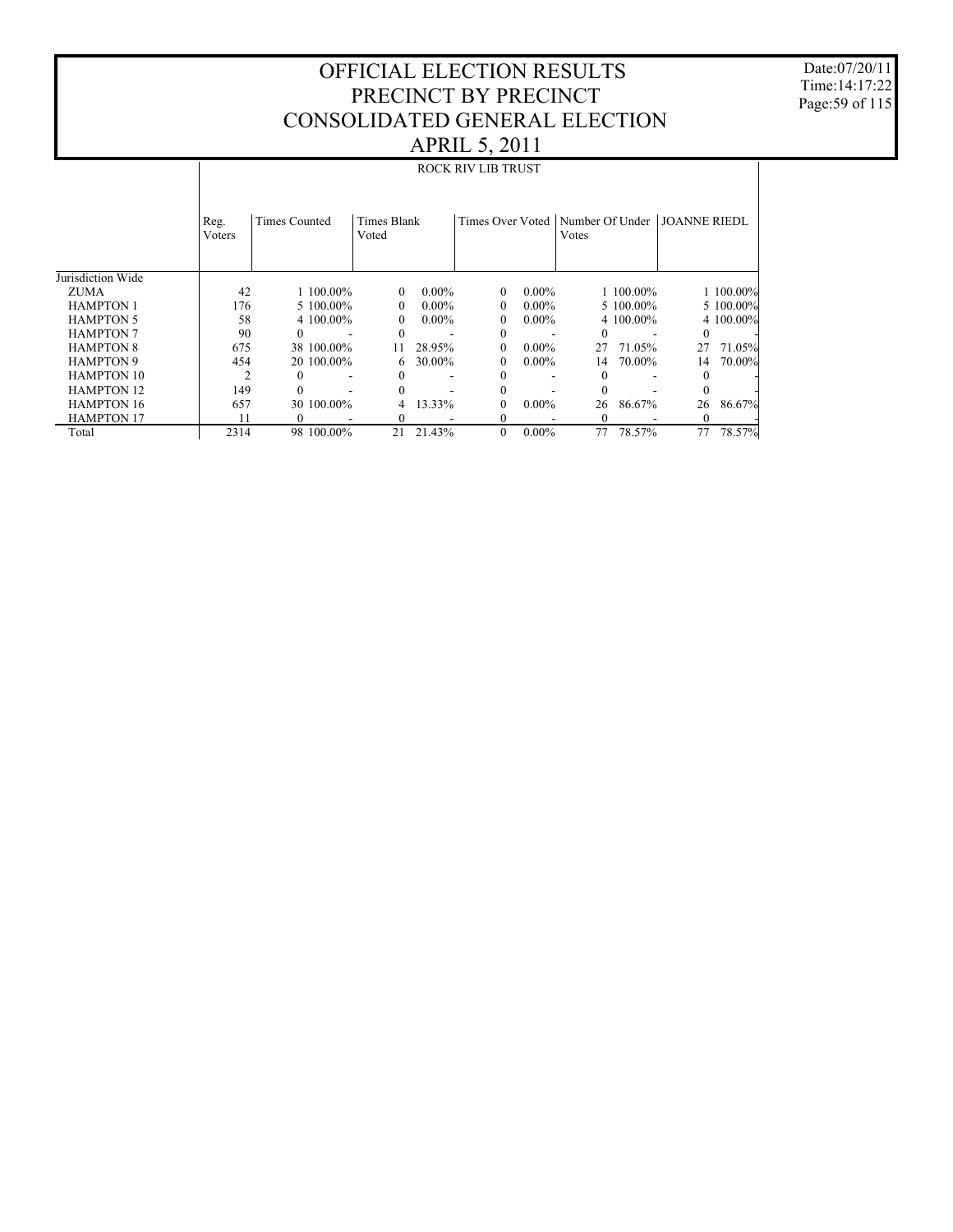Date:07/20/11 Time:14:17:22 Page:60 of 115

#### Jurisdiction Wide ZUMA HAMPTON 1 HAMPTON 5 HAMPTON 7 HAMPTON 8 HAMPTON 9 HAMPTON 10 HAMPTON 12 HAMPTON 16 HAMPTON 17 Total Reg. Voters Times Counted | Times Blank Voted Times Over Voted | Number Of Under | PATRICIA HELD Votes ROCK RIV LIB TRUST 4 YR 42 1 100.00% 0 0.00% 0 0.00% 0 0.00% 1 100.00%  $\begin{array}{ccccccccccc} 176 & & & 5 & 100.00\% & & & 0 & & 0.00\% & & & 0 & & 0.00\% & & & & 0 & & 0.00\% & & & & 5 & 100.00\% \end{array}$ 58 4 100.00% 0 0.00% 0 0.00% 0 0.00% 4 100.00% 90 0 - 0 - 0 - 0 - 0 - $\begin{array}{ccccccccccc} 675 & & 38 & 100.00\% & & 9 & 23.68\% & & 0 & 0.00\% & & 0 & 0.00\% & & 29 & 76.32\% \cr 454 & & 20 & 100.00\% & & 2 & 10.00\% & & 0 & 0.00\% & & 0 & 0.00\% & & 18 & 90.00\% \cr \end{array}$  $\begin{array}{ccccccc} 54 & & 20& 100.00\% & & 2& 10.00\% & & 0& 0.00\% & \ 2 & & 0 & & & 0 & & 0 \end{array}$ 2 0 - 0 - 0 - 0 - 0 -149 0 - 0 - 0 - 0 - 0 -657 30 100.00% 3 10.00% 0 0.00% 0 0.00% 27 90.00%  $11 \t 0 \t - \t 0 \t - \t 0 \t - \t 0 \t 0 \t 0 \t 0$ 2314 98 100.00% 14 14.29% 0 0.00% 0 0.00% 84 85.71%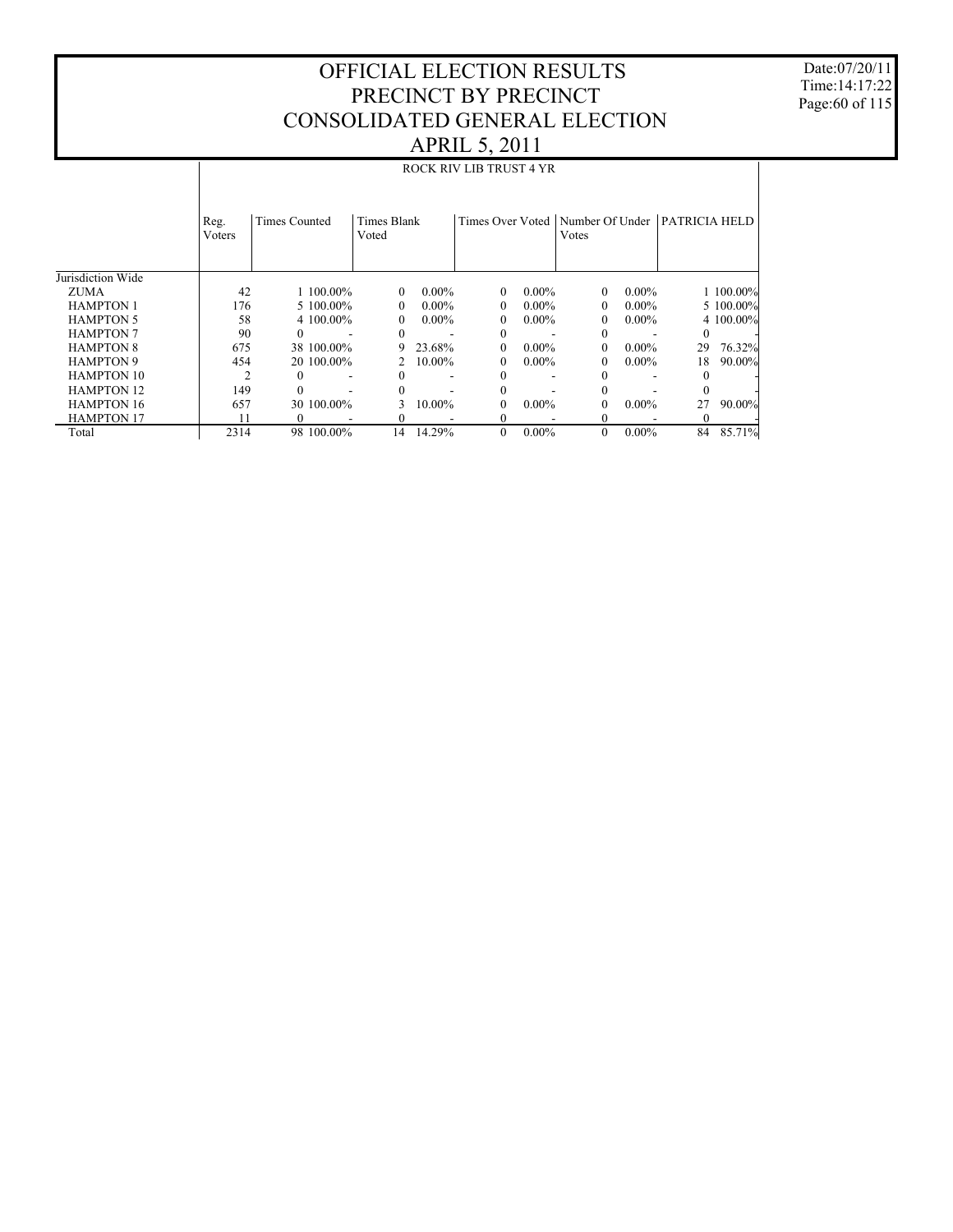Date:07/20/11 Time:14:17:22 Page:61 of 115

|                   |                |               |                      | SHERRARD LIB TRUST   |                                    |                  |                           |           |
|-------------------|----------------|---------------|----------------------|----------------------|------------------------------------|------------------|---------------------------|-----------|
|                   | Reg.<br>Voters | Times Counted | Times Blank<br>Voted | Times Over Voted     | Number Of Under SYLVIA J.<br>Votes | SWEGLE           | DIANN C.<br><b>CARRAN</b> |           |
| Jurisdiction Wide |                |               |                      |                      |                                    |                  |                           |           |
| RURAL             | 490            | 19 100,00%    | 3 15.79%             | $0.00\%$<br>$\Omega$ | 24 126.32%                         | 13 68.42%        | 11                        | 57.89%    |
| <b>BOWLING 1</b>  | 234            | 5 100,00%     | $0.00\%$<br>$\theta$ | $0.00\%$<br>$\Omega$ | 8 160,00%                          | $4\quad 80.00\%$ |                           | $60.00\%$ |
| BOWLING 2         | 1254           | 13 100,00%    | 2 15.38%             | $0.00\%$             | 17 130.77%                         | 9 69.23%         |                           | 53.85%    |
| Total             | 1978           | 37 100,00%    | 5 13.51%             | $0.00\%$<br>$\Omega$ | 49 132.43%                         | 70.27%<br>26     | 21                        | 56.76%    |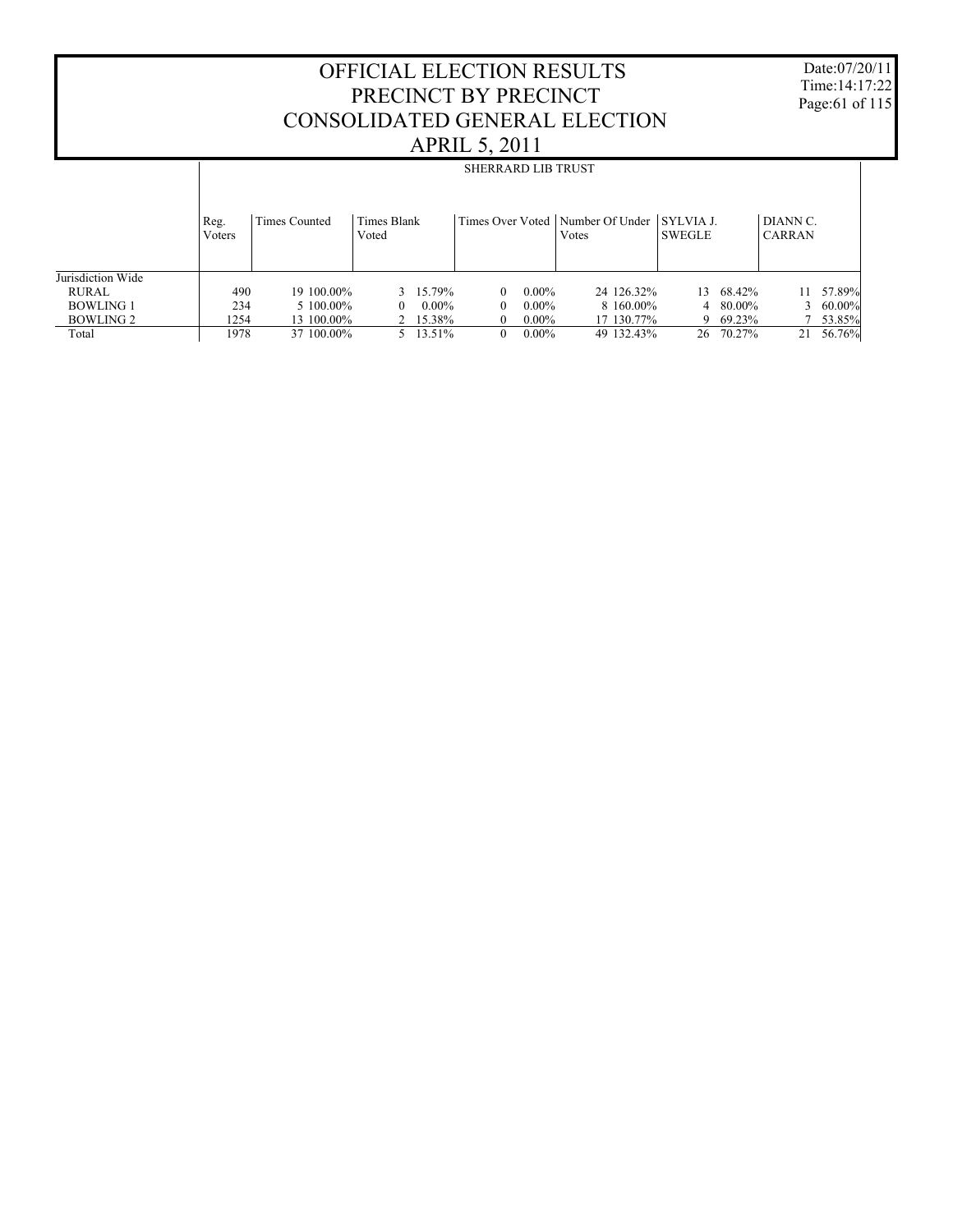| <b>OFFICIAL ELECTION RESULTS</b><br>PRECINCT BY PRECINCT<br>CONSOLIDATED GENERAL ELECTION                                 |     |            |  |          |                      |                               |          |  | Date:07/20/11<br>Time: $14:17:22$<br>Page: 62 of 115 |          |  |
|---------------------------------------------------------------------------------------------------------------------------|-----|------------|--|----------|----------------------|-------------------------------|----------|--|------------------------------------------------------|----------|--|
|                                                                                                                           |     |            |  |          | <b>APRIL 5, 2011</b> |                               |          |  |                                                      |          |  |
|                                                                                                                           |     |            |  |          |                      |                               |          |  |                                                      |          |  |
| Times Over Voted   Number Of Under   MARYAN<br>Times Counted<br>Times Blank<br>Reg.<br>WHERRY<br>Voters<br>Voted<br>Votes |     |            |  |          |                      | A. JEANINE<br><b>MCGAUGHY</b> |          |  |                                                      |          |  |
| Jurisdiction Wide<br>RURAL                                                                                                | 308 | 14 100,00% |  | 14.29%   | $\theta$             | $0.00\%$                      | 8 57.14% |  | 8 57.14%                                             | 5 35.71% |  |
| Total                                                                                                                     | 308 | 14 100,00% |  | 2 14.29% | $\theta$             | $0.00\%$                      | 8 57.14% |  | 8 57.14%                                             | 5 35.71% |  |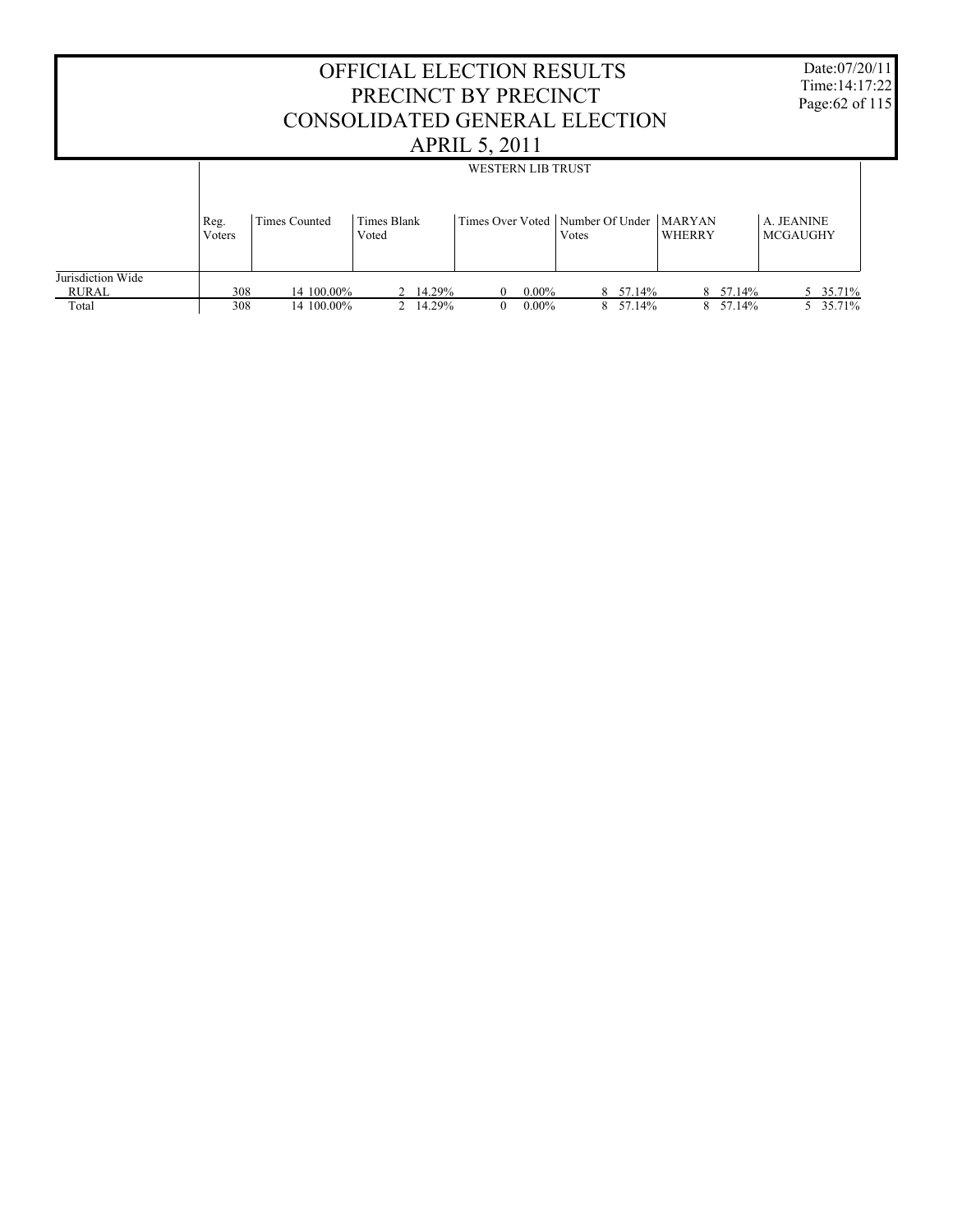WESTERN LIB TRUST

|                   | VALLI PUTNAM JAN | <b>GUSTAFSON</b> |
|-------------------|------------------|------------------|
| Jurisdiction Wide |                  |                  |
| <b>RURAL</b>      | 4 28.57%         | 11 78.57%        |
| Total             | 4 28.57%         | 78.57%<br>11     |

Date:07/20/11 Time:14:17:22 Page:63 of 115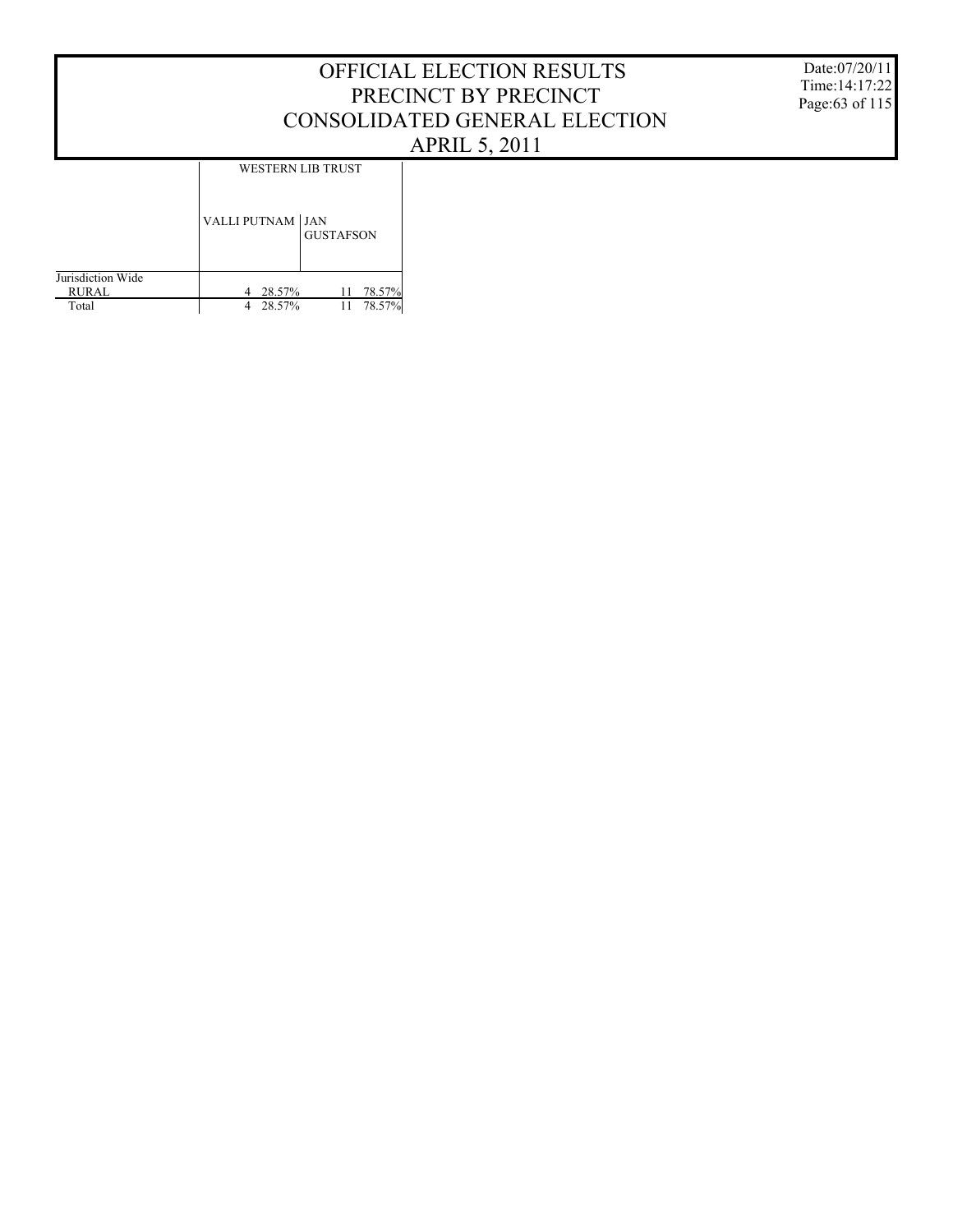| OFFICIAL ELECTION RESULTS<br>PRECINCT BY PRECINCT<br>CONSOLIDATED GENERAL ELECTION<br><b>APRIL 5, 2011</b> |                |                          |                      |                            |                        |                      |                                                         |      |                  |                      | Date:07/20/11<br>Time: $14:17:22$<br>Page: 64 of 115 |
|------------------------------------------------------------------------------------------------------------|----------------|--------------------------|----------------------|----------------------------|------------------------|----------------------|---------------------------------------------------------|------|------------------|----------------------|------------------------------------------------------|
|                                                                                                            |                |                          |                      |                            | WESTERN LIB TRUST 2 YR |                      |                                                         |      |                  |                      |                                                      |
|                                                                                                            | Reg.<br>Voters | <b>Times Counted</b>     | Times Blank<br>Voted |                            |                        |                      | Times Over Voted   Number Of Under   RODNEY L.<br>Votes | WARD |                  | <b>JANE A. MEYER</b> |                                                      |
| Jurisdiction Wide<br>RURAL<br>Total                                                                        | 308<br>308     | 14 100,00%<br>14 100,00% | 6                    | $6\quad 42.86\%$<br>42.86% | 0<br>$\theta$          | $0.00\%$<br>$0.00\%$ | 5 35.71%<br>5 35.71%                                    |      | 50.00%<br>50.00% |                      | 4 28.57%<br>28.57%                                   |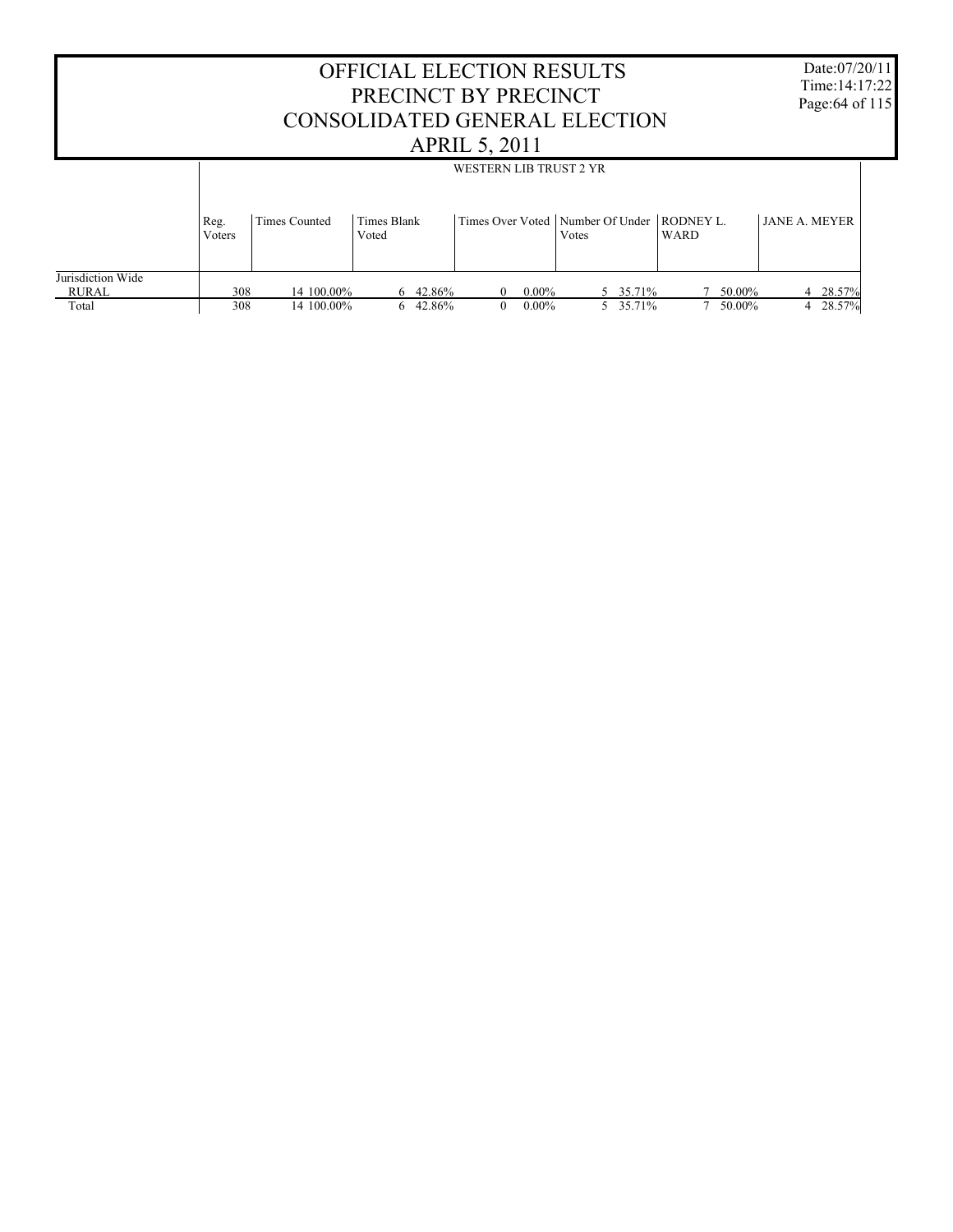Date:07/20/11 Time:14:17:22 Page:65 of 115

|                   |                | <b>CARB CLF/BARSTOW #36</b> |                      |                      |              |                                                           |                  |  |  |  |  |
|-------------------|----------------|-----------------------------|----------------------|----------------------|--------------|-----------------------------------------------------------|------------------|--|--|--|--|
|                   | Reg.<br>Voters | Times Counted               | Times Blank<br>Voted |                      | Votes        | Times Over Voted   Number Of Under   LISA CANTRELL GINGER | <b>ANDERSON</b>  |  |  |  |  |
| Jurisdiction Wide |                |                             |                      |                      |              |                                                           |                  |  |  |  |  |
| <b>HAMPTON 8</b>  | 786            | 39 100.00%                  | $0.00\%$<br>$\Omega$ | $0.00\%$<br>$\Omega$ | 53.85%<br>21 | 29 74.36%                                                 | 25 64.10%        |  |  |  |  |
| <b>HAMPTON 9</b>  | 146            | 13 100,00%                  | 15.38%               | $0.00\%$<br>$\Omega$ | 69.23%<br>9  | 61.54%<br>8.                                              | $3\quad 23.08\%$ |  |  |  |  |
| <b>HAMPTON 16</b> | 228            | 13 100.00%                  | $0.00\%$<br>$\theta$ | $0.00\%$<br>0        | 3 23.08%     | 13 100,00%                                                | 9 69.23%         |  |  |  |  |
| Total             | 160            | 65 100.00%                  | 3.08%                | $0.00\%$<br>$\Omega$ | 50.77%<br>33 | 76.92%<br>50                                              | 56.92%<br>37     |  |  |  |  |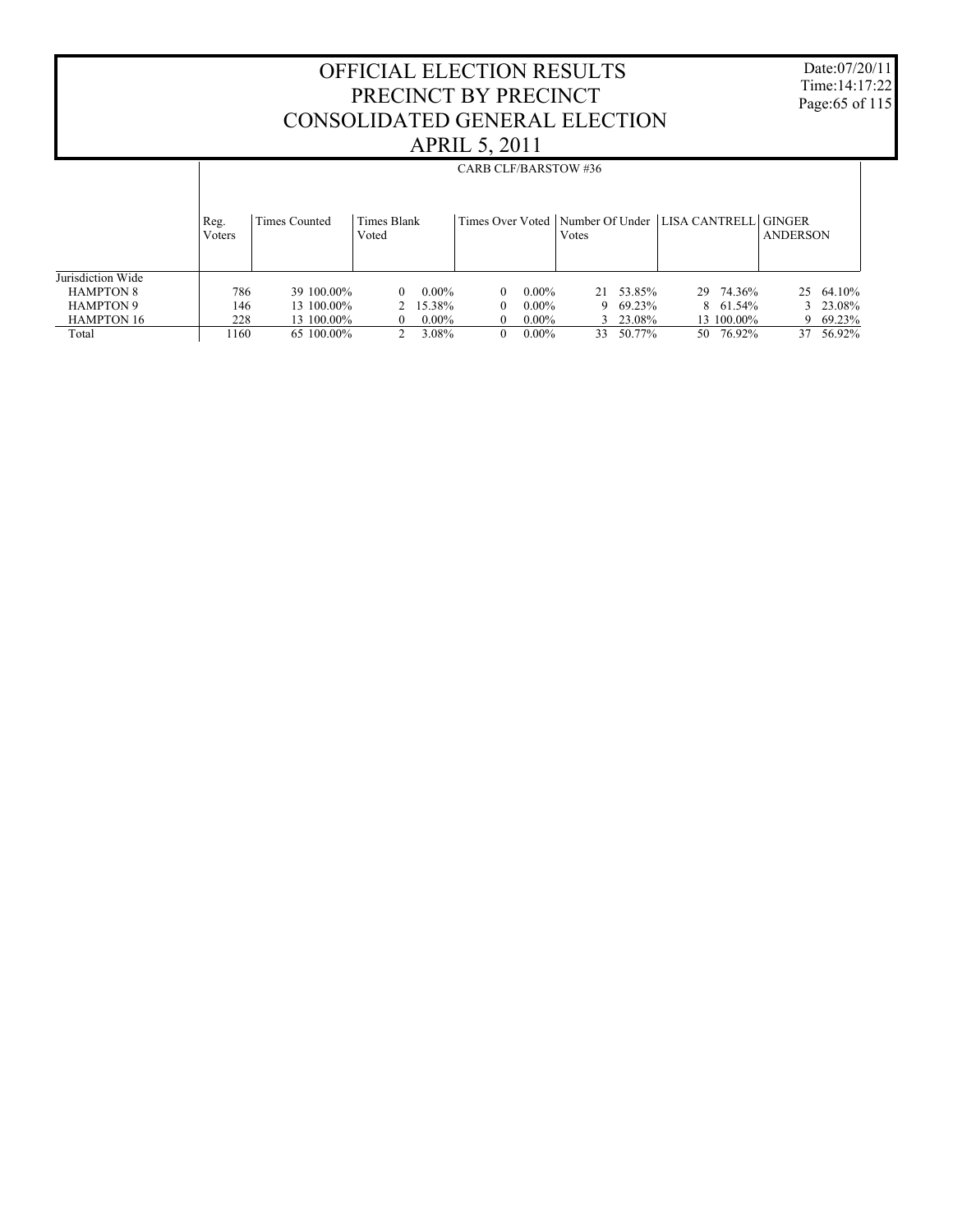CARB CLF/BARSTOW #36

|                   | <b>CHARLES</b><br><b>FRENELL</b> |           | <b>BRIAN ALLEN</b> |          |
|-------------------|----------------------------------|-----------|--------------------|----------|
| Jurisdiction Wide |                                  |           |                    |          |
| <b>HAMPTON 8</b>  |                                  | 12 30.77% | 30 ·               | 76.92%   |
| <b>HAMPTON 9</b>  | 8                                | 61.54%    |                    | 5 38.46% |
| <b>HAMPTON 16</b> |                                  | 30.77%    | 10                 | 76.92%   |
| Total             | 24                               | 36.92%    | 45                 | 69.23%   |

Date:07/20/11 Time:14:17:22 Page:66 of 115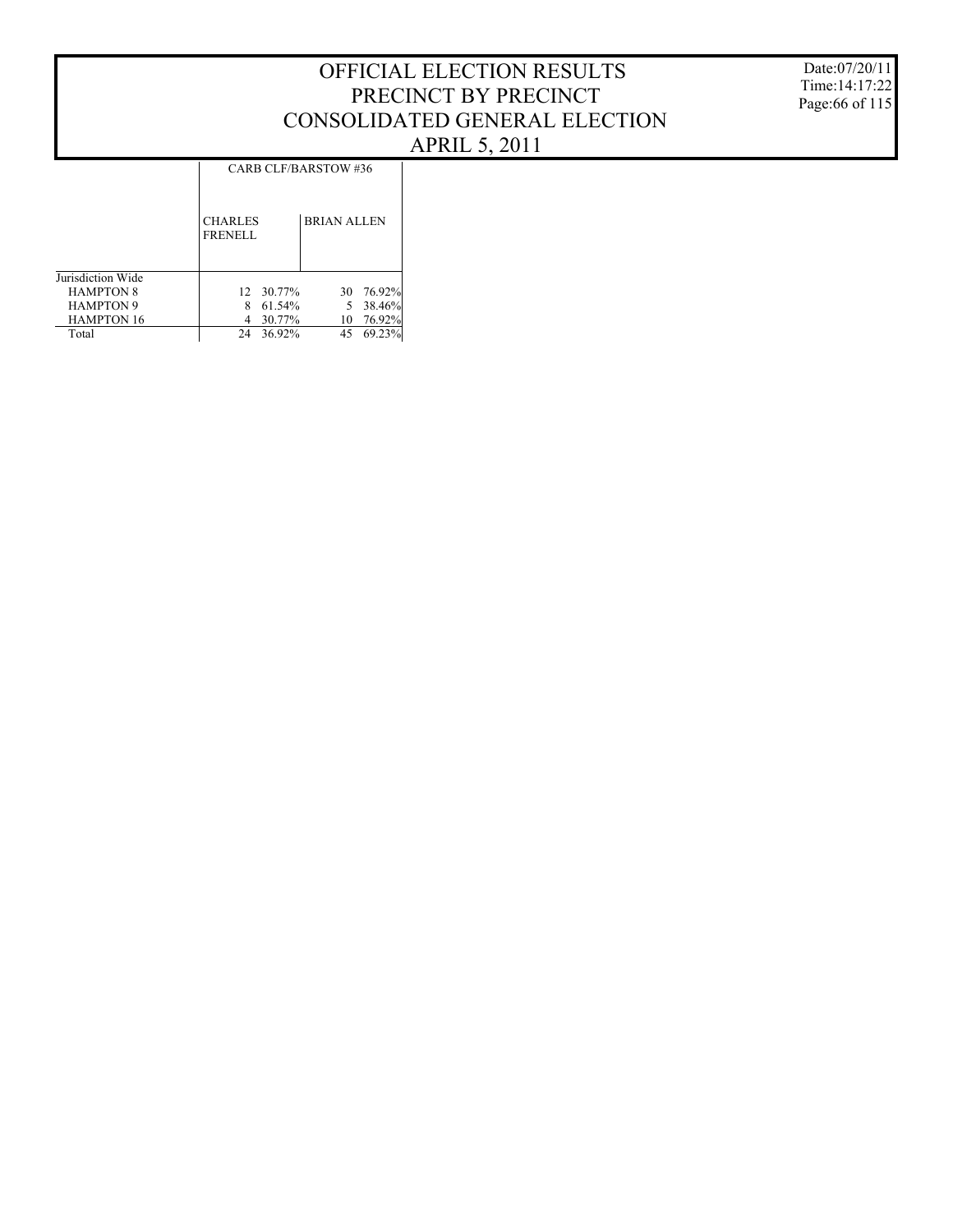Date:07/20/11 Time:14:17:22 Page:67 of 115

|                   |                | CARB CLF/BARSTOW #36 UNEXP 2 YR |                      |                        |                                                         |             |                |  |  |  |  |  |  |  |
|-------------------|----------------|---------------------------------|----------------------|------------------------|---------------------------------------------------------|-------------|----------------|--|--|--|--|--|--|--|
|                   | Reg.<br>Voters | Times Counted                   | Times Blank<br>Voted |                        | Times Over Voted   Number Of Under   KIM SANDS<br>Votes |             | Write-In Votes |  |  |  |  |  |  |  |
| Jurisdiction Wide |                |                                 |                      |                        |                                                         |             |                |  |  |  |  |  |  |  |
| <b>HAMPTON 8</b>  | 786            | 39 100 00%                      | 8 20.51%             | $0.00\%$<br>$\Omega$   | 53 135.90%                                              | 29 74.36%   | 28.21%         |  |  |  |  |  |  |  |
| <b>HAMPTON 9</b>  | 146            | 13 100.00%                      | 30.77%<br>4          | $0.00\%$<br>0          | 18 138.46%                                              | 69.23%<br>9 | 0.00%          |  |  |  |  |  |  |  |
| <b>HAMPTON 16</b> | 228            | 13 100.00%                      | 7.69%                | $0.00\%$<br>$^{\circ}$ | 23 176.92%                                              | 12 92.31%   | 7.69%          |  |  |  |  |  |  |  |
| Total             | 1160           | 65 100.00%                      | 20.00%<br>13         | $0.00\%$<br>$\Omega$   | 94 144.62%                                              | 50 76.92%   | 18.46%<br>12.  |  |  |  |  |  |  |  |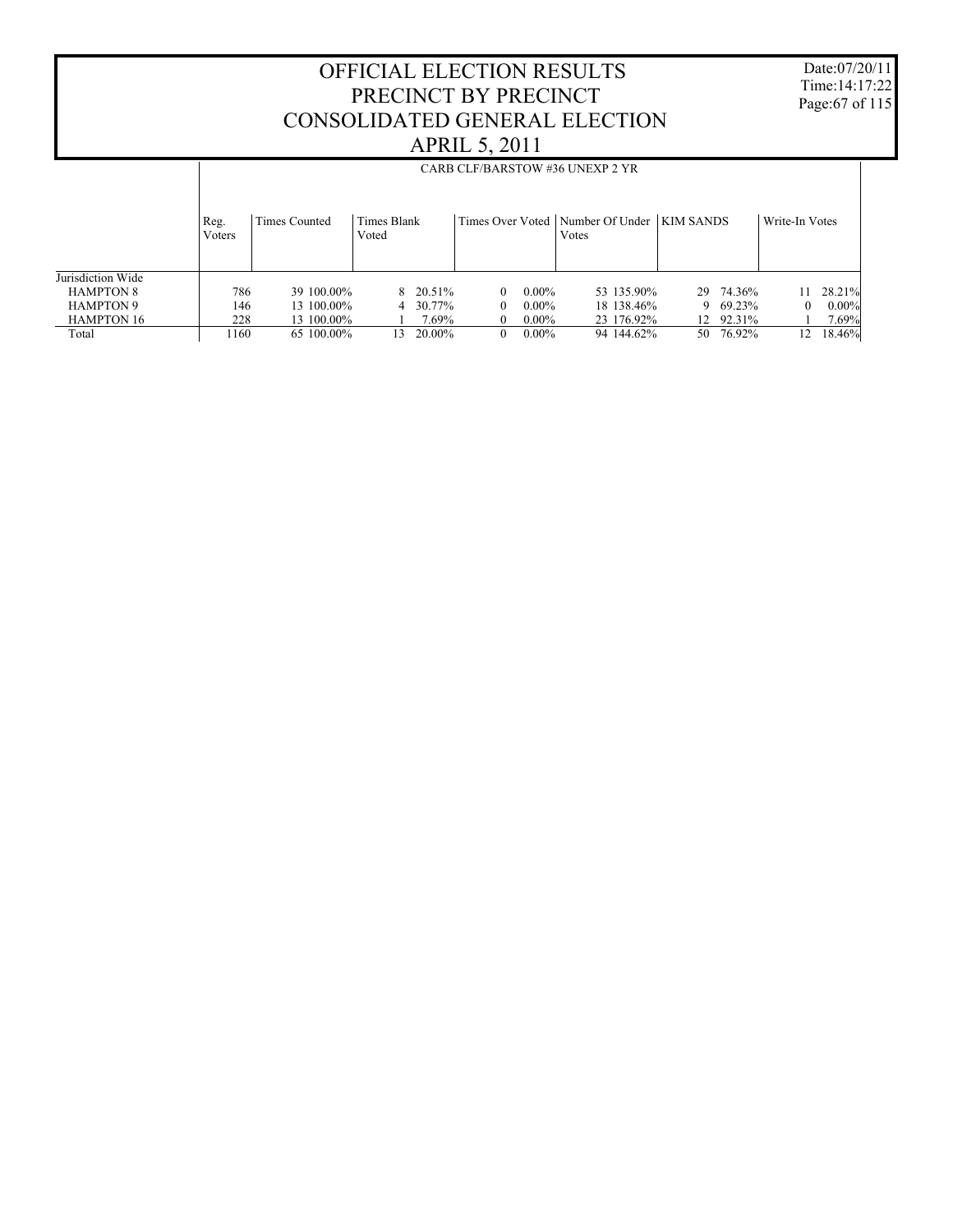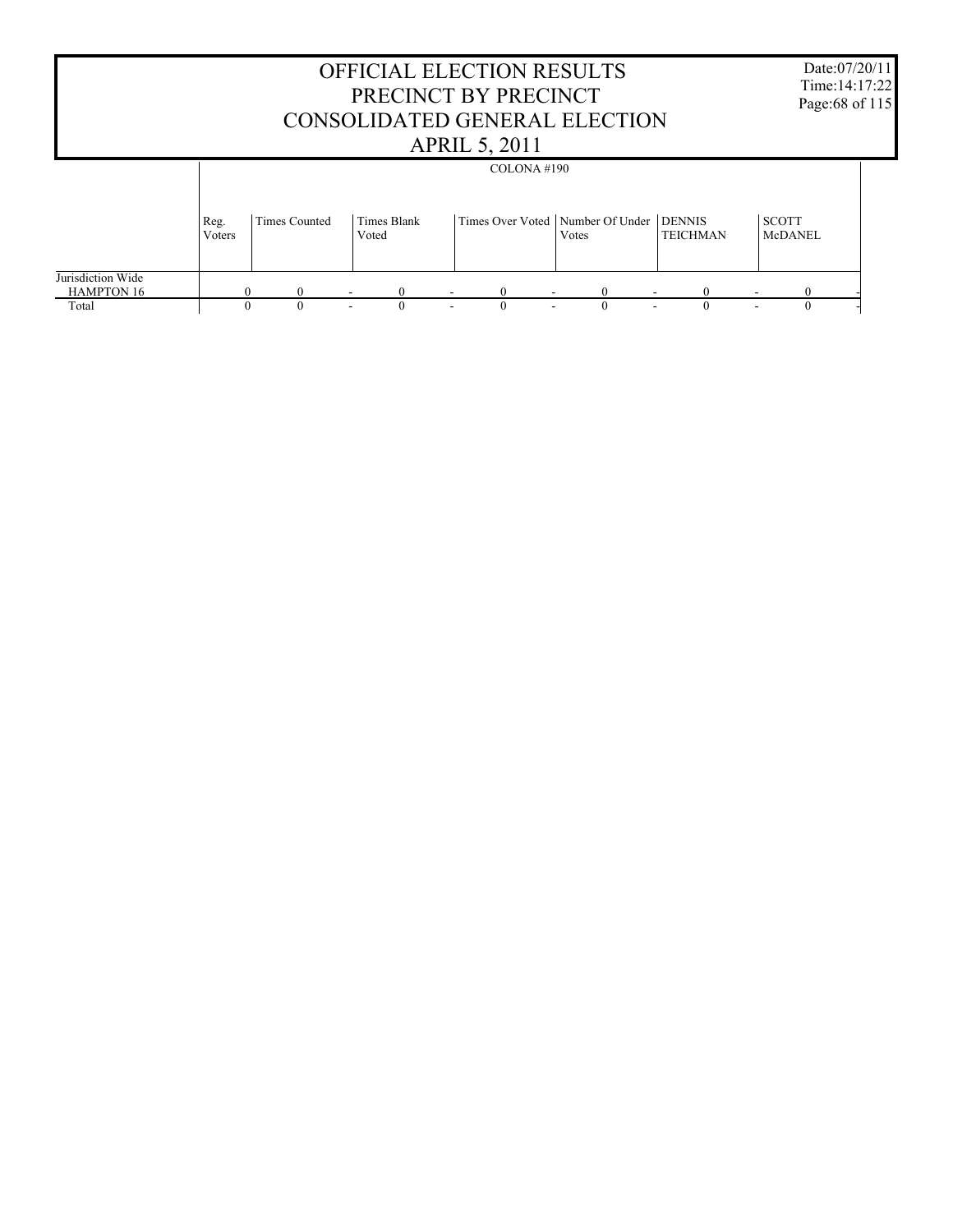Date:07/20/11 Time:14:17:22 Page:69 of 115

|                     | <b>EAST MOLINE #37</b> |                      |                    |          |                  |          |                 |          |                |           |                |         |  |  |
|---------------------|------------------------|----------------------|--------------------|----------|------------------|----------|-----------------|----------|----------------|-----------|----------------|---------|--|--|
|                     |                        |                      |                    |          |                  |          |                 |          |                |           |                |         |  |  |
|                     | Reg.                   | <b>Times Counted</b> | <b>Times Blank</b> |          | Times Over Voted |          | Number Of Under |          | <b>BRANSON</b> |           | <b>KENNETH</b> |         |  |  |
|                     | Voters                 |                      | Voted              |          |                  |          | Votes           |          | <b>RASKO</b>   |           | <b>ROBERTS</b> |         |  |  |
|                     |                        |                      |                    |          |                  |          |                 |          |                |           |                |         |  |  |
| Jurisdiction Wide   |                        |                      |                    |          |                  |          |                 |          |                |           |                |         |  |  |
| <b>HAMPTON 3</b>    | 971                    | 15 100.00%           | 2                  | 13.33%   | $\mathbf{0}$     | $0.00\%$ | 6               | 40.00%   | 10             | 66.67%    | 11             | 73.33%  |  |  |
| <b>HAMPTON 4</b>    | 745                    | 32 100.00%           | 5                  | 15.63%   | $\mathbf{0}$     | $0.00\%$ | 26              | 81.25%   | 16             | 50.00%    | 17             | 53.13%  |  |  |
| <b>HAMPTON 5</b>    | 773                    | 24 100,00%           | 8                  | 33.33%   | $\Omega$         | $0.00\%$ | 10              | 41.67%   | 11             | 45.83%    | 11             | 45.83%  |  |  |
| <b>HAMPTON 7</b>    | 135                    | $\mathbf{0}$         | $\mathbf{0}$       |          | $\mathbf{0}$     |          | $\mathbf{0}$    |          | $\mathbf{0}$   |           | $\mathbf{0}$   |         |  |  |
| <b>HAMPTON 10</b>   | 884                    | 24 100.00%           | 5                  | 20.83%   | $\Omega$         | $0.00\%$ | 8               | 33.33%   | 15             | 62.50%    | 16             | 66.67%  |  |  |
| <b>HAMPTON 12</b>   | 717                    | 61 100.00%           | 18                 | 29.51%   | $\Omega$         | $0.00\%$ | 25              | 40.98%   | 32             | 52.46%    | 37             | 60.66%  |  |  |
| <b>HAMPTON 13</b>   | 534                    | 1 100,00%            | $\mathbf{0}$       | $0.00\%$ | $\Omega$         | $0.00\%$ | $\Omega$        | $0.00\%$ |                | 1 100,00% |                | 100.00% |  |  |
| <b>HAMPTON 14</b>   | 674                    | 41 100,00%           | 4                  | 9.76%    | $\Omega$         | $0.00\%$ | 29              | 70.73%   | 22             | 53.66%    | 26             | 63.41%  |  |  |
| <b>HAMPTON 15</b>   | 429                    | 8 100.00%            | $\mathbf{0}$       | $0.00\%$ | $\mathbf{0}$     | $0.00\%$ | 4               | 50.00%   | 6              | 75.00%    | 6              | 75.00%  |  |  |
| <b>HAMPTON 16</b>   | 585                    | 20 100.00%           |                    | 15.00%   | $\Omega$         | $0.00\%$ |                 | 40.00%   | 14             | 70.00%    | 15             | 75.00%  |  |  |
| <b>SO MOLINE 1</b>  | 798                    | 13 100.00%           | 2                  | 15.38%   | $\Omega$         | $0.00\%$ | 2               | 15.38%   | 10             | 76.92%    | 10             | 76.92%  |  |  |
| <b>SO MOLINE 2</b>  | 932                    | 32 100.00%           | 5                  | 15.63%   | $\Omega$         | $0.00\%$ | 19              | 59.38%   | 18             | 56.25%    | 21             | 65.63%  |  |  |
| <b>SO MOLINE 3</b>  | 652                    | 18 100.00%           | 2                  | 11.11%   | $\Omega$         | $0.00\%$ | 6               | 33.33%   | 14             | 77.78%    | 15             | 83.33%  |  |  |
| SO MOLINE 10        | 793                    | 20 100,00%           | $\overline{c}$     | 10.00%   | $\Omega$         | $0.00\%$ | 12              | 60.00%   | 13             | 65.00%    | 14             | 70.00%  |  |  |
| <b>SO MOLINE 11</b> | 459                    | 14 100.00%           | $\overline{c}$     | 14.29%   | $\Omega$         | $0.00\%$ | 4               | 28.57%   | 11             | 78.57%    | 11             | 78.57%  |  |  |
| SO MOLINE 12        | 606                    | 15 100.00%           |                    | 6.67%    | $\Omega$         | $0.00\%$ |                 | 46.67%   | 11             | 73.33%    | 11             | 73.33%  |  |  |
| SO MOLINE 14        | 785                    | 10 100.00%           |                    | 10.00%   | $\Omega$         | $0.00\%$ |                 | 70.00%   | 6              | 60.00%    | 6              | 60.00%  |  |  |
| SO MOLINE 15        | 679                    | 25 100.00%           | 2                  | 8.00%    | $\Omega$         | $0.00\%$ | 12              | 48.00%   | 19             | 76.00%    | 20             | 80.00%  |  |  |
| <b>SO MOLINE 16</b> | 930                    | 37 100.00%           | 4                  | 10.81%   | $\Omega$         | $0.00\%$ | 24              | 64.86%   | 22             | 59.46%    | 23             | 62.16%  |  |  |
| <b>SO MOLINE 17</b> | 1336                   | 37 100.00%           | 4                  | 10.81%   | $\Omega$         | $0.00\%$ | 20              | 54.05%   | 23             | 62.16%    | 30             | 81.08%  |  |  |
| <b>SO MOLINE 18</b> | 1075                   | 32 100.00%           | 5                  | 15.63%   | $\Omega$         | $0.00\%$ | 11              | 34.38%   | 21             | 65.63%    | 27             | 84.38%  |  |  |
| SO MOLINE 21        | 195                    | 29 100,00%           |                    | 3.45%    | $\Omega$         | $0.00\%$ | 5               | 17.24%   | 26             | 89.66%    | 27             | 93.10%  |  |  |
| SO MOLINE 27        | 977                    | 43 100.00%           | 6                  | 13.95%   | $\Omega$         | $0.00\%$ | 13              | 30.23%   | 30             | 69.77%    | 35             | 81.40%  |  |  |
| <b>SO MOLINE 28</b> | 426                    | 10 100.00%           | $\overline{2}$     | 20.00%   | $\Omega$         | $0.00\%$ | $\overline{2}$  | 20.00%   | 7              | 70.00%    | 7              | 70.00%  |  |  |
| <b>SO MOLINE 29</b> | 391                    | 16 100.00%           | っ                  | 12.50%   | $\Omega$         | $0.00\%$ | 6               | 37.50%   |                | 68.75%    | 11             | 68.75%  |  |  |
| Total               | 17481                  | 577 100.00%          | 86                 | 14.90%   | $\Omega$         | $0.00\%$ | 266             | 46.10%   | 369            | 63.95%    | 408            | 70.71%  |  |  |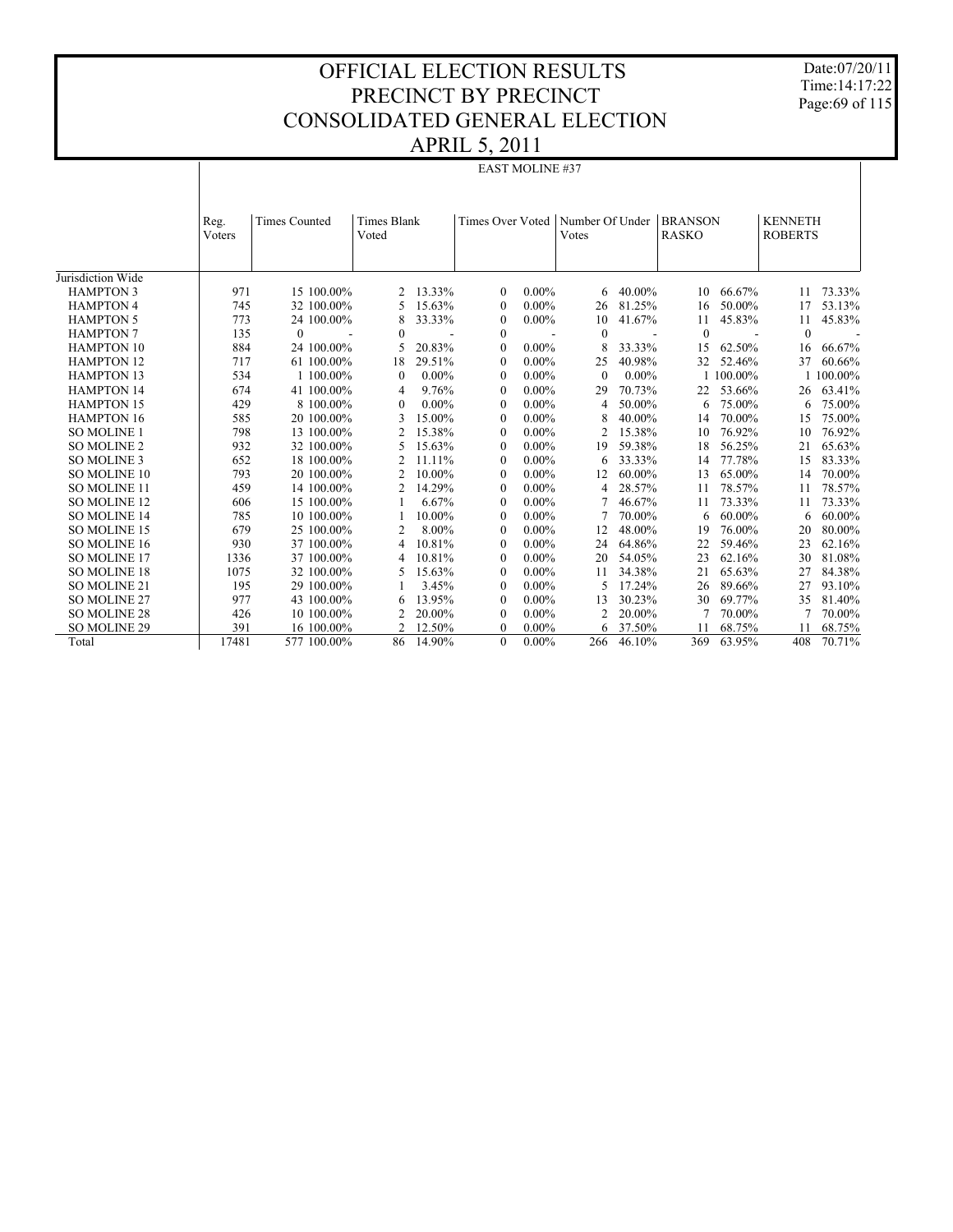Date:07/20/11 Time:14:17:22 Page:70 of 115

| <b>EAST MOLINE</b> |
|--------------------|
| #37                |

JANET NEFF

| Jurisdiction Wide   |     |            |
|---------------------|-----|------------|
| <b>HAMPTON 3</b>    | 12  | 80.00%     |
| <b>HAMPTON 4</b>    | 22  | 68.75%     |
| <b>HAMPTON 5</b>    | 16  | 66.67%     |
| <b>HAMPTON 7</b>    | 0   |            |
| <b>HAMPTON 10</b>   | 18  | 75.00%     |
| <b>HAMPTON 12</b>   | 35  | 57.38%     |
| <b>HAMPTON 13</b>   | 1   | 100.00%    |
| <b>HAMPTON 14</b>   | 34  | 82.93%     |
| <b>HAMPTON 15</b>   | 8   | $100.00\%$ |
| <b>HAMPTON 16</b>   | 14  | 70.00%     |
| <b>SO MOLINE 1</b>  | 11  | 84.62%     |
| <b>SO MOLINE 2</b>  | 23  | 71.88%     |
| SO MOLINE 3         | 13  | 72.22%     |
| <b>SO MOLINE 10</b> | 15  | 75.00%     |
| SO MOLINE 11        | 10  | 71.43%     |
| <b>SO MOLINE 12</b> | 13  | 86.67%     |
| <b>SO MOLINE 14</b> | 8   | 80.00%     |
| SO MOLINE 15        | 18  | 72.00%     |
| <b>SO MOLINE 16</b> | 30  | 81.08%     |
| <b>SO MOLINE 17</b> | 26  | 70.27%     |
| <b>SO MOLINE 18</b> | 22  | 68.75%     |
| <b>SO MOLINE 21</b> | 26  | 89.66%     |
| <b>SO MOLINE 27</b> | 33  | 76.74%     |
| <b>SO MOLINE 28</b> | 8   | 80.00%     |
| <b>SO MOLINE 29</b> | 14  | 87.50%     |
| Total               | 430 | 74.52%     |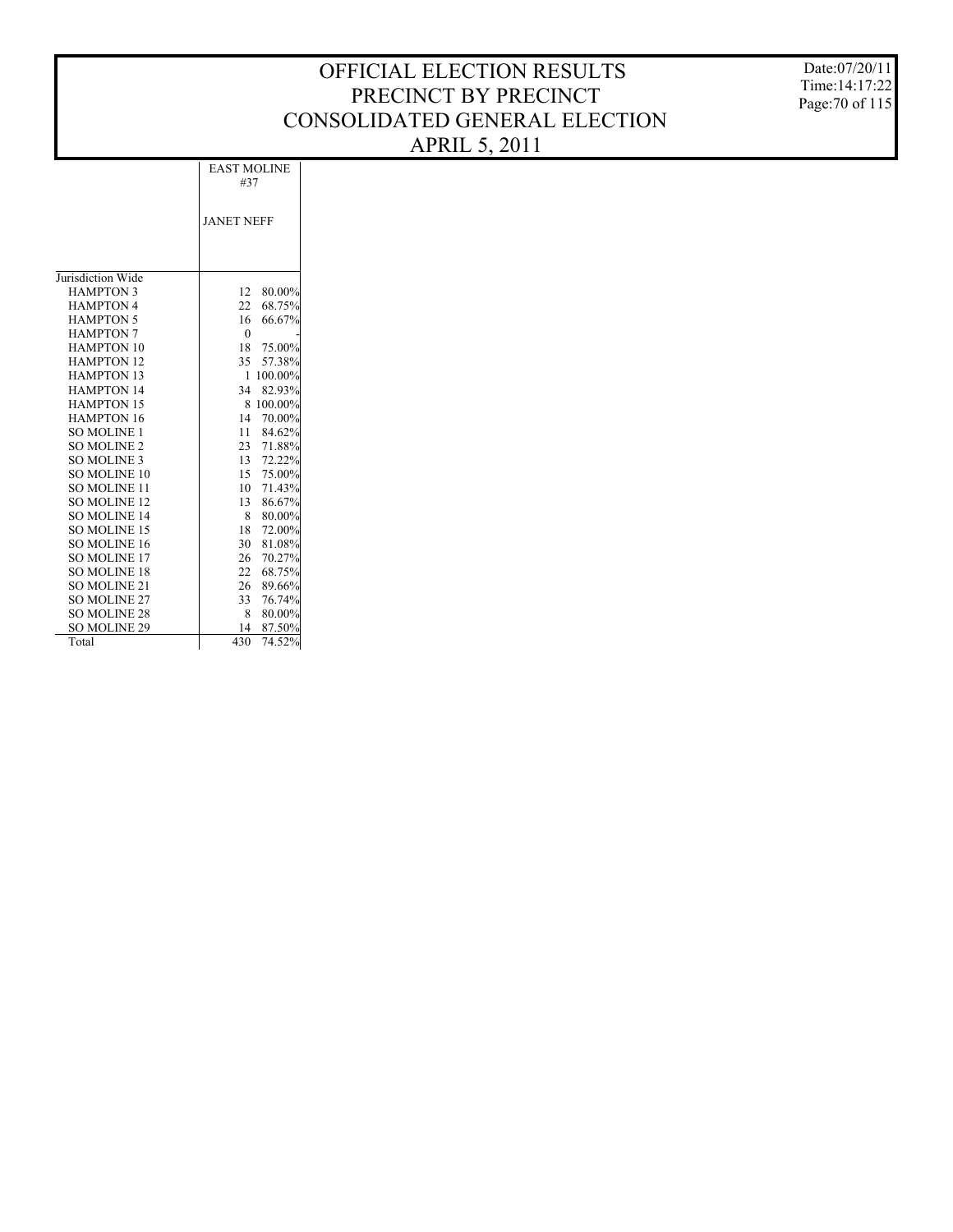|                   |                | CONSOLIDATED GENERAL ELECTION |             |           | <b>OFFICIAL ELECTION RESULTS</b><br>PRECINCT BY PRECINCT                               |           |       |           |    |           | Date:07/20/11<br>Time: $14:17:22$<br>Page: 71 of 115 |
|-------------------|----------------|-------------------------------|-------------|-----------|----------------------------------------------------------------------------------------|-----------|-------|-----------|----|-----------|------------------------------------------------------|
|                   |                | <b>Times Counted</b>          | Times Blank |           | <b>APRIL 5, 2011</b><br>Times Over Voted   Number Of Under   PATRICK RYAN   JOE WEAVER | ERIE $#1$ |       |           |    |           |                                                      |
|                   | Reg.<br>Voters |                               | Voted       |           |                                                                                        |           | Votes |           |    |           |                                                      |
| Jurisdiction Wide |                |                               |             |           |                                                                                        |           |       |           |    |           |                                                      |
| <b>CORDOVA</b>    | 238            | 55 100,00%                    |             | 13 23.64% | $\Omega$                                                                               | $0.00\%$  |       | 13 23.64% | 16 | 29.09%    | 15 27.27%                                            |
| Total             | 238            | 55 100.00%                    | 13          | 23.64%    | $\overline{0}$                                                                         | $0.00\%$  |       | 13 23.64% |    | 16 29.09% | 15 27.27%                                            |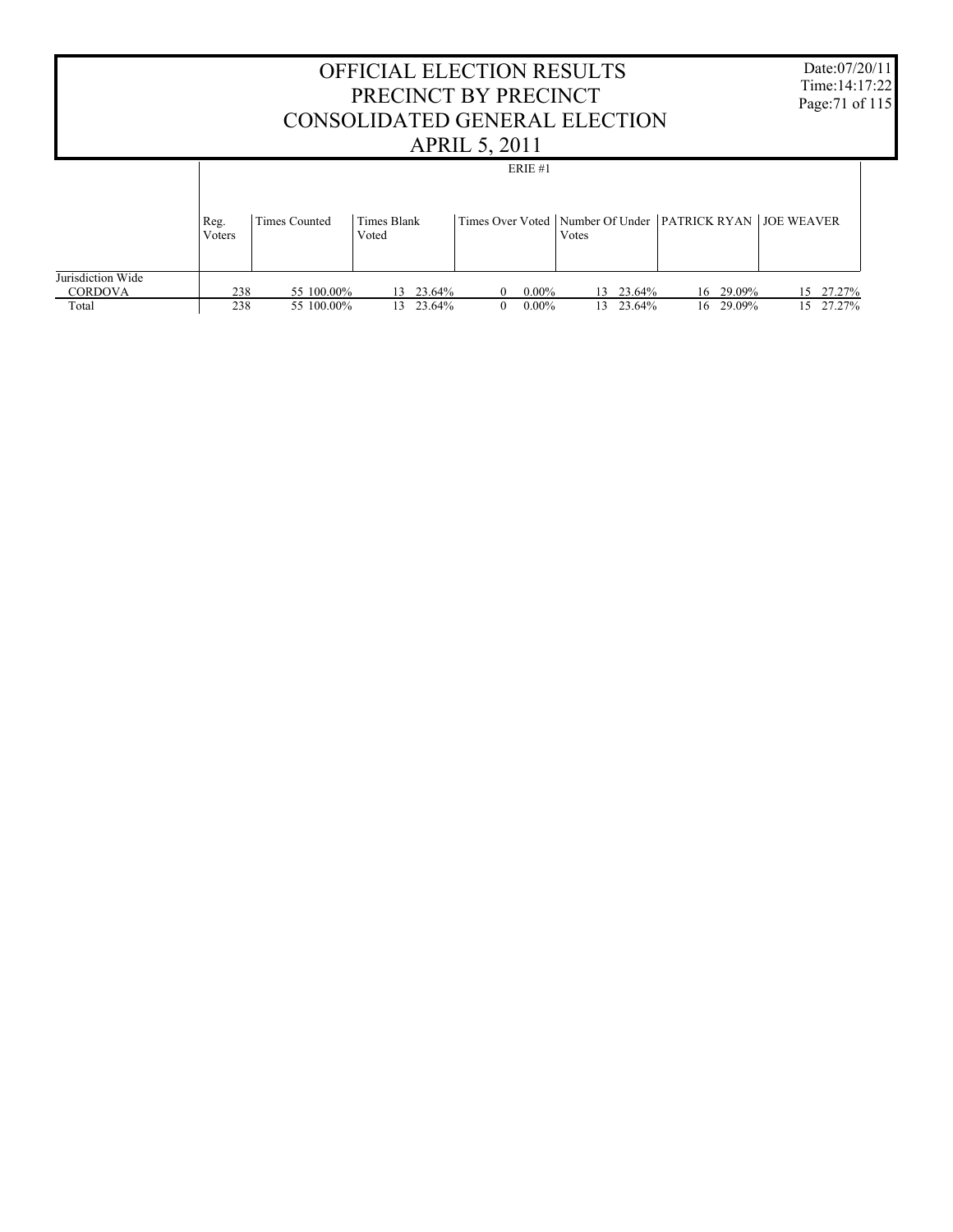Date:07/20/11 Time:14:17:22 Page:72 of 115

|                                              |                              |                                   | $1 + 1 + 1 + 2 = 0 + 1$    |                         |                                    |
|----------------------------------------------|------------------------------|-----------------------------------|----------------------------|-------------------------|------------------------------------|
|                                              |                              |                                   | ERIE $#1$                  |                         |                                    |
|                                              | GARY M.<br>FARRAL            | <b>KAREN R.</b><br><b>CARLSON</b> | <b>GAIL T. YOUNG DAVID</b> | <b>BOMLENY</b>          | <b>TAMMY LEE</b><br><b>TEGELER</b> |
| Jurisdiction Wide<br><b>CORDOVA</b><br>Total | 32.73%<br>18<br>32.73%<br>18 | 29.09%<br>16<br>29.09%<br>16.     | 25 45.45%<br>45.45%<br>25  | 9 16.36%<br>16.36%<br>9 | 14 25.45%<br>25.45%<br>14          |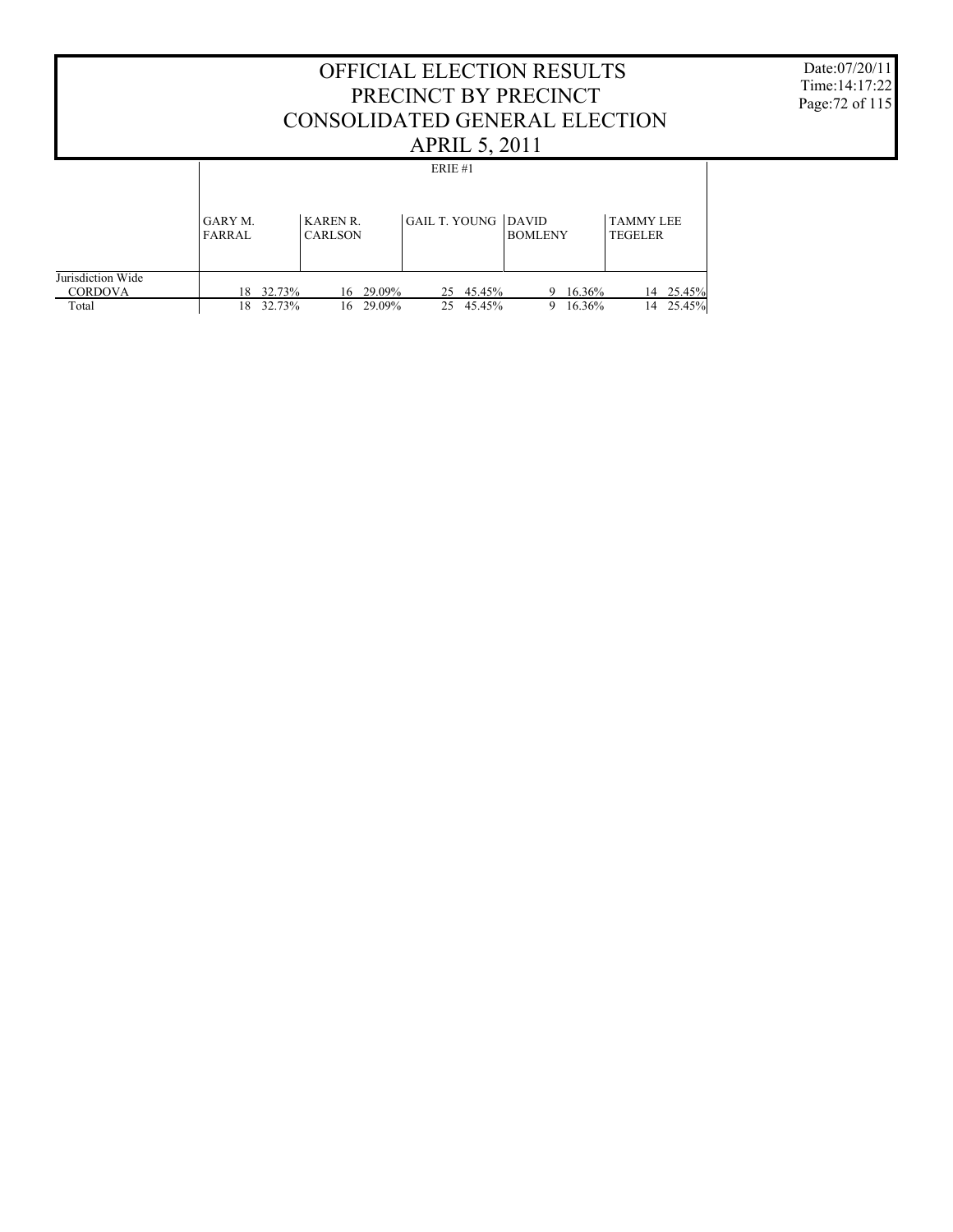Date:07/20/11 Time:14:17:22 Page:73 of 115

#### OFFICIAL ELECTION RESULTS PRECINCT BY PRECINCT CONSOLIDATED GENERAL ELECTION APRIL 5, 2011

|                   |                |                                      |                             | <b>HAMPTON #29</b>   |                                                      |               |                  |
|-------------------|----------------|--------------------------------------|-----------------------------|----------------------|------------------------------------------------------|---------------|------------------|
|                   | Reg.<br>Voters | Times Counted                        | <b>Times Blank</b><br>Voted | Times Over Voted     | Number Of Under ROBERT DAVIS RICHARD J.<br>Votes     |               | <b>STAPF</b>     |
| Jurisdiction Wide |                |                                      |                             |                      |                                                      |               |                  |
|                   |                |                                      |                             |                      |                                                      |               |                  |
| <b>HAMPTON 1</b>  | 75             | 6 100.00%                            | 16.67%                      | $0.00\%$<br>0        | $3\quad 50.00\%$                                     | 4 66.67%      | $3\quad 50.00\%$ |
| <b>HAMPTON 2</b>  | 643            | 145 100.00%                          | 26 17.93%                   | $0.00\%$<br>$\Omega$ | 91.03%<br>132                                        | 62 42.76%     | 63<br>43.45%     |
| <b>HAMPTON 7</b>  | 4              | $\Omega$<br>$\overline{\phantom{a}}$ | $\Omega$                    | 0                    | $\overline{\phantom{a}}$<br>$\overline{\phantom{0}}$ | $\Omega$      | $\Omega$         |
| <b>HAMPTON 17</b> | 891            | 200 100.00%                          | 5.00%<br>10                 | $0.00\%$             | 81.50%<br>163                                        | 56.50%<br>113 | 62.00%<br>124    |
| Total             | 1613           | 351 100.00%                          | 10.54%<br>37                | $0.00\%$<br>$\Omega$ | 84.90%<br>298                                        | 179<br>51.00% | 54.13%<br>190    |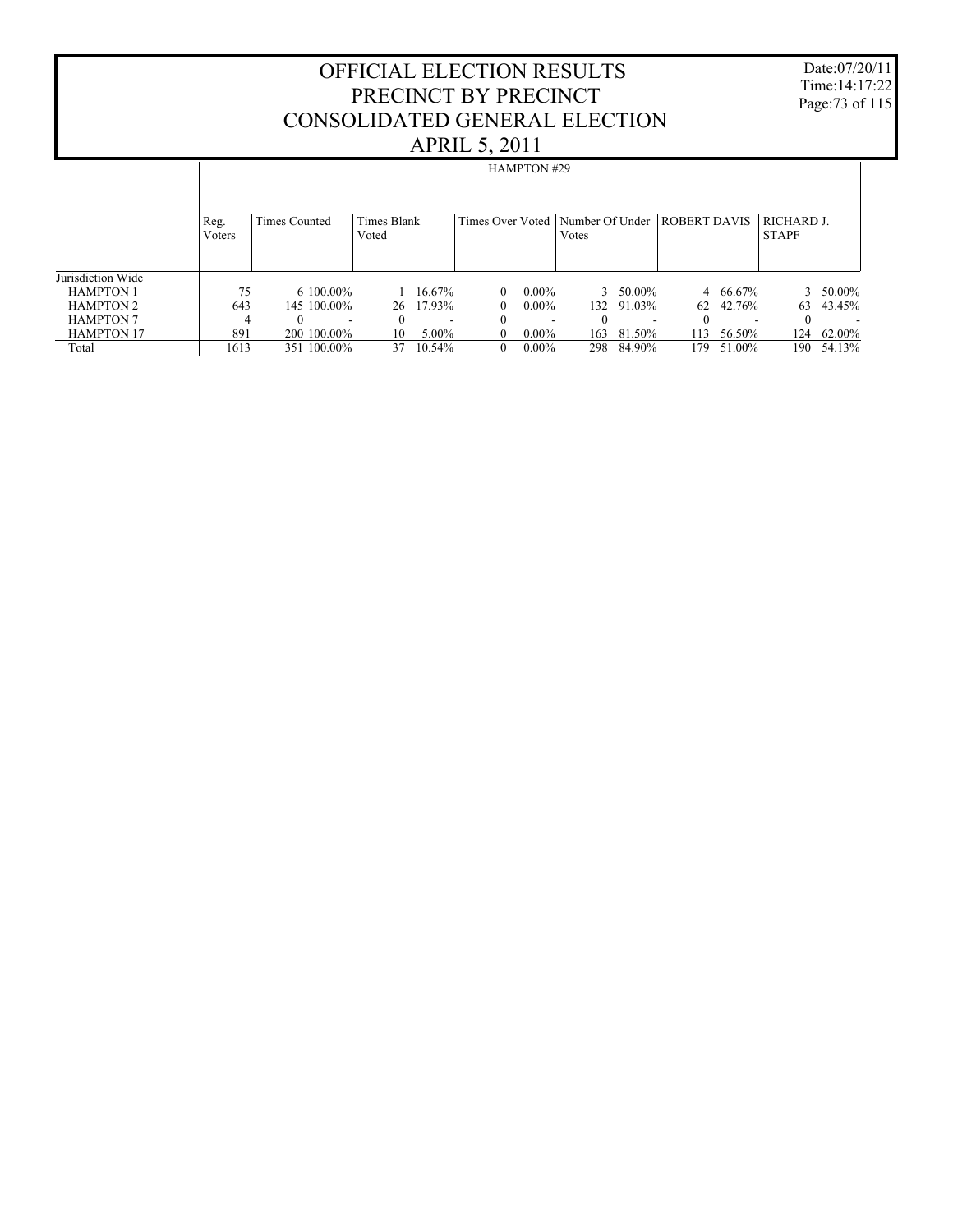Date:07/20/11 Time:14:17:22 Page:74 of 115

#### HAMPTON #29

|                   | ROBERT E.<br><b>ATHERTON</b> |        | <b>RANDY</b><br><b>BALDRIDGE</b> |           | <b>CLIFF PERRY</b> |        |
|-------------------|------------------------------|--------|----------------------------------|-----------|--------------------|--------|
| Jurisdiction Wide |                              |        |                                  |           |                    |        |
| <b>HAMPTON 1</b>  | 4                            | 66.67% |                                  | 16.67%    | 5.                 | 83.33% |
| <b>HAMPTON 2</b>  | 69                           | 47.59% |                                  | 73 50.34% | 77                 | 53.10% |
| <b>HAMPTON 7</b>  | 0                            |        |                                  |           | $\theta$           |        |
| <b>HAMPTON 17</b> | 129                          | 64.50% | 107                              | 53.50%    | 124                | 62.00% |
| Total             | 202                          | 57.55% | 181                              | 51.57%    | 206                | 58.69% |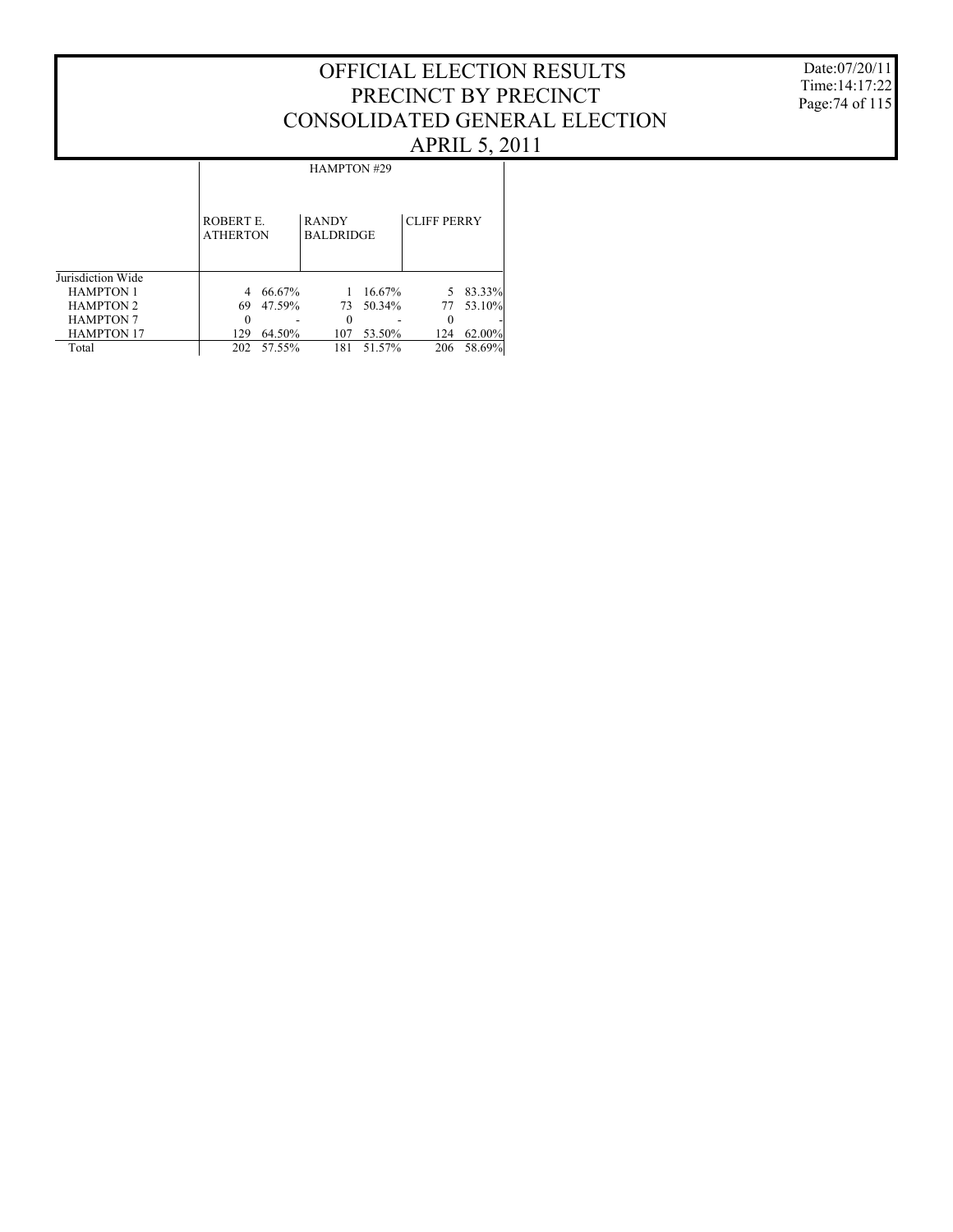Date:07/20/11 Time:14:17:22 Page:75 of 115

|                                     |                |                      |                      | $\overline{\mathbf{r}}$ when $\overline{\mathbf{r}}$ |                  | 2011       |                          |        |                              |                  |                                 |        |
|-------------------------------------|----------------|----------------------|----------------------|------------------------------------------------------|------------------|------------|--------------------------|--------|------------------------------|------------------|---------------------------------|--------|
|                                     |                |                      |                      |                                                      |                  | MOLINE #40 |                          |        |                              |                  |                                 |        |
|                                     |                |                      |                      |                                                      |                  |            |                          |        |                              |                  |                                 |        |
|                                     |                |                      |                      |                                                      |                  |            |                          |        |                              |                  |                                 |        |
|                                     | Reg.<br>Voters | <b>Times Counted</b> | Times Blank<br>Voted |                                                      | Times Over Voted |            | Number Of Under<br>Votes |        | MICHAEL F.<br><b>O'BRIEN</b> |                  | <b>RICHARD</b><br><b>KOENIG</b> |        |
|                                     |                |                      |                      |                                                      |                  |            |                          |        |                              |                  |                                 |        |
| Jurisdiction Wide                   |                |                      |                      |                                                      |                  |            |                          |        |                              |                  |                                 |        |
| SO MOLINE 3                         | 9              | $\boldsymbol{0}$     | $\boldsymbol{0}$     |                                                      | $\boldsymbol{0}$ |            | $\boldsymbol{0}$         |        | $\mathbf{0}$                 |                  | $\boldsymbol{0}$                |        |
| <b>SO MOLINE 4</b>                  | 1489           | 133 100.00%          | 4                    | 3.01%                                                | $\mathbf{0}$     | $0.00\%$   | 70                       | 52.63% | 98                           | 73.68%           | 57                              | 42.86% |
| SO MOLINE 5                         | 706            | 61 100.00%           | 1                    | 1.64%                                                | $\boldsymbol{0}$ | $0.00\%$   | 22                       | 36.07% | 38                           | 62.30%           | 32                              | 52.46% |
| SO MOLINE 6                         | 992            | 93 100.00%           | $\mathbf{0}$         | $0.00\%$                                             | $\mathbf{0}$     | $0.00\%$   | 53                       | 56.99% | 60                           | 64.52%           | 39                              | 41.94% |
| SO MOLINE 7                         | 1161           | 83 100.00%           | $\overline{c}$       | 2.41%                                                | $\mathbf{0}$     | $0.00\%$   | 28                       | 33.73% | 60                           | 72.29%           | 36                              | 43.37% |
| <b>SO MOLINE 8</b>                  | 696            | 63 100.00%           | 3                    | 4.76%                                                | $\boldsymbol{0}$ | $0.00\%$   | 45                       | 71.43% | 37                           | 58.73%           | 21                              | 33.33% |
| SO MOLINE 9                         | 1039           | 149 100.00%          | $\mathbf{1}$         | 0.67%                                                | $\theta$         | $0.00\%$   | 98                       | 65.77% | 103                          | 69.13%           | 55                              | 36.91% |
| SO MOLINE 11                        | 729            | 59 100.00%           | $\overline{c}$       | 3.39%                                                | $\mathbf{0}$     | $0.00\%$   | 24                       | 40.68% | 35                           | 59.32%           | 25                              | 42.37% |
| SO MOLINE 13                        | 1244           | 113 100.00%          | 8                    | 7.08%                                                | $\mathbf{0}$     | $0.00\%$   | 62                       | 54.87% | 69                           | 61.06%           | 51                              | 45.13% |
|                                     | 1160           | 51 100.00%           | 1                    | 1.96%                                                | $\mathbf{0}$     | $0.00\%$   | 43                       | 84.31% | 31                           |                  | 25                              | 49.02% |
| <b>SO MOLINE 19</b><br>SO MOLINE 20 | 913            | 104 100.00%          | 1                    | 0.96%                                                | $\mathbf{0}$     | $0.00\%$   | 74                       | 71.15% | 60                           | 60.78%<br>57.69% | 43                              | 41.35% |
|                                     | 503            |                      | $\mathbf{0}$         | $0.00\%$                                             | $\mathbf{0}$     |            | $\tau$                   | 63.64% | 7                            |                  |                                 | 54.55% |
| SO MOLINE 21                        | 891            | 11 100.00%           | $\overline{4}$       | 5.88%                                                | $\mathbf{0}$     | $0.00\%$   |                          | 61.76% |                              | 63.64%<br>70.59% | 6                               | 33.82% |
| SO MOLINE 22                        | 825            | 68 100.00%           | $\mathbf{0}$         |                                                      |                  | $0.00\%$   | 42                       |        | 48                           |                  | 23                              |        |
| SO MOLINE 23                        |                | 14 100.00%           |                      | $0.00\%$                                             | $\mathbf{0}$     | $0.00\%$   | 11                       | 78.57% | 11                           | 78.57%           | 6                               | 42.86% |
| SO MOLINE 24                        | 916            | 13 100.00%           | 1                    | 7.69%                                                | $\mathbf{0}$     | $0.00\%$   | $\tau$                   | 53.85% | 9                            | 69.23%           | 7                               | 53.85% |
| SO MOLINE 25                        | 535            | 47 100.00%           | 1                    | 2.13%                                                | $\boldsymbol{0}$ | $0.00\%$   | 21                       | 44.68% | 35                           | 74.47%           | 27                              | 57.45% |
| SO MOLINE 26                        | 521            | 37 100.00%           | 1                    | 2.70%                                                | $\mathbf{0}$     | $0.00\%$   | 16                       | 43.24% | 25                           | 67.57%           | 20                              | 54.05% |
| <b>SO MOLINE 28</b>                 | 420            | 43 100.00%           | $\overline{c}$       | 4.65%                                                | $\mathbf{0}$     | $0.00\%$   | 14                       | 32.56% | 28                           | 65.12%           | 17                              | 39.53% |
| SO MOLINE 29                        | 608            | 33 100.00%           | 1                    | 3.03%                                                | $\boldsymbol{0}$ | $0.00\%$   | 3                        | 9.09%  | 23                           | 69.70%           | 20                              | 60.61% |
| <b>MOLINE 1</b>                     | 644            | 17 100.00%           | $\overline{0}$       | $0.00\%$                                             | $\theta$         | $0.00\%$   | 12                       | 70.59% | 10                           | 58.82%           | 6                               | 35.29% |
| <b>MOLINE 2</b>                     | 911            | 32 100.00%           | 5                    | 15.63%                                               | $\mathbf{0}$     | $0.00\%$   | 7                        | 21.88% | 19                           | 59.38%           | 16                              | 50.00% |
| <b>MOLINE 3</b>                     | 992            | 41 100.00%           | 1                    | 2.44%                                                | $\mathbf{0}$     | $0.00\%$   | 22                       | 53.66% | 28                           | 68.29%           | 23                              | 56.10% |
| <b>MOLINE 4</b>                     | 924            | 77 100.00%           | $\overline{c}$       | 2.60%                                                | $\mathbf{0}$     | $0.00\%$   | 40                       | 51.95% | 47                           | 61.04%           | 32                              | 41.56% |
| <b>MOLINE 5</b>                     | 738            | 46 100.00%           | $\mathbf{0}$         | $0.00\%$                                             | $\mathbf{0}$     | $0.00\%$   | 26                       | 56.52% | 30                           | 65.22%           | 19                              | 41.30% |
| <b>MOLINE 6</b>                     | 703            | 24 100.00%           | 1                    | 4.17%                                                | $\mathbf{0}$     | $0.00\%$   | 14                       | 58.33% | 11                           | 45.83%           | 14                              | 58.33% |
| <b>MOLINE 7</b>                     | 758            | 29 100.00%           | $\overline{2}$       | 6.90%                                                | $\mathbf{0}$     | $0.00\%$   | 13                       | 44.83% | 16                           | 55.17%           | 14                              | 48.28% |
| <b>MOLINE 8</b>                     | 628            | 29 100.00%           | $\mathbf{0}$         | $0.00\%$                                             | $\mathbf{0}$     | $0.00\%$   | 15                       | 51.72% | 22                           | 75.86%           | 8                               | 27.59% |
| <b>MOLINE 9</b>                     | 759            | 47 100.00%           | $\mathbf{0}$         | $0.00\%$                                             | $\theta$         | $0.00\%$   | 13                       | 27.66% | 31                           | 65.96%           | 21                              | 44.68% |
| <b>MOLINE 10</b>                    | 841            | 24 100.00%           | 1                    | 4.17%                                                | $\mathbf{0}$     | $0.00\%$   | 20                       | 83.33% | 10                           | 41.67%           | 13                              | 54.17% |
| <b>MOLINE 11</b>                    | 972            | 26 100.00%           | $\mathbf{0}$         | $0.00\%$                                             | $\mathbf{0}$     | $0.00\%$   | 13                       | 50.00% | 17                           | 65.38%           | 18                              | 69.23% |
| <b>MOLINE 12</b>                    | 497            | 25 100.00%           | $\boldsymbol{0}$     | $0.00\%$                                             | $\mathbf{0}$     | $0.00\%$   | 21                       | 84.00% | 19                           | 76.00%           | 10                              | 40.00% |
| <b>MOLINE 13</b>                    | 768            | 42 100.00%           | 3                    | 7.14%                                                | $\mathbf{0}$     | $0.00\%$   | 17                       | 40.48% | 31                           | 73.81%           | 15                              | 35.71% |
| <b>MOLINE 14</b>                    | 490            | 13 100.00%           | $\theta$             | $0.00\%$                                             | $\theta$         | $0.00\%$   | 5                        | 38.46% | 5                            | 38.46%           | 10                              | 76.92% |
| <b>MOLINE 15</b>                    | 832            | 41 100.00%           | $\mathbf{0}$         | $0.00\%$                                             | 1                | 2.44%      | 19                       | 46.34% | 31                           | 75.61%           | 13                              | 31.71% |
| <b>MOLINE 16</b>                    | 853            | 34 100.00%           | $\mathbf{0}$         | $0.00\%$                                             | $\mathbf{0}$     | $0.00\%$   | 30                       | 88.24% | 20                           | 58.82%           | 15                              | 44.12% |
| <b>MOLINE 17</b>                    | 706            | 57 100.00%           | $\overline{c}$       | 3.51%                                                | 0                | $0.00\%$   | 38                       | 66.67% | 45                           | 78.95%           | 20                              | 35.09% |
| <b>MOLINE 18</b>                    | 803            | 43 100.00%           | 1                    | 2.33%                                                | $\boldsymbol{0}$ | $0.00\%$   | 19                       | 44.19% | 27                           | 62.79%           | 15                              | 34.88% |
| <b>MOLINE 19</b>                    | 513            | 17 100.00%           | $\mathbf{0}$         | $0.00\%$                                             | $\mathbf{0}$     | $0.00\%$   | 12                       | 70.59% | 11                           | 64.71%           | 8                               | 47.06% |
| MOLINE <sub>20</sub>                | 718            | 64 100.00%           | 1                    | 1.56%                                                | $\mathbf{0}$     | $0.00\%$   | 42                       | 65.63% | 37                           | 57.81%           | 24                              | 37.50% |
| <b>BLACKHAWK 5</b>                  | 314            | 11 100.00%           | $\mathbf{0}$         | $0.00\%$                                             | $\mathbf{0}$     | $0.00\%$   | $\tau$                   | 63.64% | 7                            | 63.64%           | 9                               | 81.82% |
| <b>COAL VALLEY 1</b>                | 975            | 59 100.00%           | 4                    | 6.78%                                                | $\theta$         | $0.00\%$   | 29                       | 49.15% | 41                           | 69.49%           | 16                              | 27.12% |
| <b>COAL VALLEY 2</b>                | 736            | 16 100.00%           | $\mathbf{0}$         | $0.00\%$                                             | $\mathbf{0}$     | $0.00\%$   | 9                        | 56.25% | 12                           | 75.00%           | 10                              | 62.50% |
| <b>COAL VALLEY 3</b>                | 1676           | 126 100.00%          | $\overline{2}$       | 1.59%                                                | $\Omega$         | $0.00\%$   | 75                       | 59.52% | 104                          | 82.54%           | 50                              | 39.68% |
| Total                               | 34108          | 2115 100.00%         | 58                   | 2.74%                                                | 1                | 0.05%      | 1158                     | 54.75% | 1408                         | 66.57%           | 909                             | 42.98% |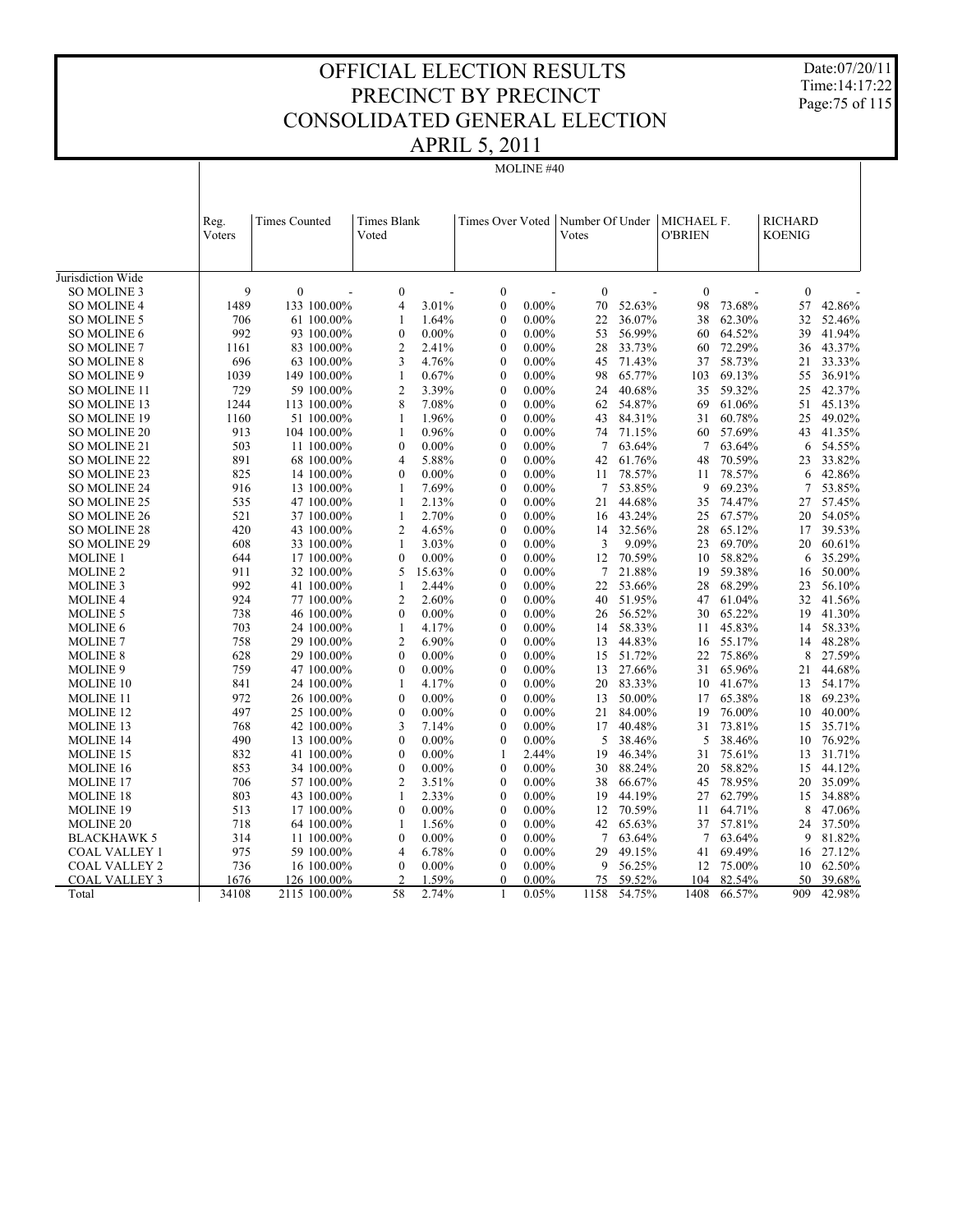Date:07/20/11 Time:14:17:22 Page:76 of 115

### MOLINE #40

|                      | <b>ROBERT</b><br><b>TALLITSCH</b> |        | <b>RAFAT</b><br>PADARIA |        | <b>CECILIA</b><br><b>O'BRIEN</b> |        | <b>DAWN</b><br><b>RATZBURG</b> |        |
|----------------------|-----------------------------------|--------|-------------------------|--------|----------------------------------|--------|--------------------------------|--------|
|                      |                                   |        |                         |        |                                  |        |                                |        |
|                      |                                   |        |                         |        |                                  |        |                                |        |
| Jurisdiction Wide    |                                   |        |                         |        |                                  |        |                                |        |
| <b>SO MOLINE 3</b>   | $\mathbf{0}$                      |        | $\mathbf{0}$            |        | $\mathbf{0}$                     |        | $\mathbf{0}$                   |        |
| <b>SO MOLINE 4</b>   | 73                                | 54.89% | 68                      | 51.13% | 69                               | 51.88% | 81                             | 60.90% |
| <b>SO MOLINE 5</b>   | 40                                | 65.57% | 29                      | 47.54% | 36                               | 59.02% | 43                             | 70.49% |
| <b>SO MOLINE 6</b>   | 57                                | 61.29% | 56                      | 60.22% | 46                               | 49.46% | 61                             | 65.59% |
| <b>SO MOLINE 7</b>   | 50                                | 60.24% | 53                      | 63.86% | 59                               | 71.08% | 38                             | 45.78% |
| <b>SO MOLINE 8</b>   | 36                                | 57.14% | 40                      | 63.49% | 26                               | 41.27% | 35                             | 55.56% |
| <b>SO MOLINE 9</b>   | 82                                | 55.03% | 79                      | 53.02% | 84                               | 56.38% | 91                             | 61.07% |
| <b>SO MOLINE 11</b>  | 37                                | 62.71% | 39                      | 66.10% | 28                               | 47.46% | 40                             | 67.80% |
| SO MOLINE 13         | 60                                | 53.10% | 46                      | 40.71% | 67                               | 59.29% | 65                             | 57.52% |
| <b>SO MOLINE 19</b>  | 19                                | 37.25% | 25                      | 49.02% | 28                               | 54.90% | 29                             | 56.86% |
| <b>SO MOLINE 20</b>  | 55                                | 52.88% | 70                      | 67.31% | 47                               | 45.19% | 63                             | 60.58% |
| SO MOLINE 21         | 7                                 | 63.64% | 3                       | 27.27% | 7                                | 63.64% | 7                              | 63.64% |
| <b>SO MOLINE 22</b>  | 30                                | 44.12% | 30                      | 44.12% | 42                               | 61.76% | 41                             | 60.29% |
| SO MOLINE 23         | 7                                 | 50.00% | 5                       | 35.71% | 9                                | 64.29% | 7                              | 50.00% |
| SO MOLINE 24         | 5                                 | 38.46% | 6                       | 46.15% | 7                                | 53.85% | 7                              | 53.85% |
| SO MOLINE 25         | 20                                | 42.55% | 19                      | 40.43% | 31                               | 65.96% | 31                             | 65.96% |
| <b>SO MOLINE 26</b>  | 27                                | 72.97% | 12                      | 32.43% | 22                               | 59.46% | 22                             | 59.46% |
| <b>SO MOLINE 28</b>  | 24                                | 55.81% | 25                      | 58.14% | 33                               | 76.74% | 23                             | 53.49% |
| <b>SO MOLINE 29</b>  | 16                                | 48.48% | 19                      | 57.58% | 22                               | 66.67% | 25                             | 75.76% |
| <b>MOLINE 1</b>      | 9                                 | 52.94% | 10                      | 58.82% | 13                               | 76.47% | 8                              | 47.06% |
| <b>MOLINE 2</b>      | 13                                | 40.63% | 14                      | 43.75% | 23                               | 71.88% | 16                             | 50.00% |
| <b>MOLINE 3</b>      | 19                                | 46.34% | 19                      | 46.34% | 29                               | 70.73% | 20                             | 48.78% |
| <b>MOLINE 4</b>      | 46                                | 59.74% | 42                      | 54.55% | 49                               | 63.64% | 44                             | 57.14% |
| <b>MOLINE 5</b>      | 25                                | 54.35% | 23                      | 50.00% | 32                               | 69.57% | 29                             | 63.04% |
| <b>MOLINE 6</b>      | 14                                | 58.33% | 8                       | 33.33% | 17                               | 70.83% | 14                             | 58.33% |
| <b>MOLINE 7</b>      | 16                                | 55.17% | 11                      | 37.93% | 23                               | 79.31% | 15                             | 51.72% |
| <b>MOLINE 8</b>      | 18                                | 62.07% | 18                      | 62.07% | 18                               | 62.07% | 17                             | 58.62% |
| <b>MOLINE 9</b>      | 29                                | 61.70% | 32                      | 68.09% | 27                               | 57.45% | 35                             | 74.47% |
| <b>MOLINE 10</b>     | 11                                | 45.83% | 9                       | 37.50% | 14                               | 58.33% | 15                             | 62.50% |
| <b>MOLINE 11</b>     | 15                                | 57.69% | 9                       | 34.62% | 16                               | 61.54% | 16                             | 61.54% |
| <b>MOLINE 12</b>     | 10                                | 40.00% | 8                       | 32.00% | 18                               | 72.00% | 14                             | 56.00% |
| <b>MOLINE 13</b>     | 17                                | 40.48% | 21                      | 50.00% | 26                               | 61.90% | 29                             | 69.05% |
| <b>MOLINE 14</b>     | 7                                 | 53.85% | 8                       | 61.54% | 7                                | 53.85% | 10                             | 76.92% |
| <b>MOLINE 15</b>     | 23                                | 56.10% | 27                      | 65.85% | 20                               | 48.78% | 27                             | 65.85% |
| <b>MOLINE 16</b>     | 22                                | 64.71% | 21                      | 61.76% | 14                               | 41.18% | 14                             | 41.18% |
| <b>MOLINE 17</b>     | 31                                | 54.39% | 28                      | 49.12% | 29                               | 50.88% | 29                             | 50.88% |
| <b>MOLINE 18</b>     | 27                                | 62.79% | 23                      | 53.49% | 32                               | 74.42% | 25                             | 58.14% |
| <b>MOLINE 19</b>     | 10                                | 58.82% | 6                       | 35.29% | 13                               | 76.47% | 8                              | 47.06% |
| <b>MOLINE 20</b>     | 31                                | 48.44% | 33                      | 51.56% | 45                               | 70.31% | 40                             | 62.50% |
| <b>BLACKHAWK 5</b>   | 6                                 | 54.55% | 5                       | 45.45% | $\overline{4}$                   | 36.36% | 6                              | 54.55% |
| <b>COAL VALLEY 1</b> | 26                                | 44.07% | 29                      | 49.15% | 39                               | 66.10% | 40                             | 67.80% |
| <b>COAL VALLEY 2</b> | 6                                 | 37.50% | 6                       | 37.50% | 11                               | 68.75% | 10                             | 62.50% |
| <b>COAL VALLEY 3</b> | 60                                | 47.62% | 67                      | 53.17% | 75                               | 59.52% | 65                             | 51.59% |
| Total                | 1136                              | 53.71% | 1101                    | 52.06% | 1257                             | 59.43% | 1255                           | 59.34% |

 $\overline{\phantom{a}}$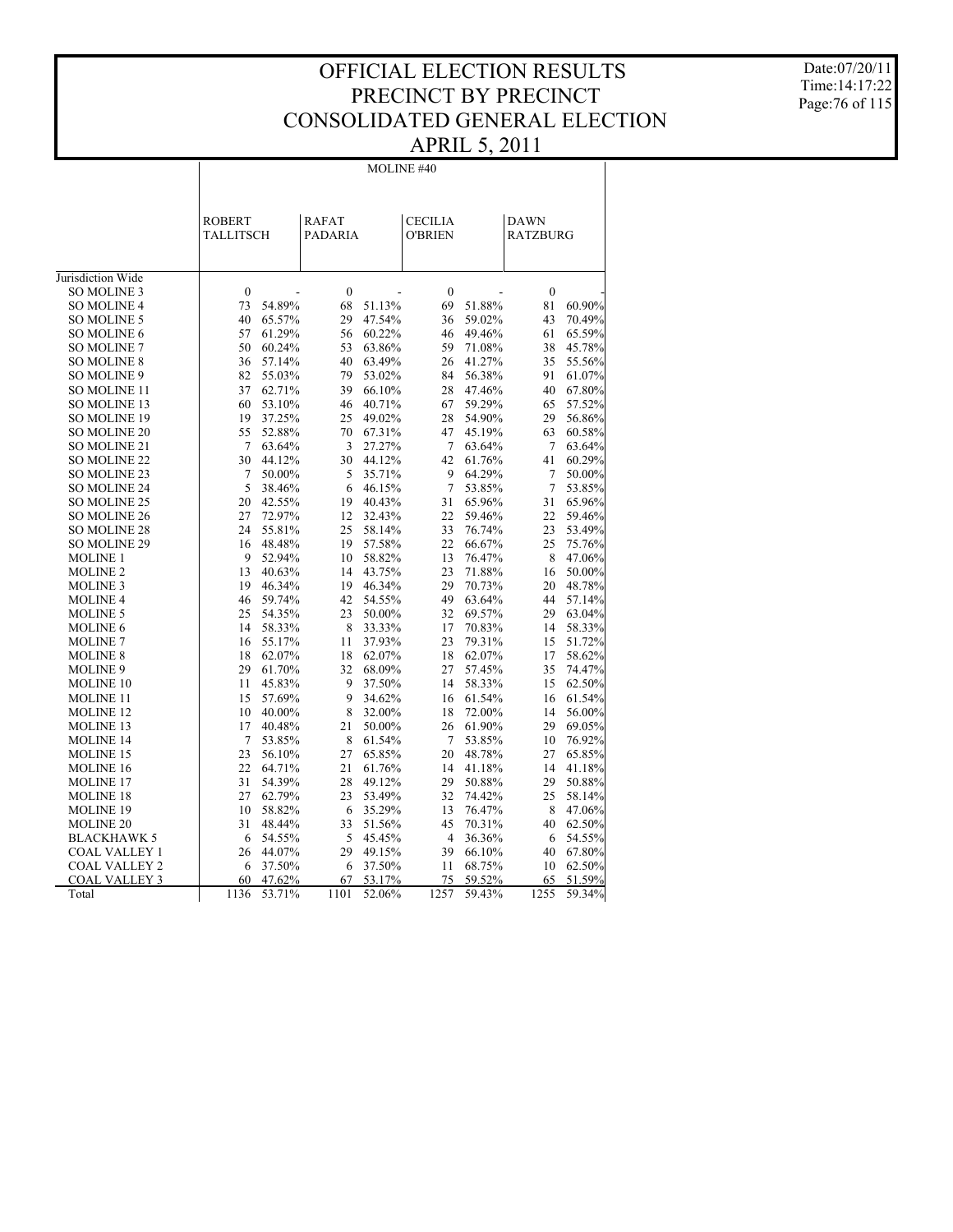Date:07/20/11 Time:14:17:22 Page:77 of 115

#### OFFICIAL ELECTION RESULTS PRECINCT BY PRECINCT CONSOLIDATED GENERAL ELECTION APRIL 5, 2011

| 7 KIL 3, 2011         |  |
|-----------------------|--|
| MOLINE #40 UNEXP 2 YR |  |

|                      | Reg.   | <b>Times Counted</b> | <b>Times Blank</b> |          | Times Over Voted |          | Number Of Under  |          | PATRICIA A.    |        | ALAND.          |          |
|----------------------|--------|----------------------|--------------------|----------|------------------|----------|------------------|----------|----------------|--------|-----------------|----------|
|                      | Voters |                      | Voted              |          |                  |          | Votes            |          | <b>JOHN</b>    |        | <b>ANDERSON</b> |          |
|                      |        |                      |                    |          |                  |          |                  |          |                |        |                 |          |
| Jurisdiction Wide    |        |                      |                    |          |                  |          |                  |          |                |        |                 |          |
| <b>SO MOLINE 3</b>   | 9      | $\mathbf{0}$         | $\mathbf{0}$       |          | $\overline{0}$   |          | $\mathbf{0}$     |          | $\theta$       |        | $\mathbf{0}$    |          |
| SO MOLINE 4          | 1489   | 133 100.00%          | 8                  | 6.02%    | $\mathbf{0}$     | $0.00\%$ | $\mathbf{0}$     | $0.00\%$ | 40             | 30.08% | 28              | 21.05%   |
| <b>SO MOLINE 5</b>   | 706    | 61 100.00%           | 3                  | 4.92%    | $\overline{0}$   | $0.00\%$ | $\mathbf{0}$     | $0.00\%$ | 19             | 31.15% | 13              | 21.31%   |
| SO MOLINE 6          | 992    | 93 100.00%           | 8                  | 8.60%    | 1                | 1.08%    | $\mathbf{0}$     | $0.00\%$ | 18             | 19.35% | 29              | 31.18%   |
| <b>SO MOLINE 7</b>   | 1161   | 83 100.00%           | 6                  | 7.23%    | $\theta$         | $0.00\%$ | $\theta$         | $0.00\%$ | 17             | 20.48% | 24              | 28.92%   |
| <b>SO MOLINE 8</b>   | 696    | 63 100.00%           | 4                  | 6.35%    | $\mathbf{0}$     | $0.00\%$ | $\mathbf{0}$     | $0.00\%$ | 23             | 36.51% | 15              | 23.81%   |
| SO MOLINE 9          | 1039   | 149 100,00%          | $\overline{4}$     | 2.68%    | $\theta$         | $0.00\%$ | $\theta$         | $0.00\%$ | 39             | 26.17% | 42              | 28.19%   |
| <b>SO MOLINE 11</b>  | 729    | 59 100.00%           | 3                  | 5.08%    | $\mathbf{0}$     | $0.00\%$ | $\mathbf{0}$     | $0.00\%$ | 23             | 38.98% | 11              | 18.64%   |
| <b>SO MOLINE 13</b>  | 1244   | 113 100.00%          | $\overline{2}$     | 1.77%    | $\theta$         | $0.00\%$ | $\theta$         | $0.00\%$ | 33             | 29.20% | 22              | 19.47%   |
| <b>SO MOLINE 19</b>  | 1160   | 51 100.00%           | 5                  | 9.80%    | $\overline{0}$   | $0.00\%$ | $\mathbf{0}$     | $0.00\%$ | 5              | 9.80%  | 8               | 15.69%   |
| SO MOLINE 20         | 913    | 104 100.00%          | 3                  | 2.88%    | $\theta$         | $0.00\%$ | $\theta$         | $0.00\%$ | 34             | 32.69% | 32              | 30.77%   |
| SO MOLINE 21         | 503    | 11 100.00%           | $\mathbf{0}$       | $0.00\%$ | $\mathbf{1}$     | 9.09%    | $\mathbf{0}$     | $0.00\%$ | $\overline{4}$ | 36.36% | $\overline{2}$  | 18.18%   |
| <b>SO MOLINE 22</b>  | 891    | 68 100.00%           | $\overline{2}$     | 2.94%    | $\overline{0}$   | $0.00\%$ | $\mathbf{0}$     | $0.00\%$ | 11             | 16.18% | 14              | 20.59%   |
| SO MOLINE 23         | 825    | 14 100.00%           | $\mathbf{0}$       | $0.00\%$ | $\mathbf{0}$     | $0.00\%$ | $\mathbf{0}$     | $0.00\%$ | $\overline{4}$ | 28.57% | $\overline{2}$  | 14.29%   |
| <b>SO MOLINE 24</b>  | 916    | 13 100.00%           | 1                  | 7.69%    | $\mathbf{0}$     | $0.00\%$ | $\boldsymbol{0}$ | $0.00\%$ | 3              | 23.08% | $\mathbf{0}$    | $0.00\%$ |
| SO MOLINE 25         | 535    | 47 100.00%           | 3                  | 6.38%    | $\mathbf{0}$     | $0.00\%$ | $\mathbf{0}$     | $0.00\%$ | 12             | 25.53% | 12              | 25.53%   |
| SO MOLINE 26         | 521    | 37 100.00%           | $\boldsymbol{0}$   | $0.00\%$ | $\mathbf{0}$     | $0.00\%$ | $\boldsymbol{0}$ | $0.00\%$ | 16             | 43.24% | 8               | 21.62%   |
| SO MOLINE 28         | 420    | 43 100.00%           | $\mathbf{0}$       | $0.00\%$ | $\mathbf{0}$     | $0.00\%$ | $\mathbf{0}$     | $0.00\%$ | 10             | 23.26% | 9               | 20.93%   |
| <b>SO MOLINE 29</b>  | 608    | 33 100.00%           | $\mathbf{1}$       | 3.03%    | $\mathbf{1}$     | 3.03%    | $\boldsymbol{0}$ | $0.00\%$ | 8              | 24.24% | 5               | 15.15%   |
| <b>MOLINE 1</b>      | 644    | 17 100.00%           | $\mathbf{1}$       | 5.88%    | $\mathbf{0}$     | $0.00\%$ | $\mathbf{0}$     | $0.00\%$ | 3              | 17.65% | 3               | 17.65%   |
| <b>MOLINE 2</b>      | 911    | 32 100.00%           | 3                  | 9.38%    | $\boldsymbol{0}$ | $0.00\%$ | $\mathbf{0}$     | $0.00\%$ | $\overline{7}$ | 21.88% | 6               | 18.75%   |
| <b>MOLINE 3</b>      | 992    | 41 100.00%           | 5                  | 12.20%   | $\mathbf{0}$     | $0.00\%$ | $\mathbf{0}$     | $0.00\%$ | 3              | 7.32%  | 13              | 31.71%   |
| <b>MOLINE 4</b>      | 924    | 77 100.00%           | 7                  | 9.09%    | $\mathbf{0}$     | $0.00\%$ | $\mathbf{0}$     | $0.00\%$ | 19             | 24.68% | 17              | 22.08%   |
| <b>MOLINE 5</b>      | 738    | 46 100.00%           | 5                  | 10.87%   | $\mathbf{0}$     | $0.00\%$ | $\mathbf{0}$     | $0.00\%$ | 15             | 32.61% | 8               | 17.39%   |
| <b>MOLINE 6</b>      | 703    | 24 100.00%           | $\mathfrak{2}$     | 8.33%    | $\mathbf{0}$     | $0.00\%$ | $\mathbf{0}$     | $0.00\%$ | 6              | 25.00% | 5               | 20.83%   |
| <b>MOLINE 7</b>      | 758    | 29 100.00%           | $\overline{2}$     | 6.90%    | $\theta$         | $0.00\%$ | $\mathbf{0}$     | $0.00\%$ | $\tau$         | 24.14% | 8               | 27.59%   |
| <b>MOLINE 8</b>      | 628    | 29 100.00%           | $\overline{2}$     | 6.90%    | $\mathbf{0}$     | $0.00\%$ | $\mathbf{0}$     | $0.00\%$ | $\overline{4}$ | 13.79% | 9               | 31.03%   |
| <b>MOLINE 9</b>      | 759    | 47 100.00%           | $\mathbf{1}$       | 2.13%    | $\theta$         | $0.00\%$ | $\theta$         | $0.00\%$ | 12             | 25.53% | 16              | 34.04%   |
| <b>MOLINE 10</b>     | 841    | 24 100.00%           | 3                  | 12.50%   | $\mathbf{0}$     | $0.00\%$ | $\mathbf{0}$     | $0.00\%$ | $\overline{7}$ | 29.17% | 4               | 16.67%   |
| <b>MOLINE 11</b>     | 972    | 26 100.00%           | 1                  | 3.85%    | $\theta$         | $0.00\%$ | $\mathbf{0}$     | $0.00\%$ | 9              | 34.62% | $\overline{4}$  | 15.38%   |
| <b>MOLINE 12</b>     | 497    | 25 100.00%           | 3                  | 12.00%   | $\mathbf{1}$     | 4.00%    | $\boldsymbol{0}$ | $0.00\%$ | 5              | 20.00% | 3               | 12.00%   |
| <b>MOLINE 13</b>     | 768    | 42 100.00%           | 1                  | 2.38%    | 1                | 2.38%    | $\mathbf{0}$     | $0.00\%$ | 9              | 21.43% | 6               | 14.29%   |
| <b>MOLINE 14</b>     | 490    | 13 100.00%           | $\overline{2}$     | 15.38%   | $\mathbf{0}$     | $0.00\%$ | $\boldsymbol{0}$ | $0.00\%$ | $\overline{c}$ | 15.38% | $\overline{c}$  | 15.38%   |
| <b>MOLINE 15</b>     | 832    | 41 100.00%           | 1                  | 2.44%    | $\mathbf{0}$     | $0.00\%$ | $\mathbf{0}$     | $0.00\%$ | 8              | 19.51% | 12              | 29.27%   |
| <b>MOLINE 16</b>     | 853    | 34 100.00%           | $\overline{4}$     | 11.76%   | $\mathbf{0}$     | $0.00\%$ | $\mathbf{0}$     | $0.00\%$ | 7              | 20.59% | 4               | 11.76%   |
| <b>MOLINE 17</b>     | 706    | 57 100.00%           | 3                  | 5.26%    | $\mathbf{0}$     | $0.00\%$ | $\mathbf{0}$     | $0.00\%$ | 11             | 19.30% | 21              | 36.84%   |
| <b>MOLINE 18</b>     | 803    | 43 100.00%           | 3                  | 6.98%    | $\overline{0}$   | $0.00\%$ | $\mathbf{0}$     | $0.00\%$ | 6              | 13.95% | 7               | 16.28%   |
| <b>MOLINE 19</b>     | 513    | 17 100.00%           | $\mathbf{0}$       | $0.00\%$ | $\mathbf{0}$     | $0.00\%$ | $\mathbf{0}$     | $0.00\%$ | 2              | 11.76% | 3               | 17.65%   |
| <b>MOLINE 20</b>     | 718    | 64 100.00%           | $\overline{2}$     | 3.13%    | $\overline{0}$   | $0.00\%$ | $\mathbf{0}$     | $0.00\%$ | 13             | 20.31% | 12              | 18.75%   |
| <b>BLACKHAWK 5</b>   | 314    | 11 100.00%           | $\mathbf{0}$       | $0.00\%$ | $\overline{0}$   | $0.00\%$ | $\mathbf{0}$     | $0.00\%$ | 5              | 45.45% | $\overline{2}$  | 18.18%   |
| <b>COAL VALLEY 1</b> | 975    | 59 100.00%           | $\overline{4}$     | 6.78%    | 1                | 1.69%    | $\mathbf{0}$     | $0.00\%$ | 8              | 13.56% | 26              | 44.07%   |
| COAL VALLEY 2        | 736    | 16 100.00%           | $\Omega$           | $0.00\%$ | $\theta$         | $0.00\%$ | $\theta$         | $0.00\%$ | $\overline{4}$ | 25.00% | 7               | 43.75%   |
| <b>COAL VALLEY 3</b> | 1676   | 126 100.00%          | 9                  | 7.14%    | $\theta$         | $0.00\%$ | $\theta$         | $0.00\%$ | 16             | 12.70% | 57              | 45.24%   |
| Total                | 34108  | 2115 100.00%         | 117                | 5.53%    | 6                | 0.28%    | $\theta$         | $0.00\%$ | 507            | 23.97% | 531             | 25.11%   |
|                      |        |                      |                    |          |                  |          |                  |          |                |        |                 |          |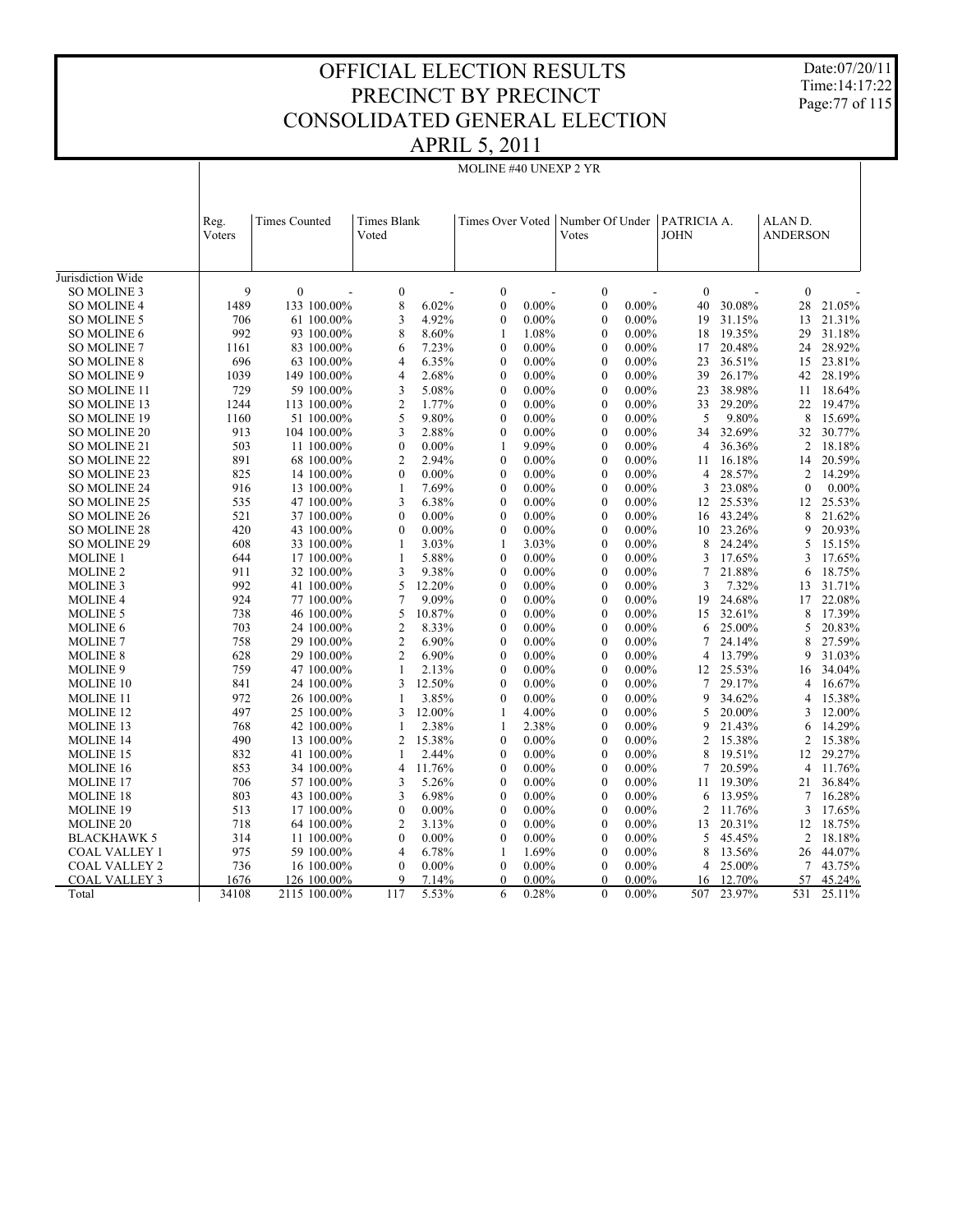MOLINE #40 UNEXP 2 YR

Date:07/20/11 Time:14:17:22 Page:78 of 115

|                |                                                                                                                                                                                                                                                                           |                                                                                                                                                                                                                                                                                                                                      |                                                                                                                                                                                                                                                                                                                                 |                                                                                                                                                                                                                                                                                                                                                                                      | 12.78%                                                                                                                                                                                                                                                                                                            |
|----------------|---------------------------------------------------------------------------------------------------------------------------------------------------------------------------------------------------------------------------------------------------------------------------|--------------------------------------------------------------------------------------------------------------------------------------------------------------------------------------------------------------------------------------------------------------------------------------------------------------------------------------|---------------------------------------------------------------------------------------------------------------------------------------------------------------------------------------------------------------------------------------------------------------------------------------------------------------------------------|--------------------------------------------------------------------------------------------------------------------------------------------------------------------------------------------------------------------------------------------------------------------------------------------------------------------------------------------------------------------------------------|-------------------------------------------------------------------------------------------------------------------------------------------------------------------------------------------------------------------------------------------------------------------------------------------------------------------|
|                |                                                                                                                                                                                                                                                                           |                                                                                                                                                                                                                                                                                                                                      |                                                                                                                                                                                                                                                                                                                                 |                                                                                                                                                                                                                                                                                                                                                                                      | 24.59%                                                                                                                                                                                                                                                                                                            |
|                |                                                                                                                                                                                                                                                                           |                                                                                                                                                                                                                                                                                                                                      |                                                                                                                                                                                                                                                                                                                                 |                                                                                                                                                                                                                                                                                                                                                                                      | 9.68%                                                                                                                                                                                                                                                                                                             |
|                |                                                                                                                                                                                                                                                                           |                                                                                                                                                                                                                                                                                                                                      |                                                                                                                                                                                                                                                                                                                                 |                                                                                                                                                                                                                                                                                                                                                                                      |                                                                                                                                                                                                                                                                                                                   |
|                |                                                                                                                                                                                                                                                                           |                                                                                                                                                                                                                                                                                                                                      |                                                                                                                                                                                                                                                                                                                                 |                                                                                                                                                                                                                                                                                                                                                                                      | 16.87%<br>7.94%                                                                                                                                                                                                                                                                                                   |
|                |                                                                                                                                                                                                                                                                           |                                                                                                                                                                                                                                                                                                                                      |                                                                                                                                                                                                                                                                                                                                 |                                                                                                                                                                                                                                                                                                                                                                                      |                                                                                                                                                                                                                                                                                                                   |
|                |                                                                                                                                                                                                                                                                           |                                                                                                                                                                                                                                                                                                                                      |                                                                                                                                                                                                                                                                                                                                 |                                                                                                                                                                                                                                                                                                                                                                                      | 10.07%                                                                                                                                                                                                                                                                                                            |
|                |                                                                                                                                                                                                                                                                           |                                                                                                                                                                                                                                                                                                                                      |                                                                                                                                                                                                                                                                                                                                 |                                                                                                                                                                                                                                                                                                                                                                                      | 10.17%                                                                                                                                                                                                                                                                                                            |
|                |                                                                                                                                                                                                                                                                           |                                                                                                                                                                                                                                                                                                                                      |                                                                                                                                                                                                                                                                                                                                 |                                                                                                                                                                                                                                                                                                                                                                                      | 8.85%                                                                                                                                                                                                                                                                                                             |
|                |                                                                                                                                                                                                                                                                           |                                                                                                                                                                                                                                                                                                                                      |                                                                                                                                                                                                                                                                                                                                 |                                                                                                                                                                                                                                                                                                                                                                                      | 23.53%                                                                                                                                                                                                                                                                                                            |
|                |                                                                                                                                                                                                                                                                           |                                                                                                                                                                                                                                                                                                                                      |                                                                                                                                                                                                                                                                                                                                 |                                                                                                                                                                                                                                                                                                                                                                                      | 0.96%                                                                                                                                                                                                                                                                                                             |
|                |                                                                                                                                                                                                                                                                           |                                                                                                                                                                                                                                                                                                                                      |                                                                                                                                                                                                                                                                                                                                 |                                                                                                                                                                                                                                                                                                                                                                                      | 18.18%                                                                                                                                                                                                                                                                                                            |
|                |                                                                                                                                                                                                                                                                           |                                                                                                                                                                                                                                                                                                                                      |                                                                                                                                                                                                                                                                                                                                 |                                                                                                                                                                                                                                                                                                                                                                                      | 13.24%                                                                                                                                                                                                                                                                                                            |
|                |                                                                                                                                                                                                                                                                           |                                                                                                                                                                                                                                                                                                                                      |                                                                                                                                                                                                                                                                                                                                 |                                                                                                                                                                                                                                                                                                                                                                                      | 35.71%                                                                                                                                                                                                                                                                                                            |
|                |                                                                                                                                                                                                                                                                           |                                                                                                                                                                                                                                                                                                                                      |                                                                                                                                                                                                                                                                                                                                 |                                                                                                                                                                                                                                                                                                                                                                                      | 7.69%                                                                                                                                                                                                                                                                                                             |
|                |                                                                                                                                                                                                                                                                           |                                                                                                                                                                                                                                                                                                                                      |                                                                                                                                                                                                                                                                                                                                 |                                                                                                                                                                                                                                                                                                                                                                                      | 2.13%                                                                                                                                                                                                                                                                                                             |
|                |                                                                                                                                                                                                                                                                           |                                                                                                                                                                                                                                                                                                                                      |                                                                                                                                                                                                                                                                                                                                 |                                                                                                                                                                                                                                                                                                                                                                                      | 13.51%                                                                                                                                                                                                                                                                                                            |
|                |                                                                                                                                                                                                                                                                           |                                                                                                                                                                                                                                                                                                                                      |                                                                                                                                                                                                                                                                                                                                 |                                                                                                                                                                                                                                                                                                                                                                                      | 13.95%                                                                                                                                                                                                                                                                                                            |
|                |                                                                                                                                                                                                                                                                           |                                                                                                                                                                                                                                                                                                                                      |                                                                                                                                                                                                                                                                                                                                 |                                                                                                                                                                                                                                                                                                                                                                                      | 15.15%                                                                                                                                                                                                                                                                                                            |
|                |                                                                                                                                                                                                                                                                           |                                                                                                                                                                                                                                                                                                                                      |                                                                                                                                                                                                                                                                                                                                 |                                                                                                                                                                                                                                                                                                                                                                                      | 11.76%                                                                                                                                                                                                                                                                                                            |
|                |                                                                                                                                                                                                                                                                           |                                                                                                                                                                                                                                                                                                                                      |                                                                                                                                                                                                                                                                                                                                 |                                                                                                                                                                                                                                                                                                                                                                                      | 12.50%                                                                                                                                                                                                                                                                                                            |
|                |                                                                                                                                                                                                                                                                           |                                                                                                                                                                                                                                                                                                                                      |                                                                                                                                                                                                                                                                                                                                 |                                                                                                                                                                                                                                                                                                                                                                                      | 31.71%                                                                                                                                                                                                                                                                                                            |
|                |                                                                                                                                                                                                                                                                           |                                                                                                                                                                                                                                                                                                                                      |                                                                                                                                                                                                                                                                                                                                 |                                                                                                                                                                                                                                                                                                                                                                                      | 11.69%                                                                                                                                                                                                                                                                                                            |
|                |                                                                                                                                                                                                                                                                           |                                                                                                                                                                                                                                                                                                                                      |                                                                                                                                                                                                                                                                                                                                 |                                                                                                                                                                                                                                                                                                                                                                                      | 10.87%                                                                                                                                                                                                                                                                                                            |
|                |                                                                                                                                                                                                                                                                           |                                                                                                                                                                                                                                                                                                                                      |                                                                                                                                                                                                                                                                                                                                 |                                                                                                                                                                                                                                                                                                                                                                                      | 16.67%                                                                                                                                                                                                                                                                                                            |
|                |                                                                                                                                                                                                                                                                           |                                                                                                                                                                                                                                                                                                                                      |                                                                                                                                                                                                                                                                                                                                 |                                                                                                                                                                                                                                                                                                                                                                                      | 20.69%                                                                                                                                                                                                                                                                                                            |
|                |                                                                                                                                                                                                                                                                           |                                                                                                                                                                                                                                                                                                                                      |                                                                                                                                                                                                                                                                                                                                 |                                                                                                                                                                                                                                                                                                                                                                                      | 10.34%                                                                                                                                                                                                                                                                                                            |
|                |                                                                                                                                                                                                                                                                           |                                                                                                                                                                                                                                                                                                                                      |                                                                                                                                                                                                                                                                                                                                 |                                                                                                                                                                                                                                                                                                                                                                                      | 10.64%                                                                                                                                                                                                                                                                                                            |
|                |                                                                                                                                                                                                                                                                           |                                                                                                                                                                                                                                                                                                                                      |                                                                                                                                                                                                                                                                                                                                 |                                                                                                                                                                                                                                                                                                                                                                                      | 25.00%                                                                                                                                                                                                                                                                                                            |
|                |                                                                                                                                                                                                                                                                           |                                                                                                                                                                                                                                                                                                                                      |                                                                                                                                                                                                                                                                                                                                 |                                                                                                                                                                                                                                                                                                                                                                                      | 26.92%                                                                                                                                                                                                                                                                                                            |
|                |                                                                                                                                                                                                                                                                           |                                                                                                                                                                                                                                                                                                                                      |                                                                                                                                                                                                                                                                                                                                 |                                                                                                                                                                                                                                                                                                                                                                                      | 36.00%                                                                                                                                                                                                                                                                                                            |
|                |                                                                                                                                                                                                                                                                           |                                                                                                                                                                                                                                                                                                                                      |                                                                                                                                                                                                                                                                                                                                 |                                                                                                                                                                                                                                                                                                                                                                                      | 21.43%                                                                                                                                                                                                                                                                                                            |
|                |                                                                                                                                                                                                                                                                           |                                                                                                                                                                                                                                                                                                                                      |                                                                                                                                                                                                                                                                                                                                 |                                                                                                                                                                                                                                                                                                                                                                                      | 23.08%                                                                                                                                                                                                                                                                                                            |
|                |                                                                                                                                                                                                                                                                           |                                                                                                                                                                                                                                                                                                                                      |                                                                                                                                                                                                                                                                                                                                 |                                                                                                                                                                                                                                                                                                                                                                                      | 9.76%                                                                                                                                                                                                                                                                                                             |
|                |                                                                                                                                                                                                                                                                           |                                                                                                                                                                                                                                                                                                                                      |                                                                                                                                                                                                                                                                                                                                 |                                                                                                                                                                                                                                                                                                                                                                                      | 11.76%                                                                                                                                                                                                                                                                                                            |
|                |                                                                                                                                                                                                                                                                           |                                                                                                                                                                                                                                                                                                                                      |                                                                                                                                                                                                                                                                                                                                 |                                                                                                                                                                                                                                                                                                                                                                                      | 26.32%                                                                                                                                                                                                                                                                                                            |
|                |                                                                                                                                                                                                                                                                           |                                                                                                                                                                                                                                                                                                                                      |                                                                                                                                                                                                                                                                                                                                 | 6                                                                                                                                                                                                                                                                                                                                                                                    | 13.95%                                                                                                                                                                                                                                                                                                            |
| 6              | 35.29%                                                                                                                                                                                                                                                                    | 3                                                                                                                                                                                                                                                                                                                                    | 17.65%                                                                                                                                                                                                                                                                                                                          | 3                                                                                                                                                                                                                                                                                                                                                                                    | 17.65%                                                                                                                                                                                                                                                                                                            |
| 11             | 17.19%                                                                                                                                                                                                                                                                    | 5                                                                                                                                                                                                                                                                                                                                    |                                                                                                                                                                                                                                                                                                                                 | 21                                                                                                                                                                                                                                                                                                                                                                                   | 32.81%                                                                                                                                                                                                                                                                                                            |
| 1              | 9.09%                                                                                                                                                                                                                                                                     | $\overline{2}$                                                                                                                                                                                                                                                                                                                       | 18.18%                                                                                                                                                                                                                                                                                                                          | 1                                                                                                                                                                                                                                                                                                                                                                                    | 9.09%                                                                                                                                                                                                                                                                                                             |
| $\overline{4}$ | 6.78%                                                                                                                                                                                                                                                                     | 7                                                                                                                                                                                                                                                                                                                                    | 11.86%                                                                                                                                                                                                                                                                                                                          | 9                                                                                                                                                                                                                                                                                                                                                                                    | 15.25%                                                                                                                                                                                                                                                                                                            |
| 1              | 6.25%                                                                                                                                                                                                                                                                     | 1                                                                                                                                                                                                                                                                                                                                    | 6.25%                                                                                                                                                                                                                                                                                                                           | 3                                                                                                                                                                                                                                                                                                                                                                                    | 18.75%                                                                                                                                                                                                                                                                                                            |
| 15             | 11.90%                                                                                                                                                                                                                                                                    | 12                                                                                                                                                                                                                                                                                                                                   |                                                                                                                                                                                                                                                                                                                                 |                                                                                                                                                                                                                                                                                                                                                                                      | 13.49%                                                                                                                                                                                                                                                                                                            |
|                | 17.02%                                                                                                                                                                                                                                                                    | 288                                                                                                                                                                                                                                                                                                                                  | 13.62%                                                                                                                                                                                                                                                                                                                          | 306                                                                                                                                                                                                                                                                                                                                                                                  | 14.47%                                                                                                                                                                                                                                                                                                            |
|                | $\mathbf{0}$<br>26<br>4<br>14<br>12<br>11<br>19<br>10<br>22<br>15<br>25<br>$\mathbf{1}$<br>27<br>$\overline{2}$<br>4<br>6<br>5<br>7<br>10<br>5<br>5<br>$\overline{4}$<br>19<br>6<br>$\boldsymbol{0}$<br>2<br>5<br>7<br>3<br>3<br>1<br>9<br>3<br>10<br>10<br>2<br>8<br>360 | <b>JIM KOPEL</b><br>19.55%<br>6.56%<br>15.05%<br>14.46%<br>17.46%<br>12.75%<br>16.95%<br>19.47%<br>29.41%<br>24.04%<br>39.71%<br>14.29%<br>30.77%<br>13.51%<br>16.28%<br>30.30%<br>29.41%<br>9.76%<br>24.68%<br>13.04%<br>$0.00\%$<br>6.90%<br>17.24%<br>14.89%<br>12.50%<br>11.54%<br>4.00%<br>21.43%<br>23.08%<br>29.41%<br>18.60% | BILL<br>$\mathbf{0}$<br>14<br>7<br>14<br>10<br>5<br>30<br>6<br>24<br>6<br>9<br>9.09%<br>1<br>5<br>$\mathbf{1}$<br>$\overline{4}$<br>12.77%<br>13<br>3<br>11<br>3<br>3<br>7<br>15.63%<br>3<br>6<br>$\overline{7}$<br>7<br>$\overline{4}$<br>6<br>6<br>1<br>$\overline{2}$<br>3<br>7<br>1<br>24.39%<br>6<br>5<br>3.51%<br>5<br>13 | <b>SCHAEFFER</b><br>10.53%<br>11.48%<br>15.05%<br>12.05%<br>7.94%<br>20.13%<br>10.17%<br>21.24%<br>11.76%<br>8.65%<br>9.09%<br>7.35%<br>7.14%<br>30.77%<br>27.66%<br>8.11%<br>25.58%<br>9.09%<br>17.65%<br>21.88%<br>7.32%<br>7.79%<br>15.22%<br>29.17%<br>13.79%<br>20.69%<br>12.77%<br>4.17%<br>7.69%<br>12.00%<br>16.67%<br>7.69%<br>14.63%<br>14.71%<br>8.77%<br>30.23%<br>9.52% | <b>MOLINE #40 UNEXP 2 YR</b><br><b>LORI E. SMITH</b><br>$\mathbf{0}$<br>17<br>15<br>9<br>14<br>5<br>15<br>6<br>10<br>12<br>1<br>2<br>9<br>5<br>1<br>1<br>5<br>6<br>5<br>$\overline{c}$<br>$\overline{4}$<br>13<br>9<br>5<br>4<br>6<br>3<br>5<br>6<br>7<br>9<br>9<br>3<br>4<br>$\overline{4}$<br>15<br>7.81%<br>17 |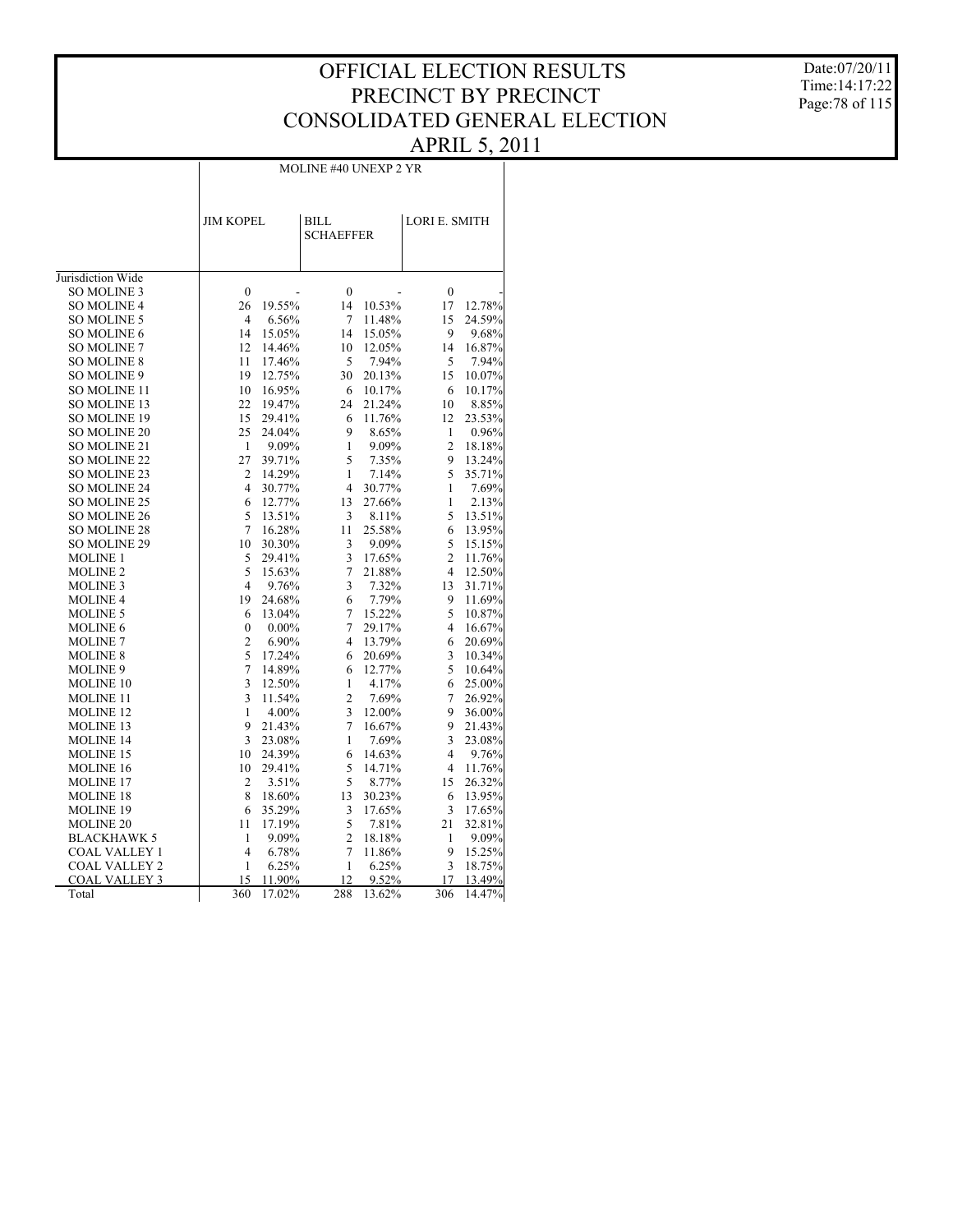|                                                           |                |                 |                      |        | PRECINCT BY PRECINCT<br><b>APRIL 5, 2011</b> |                   | <b>OFFICIAL ELECTION RESULTS</b><br>CONSOLIDATED GENERAL ELECTION |          |          |                         | Date:07/20/11<br>Time: 14:17:22<br>Page: 79 of 115 |  |
|-----------------------------------------------------------|----------------|-----------------|----------------------|--------|----------------------------------------------|-------------------|-------------------------------------------------------------------|----------|----------|-------------------------|----------------------------------------------------|--|
|                                                           |                |                 |                      |        |                                              | <b>ORION #223</b> |                                                                   |          |          |                         |                                                    |  |
|                                                           | Reg.<br>Voters | Times Counted   | Times Blank<br>Voted |        |                                              |                   | Times Over Voted   Number Of Under   KARL KANE<br>Votes           |          |          | K<br><b>NIGHTINGALE</b> |                                                    |  |
| Jurisdiction Wide<br><b>COAL VALLEY 1</b><br><b>RURAL</b> | 15<br>308      | 0<br>14 100.00% | $\Omega$             | 14.29% | $\mathbf{0}$<br>$\Omega$                     | $0.00\%$          | $\Omega$<br>14 100.00%                                            | $\Omega$ | 8 57.14% | $\theta$<br>Q           | 64.29%                                             |  |
| Total                                                     | 323            | 14 100.00%      |                      | 14.29% | $\overline{0}$                               | $0.00\%$          | 14 100.00%                                                        |          | 8 57.14% | 9.                      | 64.29%                                             |  |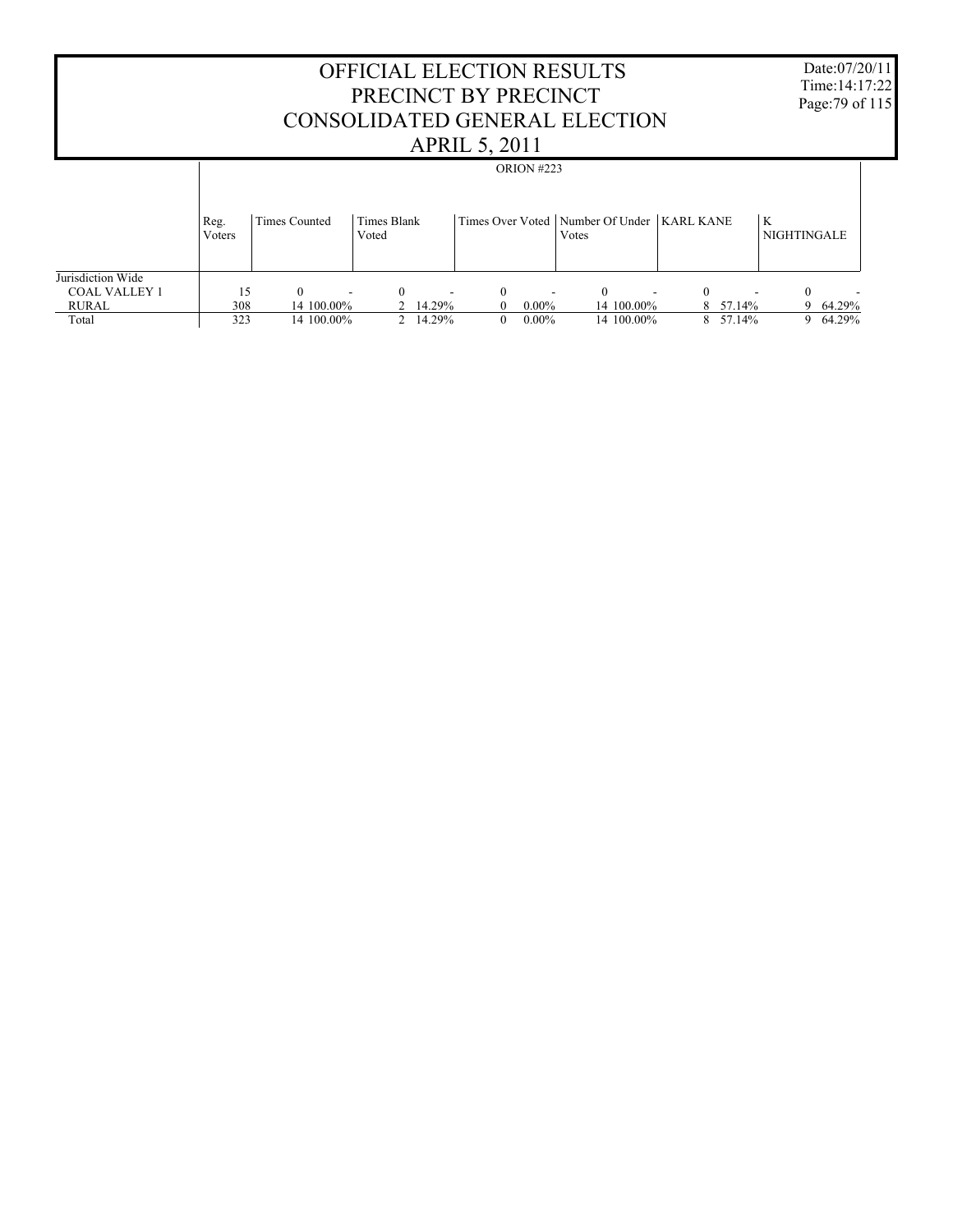|                                           |                                  |                                         | <b>OFFICIAL ELECTION RESULTS</b><br>PRECINCT BY PRECINCT<br>CONSOLIDATED GENERAL ELECTION | Date:07/20/11<br>Time: 14:17:22<br>Page: 80 of 115 |
|-------------------------------------------|----------------------------------|-----------------------------------------|-------------------------------------------------------------------------------------------|----------------------------------------------------|
|                                           |                                  |                                         | <b>APRIL 5, 2011</b>                                                                      |                                                    |
|                                           | <b>JULIE A.</b><br><b>ABBOTT</b> | ORION #223<br>PETER R.<br><b>NEDVED</b> |                                                                                           |                                                    |
| Jurisdiction Wide<br><b>COAL VALLEY 1</b> | $\mathbf{0}$                     | $\mathbf{0}$                            |                                                                                           |                                                    |

9 64.29% 8 57.14% 9 64.29% 8 57.14%

 RURAL Total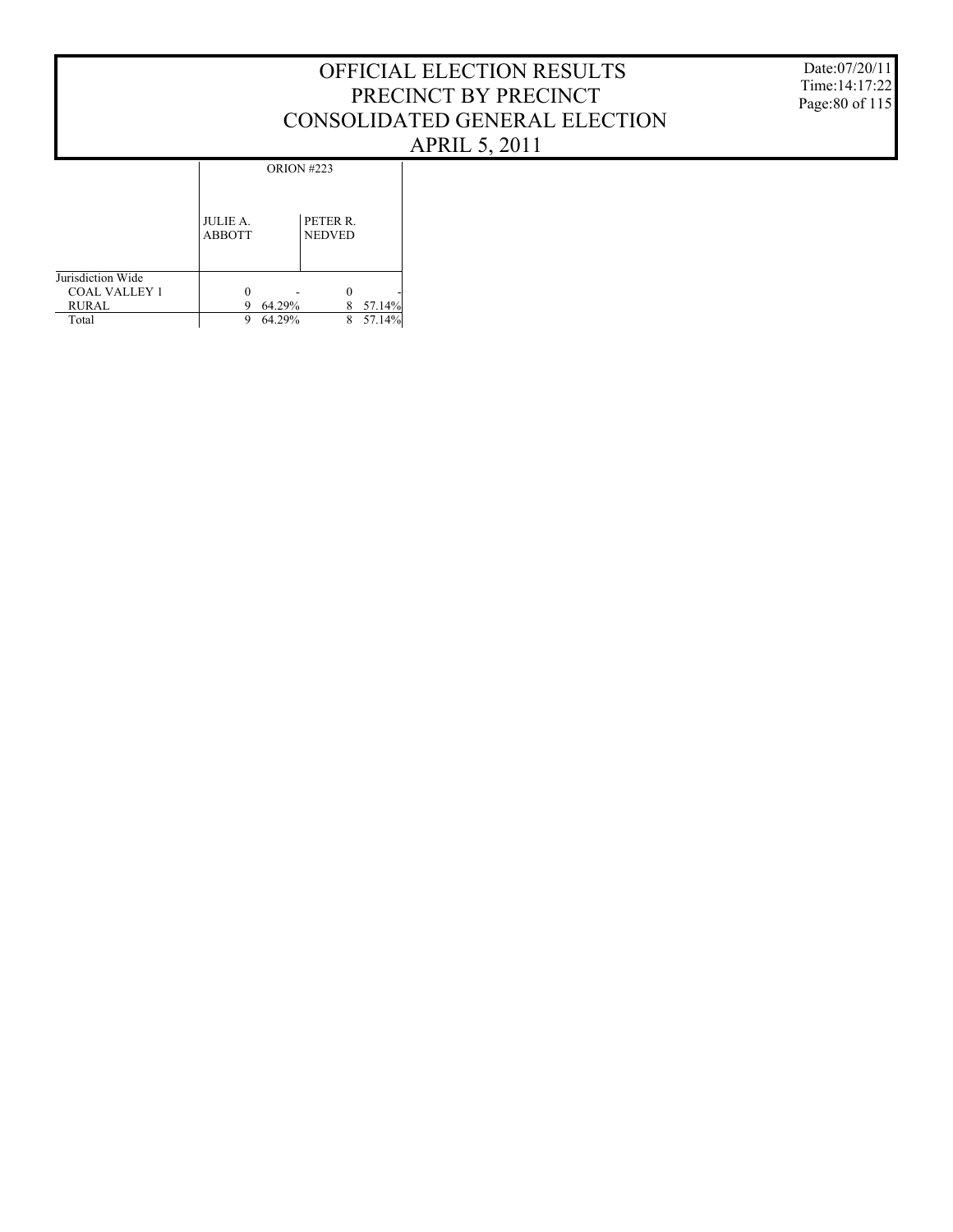Date:07/20/11 Time:14:17:22 Page:81 of 115

#### OFFICIAL ELECTION RESULTS PRECINCT BY PRECINCT CONSOLIDATED GENERAL ELECTION APRIL 5, 2011

|                    |                |                      |                      |          |                                            | RIVERDALE #100 |       |           |                |           |                  |                  |
|--------------------|----------------|----------------------|----------------------|----------|--------------------------------------------|----------------|-------|-----------|----------------|-----------|------------------|------------------|
|                    | Reg.<br>Voters | <b>Times Counted</b> | Times Blank<br>Voted |          | Times Over Voted   Number Of Under   JAMES |                | Votes |           | <b>TOPPERT</b> |           | <b>LORI WIRT</b> |                  |
|                    |                |                      |                      |          |                                            |                |       |           |                |           |                  |                  |
| Jurisdiction Wide  |                |                      |                      |          |                                            |                |       |           |                |           |                  |                  |
| <b>CORDOVA</b>     | 496            | 140 100 00%          | 25                   | 17.86%   | $\theta$                                   | $0.00\%$       | 97    | 69.29%    |                | 74 52.86% |                  | 95 67.86%        |
| <b>COE</b>         | 1337           | 79 100 00%           | 15                   | 18.99%   | $\theta$                                   | $0.00\%$       | 36    | 45.57%    | 52             | 65.82%    |                  | 52 65.82%        |
| <b>CANOE CREEK</b> | 482            | 134 100.00%          | 14                   | 10.45%   | $\Omega$                                   | $0.00\%$       | 107   | 79.85%    | 95             | 70.90%    | 86               | 64.18%           |
| ZUMA               | 607            | 23 100.00%           |                      | 13.04%   | $\Omega$                                   | $0.00\%$       | 11    | 47.83%    | 18             | 78.26%    | 17               | 73.91%           |
| PORT BYRON         | 1113           | 203 100.00%          | 34                   | 16.75%   | $\theta$                                   | $0.00\%$       | 102   | 50.25%    | 145            | 71.43%    | 132              | 65.02%           |
| <b>HAMPTON 1</b>   | 985            | 28 100 00%           | 0                    | $0.00\%$ | $\theta$                                   | $0.00\%$       |       | 21 75.00% |                | 22 78.57% | 19               | 67.86%           |
| <b>HAMPTON 2</b>   | 316            | 8 100,00%            | $\Omega$             | $0.00\%$ | $\theta$                                   | $0.00\%$       |       | 9 112.50% |                | 5 62.50%  |                  | $5\quad 62.50\%$ |
| <b>HAMPTON 17</b>  |                |                      | 0                    |          | $\Omega$                                   |                | 0     |           |                |           | $\Omega$         |                  |
| Total              | 5338           | 615 100.00%          | 91                   | 14.80%   | $\Omega$                                   | $0.00\%$       | 383   | 62.28%    | 411            | 66.83%    | 406              | 66.02%           |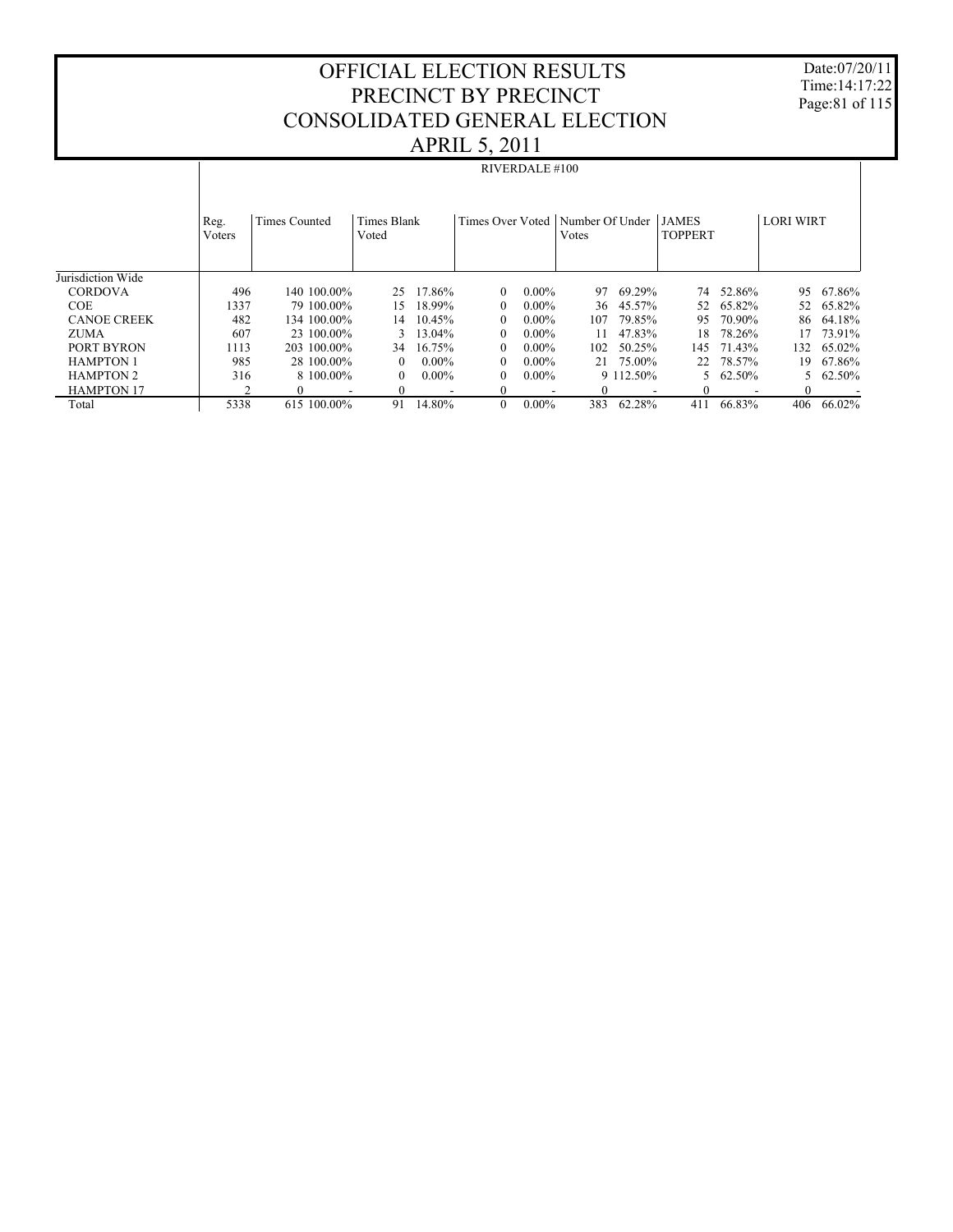Date:07/20/11 Time:14:17:22 Page:82 of 115

|  | RIVERDALE #10 |  |  |
|--|---------------|--|--|
|--|---------------|--|--|

|                    | <b>SHERRY</b><br><b>TURKAL</b> |           |
|--------------------|--------------------------------|-----------|
| Jurisdiction Wide  |                                |           |
| <b>CORDOVA</b>     | 79                             | 56.43%    |
| COE                | 52                             | 65.82%    |
| <b>CANOE CREEK</b> |                                | 72 53.73% |
| ZUMA               | 14                             | 60.87%    |
| PORT BYRON         | 128                            | 63.05%    |
| <b>HAMPTON 1</b>   | 22                             | 78.57%    |
| <b>HAMPTON 2</b>   | 5.                             | 62.50%    |
| <b>HAMPTON 17</b>  |                                |           |
| Total              | 372                            | 60.49%    |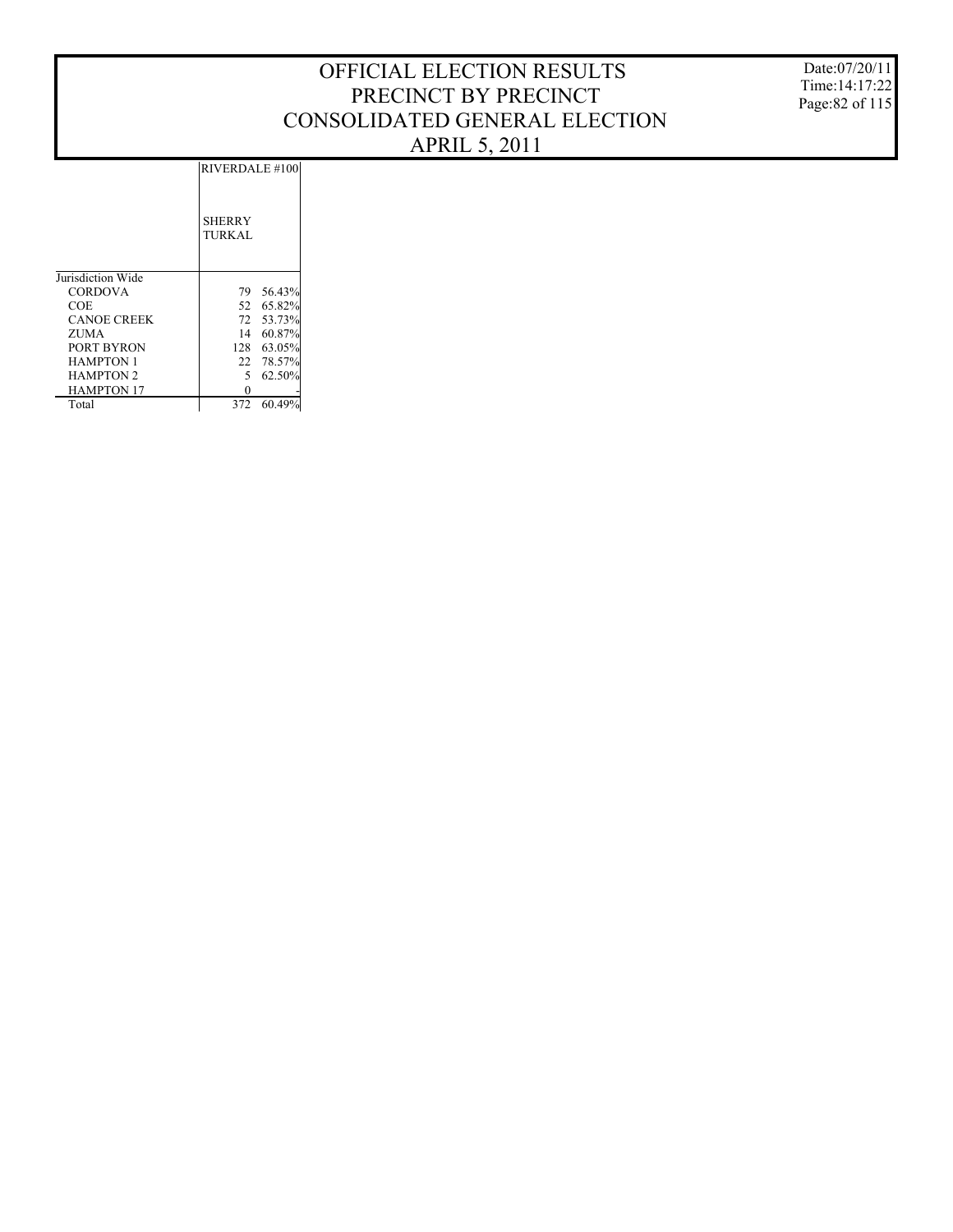Date:07/20/11 Time:14:17:22 Page:83 of 115

|                          | <b>ROCK ISLAND#41</b> |                      |                    |          |                         |          |                 |           |                |        |                |          |
|--------------------------|-----------------------|----------------------|--------------------|----------|-------------------------|----------|-----------------|-----------|----------------|--------|----------------|----------|
|                          |                       |                      |                    |          |                         |          |                 |           |                |        |                |          |
|                          | Reg.                  | <b>Times Counted</b> | <b>Times Blank</b> |          | <b>Times Over Voted</b> |          | Number Of Under |           | LINDA K.       |        | <b>JEROME</b>  |          |
|                          | Voters                |                      | Voted              |          |                         |          | Votes           |           | <b>DOTHARD</b> |        | <b>TUTSKEY</b> |          |
|                          |                       |                      |                    |          |                         |          |                 |           |                |        |                |          |
|                          |                       |                      |                    |          |                         |          |                 |           |                |        |                |          |
| Jurisdiction Wide        |                       |                      |                    |          |                         |          |                 |           |                |        |                |          |
| <b>SO MOLINE 8</b>       | 182                   | 17 100.00%           | 1                  | 5.88%    | $\theta$                | $0.00\%$ | $\tau$          | 41.18%    | 9              | 52.94% | 6              | 35.29%   |
| <b>MOLINE 5</b>          | 57                    | 6 100.00%            | $\mathbf{0}$       | $0.00\%$ | $\mathbf{0}$            | $0.00\%$ | $\overline{4}$  | 66.67%    | 5              | 83.33% | 3              | 50.00%   |
| <b>ROCK ISLAND 1</b>     | 883                   | 15 100.00%           | $\theta$           | $0.00\%$ | $\theta$                | $0.00\%$ | 3               | 20.00%    | 14             | 93.33% | 1              | 6.67%    |
| <b>ROCK ISLAND 2</b>     | 209                   | 8 100.00%            | $\mathbf{0}$       | $0.00\%$ | $\theta$                | $0.00\%$ | $\overline{4}$  | 50.00%    | 6              | 75.00% | $\mathbf{0}$   | $0.00\%$ |
| <b>ROCK ISLAND 3</b>     | 864                   | 28 100.00%           | 1                  | 3.57%    | $\theta$                | $0.00\%$ | 8               | 28.57%    | 23             | 82.14% | $\overline{2}$ | 7.14%    |
| <b>ROCK ISLAND 4</b>     | 349                   | 8 100.00%            | $\theta$           | $0.00\%$ | $\theta$                | $0.00\%$ | $\overline{4}$  | 50.00%    | 5              | 62.50% | $\overline{2}$ | 25.00%   |
| <b>ROCK ISLAND 5</b>     | 1075                  | 31 100.00%           | $\theta$           | $0.00\%$ | $\theta$                | $0.00\%$ | 6               | 19.35%    | 25             | 80.65% | 5              | 16.13%   |
| ROCK ISLAND 6            | 714                   | 23 100.00%           | $\mathbf{1}$       | 4.35%    | $\theta$                | $0.00\%$ | 8               | 34.78%    | 15             | 65.22% | 7              | 30.43%   |
| <b>ROCK ISLAND 7</b>     | 555                   | 23 100.00%           | $\theta$           | $0.00\%$ | $\theta$                | $0.00\%$ | 5               | 21.74%    | 11             | 47.83% | 6              | 26.09%   |
| <b>ROCK ISLAND 8</b>     | 478                   | 27 100.00%           | $\theta$           | $0.00\%$ | $\theta$                | $0.00\%$ | 7               | 25.93%    | 14             | 51.85% | 14             | 51.85%   |
| <b>ROCK ISLAND 9</b>     | 815                   | 21 100.00%           | $\theta$           | $0.00\%$ | $\theta$                | $0.00\%$ | 9               | 42.86%    | 13             | 61.90% | 4              | 19.05%   |
| ROCK ISLAND 10           | 1006                  | 35 100.00%           | 1                  | 2.86%    | $\mathbf{0}$            | $0.00\%$ | 9               | 25.71%    | 20             | 57.14% | 18             | 51.43%   |
| ROCK ISLAND 11           | 500                   | 56 100.00%           | 6                  | 10.71%   | $\mathbf{0}$            | $0.00\%$ | 32              | 57.14%    | 24             | 42.86% | 24             | 42.86%   |
| ROCK ISLAND 12           | 926                   | 110 100.00%          | 14                 | 12.73%   | $\mathbf{0}$            | $0.00\%$ | 59              | 53.64%    | 46             | 41.82% | 33             | 30.00%   |
| ROCK ISLAND 13           | 484                   | 51 100.00%           | $\overline{2}$     | 3.92%    | $\mathbf{0}$            | $0.00\%$ | 31              | 60.78%    | 23             | 45.10% | 18             | 35.29%   |
| ROCK ISLAND 14           | 661                   | 99 100.00%           | 12                 | 12.12%   | $\theta$                | $0.00\%$ | 47              | 47.47%    | 45             | 45.45% | 27             | 27.27%   |
| ROCK ISLAND 15           | 979                   | 85 100.00%           | 5                  | 5.88%    | $\theta$                | $0.00\%$ | 34              | 40.00%    | 33             | 38.82% | 25             | 29.41%   |
| <b>SO ROCK ISLAND 1</b>  | 826                   | 51 100.00%           | $\mathbf{1}$       | 1.96%    | $\theta$                | $0.00\%$ | 28              | 54.90%    | 37             | 72.55% | $\overline{4}$ | 7.84%    |
| <b>SO ROCK ISLAND 2</b>  | 761                   | 21 100.00%           | $\theta$           | $0.00\%$ | $\theta$                | $0.00\%$ | 6               | 28.57%    | 16             | 76.19% | 3              | 14.29%   |
| <b>SO ROCK ISLAND 3</b>  | 1172                  | 54 100.00%           | $\theta$           | $0.00\%$ | $\theta$                | $0.00\%$ | 18              | 33.33%    | 32             | 59.26% | 21             | 38.89%   |
| <b>SO ROCK ISLAND 4</b>  | 999                   | 95 100.00%           | $\theta$           | $0.00\%$ | $\theta$                | $0.00\%$ | 32              | 33.68%    | 49             | 51.58% | 43             | 45.26%   |
| <b>SO ROCK ISLAND 5</b>  | 1062                  | 61 100.00%           | 1                  | 1.64%    | $\mathbf{0}$            | $0.00\%$ | 17              | 27.87%    | 31             | 50.82% | 23             | 37.70%   |
| <b>SO ROCK ISLAND 6</b>  | 925                   | 90 100.00%           | $\mathfrak{2}$     | 2.22%    | $\mathbf{0}$            | $0.00\%$ | 31              | 34.44%    | 43             | 47.78% | 41             | 45.56%   |
| <b>SO ROCK ISLAND 7</b>  | 743                   | 66 100.00%           | 3                  | 4.55%    | $\mathbf{0}$            | $0.00\%$ | 19              | 28.79%    | 37             | 56.06% | 19             | 28.79%   |
| <b>SO ROCK ISLAND 8</b>  | 955                   | 64 100.00%           | 3                  | 4.69%    | $\mathbf{0}$            | $0.00\%$ |                 | 24 37.50% | 27             | 42.19% | 33             | 51.56%   |
| <b>SO ROCK ISLAND 9</b>  | 678                   | 20 100.00%           | $\mathbf{0}$       | $0.00\%$ | $\mathbf{0}$            | $0.00\%$ | 3               | 15.00%    | 12             | 60.00% | 9              | 45.00%   |
| <b>SO ROCK ISLAND 10</b> | 928                   | 39 100.00%           | 1                  | 2.56%    | $\mathbf{0}$            | $0.00\%$ | 6               | 15.38%    | 18             | 46.15% | 13             | 33.33%   |
| <b>SO ROCK ISLAND 11</b> | 890                   | 64 100.00%           | $\mathbf{0}$       | $0.00\%$ | $\theta$                | $0.00\%$ | 17              | 26.56%    | 32             | 50.00% | 37             | 57.81%   |
| <b>SO ROCK ISLAND 12</b> | 1066                  | 75 100.00%           | 1                  | 1.33%    | $\mathbf{0}$            | $0.00\%$ | 17              | 22.67%    | 37             | 49.33% | 40             | 53.33%   |
| <b>SO ROCK ISLAND 13</b> | 1023                  | 69 100.00%           | 3                  | 4.35%    | $\theta$                | $0.00\%$ | 40              | 57.97%    | 30             | 43.48% | 36             | 52.17%   |
| <b>SO ROCK ISLAND 14</b> | 908                   | 85 100.00%           | $\theta$           | $0.00\%$ | $\mathbf{0}$            | $0.00\%$ | 32              | 37.65%    | 41             | 48.24% | 40             | 47.06%   |
| <b>SO ROCK ISLAND 15</b> | 742                   | 24 100.00%           | $\mathbf{0}$       | $0.00\%$ | $\mathbf{0}$            | $0.00\%$ | 8               | 33.33%    | 15             | 62.50% | 7              | 29.17%   |
| <b>SO ROCK ISLAND 16</b> | 515                   | 39 100.00%           | 1                  | 2.56%    | $\mathbf{0}$            | $0.00\%$ | 21              | 53.85%    | 24             | 61.54% | 4              | 10.26%   |
| BLACKHAWK 1              | 663                   | 8 100.00%            | 1                  | 12.50%   | $\mathbf{0}$            | $0.00\%$ | 3               | 37.50%    | 4              | 50.00% | 3              | 37.50%   |
| <b>BLACKHAWK 2</b>       | 910                   | 18 100.00%           | $\mathbf{0}$       | $0.00\%$ | $\mathbf{0}$            | $0.00\%$ | $\overline{4}$  | 22.22%    | 11             | 61.11% | 5              | 27.78%   |
| <b>BLACKHAWK3</b>        | 1562                  | 47 100.00%           | 3                  | 6.38%    | $\theta$                | $0.00\%$ | 7               | 14.89%    | 23             | 48.94% | 15             | 31.91%   |
| <b>BLACKHAWK 4</b>       | 501                   | 36 100.00%           | 6                  | 16.67%   | $\mathbf{0}$            | $0.00\%$ | 10              | 27.78%    | 12             | 33.33% | 20             | 55.56%   |
| <b>BLACKHAWK 5</b>       | 487                   | 8 100.00%            | 1                  | 12.50%   | $\theta$                | $0.00\%$ | $\mathbf{0}$    | $0.00\%$  | 3              | 37.50% | $\overline{2}$ | 25.00%   |
| <b>BLACKHAWK 6</b>       | 1068                  | 44 100.00%           | 1                  | 2.27%    | $\Omega$                | $0.00\%$ | 18              | 40.91%    | 21             | 47.73% | 14             | 31.82%   |
| <b>BLACKHAWK7</b>        | 1367                  | 108 100.00%          | 5                  | 4.63%    | $\Omega$                | $0.00\%$ | 25              | 23.15%    | 58             | 53.70% | 40             | 37.04%   |
| Total                    | 31488                 | 1829 100.00%         | 76                 | 4.16%    | $\Omega$                | $0.00\%$ | 663             | 36.25%    | 944            | 51.61% | 667            | 36.47%   |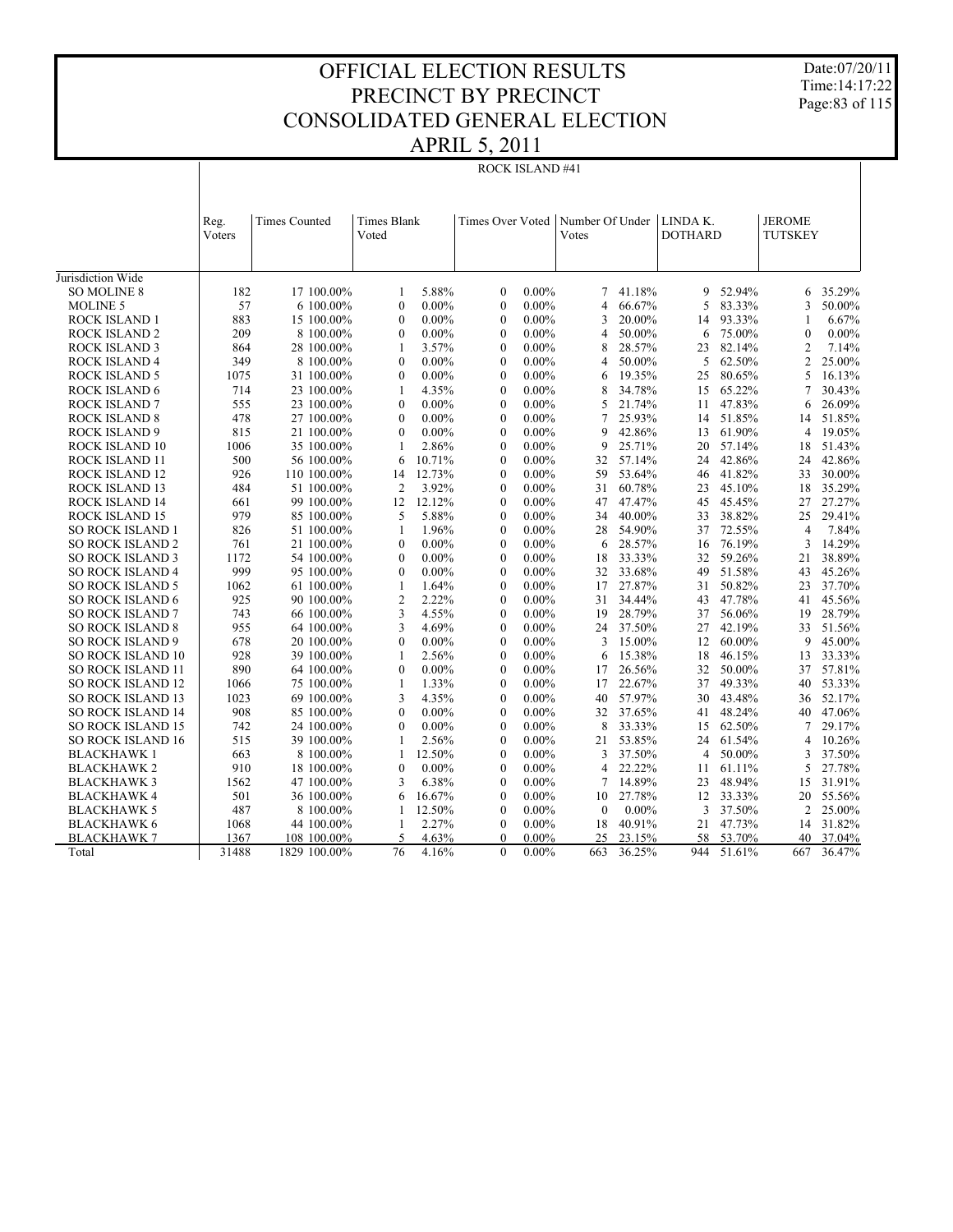Date:07/20/11 Time:14:17:22 Page:84 of 115

|                          |                         |        | <b>ROCK ISLAND#41</b> |        |                            |        |
|--------------------------|-------------------------|--------|-----------------------|--------|----------------------------|--------|
|                          | KIM<br><b>ARMSTRONG</b> |        | <b>EARL STRUPP</b>    |        | PAULA M.<br><b>RUMMELS</b> |        |
| Jurisdiction Wide        |                         |        |                       |        |                            |        |
| <b>SO MOLINE 8</b>       | 10                      | 58.82% | 9                     | 52.94% | 7                          | 41.18% |
| <b>MOLINE 5</b>          | 3                       | 50.00% | 1                     | 16.67% | 2                          | 33.33% |
| <b>ROCK ISLAND 1</b>     | 13                      | 86.67% | $\overline{4}$        | 26.67% | 10                         | 66.67% |
| <b>ROCK ISLAND 2</b>     | 5                       | 62.50% | 3                     | 37.50% | 6                          | 75.00% |
| ROCK ISLAND 3            | 24                      | 85.71% | $\overline{2}$        | 7.14%  | 22                         | 78.57% |
| <b>ROCK ISLAND 4</b>     | 6                       | 75.00% | 3                     | 37.50% | 4                          | 50.00% |
| <b>ROCK ISLAND 5</b>     | 26                      | 83.87% | 6                     | 19.35% | 25                         | 80.65% |
| <b>ROCK ISLAND 6</b>     | 13                      | 56.52% | 10                    | 43.48% | 13                         | 56.52% |
| ROCK ISLAND 7            | 19                      | 82.61% | 14                    | 60.87% | 14                         | 60.87% |
| <b>ROCK ISLAND 8</b>     | 17                      | 62.96% | 14                    | 51.85% | 15                         | 55.56% |
| <b>ROCK ISLAND 9</b>     | 14                      | 66.67% | 13                    | 61.90% | 10                         | 47.62% |
| ROCK ISLAND 10           | 23                      | 65.71% | 16                    | 45.71% | 16                         | 45.71% |
| ROCK ISLAND 11           | 24                      | 42.86% | 22                    | 39.29% | 24                         | 42.86% |
| ROCK ISLAND 12           | 45                      | 40.91% | 58                    | 52.73% | 47                         | 42.73% |
| <b>ROCK ISLAND 13</b>    | 21                      | 41.18% | 35                    | 68.63% | 19                         | 37.25% |
| <b>ROCK ISLAND 14</b>    | 51                      | 51.52% | 51                    | 51.52% | 40                         | 40.40% |
| ROCK ISLAND 15           | 49                      | 57.65% | 50                    | 58.82% | 49                         | 57.65% |
| SO ROCK ISLAND 1         | 34                      | 66.67% | 7                     | 13.73% | 40                         | 78.43% |
| <b>SO ROCK ISLAND 2</b>  | 16                      | 76.19% | 7                     | 33.33% | 15                         | 71.43% |
| <b>SO ROCK ISLAND 3</b>  | 34                      | 62.96% | 28                    | 51.85% | 29                         | 53.70% |
| <b>SO ROCK ISLAND 4</b>  | 56                      | 58.95% | 56                    | 58.95% | 49                         | 51.58% |
| <b>SO ROCK ISLAND 5</b>  | 39                      | 63.93% | 32                    | 52.46% | 38                         | 62.30% |
| <b>SO ROCK ISLAND 6</b>  | 49                      | 54.44% | 47                    | 52.22% | 53                         | 58.89% |
| <b>SO ROCK ISLAND 7</b>  | 36                      | 54.55% | 38                    | 57.58% | 40                         | 60.61% |
| <b>SO ROCK ISLAND 8</b>  | 36                      | 56.25% | 37                    | 57.81% | 26                         | 40.63% |
| <b>SO ROCK ISLAND 9</b>  | 11                      | 55.00% | 15                    | 75.00% | 10                         | 50.00% |
| <b>SO ROCK ISLAND 10</b> | 27                      | 69.23% | 24                    | 61.54% | 26                         | 66.67% |
| <b>SO ROCK ISLAND 11</b> | 36                      | 56.25% | 36                    | 56.25% | 34                         | 53.13% |
| <b>SO ROCK ISLAND 12</b> | 45                      | 60.00% | 43                    | 57.33% | 40                         | 53.33% |
| <b>SO ROCK ISLAND 13</b> | 28                      | 40.58% | 30                    | 43.48% | 34                         | 49.28% |
| <b>SO ROCK ISLAND 14</b> | 59                      | 69.41% | 44                    | 51.76% | 39                         | 45.88% |
| <b>SO ROCK ISLAND 15</b> | 16                      | 66.67% | 13                    | 54.17% | 13                         | 54.17% |
| <b>SO ROCK ISLAND 16</b> | 24                      | 61.54% | 12                    | 30.77% | 29                         | 74.36% |
| <b>BLACKHAWK1</b>        | 5                       | 62.50% | $\overline{2}$        | 25.00% | 4                          | 50.00% |
| <b>BLACKHAWK2</b>        | 12                      | 66.67% | 12                    | 66.67% | 10                         | 55.56% |
| <b>BLACKHAWK3</b>        | 30                      | 63.83% | 27                    | 57.45% | 30                         | 63.83% |
| <b>BLACKHAWK4</b>        | 16                      | 44.44% | 20                    | 55.56% | 12                         | 33.33% |
| <b>BLACKHAWK 5</b>       | 3                       | 37.50% | 6                     | 75.00% | 7                          | 87.50% |
| <b>BLACKHAWK 6</b>       | 27                      | 61.36% | 25                    | 56.82% | 24                         | 54.55% |
| <b>BLACKHAWK 7</b>       | 61                      | 56.48% | 54                    | 50.00% | 71                         | 65.74% |
| Total                    | 1063                    | 58.12% | 926                   | 50.63% | 996                        | 54.46% |

# APRIL 5, 2011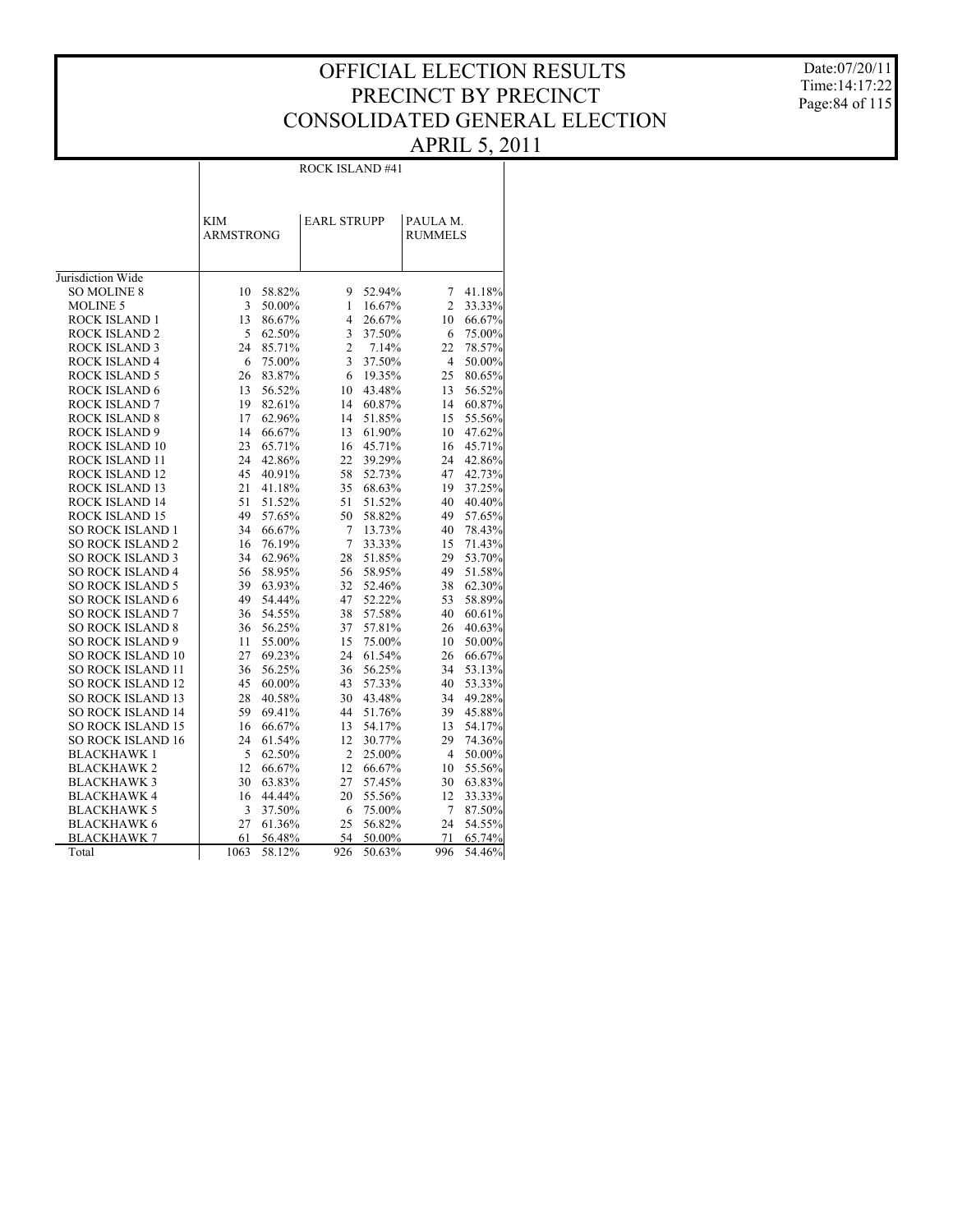Date:07/20/11 Time:14:17:22 Page:85 of 115

#### OFFICIAL ELECTION RESULTS PRECINCT BY PRECINCT CONSOLIDATED GENERAL ELECTION APRIL 5, 2011

|                        |                |               |                      |          |                                    | ROCKRIDGE #300 |          |          |                                    |        |                |                  |
|------------------------|----------------|---------------|----------------------|----------|------------------------------------|----------------|----------|----------|------------------------------------|--------|----------------|------------------|
|                        | Reg.<br>Voters | Times Counted | Times Blank<br>Voted |          | Times Over Voted   Number Of Under |                | Votes    |          | <b>KENNETH L.</b><br><b>BROWER</b> |        | JEFF T. WIDDOP |                  |
| Jurisdiction Wide      |                |               |                      |          |                                    |                |          |          |                                    |        |                |                  |
| <b>BLACKHAWK1</b>      | 11             | $\theta$      | $\mathbf{0}$         |          | $\mathbf{0}$                       |                | $\Omega$ |          | $\mathbf{0}$                       |        | $\mathbf{0}$   |                  |
| <b>BLACKHAWK4</b>      | 466            | 27 100,00%    |                      | 3.70%    | $\Omega$                           | $0.00\%$       | 9        | 33.33%   | 5.                                 | 18.52% | 20             | 74.07%           |
| <b>BOWLING 1</b>       | 913            | 43 100,00%    | $\Omega$             | $0.00\%$ | $\Omega$                           | $0.00\%$       | 15       | 34.88%   | 10                                 | 23.26% |                | 43 100.00%       |
| <b>BOWLING 2</b>       | 353            | 8 100,00%     | $\Omega$             | $0.00\%$ | $\Omega$                           | $0.00\%$       | $\left($ | $0.00\%$ | $2^{\circ}$                        | 25.00% |                | $6\quad 75.00\%$ |
| <b>EDGINGTON 1</b>     | 636            | 41 100,00%    | $\Omega$             | $0.00\%$ | $\Omega$                           | $0.00\%$       | 17       | 41.46%   | 6                                  | 14.63% | 39             | 95.12%           |
| <b>EDGINGTON 2</b>     | 502            | 94 100,00%    |                      | .06%     | $\Omega$                           | $0.00\%$       | 26       | 27.66%   | 14                                 | 14.89% | 76             | 80.85%           |
| <b>ANDALUSIA</b>       | 1777           | 146 100.00%   |                      | 2.74%    | 0                                  | $0.00\%$       | 59       | 40.41%   | 21                                 | 14.38% | 106.           | 72.60%           |
| <b>BUFFALO PRAIRIE</b> | 700            | 50 100,00%    | $\Omega$             | $0.00\%$ | $\Omega$                           | $0.00\%$       | 21       | 42.00%   | 4                                  | 8.00%  | 39             | 78.00%           |
| DRURY                  | 545            | 24 100,00%    | $\mathbf{0}$         | $0.00\%$ | $\Omega$                           | $0.00\%$       |          | 8.33%    |                                    | 8.33%  | 21             | 87.50%           |
| Total                  | 5903           | 433 100.00%   | 6                    | .39%     | $\theta$                           | $0.00\%$       | 149      | 34.41%   | 64                                 | 14.78% | 350            | 80.83%           |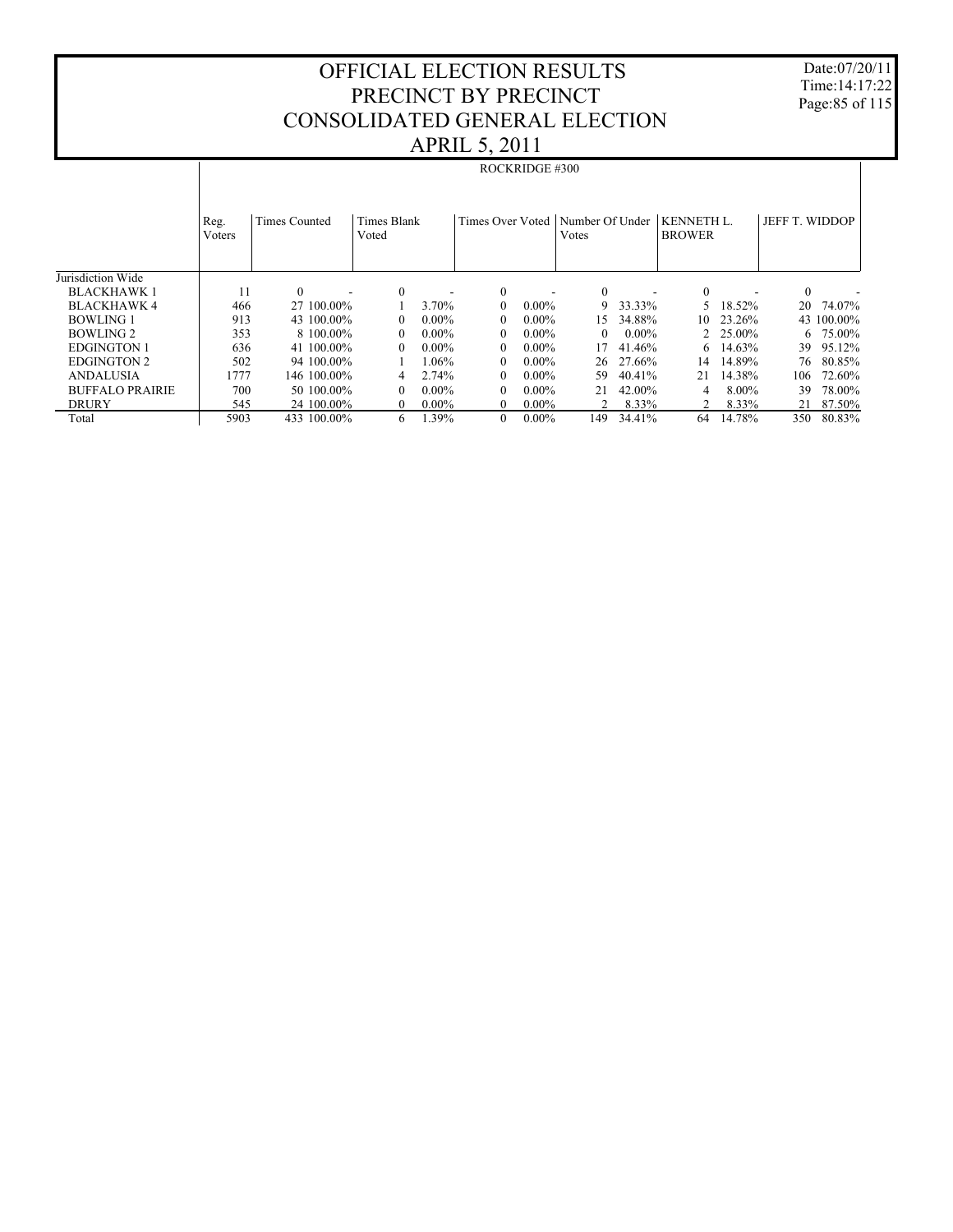Date:07/20/11 Time:14:17:22 Page:86 of 115

#### APRIL 5, 2011 ROCKRIDGE #300

|                        | ROCKRIDGE #300         |        |                             |        |                                  |         |  |  |  |  |  |
|------------------------|------------------------|--------|-----------------------------|--------|----------------------------------|---------|--|--|--|--|--|
|                        | MICHAEL D.<br>McCARTHY |        | <b>JAMES P.</b><br>McKILLIP |        | <b>STEVE B.</b><br><b>FRAKES</b> |         |  |  |  |  |  |
| Jurisdiction Wide      |                        |        |                             |        |                                  |         |  |  |  |  |  |
| <b>BLACKHAWK1</b>      | $\mathbf{0}$           |        | $\Omega$                    |        | $\mathbf{0}$                     |         |  |  |  |  |  |
| <b>BLACKHAWK 4</b>     | 12                     | 44.44% | 17                          | 62.96% | 15                               | 55.56%  |  |  |  |  |  |
| <b>BOWLING 1</b>       | 14                     | 32.56% | 11                          | 25.58% | 36                               | 83.72%  |  |  |  |  |  |
| <b>BOWLING 2</b>       | 3                      | 37.50% | 5                           | 62.50% | 8                                | 100.00% |  |  |  |  |  |
| <b>EDGINGTON 1</b>     | 14                     | 34.15% | 15                          | 36.59% | 32                               | 78.05%  |  |  |  |  |  |
| <b>EDGINGTON 2</b>     | 62                     | 65.96% | 27                          | 28.72% | 74                               | 78.72%  |  |  |  |  |  |
| <b>ANDALUSIA</b>       | 52                     | 35.62% | 81                          | 55.48% | 107                              | 73.29%  |  |  |  |  |  |
| <b>BUFFALO PRAIRIE</b> | 25                     | 50.00% | 28                          | 56.00% | 33                               | 66.00%  |  |  |  |  |  |
| <b>DRURY</b>           | 11                     | 45.83% | 14                          | 58.33% | 22                               | 91.67%  |  |  |  |  |  |
| Total                  | 193                    | 44.57% | 198                         | 45.73% | 327                              | 75.52%  |  |  |  |  |  |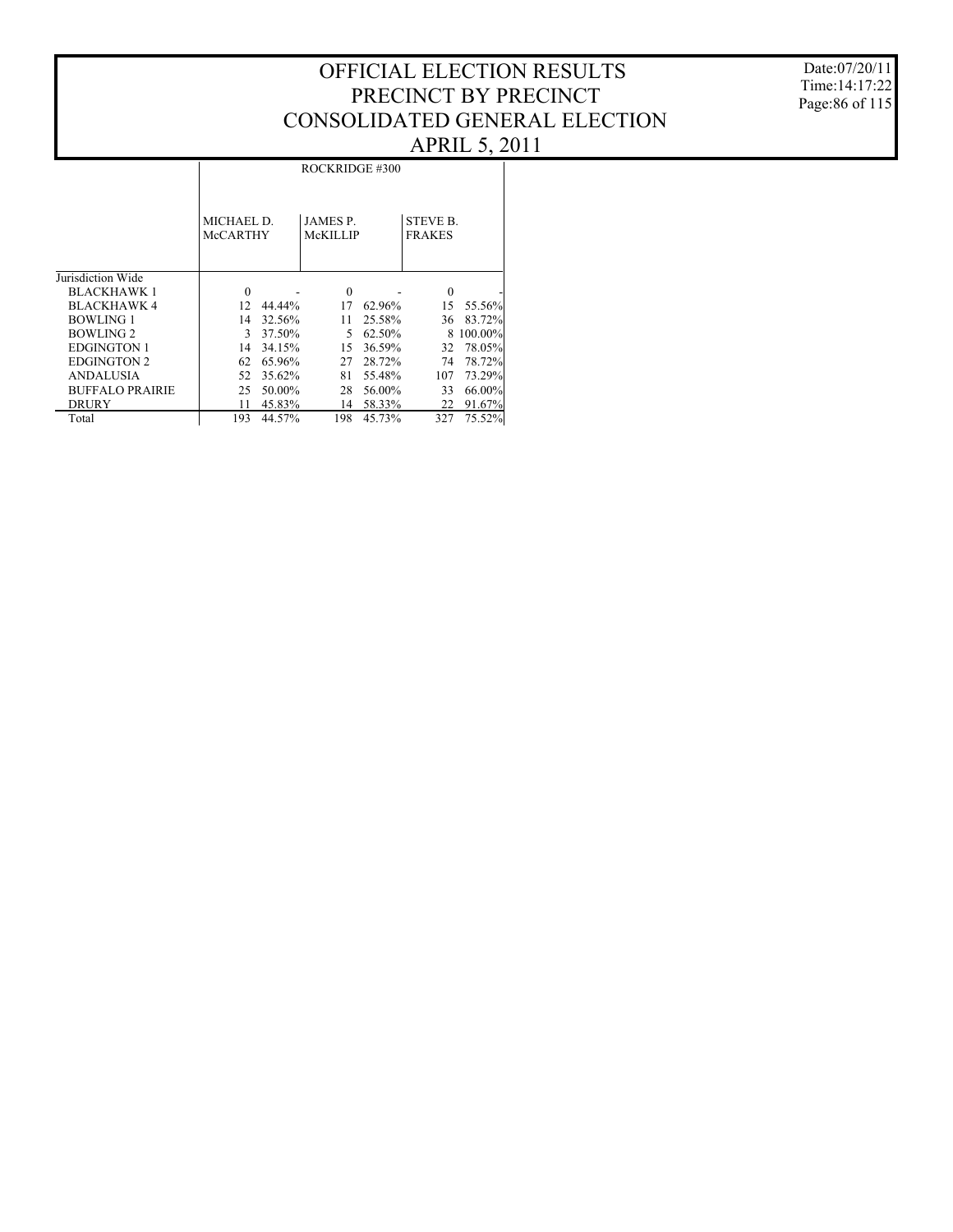Date:07/20/11 Time:14:17:22 Page:87 of 115

#### Jurisdiction Wide BLACKHAWK 1 BLACKHAWK 4 BOWLING 1 BOWLING 2 EDGINGTON 1 EDGINGTON 2 ANDALUSIA BUFFALO PRAIRIE **DRURY**  Total Reg. Voters Times Counted | Times Blank Voted Times Over Voted | Number Of Under | DAN NENEMAN Votes ROCKRIDGE #300 UNEXP 2 YR 11 0 - 0 - 0 - 0 - 0 -466 27 100.00% 6 22.22% 0 0.00% 0 0.00% 21 77.78% 913 43 100.00% 13 30.23% 0 0.00% 0 0.00% 30 69.77%  $\begin{array}{cccccccc} 353 & & 8\ 100.00\% & & 4\ 50.00\% & & 0\ 0.00\% & & 0\ 0.00\% & & 4\ 50.00\% & & 4\ 1\ 100.00\% & & 14\ 34.15\% & & 0\ 0.00\% & & 0\ 0.00\% & & 27\ 65.85\% & & 0\ 0.00\% & & 0\ 0.00\% & & 0\ 0.00\% & & 0\ 0.00\% & & 0\ 0.00\% & & 0\ 0.00\% & &$  $\begin{array}{ccccccccc} 636 & & 41 & 100.00\% & & 14 & 34.15\% & & 0 & 0.00\% & & 0 & 0.00\% & & 27 & 65.85\% \end{array}$  $\begin{array}{cccccccc} 502 & 94\ 100.00\% & 32\ 34.04\% & 0 & 0.00\% & 0 & 0.00\% & 62\ 65.96\% \\ 1777 & 146\ 100.00\% & 48\ 32.88\% & 0 & 0.00\% & 0 & 0.00\% & 98\ 67.12\% \end{array}$  $\begin{array}{cccccccc} 777 & & 146\ 100.00\% & & 48\ 32.88\% & & 0\ 0.00\% & & 0\ 0.00\% & & 98\ 67.12\% \\ 700 & & 50\ 100.00\% & & 15\ 30.00\% & & 0\ 0.00\% & & 0\ 0.00\% & & 35\ 70.00\% \end{array}$  $\begin{array}{cccccccc} 700 & & 50 & 100.00\% & & 15 & 30.00\% & & 0 & 0.00\% & & 0 & 0.00\% & & 35 & 70.00\% \\ 545 & & 24 & 100.00\% & & 6 & 25.00\% & & 0 & 0.00\% & & 0 & 0.00\% & & 18 & 75.00\% \end{array}$  $\frac{545}{5903} \qquad \frac{24\; 100.00\%}{433\; 100.00\%} \qquad \frac{6\; 25.00\%}{138\; 31.87\%} \qquad \frac{0\; 0.00\%}{0\; 0.00\%} \qquad \frac{0\; 0.00\%}{0\; 0.00\%} \qquad \frac{18\; 75.00\%}{295\; 68.13\%}$ 138 31.87%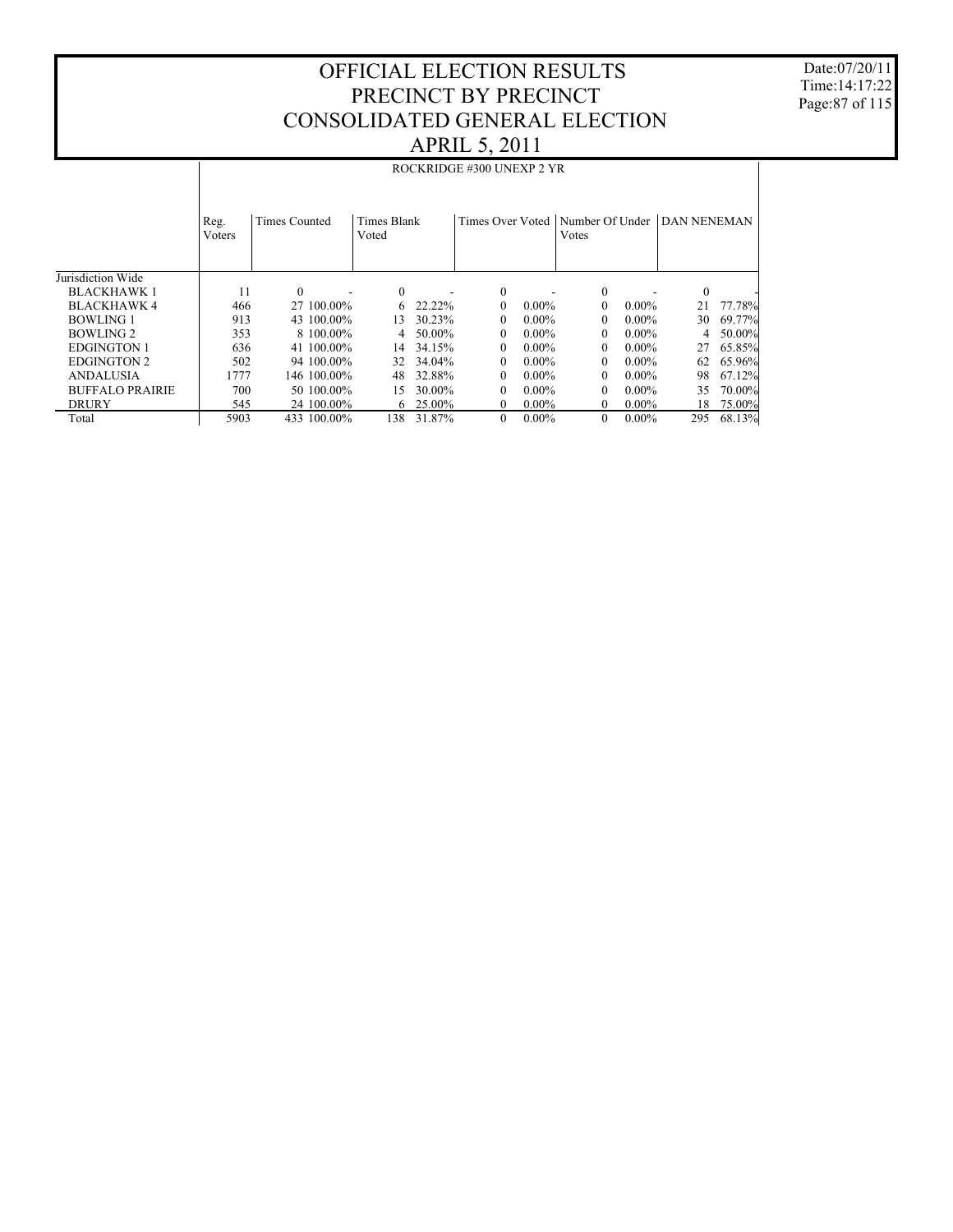Date:07/20/11 Time:14:17:22 Page:88 of 115

|                   |                | SHERRARD#200  |                      |                  |          |          |                                             |                               |           |  |  |  |
|-------------------|----------------|---------------|----------------------|------------------|----------|----------|---------------------------------------------|-------------------------------|-----------|--|--|--|
|                   | Reg.<br>Voters | Times Counted | Times Blank<br>Voted |                  |          |          | Times Over Voted   Number Of Under<br>Votes | <b>BRADLEY</b><br><b>WARD</b> |           |  |  |  |
| Jurisdiction Wide |                |               |                      |                  |          |          |                                             |                               |           |  |  |  |
| <b>RURAL</b>      | 490            | 19 100.00%    |                      | 5 26.32%         | $\Omega$ | $0.00\%$ | 28 147.37%                                  |                               | 14 73.68% |  |  |  |
| <b>BOWLING 1</b>  | 234            | 5 100,00%     | 0                    | $0.00\%$         | 0        | $0.00\%$ | 10 200,00%                                  |                               | 5 100.00% |  |  |  |
| <b>BOWLING 2</b>  | 1254           | 13 100,00%    |                      | $6\quad 46.15\%$ | 0        | $0.00\%$ | 14 107.69%                                  |                               | 53.85%    |  |  |  |
| Total             | 1978           | 37 100,00%    | 11                   | 29.73%           | $\Omega$ | $0.00\%$ | 52 140.54%                                  | 26                            | 70.27%    |  |  |  |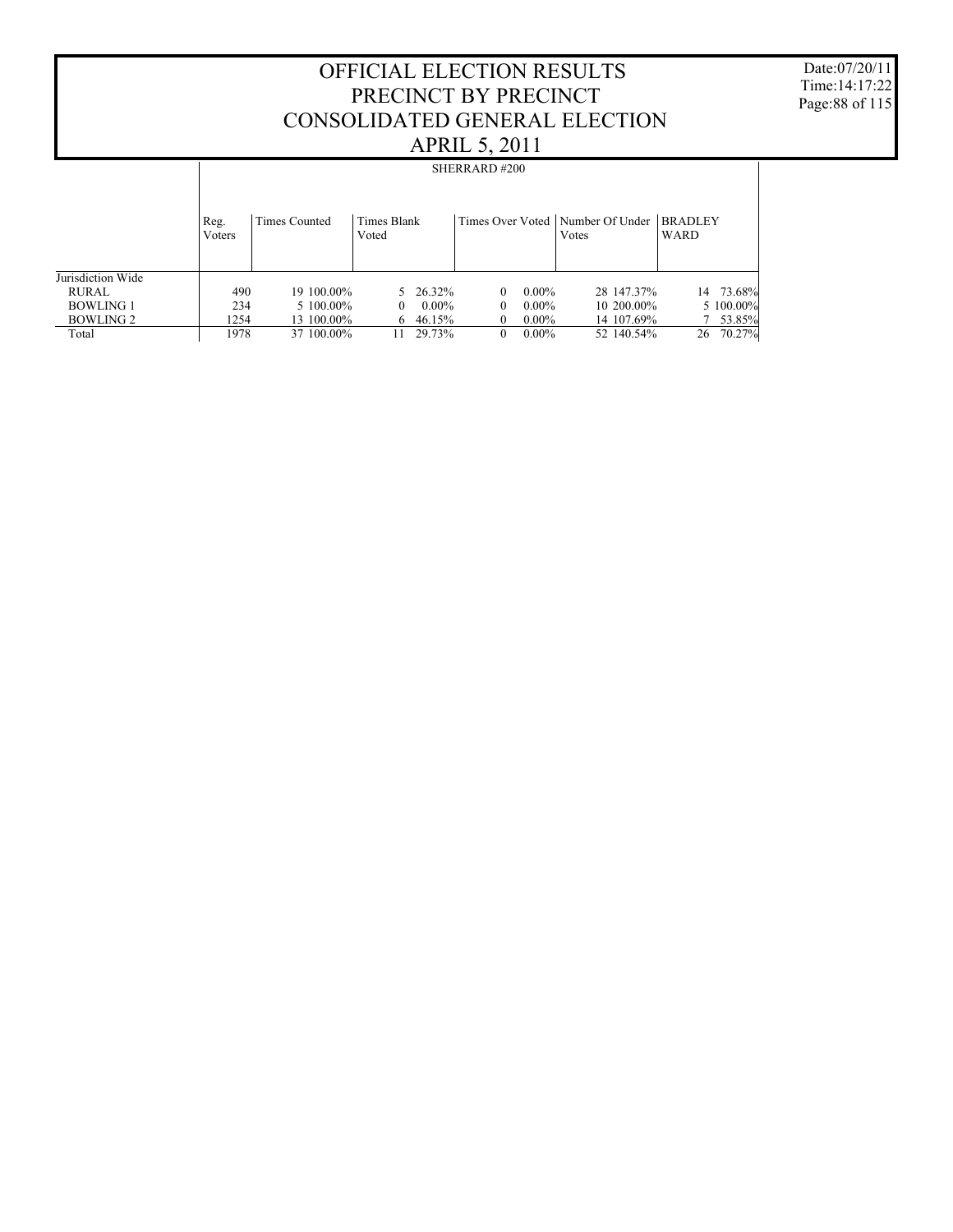Date:07/20/11 Time:14:17:22 Page:89 of 115

#### OFFICIAL ELECTION RESULTS PRECINCT BY PRECINCT CONSOLIDATED GENERAL ELECTION APRIL 5, 2011

|                   |                |               |                      |          |                  | SILVIS#34 |                          |                  |                  |                                   |           |
|-------------------|----------------|---------------|----------------------|----------|------------------|-----------|--------------------------|------------------|------------------|-----------------------------------|-----------|
|                   |                |               |                      |          |                  |           |                          |                  |                  |                                   |           |
|                   |                |               |                      |          |                  |           |                          |                  |                  |                                   |           |
|                   | Reg.<br>Voters | Times Counted | Times Blank<br>Voted |          | Times Over Voted |           | Number Of Under<br>Votes | <b>DAN JECKS</b> |                  | <b>KEVIN</b><br><b>ROSSMILLER</b> |           |
|                   |                |               |                      |          |                  |           |                          |                  |                  |                                   |           |
|                   |                |               |                      |          |                  |           |                          |                  |                  |                                   |           |
| Jurisdiction Wide |                |               |                      |          |                  |           |                          |                  |                  |                                   |           |
| <b>HAMPTON 1</b>  | 176            | 5 100,00%     |                      | 20.00%   | $\Omega$         | $0.00\%$  | 6 120.00%                |                  | $3\quad 60.00\%$ | 3                                 | $60.00\%$ |
| <b>HAMPTON 6</b>  | 825            | 27 100,00%    |                      | 14.81%   | $\Omega$         | $0.00\%$  | 33 122.22%               | 18               | 66.67%           | 18                                | 66.67%    |
| <b>HAMPTON 7</b>  | 395            | 3 100,00%     | $\Omega$             | $0.00\%$ | $\Omega$         | $0.00\%$  | 3 100,00%                |                  | 3 100,00%        |                                   | 3 100.00% |
| <b>HAMPTON 8</b>  | 32             | $^{0}$        | $\Omega$             |          | $\theta$         |           |                          |                  |                  | $\Omega$                          |           |
| <b>HAMPTON 9</b>  | 326            | 7 100,00%     |                      | 42.86%   | $\Omega$         | $0.00\%$  | 5 71.43%                 |                  | 42.86%           | 4                                 | 57.14%    |
| <b>HAMPTON 11</b> | 904            | 54 100,00%    |                      | 14.81%   | $\Omega$         | $0.00\%$  | 67 124.07%               | 33               | 61.11%           | 38                                | 70.37%    |
| <b>HAMPTON 12</b> | 201            | 3 100,00%     |                      | 33.33%   | $\theta$         | $0.00\%$  | 3 100.00%                |                  | 33.33%           |                                   | 66.67%    |
| <b>HAMPTON 14</b> | 355            | 20 100,00%    |                      | 20.00%   | $\Omega$         | $0.00\%$  | 24 120,00%               | 12               | 60.00%           | 12                                | 60.00%    |
| <b>HAMPTON 15</b> | 567            | 34 100,00%    |                      | 6 17.65% | $\Omega$         | $0.00\%$  | 34 100.00%               | 27               | 79.41%           | 23                                | 67.65%    |
| <b>HAMPTON 17</b> |                | 0             | $\Omega$             |          | $\theta$         |           |                          | $\Omega$         |                  | $\Omega$                          |           |
| Total             | 3792           | 153 100.00%   | 27                   | 17.65%   | $\Omega$         | $0.00\%$  | 175 114.38%              | 100              | 65.36%           | 103                               | 67.32%    |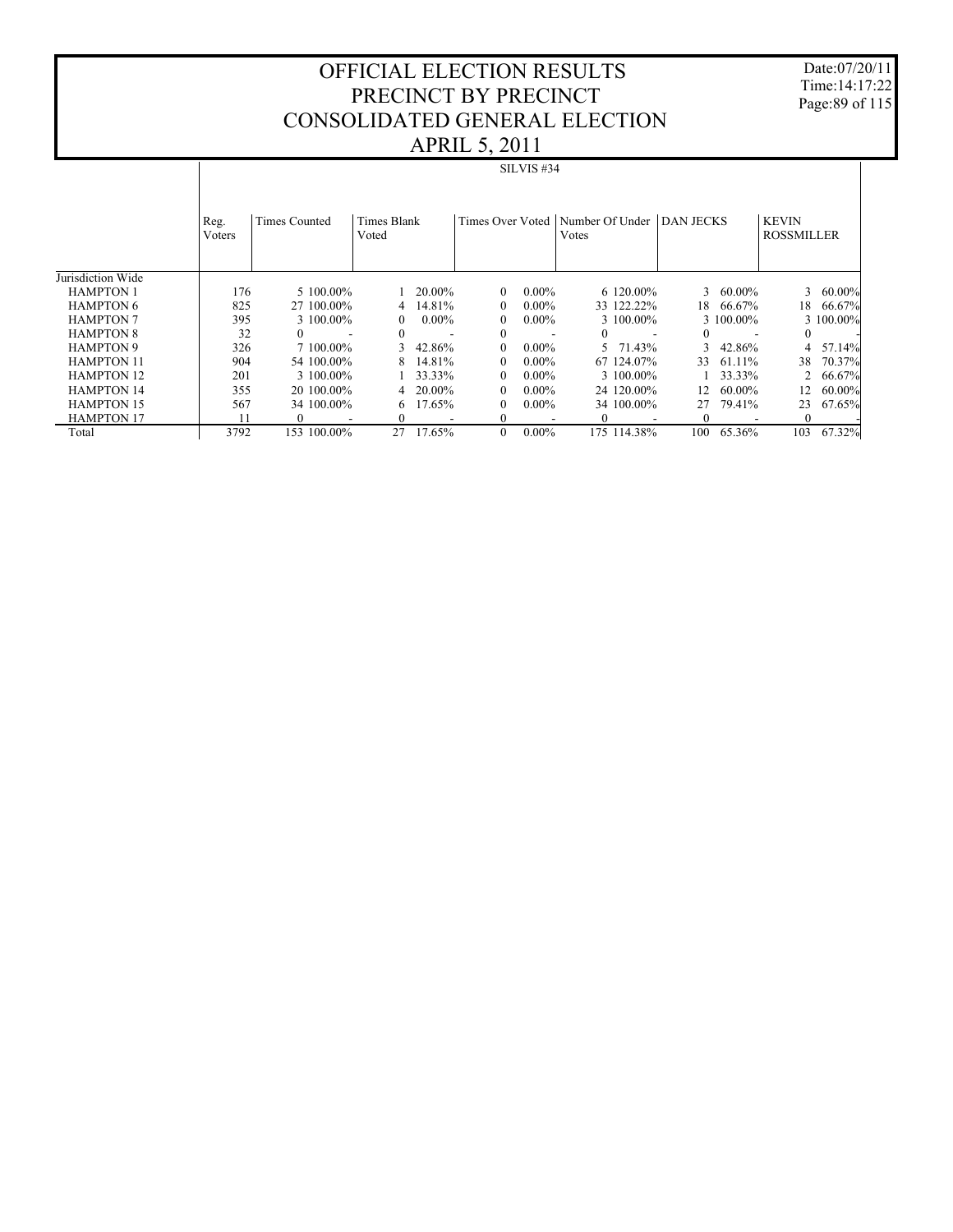|                                   | <b>OFFICIAL ELECTION RESULTS</b><br>PRECINCT BY PRECINCT<br>CONSOLIDATED GENERAL ELECTION<br><b>APRIL 5, 2011</b> |               |                      |          |          |                       |                                                 |          |               |        | Date: 07/20/11<br>Time: 14:17:22<br>Page: 90 of 115 |        |  |  |
|-----------------------------------|-------------------------------------------------------------------------------------------------------------------|---------------|----------------------|----------|----------|-----------------------|-------------------------------------------------|----------|---------------|--------|-----------------------------------------------------|--------|--|--|
|                                   |                                                                                                                   |               |                      |          |          | <b>MERCER CO #404</b> |                                                 |          |               |        |                                                     |        |  |  |
|                                   | Reg.<br>Voters                                                                                                    | Times Counted | Times Blank<br>Voted |          |          |                       | Times Over Voted Number Of Under NARTA<br>Votes |          | <b>TUCKER</b> |        | <b>JESSICA</b><br><b>SACKVILLE</b>                  |        |  |  |
| Jurisdiction Wide<br><b>DRURY</b> | 70                                                                                                                | 4 100,00%     | 0                    | $0.00\%$ |          | $0.00\%$              | 0                                               | $0.00\%$ |               | 50.00% | 2                                                   | 50.00% |  |  |
| Total                             | 70                                                                                                                | 4 100,00%     | $\theta$             | $0.00\%$ | $\Omega$ | $0.00\%$              | 0                                               | $0.00\%$ | $2^{\circ}$   | 50.00% | $\mathfrak{D}$                                      | 50.00% |  |  |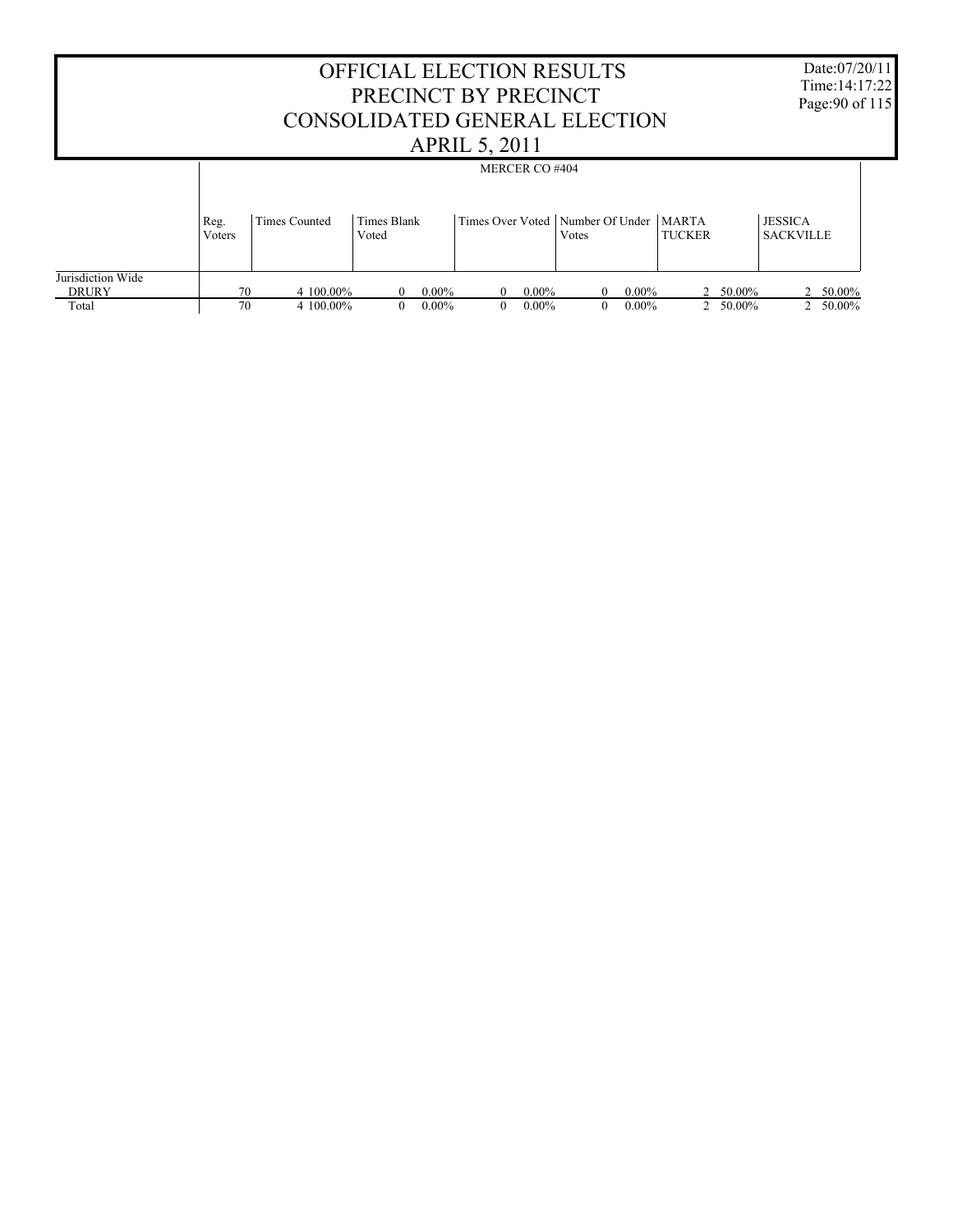#### OFFICIAL ELECTION RESULTS PRECINCT BY PRECINCT CONSOLIDATED GENERAL ELECTION APRIL 5, 2011 Date:07/20/11 Time:14:17:22 Page:91 of 115 Jurisdiction Wide **DRURY**  Total VICTOR **JOHNSON** BARBARA ANN GREG CHILES BECKMAN  $|RYAN$  STRUBLE  $|BILL$  SMOCK  $|M$ **RETHERFORD** MERCER CO #404  $\frac{1}{1} \quad \frac{25.00\%}{25.00\%} \qquad \frac{0}{1} \quad \frac{0.00\%}{25.00\%} \qquad \frac{2}{2} \quad \frac{50.00\%}{50.00\%} \qquad \frac{1}{1} \quad \frac{25.00\%}{25.00\%} \qquad \frac{2}{2} \quad \frac{50.00\%}{50.00\%} \qquad \frac{2}{2} \quad \frac{50.00\%}{50.00\%}$  $0 \quad 0.00\%$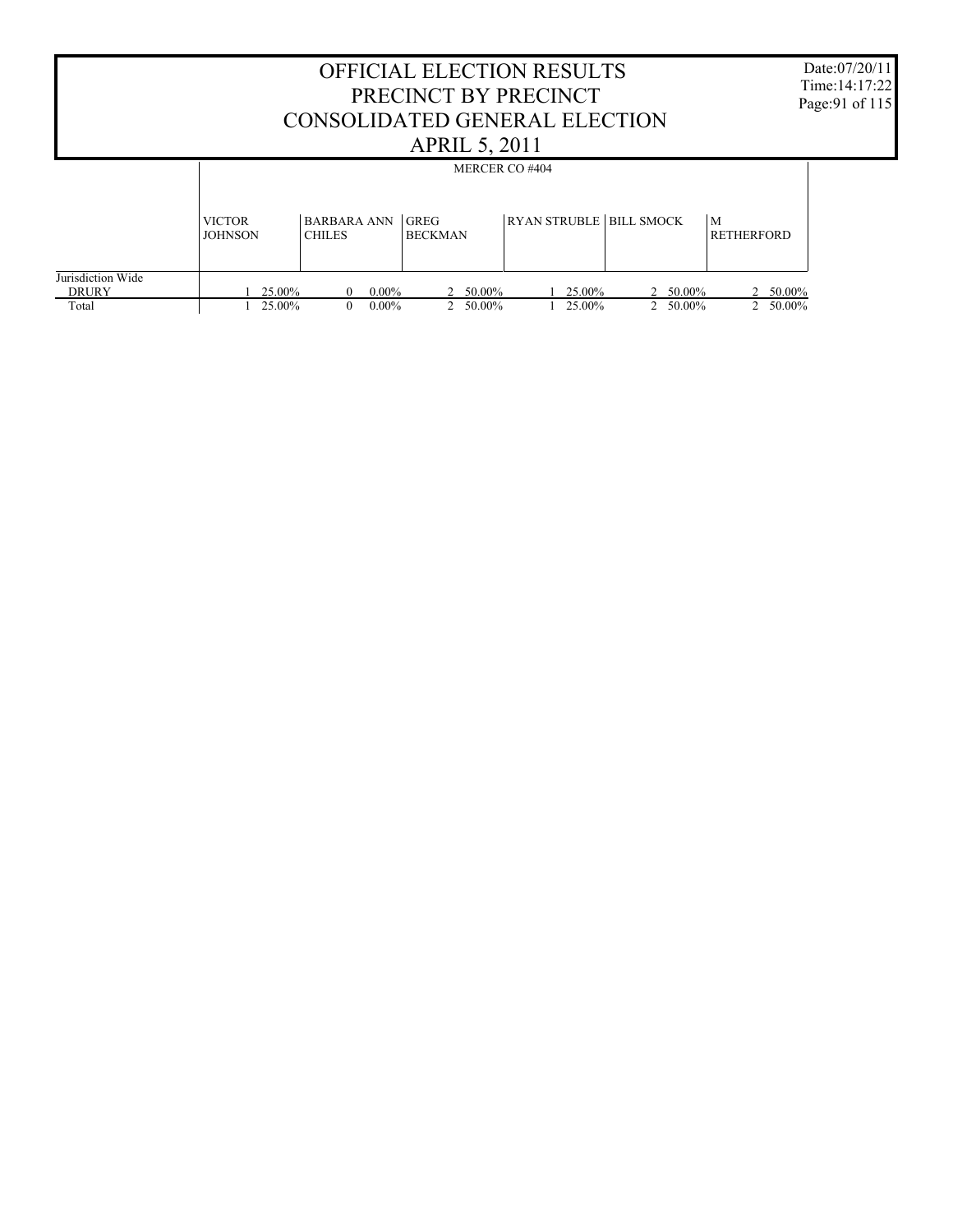MERCER CO #404

JOSEPH OLSON

| Jurisdiction Wide |          |
|-------------------|----------|
| <b>DRURY</b>      | $0.00\%$ |
| Total             | 0.00%    |

Date:07/20/11 Time:14:17:22 Page:92 of 115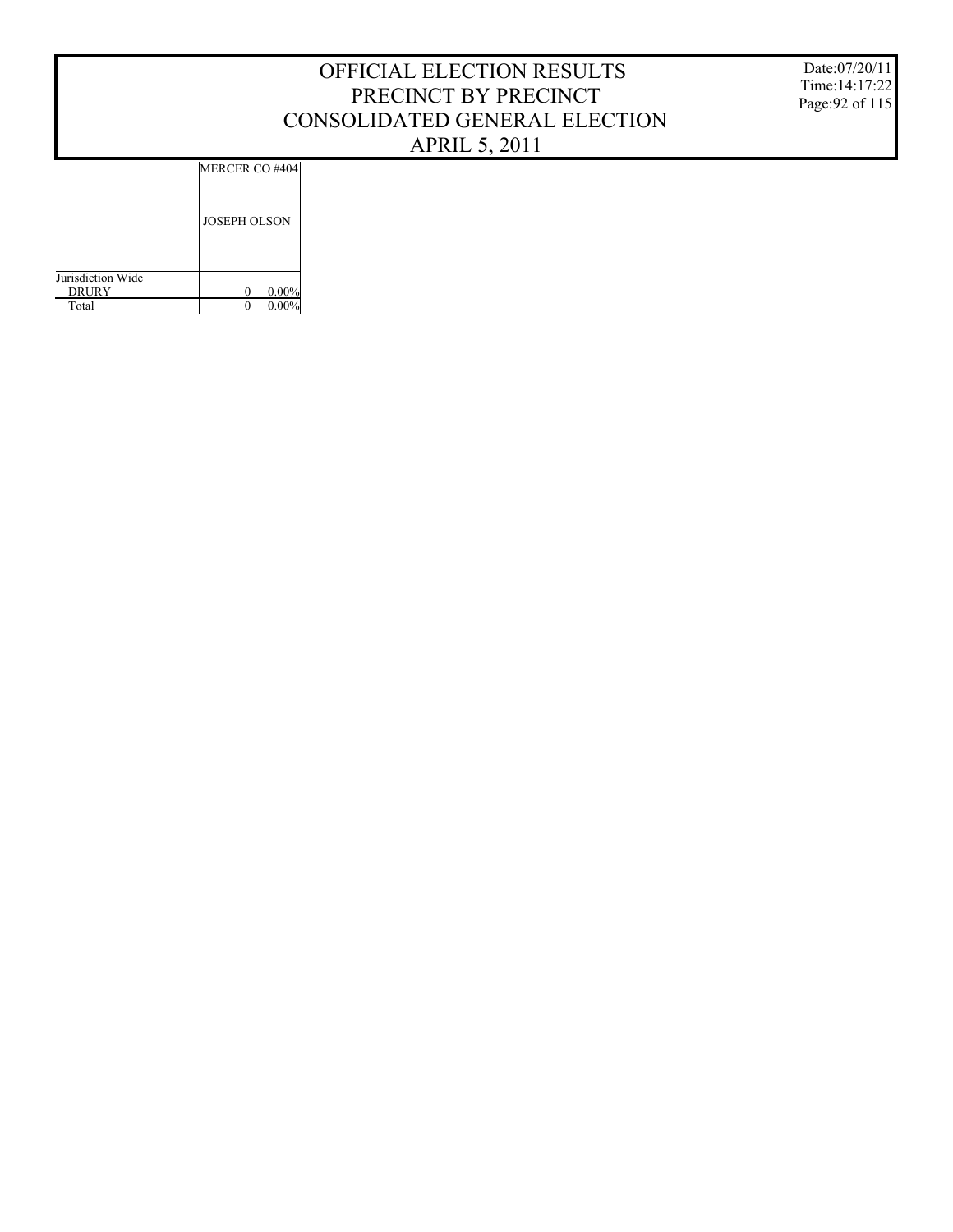Date:07/20/11 Time:14:17:22 Page:93 of 115

| AF NIL 9, 2011      |        |                      |                    |            |                         |                 |                 |          |                     |            |                  |           |
|---------------------|--------|----------------------|--------------------|------------|-------------------------|-----------------|-----------------|----------|---------------------|------------|------------------|-----------|
|                     |        |                      |                    |            |                         | <b>UTHS #30</b> |                 |          |                     |            |                  |           |
|                     |        |                      |                    |            |                         |                 |                 |          |                     |            |                  |           |
|                     |        |                      |                    |            |                         |                 |                 |          |                     |            |                  |           |
|                     |        |                      |                    |            |                         |                 |                 |          |                     |            |                  |           |
|                     | Reg.   | <b>Times Counted</b> | <b>Times Blank</b> |            | <b>Times Over Voted</b> |                 | Number Of Under |          | <b>SUE A. ICKES</b> |            | <b>JANICE C.</b> |           |
|                     | Voters |                      | Voted              |            |                         |                 | Votes           |          |                     |            | <b>ALLISON</b>   |           |
|                     |        |                      |                    |            |                         |                 |                 |          |                     |            |                  |           |
|                     |        |                      |                    |            |                         |                 |                 |          |                     |            |                  |           |
| Jurisdiction Wide   |        |                      |                    |            |                         |                 |                 |          |                     |            |                  |           |
| <b>HAMPTON 1</b>    | 251    | 11 100.00%           | $\mathbf{0}$       | $0.00\%$   | $\mathbf{0}$            | $0.00\%$        | 6               | 54.55%   |                     | 11 100.00% | 8                | 72.73%    |
| <b>HAMPTON 2</b>    | 643    | 145 100.00%          | 39                 | 26.90%     | $\mathbf{0}$            | $0.00\%$        | 71              | 48.97%   | 89                  | 61.38%     | 82               | 56.55%    |
| <b>HAMPTON 3</b>    | 971    | 15 100.00%           | 3                  | 20.00%     | $\mathbf{0}$            | $0.00\%$        | 6               | 40.00%   | 9                   | 60.00%     | 12               | 80.00%    |
| <b>HAMPTON 4</b>    | 745    | 32 100.00%           | 5                  | 15.63%     | $\mathbf{0}$            | $0.00\%$        | 30              | 93.75%   | 20                  | 62.50%     | 15               | 46.88%    |
| <b>HAMPTON 5</b>    | 773    | 24 100.00%           | 5                  | 20.83%     | $\mathbf{0}$            | $0.00\%$        | 11              | 45.83%   | 17                  | 70.83%     | 16               | 66.67%    |
| <b>HAMPTON 6</b>    | 825    | 27 100,00%           | 3                  | 11.11%     | $\mathbf{0}$            | $0.00\%$        | 20              | 74.07%   | 20                  | 74.07%     | 15               | 55.56%    |
| <b>HAMPTON 7</b>    | 534    | 3 100.00%            | $\mathbf{0}$       | $0.00\%$   | $\mathbf{0}$            | $0.00\%$        | $\mathbf{0}$    | $0.00\%$ |                     | 3 100.00%  |                  | 3 100.00% |
| <b>HAMPTON 8</b>    | 818    | 39 100.00%           | 10                 | 25.64%     | $\mathbf{0}$            | $0.00\%$        | 14              | 35.90%   | 25                  | 64.10%     | 25               | 64.10%    |
| <b>HAMPTON 9</b>    | 472    | 20 100.00%           | 5                  | 25.00%     | $\mathbf{0}$            | $0.00\%$        | 13              | 65.00%   | 13                  | 65.00%     | 10               | 50.00%    |
| <b>HAMPTON 10</b>   | 884    | 24 100.00%           | $\overline{2}$     | 8.33%      | $\mathbf{0}$            | $0.00\%$        | 15              | 62.50%   | 20                  | 83.33%     | 15               | 62.50%    |
| <b>HAMPTON 11</b>   | 904    | 54 100.00%           | 8                  | 14.81%     | $\mathbf{0}$            | $0.00\%$        | 32              | 59.26%   | 41                  | 75.93%     | 32               | 59.26%    |
| <b>HAMPTON 12</b>   | 918    | 64 100.00%           | 15                 | 23.44%     | $\mathbf{0}$            | $0.00\%$        | 38              | 59.38%   | 44                  | 68.75%     | 34               | 53.13%    |
| <b>HAMPTON 13</b>   | 534    | 1 100.00%            | $\mathbf{0}$       | $0.00\%$   | $\mathbf{0}$            | $0.00\%$        | $\mathbf{0}$    | $0.00\%$ |                     | 1 100.00%  |                  | 1 100.00% |
| <b>HAMPTON 14</b>   | 1029   | 61 100.00%           | 7                  | 11.48%     | $\mathbf{0}$            | $0.00\%$        | 44              | 72.13%   | 47                  | 77.05%     | 37               | 60.66%    |
| <b>HAMPTON 15</b>   | 996    | 42 100.00%           | 4                  | 9.52%      | $\mathbf{0}$            | $0.00\%$        | 19              | 45.24%   | 33                  | 78.57%     | 32               | 76.19%    |
| <b>HAMPTON 16</b>   | 813    | 33 100.00%           | 5                  | 15.15%     | $\mathbf{0}$            | $0.00\%$        | 10              | 30.30%   | 28                  | 84.85%     | 23               | 69.70%    |
| <b>HAMPTON 17</b>   | 902    | 200 100.00%          | 62                 | 31.00%     | $\boldsymbol{0}$        | $0.00\%$        | 54              | 27.00%   | 126                 | 63.00%     | 121              | 60.50%    |
| SO MOLINE 1         | 798    | 13 100.00%           | $\overline{2}$     | 15.38%     | $\mathbf{0}$            | $0.00\%$        | 4               | 30.77%   | 11                  | 84.62%     | 9                | 69.23%    |
| SO MOLINE 2         | 932    | 32 100.00%           | 5                  | 15.63%     | $\theta$                | $0.00\%$        | 17              | 53.13%   | 26                  | 81.25%     | 19               | 59.38%    |
| SO MOLINE 3         | 652    | 18 100.00%           | 2                  | 11.11%     | $\mathbf{0}$            | $0.00\%$        | 9               | 50.00%   | 13                  | 72.22%     | 14               | 77.78%    |
| SO MOLINE 10        | 793    | 20 100.00%           | $\overline{2}$     | 10.00%     | $\mathbf{0}$            | $0.00\%$        | 9               | 45.00%   | 17                  | 85.00%     | 14               | 70.00%    |
| SO MOLINE 11        | 459    | 14 100.00%           | $\overline{2}$     | 14.29%     | $\mathbf{0}$            | $0.00\%$        | $\overline{4}$  | 28.57%   | 10                  | 71.43%     | 10               | 71.43%    |
| SO MOLINE 12        | 606    | 15 100.00%           | 1                  | 6.67%      | $\mathbf{0}$            | $0.00\%$        | 8               | 53.33%   | 13                  | 86.67%     | 11               | 73.33%    |
| SO MOLINE 14        | 785    | 10 100.00%           |                    | 10.00%     | $\boldsymbol{0}$        | $0.00\%$        | 8               | 80.00%   | 6                   | 60.00%     | 6                | 60.00%    |
| SO MOLINE 15        | 679    | 25 100.00%           | $\overline{2}$     | 8.00%      | $\mathbf{0}$            | $0.00\%$        | 12              | 48.00%   | 20                  | 80.00%     | 20               | 80.00%    |
| SO MOLINE 16        | 930    | 37 100.00%           | 4                  | 10.81%     | $\theta$                | $0.00\%$        | 27              | 72.97%   | 27                  | 72.97%     | 24               | 64.86%    |
| SO MOLINE 17        | 1336   | 37 100.00%           | 5                  | 13.51%     | $\mathbf{0}$            | $0.00\%$        | 16              | 43.24%   | 28                  | 75.68%     | 25               | 67.57%    |
| <b>SO MOLINE 18</b> | 1075   | 32 100.00%           | 6                  | 18.75%     | $\boldsymbol{0}$        | $0.00\%$        | 11              | 34.38%   | 24                  | 75.00%     | 21               | 65.63%    |
| SO MOLINE 21        | 195    | 29 100.00%           | $\overline{2}$     | 6.90%      | $\mathbf{0}$            | $0.00\%$        | 4               | 13.79%   | 27                  | 93.10%     | 25               | 86.21%    |
| SO MOLINE 27        | 977    | 43 100.00%           | 7                  | 16.28%     | $\theta$                | $0.00\%$        | 16              | 37.21%   | 29                  | 67.44%     | 32               | 74.42%    |
| <b>SO MOLINE 28</b> | 426    | 10 100.00%           |                    | 10.00%     | $\mathbf{0}$            | $0.00\%$        | 4               | 40.00%   | 8                   | 80.00%     | 8                | 80.00%    |
| SO MOLINE 29        | 391    | 16 100.00%           | $\mathfrak{D}$     | 12.50%     | $\theta$                | $0.00\%$        | 6               | 37.50%   | 12                  | 75.00%     | 13               | 81.25%    |
| Total               | 24046  | 1146 100.00%         |                    | 217 18.94% | $\mathbf{0}$            | $0.00\%$        | 538             | 46.95%   | 818                 | 71.38%     | 732              | 63.87%    |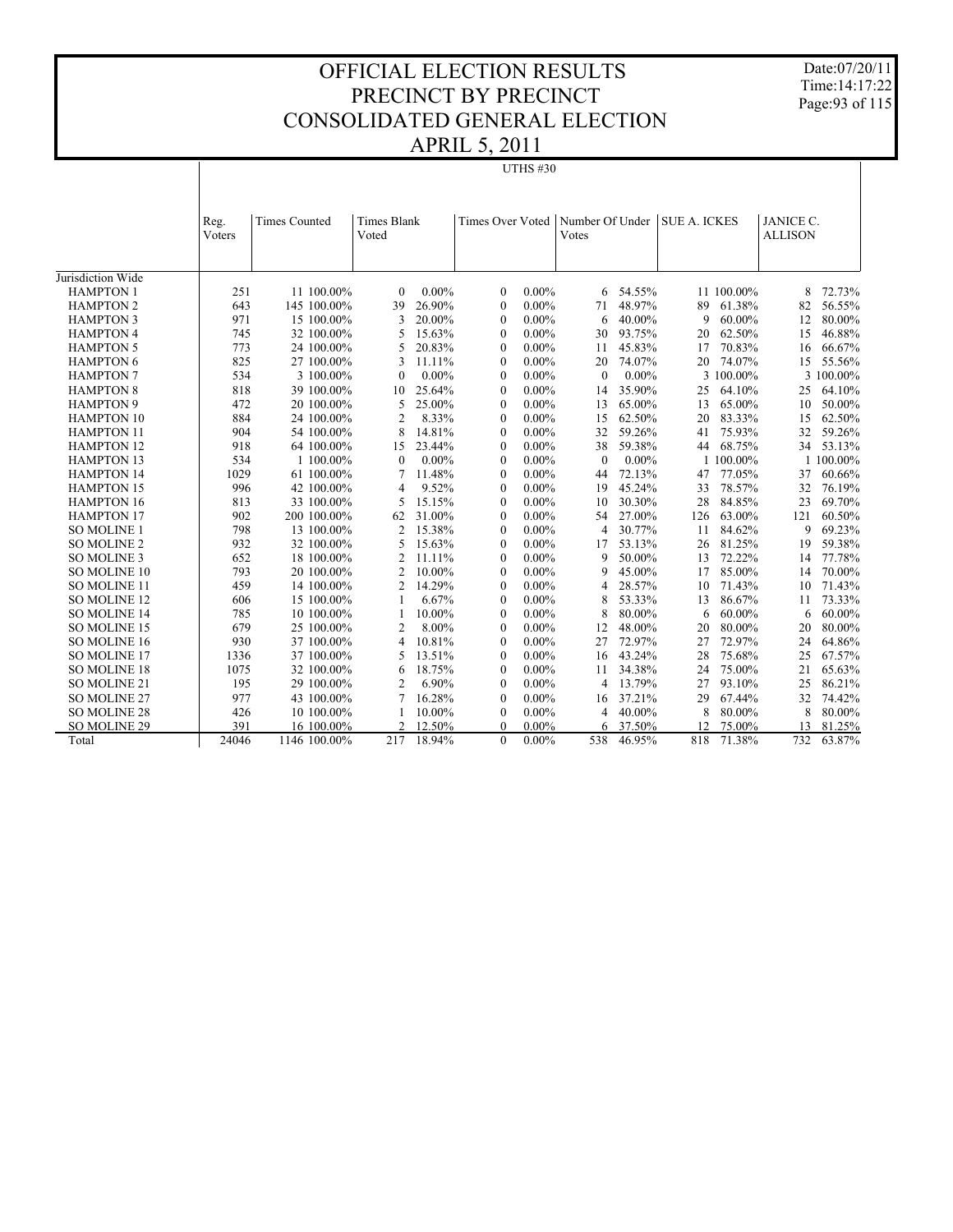Date:07/20/11 Time:14:17:23 Page:94 of 115

|                     | <b>UTHS #30</b>  |
|---------------------|------------------|
|                     |                  |
|                     | <b>LARRY</b>     |
|                     | <b>MORGENSEN</b> |
|                     |                  |
| Jurisdiction Wide   |                  |
| <b>HAMPTON 1</b>    | 72.73%<br>8      |
| <b>HAMPTON 2</b>    | 76<br>52.41%     |
| <b>HAMPTON 3</b>    | 60.00%<br>9      |
| <b>HAMPTON 4</b>    | 50.00%<br>16     |
| <b>HAMPTON 5</b>    | 13<br>54.17%     |
| <b>HAMPTON 6</b>    | 62.96%<br>17     |
| <b>HAMPTON 7</b>    | 3 100.00%        |
| <b>HAMPTON 8</b>    | 58.97%<br>23     |
| <b>HAMPTON 9</b>    | 45.00%<br>9.     |
| <b>HAMPTON 10</b>   | 66.67%<br>16     |
| <b>HAMPTON 11</b>   | 33<br>61.11%     |
| <b>HAMPTON 12</b>   | 31<br>48.44%     |
| <b>HAMPTON 13</b>   | 100.00%<br>1     |
| <b>HAMPTON 14</b>   | 34<br>55.74%     |
| <b>HAMPTON 15</b>   | 30<br>71.43%     |
| <b>HAMPTON 16</b>   | 23<br>69.70%     |
| <b>HAMPTON 17</b>   | 113<br>56.50%    |
| <b>SO MOLINE 1</b>  | 69.23%<br>9      |
| <b>SO MOLINE 2</b>  | 59.38%<br>19     |
| <b>SO MOLINE 3</b>  | 12<br>66.67%     |
| SO MOLINE 10        | 70.00%<br>14     |
| SO MOLINE 11        | 85.71%<br>12     |
| <b>SO MOLINE 12</b> | 10<br>66.67%     |
| SO MOLINE 14        | 7<br>70.00%      |
| <b>SO MOLINE 15</b> | 68.00%<br>17     |
| <b>SO MOLINE 16</b> | 21<br>56.76%     |
| <b>SO MOLINE 17</b> | 27<br>72.97%     |
| <b>SO MOLINE 18</b> | 22<br>68.75%     |
| SO MOLINE 21        | 25<br>86.21%     |
| <b>SO MOLINE 27</b> | 31<br>72.09%     |
| <b>SO MOLINE 28</b> | 70.00%<br>7      |
| <b>SO MOLINE 29</b> | 68.75%<br>11     |
| Total               | 699<br>60.99%    |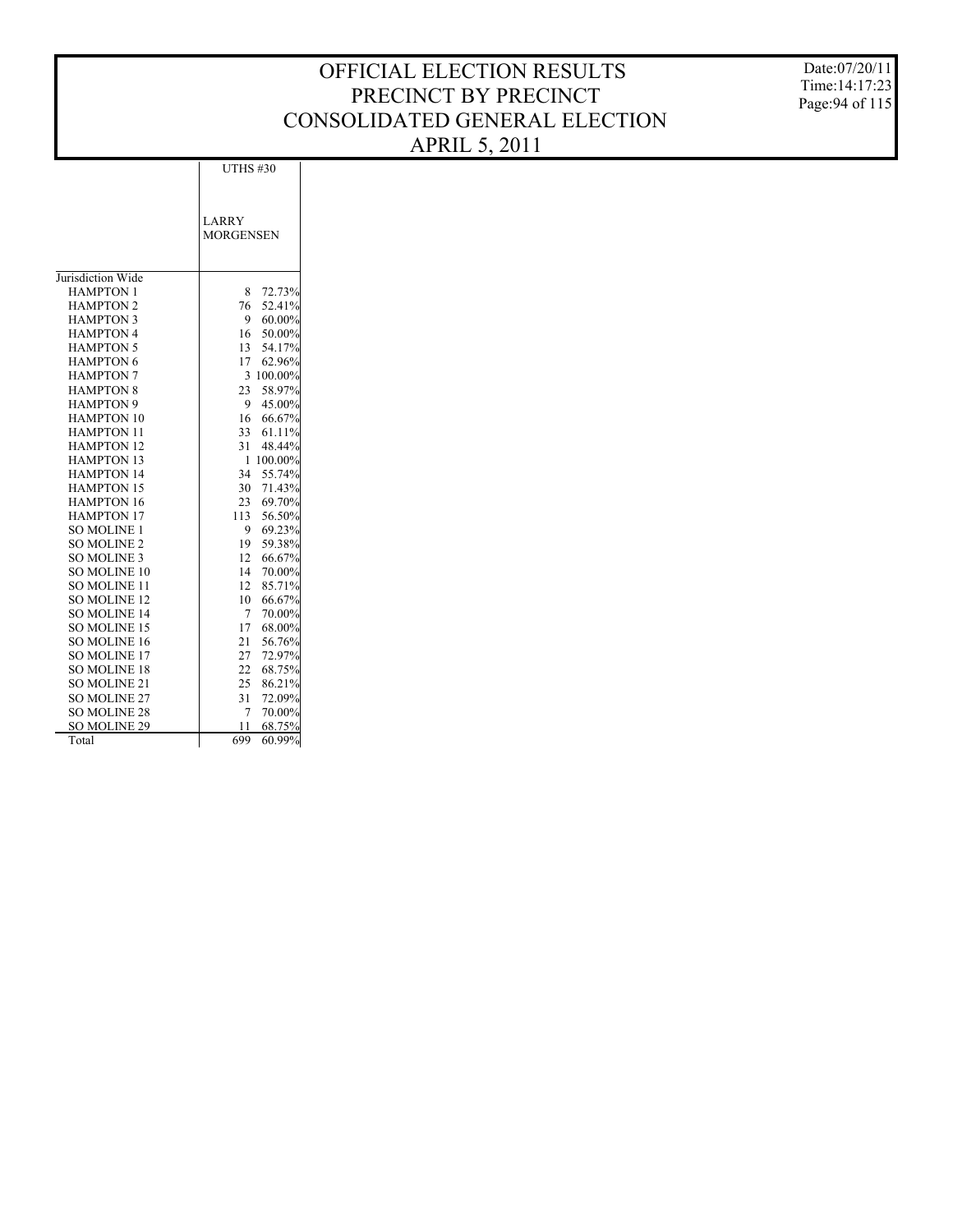Date:07/20/11 Time:14:17:23 Page:95 of 115

#### UTHS UNEXP 2 YR

|                     | Reg.<br>Voters | <b>Times Counted</b> | <b>Times Blank</b><br>Voted |          | <b>Times Over Voted</b> |          | Number Of Under<br>Votes |          | $\mathcal{C}$<br><b>VANSPEYBROEC</b> |            |
|---------------------|----------------|----------------------|-----------------------------|----------|-------------------------|----------|--------------------------|----------|--------------------------------------|------------|
| Jurisdiction Wide   |                |                      |                             |          |                         |          |                          |          |                                      |            |
| <b>HAMPTON 1</b>    | 251            | 11 100.00%           | 1                           | 9.09%    | $\mathbf{0}$            | $0.00\%$ | $\mathbf{0}$             | $0.00\%$ | 10                                   | 90.91%     |
| <b>HAMPTON 2</b>    | 643            | 145 100.00%          | 56                          | 38.62%   | $\Omega$                | $0.00\%$ | $\mathbf{0}$             | $0.00\%$ | 89                                   | 61.38%     |
| <b>HAMPTON 3</b>    | 971            | 15 100.00%           | 3                           | 20.00%   | $\mathbf{0}$            | $0.00\%$ | $\mathbf{0}$             | $0.00\%$ | 12                                   | 80.00%     |
| <b>HAMPTON 4</b>    | 745            | 32 100.00%           | 12                          | 37.50%   | $\Omega$                | $0.00\%$ | $\Omega$                 | $0.00\%$ | 20                                   | 62.50%     |
| <b>HAMPTON 5</b>    | 773            | 24 100,00%           | 5                           | 20.83%   | $\mathbf{0}$            | $0.00\%$ | $\mathbf{0}$             | $0.00\%$ | 19                                   | 79.17%     |
| <b>HAMPTON 6</b>    | 825            | 27 100.00%           | 8                           | 29.63%   | $\Omega$                | $0.00\%$ | $\theta$                 | $0.00\%$ | 19                                   | 70.37%     |
| <b>HAMPTON 7</b>    | 534            | 3 100.00%            | $\mathbf{0}$                | $0.00\%$ | $\mathbf{0}$            | $0.00\%$ | $\mathbf{0}$             | $0.00\%$ |                                      | 3 100.00%  |
| <b>HAMPTON 8</b>    | 818            | 39 100.00%           | 12                          | 30.77%   | $\mathbf{0}$            | $0.00\%$ | $\Omega$                 | $0.00\%$ | 27                                   | 69.23%     |
| <b>HAMPTON 9</b>    | 472            | 20 100.00%           | $\overline{7}$              | 35.00%   | $\boldsymbol{0}$        | $0.00\%$ | $\mathbf{0}$             | $0.00\%$ | 13                                   | 65.00%     |
| <b>HAMPTON 10</b>   | 884            | 24 100.00%           | $\overline{2}$              | 8.33%    | $\mathbf{0}$            | $0.00\%$ | $\mathbf{0}$             | $0.00\%$ | 22                                   | 91.67%     |
| <b>HAMPTON 11</b>   | 904            | 54 100.00%           | 9                           | 16.67%   | $\mathbf{0}$            | $0.00\%$ | $\mathbf{0}$             | $0.00\%$ | 45                                   | 83.33%     |
| <b>HAMPTON 12</b>   | 918            | 64 100,00%           | 18                          | 28.13%   | $\theta$                | $0.00\%$ | $\theta$                 | $0.00\%$ | 46                                   | 71.88%     |
| <b>HAMPTON 13</b>   | 534            | 1 100.00%            | $\Omega$                    | $0.00\%$ | $\theta$                | $0.00\%$ | $\mathbf{0}$             | $0.00\%$ |                                      | 1 100.00%  |
| <b>HAMPTON 14</b>   | 1029           | 61 100.00%           | 16                          | 26.23%   | $\Omega$                | $0.00\%$ | $\theta$                 | $0.00\%$ | 45                                   | 73.77%     |
| <b>HAMPTON 15</b>   | 996            | 42 100,00%           | 8                           | 19.05%   | $\Omega$                | $0.00\%$ | $\Omega$                 | $0.00\%$ | 34                                   | 80.95%     |
| <b>HAMPTON 16</b>   | 813            | 33 100.00%           | 6                           | 18.18%   | $\Omega$                | $0.00\%$ | $\Omega$                 | $0.00\%$ | 27                                   | 81.82%     |
| <b>HAMPTON 17</b>   | 902            | 200 100.00%          | 64                          | 32.00%   | $\Omega$                | $0.00\%$ | $\Omega$                 | $0.00\%$ | 136                                  | 68.00%     |
| <b>SO MOLINE 1</b>  | 798            | 13 100.00%           | $\mathbf{0}$                | $0.00\%$ | $\mathbf{0}$            | $0.00\%$ | $\mathbf{0}$             | $0.00\%$ |                                      | 13 100.00% |
| <b>SO MOLINE 2</b>  | 932            | 32 100.00%           | 6                           | 18.75%   | $\mathbf{0}$            | $0.00\%$ | $\mathbf{0}$             | $0.00\%$ | 26                                   | 81.25%     |
| <b>SO MOLINE 3</b>  | 652            | 18 100.00%           | 3                           | 16.67%   | $\mathbf{0}$            | $0.00\%$ | $\mathbf{0}$             | $0.00\%$ | 15                                   | 83.33%     |
| <b>SO MOLINE 10</b> | 793            | 20 100.00%           | $\overline{4}$              | 20.00%   | $\mathbf{0}$            | $0.00\%$ | $\mathbf{0}$             | $0.00\%$ | 16                                   | 80.00%     |
| <b>SO MOLINE 11</b> | 459            | 14 100.00%           | 4                           | 28.57%   | $\mathbf{0}$            | $0.00\%$ | $\mathbf{0}$             | $0.00\%$ | 10                                   | 71.43%     |
| <b>SO MOLINE 12</b> | 606            | 15 100.00%           | $\mathbf{1}$                | 6.67%    | $\theta$                | $0.00\%$ | $\mathbf{0}$             | $0.00\%$ | 14                                   | 93.33%     |
| <b>SO MOLINE 14</b> | 785            | 10 100.00%           | 1                           | 10.00%   | $\mathbf{0}$            | $0.00\%$ | $\mathbf{0}$             | $0.00\%$ | 9                                    | 90.00%     |
| SO MOLINE 15        | 679            | 25 100,00%           | 6                           | 24.00%   | $\mathbf{0}$            | $0.00\%$ | $\theta$                 | $0.00\%$ | 19                                   | 76.00%     |
| SO MOLINE 16        | 930            | 37 100.00%           | 6                           | 16.22%   | $\mathbf{0}$            | $0.00\%$ | $\mathbf{0}$             | $0.00\%$ | 31                                   | 83.78%     |
| SO MOLINE 17        | 1336           | 37 100.00%           | $\overline{7}$              | 18.92%   | $\Omega$                | $0.00\%$ | $\Omega$                 | $0.00\%$ | 30                                   | 81.08%     |
| <b>SO MOLINE 18</b> | 1075           | 32 100.00%           | 8                           | 25.00%   | $\mathbf{0}$            | $0.00\%$ | $\mathbf{0}$             | $0.00\%$ | 24                                   | 75.00%     |
| SO MOLINE 21        | 195            | 29 100.00%           | $\overline{2}$              | 6.90%    | $\mathbf{0}$            | $0.00\%$ | $\Omega$                 | $0.00\%$ | 27                                   | 93.10%     |
| SO MOLINE 27        | 977            | 43 100.00%           | 11                          | 25.58%   | $\boldsymbol{0}$        | $0.00\%$ | $\mathbf{0}$             | $0.00\%$ | 32                                   | 74.42%     |
| <b>SO MOLINE 28</b> | 426            | 10 100.00%           | $\overline{2}$              | 20.00%   | $\Omega$                | $0.00\%$ | $\mathbf{0}$             | $0.00\%$ | 8                                    | 80.00%     |
| SO MOLINE 29        | 391            | 16 100.00%           | 3                           | 18.75%   | $\Omega$                | $0.00\%$ | $\Omega$                 | $0.00\%$ | 13                                   | 81.25%     |
| Total               | 24046          | 1146 100.00%         | 291                         | 25.39%   | $\theta$                | $0.00\%$ | $\theta$                 | $0.00\%$ | 855                                  | 74.61%     |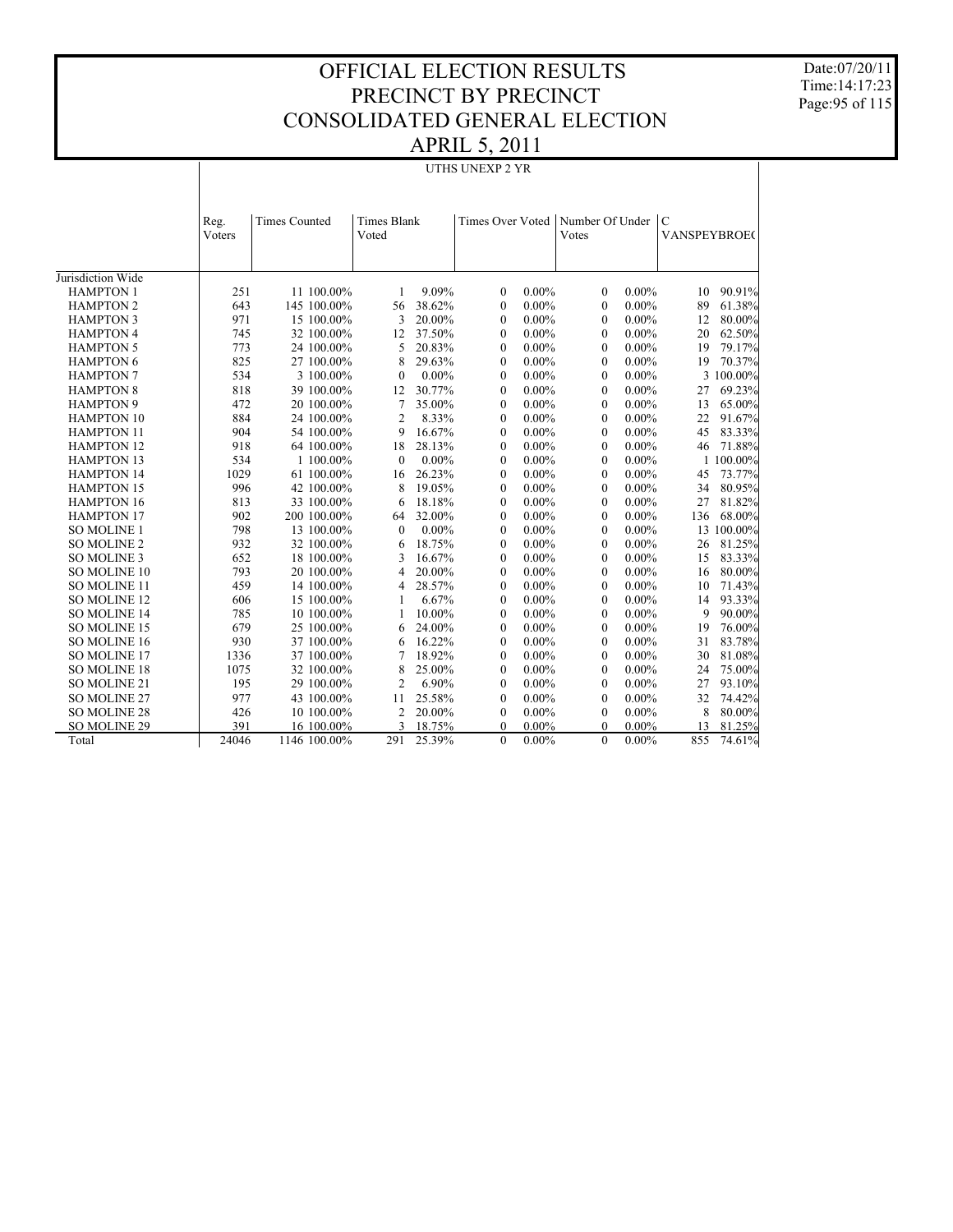Date:07/20/11 Time:14:17:23 Page:96 of 115

| <b>APRIL 5, 2011</b> |  |
|----------------------|--|
| BHC #503             |  |

|                                        | Reg.<br>Voters | <b>Times Counted</b>      | Times Blank<br>Voted  |                   | Times Over Voted                 |                      | Number Of Under<br>Votes |                     | <b>DAVID</b><br><b>EMERICK</b> |                     | ASHLY A.<br>McCABE |                     |
|----------------------------------------|----------------|---------------------------|-----------------------|-------------------|----------------------------------|----------------------|--------------------------|---------------------|--------------------------------|---------------------|--------------------|---------------------|
|                                        |                |                           |                       |                   |                                  |                      |                          |                     |                                |                     |                    |                     |
| Jurisdiction Wide                      |                |                           |                       |                   |                                  |                      |                          |                     |                                |                     |                    |                     |
| <b>CORDOVA</b>                         | 734            | 195 100.00%               | 68                    | 34.87%            | $\boldsymbol{0}$                 | $0.00\%$             | 25                       | 12.82%              | 53                             | 27.18%              | 62                 | 31.79%              |
| <b>COE</b>                             | 1337           | 79 100.00%                | 24                    | 30.38%            | $\boldsymbol{0}$                 | $0.00\%$             | 11                       | 13.92%              | 30                             | 37.97%              | 17                 | 21.52%              |
| <b>CANOE CREEK</b>                     | 482<br>607     | 134 100.00%               | 33<br>3               | 24.63%            | $\mathbf{0}$<br>$\boldsymbol{0}$ | $0.00\%$<br>$0.00\%$ | 37<br>5                  | 27.61%              | 46<br>8                        | 34.33%<br>34.78%    | 41<br>7            | 30.60%<br>30.43%    |
| ZUMA<br>PORT BYRON                     | 1113           | 23 100.00%<br>203 100.00% | 55                    | 13.04%<br>27.09%  | $\mathbf{0}$                     | $0.00\%$             | 27                       | 21.74%<br>13.30%    | 82                             | 40.39%              | 56                 | 27.59%              |
| <b>HAMPTON 1</b>                       | 1236           | 39 100.00%                | $\overline{2}$        | 5.13%             | $\boldsymbol{0}$                 | $0.00\%$             | 11                       | 28.21%              | 18                             | 46.15%              | 14                 | 35.90%              |
| <b>HAMPTON 2</b>                       | 959            | 153 100.00%               |                       | 42 27.45%         | $\mathbf{0}$                     | $0.00\%$             | 33                       | 21.57%              | 57                             | 37.25%              | 40                 | 26.14%              |
| <b>HAMPTON 3</b>                       | 971            | 15 100.00%                | 1                     | 6.67%             | $\boldsymbol{0}$                 | $0.00\%$             | 3                        | 20.00%              | 6                              | 40.00%              | 5                  | 33.33%              |
| <b>HAMPTON 4</b>                       | 745            | 32 100.00%                | 6                     | 18.75%            | $\mathbf{0}$                     | $0.00\%$             | 8                        | 25.00%              | 14                             | 43.75%              | 14                 | 43.75%              |
| <b>HAMPTON 5</b>                       | 773            | 24 100.00%                | 4                     | 16.67%            | $\boldsymbol{0}$                 | $0.00\%$             | 7                        | 29.17%              | 16                             | 66.67%              | 1                  | 4.17%               |
| <b>HAMPTON 6</b>                       | 825            | 27 100.00%                | 2                     | 7.41%             | $\mathbf{0}$                     | $0.00\%$             | 6                        | 22.22%              | 19                             | 70.37%              | 4                  | 14.81%              |
| <b>HAMPTON 7</b>                       | 534            | 3 100.00%                 | $\mathbf{0}$          | $0.00\%$          | $\boldsymbol{0}$                 | $0.00\%$             | $\mathbf{0}$             | $0.00\%$            | 1                              | 33.33%              | 2                  | 66.67%              |
| <b>HAMPTON 8</b>                       | 818            | 39 100.00%                | 7                     | 17.95%            | $\mathbf{0}$                     | $0.00\%$             | 10                       | 25.64%              | 21                             | 53.85%              | 10                 | 25.64%              |
| <b>HAMPTON 9</b>                       | 472            | 20 100.00%                | 2                     | 10.00%            | $\boldsymbol{0}$                 | $0.00\%$             | 5                        | 25.00%              | 10                             | 50.00%              | 5                  | 25.00%              |
| <b>HAMPTON 10</b>                      | 884            | 24 100.00%                | 1                     | 4.17%             | $\mathbf{0}$                     | $0.00\%$             | 6                        | 25.00%              | 14                             | 58.33%              | 4                  | 16.67%              |
| <b>HAMPTON 11</b>                      | 904            | 54 100.00%                | 5                     | 9.26%             | $\boldsymbol{0}$                 | $0.00\%$             | 14                       | 25.93%              | 42                             | 77.78%              | 9                  | 16.67%              |
| <b>HAMPTON 12</b>                      | 918            | 64 100.00%                | 8                     | 12.50%            | $\mathbf{0}$                     | $0.00\%$             | 12                       | 18.75%              | 36                             | 56.25%              | 13                 | 20.31%<br>1 100.00% |
| <b>HAMPTON 13</b>                      | 534<br>1029    | 1 100.00%<br>61 100.00%   | $\boldsymbol{0}$<br>5 | $0.00\%$<br>8.20% | $\boldsymbol{0}$<br>$\mathbf{0}$ | $0.00\%$<br>$0.00\%$ | $\boldsymbol{0}$<br>19   | $0.00\%$<br>31.15%  | $\boldsymbol{0}$<br>39         | $0.00\%$<br>63.93%  | 11                 | 18.03%              |
| <b>HAMPTON 14</b><br><b>HAMPTON 15</b> | 996            | 42 100.00%                | $\mathbf{1}$          | 2.38%             | $\boldsymbol{0}$                 | $0.00\%$             | 11                       | 26.19%              | 29                             | 69.05%              | 7                  | 16.67%              |
| <b>HAMPTON 16</b>                      | 813            | 33 100.00%                | 2                     | 6.06%             | $\boldsymbol{0}$                 | $0.00\%$             | 13                       | 39.39%              | 21                             | 63.64%              | 8                  | 24.24%              |
| <b>HAMPTON 17</b>                      | 904            | 200 100.00%               | 38                    | 19.00%            | 1                                | 0.50%                | 43                       | 21.50%              | 84                             | 42.00%              | 53                 | 26.50%              |
| <b>SO MOLINE 1</b>                     | 798            | 13 100.00%                | $\mathbf{0}$          | $0.00\%$          | $\mathbf{0}$                     | $0.00\%$             | 1                        | 7.69%               | 10                             | 76.92%              | 2                  | 15.38%              |
| <b>SO MOLINE 2</b>                     | 932            | 32 100.00%                | 5                     | 15.63%            | $\boldsymbol{0}$                 | $0.00\%$             | 7                        | 21.88%              | 15                             | 46.88%              | 7                  | 21.88%              |
| SO MOLINE 3                            | 661            | 18 100,00%                | $\mathbf{0}$          | $0.00\%$          | $\mathbf{0}$                     | $0.00\%$             | 4                        | 22.22%              | 9                              | 50.00%              | 8                  | 44.44%              |
| SO MOLINE 4                            | 1489           | 133 100.00%               | 20                    | 15.04%            | $\boldsymbol{0}$                 | $0.00\%$             | 29                       | 21.80%              | 48                             | 36.09%              | 41                 | 30.83%              |
| <b>SO MOLINE 5</b>                     | 706            | 61 100.00%                | 6                     | 9.84%             | $\mathbf{0}$                     | $0.00\%$             | 9                        | 14.75%              | 28                             | 45.90%              | 20                 | 32.79%              |
| SO MOLINE 6                            | 992            | 93 100.00%                | 19                    | 20.43%            | $\boldsymbol{0}$                 | $0.00\%$             | 28                       | 30.11%              | 42                             | 45.16%              | 18                 | 19.35%              |
| <b>SO MOLINE 7</b>                     | 1161           | 83 100.00%                | 15                    | 18.07%            | $\mathbf{0}$                     | $0.00\%$             | 13                       | 15.66%              | 38                             | 45.78%              | 21                 | 25.30%              |
| SO MOLINE 8                            | 878            | 80 100.00%                | 14                    | 17.50%            | $\boldsymbol{0}$                 | $0.00\%$             | 21                       | 26.25%              | 42                             | 52.50%              | 15                 | 18.75%              |
| SO MOLINE 9                            | 1039           | 149 100.00%               | 35                    | 23.49%            | $\mathbf{0}$                     | $0.00\%$             | 24                       | 16.11%              | 56                             | 37.58%              | 30                 | 20.13%              |
| SO MOLINE 10<br>SO MOLINE 11           | 793<br>1188    | 20 100.00%                | 3<br>5                | 15.00%<br>6.85%   | $\boldsymbol{0}$<br>$\mathbf{0}$ | $0.00\%$<br>$0.00\%$ | 2                        | 10.00%<br>26.03%    | 10                             | 50.00%<br>52.05%    | 6                  | 30.00%<br>20.55%    |
| SO MOLINE 12                           | 606            | 73 100.00%<br>15 100.00%  | $\mathbf{0}$          | $0.00\%$          | $\boldsymbol{0}$                 | $0.00\%$             | 19<br>4                  | 26.67%              | 38<br>12                       | 80.00%              | 15<br>3            | 20.00%              |
| SO MOLINE 13                           | 1244           | 113 100.00%               | 17                    | 15.04%            | $\mathbf{0}$                     | $0.00\%$             | 23                       | 20.35%              | 45                             | 39.82%              | 21                 | 18.58%              |
| <b>SO MOLINE 14</b>                    | 785            | 10 100.00%                | 1                     | 10.00%            | $\boldsymbol{0}$                 | $0.00\%$             | 3                        | 30.00%              | 3                              | 30.00%              | 3                  | 30.00%              |
| SO MOLINE 15                           | 679            | 25 100.00%                | $\mathbf{0}$          | $0.00\%$          | $\boldsymbol{0}$                 | $0.00\%$             | 6                        | 24.00%              | 20                             | 80.00%              | 7                  | 28.00%              |
| SO MOLINE 16                           | 930            | 37 100.00%                | 3                     | 8.11%             | 1                                | 2.70%                | 11                       | 29.73%              | 13                             | 35.14%              | 11                 | 29.73%              |
| SO MOLINE 17                           | 1336           | 37 100.00%                | 4                     | 10.81%            | $\mathbf{0}$                     | $0.00\%$             | 6                        | 16.22%              | 22                             | 59.46%              | 12                 | 32.43%              |
| <b>SO MOLINE 18</b>                    | 1075           | 32 100.00%                | 4                     | 12.50%            | $\boldsymbol{0}$                 | $0.00\%$             | 7                        | 21.88%              | 16                             | 50.00%              | 9                  | 28.13%              |
| SO MOLINE 19                           | 1160           | 51 100.00%                | 10                    | 19.61%            | $\mathbf{0}$                     | $0.00\%$             | 14                       | 27.45%              | 18                             | 35.29%              | 18                 | 35.29%              |
| SO MOLINE 20                           | 913            | 104 100.00%               | 19                    | 18.27%            | $\boldsymbol{0}$                 | $0.00\%$             | 20                       | 19.23%              | 54                             | 51.92%              | 11                 | 10.58%              |
| <b>SO MOLINE 21</b>                    | 698            | 40 100.00%                | 2                     | 5.00%             | $\mathbf{0}$                     | $0.00\%$             | 4                        | $10.00\%$           | 23                             | 57.50%              |                    | 14 35.00%           |
| SO MOLINE 22                           | 891            | 68 100.00%                | 10                    | 14.71%            | $\boldsymbol{0}$                 | $0.00\%$             | 13                       | 19.12%              | 38                             | 55.88%              | 18                 | 26.47%              |
| SO MOLINE 23                           | 825            | 14 100.00%                | 1                     | 7.14%             | 0                                | $0.00\%$             | 3                        | 21.43%              | 6                              | 42.86%              | 2                  | 14.29%              |
| SO MOLINE 24                           | 916            | 13 100.00%                | 2<br>7                | 15.38%            | 0                                | $0.00\%$             | 4                        | 30.77%<br>10 21.28% | 5                              | 38.46%              | 1                  | 7.69%<br>17.02%     |
| SO MOLINE 25<br>SO MOLINE 26           | 535<br>521     | 47 100.00%<br>37 100.00%  | 3                     | 14.89%<br>8.11%   | 0<br>0                           | $0.00\%$<br>$0.00\%$ | 8                        | 21.62%              | 18                             | 24 51.06%<br>48.65% | 8<br>8             | 21.62%              |
| SO MOLINE 27                           | 977            | 43 100.00%                | 3                     | 6.98%             | 0                                | $0.00\%$             | 10                       | 23.26%              | 30                             | 69.77%              | 10                 | 23.26%              |
| SO MOLINE 28                           | 846            | 53 100.00%                | 3                     | 5.66%             | $\boldsymbol{0}$                 | $0.00\%$             | 13                       | 24.53%              | 31                             | 58.49%              | 16                 | 30.19%              |
| SO MOLINE 29                           | 999            | 49 100.00%                | $\boldsymbol{0}$      | $0.00\%$          | 0                                | $0.00\%$             | 9                        | 18.37%              |                                | 28 57.14%           | 10                 | 20.41%              |
| <b>MOLINE 1</b>                        | 644            | 17 100.00%                | 2                     | 11.76%            | $\boldsymbol{0}$                 | $0.00\%$             | 3                        | 17.65%              | 9                              | 52.94%              | 2                  | 11.76%              |
| <b>MOLINE 2</b>                        | 911            | 32 100.00%                | 4                     | 12.50%            | 0                                | $0.00\%$             | 9                        | 28.13%              | 16                             | 50.00%              | 5                  | 15.63%              |
| <b>MOLINE 3</b>                        | 992            | 41 100.00%                | 6                     | 14.63%            | $\boldsymbol{0}$                 | $0.00\%$             | 8                        | 19.51%              | 16                             | 39.02%              | 11                 | 26.83%              |
| <b>MOLINE 4</b>                        | 924            | 77 100.00%                |                       | 14 18.18%         | 0                                | $0.00\%$             | 9                        | 11.69%              | 29                             | 37.66%              | 20                 | 25.97%              |
| <b>MOLINE 5</b>                        | 795            | 52 100.00%                | 7                     | 13.46%            | $\boldsymbol{0}$                 | $0.00\%$             | 7                        | 13.46%              | 26                             | 50.00%              | 14                 | 26.92%              |
| <b>MOLINE 6</b>                        | 703            | 24 100.00%                | 3                     | 12.50%            | 0                                | $0.00\%$             | 1                        | 4.17%               | 13                             | 54.17%              | 10                 | 41.67%              |
| <b>MOLINE 7</b>                        | 758            | 29 100.00%                | 2                     | 6.90%             | $\boldsymbol{0}$                 | $0.00\%$             | 5                        | 17.24%              | 13                             | 44.83%              | 8                  | 27.59%              |
| <b>MOLINE 8</b>                        | 628            | 29 100.00%                |                       | 4 13.79%          | 0                                | $0.00\%$<br>$0.00\%$ | 7                        | 24.14%              | 13                             | 44.83%              | 5                  | 17.24%              |
| MOLINE 9                               | 759            | 47 100.00%                |                       | 10 21.28%         | 0                                |                      |                          | 6 12.77%            |                                | 19 40.43%           |                    | 10 21.28%           |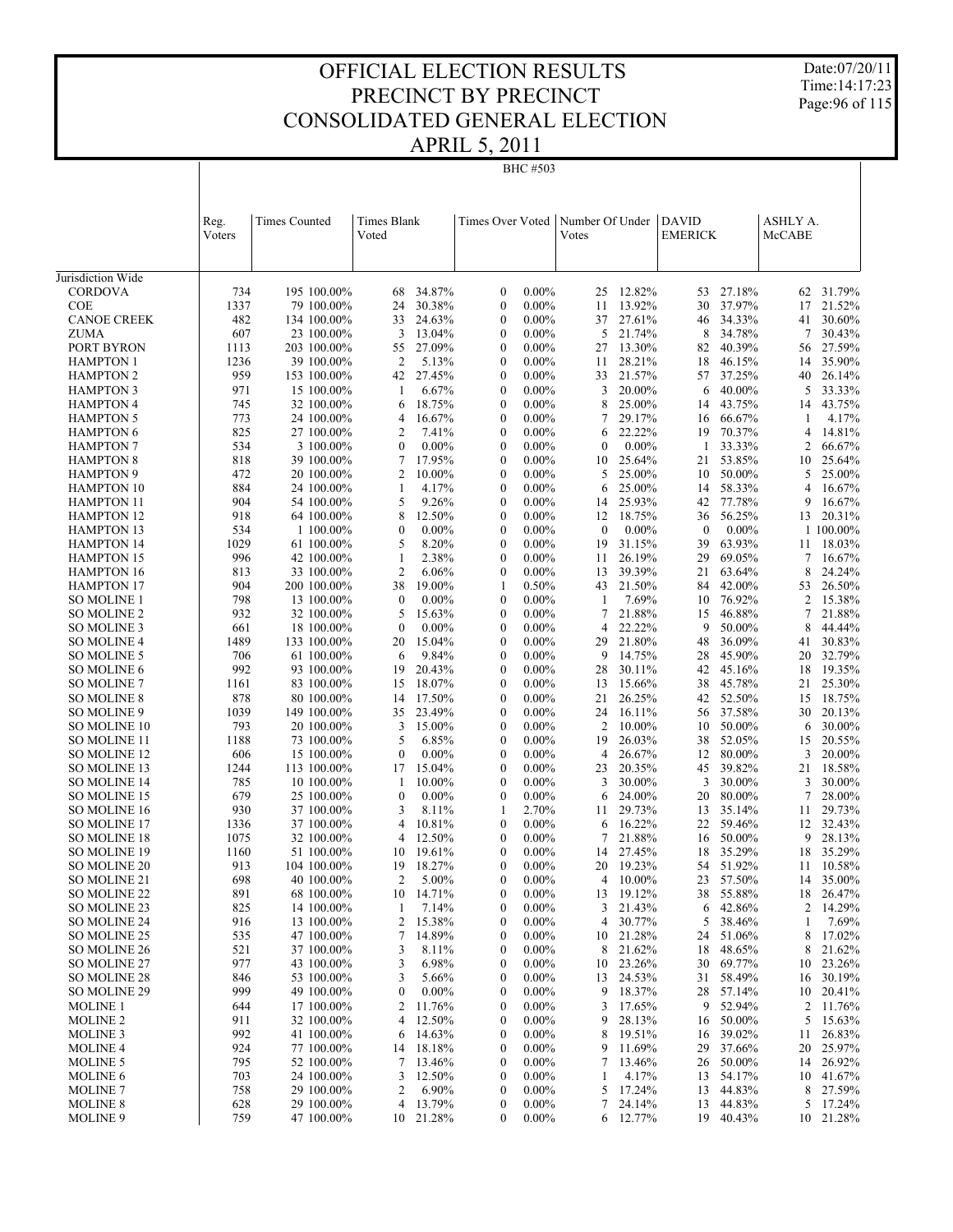Date:07/20/11 Time:14:17:23 Page:97 of 115

# BHC #503

| MOLINE 10<br>841<br>24 100.00%<br>7 29.17%<br>$\mathbf{0}$<br>$0.00\%$<br>$\overline{3}$<br>12.50%<br>7<br>29.17%<br>5 <sup>5</sup><br>20.83%<br>972<br>15.38%<br>$\boldsymbol{0}$<br>$0.00\%$<br>15.38%<br>34.62%<br>26.92%<br><b>MOLINE 11</b><br>26 100.00%<br>4<br>$\overline{4}$<br>9<br>7<br>497<br>12.00%<br>2<br>56.00%<br><b>MOLINE 12</b><br>25 100.00%<br>3<br>$\mathbf{0}$<br>$0.00\%$<br>8.00%<br>9<br>36.00%<br>14<br>768<br>19.05%<br>$\mathbf{0}$<br>16.67%<br>52.38%<br><b>MOLINE 13</b><br>42 100.00%<br>8<br>$0.00\%$<br>7<br>22<br>8<br>19.05%<br>490<br>7.69%<br>15.38%<br><b>MOLINE 14</b><br>13 100.00%<br>1<br>$\mathbf{0}$<br>$0.00\%$<br>2<br>7<br>53.85%<br>30.77%<br>4<br>832<br>7.32%<br>$\mathbf{0}$<br>43.90%<br><b>MOLINE 15</b><br>41 100.00%<br>3<br>$0.00\%$<br>26.83%<br>18<br>8<br>19.51%<br>11<br>853<br>17.65%<br>20.59%<br>5<br><b>MOLINE 16</b><br>34 100.00%<br>6<br>$\mathbf{0}$<br>$0.00\%$<br>7<br>32.35%<br>14.71%<br>11<br>706<br>8<br>$\mathbf{0}$<br>26.32%<br>49.12%<br>29.82%<br><b>MOLINE 17</b><br>57 100,00%<br>14.04%<br>$0.00\%$<br>15<br>28<br>17<br>803<br>16.28%<br>25.58%<br>34.88%<br>20.93%<br><b>MOLINE 18</b><br>43 100.00%<br>7<br>$\mathbf{0}$<br>$0.00\%$<br>9<br>11<br>15<br>513<br>5.88%<br>$\mathbf{0}$<br>41.18%<br>23.53%<br><b>MOLINE 19</b><br>17 100.00%<br>$\mathbf{1}$<br>$0.00\%$<br>7<br>$\overline{4}$<br>23.53%<br>$\overline{4}$<br>12.50%<br><b>MOLINE 20</b><br>718<br>64 100.00%<br>20.31%<br>$\mathbf{0}$<br>$0.00\%$<br>8<br>43.75%<br>15<br>23.44%<br>13<br>28<br>883<br>$0.00\%$<br>$\mathbf{0}$<br>13.33%<br>40.00%<br>20.00%<br>ROCK ISLAND 1<br>15 100.00%<br>$\mathbf{0}$<br>$0.00\%$<br>2<br>3<br>6<br>209<br>$\overline{c}$<br>25.00%<br>12.50%<br>3<br>37.50%<br><b>ROCK ISLAND 2</b><br>8 100.00%<br>12.50%<br>$\mathbf{0}$<br>$0.00\%$<br>1<br>1<br>864<br>14.29%<br>$\mathbf{0}$<br>32.14%<br>21.43%<br><b>ROCK ISLAND 3</b><br>28 100.00%<br>$0.00\%$<br>9<br>8<br>28.57%<br>4<br>6<br>349<br>$0.00\%$<br>25.00%<br>50.00%<br>37.50%<br><b>ROCK ISLAND 4</b><br>8 100.00%<br>$\mathbf{0}$<br>$\mathbf{0}$<br>$0.00\%$<br>2<br>3<br>4<br>1075<br>$\overline{2}$<br>6.45%<br>$\mathbf{0}$<br>32.26%<br>25.81%<br>32.26%<br><b>ROCK ISLAND 5</b><br>31 100.00%<br>$0.00\%$<br>10<br>10<br>8<br>3<br>26.09%<br>21.74%<br><b>ROCK ISLAND 6</b><br>714<br>23 100.00%<br>13.04%<br>$\mathbf{0}$<br>$0.00\%$<br>6<br>43.48%<br>5<br>10<br>555<br>$\overline{c}$<br>8.70%<br>$\mathbf{0}$<br>34.78%<br>17.39%<br><b>ROCK ISLAND 7</b><br>23 100.00%<br>$0.00\%$<br>3<br>13.04%<br>8<br>4<br>478<br>$0.00\%$<br>5<br><b>ROCK ISLAND 8</b><br>27 100.00%<br>$\theta$<br>$\mathbf{0}$<br>$0.00\%$<br>44.44%<br>48.15%<br>18.52%<br>12<br>13<br>815<br>$\mathbf{0}$<br>$0.00\%$<br>$\mathbf{0}$<br>42.86%<br>5<br>23.81%<br><b>ROCK ISLAND 9</b><br>21 100.00%<br>$0.00\%$<br>6<br>28.57%<br>9<br>$\overline{2}$<br>22.86%<br>ROCK ISLAND 10<br>1006<br>35 100.00%<br>5.71%<br>$\mathbf{0}$<br>$0.00\%$<br>17.14%<br>17<br>48.57%<br>8<br>6<br>500<br>28.57%<br>$\mathbf{0}$<br>23.21%<br>41.07%<br>17.86%<br>ROCK ISLAND 11<br>56 100.00%<br>16<br>$0.00\%$<br>23<br>13<br>10<br>926<br>18.18%<br>27.27%<br>ROCK ISLAND 12<br>110 100.00%<br>20<br>$\mathbf{0}$<br>$0.00\%$<br>30<br>38<br>34.55%<br>31<br>28.18%<br>484<br>5<br>9.80%<br>$\mathbf{0}$<br>37.25%<br>50.98%<br>ROCK ISLAND 13<br>51 100.00%<br>$0.00\%$<br>19<br>27.45%<br>26<br>14<br>21.21%<br>22 22.22%<br>38.38%<br><b>ROCK ISLAND 14</b><br>661<br>99 100.00%<br>21<br>$\mathbf{0}$<br>$0.00\%$<br>38<br>20<br>20.20%<br>979<br>8<br>$\mathbf{0}$<br>30.59%<br>35.29%<br>27.06%<br>ROCK ISLAND 15<br>85 100.00%<br>9.41%<br>$0.00\%$<br>30<br>23<br>26<br>39.22%<br><b>SO ROCK ISLAND 1</b><br>826<br>51 100.00%<br>11.76%<br>$\mathbf{0}$<br>$0.00\%$<br>15<br>29.41%<br>20<br>12<br>23.53%<br>6<br>761<br>19.05%<br>$\mathbf{0}$<br>19.05%<br>42.86%<br>28.57%<br><b>SO ROCK ISLAND 2</b><br>21 100.00%<br>4<br>$0.00\%$<br>$\overline{4}$<br>9<br>6<br>7.41%<br><b>SO ROCK ISLAND 3</b><br>1172<br>54 100.00%<br>$\overline{4}$<br>$\mathbf{0}$<br>$0.00\%$<br>24.07%<br>48.15%<br>20.37%<br>13<br>26<br>11<br>999<br>$\mathbf{0}$<br>44.21%<br>17.89%<br><b>SO ROCK ISLAND 4</b><br>95 100.00%<br>16.84%<br>$0.00\%$<br>27.37%<br>42<br>17<br>16<br>26<br>11.48%<br>47.54%<br><b>SO ROCK ISLAND 5</b><br>1062<br>61 100.00%<br>7<br>11.48%<br>$\mathbf{0}$<br>$0.00\%$<br>7<br>29<br>26.23%<br>16<br>925<br>10.00%<br>$\mathbf{0}$<br>57.78%<br>6.67%<br><b>SO ROCK ISLAND 6</b><br>90 100.00%<br>9<br>$0.00\%$<br>22<br>24.44%<br>52<br>6<br>9.09%<br>19.70%<br>40.91%<br><b>SO ROCK ISLAND 7</b><br>743<br>66 100.00%<br>$\mathbf{0}$<br>$0.00\%$<br>13<br>27<br>20<br>30.30%<br>6<br>955<br>56.25%<br><b>SO ROCK ISLAND 8</b><br>64 100.00%<br>7<br>10.94%<br>1<br>1.56%<br>17.19%<br>15<br>23.44%<br>11<br>36<br>$\mathbf{0}$<br>5.00%<br>40.00%<br>5<br><b>SO ROCK ISLAND 9</b><br>678<br>20 100.00%<br>1<br>5.00%<br>$0.00\%$<br>1<br>8<br>25.00%<br>928<br>7.69%<br>$\mathbf{0}$<br>15.38%<br>23.08%<br><b>SO ROCK ISLAND 10</b><br>39 100.00%<br>3<br>$0.00\%$<br>6<br>61.54%<br>9<br>24<br>890<br>9.38%<br>9.38%<br><b>SO ROCK ISLAND 11</b><br>64 100.00%<br>6<br>$\mathbf{0}$<br>$0.00\%$<br>33<br>51.56%<br>15<br>23.44%<br>6<br>8.00%<br>$\mathbf{0}$<br>14.67%<br>52.00%<br><b>SO ROCK ISLAND 12</b><br>1066<br>75 100.00%<br>6<br>$0.00\%$<br>39<br>18.67%<br>11<br>14<br>34.78%<br><b>SO ROCK ISLAND 13</b><br>1023<br>69 100.00%<br>4<br>5.80%<br>$\mathbf{0}$<br>$0.00\%$<br>24<br>38<br>55.07%<br>12<br>17.39%<br>908<br>4.71%<br>$\mathbf{0}$<br>34.12%<br>47.06%<br>7<br><b>SO ROCK ISLAND 14</b><br>85 100.00%<br>4<br>$0.00\%$<br>29<br>40<br>8.24%<br>4.17%<br>12.50%<br>25.00%<br><b>SO ROCK ISLAND 15</b><br>742<br>24 100.00%<br>1<br>$\mathbf{0}$<br>$0.00\%$<br>3<br>54.17%<br>13<br>6<br>515<br>3<br>7.69%<br>30.77%<br><b>SO ROCK ISLAND 16</b><br>39 100.00%<br>$\mathbf{0}$<br>$0.00\%$<br>28.21%<br>12<br>35.90%<br>11<br>14<br>25.00%<br><b>BLACKHAWK1</b><br>674<br>8 100.00%<br>$\theta$<br>$0.00\%$<br>$\theta$<br>$0.00\%$<br>2<br>75.00%<br>3<br>37.50%<br>6<br>910<br>22.22%<br><b>BLACKHAWK 2</b><br>18 100.00%<br>1<br>5.56%<br>$\mathbf{0}$<br>$0.00\%$<br>8<br>44.44%<br>8<br>44.44%<br>4<br>1562<br>47 100.00%<br>10<br>21.28%<br>$\theta$<br>$0.00\%$<br>5<br>42.55%<br><b>BLACKHAWK3</b><br>10.64%<br>20<br>14<br><b>BLACKHAWK 4</b><br>63 100.00%<br>21 33.33%<br>10 15.87%<br>46.03%<br>7<br>11.11%<br>967<br>$\boldsymbol{0}$<br>$0.00\%$<br>29<br>801<br>11 57.89%<br>3<br><b>BLACKHAWK 5</b><br>19 100.00%<br>2<br>10.53%<br>$\boldsymbol{0}$<br>$0.00\%$<br>4<br>21.05%<br>15.79%<br>9.09%<br>$0.00\%$<br>11.36%<br>50.00%<br>25.00%<br><b>BLACKHAWK 6</b><br>1068<br>44 100.00%<br>$\boldsymbol{0}$<br>5<br>22<br>4<br>11<br>13.89%<br><b>BLACKHAWK 7</b><br>1367<br>108 100.00%<br>12.04%<br>$\boldsymbol{0}$<br>$0.00\%$<br>41.67%<br>37<br>34.26%<br>13<br>15<br>45<br>990<br>22.03%<br>49.15%<br>33.90%<br><b>COAL VALLEY 1</b><br>59 100.00%<br>7<br>11.86%<br>$\boldsymbol{0}$<br>$0.00\%$<br>29<br>20<br>13<br>6.25%<br><b>COAL VALLEY 2</b><br>736<br>16 100.00%<br>2<br>12.50%<br>$\boldsymbol{0}$<br>$0.00\%$<br>5 31.25%<br>7<br>43.75%<br>1<br>21.43%<br><b>COAL VALLEY 3</b><br>1676<br>126 100.00%<br>20.63%<br>$\boldsymbol{0}$<br>$0.00\%$<br>27<br>54<br>42.86%<br>19.05%<br>26<br>24<br>9.09%<br><b>RURAL</b><br>798<br>33 100.00%<br>3<br>$\boldsymbol{0}$<br>$0.00\%$<br>12.12%<br>18 54.55%<br>9<br>27.27%<br>4<br>16.67%<br>25.00%<br><b>BOWLING 1</b><br>1147<br>48 100.00%<br>8<br>$\boldsymbol{0}$<br>$0.00\%$<br>29.17%<br>17<br>35.42%<br>14<br>12<br>9.52%<br><b>BOWLING 2</b><br>1607<br>21 100.00%<br>28.57%<br>$\boldsymbol{0}$<br>$0.00\%$<br>2<br>8<br>38.10%<br>19.05%<br>6<br>4<br>39.02%<br>17.07%<br>21.95%<br><b>EDGINGTON 1</b><br>636<br>41 100.00%<br>$\boldsymbol{0}$<br>$0.00\%$<br>9<br>21.95%<br>16<br>7<br>9<br>502<br><b>EDGINGTON 2</b><br>94 100.00%<br>22.34%<br>$\boldsymbol{0}$<br>$0.00\%$<br>14 14.89%<br>29.79%<br>38.30%<br>21<br>28<br>36<br>27.40%<br><b>ANDALUSIA</b><br>1777<br>146 100.00%<br>40<br>$\boldsymbol{0}$<br>$0.00\%$<br>15<br>10.27%<br>58<br>39.73%<br>38<br>26.03%<br>14.00%<br><b>BUFFALO PRAIRIE</b><br>700<br>50 100.00%<br>16 32.00%<br>$\boldsymbol{0}$<br>$0.00\%$<br>7<br>38.00%<br>10 20.00%<br>19<br>615<br>25.00%<br><b>DRURY</b><br>28 100.00%<br>$\boldsymbol{0}$<br>$0.00\%$<br>2<br>7.14%<br>14<br>50.00%<br>$\overline{4}$<br>14.29%<br>7<br>103492<br>3<br>1284<br>20.55%<br>2790<br>24.30%<br>Total<br>6248 100.00%<br>1007<br>16.12%<br>0.05%<br>44.65%<br>1518 | Reg.<br>Voters | <b>Times Counted</b> | Times Blank<br>Voted | Times Over Voted | Number Of Under<br>Votes | DAVID<br><b>EMERICK</b> | ASHLY A.<br>McCABE |  |
|-------------------------------------------------------------------------------------------------------------------------------------------------------------------------------------------------------------------------------------------------------------------------------------------------------------------------------------------------------------------------------------------------------------------------------------------------------------------------------------------------------------------------------------------------------------------------------------------------------------------------------------------------------------------------------------------------------------------------------------------------------------------------------------------------------------------------------------------------------------------------------------------------------------------------------------------------------------------------------------------------------------------------------------------------------------------------------------------------------------------------------------------------------------------------------------------------------------------------------------------------------------------------------------------------------------------------------------------------------------------------------------------------------------------------------------------------------------------------------------------------------------------------------------------------------------------------------------------------------------------------------------------------------------------------------------------------------------------------------------------------------------------------------------------------------------------------------------------------------------------------------------------------------------------------------------------------------------------------------------------------------------------------------------------------------------------------------------------------------------------------------------------------------------------------------------------------------------------------------------------------------------------------------------------------------------------------------------------------------------------------------------------------------------------------------------------------------------------------------------------------------------------------------------------------------------------------------------------------------------------------------------------------------------------------------------------------------------------------------------------------------------------------------------------------------------------------------------------------------------------------------------------------------------------------------------------------------------------------------------------------------------------------------------------------------------------------------------------------------------------------------------------------------------------------------------------------------------------------------------------------------------------------------------------------------------------------------------------------------------------------------------------------------------------------------------------------------------------------------------------------------------------------------------------------------------------------------------------------------------------------------------------------------------------------------------------------------------------------------------------------------------------------------------------------------------------------------------------------------------------------------------------------------------------------------------------------------------------------------------------------------------------------------------------------------------------------------------------------------------------------------------------------------------------------------------------------------------------------------------------------------------------------------------------------------------------------------------------------------------------------------------------------------------------------------------------------------------------------------------------------------------------------------------------------------------------------------------------------------------------------------------------------------------------------------------------------------------------------------------------------------------------------------------------------------------------------------------------------------------------------------------------------------------------------------------------------------------------------------------------------------------------------------------------------------------------------------------------------------------------------------------------------------------------------------------------------------------------------------------------------------------------------------------------------------------------------------------------------------------------------------------------------------------------------------------------------------------------------------------------------------------------------------------------------------------------------------------------------------------------------------------------------------------------------------------------------------------------------------------------------------------------------------------------------------------------------------------------------------------------------------------------------------------------------------------------------------------------------------------------------------------------------------------------------------------------------------------------------------------------------------------------------------------------------------------------------------------------------------------------------------------------------------------------------------------------------------------------------------------------------------------------------------------------------------------------------------------------------------------------------------------------------------------------------------------------------------------------------------------------------------------------------------------------------------------------------------------------------------------------------------------------------------------------------------------------------------------------------------------------------------------------------------------------------------------------------------------------------------------------------------------------------------------------------------------------------------------------------------------------------------------------------------------------------------------------------------------------------------------------------------------------------------------------------------------------------------------------------------------------------------------------------------------------------------------------------------------------------------------------------------------------------------------------------------------------------------------------------------------------------------------------------------------------------------------------------------------------------------------------------------------------------------------------------------------------------------------------------------------------------------------------------------------------------------------------------------------------------------------------------------------------------------------------------------------------------------------------------------------------------------------------------------------------------------------------------------------------------------------------------------------------------------------------------------------------------------------------------------------------------------------------------------------------------------------------------------------------------------------------------------------------------------------------------------------------------------------------------------------------------------------------------------------------------------------|----------------|----------------------|----------------------|------------------|--------------------------|-------------------------|--------------------|--|
| 29.79%                                                                                                                                                                                                                                                                                                                                                                                                                                                                                                                                                                                                                                                                                                                                                                                                                                                                                                                                                                                                                                                                                                                                                                                                                                                                                                                                                                                                                                                                                                                                                                                                                                                                                                                                                                                                                                                                                                                                                                                                                                                                                                                                                                                                                                                                                                                                                                                                                                                                                                                                                                                                                                                                                                                                                                                                                                                                                                                                                                                                                                                                                                                                                                                                                                                                                                                                                                                                                                                                                                                                                                                                                                                                                                                                                                                                                                                                                                                                                                                                                                                                                                                                                                                                                                                                                                                                                                                                                                                                                                                                                                                                                                                                                                                                                                                                                                                                                                                                                                                                                                                                                                                                                                                                                                                                                                                                                                                                                                                                                                                                                                                                                                                                                                                                                                                                                                                                                                                                                                                                                                                                                                                                                                                                                                                                                                                                                                                                                                                                                                                                                                                                                                                                                                                                                                                                                                                                                                                                                                                                                                                                                                                                                                                                                                                                                                                                                                                                                                                                                                                                                                                                                                                                                                                                                                                                                                                                                                                                                                                                                                                                                                                                                                                                                                                                                                                                                                                                                                                                                                                                                                                                                                                                              |                |                      |                      |                  |                          |                         |                    |  |
|                                                                                                                                                                                                                                                                                                                                                                                                                                                                                                                                                                                                                                                                                                                                                                                                                                                                                                                                                                                                                                                                                                                                                                                                                                                                                                                                                                                                                                                                                                                                                                                                                                                                                                                                                                                                                                                                                                                                                                                                                                                                                                                                                                                                                                                                                                                                                                                                                                                                                                                                                                                                                                                                                                                                                                                                                                                                                                                                                                                                                                                                                                                                                                                                                                                                                                                                                                                                                                                                                                                                                                                                                                                                                                                                                                                                                                                                                                                                                                                                                                                                                                                                                                                                                                                                                                                                                                                                                                                                                                                                                                                                                                                                                                                                                                                                                                                                                                                                                                                                                                                                                                                                                                                                                                                                                                                                                                                                                                                                                                                                                                                                                                                                                                                                                                                                                                                                                                                                                                                                                                                                                                                                                                                                                                                                                                                                                                                                                                                                                                                                                                                                                                                                                                                                                                                                                                                                                                                                                                                                                                                                                                                                                                                                                                                                                                                                                                                                                                                                                                                                                                                                                                                                                                                                                                                                                                                                                                                                                                                                                                                                                                                                                                                                                                                                                                                                                                                                                                                                                                                                                                                                                                                                                     |                |                      |                      |                  |                          |                         |                    |  |
|                                                                                                                                                                                                                                                                                                                                                                                                                                                                                                                                                                                                                                                                                                                                                                                                                                                                                                                                                                                                                                                                                                                                                                                                                                                                                                                                                                                                                                                                                                                                                                                                                                                                                                                                                                                                                                                                                                                                                                                                                                                                                                                                                                                                                                                                                                                                                                                                                                                                                                                                                                                                                                                                                                                                                                                                                                                                                                                                                                                                                                                                                                                                                                                                                                                                                                                                                                                                                                                                                                                                                                                                                                                                                                                                                                                                                                                                                                                                                                                                                                                                                                                                                                                                                                                                                                                                                                                                                                                                                                                                                                                                                                                                                                                                                                                                                                                                                                                                                                                                                                                                                                                                                                                                                                                                                                                                                                                                                                                                                                                                                                                                                                                                                                                                                                                                                                                                                                                                                                                                                                                                                                                                                                                                                                                                                                                                                                                                                                                                                                                                                                                                                                                                                                                                                                                                                                                                                                                                                                                                                                                                                                                                                                                                                                                                                                                                                                                                                                                                                                                                                                                                                                                                                                                                                                                                                                                                                                                                                                                                                                                                                                                                                                                                                                                                                                                                                                                                                                                                                                                                                                                                                                                                                     |                |                      |                      |                  |                          |                         |                    |  |
|                                                                                                                                                                                                                                                                                                                                                                                                                                                                                                                                                                                                                                                                                                                                                                                                                                                                                                                                                                                                                                                                                                                                                                                                                                                                                                                                                                                                                                                                                                                                                                                                                                                                                                                                                                                                                                                                                                                                                                                                                                                                                                                                                                                                                                                                                                                                                                                                                                                                                                                                                                                                                                                                                                                                                                                                                                                                                                                                                                                                                                                                                                                                                                                                                                                                                                                                                                                                                                                                                                                                                                                                                                                                                                                                                                                                                                                                                                                                                                                                                                                                                                                                                                                                                                                                                                                                                                                                                                                                                                                                                                                                                                                                                                                                                                                                                                                                                                                                                                                                                                                                                                                                                                                                                                                                                                                                                                                                                                                                                                                                                                                                                                                                                                                                                                                                                                                                                                                                                                                                                                                                                                                                                                                                                                                                                                                                                                                                                                                                                                                                                                                                                                                                                                                                                                                                                                                                                                                                                                                                                                                                                                                                                                                                                                                                                                                                                                                                                                                                                                                                                                                                                                                                                                                                                                                                                                                                                                                                                                                                                                                                                                                                                                                                                                                                                                                                                                                                                                                                                                                                                                                                                                                                                     |                |                      |                      |                  |                          |                         |                    |  |
|                                                                                                                                                                                                                                                                                                                                                                                                                                                                                                                                                                                                                                                                                                                                                                                                                                                                                                                                                                                                                                                                                                                                                                                                                                                                                                                                                                                                                                                                                                                                                                                                                                                                                                                                                                                                                                                                                                                                                                                                                                                                                                                                                                                                                                                                                                                                                                                                                                                                                                                                                                                                                                                                                                                                                                                                                                                                                                                                                                                                                                                                                                                                                                                                                                                                                                                                                                                                                                                                                                                                                                                                                                                                                                                                                                                                                                                                                                                                                                                                                                                                                                                                                                                                                                                                                                                                                                                                                                                                                                                                                                                                                                                                                                                                                                                                                                                                                                                                                                                                                                                                                                                                                                                                                                                                                                                                                                                                                                                                                                                                                                                                                                                                                                                                                                                                                                                                                                                                                                                                                                                                                                                                                                                                                                                                                                                                                                                                                                                                                                                                                                                                                                                                                                                                                                                                                                                                                                                                                                                                                                                                                                                                                                                                                                                                                                                                                                                                                                                                                                                                                                                                                                                                                                                                                                                                                                                                                                                                                                                                                                                                                                                                                                                                                                                                                                                                                                                                                                                                                                                                                                                                                                                                                     |                |                      |                      |                  |                          |                         |                    |  |
|                                                                                                                                                                                                                                                                                                                                                                                                                                                                                                                                                                                                                                                                                                                                                                                                                                                                                                                                                                                                                                                                                                                                                                                                                                                                                                                                                                                                                                                                                                                                                                                                                                                                                                                                                                                                                                                                                                                                                                                                                                                                                                                                                                                                                                                                                                                                                                                                                                                                                                                                                                                                                                                                                                                                                                                                                                                                                                                                                                                                                                                                                                                                                                                                                                                                                                                                                                                                                                                                                                                                                                                                                                                                                                                                                                                                                                                                                                                                                                                                                                                                                                                                                                                                                                                                                                                                                                                                                                                                                                                                                                                                                                                                                                                                                                                                                                                                                                                                                                                                                                                                                                                                                                                                                                                                                                                                                                                                                                                                                                                                                                                                                                                                                                                                                                                                                                                                                                                                                                                                                                                                                                                                                                                                                                                                                                                                                                                                                                                                                                                                                                                                                                                                                                                                                                                                                                                                                                                                                                                                                                                                                                                                                                                                                                                                                                                                                                                                                                                                                                                                                                                                                                                                                                                                                                                                                                                                                                                                                                                                                                                                                                                                                                                                                                                                                                                                                                                                                                                                                                                                                                                                                                                                                     |                |                      |                      |                  |                          |                         |                    |  |
|                                                                                                                                                                                                                                                                                                                                                                                                                                                                                                                                                                                                                                                                                                                                                                                                                                                                                                                                                                                                                                                                                                                                                                                                                                                                                                                                                                                                                                                                                                                                                                                                                                                                                                                                                                                                                                                                                                                                                                                                                                                                                                                                                                                                                                                                                                                                                                                                                                                                                                                                                                                                                                                                                                                                                                                                                                                                                                                                                                                                                                                                                                                                                                                                                                                                                                                                                                                                                                                                                                                                                                                                                                                                                                                                                                                                                                                                                                                                                                                                                                                                                                                                                                                                                                                                                                                                                                                                                                                                                                                                                                                                                                                                                                                                                                                                                                                                                                                                                                                                                                                                                                                                                                                                                                                                                                                                                                                                                                                                                                                                                                                                                                                                                                                                                                                                                                                                                                                                                                                                                                                                                                                                                                                                                                                                                                                                                                                                                                                                                                                                                                                                                                                                                                                                                                                                                                                                                                                                                                                                                                                                                                                                                                                                                                                                                                                                                                                                                                                                                                                                                                                                                                                                                                                                                                                                                                                                                                                                                                                                                                                                                                                                                                                                                                                                                                                                                                                                                                                                                                                                                                                                                                                                                     |                |                      |                      |                  |                          |                         |                    |  |
|                                                                                                                                                                                                                                                                                                                                                                                                                                                                                                                                                                                                                                                                                                                                                                                                                                                                                                                                                                                                                                                                                                                                                                                                                                                                                                                                                                                                                                                                                                                                                                                                                                                                                                                                                                                                                                                                                                                                                                                                                                                                                                                                                                                                                                                                                                                                                                                                                                                                                                                                                                                                                                                                                                                                                                                                                                                                                                                                                                                                                                                                                                                                                                                                                                                                                                                                                                                                                                                                                                                                                                                                                                                                                                                                                                                                                                                                                                                                                                                                                                                                                                                                                                                                                                                                                                                                                                                                                                                                                                                                                                                                                                                                                                                                                                                                                                                                                                                                                                                                                                                                                                                                                                                                                                                                                                                                                                                                                                                                                                                                                                                                                                                                                                                                                                                                                                                                                                                                                                                                                                                                                                                                                                                                                                                                                                                                                                                                                                                                                                                                                                                                                                                                                                                                                                                                                                                                                                                                                                                                                                                                                                                                                                                                                                                                                                                                                                                                                                                                                                                                                                                                                                                                                                                                                                                                                                                                                                                                                                                                                                                                                                                                                                                                                                                                                                                                                                                                                                                                                                                                                                                                                                                                                     |                |                      |                      |                  |                          |                         |                    |  |
|                                                                                                                                                                                                                                                                                                                                                                                                                                                                                                                                                                                                                                                                                                                                                                                                                                                                                                                                                                                                                                                                                                                                                                                                                                                                                                                                                                                                                                                                                                                                                                                                                                                                                                                                                                                                                                                                                                                                                                                                                                                                                                                                                                                                                                                                                                                                                                                                                                                                                                                                                                                                                                                                                                                                                                                                                                                                                                                                                                                                                                                                                                                                                                                                                                                                                                                                                                                                                                                                                                                                                                                                                                                                                                                                                                                                                                                                                                                                                                                                                                                                                                                                                                                                                                                                                                                                                                                                                                                                                                                                                                                                                                                                                                                                                                                                                                                                                                                                                                                                                                                                                                                                                                                                                                                                                                                                                                                                                                                                                                                                                                                                                                                                                                                                                                                                                                                                                                                                                                                                                                                                                                                                                                                                                                                                                                                                                                                                                                                                                                                                                                                                                                                                                                                                                                                                                                                                                                                                                                                                                                                                                                                                                                                                                                                                                                                                                                                                                                                                                                                                                                                                                                                                                                                                                                                                                                                                                                                                                                                                                                                                                                                                                                                                                                                                                                                                                                                                                                                                                                                                                                                                                                                                                     |                |                      |                      |                  |                          |                         |                    |  |
|                                                                                                                                                                                                                                                                                                                                                                                                                                                                                                                                                                                                                                                                                                                                                                                                                                                                                                                                                                                                                                                                                                                                                                                                                                                                                                                                                                                                                                                                                                                                                                                                                                                                                                                                                                                                                                                                                                                                                                                                                                                                                                                                                                                                                                                                                                                                                                                                                                                                                                                                                                                                                                                                                                                                                                                                                                                                                                                                                                                                                                                                                                                                                                                                                                                                                                                                                                                                                                                                                                                                                                                                                                                                                                                                                                                                                                                                                                                                                                                                                                                                                                                                                                                                                                                                                                                                                                                                                                                                                                                                                                                                                                                                                                                                                                                                                                                                                                                                                                                                                                                                                                                                                                                                                                                                                                                                                                                                                                                                                                                                                                                                                                                                                                                                                                                                                                                                                                                                                                                                                                                                                                                                                                                                                                                                                                                                                                                                                                                                                                                                                                                                                                                                                                                                                                                                                                                                                                                                                                                                                                                                                                                                                                                                                                                                                                                                                                                                                                                                                                                                                                                                                                                                                                                                                                                                                                                                                                                                                                                                                                                                                                                                                                                                                                                                                                                                                                                                                                                                                                                                                                                                                                                                                     |                |                      |                      |                  |                          |                         |                    |  |
|                                                                                                                                                                                                                                                                                                                                                                                                                                                                                                                                                                                                                                                                                                                                                                                                                                                                                                                                                                                                                                                                                                                                                                                                                                                                                                                                                                                                                                                                                                                                                                                                                                                                                                                                                                                                                                                                                                                                                                                                                                                                                                                                                                                                                                                                                                                                                                                                                                                                                                                                                                                                                                                                                                                                                                                                                                                                                                                                                                                                                                                                                                                                                                                                                                                                                                                                                                                                                                                                                                                                                                                                                                                                                                                                                                                                                                                                                                                                                                                                                                                                                                                                                                                                                                                                                                                                                                                                                                                                                                                                                                                                                                                                                                                                                                                                                                                                                                                                                                                                                                                                                                                                                                                                                                                                                                                                                                                                                                                                                                                                                                                                                                                                                                                                                                                                                                                                                                                                                                                                                                                                                                                                                                                                                                                                                                                                                                                                                                                                                                                                                                                                                                                                                                                                                                                                                                                                                                                                                                                                                                                                                                                                                                                                                                                                                                                                                                                                                                                                                                                                                                                                                                                                                                                                                                                                                                                                                                                                                                                                                                                                                                                                                                                                                                                                                                                                                                                                                                                                                                                                                                                                                                                                                     |                |                      |                      |                  |                          |                         |                    |  |
|                                                                                                                                                                                                                                                                                                                                                                                                                                                                                                                                                                                                                                                                                                                                                                                                                                                                                                                                                                                                                                                                                                                                                                                                                                                                                                                                                                                                                                                                                                                                                                                                                                                                                                                                                                                                                                                                                                                                                                                                                                                                                                                                                                                                                                                                                                                                                                                                                                                                                                                                                                                                                                                                                                                                                                                                                                                                                                                                                                                                                                                                                                                                                                                                                                                                                                                                                                                                                                                                                                                                                                                                                                                                                                                                                                                                                                                                                                                                                                                                                                                                                                                                                                                                                                                                                                                                                                                                                                                                                                                                                                                                                                                                                                                                                                                                                                                                                                                                                                                                                                                                                                                                                                                                                                                                                                                                                                                                                                                                                                                                                                                                                                                                                                                                                                                                                                                                                                                                                                                                                                                                                                                                                                                                                                                                                                                                                                                                                                                                                                                                                                                                                                                                                                                                                                                                                                                                                                                                                                                                                                                                                                                                                                                                                                                                                                                                                                                                                                                                                                                                                                                                                                                                                                                                                                                                                                                                                                                                                                                                                                                                                                                                                                                                                                                                                                                                                                                                                                                                                                                                                                                                                                                                                     |                |                      |                      |                  |                          |                         |                    |  |
|                                                                                                                                                                                                                                                                                                                                                                                                                                                                                                                                                                                                                                                                                                                                                                                                                                                                                                                                                                                                                                                                                                                                                                                                                                                                                                                                                                                                                                                                                                                                                                                                                                                                                                                                                                                                                                                                                                                                                                                                                                                                                                                                                                                                                                                                                                                                                                                                                                                                                                                                                                                                                                                                                                                                                                                                                                                                                                                                                                                                                                                                                                                                                                                                                                                                                                                                                                                                                                                                                                                                                                                                                                                                                                                                                                                                                                                                                                                                                                                                                                                                                                                                                                                                                                                                                                                                                                                                                                                                                                                                                                                                                                                                                                                                                                                                                                                                                                                                                                                                                                                                                                                                                                                                                                                                                                                                                                                                                                                                                                                                                                                                                                                                                                                                                                                                                                                                                                                                                                                                                                                                                                                                                                                                                                                                                                                                                                                                                                                                                                                                                                                                                                                                                                                                                                                                                                                                                                                                                                                                                                                                                                                                                                                                                                                                                                                                                                                                                                                                                                                                                                                                                                                                                                                                                                                                                                                                                                                                                                                                                                                                                                                                                                                                                                                                                                                                                                                                                                                                                                                                                                                                                                                                                     |                |                      |                      |                  |                          |                         |                    |  |
|                                                                                                                                                                                                                                                                                                                                                                                                                                                                                                                                                                                                                                                                                                                                                                                                                                                                                                                                                                                                                                                                                                                                                                                                                                                                                                                                                                                                                                                                                                                                                                                                                                                                                                                                                                                                                                                                                                                                                                                                                                                                                                                                                                                                                                                                                                                                                                                                                                                                                                                                                                                                                                                                                                                                                                                                                                                                                                                                                                                                                                                                                                                                                                                                                                                                                                                                                                                                                                                                                                                                                                                                                                                                                                                                                                                                                                                                                                                                                                                                                                                                                                                                                                                                                                                                                                                                                                                                                                                                                                                                                                                                                                                                                                                                                                                                                                                                                                                                                                                                                                                                                                                                                                                                                                                                                                                                                                                                                                                                                                                                                                                                                                                                                                                                                                                                                                                                                                                                                                                                                                                                                                                                                                                                                                                                                                                                                                                                                                                                                                                                                                                                                                                                                                                                                                                                                                                                                                                                                                                                                                                                                                                                                                                                                                                                                                                                                                                                                                                                                                                                                                                                                                                                                                                                                                                                                                                                                                                                                                                                                                                                                                                                                                                                                                                                                                                                                                                                                                                                                                                                                                                                                                                                                     |                |                      |                      |                  |                          |                         |                    |  |
|                                                                                                                                                                                                                                                                                                                                                                                                                                                                                                                                                                                                                                                                                                                                                                                                                                                                                                                                                                                                                                                                                                                                                                                                                                                                                                                                                                                                                                                                                                                                                                                                                                                                                                                                                                                                                                                                                                                                                                                                                                                                                                                                                                                                                                                                                                                                                                                                                                                                                                                                                                                                                                                                                                                                                                                                                                                                                                                                                                                                                                                                                                                                                                                                                                                                                                                                                                                                                                                                                                                                                                                                                                                                                                                                                                                                                                                                                                                                                                                                                                                                                                                                                                                                                                                                                                                                                                                                                                                                                                                                                                                                                                                                                                                                                                                                                                                                                                                                                                                                                                                                                                                                                                                                                                                                                                                                                                                                                                                                                                                                                                                                                                                                                                                                                                                                                                                                                                                                                                                                                                                                                                                                                                                                                                                                                                                                                                                                                                                                                                                                                                                                                                                                                                                                                                                                                                                                                                                                                                                                                                                                                                                                                                                                                                                                                                                                                                                                                                                                                                                                                                                                                                                                                                                                                                                                                                                                                                                                                                                                                                                                                                                                                                                                                                                                                                                                                                                                                                                                                                                                                                                                                                                                                     |                |                      |                      |                  |                          |                         |                    |  |
|                                                                                                                                                                                                                                                                                                                                                                                                                                                                                                                                                                                                                                                                                                                                                                                                                                                                                                                                                                                                                                                                                                                                                                                                                                                                                                                                                                                                                                                                                                                                                                                                                                                                                                                                                                                                                                                                                                                                                                                                                                                                                                                                                                                                                                                                                                                                                                                                                                                                                                                                                                                                                                                                                                                                                                                                                                                                                                                                                                                                                                                                                                                                                                                                                                                                                                                                                                                                                                                                                                                                                                                                                                                                                                                                                                                                                                                                                                                                                                                                                                                                                                                                                                                                                                                                                                                                                                                                                                                                                                                                                                                                                                                                                                                                                                                                                                                                                                                                                                                                                                                                                                                                                                                                                                                                                                                                                                                                                                                                                                                                                                                                                                                                                                                                                                                                                                                                                                                                                                                                                                                                                                                                                                                                                                                                                                                                                                                                                                                                                                                                                                                                                                                                                                                                                                                                                                                                                                                                                                                                                                                                                                                                                                                                                                                                                                                                                                                                                                                                                                                                                                                                                                                                                                                                                                                                                                                                                                                                                                                                                                                                                                                                                                                                                                                                                                                                                                                                                                                                                                                                                                                                                                                                                     |                |                      |                      |                  |                          |                         |                    |  |
|                                                                                                                                                                                                                                                                                                                                                                                                                                                                                                                                                                                                                                                                                                                                                                                                                                                                                                                                                                                                                                                                                                                                                                                                                                                                                                                                                                                                                                                                                                                                                                                                                                                                                                                                                                                                                                                                                                                                                                                                                                                                                                                                                                                                                                                                                                                                                                                                                                                                                                                                                                                                                                                                                                                                                                                                                                                                                                                                                                                                                                                                                                                                                                                                                                                                                                                                                                                                                                                                                                                                                                                                                                                                                                                                                                                                                                                                                                                                                                                                                                                                                                                                                                                                                                                                                                                                                                                                                                                                                                                                                                                                                                                                                                                                                                                                                                                                                                                                                                                                                                                                                                                                                                                                                                                                                                                                                                                                                                                                                                                                                                                                                                                                                                                                                                                                                                                                                                                                                                                                                                                                                                                                                                                                                                                                                                                                                                                                                                                                                                                                                                                                                                                                                                                                                                                                                                                                                                                                                                                                                                                                                                                                                                                                                                                                                                                                                                                                                                                                                                                                                                                                                                                                                                                                                                                                                                                                                                                                                                                                                                                                                                                                                                                                                                                                                                                                                                                                                                                                                                                                                                                                                                                                                     |                |                      |                      |                  |                          |                         |                    |  |
|                                                                                                                                                                                                                                                                                                                                                                                                                                                                                                                                                                                                                                                                                                                                                                                                                                                                                                                                                                                                                                                                                                                                                                                                                                                                                                                                                                                                                                                                                                                                                                                                                                                                                                                                                                                                                                                                                                                                                                                                                                                                                                                                                                                                                                                                                                                                                                                                                                                                                                                                                                                                                                                                                                                                                                                                                                                                                                                                                                                                                                                                                                                                                                                                                                                                                                                                                                                                                                                                                                                                                                                                                                                                                                                                                                                                                                                                                                                                                                                                                                                                                                                                                                                                                                                                                                                                                                                                                                                                                                                                                                                                                                                                                                                                                                                                                                                                                                                                                                                                                                                                                                                                                                                                                                                                                                                                                                                                                                                                                                                                                                                                                                                                                                                                                                                                                                                                                                                                                                                                                                                                                                                                                                                                                                                                                                                                                                                                                                                                                                                                                                                                                                                                                                                                                                                                                                                                                                                                                                                                                                                                                                                                                                                                                                                                                                                                                                                                                                                                                                                                                                                                                                                                                                                                                                                                                                                                                                                                                                                                                                                                                                                                                                                                                                                                                                                                                                                                                                                                                                                                                                                                                                                                                     |                |                      |                      |                  |                          |                         |                    |  |
|                                                                                                                                                                                                                                                                                                                                                                                                                                                                                                                                                                                                                                                                                                                                                                                                                                                                                                                                                                                                                                                                                                                                                                                                                                                                                                                                                                                                                                                                                                                                                                                                                                                                                                                                                                                                                                                                                                                                                                                                                                                                                                                                                                                                                                                                                                                                                                                                                                                                                                                                                                                                                                                                                                                                                                                                                                                                                                                                                                                                                                                                                                                                                                                                                                                                                                                                                                                                                                                                                                                                                                                                                                                                                                                                                                                                                                                                                                                                                                                                                                                                                                                                                                                                                                                                                                                                                                                                                                                                                                                                                                                                                                                                                                                                                                                                                                                                                                                                                                                                                                                                                                                                                                                                                                                                                                                                                                                                                                                                                                                                                                                                                                                                                                                                                                                                                                                                                                                                                                                                                                                                                                                                                                                                                                                                                                                                                                                                                                                                                                                                                                                                                                                                                                                                                                                                                                                                                                                                                                                                                                                                                                                                                                                                                                                                                                                                                                                                                                                                                                                                                                                                                                                                                                                                                                                                                                                                                                                                                                                                                                                                                                                                                                                                                                                                                                                                                                                                                                                                                                                                                                                                                                                                                     |                |                      |                      |                  |                          |                         |                    |  |
|                                                                                                                                                                                                                                                                                                                                                                                                                                                                                                                                                                                                                                                                                                                                                                                                                                                                                                                                                                                                                                                                                                                                                                                                                                                                                                                                                                                                                                                                                                                                                                                                                                                                                                                                                                                                                                                                                                                                                                                                                                                                                                                                                                                                                                                                                                                                                                                                                                                                                                                                                                                                                                                                                                                                                                                                                                                                                                                                                                                                                                                                                                                                                                                                                                                                                                                                                                                                                                                                                                                                                                                                                                                                                                                                                                                                                                                                                                                                                                                                                                                                                                                                                                                                                                                                                                                                                                                                                                                                                                                                                                                                                                                                                                                                                                                                                                                                                                                                                                                                                                                                                                                                                                                                                                                                                                                                                                                                                                                                                                                                                                                                                                                                                                                                                                                                                                                                                                                                                                                                                                                                                                                                                                                                                                                                                                                                                                                                                                                                                                                                                                                                                                                                                                                                                                                                                                                                                                                                                                                                                                                                                                                                                                                                                                                                                                                                                                                                                                                                                                                                                                                                                                                                                                                                                                                                                                                                                                                                                                                                                                                                                                                                                                                                                                                                                                                                                                                                                                                                                                                                                                                                                                                                                     |                |                      |                      |                  |                          |                         |                    |  |
|                                                                                                                                                                                                                                                                                                                                                                                                                                                                                                                                                                                                                                                                                                                                                                                                                                                                                                                                                                                                                                                                                                                                                                                                                                                                                                                                                                                                                                                                                                                                                                                                                                                                                                                                                                                                                                                                                                                                                                                                                                                                                                                                                                                                                                                                                                                                                                                                                                                                                                                                                                                                                                                                                                                                                                                                                                                                                                                                                                                                                                                                                                                                                                                                                                                                                                                                                                                                                                                                                                                                                                                                                                                                                                                                                                                                                                                                                                                                                                                                                                                                                                                                                                                                                                                                                                                                                                                                                                                                                                                                                                                                                                                                                                                                                                                                                                                                                                                                                                                                                                                                                                                                                                                                                                                                                                                                                                                                                                                                                                                                                                                                                                                                                                                                                                                                                                                                                                                                                                                                                                                                                                                                                                                                                                                                                                                                                                                                                                                                                                                                                                                                                                                                                                                                                                                                                                                                                                                                                                                                                                                                                                                                                                                                                                                                                                                                                                                                                                                                                                                                                                                                                                                                                                                                                                                                                                                                                                                                                                                                                                                                                                                                                                                                                                                                                                                                                                                                                                                                                                                                                                                                                                                                                     |                |                      |                      |                  |                          |                         |                    |  |
|                                                                                                                                                                                                                                                                                                                                                                                                                                                                                                                                                                                                                                                                                                                                                                                                                                                                                                                                                                                                                                                                                                                                                                                                                                                                                                                                                                                                                                                                                                                                                                                                                                                                                                                                                                                                                                                                                                                                                                                                                                                                                                                                                                                                                                                                                                                                                                                                                                                                                                                                                                                                                                                                                                                                                                                                                                                                                                                                                                                                                                                                                                                                                                                                                                                                                                                                                                                                                                                                                                                                                                                                                                                                                                                                                                                                                                                                                                                                                                                                                                                                                                                                                                                                                                                                                                                                                                                                                                                                                                                                                                                                                                                                                                                                                                                                                                                                                                                                                                                                                                                                                                                                                                                                                                                                                                                                                                                                                                                                                                                                                                                                                                                                                                                                                                                                                                                                                                                                                                                                                                                                                                                                                                                                                                                                                                                                                                                                                                                                                                                                                                                                                                                                                                                                                                                                                                                                                                                                                                                                                                                                                                                                                                                                                                                                                                                                                                                                                                                                                                                                                                                                                                                                                                                                                                                                                                                                                                                                                                                                                                                                                                                                                                                                                                                                                                                                                                                                                                                                                                                                                                                                                                                                                     |                |                      |                      |                  |                          |                         |                    |  |
|                                                                                                                                                                                                                                                                                                                                                                                                                                                                                                                                                                                                                                                                                                                                                                                                                                                                                                                                                                                                                                                                                                                                                                                                                                                                                                                                                                                                                                                                                                                                                                                                                                                                                                                                                                                                                                                                                                                                                                                                                                                                                                                                                                                                                                                                                                                                                                                                                                                                                                                                                                                                                                                                                                                                                                                                                                                                                                                                                                                                                                                                                                                                                                                                                                                                                                                                                                                                                                                                                                                                                                                                                                                                                                                                                                                                                                                                                                                                                                                                                                                                                                                                                                                                                                                                                                                                                                                                                                                                                                                                                                                                                                                                                                                                                                                                                                                                                                                                                                                                                                                                                                                                                                                                                                                                                                                                                                                                                                                                                                                                                                                                                                                                                                                                                                                                                                                                                                                                                                                                                                                                                                                                                                                                                                                                                                                                                                                                                                                                                                                                                                                                                                                                                                                                                                                                                                                                                                                                                                                                                                                                                                                                                                                                                                                                                                                                                                                                                                                                                                                                                                                                                                                                                                                                                                                                                                                                                                                                                                                                                                                                                                                                                                                                                                                                                                                                                                                                                                                                                                                                                                                                                                                                                     |                |                      |                      |                  |                          |                         |                    |  |
|                                                                                                                                                                                                                                                                                                                                                                                                                                                                                                                                                                                                                                                                                                                                                                                                                                                                                                                                                                                                                                                                                                                                                                                                                                                                                                                                                                                                                                                                                                                                                                                                                                                                                                                                                                                                                                                                                                                                                                                                                                                                                                                                                                                                                                                                                                                                                                                                                                                                                                                                                                                                                                                                                                                                                                                                                                                                                                                                                                                                                                                                                                                                                                                                                                                                                                                                                                                                                                                                                                                                                                                                                                                                                                                                                                                                                                                                                                                                                                                                                                                                                                                                                                                                                                                                                                                                                                                                                                                                                                                                                                                                                                                                                                                                                                                                                                                                                                                                                                                                                                                                                                                                                                                                                                                                                                                                                                                                                                                                                                                                                                                                                                                                                                                                                                                                                                                                                                                                                                                                                                                                                                                                                                                                                                                                                                                                                                                                                                                                                                                                                                                                                                                                                                                                                                                                                                                                                                                                                                                                                                                                                                                                                                                                                                                                                                                                                                                                                                                                                                                                                                                                                                                                                                                                                                                                                                                                                                                                                                                                                                                                                                                                                                                                                                                                                                                                                                                                                                                                                                                                                                                                                                                                                     |                |                      |                      |                  |                          |                         |                    |  |
|                                                                                                                                                                                                                                                                                                                                                                                                                                                                                                                                                                                                                                                                                                                                                                                                                                                                                                                                                                                                                                                                                                                                                                                                                                                                                                                                                                                                                                                                                                                                                                                                                                                                                                                                                                                                                                                                                                                                                                                                                                                                                                                                                                                                                                                                                                                                                                                                                                                                                                                                                                                                                                                                                                                                                                                                                                                                                                                                                                                                                                                                                                                                                                                                                                                                                                                                                                                                                                                                                                                                                                                                                                                                                                                                                                                                                                                                                                                                                                                                                                                                                                                                                                                                                                                                                                                                                                                                                                                                                                                                                                                                                                                                                                                                                                                                                                                                                                                                                                                                                                                                                                                                                                                                                                                                                                                                                                                                                                                                                                                                                                                                                                                                                                                                                                                                                                                                                                                                                                                                                                                                                                                                                                                                                                                                                                                                                                                                                                                                                                                                                                                                                                                                                                                                                                                                                                                                                                                                                                                                                                                                                                                                                                                                                                                                                                                                                                                                                                                                                                                                                                                                                                                                                                                                                                                                                                                                                                                                                                                                                                                                                                                                                                                                                                                                                                                                                                                                                                                                                                                                                                                                                                                                                     |                |                      |                      |                  |                          |                         |                    |  |
|                                                                                                                                                                                                                                                                                                                                                                                                                                                                                                                                                                                                                                                                                                                                                                                                                                                                                                                                                                                                                                                                                                                                                                                                                                                                                                                                                                                                                                                                                                                                                                                                                                                                                                                                                                                                                                                                                                                                                                                                                                                                                                                                                                                                                                                                                                                                                                                                                                                                                                                                                                                                                                                                                                                                                                                                                                                                                                                                                                                                                                                                                                                                                                                                                                                                                                                                                                                                                                                                                                                                                                                                                                                                                                                                                                                                                                                                                                                                                                                                                                                                                                                                                                                                                                                                                                                                                                                                                                                                                                                                                                                                                                                                                                                                                                                                                                                                                                                                                                                                                                                                                                                                                                                                                                                                                                                                                                                                                                                                                                                                                                                                                                                                                                                                                                                                                                                                                                                                                                                                                                                                                                                                                                                                                                                                                                                                                                                                                                                                                                                                                                                                                                                                                                                                                                                                                                                                                                                                                                                                                                                                                                                                                                                                                                                                                                                                                                                                                                                                                                                                                                                                                                                                                                                                                                                                                                                                                                                                                                                                                                                                                                                                                                                                                                                                                                                                                                                                                                                                                                                                                                                                                                                                                     |                |                      |                      |                  |                          |                         |                    |  |
|                                                                                                                                                                                                                                                                                                                                                                                                                                                                                                                                                                                                                                                                                                                                                                                                                                                                                                                                                                                                                                                                                                                                                                                                                                                                                                                                                                                                                                                                                                                                                                                                                                                                                                                                                                                                                                                                                                                                                                                                                                                                                                                                                                                                                                                                                                                                                                                                                                                                                                                                                                                                                                                                                                                                                                                                                                                                                                                                                                                                                                                                                                                                                                                                                                                                                                                                                                                                                                                                                                                                                                                                                                                                                                                                                                                                                                                                                                                                                                                                                                                                                                                                                                                                                                                                                                                                                                                                                                                                                                                                                                                                                                                                                                                                                                                                                                                                                                                                                                                                                                                                                                                                                                                                                                                                                                                                                                                                                                                                                                                                                                                                                                                                                                                                                                                                                                                                                                                                                                                                                                                                                                                                                                                                                                                                                                                                                                                                                                                                                                                                                                                                                                                                                                                                                                                                                                                                                                                                                                                                                                                                                                                                                                                                                                                                                                                                                                                                                                                                                                                                                                                                                                                                                                                                                                                                                                                                                                                                                                                                                                                                                                                                                                                                                                                                                                                                                                                                                                                                                                                                                                                                                                                                                     |                |                      |                      |                  |                          |                         |                    |  |
|                                                                                                                                                                                                                                                                                                                                                                                                                                                                                                                                                                                                                                                                                                                                                                                                                                                                                                                                                                                                                                                                                                                                                                                                                                                                                                                                                                                                                                                                                                                                                                                                                                                                                                                                                                                                                                                                                                                                                                                                                                                                                                                                                                                                                                                                                                                                                                                                                                                                                                                                                                                                                                                                                                                                                                                                                                                                                                                                                                                                                                                                                                                                                                                                                                                                                                                                                                                                                                                                                                                                                                                                                                                                                                                                                                                                                                                                                                                                                                                                                                                                                                                                                                                                                                                                                                                                                                                                                                                                                                                                                                                                                                                                                                                                                                                                                                                                                                                                                                                                                                                                                                                                                                                                                                                                                                                                                                                                                                                                                                                                                                                                                                                                                                                                                                                                                                                                                                                                                                                                                                                                                                                                                                                                                                                                                                                                                                                                                                                                                                                                                                                                                                                                                                                                                                                                                                                                                                                                                                                                                                                                                                                                                                                                                                                                                                                                                                                                                                                                                                                                                                                                                                                                                                                                                                                                                                                                                                                                                                                                                                                                                                                                                                                                                                                                                                                                                                                                                                                                                                                                                                                                                                                                                     |                |                      |                      |                  |                          |                         |                    |  |
|                                                                                                                                                                                                                                                                                                                                                                                                                                                                                                                                                                                                                                                                                                                                                                                                                                                                                                                                                                                                                                                                                                                                                                                                                                                                                                                                                                                                                                                                                                                                                                                                                                                                                                                                                                                                                                                                                                                                                                                                                                                                                                                                                                                                                                                                                                                                                                                                                                                                                                                                                                                                                                                                                                                                                                                                                                                                                                                                                                                                                                                                                                                                                                                                                                                                                                                                                                                                                                                                                                                                                                                                                                                                                                                                                                                                                                                                                                                                                                                                                                                                                                                                                                                                                                                                                                                                                                                                                                                                                                                                                                                                                                                                                                                                                                                                                                                                                                                                                                                                                                                                                                                                                                                                                                                                                                                                                                                                                                                                                                                                                                                                                                                                                                                                                                                                                                                                                                                                                                                                                                                                                                                                                                                                                                                                                                                                                                                                                                                                                                                                                                                                                                                                                                                                                                                                                                                                                                                                                                                                                                                                                                                                                                                                                                                                                                                                                                                                                                                                                                                                                                                                                                                                                                                                                                                                                                                                                                                                                                                                                                                                                                                                                                                                                                                                                                                                                                                                                                                                                                                                                                                                                                                                                     |                |                      |                      |                  |                          |                         |                    |  |
|                                                                                                                                                                                                                                                                                                                                                                                                                                                                                                                                                                                                                                                                                                                                                                                                                                                                                                                                                                                                                                                                                                                                                                                                                                                                                                                                                                                                                                                                                                                                                                                                                                                                                                                                                                                                                                                                                                                                                                                                                                                                                                                                                                                                                                                                                                                                                                                                                                                                                                                                                                                                                                                                                                                                                                                                                                                                                                                                                                                                                                                                                                                                                                                                                                                                                                                                                                                                                                                                                                                                                                                                                                                                                                                                                                                                                                                                                                                                                                                                                                                                                                                                                                                                                                                                                                                                                                                                                                                                                                                                                                                                                                                                                                                                                                                                                                                                                                                                                                                                                                                                                                                                                                                                                                                                                                                                                                                                                                                                                                                                                                                                                                                                                                                                                                                                                                                                                                                                                                                                                                                                                                                                                                                                                                                                                                                                                                                                                                                                                                                                                                                                                                                                                                                                                                                                                                                                                                                                                                                                                                                                                                                                                                                                                                                                                                                                                                                                                                                                                                                                                                                                                                                                                                                                                                                                                                                                                                                                                                                                                                                                                                                                                                                                                                                                                                                                                                                                                                                                                                                                                                                                                                                                                     |                |                      |                      |                  |                          |                         |                    |  |
|                                                                                                                                                                                                                                                                                                                                                                                                                                                                                                                                                                                                                                                                                                                                                                                                                                                                                                                                                                                                                                                                                                                                                                                                                                                                                                                                                                                                                                                                                                                                                                                                                                                                                                                                                                                                                                                                                                                                                                                                                                                                                                                                                                                                                                                                                                                                                                                                                                                                                                                                                                                                                                                                                                                                                                                                                                                                                                                                                                                                                                                                                                                                                                                                                                                                                                                                                                                                                                                                                                                                                                                                                                                                                                                                                                                                                                                                                                                                                                                                                                                                                                                                                                                                                                                                                                                                                                                                                                                                                                                                                                                                                                                                                                                                                                                                                                                                                                                                                                                                                                                                                                                                                                                                                                                                                                                                                                                                                                                                                                                                                                                                                                                                                                                                                                                                                                                                                                                                                                                                                                                                                                                                                                                                                                                                                                                                                                                                                                                                                                                                                                                                                                                                                                                                                                                                                                                                                                                                                                                                                                                                                                                                                                                                                                                                                                                                                                                                                                                                                                                                                                                                                                                                                                                                                                                                                                                                                                                                                                                                                                                                                                                                                                                                                                                                                                                                                                                                                                                                                                                                                                                                                                                                                     |                |                      |                      |                  |                          |                         |                    |  |
|                                                                                                                                                                                                                                                                                                                                                                                                                                                                                                                                                                                                                                                                                                                                                                                                                                                                                                                                                                                                                                                                                                                                                                                                                                                                                                                                                                                                                                                                                                                                                                                                                                                                                                                                                                                                                                                                                                                                                                                                                                                                                                                                                                                                                                                                                                                                                                                                                                                                                                                                                                                                                                                                                                                                                                                                                                                                                                                                                                                                                                                                                                                                                                                                                                                                                                                                                                                                                                                                                                                                                                                                                                                                                                                                                                                                                                                                                                                                                                                                                                                                                                                                                                                                                                                                                                                                                                                                                                                                                                                                                                                                                                                                                                                                                                                                                                                                                                                                                                                                                                                                                                                                                                                                                                                                                                                                                                                                                                                                                                                                                                                                                                                                                                                                                                                                                                                                                                                                                                                                                                                                                                                                                                                                                                                                                                                                                                                                                                                                                                                                                                                                                                                                                                                                                                                                                                                                                                                                                                                                                                                                                                                                                                                                                                                                                                                                                                                                                                                                                                                                                                                                                                                                                                                                                                                                                                                                                                                                                                                                                                                                                                                                                                                                                                                                                                                                                                                                                                                                                                                                                                                                                                                                                     |                |                      |                      |                  |                          |                         |                    |  |
|                                                                                                                                                                                                                                                                                                                                                                                                                                                                                                                                                                                                                                                                                                                                                                                                                                                                                                                                                                                                                                                                                                                                                                                                                                                                                                                                                                                                                                                                                                                                                                                                                                                                                                                                                                                                                                                                                                                                                                                                                                                                                                                                                                                                                                                                                                                                                                                                                                                                                                                                                                                                                                                                                                                                                                                                                                                                                                                                                                                                                                                                                                                                                                                                                                                                                                                                                                                                                                                                                                                                                                                                                                                                                                                                                                                                                                                                                                                                                                                                                                                                                                                                                                                                                                                                                                                                                                                                                                                                                                                                                                                                                                                                                                                                                                                                                                                                                                                                                                                                                                                                                                                                                                                                                                                                                                                                                                                                                                                                                                                                                                                                                                                                                                                                                                                                                                                                                                                                                                                                                                                                                                                                                                                                                                                                                                                                                                                                                                                                                                                                                                                                                                                                                                                                                                                                                                                                                                                                                                                                                                                                                                                                                                                                                                                                                                                                                                                                                                                                                                                                                                                                                                                                                                                                                                                                                                                                                                                                                                                                                                                                                                                                                                                                                                                                                                                                                                                                                                                                                                                                                                                                                                                                                     |                |                      |                      |                  |                          |                         |                    |  |
|                                                                                                                                                                                                                                                                                                                                                                                                                                                                                                                                                                                                                                                                                                                                                                                                                                                                                                                                                                                                                                                                                                                                                                                                                                                                                                                                                                                                                                                                                                                                                                                                                                                                                                                                                                                                                                                                                                                                                                                                                                                                                                                                                                                                                                                                                                                                                                                                                                                                                                                                                                                                                                                                                                                                                                                                                                                                                                                                                                                                                                                                                                                                                                                                                                                                                                                                                                                                                                                                                                                                                                                                                                                                                                                                                                                                                                                                                                                                                                                                                                                                                                                                                                                                                                                                                                                                                                                                                                                                                                                                                                                                                                                                                                                                                                                                                                                                                                                                                                                                                                                                                                                                                                                                                                                                                                                                                                                                                                                                                                                                                                                                                                                                                                                                                                                                                                                                                                                                                                                                                                                                                                                                                                                                                                                                                                                                                                                                                                                                                                                                                                                                                                                                                                                                                                                                                                                                                                                                                                                                                                                                                                                                                                                                                                                                                                                                                                                                                                                                                                                                                                                                                                                                                                                                                                                                                                                                                                                                                                                                                                                                                                                                                                                                                                                                                                                                                                                                                                                                                                                                                                                                                                                                                     |                |                      |                      |                  |                          |                         |                    |  |
|                                                                                                                                                                                                                                                                                                                                                                                                                                                                                                                                                                                                                                                                                                                                                                                                                                                                                                                                                                                                                                                                                                                                                                                                                                                                                                                                                                                                                                                                                                                                                                                                                                                                                                                                                                                                                                                                                                                                                                                                                                                                                                                                                                                                                                                                                                                                                                                                                                                                                                                                                                                                                                                                                                                                                                                                                                                                                                                                                                                                                                                                                                                                                                                                                                                                                                                                                                                                                                                                                                                                                                                                                                                                                                                                                                                                                                                                                                                                                                                                                                                                                                                                                                                                                                                                                                                                                                                                                                                                                                                                                                                                                                                                                                                                                                                                                                                                                                                                                                                                                                                                                                                                                                                                                                                                                                                                                                                                                                                                                                                                                                                                                                                                                                                                                                                                                                                                                                                                                                                                                                                                                                                                                                                                                                                                                                                                                                                                                                                                                                                                                                                                                                                                                                                                                                                                                                                                                                                                                                                                                                                                                                                                                                                                                                                                                                                                                                                                                                                                                                                                                                                                                                                                                                                                                                                                                                                                                                                                                                                                                                                                                                                                                                                                                                                                                                                                                                                                                                                                                                                                                                                                                                                                                     |                |                      |                      |                  |                          |                         |                    |  |
|                                                                                                                                                                                                                                                                                                                                                                                                                                                                                                                                                                                                                                                                                                                                                                                                                                                                                                                                                                                                                                                                                                                                                                                                                                                                                                                                                                                                                                                                                                                                                                                                                                                                                                                                                                                                                                                                                                                                                                                                                                                                                                                                                                                                                                                                                                                                                                                                                                                                                                                                                                                                                                                                                                                                                                                                                                                                                                                                                                                                                                                                                                                                                                                                                                                                                                                                                                                                                                                                                                                                                                                                                                                                                                                                                                                                                                                                                                                                                                                                                                                                                                                                                                                                                                                                                                                                                                                                                                                                                                                                                                                                                                                                                                                                                                                                                                                                                                                                                                                                                                                                                                                                                                                                                                                                                                                                                                                                                                                                                                                                                                                                                                                                                                                                                                                                                                                                                                                                                                                                                                                                                                                                                                                                                                                                                                                                                                                                                                                                                                                                                                                                                                                                                                                                                                                                                                                                                                                                                                                                                                                                                                                                                                                                                                                                                                                                                                                                                                                                                                                                                                                                                                                                                                                                                                                                                                                                                                                                                                                                                                                                                                                                                                                                                                                                                                                                                                                                                                                                                                                                                                                                                                                                                     |                |                      |                      |                  |                          |                         |                    |  |
|                                                                                                                                                                                                                                                                                                                                                                                                                                                                                                                                                                                                                                                                                                                                                                                                                                                                                                                                                                                                                                                                                                                                                                                                                                                                                                                                                                                                                                                                                                                                                                                                                                                                                                                                                                                                                                                                                                                                                                                                                                                                                                                                                                                                                                                                                                                                                                                                                                                                                                                                                                                                                                                                                                                                                                                                                                                                                                                                                                                                                                                                                                                                                                                                                                                                                                                                                                                                                                                                                                                                                                                                                                                                                                                                                                                                                                                                                                                                                                                                                                                                                                                                                                                                                                                                                                                                                                                                                                                                                                                                                                                                                                                                                                                                                                                                                                                                                                                                                                                                                                                                                                                                                                                                                                                                                                                                                                                                                                                                                                                                                                                                                                                                                                                                                                                                                                                                                                                                                                                                                                                                                                                                                                                                                                                                                                                                                                                                                                                                                                                                                                                                                                                                                                                                                                                                                                                                                                                                                                                                                                                                                                                                                                                                                                                                                                                                                                                                                                                                                                                                                                                                                                                                                                                                                                                                                                                                                                                                                                                                                                                                                                                                                                                                                                                                                                                                                                                                                                                                                                                                                                                                                                                                                     |                |                      |                      |                  |                          |                         |                    |  |
|                                                                                                                                                                                                                                                                                                                                                                                                                                                                                                                                                                                                                                                                                                                                                                                                                                                                                                                                                                                                                                                                                                                                                                                                                                                                                                                                                                                                                                                                                                                                                                                                                                                                                                                                                                                                                                                                                                                                                                                                                                                                                                                                                                                                                                                                                                                                                                                                                                                                                                                                                                                                                                                                                                                                                                                                                                                                                                                                                                                                                                                                                                                                                                                                                                                                                                                                                                                                                                                                                                                                                                                                                                                                                                                                                                                                                                                                                                                                                                                                                                                                                                                                                                                                                                                                                                                                                                                                                                                                                                                                                                                                                                                                                                                                                                                                                                                                                                                                                                                                                                                                                                                                                                                                                                                                                                                                                                                                                                                                                                                                                                                                                                                                                                                                                                                                                                                                                                                                                                                                                                                                                                                                                                                                                                                                                                                                                                                                                                                                                                                                                                                                                                                                                                                                                                                                                                                                                                                                                                                                                                                                                                                                                                                                                                                                                                                                                                                                                                                                                                                                                                                                                                                                                                                                                                                                                                                                                                                                                                                                                                                                                                                                                                                                                                                                                                                                                                                                                                                                                                                                                                                                                                                                                     |                |                      |                      |                  |                          |                         |                    |  |
|                                                                                                                                                                                                                                                                                                                                                                                                                                                                                                                                                                                                                                                                                                                                                                                                                                                                                                                                                                                                                                                                                                                                                                                                                                                                                                                                                                                                                                                                                                                                                                                                                                                                                                                                                                                                                                                                                                                                                                                                                                                                                                                                                                                                                                                                                                                                                                                                                                                                                                                                                                                                                                                                                                                                                                                                                                                                                                                                                                                                                                                                                                                                                                                                                                                                                                                                                                                                                                                                                                                                                                                                                                                                                                                                                                                                                                                                                                                                                                                                                                                                                                                                                                                                                                                                                                                                                                                                                                                                                                                                                                                                                                                                                                                                                                                                                                                                                                                                                                                                                                                                                                                                                                                                                                                                                                                                                                                                                                                                                                                                                                                                                                                                                                                                                                                                                                                                                                                                                                                                                                                                                                                                                                                                                                                                                                                                                                                                                                                                                                                                                                                                                                                                                                                                                                                                                                                                                                                                                                                                                                                                                                                                                                                                                                                                                                                                                                                                                                                                                                                                                                                                                                                                                                                                                                                                                                                                                                                                                                                                                                                                                                                                                                                                                                                                                                                                                                                                                                                                                                                                                                                                                                                                                     |                |                      |                      |                  |                          |                         |                    |  |
|                                                                                                                                                                                                                                                                                                                                                                                                                                                                                                                                                                                                                                                                                                                                                                                                                                                                                                                                                                                                                                                                                                                                                                                                                                                                                                                                                                                                                                                                                                                                                                                                                                                                                                                                                                                                                                                                                                                                                                                                                                                                                                                                                                                                                                                                                                                                                                                                                                                                                                                                                                                                                                                                                                                                                                                                                                                                                                                                                                                                                                                                                                                                                                                                                                                                                                                                                                                                                                                                                                                                                                                                                                                                                                                                                                                                                                                                                                                                                                                                                                                                                                                                                                                                                                                                                                                                                                                                                                                                                                                                                                                                                                                                                                                                                                                                                                                                                                                                                                                                                                                                                                                                                                                                                                                                                                                                                                                                                                                                                                                                                                                                                                                                                                                                                                                                                                                                                                                                                                                                                                                                                                                                                                                                                                                                                                                                                                                                                                                                                                                                                                                                                                                                                                                                                                                                                                                                                                                                                                                                                                                                                                                                                                                                                                                                                                                                                                                                                                                                                                                                                                                                                                                                                                                                                                                                                                                                                                                                                                                                                                                                                                                                                                                                                                                                                                                                                                                                                                                                                                                                                                                                                                                                                     |                |                      |                      |                  |                          |                         |                    |  |
|                                                                                                                                                                                                                                                                                                                                                                                                                                                                                                                                                                                                                                                                                                                                                                                                                                                                                                                                                                                                                                                                                                                                                                                                                                                                                                                                                                                                                                                                                                                                                                                                                                                                                                                                                                                                                                                                                                                                                                                                                                                                                                                                                                                                                                                                                                                                                                                                                                                                                                                                                                                                                                                                                                                                                                                                                                                                                                                                                                                                                                                                                                                                                                                                                                                                                                                                                                                                                                                                                                                                                                                                                                                                                                                                                                                                                                                                                                                                                                                                                                                                                                                                                                                                                                                                                                                                                                                                                                                                                                                                                                                                                                                                                                                                                                                                                                                                                                                                                                                                                                                                                                                                                                                                                                                                                                                                                                                                                                                                                                                                                                                                                                                                                                                                                                                                                                                                                                                                                                                                                                                                                                                                                                                                                                                                                                                                                                                                                                                                                                                                                                                                                                                                                                                                                                                                                                                                                                                                                                                                                                                                                                                                                                                                                                                                                                                                                                                                                                                                                                                                                                                                                                                                                                                                                                                                                                                                                                                                                                                                                                                                                                                                                                                                                                                                                                                                                                                                                                                                                                                                                                                                                                                                                     |                |                      |                      |                  |                          |                         |                    |  |
|                                                                                                                                                                                                                                                                                                                                                                                                                                                                                                                                                                                                                                                                                                                                                                                                                                                                                                                                                                                                                                                                                                                                                                                                                                                                                                                                                                                                                                                                                                                                                                                                                                                                                                                                                                                                                                                                                                                                                                                                                                                                                                                                                                                                                                                                                                                                                                                                                                                                                                                                                                                                                                                                                                                                                                                                                                                                                                                                                                                                                                                                                                                                                                                                                                                                                                                                                                                                                                                                                                                                                                                                                                                                                                                                                                                                                                                                                                                                                                                                                                                                                                                                                                                                                                                                                                                                                                                                                                                                                                                                                                                                                                                                                                                                                                                                                                                                                                                                                                                                                                                                                                                                                                                                                                                                                                                                                                                                                                                                                                                                                                                                                                                                                                                                                                                                                                                                                                                                                                                                                                                                                                                                                                                                                                                                                                                                                                                                                                                                                                                                                                                                                                                                                                                                                                                                                                                                                                                                                                                                                                                                                                                                                                                                                                                                                                                                                                                                                                                                                                                                                                                                                                                                                                                                                                                                                                                                                                                                                                                                                                                                                                                                                                                                                                                                                                                                                                                                                                                                                                                                                                                                                                                                                     |                |                      |                      |                  |                          |                         |                    |  |
|                                                                                                                                                                                                                                                                                                                                                                                                                                                                                                                                                                                                                                                                                                                                                                                                                                                                                                                                                                                                                                                                                                                                                                                                                                                                                                                                                                                                                                                                                                                                                                                                                                                                                                                                                                                                                                                                                                                                                                                                                                                                                                                                                                                                                                                                                                                                                                                                                                                                                                                                                                                                                                                                                                                                                                                                                                                                                                                                                                                                                                                                                                                                                                                                                                                                                                                                                                                                                                                                                                                                                                                                                                                                                                                                                                                                                                                                                                                                                                                                                                                                                                                                                                                                                                                                                                                                                                                                                                                                                                                                                                                                                                                                                                                                                                                                                                                                                                                                                                                                                                                                                                                                                                                                                                                                                                                                                                                                                                                                                                                                                                                                                                                                                                                                                                                                                                                                                                                                                                                                                                                                                                                                                                                                                                                                                                                                                                                                                                                                                                                                                                                                                                                                                                                                                                                                                                                                                                                                                                                                                                                                                                                                                                                                                                                                                                                                                                                                                                                                                                                                                                                                                                                                                                                                                                                                                                                                                                                                                                                                                                                                                                                                                                                                                                                                                                                                                                                                                                                                                                                                                                                                                                                                                     |                |                      |                      |                  |                          |                         |                    |  |
|                                                                                                                                                                                                                                                                                                                                                                                                                                                                                                                                                                                                                                                                                                                                                                                                                                                                                                                                                                                                                                                                                                                                                                                                                                                                                                                                                                                                                                                                                                                                                                                                                                                                                                                                                                                                                                                                                                                                                                                                                                                                                                                                                                                                                                                                                                                                                                                                                                                                                                                                                                                                                                                                                                                                                                                                                                                                                                                                                                                                                                                                                                                                                                                                                                                                                                                                                                                                                                                                                                                                                                                                                                                                                                                                                                                                                                                                                                                                                                                                                                                                                                                                                                                                                                                                                                                                                                                                                                                                                                                                                                                                                                                                                                                                                                                                                                                                                                                                                                                                                                                                                                                                                                                                                                                                                                                                                                                                                                                                                                                                                                                                                                                                                                                                                                                                                                                                                                                                                                                                                                                                                                                                                                                                                                                                                                                                                                                                                                                                                                                                                                                                                                                                                                                                                                                                                                                                                                                                                                                                                                                                                                                                                                                                                                                                                                                                                                                                                                                                                                                                                                                                                                                                                                                                                                                                                                                                                                                                                                                                                                                                                                                                                                                                                                                                                                                                                                                                                                                                                                                                                                                                                                                                                     |                |                      |                      |                  |                          |                         |                    |  |
|                                                                                                                                                                                                                                                                                                                                                                                                                                                                                                                                                                                                                                                                                                                                                                                                                                                                                                                                                                                                                                                                                                                                                                                                                                                                                                                                                                                                                                                                                                                                                                                                                                                                                                                                                                                                                                                                                                                                                                                                                                                                                                                                                                                                                                                                                                                                                                                                                                                                                                                                                                                                                                                                                                                                                                                                                                                                                                                                                                                                                                                                                                                                                                                                                                                                                                                                                                                                                                                                                                                                                                                                                                                                                                                                                                                                                                                                                                                                                                                                                                                                                                                                                                                                                                                                                                                                                                                                                                                                                                                                                                                                                                                                                                                                                                                                                                                                                                                                                                                                                                                                                                                                                                                                                                                                                                                                                                                                                                                                                                                                                                                                                                                                                                                                                                                                                                                                                                                                                                                                                                                                                                                                                                                                                                                                                                                                                                                                                                                                                                                                                                                                                                                                                                                                                                                                                                                                                                                                                                                                                                                                                                                                                                                                                                                                                                                                                                                                                                                                                                                                                                                                                                                                                                                                                                                                                                                                                                                                                                                                                                                                                                                                                                                                                                                                                                                                                                                                                                                                                                                                                                                                                                                                                     |                |                      |                      |                  |                          |                         |                    |  |
|                                                                                                                                                                                                                                                                                                                                                                                                                                                                                                                                                                                                                                                                                                                                                                                                                                                                                                                                                                                                                                                                                                                                                                                                                                                                                                                                                                                                                                                                                                                                                                                                                                                                                                                                                                                                                                                                                                                                                                                                                                                                                                                                                                                                                                                                                                                                                                                                                                                                                                                                                                                                                                                                                                                                                                                                                                                                                                                                                                                                                                                                                                                                                                                                                                                                                                                                                                                                                                                                                                                                                                                                                                                                                                                                                                                                                                                                                                                                                                                                                                                                                                                                                                                                                                                                                                                                                                                                                                                                                                                                                                                                                                                                                                                                                                                                                                                                                                                                                                                                                                                                                                                                                                                                                                                                                                                                                                                                                                                                                                                                                                                                                                                                                                                                                                                                                                                                                                                                                                                                                                                                                                                                                                                                                                                                                                                                                                                                                                                                                                                                                                                                                                                                                                                                                                                                                                                                                                                                                                                                                                                                                                                                                                                                                                                                                                                                                                                                                                                                                                                                                                                                                                                                                                                                                                                                                                                                                                                                                                                                                                                                                                                                                                                                                                                                                                                                                                                                                                                                                                                                                                                                                                                                                     |                |                      |                      |                  |                          |                         |                    |  |
|                                                                                                                                                                                                                                                                                                                                                                                                                                                                                                                                                                                                                                                                                                                                                                                                                                                                                                                                                                                                                                                                                                                                                                                                                                                                                                                                                                                                                                                                                                                                                                                                                                                                                                                                                                                                                                                                                                                                                                                                                                                                                                                                                                                                                                                                                                                                                                                                                                                                                                                                                                                                                                                                                                                                                                                                                                                                                                                                                                                                                                                                                                                                                                                                                                                                                                                                                                                                                                                                                                                                                                                                                                                                                                                                                                                                                                                                                                                                                                                                                                                                                                                                                                                                                                                                                                                                                                                                                                                                                                                                                                                                                                                                                                                                                                                                                                                                                                                                                                                                                                                                                                                                                                                                                                                                                                                                                                                                                                                                                                                                                                                                                                                                                                                                                                                                                                                                                                                                                                                                                                                                                                                                                                                                                                                                                                                                                                                                                                                                                                                                                                                                                                                                                                                                                                                                                                                                                                                                                                                                                                                                                                                                                                                                                                                                                                                                                                                                                                                                                                                                                                                                                                                                                                                                                                                                                                                                                                                                                                                                                                                                                                                                                                                                                                                                                                                                                                                                                                                                                                                                                                                                                                                                                     |                |                      |                      |                  |                          |                         |                    |  |
|                                                                                                                                                                                                                                                                                                                                                                                                                                                                                                                                                                                                                                                                                                                                                                                                                                                                                                                                                                                                                                                                                                                                                                                                                                                                                                                                                                                                                                                                                                                                                                                                                                                                                                                                                                                                                                                                                                                                                                                                                                                                                                                                                                                                                                                                                                                                                                                                                                                                                                                                                                                                                                                                                                                                                                                                                                                                                                                                                                                                                                                                                                                                                                                                                                                                                                                                                                                                                                                                                                                                                                                                                                                                                                                                                                                                                                                                                                                                                                                                                                                                                                                                                                                                                                                                                                                                                                                                                                                                                                                                                                                                                                                                                                                                                                                                                                                                                                                                                                                                                                                                                                                                                                                                                                                                                                                                                                                                                                                                                                                                                                                                                                                                                                                                                                                                                                                                                                                                                                                                                                                                                                                                                                                                                                                                                                                                                                                                                                                                                                                                                                                                                                                                                                                                                                                                                                                                                                                                                                                                                                                                                                                                                                                                                                                                                                                                                                                                                                                                                                                                                                                                                                                                                                                                                                                                                                                                                                                                                                                                                                                                                                                                                                                                                                                                                                                                                                                                                                                                                                                                                                                                                                                                                     |                |                      |                      |                  |                          |                         |                    |  |
|                                                                                                                                                                                                                                                                                                                                                                                                                                                                                                                                                                                                                                                                                                                                                                                                                                                                                                                                                                                                                                                                                                                                                                                                                                                                                                                                                                                                                                                                                                                                                                                                                                                                                                                                                                                                                                                                                                                                                                                                                                                                                                                                                                                                                                                                                                                                                                                                                                                                                                                                                                                                                                                                                                                                                                                                                                                                                                                                                                                                                                                                                                                                                                                                                                                                                                                                                                                                                                                                                                                                                                                                                                                                                                                                                                                                                                                                                                                                                                                                                                                                                                                                                                                                                                                                                                                                                                                                                                                                                                                                                                                                                                                                                                                                                                                                                                                                                                                                                                                                                                                                                                                                                                                                                                                                                                                                                                                                                                                                                                                                                                                                                                                                                                                                                                                                                                                                                                                                                                                                                                                                                                                                                                                                                                                                                                                                                                                                                                                                                                                                                                                                                                                                                                                                                                                                                                                                                                                                                                                                                                                                                                                                                                                                                                                                                                                                                                                                                                                                                                                                                                                                                                                                                                                                                                                                                                                                                                                                                                                                                                                                                                                                                                                                                                                                                                                                                                                                                                                                                                                                                                                                                                                                                     |                |                      |                      |                  |                          |                         |                    |  |
|                                                                                                                                                                                                                                                                                                                                                                                                                                                                                                                                                                                                                                                                                                                                                                                                                                                                                                                                                                                                                                                                                                                                                                                                                                                                                                                                                                                                                                                                                                                                                                                                                                                                                                                                                                                                                                                                                                                                                                                                                                                                                                                                                                                                                                                                                                                                                                                                                                                                                                                                                                                                                                                                                                                                                                                                                                                                                                                                                                                                                                                                                                                                                                                                                                                                                                                                                                                                                                                                                                                                                                                                                                                                                                                                                                                                                                                                                                                                                                                                                                                                                                                                                                                                                                                                                                                                                                                                                                                                                                                                                                                                                                                                                                                                                                                                                                                                                                                                                                                                                                                                                                                                                                                                                                                                                                                                                                                                                                                                                                                                                                                                                                                                                                                                                                                                                                                                                                                                                                                                                                                                                                                                                                                                                                                                                                                                                                                                                                                                                                                                                                                                                                                                                                                                                                                                                                                                                                                                                                                                                                                                                                                                                                                                                                                                                                                                                                                                                                                                                                                                                                                                                                                                                                                                                                                                                                                                                                                                                                                                                                                                                                                                                                                                                                                                                                                                                                                                                                                                                                                                                                                                                                                                                     |                |                      |                      |                  |                          |                         |                    |  |
|                                                                                                                                                                                                                                                                                                                                                                                                                                                                                                                                                                                                                                                                                                                                                                                                                                                                                                                                                                                                                                                                                                                                                                                                                                                                                                                                                                                                                                                                                                                                                                                                                                                                                                                                                                                                                                                                                                                                                                                                                                                                                                                                                                                                                                                                                                                                                                                                                                                                                                                                                                                                                                                                                                                                                                                                                                                                                                                                                                                                                                                                                                                                                                                                                                                                                                                                                                                                                                                                                                                                                                                                                                                                                                                                                                                                                                                                                                                                                                                                                                                                                                                                                                                                                                                                                                                                                                                                                                                                                                                                                                                                                                                                                                                                                                                                                                                                                                                                                                                                                                                                                                                                                                                                                                                                                                                                                                                                                                                                                                                                                                                                                                                                                                                                                                                                                                                                                                                                                                                                                                                                                                                                                                                                                                                                                                                                                                                                                                                                                                                                                                                                                                                                                                                                                                                                                                                                                                                                                                                                                                                                                                                                                                                                                                                                                                                                                                                                                                                                                                                                                                                                                                                                                                                                                                                                                                                                                                                                                                                                                                                                                                                                                                                                                                                                                                                                                                                                                                                                                                                                                                                                                                                                                     |                |                      |                      |                  |                          |                         |                    |  |
|                                                                                                                                                                                                                                                                                                                                                                                                                                                                                                                                                                                                                                                                                                                                                                                                                                                                                                                                                                                                                                                                                                                                                                                                                                                                                                                                                                                                                                                                                                                                                                                                                                                                                                                                                                                                                                                                                                                                                                                                                                                                                                                                                                                                                                                                                                                                                                                                                                                                                                                                                                                                                                                                                                                                                                                                                                                                                                                                                                                                                                                                                                                                                                                                                                                                                                                                                                                                                                                                                                                                                                                                                                                                                                                                                                                                                                                                                                                                                                                                                                                                                                                                                                                                                                                                                                                                                                                                                                                                                                                                                                                                                                                                                                                                                                                                                                                                                                                                                                                                                                                                                                                                                                                                                                                                                                                                                                                                                                                                                                                                                                                                                                                                                                                                                                                                                                                                                                                                                                                                                                                                                                                                                                                                                                                                                                                                                                                                                                                                                                                                                                                                                                                                                                                                                                                                                                                                                                                                                                                                                                                                                                                                                                                                                                                                                                                                                                                                                                                                                                                                                                                                                                                                                                                                                                                                                                                                                                                                                                                                                                                                                                                                                                                                                                                                                                                                                                                                                                                                                                                                                                                                                                                                                     |                |                      |                      |                  |                          |                         |                    |  |
|                                                                                                                                                                                                                                                                                                                                                                                                                                                                                                                                                                                                                                                                                                                                                                                                                                                                                                                                                                                                                                                                                                                                                                                                                                                                                                                                                                                                                                                                                                                                                                                                                                                                                                                                                                                                                                                                                                                                                                                                                                                                                                                                                                                                                                                                                                                                                                                                                                                                                                                                                                                                                                                                                                                                                                                                                                                                                                                                                                                                                                                                                                                                                                                                                                                                                                                                                                                                                                                                                                                                                                                                                                                                                                                                                                                                                                                                                                                                                                                                                                                                                                                                                                                                                                                                                                                                                                                                                                                                                                                                                                                                                                                                                                                                                                                                                                                                                                                                                                                                                                                                                                                                                                                                                                                                                                                                                                                                                                                                                                                                                                                                                                                                                                                                                                                                                                                                                                                                                                                                                                                                                                                                                                                                                                                                                                                                                                                                                                                                                                                                                                                                                                                                                                                                                                                                                                                                                                                                                                                                                                                                                                                                                                                                                                                                                                                                                                                                                                                                                                                                                                                                                                                                                                                                                                                                                                                                                                                                                                                                                                                                                                                                                                                                                                                                                                                                                                                                                                                                                                                                                                                                                                                                                     |                |                      |                      |                  |                          |                         |                    |  |
|                                                                                                                                                                                                                                                                                                                                                                                                                                                                                                                                                                                                                                                                                                                                                                                                                                                                                                                                                                                                                                                                                                                                                                                                                                                                                                                                                                                                                                                                                                                                                                                                                                                                                                                                                                                                                                                                                                                                                                                                                                                                                                                                                                                                                                                                                                                                                                                                                                                                                                                                                                                                                                                                                                                                                                                                                                                                                                                                                                                                                                                                                                                                                                                                                                                                                                                                                                                                                                                                                                                                                                                                                                                                                                                                                                                                                                                                                                                                                                                                                                                                                                                                                                                                                                                                                                                                                                                                                                                                                                                                                                                                                                                                                                                                                                                                                                                                                                                                                                                                                                                                                                                                                                                                                                                                                                                                                                                                                                                                                                                                                                                                                                                                                                                                                                                                                                                                                                                                                                                                                                                                                                                                                                                                                                                                                                                                                                                                                                                                                                                                                                                                                                                                                                                                                                                                                                                                                                                                                                                                                                                                                                                                                                                                                                                                                                                                                                                                                                                                                                                                                                                                                                                                                                                                                                                                                                                                                                                                                                                                                                                                                                                                                                                                                                                                                                                                                                                                                                                                                                                                                                                                                                                                                     |                |                      |                      |                  |                          |                         |                    |  |
|                                                                                                                                                                                                                                                                                                                                                                                                                                                                                                                                                                                                                                                                                                                                                                                                                                                                                                                                                                                                                                                                                                                                                                                                                                                                                                                                                                                                                                                                                                                                                                                                                                                                                                                                                                                                                                                                                                                                                                                                                                                                                                                                                                                                                                                                                                                                                                                                                                                                                                                                                                                                                                                                                                                                                                                                                                                                                                                                                                                                                                                                                                                                                                                                                                                                                                                                                                                                                                                                                                                                                                                                                                                                                                                                                                                                                                                                                                                                                                                                                                                                                                                                                                                                                                                                                                                                                                                                                                                                                                                                                                                                                                                                                                                                                                                                                                                                                                                                                                                                                                                                                                                                                                                                                                                                                                                                                                                                                                                                                                                                                                                                                                                                                                                                                                                                                                                                                                                                                                                                                                                                                                                                                                                                                                                                                                                                                                                                                                                                                                                                                                                                                                                                                                                                                                                                                                                                                                                                                                                                                                                                                                                                                                                                                                                                                                                                                                                                                                                                                                                                                                                                                                                                                                                                                                                                                                                                                                                                                                                                                                                                                                                                                                                                                                                                                                                                                                                                                                                                                                                                                                                                                                                                                     |                |                      |                      |                  |                          |                         |                    |  |
|                                                                                                                                                                                                                                                                                                                                                                                                                                                                                                                                                                                                                                                                                                                                                                                                                                                                                                                                                                                                                                                                                                                                                                                                                                                                                                                                                                                                                                                                                                                                                                                                                                                                                                                                                                                                                                                                                                                                                                                                                                                                                                                                                                                                                                                                                                                                                                                                                                                                                                                                                                                                                                                                                                                                                                                                                                                                                                                                                                                                                                                                                                                                                                                                                                                                                                                                                                                                                                                                                                                                                                                                                                                                                                                                                                                                                                                                                                                                                                                                                                                                                                                                                                                                                                                                                                                                                                                                                                                                                                                                                                                                                                                                                                                                                                                                                                                                                                                                                                                                                                                                                                                                                                                                                                                                                                                                                                                                                                                                                                                                                                                                                                                                                                                                                                                                                                                                                                                                                                                                                                                                                                                                                                                                                                                                                                                                                                                                                                                                                                                                                                                                                                                                                                                                                                                                                                                                                                                                                                                                                                                                                                                                                                                                                                                                                                                                                                                                                                                                                                                                                                                                                                                                                                                                                                                                                                                                                                                                                                                                                                                                                                                                                                                                                                                                                                                                                                                                                                                                                                                                                                                                                                                                                     |                |                      |                      |                  |                          |                         |                    |  |
|                                                                                                                                                                                                                                                                                                                                                                                                                                                                                                                                                                                                                                                                                                                                                                                                                                                                                                                                                                                                                                                                                                                                                                                                                                                                                                                                                                                                                                                                                                                                                                                                                                                                                                                                                                                                                                                                                                                                                                                                                                                                                                                                                                                                                                                                                                                                                                                                                                                                                                                                                                                                                                                                                                                                                                                                                                                                                                                                                                                                                                                                                                                                                                                                                                                                                                                                                                                                                                                                                                                                                                                                                                                                                                                                                                                                                                                                                                                                                                                                                                                                                                                                                                                                                                                                                                                                                                                                                                                                                                                                                                                                                                                                                                                                                                                                                                                                                                                                                                                                                                                                                                                                                                                                                                                                                                                                                                                                                                                                                                                                                                                                                                                                                                                                                                                                                                                                                                                                                                                                                                                                                                                                                                                                                                                                                                                                                                                                                                                                                                                                                                                                                                                                                                                                                                                                                                                                                                                                                                                                                                                                                                                                                                                                                                                                                                                                                                                                                                                                                                                                                                                                                                                                                                                                                                                                                                                                                                                                                                                                                                                                                                                                                                                                                                                                                                                                                                                                                                                                                                                                                                                                                                                                                     |                |                      |                      |                  |                          |                         |                    |  |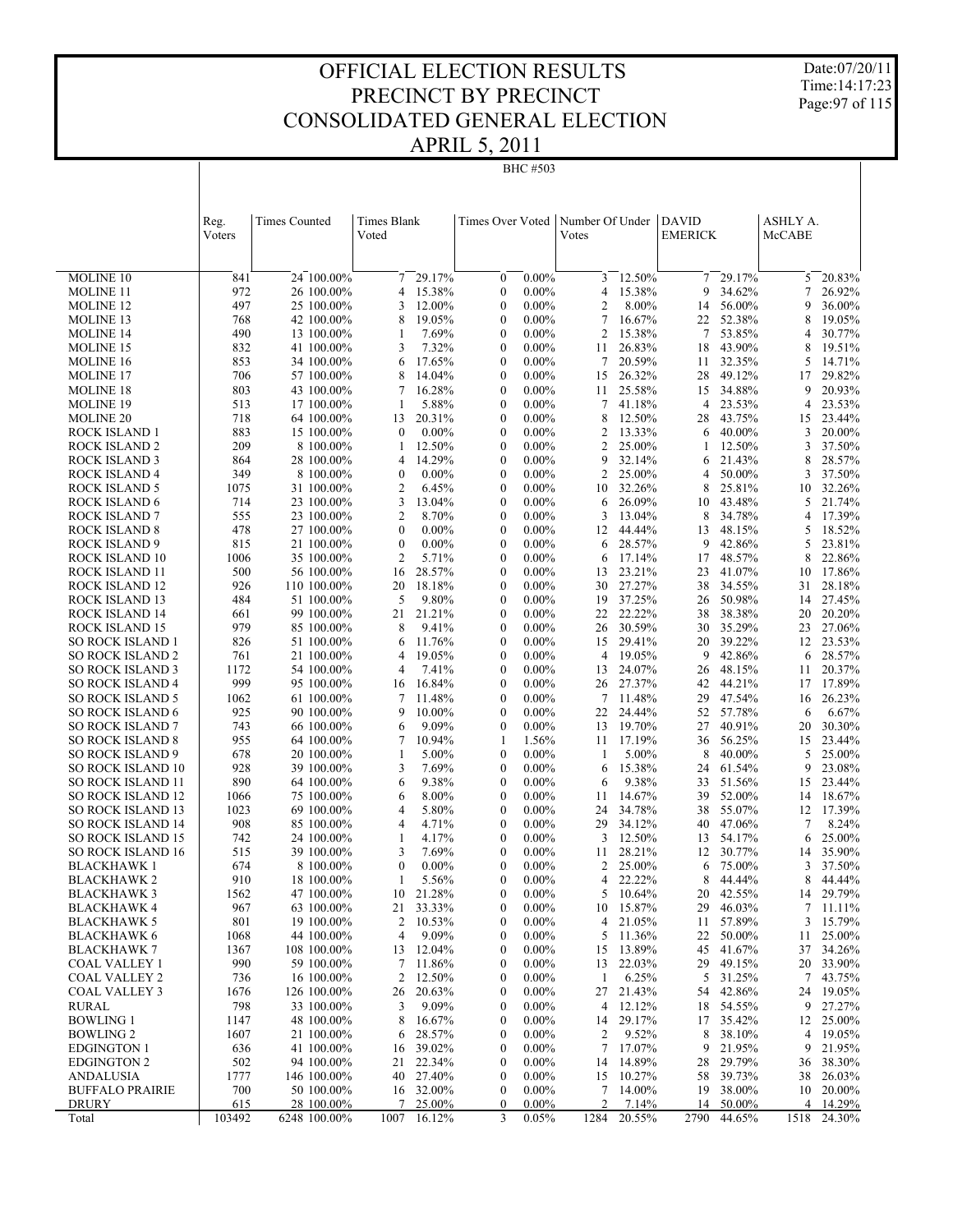Date:07/20/11 Time:14:17:23 Page:98 of 115

|                                          | BHC #503                     |                           |                  |
|------------------------------------------|------------------------------|---------------------------|------------------|
|                                          | DOROTHY W.<br><b>BECK</b>    | DIANA K.<br><b>SHRECK</b> |                  |
| Jurisdiction Wide                        |                              |                           |                  |
| <b>CORDOVA</b>                           | 58<br>29.74%                 | 56                        | 28.72%           |
| <b>COE</b>                               | 24<br>30.38%                 | 28                        | 35.44%           |
| <b>CANOE CREEK</b><br>ZUMA               | 48<br>35.82%<br>47.83%<br>11 | 30<br>9                   | 22.39%<br>39.13% |
| PORT BYRON                               | 64<br>31.53%                 | 67                        | 33.00%           |
| <b>HAMPTON 1</b>                         | 19<br>48.72%                 | 12                        | 30.77%           |
| <b>HAMPTON 2</b>                         | 55<br>35.95%                 | 37                        | 24.18%           |
| <b>HAMPTON 3</b>                         | 60.00%<br>9                  | 5                         | 33.33%           |
| <b>HAMPTON 4</b>                         | 10<br>31.25%                 | 6                         | 18.75%           |
| <b>HAMPTON 5</b>                         | 54.17%<br>13                 | 3                         | 12.50%           |
| <b>HAMPTON 6</b><br><b>HAMPTON 7</b>     | 12<br>44.44%<br>33.33%<br>1  | 9<br>2                    | 33.33%<br>66.67% |
| <b>HAMPTON 8</b>                         | 28.21%<br>11                 | 12                        | 30.77%           |
| <b>HAMPTON 9</b>                         | 60.00%<br>12                 | 4                         | 20.00%           |
| <b>HAMPTON 10</b>                        | 45.83%<br>11                 | 11                        | 45.83%           |
| <b>HAMPTON 11</b>                        | 22<br>40.74%                 | 11                        | 20.37%           |
| <b>HAMPTON 12</b>                        | 35<br>54.69%                 | 16                        | 25.00%           |
| <b>HAMPTON 13</b>                        | 1 100.00%                    | 0                         | $0.00\%$         |
| <b>HAMPTON 14</b>                        | 27<br>44.26%                 | 16                        | 26.23%           |
| <b>HAMPTON 15</b><br><b>HAMPTON 16</b>   | 17<br>40.48%<br>30.30%<br>10 | 18<br>10                  | 42.86%<br>30.30% |
| <b>HAMPTON 17</b>                        | 87<br>43.50%                 | 55                        | 27.50%           |
| <b>SO MOLINE 1</b>                       | 8<br>61.54%                  | 5                         | 38.46%           |
| <b>SO MOLINE 2</b>                       | 18<br>56.25%                 | 7                         | 21.88%           |
| SO MOLINE 3                              | 8<br>44.44%                  | 7                         | 38.89%           |
| <b>SO MOLINE 4</b>                       | 65<br>48.87%                 | 43                        | 32.33%           |
| <b>SO MOLINE 5</b>                       | 27<br>44.26%                 | 26                        | 42.62%           |
| <b>SO MOLINE 6</b>                       | 42<br>45.16%                 | 18                        | 19.35%           |
| <b>SO MOLINE 7</b><br><b>SO MOLINE 8</b> | 43<br>51.81%<br>34<br>42.50% | 21<br>20                  | 25.30%<br>25.00% |
| SO MOLINE 9                              | 70<br>46.98%                 | 48                        | 32.21%           |
| <b>SO MOLINE 10</b>                      | 30.00%<br>6                  | 10                        | 50.00%           |
| SO MOLINE 11                             | 37<br>50.68%                 | 27                        | 36.99%           |
| <b>SO MOLINE 12</b>                      | $\overline{4}$<br>26.67%     | 7                         | 46.67%           |
| SO MOLINE 13                             | 60<br>53.10%                 | 43                        | 38.05%           |
| <b>SO MOLINE 14</b>                      | 60.00%<br>6                  | 3                         | 30.00%           |
| SO MOLINE 15<br><b>SO MOLINE 16</b>      | 5<br>20.00%<br>16<br>43.24%  | 12<br>15                  | 48.00%<br>40.54% |
| SO MOLINE 17                             | 15<br>40.54%                 | 11                        | 29.73%           |
| <b>SO MOLINE 18</b>                      | 12<br>37.50%                 | 12                        | 37.50%           |
| SO MOLINE 19                             | 39.22%<br>20                 | 12                        | 23.53%           |
| SO MOLINE 20                             | 51<br>49.04%                 | 34                        | 32.69%           |
| SO MOLINE 21                             | 42.50%<br>17                 | 18                        | 45.00%           |
| SO MOLINE 22                             | 25<br>36.76%                 | 22                        | 32.35%           |
| SO MOLINE 23<br>SO MOLINE 24             | 11<br>78.57%                 | 4                         | 28.57%           |
| SO MOLINE 25                             | 9<br>69.23%<br>21<br>44.68%  | 3<br>17                   | 23.08%<br>36.17% |
| <b>SO MOLINE 26</b>                      | 19<br>51.35%                 | 15                        | 40.54%           |
| SO MOLINE 27                             | 17<br>39.53%                 | 13                        | 30.23%           |
| <b>SO MOLINE 28</b>                      | 22<br>41.51%                 | 18                        | 33.96%           |
| SO MOLINE 29                             | 53.06%<br>26                 | 25                        | 51.02%           |
| <b>MOLINE 1</b>                          | 10<br>58.82%                 | 6                         | 35.29%           |
| <b>MOLINE 2</b>                          | 37.50%<br>12                 | 14                        | 43.75%           |
| <b>MOLINE 3</b>                          | 20<br>48.78%                 | 15                        | 36.59%<br>40.26% |
| <b>MOLINE 4</b><br><b>MOLINE 5</b>       | 37<br>48.05%<br>24<br>46.15% | 31<br>19                  | 36.54%           |
| <b>MOLINE 6</b>                          | 12<br>50.00%                 | 6                         | 25.00%           |
| <b>MOLINE 7</b>                          | 15<br>51.72%                 | 13                        | 44.83%           |
| <b>MOLINE 8</b>                          | 55.17%<br>16                 | 9                         | 31.03%           |
| MOLINE 9                                 | 44.68%<br>21                 | 18                        | 38.30%           |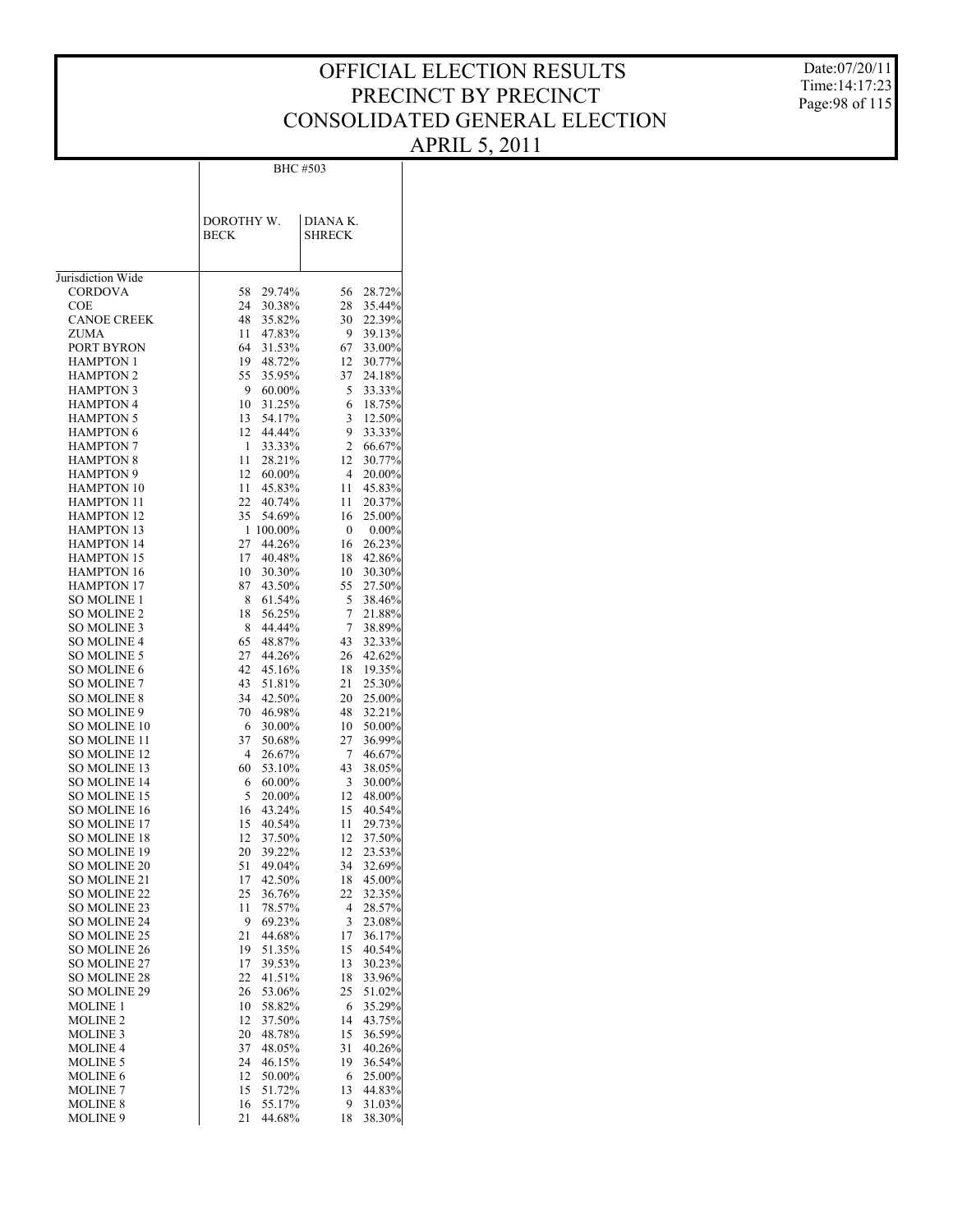APRIL 5, 2011

| <b>MOLINE 10</b><br>10<br>41.67%<br>9<br>37.50%<br>MOLINE 11<br>13<br>50.00%<br>42.31%<br>11<br>44.00%<br>32.00%<br>MOLINE 12<br>11<br>8<br>38.10%<br>15<br>35.71%<br>MOLINE 13<br>16<br>61.54%<br>3<br>23.08%<br>MOLINE 14<br>8<br>29<br>70.73%<br>10<br>24.39%<br>MOLINE 15<br>15<br>44.12%<br>18<br>52.94%<br>MOLINE 16<br>21<br>36.84%<br>17<br>29.82%<br>MOLINE 17<br>25<br>58.14%<br>12<br>27.91%<br>MOLINE 18<br>64.71%<br>35.29%<br>MOLINE 19<br>11<br>6<br>38<br>59.38%<br>13<br>20.31%<br>MOLINE 20<br><b>ROCK ISLAND 1</b><br>12<br>7<br>46.67%<br>80.00%<br><b>ROCK ISLAND 2</b><br>50.00%<br>4<br>50.00%<br>4<br>ROCK ISLAND 3<br>60.71%<br>8<br>28.57%<br>17<br><b>ROCK ISLAND 4</b><br>75.00%<br>12.50%<br>6<br>1<br>23<br>74.19%<br>7<br>22.58%<br>ROCK ISLAND 5<br><b>ROCK ISLAND 6</b><br>34.78%<br>47.83%<br>8<br>11<br>ROCK ISLAND 7<br>15<br>65.22%<br>12<br>52.17%<br><b>ROCK ISLAND 8</b><br>51.85%<br>37.04%<br>14<br>10<br>13<br>61.90%<br>9<br>42.86%<br>ROCK ISLAND 9<br>ROCK ISLAND 10<br>51.43%<br>17<br>48.57%<br>18<br>ROCK ISLAND 11<br>18<br>32.14%<br>28.57%<br>16<br><b>ROCK ISLAND 12</b><br>45<br>40.91%<br>32.73%<br>36<br>20<br>39.22%<br>13<br>25.49%<br>ROCK ISLAND 13<br>ROCK ISLAND 14<br>45<br>45.45%<br>31<br>31.31%<br>ROCK ISLAND 15<br>56.47%<br>27<br>31.76%<br>48<br>SO ROCK ISLAND 1<br>24<br>47.06%<br>19<br>37.25%<br>SO ROCK ISLAND 2<br>10<br>47.62%<br>5<br>23.81%<br><b>SO ROCK ISLAND 3</b><br>31<br>57.41%<br>19<br>35.19%<br>SO ROCK ISLAND 4<br>45<br>47.37%<br>28<br>29.47%<br><b>SO ROCK ISLAND 5</b><br>45.90%<br>28<br>45.90%<br>28<br>SO ROCK ISLAND 6<br>39<br>43.33%<br>43<br>47.78%<br><b>SO ROCK ISLAND 7</b><br>29<br>43.94%<br>31<br>46.97%<br>SO ROCK ISLAND 8<br>25<br>39.06%<br>25<br>39.06%<br><b>SO ROCK ISLAND 9</b><br>13<br>65.00%<br>55.00%<br>11<br>SO ROCK ISLAND 10<br>20<br>51.28%<br>13<br>33.33%<br>SO ROCK ISLAND 11<br>36<br>56.25%<br>26<br>40.63%<br>SO ROCK ISLAND 12<br>41<br>54.67%<br>33<br>44.00%<br>SO ROCK ISLAND 13<br>31<br>44.93%<br>25<br>36.23%<br>SO ROCK ISLAND 14<br>70.59%<br>30.59%<br>60<br>26<br><b>SO ROCK ISLAND 15</b><br>58.33%<br>41.67%<br>14<br>10<br><b>SO ROCK ISLAND 16</b><br>53.85%<br>14<br>35.90%<br>21<br><b>BLACKHAWK1</b><br>12.50%<br>4<br>50.00%<br>1<br>7<br>38.89%<br>7<br>38.89%<br><b>BLACKHAWK2</b><br>BLACKHAWK 3<br>18<br>38.30%<br>17<br>36.17%<br>19<br>30.16%<br>BLACKHAWK 4<br>19<br>30.16%<br>68.42%<br>3<br>15.79%<br><b>BLACKHAWK 5</b><br>13<br><b>BLACKHAWK 6</b><br>25<br>56.82%<br>17<br>38.64%<br><b>BLACKHAWK 7</b><br>44<br>40.74%<br>49<br>45.37%<br><b>COAL VALLEY 1</b><br>19<br>32.20%<br>23<br>38.98%<br>COAL VALLEY 2<br>62.50%<br>5<br>31.25%<br>10<br>COAL VALLEY 3<br>54<br>42.86%<br>41<br>32.54%<br>51.52%<br>36.36%<br>RURAL<br>17<br>12<br><b>BOWLING 1</b><br>19<br>39.58%<br>18<br>37.50%<br><b>BOWLING 2</b><br>38.10%<br>38.10%<br>8<br>8<br><b>EDGINGTON 1</b><br>17<br>41.46%<br>8<br>19.51%<br><b>EDGINGTON 2</b><br>39<br>41.49%<br>29<br>30.85%<br>53<br>36.30%<br>32.88%<br>ANDALUSIA<br>48<br><b>BUFFALO PRAIRIE</b><br>32.00%<br>32.00%<br>16<br>16<br>28.57%<br>50.00%<br>8<br>DRURY<br>14<br>2801<br>44.83%<br>2083<br>33.34%<br>Total | DOROTHY W.<br>BECK | DIANA K.<br>SHRECK |  |
|-------------------------------------------------------------------------------------------------------------------------------------------------------------------------------------------------------------------------------------------------------------------------------------------------------------------------------------------------------------------------------------------------------------------------------------------------------------------------------------------------------------------------------------------------------------------------------------------------------------------------------------------------------------------------------------------------------------------------------------------------------------------------------------------------------------------------------------------------------------------------------------------------------------------------------------------------------------------------------------------------------------------------------------------------------------------------------------------------------------------------------------------------------------------------------------------------------------------------------------------------------------------------------------------------------------------------------------------------------------------------------------------------------------------------------------------------------------------------------------------------------------------------------------------------------------------------------------------------------------------------------------------------------------------------------------------------------------------------------------------------------------------------------------------------------------------------------------------------------------------------------------------------------------------------------------------------------------------------------------------------------------------------------------------------------------------------------------------------------------------------------------------------------------------------------------------------------------------------------------------------------------------------------------------------------------------------------------------------------------------------------------------------------------------------------------------------------------------------------------------------------------------------------------------------------------------------------------------------------------------------------------------------------------------------------------------------------------------------------------------------------------------------------------------------------------------------------------------------------------------------------------------------------------------------------------------------------------------------------------------------------------------------------------------------------------------------------------------------------------------------------------------------------------------------------------------------------------------------|--------------------|--------------------|--|
|                                                                                                                                                                                                                                                                                                                                                                                                                                                                                                                                                                                                                                                                                                                                                                                                                                                                                                                                                                                                                                                                                                                                                                                                                                                                                                                                                                                                                                                                                                                                                                                                                                                                                                                                                                                                                                                                                                                                                                                                                                                                                                                                                                                                                                                                                                                                                                                                                                                                                                                                                                                                                                                                                                                                                                                                                                                                                                                                                                                                                                                                                                                                                                                                                         |                    |                    |  |
|                                                                                                                                                                                                                                                                                                                                                                                                                                                                                                                                                                                                                                                                                                                                                                                                                                                                                                                                                                                                                                                                                                                                                                                                                                                                                                                                                                                                                                                                                                                                                                                                                                                                                                                                                                                                                                                                                                                                                                                                                                                                                                                                                                                                                                                                                                                                                                                                                                                                                                                                                                                                                                                                                                                                                                                                                                                                                                                                                                                                                                                                                                                                                                                                                         |                    |                    |  |
|                                                                                                                                                                                                                                                                                                                                                                                                                                                                                                                                                                                                                                                                                                                                                                                                                                                                                                                                                                                                                                                                                                                                                                                                                                                                                                                                                                                                                                                                                                                                                                                                                                                                                                                                                                                                                                                                                                                                                                                                                                                                                                                                                                                                                                                                                                                                                                                                                                                                                                                                                                                                                                                                                                                                                                                                                                                                                                                                                                                                                                                                                                                                                                                                                         |                    |                    |  |
|                                                                                                                                                                                                                                                                                                                                                                                                                                                                                                                                                                                                                                                                                                                                                                                                                                                                                                                                                                                                                                                                                                                                                                                                                                                                                                                                                                                                                                                                                                                                                                                                                                                                                                                                                                                                                                                                                                                                                                                                                                                                                                                                                                                                                                                                                                                                                                                                                                                                                                                                                                                                                                                                                                                                                                                                                                                                                                                                                                                                                                                                                                                                                                                                                         |                    |                    |  |
|                                                                                                                                                                                                                                                                                                                                                                                                                                                                                                                                                                                                                                                                                                                                                                                                                                                                                                                                                                                                                                                                                                                                                                                                                                                                                                                                                                                                                                                                                                                                                                                                                                                                                                                                                                                                                                                                                                                                                                                                                                                                                                                                                                                                                                                                                                                                                                                                                                                                                                                                                                                                                                                                                                                                                                                                                                                                                                                                                                                                                                                                                                                                                                                                                         |                    |                    |  |
|                                                                                                                                                                                                                                                                                                                                                                                                                                                                                                                                                                                                                                                                                                                                                                                                                                                                                                                                                                                                                                                                                                                                                                                                                                                                                                                                                                                                                                                                                                                                                                                                                                                                                                                                                                                                                                                                                                                                                                                                                                                                                                                                                                                                                                                                                                                                                                                                                                                                                                                                                                                                                                                                                                                                                                                                                                                                                                                                                                                                                                                                                                                                                                                                                         |                    |                    |  |
|                                                                                                                                                                                                                                                                                                                                                                                                                                                                                                                                                                                                                                                                                                                                                                                                                                                                                                                                                                                                                                                                                                                                                                                                                                                                                                                                                                                                                                                                                                                                                                                                                                                                                                                                                                                                                                                                                                                                                                                                                                                                                                                                                                                                                                                                                                                                                                                                                                                                                                                                                                                                                                                                                                                                                                                                                                                                                                                                                                                                                                                                                                                                                                                                                         |                    |                    |  |
|                                                                                                                                                                                                                                                                                                                                                                                                                                                                                                                                                                                                                                                                                                                                                                                                                                                                                                                                                                                                                                                                                                                                                                                                                                                                                                                                                                                                                                                                                                                                                                                                                                                                                                                                                                                                                                                                                                                                                                                                                                                                                                                                                                                                                                                                                                                                                                                                                                                                                                                                                                                                                                                                                                                                                                                                                                                                                                                                                                                                                                                                                                                                                                                                                         |                    |                    |  |
|                                                                                                                                                                                                                                                                                                                                                                                                                                                                                                                                                                                                                                                                                                                                                                                                                                                                                                                                                                                                                                                                                                                                                                                                                                                                                                                                                                                                                                                                                                                                                                                                                                                                                                                                                                                                                                                                                                                                                                                                                                                                                                                                                                                                                                                                                                                                                                                                                                                                                                                                                                                                                                                                                                                                                                                                                                                                                                                                                                                                                                                                                                                                                                                                                         |                    |                    |  |
|                                                                                                                                                                                                                                                                                                                                                                                                                                                                                                                                                                                                                                                                                                                                                                                                                                                                                                                                                                                                                                                                                                                                                                                                                                                                                                                                                                                                                                                                                                                                                                                                                                                                                                                                                                                                                                                                                                                                                                                                                                                                                                                                                                                                                                                                                                                                                                                                                                                                                                                                                                                                                                                                                                                                                                                                                                                                                                                                                                                                                                                                                                                                                                                                                         |                    |                    |  |
|                                                                                                                                                                                                                                                                                                                                                                                                                                                                                                                                                                                                                                                                                                                                                                                                                                                                                                                                                                                                                                                                                                                                                                                                                                                                                                                                                                                                                                                                                                                                                                                                                                                                                                                                                                                                                                                                                                                                                                                                                                                                                                                                                                                                                                                                                                                                                                                                                                                                                                                                                                                                                                                                                                                                                                                                                                                                                                                                                                                                                                                                                                                                                                                                                         |                    |                    |  |
|                                                                                                                                                                                                                                                                                                                                                                                                                                                                                                                                                                                                                                                                                                                                                                                                                                                                                                                                                                                                                                                                                                                                                                                                                                                                                                                                                                                                                                                                                                                                                                                                                                                                                                                                                                                                                                                                                                                                                                                                                                                                                                                                                                                                                                                                                                                                                                                                                                                                                                                                                                                                                                                                                                                                                                                                                                                                                                                                                                                                                                                                                                                                                                                                                         |                    |                    |  |
|                                                                                                                                                                                                                                                                                                                                                                                                                                                                                                                                                                                                                                                                                                                                                                                                                                                                                                                                                                                                                                                                                                                                                                                                                                                                                                                                                                                                                                                                                                                                                                                                                                                                                                                                                                                                                                                                                                                                                                                                                                                                                                                                                                                                                                                                                                                                                                                                                                                                                                                                                                                                                                                                                                                                                                                                                                                                                                                                                                                                                                                                                                                                                                                                                         |                    |                    |  |
|                                                                                                                                                                                                                                                                                                                                                                                                                                                                                                                                                                                                                                                                                                                                                                                                                                                                                                                                                                                                                                                                                                                                                                                                                                                                                                                                                                                                                                                                                                                                                                                                                                                                                                                                                                                                                                                                                                                                                                                                                                                                                                                                                                                                                                                                                                                                                                                                                                                                                                                                                                                                                                                                                                                                                                                                                                                                                                                                                                                                                                                                                                                                                                                                                         |                    |                    |  |
|                                                                                                                                                                                                                                                                                                                                                                                                                                                                                                                                                                                                                                                                                                                                                                                                                                                                                                                                                                                                                                                                                                                                                                                                                                                                                                                                                                                                                                                                                                                                                                                                                                                                                                                                                                                                                                                                                                                                                                                                                                                                                                                                                                                                                                                                                                                                                                                                                                                                                                                                                                                                                                                                                                                                                                                                                                                                                                                                                                                                                                                                                                                                                                                                                         |                    |                    |  |
|                                                                                                                                                                                                                                                                                                                                                                                                                                                                                                                                                                                                                                                                                                                                                                                                                                                                                                                                                                                                                                                                                                                                                                                                                                                                                                                                                                                                                                                                                                                                                                                                                                                                                                                                                                                                                                                                                                                                                                                                                                                                                                                                                                                                                                                                                                                                                                                                                                                                                                                                                                                                                                                                                                                                                                                                                                                                                                                                                                                                                                                                                                                                                                                                                         |                    |                    |  |
|                                                                                                                                                                                                                                                                                                                                                                                                                                                                                                                                                                                                                                                                                                                                                                                                                                                                                                                                                                                                                                                                                                                                                                                                                                                                                                                                                                                                                                                                                                                                                                                                                                                                                                                                                                                                                                                                                                                                                                                                                                                                                                                                                                                                                                                                                                                                                                                                                                                                                                                                                                                                                                                                                                                                                                                                                                                                                                                                                                                                                                                                                                                                                                                                                         |                    |                    |  |
|                                                                                                                                                                                                                                                                                                                                                                                                                                                                                                                                                                                                                                                                                                                                                                                                                                                                                                                                                                                                                                                                                                                                                                                                                                                                                                                                                                                                                                                                                                                                                                                                                                                                                                                                                                                                                                                                                                                                                                                                                                                                                                                                                                                                                                                                                                                                                                                                                                                                                                                                                                                                                                                                                                                                                                                                                                                                                                                                                                                                                                                                                                                                                                                                                         |                    |                    |  |
|                                                                                                                                                                                                                                                                                                                                                                                                                                                                                                                                                                                                                                                                                                                                                                                                                                                                                                                                                                                                                                                                                                                                                                                                                                                                                                                                                                                                                                                                                                                                                                                                                                                                                                                                                                                                                                                                                                                                                                                                                                                                                                                                                                                                                                                                                                                                                                                                                                                                                                                                                                                                                                                                                                                                                                                                                                                                                                                                                                                                                                                                                                                                                                                                                         |                    |                    |  |
|                                                                                                                                                                                                                                                                                                                                                                                                                                                                                                                                                                                                                                                                                                                                                                                                                                                                                                                                                                                                                                                                                                                                                                                                                                                                                                                                                                                                                                                                                                                                                                                                                                                                                                                                                                                                                                                                                                                                                                                                                                                                                                                                                                                                                                                                                                                                                                                                                                                                                                                                                                                                                                                                                                                                                                                                                                                                                                                                                                                                                                                                                                                                                                                                                         |                    |                    |  |
|                                                                                                                                                                                                                                                                                                                                                                                                                                                                                                                                                                                                                                                                                                                                                                                                                                                                                                                                                                                                                                                                                                                                                                                                                                                                                                                                                                                                                                                                                                                                                                                                                                                                                                                                                                                                                                                                                                                                                                                                                                                                                                                                                                                                                                                                                                                                                                                                                                                                                                                                                                                                                                                                                                                                                                                                                                                                                                                                                                                                                                                                                                                                                                                                                         |                    |                    |  |
|                                                                                                                                                                                                                                                                                                                                                                                                                                                                                                                                                                                                                                                                                                                                                                                                                                                                                                                                                                                                                                                                                                                                                                                                                                                                                                                                                                                                                                                                                                                                                                                                                                                                                                                                                                                                                                                                                                                                                                                                                                                                                                                                                                                                                                                                                                                                                                                                                                                                                                                                                                                                                                                                                                                                                                                                                                                                                                                                                                                                                                                                                                                                                                                                                         |                    |                    |  |
|                                                                                                                                                                                                                                                                                                                                                                                                                                                                                                                                                                                                                                                                                                                                                                                                                                                                                                                                                                                                                                                                                                                                                                                                                                                                                                                                                                                                                                                                                                                                                                                                                                                                                                                                                                                                                                                                                                                                                                                                                                                                                                                                                                                                                                                                                                                                                                                                                                                                                                                                                                                                                                                                                                                                                                                                                                                                                                                                                                                                                                                                                                                                                                                                                         |                    |                    |  |
|                                                                                                                                                                                                                                                                                                                                                                                                                                                                                                                                                                                                                                                                                                                                                                                                                                                                                                                                                                                                                                                                                                                                                                                                                                                                                                                                                                                                                                                                                                                                                                                                                                                                                                                                                                                                                                                                                                                                                                                                                                                                                                                                                                                                                                                                                                                                                                                                                                                                                                                                                                                                                                                                                                                                                                                                                                                                                                                                                                                                                                                                                                                                                                                                                         |                    |                    |  |
|                                                                                                                                                                                                                                                                                                                                                                                                                                                                                                                                                                                                                                                                                                                                                                                                                                                                                                                                                                                                                                                                                                                                                                                                                                                                                                                                                                                                                                                                                                                                                                                                                                                                                                                                                                                                                                                                                                                                                                                                                                                                                                                                                                                                                                                                                                                                                                                                                                                                                                                                                                                                                                                                                                                                                                                                                                                                                                                                                                                                                                                                                                                                                                                                                         |                    |                    |  |
|                                                                                                                                                                                                                                                                                                                                                                                                                                                                                                                                                                                                                                                                                                                                                                                                                                                                                                                                                                                                                                                                                                                                                                                                                                                                                                                                                                                                                                                                                                                                                                                                                                                                                                                                                                                                                                                                                                                                                                                                                                                                                                                                                                                                                                                                                                                                                                                                                                                                                                                                                                                                                                                                                                                                                                                                                                                                                                                                                                                                                                                                                                                                                                                                                         |                    |                    |  |
|                                                                                                                                                                                                                                                                                                                                                                                                                                                                                                                                                                                                                                                                                                                                                                                                                                                                                                                                                                                                                                                                                                                                                                                                                                                                                                                                                                                                                                                                                                                                                                                                                                                                                                                                                                                                                                                                                                                                                                                                                                                                                                                                                                                                                                                                                                                                                                                                                                                                                                                                                                                                                                                                                                                                                                                                                                                                                                                                                                                                                                                                                                                                                                                                                         |                    |                    |  |
|                                                                                                                                                                                                                                                                                                                                                                                                                                                                                                                                                                                                                                                                                                                                                                                                                                                                                                                                                                                                                                                                                                                                                                                                                                                                                                                                                                                                                                                                                                                                                                                                                                                                                                                                                                                                                                                                                                                                                                                                                                                                                                                                                                                                                                                                                                                                                                                                                                                                                                                                                                                                                                                                                                                                                                                                                                                                                                                                                                                                                                                                                                                                                                                                                         |                    |                    |  |
|                                                                                                                                                                                                                                                                                                                                                                                                                                                                                                                                                                                                                                                                                                                                                                                                                                                                                                                                                                                                                                                                                                                                                                                                                                                                                                                                                                                                                                                                                                                                                                                                                                                                                                                                                                                                                                                                                                                                                                                                                                                                                                                                                                                                                                                                                                                                                                                                                                                                                                                                                                                                                                                                                                                                                                                                                                                                                                                                                                                                                                                                                                                                                                                                                         |                    |                    |  |
|                                                                                                                                                                                                                                                                                                                                                                                                                                                                                                                                                                                                                                                                                                                                                                                                                                                                                                                                                                                                                                                                                                                                                                                                                                                                                                                                                                                                                                                                                                                                                                                                                                                                                                                                                                                                                                                                                                                                                                                                                                                                                                                                                                                                                                                                                                                                                                                                                                                                                                                                                                                                                                                                                                                                                                                                                                                                                                                                                                                                                                                                                                                                                                                                                         |                    |                    |  |
|                                                                                                                                                                                                                                                                                                                                                                                                                                                                                                                                                                                                                                                                                                                                                                                                                                                                                                                                                                                                                                                                                                                                                                                                                                                                                                                                                                                                                                                                                                                                                                                                                                                                                                                                                                                                                                                                                                                                                                                                                                                                                                                                                                                                                                                                                                                                                                                                                                                                                                                                                                                                                                                                                                                                                                                                                                                                                                                                                                                                                                                                                                                                                                                                                         |                    |                    |  |
|                                                                                                                                                                                                                                                                                                                                                                                                                                                                                                                                                                                                                                                                                                                                                                                                                                                                                                                                                                                                                                                                                                                                                                                                                                                                                                                                                                                                                                                                                                                                                                                                                                                                                                                                                                                                                                                                                                                                                                                                                                                                                                                                                                                                                                                                                                                                                                                                                                                                                                                                                                                                                                                                                                                                                                                                                                                                                                                                                                                                                                                                                                                                                                                                                         |                    |                    |  |
|                                                                                                                                                                                                                                                                                                                                                                                                                                                                                                                                                                                                                                                                                                                                                                                                                                                                                                                                                                                                                                                                                                                                                                                                                                                                                                                                                                                                                                                                                                                                                                                                                                                                                                                                                                                                                                                                                                                                                                                                                                                                                                                                                                                                                                                                                                                                                                                                                                                                                                                                                                                                                                                                                                                                                                                                                                                                                                                                                                                                                                                                                                                                                                                                                         |                    |                    |  |
|                                                                                                                                                                                                                                                                                                                                                                                                                                                                                                                                                                                                                                                                                                                                                                                                                                                                                                                                                                                                                                                                                                                                                                                                                                                                                                                                                                                                                                                                                                                                                                                                                                                                                                                                                                                                                                                                                                                                                                                                                                                                                                                                                                                                                                                                                                                                                                                                                                                                                                                                                                                                                                                                                                                                                                                                                                                                                                                                                                                                                                                                                                                                                                                                                         |                    |                    |  |
|                                                                                                                                                                                                                                                                                                                                                                                                                                                                                                                                                                                                                                                                                                                                                                                                                                                                                                                                                                                                                                                                                                                                                                                                                                                                                                                                                                                                                                                                                                                                                                                                                                                                                                                                                                                                                                                                                                                                                                                                                                                                                                                                                                                                                                                                                                                                                                                                                                                                                                                                                                                                                                                                                                                                                                                                                                                                                                                                                                                                                                                                                                                                                                                                                         |                    |                    |  |
|                                                                                                                                                                                                                                                                                                                                                                                                                                                                                                                                                                                                                                                                                                                                                                                                                                                                                                                                                                                                                                                                                                                                                                                                                                                                                                                                                                                                                                                                                                                                                                                                                                                                                                                                                                                                                                                                                                                                                                                                                                                                                                                                                                                                                                                                                                                                                                                                                                                                                                                                                                                                                                                                                                                                                                                                                                                                                                                                                                                                                                                                                                                                                                                                                         |                    |                    |  |
|                                                                                                                                                                                                                                                                                                                                                                                                                                                                                                                                                                                                                                                                                                                                                                                                                                                                                                                                                                                                                                                                                                                                                                                                                                                                                                                                                                                                                                                                                                                                                                                                                                                                                                                                                                                                                                                                                                                                                                                                                                                                                                                                                                                                                                                                                                                                                                                                                                                                                                                                                                                                                                                                                                                                                                                                                                                                                                                                                                                                                                                                                                                                                                                                                         |                    |                    |  |
|                                                                                                                                                                                                                                                                                                                                                                                                                                                                                                                                                                                                                                                                                                                                                                                                                                                                                                                                                                                                                                                                                                                                                                                                                                                                                                                                                                                                                                                                                                                                                                                                                                                                                                                                                                                                                                                                                                                                                                                                                                                                                                                                                                                                                                                                                                                                                                                                                                                                                                                                                                                                                                                                                                                                                                                                                                                                                                                                                                                                                                                                                                                                                                                                                         |                    |                    |  |
|                                                                                                                                                                                                                                                                                                                                                                                                                                                                                                                                                                                                                                                                                                                                                                                                                                                                                                                                                                                                                                                                                                                                                                                                                                                                                                                                                                                                                                                                                                                                                                                                                                                                                                                                                                                                                                                                                                                                                                                                                                                                                                                                                                                                                                                                                                                                                                                                                                                                                                                                                                                                                                                                                                                                                                                                                                                                                                                                                                                                                                                                                                                                                                                                                         |                    |                    |  |
|                                                                                                                                                                                                                                                                                                                                                                                                                                                                                                                                                                                                                                                                                                                                                                                                                                                                                                                                                                                                                                                                                                                                                                                                                                                                                                                                                                                                                                                                                                                                                                                                                                                                                                                                                                                                                                                                                                                                                                                                                                                                                                                                                                                                                                                                                                                                                                                                                                                                                                                                                                                                                                                                                                                                                                                                                                                                                                                                                                                                                                                                                                                                                                                                                         |                    |                    |  |
|                                                                                                                                                                                                                                                                                                                                                                                                                                                                                                                                                                                                                                                                                                                                                                                                                                                                                                                                                                                                                                                                                                                                                                                                                                                                                                                                                                                                                                                                                                                                                                                                                                                                                                                                                                                                                                                                                                                                                                                                                                                                                                                                                                                                                                                                                                                                                                                                                                                                                                                                                                                                                                                                                                                                                                                                                                                                                                                                                                                                                                                                                                                                                                                                                         |                    |                    |  |
|                                                                                                                                                                                                                                                                                                                                                                                                                                                                                                                                                                                                                                                                                                                                                                                                                                                                                                                                                                                                                                                                                                                                                                                                                                                                                                                                                                                                                                                                                                                                                                                                                                                                                                                                                                                                                                                                                                                                                                                                                                                                                                                                                                                                                                                                                                                                                                                                                                                                                                                                                                                                                                                                                                                                                                                                                                                                                                                                                                                                                                                                                                                                                                                                                         |                    |                    |  |
|                                                                                                                                                                                                                                                                                                                                                                                                                                                                                                                                                                                                                                                                                                                                                                                                                                                                                                                                                                                                                                                                                                                                                                                                                                                                                                                                                                                                                                                                                                                                                                                                                                                                                                                                                                                                                                                                                                                                                                                                                                                                                                                                                                                                                                                                                                                                                                                                                                                                                                                                                                                                                                                                                                                                                                                                                                                                                                                                                                                                                                                                                                                                                                                                                         |                    |                    |  |
|                                                                                                                                                                                                                                                                                                                                                                                                                                                                                                                                                                                                                                                                                                                                                                                                                                                                                                                                                                                                                                                                                                                                                                                                                                                                                                                                                                                                                                                                                                                                                                                                                                                                                                                                                                                                                                                                                                                                                                                                                                                                                                                                                                                                                                                                                                                                                                                                                                                                                                                                                                                                                                                                                                                                                                                                                                                                                                                                                                                                                                                                                                                                                                                                                         |                    |                    |  |
|                                                                                                                                                                                                                                                                                                                                                                                                                                                                                                                                                                                                                                                                                                                                                                                                                                                                                                                                                                                                                                                                                                                                                                                                                                                                                                                                                                                                                                                                                                                                                                                                                                                                                                                                                                                                                                                                                                                                                                                                                                                                                                                                                                                                                                                                                                                                                                                                                                                                                                                                                                                                                                                                                                                                                                                                                                                                                                                                                                                                                                                                                                                                                                                                                         |                    |                    |  |
|                                                                                                                                                                                                                                                                                                                                                                                                                                                                                                                                                                                                                                                                                                                                                                                                                                                                                                                                                                                                                                                                                                                                                                                                                                                                                                                                                                                                                                                                                                                                                                                                                                                                                                                                                                                                                                                                                                                                                                                                                                                                                                                                                                                                                                                                                                                                                                                                                                                                                                                                                                                                                                                                                                                                                                                                                                                                                                                                                                                                                                                                                                                                                                                                                         |                    |                    |  |
|                                                                                                                                                                                                                                                                                                                                                                                                                                                                                                                                                                                                                                                                                                                                                                                                                                                                                                                                                                                                                                                                                                                                                                                                                                                                                                                                                                                                                                                                                                                                                                                                                                                                                                                                                                                                                                                                                                                                                                                                                                                                                                                                                                                                                                                                                                                                                                                                                                                                                                                                                                                                                                                                                                                                                                                                                                                                                                                                                                                                                                                                                                                                                                                                                         |                    |                    |  |
|                                                                                                                                                                                                                                                                                                                                                                                                                                                                                                                                                                                                                                                                                                                                                                                                                                                                                                                                                                                                                                                                                                                                                                                                                                                                                                                                                                                                                                                                                                                                                                                                                                                                                                                                                                                                                                                                                                                                                                                                                                                                                                                                                                                                                                                                                                                                                                                                                                                                                                                                                                                                                                                                                                                                                                                                                                                                                                                                                                                                                                                                                                                                                                                                                         |                    |                    |  |
|                                                                                                                                                                                                                                                                                                                                                                                                                                                                                                                                                                                                                                                                                                                                                                                                                                                                                                                                                                                                                                                                                                                                                                                                                                                                                                                                                                                                                                                                                                                                                                                                                                                                                                                                                                                                                                                                                                                                                                                                                                                                                                                                                                                                                                                                                                                                                                                                                                                                                                                                                                                                                                                                                                                                                                                                                                                                                                                                                                                                                                                                                                                                                                                                                         |                    |                    |  |
|                                                                                                                                                                                                                                                                                                                                                                                                                                                                                                                                                                                                                                                                                                                                                                                                                                                                                                                                                                                                                                                                                                                                                                                                                                                                                                                                                                                                                                                                                                                                                                                                                                                                                                                                                                                                                                                                                                                                                                                                                                                                                                                                                                                                                                                                                                                                                                                                                                                                                                                                                                                                                                                                                                                                                                                                                                                                                                                                                                                                                                                                                                                                                                                                                         |                    |                    |  |
|                                                                                                                                                                                                                                                                                                                                                                                                                                                                                                                                                                                                                                                                                                                                                                                                                                                                                                                                                                                                                                                                                                                                                                                                                                                                                                                                                                                                                                                                                                                                                                                                                                                                                                                                                                                                                                                                                                                                                                                                                                                                                                                                                                                                                                                                                                                                                                                                                                                                                                                                                                                                                                                                                                                                                                                                                                                                                                                                                                                                                                                                                                                                                                                                                         |                    |                    |  |
|                                                                                                                                                                                                                                                                                                                                                                                                                                                                                                                                                                                                                                                                                                                                                                                                                                                                                                                                                                                                                                                                                                                                                                                                                                                                                                                                                                                                                                                                                                                                                                                                                                                                                                                                                                                                                                                                                                                                                                                                                                                                                                                                                                                                                                                                                                                                                                                                                                                                                                                                                                                                                                                                                                                                                                                                                                                                                                                                                                                                                                                                                                                                                                                                                         |                    |                    |  |
|                                                                                                                                                                                                                                                                                                                                                                                                                                                                                                                                                                                                                                                                                                                                                                                                                                                                                                                                                                                                                                                                                                                                                                                                                                                                                                                                                                                                                                                                                                                                                                                                                                                                                                                                                                                                                                                                                                                                                                                                                                                                                                                                                                                                                                                                                                                                                                                                                                                                                                                                                                                                                                                                                                                                                                                                                                                                                                                                                                                                                                                                                                                                                                                                                         |                    |                    |  |
|                                                                                                                                                                                                                                                                                                                                                                                                                                                                                                                                                                                                                                                                                                                                                                                                                                                                                                                                                                                                                                                                                                                                                                                                                                                                                                                                                                                                                                                                                                                                                                                                                                                                                                                                                                                                                                                                                                                                                                                                                                                                                                                                                                                                                                                                                                                                                                                                                                                                                                                                                                                                                                                                                                                                                                                                                                                                                                                                                                                                                                                                                                                                                                                                                         |                    |                    |  |
|                                                                                                                                                                                                                                                                                                                                                                                                                                                                                                                                                                                                                                                                                                                                                                                                                                                                                                                                                                                                                                                                                                                                                                                                                                                                                                                                                                                                                                                                                                                                                                                                                                                                                                                                                                                                                                                                                                                                                                                                                                                                                                                                                                                                                                                                                                                                                                                                                                                                                                                                                                                                                                                                                                                                                                                                                                                                                                                                                                                                                                                                                                                                                                                                                         |                    |                    |  |
|                                                                                                                                                                                                                                                                                                                                                                                                                                                                                                                                                                                                                                                                                                                                                                                                                                                                                                                                                                                                                                                                                                                                                                                                                                                                                                                                                                                                                                                                                                                                                                                                                                                                                                                                                                                                                                                                                                                                                                                                                                                                                                                                                                                                                                                                                                                                                                                                                                                                                                                                                                                                                                                                                                                                                                                                                                                                                                                                                                                                                                                                                                                                                                                                                         |                    |                    |  |

BHC #503

Date:07/20/11 Time:14:17:23 Page:99 of 115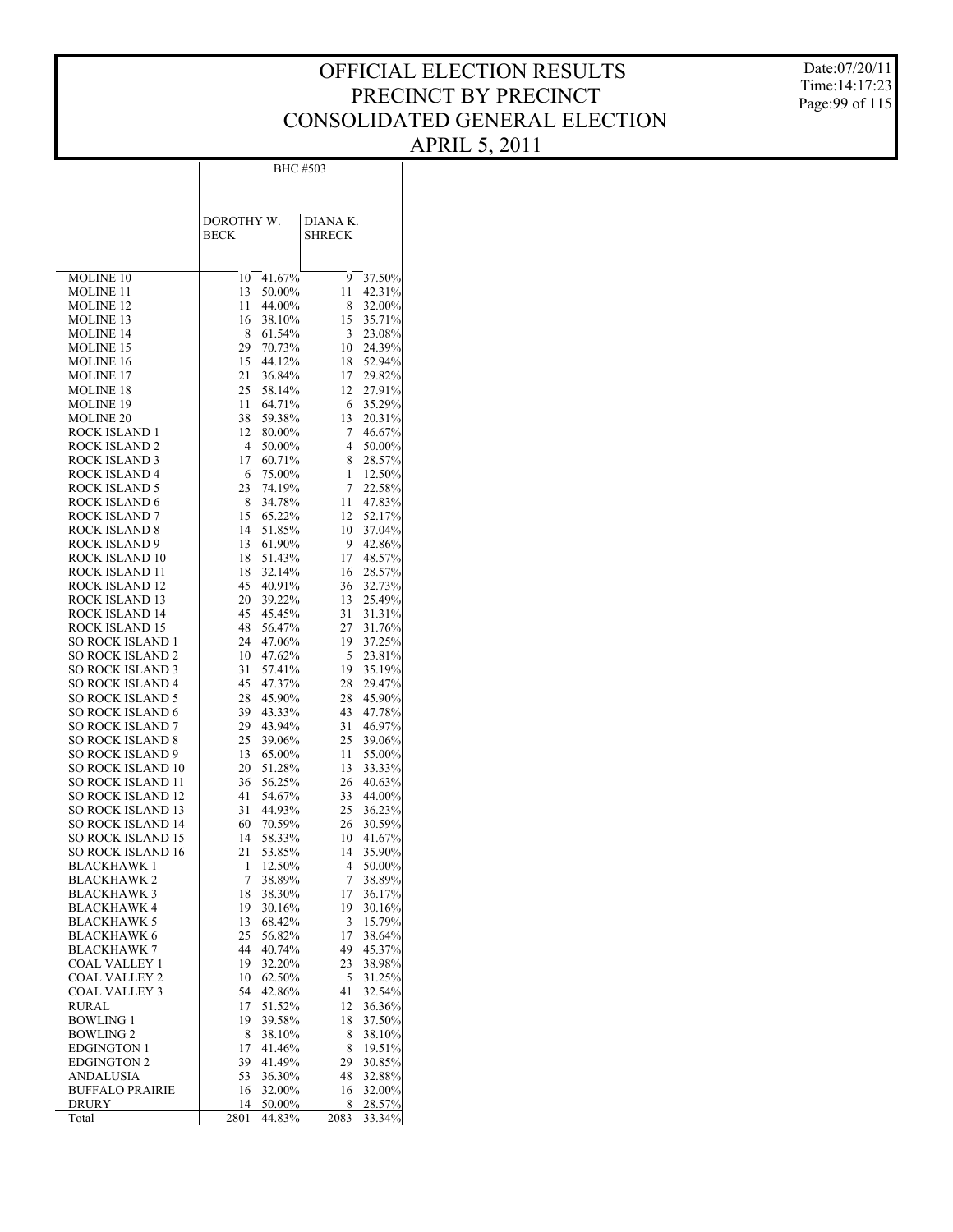Date:07/20/11 Time:14:17:23 Page:100 of 115

|  |  |  | BHC #503 UNEXP 4 YR |  |  |
|--|--|--|---------------------|--|--|
|--|--|--|---------------------|--|--|

| Jurisdiction Wide<br>195 100.00%<br>$0.00\%$<br>128 65.64%<br><b>CORDOVA</b><br>734<br>67<br>34.36%<br>$\boldsymbol{0}$<br>$0.00\%$<br>$\boldsymbol{0}$<br>1337<br>$0.00\%$<br>58.23%<br><b>COE</b><br>79 100.00%<br>33<br>41.77%<br>$\boldsymbol{0}$<br>$0.00\%$<br>$\boldsymbol{0}$<br>46<br>482<br>32 23.88%<br>$0.00\%$<br>76.12%<br><b>CANOE CREEK</b><br>134 100.00%<br>$\boldsymbol{0}$<br>$0.00\%$<br>$\boldsymbol{0}$<br>102<br>607<br>43.48%<br>$0.00\%$<br>13<br>56.52%<br><b>ZUMA</b><br>23 100.00%<br>$\boldsymbol{0}$<br>$0.00\%$<br>$\boldsymbol{0}$<br>10<br>36.95%<br>$0.00\%$<br>63.05%<br>PORT BYRON<br>1113<br>203 100.00%<br>$\mathbf{0}$<br>$0.00\%$<br>$\boldsymbol{0}$<br>128<br>75<br>1236<br>8<br>20.51%<br>$0.00\%$<br>31<br>79.49%<br><b>HAMPTON 1</b><br>39 100.00%<br>$\boldsymbol{0}$<br>$0.00\%$<br>$\boldsymbol{0}$<br>959<br>34.64%<br>$0.00\%$<br>100 65.36%<br><b>HAMPTON 2</b><br>153 100.00%<br>$\mathbf{0}$<br>$0.00\%$<br>$\boldsymbol{0}$<br>53<br>971<br>26.67%<br>$0.00\%$<br>73.33%<br><b>HAMPTON 3</b><br>15 100.00%<br>$\overline{4}$<br>$\boldsymbol{0}$<br>$0.00\%$<br>$\boldsymbol{0}$<br>11<br>15.63%<br>$0.00\%$<br>27<br>84.38%<br><b>HAMPTON 4</b><br>745<br>32 100.00%<br>5<br>$\boldsymbol{0}$<br>$0.00\%$<br>$\boldsymbol{0}$<br>773<br>37.50%<br>$\boldsymbol{0}$<br>$0.00\%$<br>62.50%<br><b>HAMPTON 5</b><br>24 100.00%<br>9<br>$0.00\%$<br>$\boldsymbol{0}$<br>15<br>37.04%<br><b>HAMPTON 6</b><br>825<br>27 100.00%<br>$\mathbf{0}$<br>$0.00\%$<br>$\boldsymbol{0}$<br>$0.00\%$<br>17<br>62.96%<br>10<br>534<br>$0.00\%$<br>2<br>66.67%<br><b>HAMPTON 7</b><br>3 100.00%<br>$\mathbf{1}$<br>33.33%<br>$\boldsymbol{0}$<br>$0.00\%$<br>$\boldsymbol{0}$<br>13 33.33%<br>$0.00\%$<br><b>HAMPTON 8</b><br>818<br>39 100.00%<br>$\boldsymbol{0}$<br>$0.00\%$<br>$\boldsymbol{0}$<br>66.67%<br>26<br>472<br>45.00%<br>$\boldsymbol{0}$<br>$0.00\%$<br><b>HAMPTON 9</b><br>20 100.00%<br>9<br>$0.00\%$<br>$\boldsymbol{0}$<br>11<br>55.00%<br>884<br>25.00%<br><b>HAMPTON 10</b><br>24 100.00%<br>$\mathbf{0}$<br>$0.00\%$<br>$\boldsymbol{0}$<br>$0.00\%$<br>18<br>75.00%<br>6<br>904<br>25.93%<br>$0.00\%$<br><b>HAMPTON 11</b><br>54 100.00%<br>$\boldsymbol{0}$<br>$0.00\%$<br>$\boldsymbol{0}$<br>40<br>74.07%<br>14<br>918<br>$0.00\%$<br>42 65.63%<br><b>HAMPTON 12</b><br>64 100.00%<br>22 34.38%<br>$\boldsymbol{0}$<br>$0.00\%$<br>$\boldsymbol{0}$<br>534<br>$\boldsymbol{0}$<br>$0.00\%$<br>1 100.00%<br><b>HAMPTON 13</b><br>1 100.00%<br>$\bf{0}$<br>$0.00\%$<br>$0.00\%$<br>$\boldsymbol{0}$<br><b>HAMPTON 14</b><br>1029<br>61 100.00%<br>34.43%<br>$\mathbf{0}$<br>$0.00\%$<br>$\boldsymbol{0}$<br>$0.00\%$<br>65.57%<br>21<br>40<br>996<br>23.81%<br>76.19%<br><b>HAMPTON 15</b><br>42 100.00%<br>10<br>$\boldsymbol{0}$<br>$0.00\%$<br>$\boldsymbol{0}$<br>$0.00\%$<br>32<br>27.27%<br>$0.00\%$<br>72.73%<br><b>HAMPTON 16</b><br>813<br>33 100.00%<br>9<br>$\boldsymbol{0}$<br>$0.00\%$<br>$\boldsymbol{0}$<br>24<br>904<br>40.50%<br>$\boldsymbol{0}$<br>$0.00\%$<br>59.50%<br><b>HAMPTON 17</b><br>200 100.00%<br>$0.00\%$<br>$\boldsymbol{0}$<br>119<br>81<br>798<br>15.38%<br>84.62%<br><b>SO MOLINE 1</b><br>13 100.00%<br>$\mathbf{0}$<br>$0.00\%$<br>$\boldsymbol{0}$<br>$0.00\%$<br>11<br>2<br>932<br>40.63%<br>$0.00\%$<br>59.38%<br><b>SO MOLINE 2</b><br>32 100.00%<br>$\boldsymbol{0}$<br>$0.00\%$<br>$\boldsymbol{0}$<br>19<br>13<br>33.33%<br>$0.00\%$<br>66.67%<br>SO MOLINE 3<br>661<br>18 100.00%<br>$\boldsymbol{0}$<br>$0.00\%$<br>$\boldsymbol{0}$<br>12<br>6<br>1489<br>34.59%<br>$\boldsymbol{0}$<br>$0.00\%$<br>65.41%<br><b>SO MOLINE 4</b><br>133 100.00%<br>$0.00\%$<br>$\boldsymbol{0}$<br>87<br>46<br>24.59%<br>SO MOLINE 5<br>706<br>61 100.00%<br>$\mathbf{0}$<br>$0.00\%$<br>$\boldsymbol{0}$<br>$0.00\%$<br>75.41%<br>15<br>46<br>992<br>$0.00\%$<br>66.67%<br>SO MOLINE 6<br>93 100.00%<br>31<br>33.33%<br>$\boldsymbol{0}$<br>$0.00\%$<br>$\boldsymbol{0}$<br>62<br>22 26.51%<br>$0.00\%$<br>73.49%<br><b>SO MOLINE 7</b><br>1161<br>83 100.00%<br>$\boldsymbol{0}$<br>$0.00\%$<br>$\boldsymbol{0}$<br>61<br>878<br>42.50%<br>$\boldsymbol{0}$<br>$0.00\%$<br>57.50%<br><b>SO MOLINE 8</b><br>80 100.00%<br>$0.00\%$<br>$\boldsymbol{0}$<br>46<br>34<br>1039<br>30.87%<br>$0.00\%$<br>69.13%<br>SO MOLINE 9<br>149 100.00%<br>$\mathbf{0}$<br>$0.00\%$<br>$\boldsymbol{0}$<br>103<br>46<br>793<br>55.00%<br>$0.00\%$<br>9<br>45.00%<br>SO MOLINE 10<br>20 100.00%<br>$\boldsymbol{0}$<br>$0.00\%$<br>$\boldsymbol{0}$<br>11<br>23 31.51%<br>$0.00\%$<br>68.49%<br>SO MOLINE 11<br>1188<br>73 100.00%<br>$\boldsymbol{0}$<br>$0.00\%$<br>$\boldsymbol{0}$<br>50<br>606<br>$\boldsymbol{0}$<br>9<br>60.00%<br>SO MOLINE 12<br>15 100.00%<br>40.00%<br>$0.00\%$<br>$\boldsymbol{0}$<br>$0.00\%$<br>6<br>SO MOLINE 13<br>1244<br>113 100.00%<br>31 27.43%<br>$\mathbf{0}$<br>$0.00\%$<br>$\boldsymbol{0}$<br>$0.00\%$<br>72.57%<br>82<br>785<br>$\overline{c}$<br>8<br>80.00%<br><b>SO MOLINE 14</b><br>10 100.00%<br>20.00%<br>$\boldsymbol{0}$<br>$0.00\%$<br>$\boldsymbol{0}$<br>$0.00\%$<br>679<br>36.00%<br>64.00%<br>SO MOLINE 15<br>25 100.00%<br>9<br>$\boldsymbol{0}$<br>$0.00\%$<br>$\boldsymbol{0}$<br>$0.00\%$<br>16<br>930<br>64.86%<br><b>SO MOLINE 16</b><br>37 100.00%<br>35.14%<br>$\boldsymbol{0}$<br>$0.00\%$<br>$\boldsymbol{0}$<br>$0.00\%$<br>24<br>13<br>SO MOLINE 17<br>1336<br>37 100.00%<br>29.73%<br>$\boldsymbol{0}$<br>$0.00\%$<br>$\boldsymbol{0}$<br>$0.00\%$<br>26<br>70.27%<br>11<br>21.88%<br>78.13%<br><b>SO MOLINE 18</b><br>1075<br>32 100.00%<br>7<br>$\boldsymbol{0}$<br>$0.00\%$<br>$\boldsymbol{0}$<br>$0.00\%$<br>25<br>58.82%<br><b>SO MOLINE 19</b><br>1160<br>51 100.00%<br>21 41.18%<br>$\mathbf{0}$<br>$0.00\%$<br>$\boldsymbol{0}$<br>$0.00\%$<br>30<br>SO MOLINE 20<br>913<br>104 100.00%<br>35<br>33.65%<br>$\boldsymbol{0}$<br>$0.00\%$<br>$\boldsymbol{0}$<br>$0.00\%$<br>69<br>66.35%<br>$\overline{0}$<br>39 97.50%<br>SO MOLINE 21<br>698<br>40 100.00%<br>2.50%<br>$0.00\%$<br>$\mathbf{0}$<br>$0.00\%$<br>1<br>55 80.88%<br>891<br>68 100.00%<br>13<br>19.12%<br>$0.00\%$<br>0.00%<br>SO MOLINE 22<br>$\boldsymbol{0}$<br>$\boldsymbol{0}$<br>SO MOLINE 23<br>825<br>14 100.00%<br>28.57%<br>$0.00\%$<br>$0.00\%$<br>10 71.43%<br>4<br>0<br>0<br>916<br>13 100.00%<br>15.38%<br>$0.00\%$<br>$0.00\%$<br>84.62%<br>SO MOLINE 24<br>$\boldsymbol{0}$<br>11<br>2<br>0<br>34.04%<br>$0.00\%$<br>65.96%<br>SO MOLINE 25<br>535<br>47 100.00%<br>$0.00\%$<br>$\boldsymbol{0}$<br>31<br>16<br>0<br>SO MOLINE 26<br>521<br>37 100.00%<br>29.73%<br>$\boldsymbol{0}$<br>$0.00\%$<br>$\boldsymbol{0}$<br>$0.00\%$<br>70.27%<br>11<br>26<br>977<br>62.79%<br>SO MOLINE 27<br>43 100.00%<br>37.21%<br>$0.00\%$<br>$\boldsymbol{0}$<br>$0.00\%$<br>27<br>16<br>0<br>71.70%<br><b>SO MOLINE 28</b><br>846<br>53 100.00%<br>28.30%<br>$\boldsymbol{0}$<br>$0.00\%$<br>$\boldsymbol{0}$<br>$0.00\%$<br>38<br>15<br>999<br>SO MOLINE 29<br>49 100.00%<br>11 22.45%<br>$0.00\%$<br>$\boldsymbol{0}$<br>$0.00\%$<br>38<br>77.55%<br>0<br>94.12%<br><b>MOLINE 1</b><br>644<br>17 100.00%<br>5.88%<br>$\boldsymbol{0}$<br>$0.00\%$<br>$\boldsymbol{0}$<br>$0.00\%$<br>1<br>16<br>911<br>18.75%<br><b>MOLINE 2</b><br>32 100.00%<br>$0.00\%$<br>$\boldsymbol{0}$<br>$0.00\%$<br>81.25%<br>0<br>26<br>6<br>992<br>19.51%<br>80.49%<br><b>MOLINE 3</b><br>41 100.00%<br>$\boldsymbol{0}$<br>$0.00\%$<br>$\boldsymbol{0}$<br>$0.00\%$<br>8<br>33<br>22.08%<br>77.92%<br><b>MOLINE 4</b><br>924<br>77 100.00%<br>$0.00\%$<br>$\boldsymbol{0}$<br>$0.00\%$<br>17<br>0<br>60<br>73.08%<br><b>MOLINE 5</b><br>795<br>52 100.00%<br>26.92%<br>$\boldsymbol{0}$<br>$0.00\%$<br>$0.00\%$<br>38<br>14<br>0<br><b>MOLINE 6</b><br>703<br>24 100.00%<br>33.33%<br>$0.00\%$<br>$\boldsymbol{0}$<br>$0.00\%$<br>66.67%<br>8<br>0<br>16<br>758<br><b>MOLINE 7</b><br>29 100.00%<br>37.93%<br>$\boldsymbol{0}$<br>$0.00\%$<br>$\boldsymbol{0}$<br>$0.00\%$<br>18<br>62.07%<br>11<br>17.24%<br>24 82.76%<br><b>MOLINE 8</b><br>628<br>29 100.00%<br>5<br>$0.00\%$<br>$0.00\%$<br>$\boldsymbol{0}$<br>0<br>759<br>$0.00\%$<br>$0.00\%$<br><b>MOLINE 9</b><br>47 100.00%<br>18 38.30%<br>$\boldsymbol{0}$<br>$\boldsymbol{0}$<br>29<br>61.70% | Reg.<br>Voters | <b>Times Counted</b> | <b>Times Blank</b><br>Voted | Times Over Voted | Number Of Under<br>Votes | <b>MIKE BOLAND</b> |  |
|-----------------------------------------------------------------------------------------------------------------------------------------------------------------------------------------------------------------------------------------------------------------------------------------------------------------------------------------------------------------------------------------------------------------------------------------------------------------------------------------------------------------------------------------------------------------------------------------------------------------------------------------------------------------------------------------------------------------------------------------------------------------------------------------------------------------------------------------------------------------------------------------------------------------------------------------------------------------------------------------------------------------------------------------------------------------------------------------------------------------------------------------------------------------------------------------------------------------------------------------------------------------------------------------------------------------------------------------------------------------------------------------------------------------------------------------------------------------------------------------------------------------------------------------------------------------------------------------------------------------------------------------------------------------------------------------------------------------------------------------------------------------------------------------------------------------------------------------------------------------------------------------------------------------------------------------------------------------------------------------------------------------------------------------------------------------------------------------------------------------------------------------------------------------------------------------------------------------------------------------------------------------------------------------------------------------------------------------------------------------------------------------------------------------------------------------------------------------------------------------------------------------------------------------------------------------------------------------------------------------------------------------------------------------------------------------------------------------------------------------------------------------------------------------------------------------------------------------------------------------------------------------------------------------------------------------------------------------------------------------------------------------------------------------------------------------------------------------------------------------------------------------------------------------------------------------------------------------------------------------------------------------------------------------------------------------------------------------------------------------------------------------------------------------------------------------------------------------------------------------------------------------------------------------------------------------------------------------------------------------------------------------------------------------------------------------------------------------------------------------------------------------------------------------------------------------------------------------------------------------------------------------------------------------------------------------------------------------------------------------------------------------------------------------------------------------------------------------------------------------------------------------------------------------------------------------------------------------------------------------------------------------------------------------------------------------------------------------------------------------------------------------------------------------------------------------------------------------------------------------------------------------------------------------------------------------------------------------------------------------------------------------------------------------------------------------------------------------------------------------------------------------------------------------------------------------------------------------------------------------------------------------------------------------------------------------------------------------------------------------------------------------------------------------------------------------------------------------------------------------------------------------------------------------------------------------------------------------------------------------------------------------------------------------------------------------------------------------------------------------------------------------------------------------------------------------------------------------------------------------------------------------------------------------------------------------------------------------------------------------------------------------------------------------------------------------------------------------------------------------------------------------------------------------------------------------------------------------------------------------------------------------------------------------------------------------------------------------------------------------------------------------------------------------------------------------------------------------------------------------------------------------------------------------------------------------------------------------------------------------------------------------------------------------------------------------------------------------------------------------------------------------------------------------------------------------------------------------------------------------------------------------------------------------------------------------------------------------------------------------------------------------------------------------------------------------------------------------------------------------------------------------------------------------------------------------------------------------------------------------------------------------------------------------------------------------------------------------------------------------------------------------------------------------------------------------------------------------------------------------------------------------------------------------------------------------------------------------------------------------------------------------------------------------------------------------------------------------------------------------------------------------------------------------------------------------------------------------------------------------------------------------------------------------------------------------------------------------------------------------------------------------------------------------------------------------------------------------------------------------------------------------------------------------------------------------------------------------------------------------------------------------------------------------------------------------------------------------------------------------------------------------------------------------------------------------------------------------------------------------------------------------------------------------------------------------------------------------------------------------------------------------------|----------------|----------------------|-----------------------------|------------------|--------------------------|--------------------|--|
|                                                                                                                                                                                                                                                                                                                                                                                                                                                                                                                                                                                                                                                                                                                                                                                                                                                                                                                                                                                                                                                                                                                                                                                                                                                                                                                                                                                                                                                                                                                                                                                                                                                                                                                                                                                                                                                                                                                                                                                                                                                                                                                                                                                                                                                                                                                                                                                                                                                                                                                                                                                                                                                                                                                                                                                                                                                                                                                                                                                                                                                                                                                                                                                                                                                                                                                                                                                                                                                                                                                                                                                                                                                                                                                                                                                                                                                                                                                                                                                                                                                                                                                                                                                                                                                                                                                                                                                                                                                                                                                                                                                                                                                                                                                                                                                                                                                                                                                                                                                                                                                                                                                                                                                                                                                                                                                                                                                                                                                                                                                                                                                                                                                                                                                                                                                                                                                                                                                                                                                                                                                                                                                                                                                                                                                                                                                                                                                                                                                                                                                                                                                                                                                                                                                                                                                                                                                                                                                                                                                                                                                                                                                                                                                                                                                                                                                                                                                                                                                                                                                                                                                                                                                                                                                                                                                                                                                                                                                                                                                                                                                                                                                                                                                                                                                                       |                |                      |                             |                  |                          |                    |  |
|                                                                                                                                                                                                                                                                                                                                                                                                                                                                                                                                                                                                                                                                                                                                                                                                                                                                                                                                                                                                                                                                                                                                                                                                                                                                                                                                                                                                                                                                                                                                                                                                                                                                                                                                                                                                                                                                                                                                                                                                                                                                                                                                                                                                                                                                                                                                                                                                                                                                                                                                                                                                                                                                                                                                                                                                                                                                                                                                                                                                                                                                                                                                                                                                                                                                                                                                                                                                                                                                                                                                                                                                                                                                                                                                                                                                                                                                                                                                                                                                                                                                                                                                                                                                                                                                                                                                                                                                                                                                                                                                                                                                                                                                                                                                                                                                                                                                                                                                                                                                                                                                                                                                                                                                                                                                                                                                                                                                                                                                                                                                                                                                                                                                                                                                                                                                                                                                                                                                                                                                                                                                                                                                                                                                                                                                                                                                                                                                                                                                                                                                                                                                                                                                                                                                                                                                                                                                                                                                                                                                                                                                                                                                                                                                                                                                                                                                                                                                                                                                                                                                                                                                                                                                                                                                                                                                                                                                                                                                                                                                                                                                                                                                                                                                                                                                       |                |                      |                             |                  |                          |                    |  |
|                                                                                                                                                                                                                                                                                                                                                                                                                                                                                                                                                                                                                                                                                                                                                                                                                                                                                                                                                                                                                                                                                                                                                                                                                                                                                                                                                                                                                                                                                                                                                                                                                                                                                                                                                                                                                                                                                                                                                                                                                                                                                                                                                                                                                                                                                                                                                                                                                                                                                                                                                                                                                                                                                                                                                                                                                                                                                                                                                                                                                                                                                                                                                                                                                                                                                                                                                                                                                                                                                                                                                                                                                                                                                                                                                                                                                                                                                                                                                                                                                                                                                                                                                                                                                                                                                                                                                                                                                                                                                                                                                                                                                                                                                                                                                                                                                                                                                                                                                                                                                                                                                                                                                                                                                                                                                                                                                                                                                                                                                                                                                                                                                                                                                                                                                                                                                                                                                                                                                                                                                                                                                                                                                                                                                                                                                                                                                                                                                                                                                                                                                                                                                                                                                                                                                                                                                                                                                                                                                                                                                                                                                                                                                                                                                                                                                                                                                                                                                                                                                                                                                                                                                                                                                                                                                                                                                                                                                                                                                                                                                                                                                                                                                                                                                                                                       |                |                      |                             |                  |                          |                    |  |
|                                                                                                                                                                                                                                                                                                                                                                                                                                                                                                                                                                                                                                                                                                                                                                                                                                                                                                                                                                                                                                                                                                                                                                                                                                                                                                                                                                                                                                                                                                                                                                                                                                                                                                                                                                                                                                                                                                                                                                                                                                                                                                                                                                                                                                                                                                                                                                                                                                                                                                                                                                                                                                                                                                                                                                                                                                                                                                                                                                                                                                                                                                                                                                                                                                                                                                                                                                                                                                                                                                                                                                                                                                                                                                                                                                                                                                                                                                                                                                                                                                                                                                                                                                                                                                                                                                                                                                                                                                                                                                                                                                                                                                                                                                                                                                                                                                                                                                                                                                                                                                                                                                                                                                                                                                                                                                                                                                                                                                                                                                                                                                                                                                                                                                                                                                                                                                                                                                                                                                                                                                                                                                                                                                                                                                                                                                                                                                                                                                                                                                                                                                                                                                                                                                                                                                                                                                                                                                                                                                                                                                                                                                                                                                                                                                                                                                                                                                                                                                                                                                                                                                                                                                                                                                                                                                                                                                                                                                                                                                                                                                                                                                                                                                                                                                                                       |                |                      |                             |                  |                          |                    |  |
|                                                                                                                                                                                                                                                                                                                                                                                                                                                                                                                                                                                                                                                                                                                                                                                                                                                                                                                                                                                                                                                                                                                                                                                                                                                                                                                                                                                                                                                                                                                                                                                                                                                                                                                                                                                                                                                                                                                                                                                                                                                                                                                                                                                                                                                                                                                                                                                                                                                                                                                                                                                                                                                                                                                                                                                                                                                                                                                                                                                                                                                                                                                                                                                                                                                                                                                                                                                                                                                                                                                                                                                                                                                                                                                                                                                                                                                                                                                                                                                                                                                                                                                                                                                                                                                                                                                                                                                                                                                                                                                                                                                                                                                                                                                                                                                                                                                                                                                                                                                                                                                                                                                                                                                                                                                                                                                                                                                                                                                                                                                                                                                                                                                                                                                                                                                                                                                                                                                                                                                                                                                                                                                                                                                                                                                                                                                                                                                                                                                                                                                                                                                                                                                                                                                                                                                                                                                                                                                                                                                                                                                                                                                                                                                                                                                                                                                                                                                                                                                                                                                                                                                                                                                                                                                                                                                                                                                                                                                                                                                                                                                                                                                                                                                                                                                                       |                |                      |                             |                  |                          |                    |  |
|                                                                                                                                                                                                                                                                                                                                                                                                                                                                                                                                                                                                                                                                                                                                                                                                                                                                                                                                                                                                                                                                                                                                                                                                                                                                                                                                                                                                                                                                                                                                                                                                                                                                                                                                                                                                                                                                                                                                                                                                                                                                                                                                                                                                                                                                                                                                                                                                                                                                                                                                                                                                                                                                                                                                                                                                                                                                                                                                                                                                                                                                                                                                                                                                                                                                                                                                                                                                                                                                                                                                                                                                                                                                                                                                                                                                                                                                                                                                                                                                                                                                                                                                                                                                                                                                                                                                                                                                                                                                                                                                                                                                                                                                                                                                                                                                                                                                                                                                                                                                                                                                                                                                                                                                                                                                                                                                                                                                                                                                                                                                                                                                                                                                                                                                                                                                                                                                                                                                                                                                                                                                                                                                                                                                                                                                                                                                                                                                                                                                                                                                                                                                                                                                                                                                                                                                                                                                                                                                                                                                                                                                                                                                                                                                                                                                                                                                                                                                                                                                                                                                                                                                                                                                                                                                                                                                                                                                                                                                                                                                                                                                                                                                                                                                                                                                       |                |                      |                             |                  |                          |                    |  |
|                                                                                                                                                                                                                                                                                                                                                                                                                                                                                                                                                                                                                                                                                                                                                                                                                                                                                                                                                                                                                                                                                                                                                                                                                                                                                                                                                                                                                                                                                                                                                                                                                                                                                                                                                                                                                                                                                                                                                                                                                                                                                                                                                                                                                                                                                                                                                                                                                                                                                                                                                                                                                                                                                                                                                                                                                                                                                                                                                                                                                                                                                                                                                                                                                                                                                                                                                                                                                                                                                                                                                                                                                                                                                                                                                                                                                                                                                                                                                                                                                                                                                                                                                                                                                                                                                                                                                                                                                                                                                                                                                                                                                                                                                                                                                                                                                                                                                                                                                                                                                                                                                                                                                                                                                                                                                                                                                                                                                                                                                                                                                                                                                                                                                                                                                                                                                                                                                                                                                                                                                                                                                                                                                                                                                                                                                                                                                                                                                                                                                                                                                                                                                                                                                                                                                                                                                                                                                                                                                                                                                                                                                                                                                                                                                                                                                                                                                                                                                                                                                                                                                                                                                                                                                                                                                                                                                                                                                                                                                                                                                                                                                                                                                                                                                                                                       |                |                      |                             |                  |                          |                    |  |
|                                                                                                                                                                                                                                                                                                                                                                                                                                                                                                                                                                                                                                                                                                                                                                                                                                                                                                                                                                                                                                                                                                                                                                                                                                                                                                                                                                                                                                                                                                                                                                                                                                                                                                                                                                                                                                                                                                                                                                                                                                                                                                                                                                                                                                                                                                                                                                                                                                                                                                                                                                                                                                                                                                                                                                                                                                                                                                                                                                                                                                                                                                                                                                                                                                                                                                                                                                                                                                                                                                                                                                                                                                                                                                                                                                                                                                                                                                                                                                                                                                                                                                                                                                                                                                                                                                                                                                                                                                                                                                                                                                                                                                                                                                                                                                                                                                                                                                                                                                                                                                                                                                                                                                                                                                                                                                                                                                                                                                                                                                                                                                                                                                                                                                                                                                                                                                                                                                                                                                                                                                                                                                                                                                                                                                                                                                                                                                                                                                                                                                                                                                                                                                                                                                                                                                                                                                                                                                                                                                                                                                                                                                                                                                                                                                                                                                                                                                                                                                                                                                                                                                                                                                                                                                                                                                                                                                                                                                                                                                                                                                                                                                                                                                                                                                                                       |                |                      |                             |                  |                          |                    |  |
|                                                                                                                                                                                                                                                                                                                                                                                                                                                                                                                                                                                                                                                                                                                                                                                                                                                                                                                                                                                                                                                                                                                                                                                                                                                                                                                                                                                                                                                                                                                                                                                                                                                                                                                                                                                                                                                                                                                                                                                                                                                                                                                                                                                                                                                                                                                                                                                                                                                                                                                                                                                                                                                                                                                                                                                                                                                                                                                                                                                                                                                                                                                                                                                                                                                                                                                                                                                                                                                                                                                                                                                                                                                                                                                                                                                                                                                                                                                                                                                                                                                                                                                                                                                                                                                                                                                                                                                                                                                                                                                                                                                                                                                                                                                                                                                                                                                                                                                                                                                                                                                                                                                                                                                                                                                                                                                                                                                                                                                                                                                                                                                                                                                                                                                                                                                                                                                                                                                                                                                                                                                                                                                                                                                                                                                                                                                                                                                                                                                                                                                                                                                                                                                                                                                                                                                                                                                                                                                                                                                                                                                                                                                                                                                                                                                                                                                                                                                                                                                                                                                                                                                                                                                                                                                                                                                                                                                                                                                                                                                                                                                                                                                                                                                                                                                                       |                |                      |                             |                  |                          |                    |  |
|                                                                                                                                                                                                                                                                                                                                                                                                                                                                                                                                                                                                                                                                                                                                                                                                                                                                                                                                                                                                                                                                                                                                                                                                                                                                                                                                                                                                                                                                                                                                                                                                                                                                                                                                                                                                                                                                                                                                                                                                                                                                                                                                                                                                                                                                                                                                                                                                                                                                                                                                                                                                                                                                                                                                                                                                                                                                                                                                                                                                                                                                                                                                                                                                                                                                                                                                                                                                                                                                                                                                                                                                                                                                                                                                                                                                                                                                                                                                                                                                                                                                                                                                                                                                                                                                                                                                                                                                                                                                                                                                                                                                                                                                                                                                                                                                                                                                                                                                                                                                                                                                                                                                                                                                                                                                                                                                                                                                                                                                                                                                                                                                                                                                                                                                                                                                                                                                                                                                                                                                                                                                                                                                                                                                                                                                                                                                                                                                                                                                                                                                                                                                                                                                                                                                                                                                                                                                                                                                                                                                                                                                                                                                                                                                                                                                                                                                                                                                                                                                                                                                                                                                                                                                                                                                                                                                                                                                                                                                                                                                                                                                                                                                                                                                                                                                       |                |                      |                             |                  |                          |                    |  |
|                                                                                                                                                                                                                                                                                                                                                                                                                                                                                                                                                                                                                                                                                                                                                                                                                                                                                                                                                                                                                                                                                                                                                                                                                                                                                                                                                                                                                                                                                                                                                                                                                                                                                                                                                                                                                                                                                                                                                                                                                                                                                                                                                                                                                                                                                                                                                                                                                                                                                                                                                                                                                                                                                                                                                                                                                                                                                                                                                                                                                                                                                                                                                                                                                                                                                                                                                                                                                                                                                                                                                                                                                                                                                                                                                                                                                                                                                                                                                                                                                                                                                                                                                                                                                                                                                                                                                                                                                                                                                                                                                                                                                                                                                                                                                                                                                                                                                                                                                                                                                                                                                                                                                                                                                                                                                                                                                                                                                                                                                                                                                                                                                                                                                                                                                                                                                                                                                                                                                                                                                                                                                                                                                                                                                                                                                                                                                                                                                                                                                                                                                                                                                                                                                                                                                                                                                                                                                                                                                                                                                                                                                                                                                                                                                                                                                                                                                                                                                                                                                                                                                                                                                                                                                                                                                                                                                                                                                                                                                                                                                                                                                                                                                                                                                                                                       |                |                      |                             |                  |                          |                    |  |
|                                                                                                                                                                                                                                                                                                                                                                                                                                                                                                                                                                                                                                                                                                                                                                                                                                                                                                                                                                                                                                                                                                                                                                                                                                                                                                                                                                                                                                                                                                                                                                                                                                                                                                                                                                                                                                                                                                                                                                                                                                                                                                                                                                                                                                                                                                                                                                                                                                                                                                                                                                                                                                                                                                                                                                                                                                                                                                                                                                                                                                                                                                                                                                                                                                                                                                                                                                                                                                                                                                                                                                                                                                                                                                                                                                                                                                                                                                                                                                                                                                                                                                                                                                                                                                                                                                                                                                                                                                                                                                                                                                                                                                                                                                                                                                                                                                                                                                                                                                                                                                                                                                                                                                                                                                                                                                                                                                                                                                                                                                                                                                                                                                                                                                                                                                                                                                                                                                                                                                                                                                                                                                                                                                                                                                                                                                                                                                                                                                                                                                                                                                                                                                                                                                                                                                                                                                                                                                                                                                                                                                                                                                                                                                                                                                                                                                                                                                                                                                                                                                                                                                                                                                                                                                                                                                                                                                                                                                                                                                                                                                                                                                                                                                                                                                                                       |                |                      |                             |                  |                          |                    |  |
|                                                                                                                                                                                                                                                                                                                                                                                                                                                                                                                                                                                                                                                                                                                                                                                                                                                                                                                                                                                                                                                                                                                                                                                                                                                                                                                                                                                                                                                                                                                                                                                                                                                                                                                                                                                                                                                                                                                                                                                                                                                                                                                                                                                                                                                                                                                                                                                                                                                                                                                                                                                                                                                                                                                                                                                                                                                                                                                                                                                                                                                                                                                                                                                                                                                                                                                                                                                                                                                                                                                                                                                                                                                                                                                                                                                                                                                                                                                                                                                                                                                                                                                                                                                                                                                                                                                                                                                                                                                                                                                                                                                                                                                                                                                                                                                                                                                                                                                                                                                                                                                                                                                                                                                                                                                                                                                                                                                                                                                                                                                                                                                                                                                                                                                                                                                                                                                                                                                                                                                                                                                                                                                                                                                                                                                                                                                                                                                                                                                                                                                                                                                                                                                                                                                                                                                                                                                                                                                                                                                                                                                                                                                                                                                                                                                                                                                                                                                                                                                                                                                                                                                                                                                                                                                                                                                                                                                                                                                                                                                                                                                                                                                                                                                                                                                                       |                |                      |                             |                  |                          |                    |  |
|                                                                                                                                                                                                                                                                                                                                                                                                                                                                                                                                                                                                                                                                                                                                                                                                                                                                                                                                                                                                                                                                                                                                                                                                                                                                                                                                                                                                                                                                                                                                                                                                                                                                                                                                                                                                                                                                                                                                                                                                                                                                                                                                                                                                                                                                                                                                                                                                                                                                                                                                                                                                                                                                                                                                                                                                                                                                                                                                                                                                                                                                                                                                                                                                                                                                                                                                                                                                                                                                                                                                                                                                                                                                                                                                                                                                                                                                                                                                                                                                                                                                                                                                                                                                                                                                                                                                                                                                                                                                                                                                                                                                                                                                                                                                                                                                                                                                                                                                                                                                                                                                                                                                                                                                                                                                                                                                                                                                                                                                                                                                                                                                                                                                                                                                                                                                                                                                                                                                                                                                                                                                                                                                                                                                                                                                                                                                                                                                                                                                                                                                                                                                                                                                                                                                                                                                                                                                                                                                                                                                                                                                                                                                                                                                                                                                                                                                                                                                                                                                                                                                                                                                                                                                                                                                                                                                                                                                                                                                                                                                                                                                                                                                                                                                                                                                       |                |                      |                             |                  |                          |                    |  |
|                                                                                                                                                                                                                                                                                                                                                                                                                                                                                                                                                                                                                                                                                                                                                                                                                                                                                                                                                                                                                                                                                                                                                                                                                                                                                                                                                                                                                                                                                                                                                                                                                                                                                                                                                                                                                                                                                                                                                                                                                                                                                                                                                                                                                                                                                                                                                                                                                                                                                                                                                                                                                                                                                                                                                                                                                                                                                                                                                                                                                                                                                                                                                                                                                                                                                                                                                                                                                                                                                                                                                                                                                                                                                                                                                                                                                                                                                                                                                                                                                                                                                                                                                                                                                                                                                                                                                                                                                                                                                                                                                                                                                                                                                                                                                                                                                                                                                                                                                                                                                                                                                                                                                                                                                                                                                                                                                                                                                                                                                                                                                                                                                                                                                                                                                                                                                                                                                                                                                                                                                                                                                                                                                                                                                                                                                                                                                                                                                                                                                                                                                                                                                                                                                                                                                                                                                                                                                                                                                                                                                                                                                                                                                                                                                                                                                                                                                                                                                                                                                                                                                                                                                                                                                                                                                                                                                                                                                                                                                                                                                                                                                                                                                                                                                                                                       |                |                      |                             |                  |                          |                    |  |
|                                                                                                                                                                                                                                                                                                                                                                                                                                                                                                                                                                                                                                                                                                                                                                                                                                                                                                                                                                                                                                                                                                                                                                                                                                                                                                                                                                                                                                                                                                                                                                                                                                                                                                                                                                                                                                                                                                                                                                                                                                                                                                                                                                                                                                                                                                                                                                                                                                                                                                                                                                                                                                                                                                                                                                                                                                                                                                                                                                                                                                                                                                                                                                                                                                                                                                                                                                                                                                                                                                                                                                                                                                                                                                                                                                                                                                                                                                                                                                                                                                                                                                                                                                                                                                                                                                                                                                                                                                                                                                                                                                                                                                                                                                                                                                                                                                                                                                                                                                                                                                                                                                                                                                                                                                                                                                                                                                                                                                                                                                                                                                                                                                                                                                                                                                                                                                                                                                                                                                                                                                                                                                                                                                                                                                                                                                                                                                                                                                                                                                                                                                                                                                                                                                                                                                                                                                                                                                                                                                                                                                                                                                                                                                                                                                                                                                                                                                                                                                                                                                                                                                                                                                                                                                                                                                                                                                                                                                                                                                                                                                                                                                                                                                                                                                                                       |                |                      |                             |                  |                          |                    |  |
|                                                                                                                                                                                                                                                                                                                                                                                                                                                                                                                                                                                                                                                                                                                                                                                                                                                                                                                                                                                                                                                                                                                                                                                                                                                                                                                                                                                                                                                                                                                                                                                                                                                                                                                                                                                                                                                                                                                                                                                                                                                                                                                                                                                                                                                                                                                                                                                                                                                                                                                                                                                                                                                                                                                                                                                                                                                                                                                                                                                                                                                                                                                                                                                                                                                                                                                                                                                                                                                                                                                                                                                                                                                                                                                                                                                                                                                                                                                                                                                                                                                                                                                                                                                                                                                                                                                                                                                                                                                                                                                                                                                                                                                                                                                                                                                                                                                                                                                                                                                                                                                                                                                                                                                                                                                                                                                                                                                                                                                                                                                                                                                                                                                                                                                                                                                                                                                                                                                                                                                                                                                                                                                                                                                                                                                                                                                                                                                                                                                                                                                                                                                                                                                                                                                                                                                                                                                                                                                                                                                                                                                                                                                                                                                                                                                                                                                                                                                                                                                                                                                                                                                                                                                                                                                                                                                                                                                                                                                                                                                                                                                                                                                                                                                                                                                                       |                |                      |                             |                  |                          |                    |  |
|                                                                                                                                                                                                                                                                                                                                                                                                                                                                                                                                                                                                                                                                                                                                                                                                                                                                                                                                                                                                                                                                                                                                                                                                                                                                                                                                                                                                                                                                                                                                                                                                                                                                                                                                                                                                                                                                                                                                                                                                                                                                                                                                                                                                                                                                                                                                                                                                                                                                                                                                                                                                                                                                                                                                                                                                                                                                                                                                                                                                                                                                                                                                                                                                                                                                                                                                                                                                                                                                                                                                                                                                                                                                                                                                                                                                                                                                                                                                                                                                                                                                                                                                                                                                                                                                                                                                                                                                                                                                                                                                                                                                                                                                                                                                                                                                                                                                                                                                                                                                                                                                                                                                                                                                                                                                                                                                                                                                                                                                                                                                                                                                                                                                                                                                                                                                                                                                                                                                                                                                                                                                                                                                                                                                                                                                                                                                                                                                                                                                                                                                                                                                                                                                                                                                                                                                                                                                                                                                                                                                                                                                                                                                                                                                                                                                                                                                                                                                                                                                                                                                                                                                                                                                                                                                                                                                                                                                                                                                                                                                                                                                                                                                                                                                                                                                       |                |                      |                             |                  |                          |                    |  |
|                                                                                                                                                                                                                                                                                                                                                                                                                                                                                                                                                                                                                                                                                                                                                                                                                                                                                                                                                                                                                                                                                                                                                                                                                                                                                                                                                                                                                                                                                                                                                                                                                                                                                                                                                                                                                                                                                                                                                                                                                                                                                                                                                                                                                                                                                                                                                                                                                                                                                                                                                                                                                                                                                                                                                                                                                                                                                                                                                                                                                                                                                                                                                                                                                                                                                                                                                                                                                                                                                                                                                                                                                                                                                                                                                                                                                                                                                                                                                                                                                                                                                                                                                                                                                                                                                                                                                                                                                                                                                                                                                                                                                                                                                                                                                                                                                                                                                                                                                                                                                                                                                                                                                                                                                                                                                                                                                                                                                                                                                                                                                                                                                                                                                                                                                                                                                                                                                                                                                                                                                                                                                                                                                                                                                                                                                                                                                                                                                                                                                                                                                                                                                                                                                                                                                                                                                                                                                                                                                                                                                                                                                                                                                                                                                                                                                                                                                                                                                                                                                                                                                                                                                                                                                                                                                                                                                                                                                                                                                                                                                                                                                                                                                                                                                                                                       |                |                      |                             |                  |                          |                    |  |
|                                                                                                                                                                                                                                                                                                                                                                                                                                                                                                                                                                                                                                                                                                                                                                                                                                                                                                                                                                                                                                                                                                                                                                                                                                                                                                                                                                                                                                                                                                                                                                                                                                                                                                                                                                                                                                                                                                                                                                                                                                                                                                                                                                                                                                                                                                                                                                                                                                                                                                                                                                                                                                                                                                                                                                                                                                                                                                                                                                                                                                                                                                                                                                                                                                                                                                                                                                                                                                                                                                                                                                                                                                                                                                                                                                                                                                                                                                                                                                                                                                                                                                                                                                                                                                                                                                                                                                                                                                                                                                                                                                                                                                                                                                                                                                                                                                                                                                                                                                                                                                                                                                                                                                                                                                                                                                                                                                                                                                                                                                                                                                                                                                                                                                                                                                                                                                                                                                                                                                                                                                                                                                                                                                                                                                                                                                                                                                                                                                                                                                                                                                                                                                                                                                                                                                                                                                                                                                                                                                                                                                                                                                                                                                                                                                                                                                                                                                                                                                                                                                                                                                                                                                                                                                                                                                                                                                                                                                                                                                                                                                                                                                                                                                                                                                                                       |                |                      |                             |                  |                          |                    |  |
|                                                                                                                                                                                                                                                                                                                                                                                                                                                                                                                                                                                                                                                                                                                                                                                                                                                                                                                                                                                                                                                                                                                                                                                                                                                                                                                                                                                                                                                                                                                                                                                                                                                                                                                                                                                                                                                                                                                                                                                                                                                                                                                                                                                                                                                                                                                                                                                                                                                                                                                                                                                                                                                                                                                                                                                                                                                                                                                                                                                                                                                                                                                                                                                                                                                                                                                                                                                                                                                                                                                                                                                                                                                                                                                                                                                                                                                                                                                                                                                                                                                                                                                                                                                                                                                                                                                                                                                                                                                                                                                                                                                                                                                                                                                                                                                                                                                                                                                                                                                                                                                                                                                                                                                                                                                                                                                                                                                                                                                                                                                                                                                                                                                                                                                                                                                                                                                                                                                                                                                                                                                                                                                                                                                                                                                                                                                                                                                                                                                                                                                                                                                                                                                                                                                                                                                                                                                                                                                                                                                                                                                                                                                                                                                                                                                                                                                                                                                                                                                                                                                                                                                                                                                                                                                                                                                                                                                                                                                                                                                                                                                                                                                                                                                                                                                                       |                |                      |                             |                  |                          |                    |  |
|                                                                                                                                                                                                                                                                                                                                                                                                                                                                                                                                                                                                                                                                                                                                                                                                                                                                                                                                                                                                                                                                                                                                                                                                                                                                                                                                                                                                                                                                                                                                                                                                                                                                                                                                                                                                                                                                                                                                                                                                                                                                                                                                                                                                                                                                                                                                                                                                                                                                                                                                                                                                                                                                                                                                                                                                                                                                                                                                                                                                                                                                                                                                                                                                                                                                                                                                                                                                                                                                                                                                                                                                                                                                                                                                                                                                                                                                                                                                                                                                                                                                                                                                                                                                                                                                                                                                                                                                                                                                                                                                                                                                                                                                                                                                                                                                                                                                                                                                                                                                                                                                                                                                                                                                                                                                                                                                                                                                                                                                                                                                                                                                                                                                                                                                                                                                                                                                                                                                                                                                                                                                                                                                                                                                                                                                                                                                                                                                                                                                                                                                                                                                                                                                                                                                                                                                                                                                                                                                                                                                                                                                                                                                                                                                                                                                                                                                                                                                                                                                                                                                                                                                                                                                                                                                                                                                                                                                                                                                                                                                                                                                                                                                                                                                                                                                       |                |                      |                             |                  |                          |                    |  |
|                                                                                                                                                                                                                                                                                                                                                                                                                                                                                                                                                                                                                                                                                                                                                                                                                                                                                                                                                                                                                                                                                                                                                                                                                                                                                                                                                                                                                                                                                                                                                                                                                                                                                                                                                                                                                                                                                                                                                                                                                                                                                                                                                                                                                                                                                                                                                                                                                                                                                                                                                                                                                                                                                                                                                                                                                                                                                                                                                                                                                                                                                                                                                                                                                                                                                                                                                                                                                                                                                                                                                                                                                                                                                                                                                                                                                                                                                                                                                                                                                                                                                                                                                                                                                                                                                                                                                                                                                                                                                                                                                                                                                                                                                                                                                                                                                                                                                                                                                                                                                                                                                                                                                                                                                                                                                                                                                                                                                                                                                                                                                                                                                                                                                                                                                                                                                                                                                                                                                                                                                                                                                                                                                                                                                                                                                                                                                                                                                                                                                                                                                                                                                                                                                                                                                                                                                                                                                                                                                                                                                                                                                                                                                                                                                                                                                                                                                                                                                                                                                                                                                                                                                                                                                                                                                                                                                                                                                                                                                                                                                                                                                                                                                                                                                                                                       |                |                      |                             |                  |                          |                    |  |
|                                                                                                                                                                                                                                                                                                                                                                                                                                                                                                                                                                                                                                                                                                                                                                                                                                                                                                                                                                                                                                                                                                                                                                                                                                                                                                                                                                                                                                                                                                                                                                                                                                                                                                                                                                                                                                                                                                                                                                                                                                                                                                                                                                                                                                                                                                                                                                                                                                                                                                                                                                                                                                                                                                                                                                                                                                                                                                                                                                                                                                                                                                                                                                                                                                                                                                                                                                                                                                                                                                                                                                                                                                                                                                                                                                                                                                                                                                                                                                                                                                                                                                                                                                                                                                                                                                                                                                                                                                                                                                                                                                                                                                                                                                                                                                                                                                                                                                                                                                                                                                                                                                                                                                                                                                                                                                                                                                                                                                                                                                                                                                                                                                                                                                                                                                                                                                                                                                                                                                                                                                                                                                                                                                                                                                                                                                                                                                                                                                                                                                                                                                                                                                                                                                                                                                                                                                                                                                                                                                                                                                                                                                                                                                                                                                                                                                                                                                                                                                                                                                                                                                                                                                                                                                                                                                                                                                                                                                                                                                                                                                                                                                                                                                                                                                                                       |                |                      |                             |                  |                          |                    |  |
|                                                                                                                                                                                                                                                                                                                                                                                                                                                                                                                                                                                                                                                                                                                                                                                                                                                                                                                                                                                                                                                                                                                                                                                                                                                                                                                                                                                                                                                                                                                                                                                                                                                                                                                                                                                                                                                                                                                                                                                                                                                                                                                                                                                                                                                                                                                                                                                                                                                                                                                                                                                                                                                                                                                                                                                                                                                                                                                                                                                                                                                                                                                                                                                                                                                                                                                                                                                                                                                                                                                                                                                                                                                                                                                                                                                                                                                                                                                                                                                                                                                                                                                                                                                                                                                                                                                                                                                                                                                                                                                                                                                                                                                                                                                                                                                                                                                                                                                                                                                                                                                                                                                                                                                                                                                                                                                                                                                                                                                                                                                                                                                                                                                                                                                                                                                                                                                                                                                                                                                                                                                                                                                                                                                                                                                                                                                                                                                                                                                                                                                                                                                                                                                                                                                                                                                                                                                                                                                                                                                                                                                                                                                                                                                                                                                                                                                                                                                                                                                                                                                                                                                                                                                                                                                                                                                                                                                                                                                                                                                                                                                                                                                                                                                                                                                                       |                |                      |                             |                  |                          |                    |  |
|                                                                                                                                                                                                                                                                                                                                                                                                                                                                                                                                                                                                                                                                                                                                                                                                                                                                                                                                                                                                                                                                                                                                                                                                                                                                                                                                                                                                                                                                                                                                                                                                                                                                                                                                                                                                                                                                                                                                                                                                                                                                                                                                                                                                                                                                                                                                                                                                                                                                                                                                                                                                                                                                                                                                                                                                                                                                                                                                                                                                                                                                                                                                                                                                                                                                                                                                                                                                                                                                                                                                                                                                                                                                                                                                                                                                                                                                                                                                                                                                                                                                                                                                                                                                                                                                                                                                                                                                                                                                                                                                                                                                                                                                                                                                                                                                                                                                                                                                                                                                                                                                                                                                                                                                                                                                                                                                                                                                                                                                                                                                                                                                                                                                                                                                                                                                                                                                                                                                                                                                                                                                                                                                                                                                                                                                                                                                                                                                                                                                                                                                                                                                                                                                                                                                                                                                                                                                                                                                                                                                                                                                                                                                                                                                                                                                                                                                                                                                                                                                                                                                                                                                                                                                                                                                                                                                                                                                                                                                                                                                                                                                                                                                                                                                                                                                       |                |                      |                             |                  |                          |                    |  |
|                                                                                                                                                                                                                                                                                                                                                                                                                                                                                                                                                                                                                                                                                                                                                                                                                                                                                                                                                                                                                                                                                                                                                                                                                                                                                                                                                                                                                                                                                                                                                                                                                                                                                                                                                                                                                                                                                                                                                                                                                                                                                                                                                                                                                                                                                                                                                                                                                                                                                                                                                                                                                                                                                                                                                                                                                                                                                                                                                                                                                                                                                                                                                                                                                                                                                                                                                                                                                                                                                                                                                                                                                                                                                                                                                                                                                                                                                                                                                                                                                                                                                                                                                                                                                                                                                                                                                                                                                                                                                                                                                                                                                                                                                                                                                                                                                                                                                                                                                                                                                                                                                                                                                                                                                                                                                                                                                                                                                                                                                                                                                                                                                                                                                                                                                                                                                                                                                                                                                                                                                                                                                                                                                                                                                                                                                                                                                                                                                                                                                                                                                                                                                                                                                                                                                                                                                                                                                                                                                                                                                                                                                                                                                                                                                                                                                                                                                                                                                                                                                                                                                                                                                                                                                                                                                                                                                                                                                                                                                                                                                                                                                                                                                                                                                                                                       |                |                      |                             |                  |                          |                    |  |
|                                                                                                                                                                                                                                                                                                                                                                                                                                                                                                                                                                                                                                                                                                                                                                                                                                                                                                                                                                                                                                                                                                                                                                                                                                                                                                                                                                                                                                                                                                                                                                                                                                                                                                                                                                                                                                                                                                                                                                                                                                                                                                                                                                                                                                                                                                                                                                                                                                                                                                                                                                                                                                                                                                                                                                                                                                                                                                                                                                                                                                                                                                                                                                                                                                                                                                                                                                                                                                                                                                                                                                                                                                                                                                                                                                                                                                                                                                                                                                                                                                                                                                                                                                                                                                                                                                                                                                                                                                                                                                                                                                                                                                                                                                                                                                                                                                                                                                                                                                                                                                                                                                                                                                                                                                                                                                                                                                                                                                                                                                                                                                                                                                                                                                                                                                                                                                                                                                                                                                                                                                                                                                                                                                                                                                                                                                                                                                                                                                                                                                                                                                                                                                                                                                                                                                                                                                                                                                                                                                                                                                                                                                                                                                                                                                                                                                                                                                                                                                                                                                                                                                                                                                                                                                                                                                                                                                                                                                                                                                                                                                                                                                                                                                                                                                                                       |                |                      |                             |                  |                          |                    |  |
|                                                                                                                                                                                                                                                                                                                                                                                                                                                                                                                                                                                                                                                                                                                                                                                                                                                                                                                                                                                                                                                                                                                                                                                                                                                                                                                                                                                                                                                                                                                                                                                                                                                                                                                                                                                                                                                                                                                                                                                                                                                                                                                                                                                                                                                                                                                                                                                                                                                                                                                                                                                                                                                                                                                                                                                                                                                                                                                                                                                                                                                                                                                                                                                                                                                                                                                                                                                                                                                                                                                                                                                                                                                                                                                                                                                                                                                                                                                                                                                                                                                                                                                                                                                                                                                                                                                                                                                                                                                                                                                                                                                                                                                                                                                                                                                                                                                                                                                                                                                                                                                                                                                                                                                                                                                                                                                                                                                                                                                                                                                                                                                                                                                                                                                                                                                                                                                                                                                                                                                                                                                                                                                                                                                                                                                                                                                                                                                                                                                                                                                                                                                                                                                                                                                                                                                                                                                                                                                                                                                                                                                                                                                                                                                                                                                                                                                                                                                                                                                                                                                                                                                                                                                                                                                                                                                                                                                                                                                                                                                                                                                                                                                                                                                                                                                                       |                |                      |                             |                  |                          |                    |  |
|                                                                                                                                                                                                                                                                                                                                                                                                                                                                                                                                                                                                                                                                                                                                                                                                                                                                                                                                                                                                                                                                                                                                                                                                                                                                                                                                                                                                                                                                                                                                                                                                                                                                                                                                                                                                                                                                                                                                                                                                                                                                                                                                                                                                                                                                                                                                                                                                                                                                                                                                                                                                                                                                                                                                                                                                                                                                                                                                                                                                                                                                                                                                                                                                                                                                                                                                                                                                                                                                                                                                                                                                                                                                                                                                                                                                                                                                                                                                                                                                                                                                                                                                                                                                                                                                                                                                                                                                                                                                                                                                                                                                                                                                                                                                                                                                                                                                                                                                                                                                                                                                                                                                                                                                                                                                                                                                                                                                                                                                                                                                                                                                                                                                                                                                                                                                                                                                                                                                                                                                                                                                                                                                                                                                                                                                                                                                                                                                                                                                                                                                                                                                                                                                                                                                                                                                                                                                                                                                                                                                                                                                                                                                                                                                                                                                                                                                                                                                                                                                                                                                                                                                                                                                                                                                                                                                                                                                                                                                                                                                                                                                                                                                                                                                                                                                       |                |                      |                             |                  |                          |                    |  |
|                                                                                                                                                                                                                                                                                                                                                                                                                                                                                                                                                                                                                                                                                                                                                                                                                                                                                                                                                                                                                                                                                                                                                                                                                                                                                                                                                                                                                                                                                                                                                                                                                                                                                                                                                                                                                                                                                                                                                                                                                                                                                                                                                                                                                                                                                                                                                                                                                                                                                                                                                                                                                                                                                                                                                                                                                                                                                                                                                                                                                                                                                                                                                                                                                                                                                                                                                                                                                                                                                                                                                                                                                                                                                                                                                                                                                                                                                                                                                                                                                                                                                                                                                                                                                                                                                                                                                                                                                                                                                                                                                                                                                                                                                                                                                                                                                                                                                                                                                                                                                                                                                                                                                                                                                                                                                                                                                                                                                                                                                                                                                                                                                                                                                                                                                                                                                                                                                                                                                                                                                                                                                                                                                                                                                                                                                                                                                                                                                                                                                                                                                                                                                                                                                                                                                                                                                                                                                                                                                                                                                                                                                                                                                                                                                                                                                                                                                                                                                                                                                                                                                                                                                                                                                                                                                                                                                                                                                                                                                                                                                                                                                                                                                                                                                                                                       |                |                      |                             |                  |                          |                    |  |
|                                                                                                                                                                                                                                                                                                                                                                                                                                                                                                                                                                                                                                                                                                                                                                                                                                                                                                                                                                                                                                                                                                                                                                                                                                                                                                                                                                                                                                                                                                                                                                                                                                                                                                                                                                                                                                                                                                                                                                                                                                                                                                                                                                                                                                                                                                                                                                                                                                                                                                                                                                                                                                                                                                                                                                                                                                                                                                                                                                                                                                                                                                                                                                                                                                                                                                                                                                                                                                                                                                                                                                                                                                                                                                                                                                                                                                                                                                                                                                                                                                                                                                                                                                                                                                                                                                                                                                                                                                                                                                                                                                                                                                                                                                                                                                                                                                                                                                                                                                                                                                                                                                                                                                                                                                                                                                                                                                                                                                                                                                                                                                                                                                                                                                                                                                                                                                                                                                                                                                                                                                                                                                                                                                                                                                                                                                                                                                                                                                                                                                                                                                                                                                                                                                                                                                                                                                                                                                                                                                                                                                                                                                                                                                                                                                                                                                                                                                                                                                                                                                                                                                                                                                                                                                                                                                                                                                                                                                                                                                                                                                                                                                                                                                                                                                                                       |                |                      |                             |                  |                          |                    |  |
|                                                                                                                                                                                                                                                                                                                                                                                                                                                                                                                                                                                                                                                                                                                                                                                                                                                                                                                                                                                                                                                                                                                                                                                                                                                                                                                                                                                                                                                                                                                                                                                                                                                                                                                                                                                                                                                                                                                                                                                                                                                                                                                                                                                                                                                                                                                                                                                                                                                                                                                                                                                                                                                                                                                                                                                                                                                                                                                                                                                                                                                                                                                                                                                                                                                                                                                                                                                                                                                                                                                                                                                                                                                                                                                                                                                                                                                                                                                                                                                                                                                                                                                                                                                                                                                                                                                                                                                                                                                                                                                                                                                                                                                                                                                                                                                                                                                                                                                                                                                                                                                                                                                                                                                                                                                                                                                                                                                                                                                                                                                                                                                                                                                                                                                                                                                                                                                                                                                                                                                                                                                                                                                                                                                                                                                                                                                                                                                                                                                                                                                                                                                                                                                                                                                                                                                                                                                                                                                                                                                                                                                                                                                                                                                                                                                                                                                                                                                                                                                                                                                                                                                                                                                                                                                                                                                                                                                                                                                                                                                                                                                                                                                                                                                                                                                                       |                |                      |                             |                  |                          |                    |  |
|                                                                                                                                                                                                                                                                                                                                                                                                                                                                                                                                                                                                                                                                                                                                                                                                                                                                                                                                                                                                                                                                                                                                                                                                                                                                                                                                                                                                                                                                                                                                                                                                                                                                                                                                                                                                                                                                                                                                                                                                                                                                                                                                                                                                                                                                                                                                                                                                                                                                                                                                                                                                                                                                                                                                                                                                                                                                                                                                                                                                                                                                                                                                                                                                                                                                                                                                                                                                                                                                                                                                                                                                                                                                                                                                                                                                                                                                                                                                                                                                                                                                                                                                                                                                                                                                                                                                                                                                                                                                                                                                                                                                                                                                                                                                                                                                                                                                                                                                                                                                                                                                                                                                                                                                                                                                                                                                                                                                                                                                                                                                                                                                                                                                                                                                                                                                                                                                                                                                                                                                                                                                                                                                                                                                                                                                                                                                                                                                                                                                                                                                                                                                                                                                                                                                                                                                                                                                                                                                                                                                                                                                                                                                                                                                                                                                                                                                                                                                                                                                                                                                                                                                                                                                                                                                                                                                                                                                                                                                                                                                                                                                                                                                                                                                                                                                       |                |                      |                             |                  |                          |                    |  |
|                                                                                                                                                                                                                                                                                                                                                                                                                                                                                                                                                                                                                                                                                                                                                                                                                                                                                                                                                                                                                                                                                                                                                                                                                                                                                                                                                                                                                                                                                                                                                                                                                                                                                                                                                                                                                                                                                                                                                                                                                                                                                                                                                                                                                                                                                                                                                                                                                                                                                                                                                                                                                                                                                                                                                                                                                                                                                                                                                                                                                                                                                                                                                                                                                                                                                                                                                                                                                                                                                                                                                                                                                                                                                                                                                                                                                                                                                                                                                                                                                                                                                                                                                                                                                                                                                                                                                                                                                                                                                                                                                                                                                                                                                                                                                                                                                                                                                                                                                                                                                                                                                                                                                                                                                                                                                                                                                                                                                                                                                                                                                                                                                                                                                                                                                                                                                                                                                                                                                                                                                                                                                                                                                                                                                                                                                                                                                                                                                                                                                                                                                                                                                                                                                                                                                                                                                                                                                                                                                                                                                                                                                                                                                                                                                                                                                                                                                                                                                                                                                                                                                                                                                                                                                                                                                                                                                                                                                                                                                                                                                                                                                                                                                                                                                                                                       |                |                      |                             |                  |                          |                    |  |
|                                                                                                                                                                                                                                                                                                                                                                                                                                                                                                                                                                                                                                                                                                                                                                                                                                                                                                                                                                                                                                                                                                                                                                                                                                                                                                                                                                                                                                                                                                                                                                                                                                                                                                                                                                                                                                                                                                                                                                                                                                                                                                                                                                                                                                                                                                                                                                                                                                                                                                                                                                                                                                                                                                                                                                                                                                                                                                                                                                                                                                                                                                                                                                                                                                                                                                                                                                                                                                                                                                                                                                                                                                                                                                                                                                                                                                                                                                                                                                                                                                                                                                                                                                                                                                                                                                                                                                                                                                                                                                                                                                                                                                                                                                                                                                                                                                                                                                                                                                                                                                                                                                                                                                                                                                                                                                                                                                                                                                                                                                                                                                                                                                                                                                                                                                                                                                                                                                                                                                                                                                                                                                                                                                                                                                                                                                                                                                                                                                                                                                                                                                                                                                                                                                                                                                                                                                                                                                                                                                                                                                                                                                                                                                                                                                                                                                                                                                                                                                                                                                                                                                                                                                                                                                                                                                                                                                                                                                                                                                                                                                                                                                                                                                                                                                                                       |                |                      |                             |                  |                          |                    |  |
|                                                                                                                                                                                                                                                                                                                                                                                                                                                                                                                                                                                                                                                                                                                                                                                                                                                                                                                                                                                                                                                                                                                                                                                                                                                                                                                                                                                                                                                                                                                                                                                                                                                                                                                                                                                                                                                                                                                                                                                                                                                                                                                                                                                                                                                                                                                                                                                                                                                                                                                                                                                                                                                                                                                                                                                                                                                                                                                                                                                                                                                                                                                                                                                                                                                                                                                                                                                                                                                                                                                                                                                                                                                                                                                                                                                                                                                                                                                                                                                                                                                                                                                                                                                                                                                                                                                                                                                                                                                                                                                                                                                                                                                                                                                                                                                                                                                                                                                                                                                                                                                                                                                                                                                                                                                                                                                                                                                                                                                                                                                                                                                                                                                                                                                                                                                                                                                                                                                                                                                                                                                                                                                                                                                                                                                                                                                                                                                                                                                                                                                                                                                                                                                                                                                                                                                                                                                                                                                                                                                                                                                                                                                                                                                                                                                                                                                                                                                                                                                                                                                                                                                                                                                                                                                                                                                                                                                                                                                                                                                                                                                                                                                                                                                                                                                                       |                |                      |                             |                  |                          |                    |  |
|                                                                                                                                                                                                                                                                                                                                                                                                                                                                                                                                                                                                                                                                                                                                                                                                                                                                                                                                                                                                                                                                                                                                                                                                                                                                                                                                                                                                                                                                                                                                                                                                                                                                                                                                                                                                                                                                                                                                                                                                                                                                                                                                                                                                                                                                                                                                                                                                                                                                                                                                                                                                                                                                                                                                                                                                                                                                                                                                                                                                                                                                                                                                                                                                                                                                                                                                                                                                                                                                                                                                                                                                                                                                                                                                                                                                                                                                                                                                                                                                                                                                                                                                                                                                                                                                                                                                                                                                                                                                                                                                                                                                                                                                                                                                                                                                                                                                                                                                                                                                                                                                                                                                                                                                                                                                                                                                                                                                                                                                                                                                                                                                                                                                                                                                                                                                                                                                                                                                                                                                                                                                                                                                                                                                                                                                                                                                                                                                                                                                                                                                                                                                                                                                                                                                                                                                                                                                                                                                                                                                                                                                                                                                                                                                                                                                                                                                                                                                                                                                                                                                                                                                                                                                                                                                                                                                                                                                                                                                                                                                                                                                                                                                                                                                                                                                       |                |                      |                             |                  |                          |                    |  |
|                                                                                                                                                                                                                                                                                                                                                                                                                                                                                                                                                                                                                                                                                                                                                                                                                                                                                                                                                                                                                                                                                                                                                                                                                                                                                                                                                                                                                                                                                                                                                                                                                                                                                                                                                                                                                                                                                                                                                                                                                                                                                                                                                                                                                                                                                                                                                                                                                                                                                                                                                                                                                                                                                                                                                                                                                                                                                                                                                                                                                                                                                                                                                                                                                                                                                                                                                                                                                                                                                                                                                                                                                                                                                                                                                                                                                                                                                                                                                                                                                                                                                                                                                                                                                                                                                                                                                                                                                                                                                                                                                                                                                                                                                                                                                                                                                                                                                                                                                                                                                                                                                                                                                                                                                                                                                                                                                                                                                                                                                                                                                                                                                                                                                                                                                                                                                                                                                                                                                                                                                                                                                                                                                                                                                                                                                                                                                                                                                                                                                                                                                                                                                                                                                                                                                                                                                                                                                                                                                                                                                                                                                                                                                                                                                                                                                                                                                                                                                                                                                                                                                                                                                                                                                                                                                                                                                                                                                                                                                                                                                                                                                                                                                                                                                                                                       |                |                      |                             |                  |                          |                    |  |
|                                                                                                                                                                                                                                                                                                                                                                                                                                                                                                                                                                                                                                                                                                                                                                                                                                                                                                                                                                                                                                                                                                                                                                                                                                                                                                                                                                                                                                                                                                                                                                                                                                                                                                                                                                                                                                                                                                                                                                                                                                                                                                                                                                                                                                                                                                                                                                                                                                                                                                                                                                                                                                                                                                                                                                                                                                                                                                                                                                                                                                                                                                                                                                                                                                                                                                                                                                                                                                                                                                                                                                                                                                                                                                                                                                                                                                                                                                                                                                                                                                                                                                                                                                                                                                                                                                                                                                                                                                                                                                                                                                                                                                                                                                                                                                                                                                                                                                                                                                                                                                                                                                                                                                                                                                                                                                                                                                                                                                                                                                                                                                                                                                                                                                                                                                                                                                                                                                                                                                                                                                                                                                                                                                                                                                                                                                                                                                                                                                                                                                                                                                                                                                                                                                                                                                                                                                                                                                                                                                                                                                                                                                                                                                                                                                                                                                                                                                                                                                                                                                                                                                                                                                                                                                                                                                                                                                                                                                                                                                                                                                                                                                                                                                                                                                                                       |                |                      |                             |                  |                          |                    |  |
|                                                                                                                                                                                                                                                                                                                                                                                                                                                                                                                                                                                                                                                                                                                                                                                                                                                                                                                                                                                                                                                                                                                                                                                                                                                                                                                                                                                                                                                                                                                                                                                                                                                                                                                                                                                                                                                                                                                                                                                                                                                                                                                                                                                                                                                                                                                                                                                                                                                                                                                                                                                                                                                                                                                                                                                                                                                                                                                                                                                                                                                                                                                                                                                                                                                                                                                                                                                                                                                                                                                                                                                                                                                                                                                                                                                                                                                                                                                                                                                                                                                                                                                                                                                                                                                                                                                                                                                                                                                                                                                                                                                                                                                                                                                                                                                                                                                                                                                                                                                                                                                                                                                                                                                                                                                                                                                                                                                                                                                                                                                                                                                                                                                                                                                                                                                                                                                                                                                                                                                                                                                                                                                                                                                                                                                                                                                                                                                                                                                                                                                                                                                                                                                                                                                                                                                                                                                                                                                                                                                                                                                                                                                                                                                                                                                                                                                                                                                                                                                                                                                                                                                                                                                                                                                                                                                                                                                                                                                                                                                                                                                                                                                                                                                                                                                                       |                |                      |                             |                  |                          |                    |  |
|                                                                                                                                                                                                                                                                                                                                                                                                                                                                                                                                                                                                                                                                                                                                                                                                                                                                                                                                                                                                                                                                                                                                                                                                                                                                                                                                                                                                                                                                                                                                                                                                                                                                                                                                                                                                                                                                                                                                                                                                                                                                                                                                                                                                                                                                                                                                                                                                                                                                                                                                                                                                                                                                                                                                                                                                                                                                                                                                                                                                                                                                                                                                                                                                                                                                                                                                                                                                                                                                                                                                                                                                                                                                                                                                                                                                                                                                                                                                                                                                                                                                                                                                                                                                                                                                                                                                                                                                                                                                                                                                                                                                                                                                                                                                                                                                                                                                                                                                                                                                                                                                                                                                                                                                                                                                                                                                                                                                                                                                                                                                                                                                                                                                                                                                                                                                                                                                                                                                                                                                                                                                                                                                                                                                                                                                                                                                                                                                                                                                                                                                                                                                                                                                                                                                                                                                                                                                                                                                                                                                                                                                                                                                                                                                                                                                                                                                                                                                                                                                                                                                                                                                                                                                                                                                                                                                                                                                                                                                                                                                                                                                                                                                                                                                                                                                       |                |                      |                             |                  |                          |                    |  |
|                                                                                                                                                                                                                                                                                                                                                                                                                                                                                                                                                                                                                                                                                                                                                                                                                                                                                                                                                                                                                                                                                                                                                                                                                                                                                                                                                                                                                                                                                                                                                                                                                                                                                                                                                                                                                                                                                                                                                                                                                                                                                                                                                                                                                                                                                                                                                                                                                                                                                                                                                                                                                                                                                                                                                                                                                                                                                                                                                                                                                                                                                                                                                                                                                                                                                                                                                                                                                                                                                                                                                                                                                                                                                                                                                                                                                                                                                                                                                                                                                                                                                                                                                                                                                                                                                                                                                                                                                                                                                                                                                                                                                                                                                                                                                                                                                                                                                                                                                                                                                                                                                                                                                                                                                                                                                                                                                                                                                                                                                                                                                                                                                                                                                                                                                                                                                                                                                                                                                                                                                                                                                                                                                                                                                                                                                                                                                                                                                                                                                                                                                                                                                                                                                                                                                                                                                                                                                                                                                                                                                                                                                                                                                                                                                                                                                                                                                                                                                                                                                                                                                                                                                                                                                                                                                                                                                                                                                                                                                                                                                                                                                                                                                                                                                                                                       |                |                      |                             |                  |                          |                    |  |
|                                                                                                                                                                                                                                                                                                                                                                                                                                                                                                                                                                                                                                                                                                                                                                                                                                                                                                                                                                                                                                                                                                                                                                                                                                                                                                                                                                                                                                                                                                                                                                                                                                                                                                                                                                                                                                                                                                                                                                                                                                                                                                                                                                                                                                                                                                                                                                                                                                                                                                                                                                                                                                                                                                                                                                                                                                                                                                                                                                                                                                                                                                                                                                                                                                                                                                                                                                                                                                                                                                                                                                                                                                                                                                                                                                                                                                                                                                                                                                                                                                                                                                                                                                                                                                                                                                                                                                                                                                                                                                                                                                                                                                                                                                                                                                                                                                                                                                                                                                                                                                                                                                                                                                                                                                                                                                                                                                                                                                                                                                                                                                                                                                                                                                                                                                                                                                                                                                                                                                                                                                                                                                                                                                                                                                                                                                                                                                                                                                                                                                                                                                                                                                                                                                                                                                                                                                                                                                                                                                                                                                                                                                                                                                                                                                                                                                                                                                                                                                                                                                                                                                                                                                                                                                                                                                                                                                                                                                                                                                                                                                                                                                                                                                                                                                                                       |                |                      |                             |                  |                          |                    |  |
|                                                                                                                                                                                                                                                                                                                                                                                                                                                                                                                                                                                                                                                                                                                                                                                                                                                                                                                                                                                                                                                                                                                                                                                                                                                                                                                                                                                                                                                                                                                                                                                                                                                                                                                                                                                                                                                                                                                                                                                                                                                                                                                                                                                                                                                                                                                                                                                                                                                                                                                                                                                                                                                                                                                                                                                                                                                                                                                                                                                                                                                                                                                                                                                                                                                                                                                                                                                                                                                                                                                                                                                                                                                                                                                                                                                                                                                                                                                                                                                                                                                                                                                                                                                                                                                                                                                                                                                                                                                                                                                                                                                                                                                                                                                                                                                                                                                                                                                                                                                                                                                                                                                                                                                                                                                                                                                                                                                                                                                                                                                                                                                                                                                                                                                                                                                                                                                                                                                                                                                                                                                                                                                                                                                                                                                                                                                                                                                                                                                                                                                                                                                                                                                                                                                                                                                                                                                                                                                                                                                                                                                                                                                                                                                                                                                                                                                                                                                                                                                                                                                                                                                                                                                                                                                                                                                                                                                                                                                                                                                                                                                                                                                                                                                                                                                                       |                |                      |                             |                  |                          |                    |  |
|                                                                                                                                                                                                                                                                                                                                                                                                                                                                                                                                                                                                                                                                                                                                                                                                                                                                                                                                                                                                                                                                                                                                                                                                                                                                                                                                                                                                                                                                                                                                                                                                                                                                                                                                                                                                                                                                                                                                                                                                                                                                                                                                                                                                                                                                                                                                                                                                                                                                                                                                                                                                                                                                                                                                                                                                                                                                                                                                                                                                                                                                                                                                                                                                                                                                                                                                                                                                                                                                                                                                                                                                                                                                                                                                                                                                                                                                                                                                                                                                                                                                                                                                                                                                                                                                                                                                                                                                                                                                                                                                                                                                                                                                                                                                                                                                                                                                                                                                                                                                                                                                                                                                                                                                                                                                                                                                                                                                                                                                                                                                                                                                                                                                                                                                                                                                                                                                                                                                                                                                                                                                                                                                                                                                                                                                                                                                                                                                                                                                                                                                                                                                                                                                                                                                                                                                                                                                                                                                                                                                                                                                                                                                                                                                                                                                                                                                                                                                                                                                                                                                                                                                                                                                                                                                                                                                                                                                                                                                                                                                                                                                                                                                                                                                                                                                       |                |                      |                             |                  |                          |                    |  |
|                                                                                                                                                                                                                                                                                                                                                                                                                                                                                                                                                                                                                                                                                                                                                                                                                                                                                                                                                                                                                                                                                                                                                                                                                                                                                                                                                                                                                                                                                                                                                                                                                                                                                                                                                                                                                                                                                                                                                                                                                                                                                                                                                                                                                                                                                                                                                                                                                                                                                                                                                                                                                                                                                                                                                                                                                                                                                                                                                                                                                                                                                                                                                                                                                                                                                                                                                                                                                                                                                                                                                                                                                                                                                                                                                                                                                                                                                                                                                                                                                                                                                                                                                                                                                                                                                                                                                                                                                                                                                                                                                                                                                                                                                                                                                                                                                                                                                                                                                                                                                                                                                                                                                                                                                                                                                                                                                                                                                                                                                                                                                                                                                                                                                                                                                                                                                                                                                                                                                                                                                                                                                                                                                                                                                                                                                                                                                                                                                                                                                                                                                                                                                                                                                                                                                                                                                                                                                                                                                                                                                                                                                                                                                                                                                                                                                                                                                                                                                                                                                                                                                                                                                                                                                                                                                                                                                                                                                                                                                                                                                                                                                                                                                                                                                                                                       |                |                      |                             |                  |                          |                    |  |
|                                                                                                                                                                                                                                                                                                                                                                                                                                                                                                                                                                                                                                                                                                                                                                                                                                                                                                                                                                                                                                                                                                                                                                                                                                                                                                                                                                                                                                                                                                                                                                                                                                                                                                                                                                                                                                                                                                                                                                                                                                                                                                                                                                                                                                                                                                                                                                                                                                                                                                                                                                                                                                                                                                                                                                                                                                                                                                                                                                                                                                                                                                                                                                                                                                                                                                                                                                                                                                                                                                                                                                                                                                                                                                                                                                                                                                                                                                                                                                                                                                                                                                                                                                                                                                                                                                                                                                                                                                                                                                                                                                                                                                                                                                                                                                                                                                                                                                                                                                                                                                                                                                                                                                                                                                                                                                                                                                                                                                                                                                                                                                                                                                                                                                                                                                                                                                                                                                                                                                                                                                                                                                                                                                                                                                                                                                                                                                                                                                                                                                                                                                                                                                                                                                                                                                                                                                                                                                                                                                                                                                                                                                                                                                                                                                                                                                                                                                                                                                                                                                                                                                                                                                                                                                                                                                                                                                                                                                                                                                                                                                                                                                                                                                                                                                                                       |                |                      |                             |                  |                          |                    |  |
|                                                                                                                                                                                                                                                                                                                                                                                                                                                                                                                                                                                                                                                                                                                                                                                                                                                                                                                                                                                                                                                                                                                                                                                                                                                                                                                                                                                                                                                                                                                                                                                                                                                                                                                                                                                                                                                                                                                                                                                                                                                                                                                                                                                                                                                                                                                                                                                                                                                                                                                                                                                                                                                                                                                                                                                                                                                                                                                                                                                                                                                                                                                                                                                                                                                                                                                                                                                                                                                                                                                                                                                                                                                                                                                                                                                                                                                                                                                                                                                                                                                                                                                                                                                                                                                                                                                                                                                                                                                                                                                                                                                                                                                                                                                                                                                                                                                                                                                                                                                                                                                                                                                                                                                                                                                                                                                                                                                                                                                                                                                                                                                                                                                                                                                                                                                                                                                                                                                                                                                                                                                                                                                                                                                                                                                                                                                                                                                                                                                                                                                                                                                                                                                                                                                                                                                                                                                                                                                                                                                                                                                                                                                                                                                                                                                                                                                                                                                                                                                                                                                                                                                                                                                                                                                                                                                                                                                                                                                                                                                                                                                                                                                                                                                                                                                                       |                |                      |                             |                  |                          |                    |  |
|                                                                                                                                                                                                                                                                                                                                                                                                                                                                                                                                                                                                                                                                                                                                                                                                                                                                                                                                                                                                                                                                                                                                                                                                                                                                                                                                                                                                                                                                                                                                                                                                                                                                                                                                                                                                                                                                                                                                                                                                                                                                                                                                                                                                                                                                                                                                                                                                                                                                                                                                                                                                                                                                                                                                                                                                                                                                                                                                                                                                                                                                                                                                                                                                                                                                                                                                                                                                                                                                                                                                                                                                                                                                                                                                                                                                                                                                                                                                                                                                                                                                                                                                                                                                                                                                                                                                                                                                                                                                                                                                                                                                                                                                                                                                                                                                                                                                                                                                                                                                                                                                                                                                                                                                                                                                                                                                                                                                                                                                                                                                                                                                                                                                                                                                                                                                                                                                                                                                                                                                                                                                                                                                                                                                                                                                                                                                                                                                                                                                                                                                                                                                                                                                                                                                                                                                                                                                                                                                                                                                                                                                                                                                                                                                                                                                                                                                                                                                                                                                                                                                                                                                                                                                                                                                                                                                                                                                                                                                                                                                                                                                                                                                                                                                                                                                       |                |                      |                             |                  |                          |                    |  |
|                                                                                                                                                                                                                                                                                                                                                                                                                                                                                                                                                                                                                                                                                                                                                                                                                                                                                                                                                                                                                                                                                                                                                                                                                                                                                                                                                                                                                                                                                                                                                                                                                                                                                                                                                                                                                                                                                                                                                                                                                                                                                                                                                                                                                                                                                                                                                                                                                                                                                                                                                                                                                                                                                                                                                                                                                                                                                                                                                                                                                                                                                                                                                                                                                                                                                                                                                                                                                                                                                                                                                                                                                                                                                                                                                                                                                                                                                                                                                                                                                                                                                                                                                                                                                                                                                                                                                                                                                                                                                                                                                                                                                                                                                                                                                                                                                                                                                                                                                                                                                                                                                                                                                                                                                                                                                                                                                                                                                                                                                                                                                                                                                                                                                                                                                                                                                                                                                                                                                                                                                                                                                                                                                                                                                                                                                                                                                                                                                                                                                                                                                                                                                                                                                                                                                                                                                                                                                                                                                                                                                                                                                                                                                                                                                                                                                                                                                                                                                                                                                                                                                                                                                                                                                                                                                                                                                                                                                                                                                                                                                                                                                                                                                                                                                                                                       |                |                      |                             |                  |                          |                    |  |
|                                                                                                                                                                                                                                                                                                                                                                                                                                                                                                                                                                                                                                                                                                                                                                                                                                                                                                                                                                                                                                                                                                                                                                                                                                                                                                                                                                                                                                                                                                                                                                                                                                                                                                                                                                                                                                                                                                                                                                                                                                                                                                                                                                                                                                                                                                                                                                                                                                                                                                                                                                                                                                                                                                                                                                                                                                                                                                                                                                                                                                                                                                                                                                                                                                                                                                                                                                                                                                                                                                                                                                                                                                                                                                                                                                                                                                                                                                                                                                                                                                                                                                                                                                                                                                                                                                                                                                                                                                                                                                                                                                                                                                                                                                                                                                                                                                                                                                                                                                                                                                                                                                                                                                                                                                                                                                                                                                                                                                                                                                                                                                                                                                                                                                                                                                                                                                                                                                                                                                                                                                                                                                                                                                                                                                                                                                                                                                                                                                                                                                                                                                                                                                                                                                                                                                                                                                                                                                                                                                                                                                                                                                                                                                                                                                                                                                                                                                                                                                                                                                                                                                                                                                                                                                                                                                                                                                                                                                                                                                                                                                                                                                                                                                                                                                                                       |                |                      |                             |                  |                          |                    |  |
|                                                                                                                                                                                                                                                                                                                                                                                                                                                                                                                                                                                                                                                                                                                                                                                                                                                                                                                                                                                                                                                                                                                                                                                                                                                                                                                                                                                                                                                                                                                                                                                                                                                                                                                                                                                                                                                                                                                                                                                                                                                                                                                                                                                                                                                                                                                                                                                                                                                                                                                                                                                                                                                                                                                                                                                                                                                                                                                                                                                                                                                                                                                                                                                                                                                                                                                                                                                                                                                                                                                                                                                                                                                                                                                                                                                                                                                                                                                                                                                                                                                                                                                                                                                                                                                                                                                                                                                                                                                                                                                                                                                                                                                                                                                                                                                                                                                                                                                                                                                                                                                                                                                                                                                                                                                                                                                                                                                                                                                                                                                                                                                                                                                                                                                                                                                                                                                                                                                                                                                                                                                                                                                                                                                                                                                                                                                                                                                                                                                                                                                                                                                                                                                                                                                                                                                                                                                                                                                                                                                                                                                                                                                                                                                                                                                                                                                                                                                                                                                                                                                                                                                                                                                                                                                                                                                                                                                                                                                                                                                                                                                                                                                                                                                                                                                                       |                |                      |                             |                  |                          |                    |  |
|                                                                                                                                                                                                                                                                                                                                                                                                                                                                                                                                                                                                                                                                                                                                                                                                                                                                                                                                                                                                                                                                                                                                                                                                                                                                                                                                                                                                                                                                                                                                                                                                                                                                                                                                                                                                                                                                                                                                                                                                                                                                                                                                                                                                                                                                                                                                                                                                                                                                                                                                                                                                                                                                                                                                                                                                                                                                                                                                                                                                                                                                                                                                                                                                                                                                                                                                                                                                                                                                                                                                                                                                                                                                                                                                                                                                                                                                                                                                                                                                                                                                                                                                                                                                                                                                                                                                                                                                                                                                                                                                                                                                                                                                                                                                                                                                                                                                                                                                                                                                                                                                                                                                                                                                                                                                                                                                                                                                                                                                                                                                                                                                                                                                                                                                                                                                                                                                                                                                                                                                                                                                                                                                                                                                                                                                                                                                                                                                                                                                                                                                                                                                                                                                                                                                                                                                                                                                                                                                                                                                                                                                                                                                                                                                                                                                                                                                                                                                                                                                                                                                                                                                                                                                                                                                                                                                                                                                                                                                                                                                                                                                                                                                                                                                                                                                       |                |                      |                             |                  |                          |                    |  |
|                                                                                                                                                                                                                                                                                                                                                                                                                                                                                                                                                                                                                                                                                                                                                                                                                                                                                                                                                                                                                                                                                                                                                                                                                                                                                                                                                                                                                                                                                                                                                                                                                                                                                                                                                                                                                                                                                                                                                                                                                                                                                                                                                                                                                                                                                                                                                                                                                                                                                                                                                                                                                                                                                                                                                                                                                                                                                                                                                                                                                                                                                                                                                                                                                                                                                                                                                                                                                                                                                                                                                                                                                                                                                                                                                                                                                                                                                                                                                                                                                                                                                                                                                                                                                                                                                                                                                                                                                                                                                                                                                                                                                                                                                                                                                                                                                                                                                                                                                                                                                                                                                                                                                                                                                                                                                                                                                                                                                                                                                                                                                                                                                                                                                                                                                                                                                                                                                                                                                                                                                                                                                                                                                                                                                                                                                                                                                                                                                                                                                                                                                                                                                                                                                                                                                                                                                                                                                                                                                                                                                                                                                                                                                                                                                                                                                                                                                                                                                                                                                                                                                                                                                                                                                                                                                                                                                                                                                                                                                                                                                                                                                                                                                                                                                                                                       |                |                      |                             |                  |                          |                    |  |
|                                                                                                                                                                                                                                                                                                                                                                                                                                                                                                                                                                                                                                                                                                                                                                                                                                                                                                                                                                                                                                                                                                                                                                                                                                                                                                                                                                                                                                                                                                                                                                                                                                                                                                                                                                                                                                                                                                                                                                                                                                                                                                                                                                                                                                                                                                                                                                                                                                                                                                                                                                                                                                                                                                                                                                                                                                                                                                                                                                                                                                                                                                                                                                                                                                                                                                                                                                                                                                                                                                                                                                                                                                                                                                                                                                                                                                                                                                                                                                                                                                                                                                                                                                                                                                                                                                                                                                                                                                                                                                                                                                                                                                                                                                                                                                                                                                                                                                                                                                                                                                                                                                                                                                                                                                                                                                                                                                                                                                                                                                                                                                                                                                                                                                                                                                                                                                                                                                                                                                                                                                                                                                                                                                                                                                                                                                                                                                                                                                                                                                                                                                                                                                                                                                                                                                                                                                                                                                                                                                                                                                                                                                                                                                                                                                                                                                                                                                                                                                                                                                                                                                                                                                                                                                                                                                                                                                                                                                                                                                                                                                                                                                                                                                                                                                                                       |                |                      |                             |                  |                          |                    |  |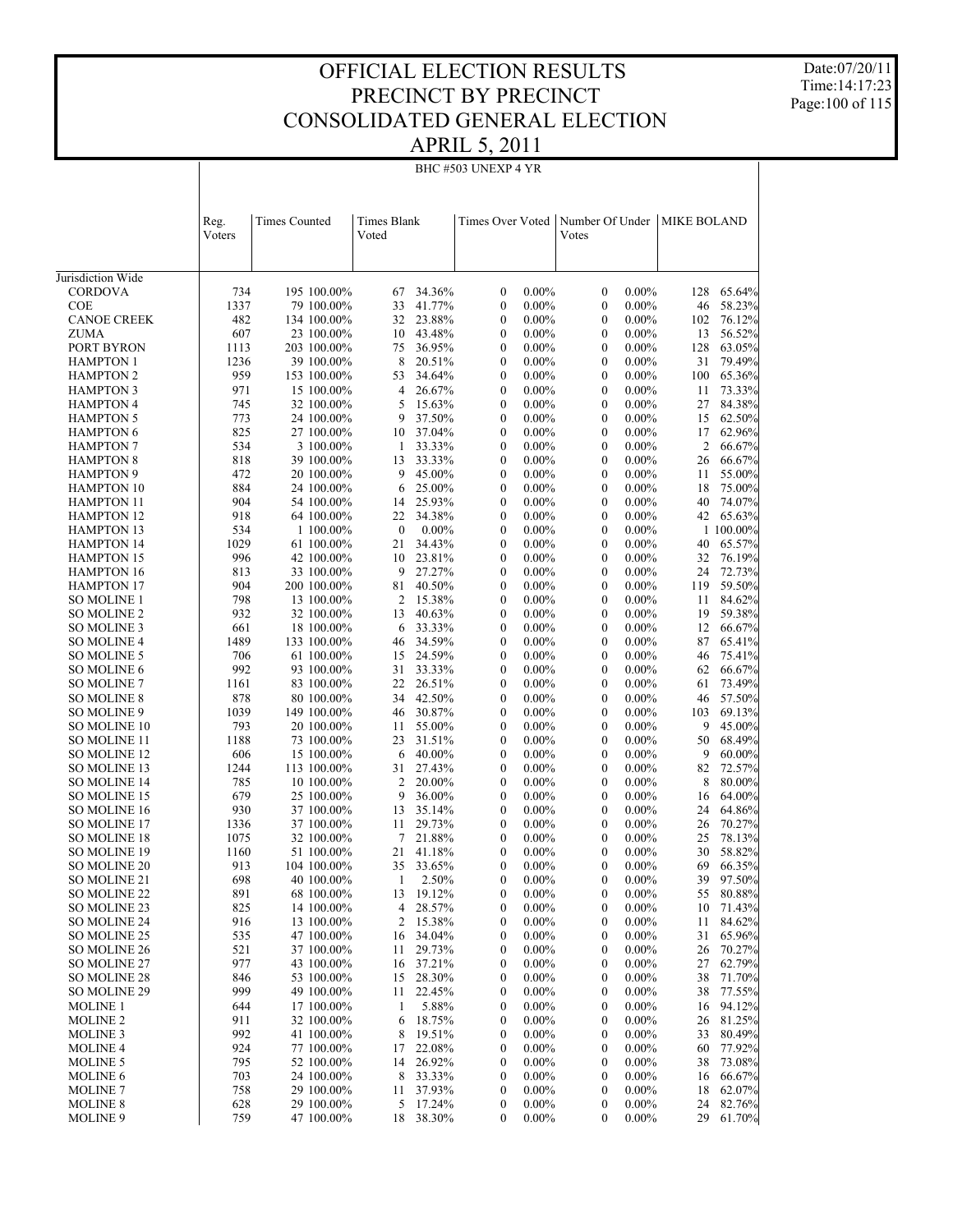Date:07/20/11 Time:14:17:23 Page:101 of 115

#### BHC #503 UNEXP 4 YR

|                                                    | Reg.<br>Voters | <b>Times Counted</b>      | Times Blank<br>Voted |                  | Times Over Voted             |                      | Number Of Under<br>Votes             |                      | <b>MIKE BOLAND</b> |                  |
|----------------------------------------------------|----------------|---------------------------|----------------------|------------------|------------------------------|----------------------|--------------------------------------|----------------------|--------------------|------------------|
| MOLINE 10                                          | 841            | 24 100.00%                | 8                    | 33.33%           | $\mathbf{0}$                 | $0.00\%$             | $\mathbf{0}$                         | $0.00\%$             | 16                 | 66.67%           |
| <b>MOLINE 11</b>                                   | 972            | 26 100.00%                | 6                    | 23.08%           | $\mathbf{0}$                 | $0.00\%$             | $\mathbf{0}$                         | $0.00\%$             | 20                 | 76.92%           |
| <b>MOLINE 12</b>                                   | 497            | 25 100,00%                | 6                    | 24.00%           | $\mathbf{0}$                 | $0.00\%$             | $\mathbf{0}$                         | $0.00\%$             | 19                 | 76.00%           |
| <b>MOLINE 13</b>                                   | 768            | 42 100.00%                | 13                   | 30.95%           | $\mathbf{0}$                 | $0.00\%$             | $\mathbf{0}$                         | $0.00\%$             | 29                 | 69.05%           |
| <b>MOLINE 14</b>                                   | 490            | 13 100.00%                | $\mathbf{0}$         | $0.00\%$         | $\mathbf{0}$                 | $0.00\%$             | $\mathbf{0}$                         | $0.00\%$             |                    | 13 100.00%       |
| <b>MOLINE 15</b>                                   | 832            | 41 100.00%                | 13                   | 31.71%           | $\mathbf{0}$                 | $0.00\%$             | 0                                    | $0.00\%$             | 28                 | 68.29%           |
| <b>MOLINE 16</b>                                   | 853            | 34 100.00%                | 11                   | 32.35%           | $\mathbf{0}$                 | $0.00\%$             | $\mathbf{0}$                         | $0.00\%$             | 23                 | 67.65%           |
| <b>MOLINE 17</b>                                   | 706            | 57 100.00%                | 12                   | 21.05%           | $\mathbf{0}$                 | $0.00\%$             | $\mathbf{0}$                         | $0.00\%$             | 45                 | 78.95%           |
| <b>MOLINE 18</b>                                   | 803            | 43 100,00%                |                      | 14 32.56%        | $\mathbf{0}$                 | $0.00\%$             | 0                                    | $0.00\%$             | 29                 | 67.44%           |
| <b>MOLINE 19</b>                                   | 513            | 17 100.00%                |                      | 2 11.76%         | $\mathbf{0}$                 | $0.00\%$             | $\mathbf{0}$                         | $0.00\%$             | 15                 | 88.24%           |
| <b>MOLINE 20</b>                                   | 718            | 64 100.00%                | 23                   | 35.94%           | $\mathbf{0}$                 | $0.00\%$             | $\mathbf{0}$                         | $0.00\%$             | 41                 | 64.06%           |
| <b>ROCK ISLAND 1</b>                               | 883<br>209     | 15 100.00%                | 2<br>3               | 13.33%<br>37.50% | $\mathbf{0}$<br>$\mathbf{0}$ | $0.00\%$             | 0<br>$\mathbf{0}$                    | $0.00\%$<br>$0.00\%$ | 13<br>5            | 86.67%           |
| <b>ROCK ISLAND 2</b><br><b>ROCK ISLAND 3</b>       | 864            | 8 100.00%<br>28 100.00%   | 6                    | 21.43%           | $\mathbf{0}$                 | $0.00\%$<br>$0.00\%$ | 0                                    | $0.00\%$             | 22                 | 62.50%<br>78.57% |
| <b>ROCK ISLAND 4</b>                               | 349            | 8 100.00%                 | $\overline{2}$       | 25.00%           | $\mathbf{0}$                 | $0.00\%$             | 0                                    | $0.00\%$             | 6                  | 75.00%           |
| <b>ROCK ISLAND 5</b>                               | 1075           | 31 100.00%                | 8                    | 25.81%           | $\mathbf{0}$                 | $0.00\%$             | $\mathbf{0}$                         | $0.00\%$             | 23                 | 74.19%           |
| ROCK ISLAND 6                                      | 714            | 23 100.00%                | 8                    | 34.78%           | $\mathbf{0}$                 | $0.00\%$             | $\mathbf{0}$                         | $0.00\%$             | 15                 | 65.22%           |
| <b>ROCK ISLAND 7</b>                               | 555            | 23 100.00%                | 8                    | 34.78%           | $\mathbf{0}$                 | $0.00\%$             | 0                                    | $0.00\%$             | 15                 | 65.22%           |
| <b>ROCK ISLAND 8</b>                               | 478            | 27 100,00%                | 7                    | 25.93%           | $\mathbf{0}$                 | $0.00\%$             | $\mathbf{0}$                         | $0.00\%$             | 20                 | 74.07%           |
| <b>ROCK ISLAND 9</b>                               | 815            | 21 100.00%                | 5                    | 23.81%           | $\mathbf{0}$                 | $0.00\%$             | $\mathbf{0}$                         | $0.00\%$             | 16                 | 76.19%           |
| ROCK ISLAND 10                                     | 1006           | 35 100.00%                | 6                    | 17.14%           | $\mathbf{0}$                 | $0.00\%$             | $\mathbf{0}$                         | $0.00\%$             | 29                 | 82.86%           |
| ROCK ISLAND 11                                     | 500            | 56 100.00%                | 14                   | 25.00%           | $\mathbf{0}$                 | $0.00\%$             | $\mathbf{0}$                         | $0.00\%$             | 42                 | 75.00%           |
| <b>ROCK ISLAND 12</b>                              | 926            | 110 100.00%               | 22                   | 20.00%           | $\mathbf{0}$                 | $0.00\%$             | $\mathbf{0}$                         | $0.00\%$             | 88                 | 80.00%           |
| <b>ROCK ISLAND 13</b>                              | 484            | 51 100.00%                | 8                    | 15.69%           | $\mathbf{0}$                 | $0.00\%$             | $\mathbf{0}$                         | $0.00\%$             | 43                 | 84.31%           |
| <b>ROCK ISLAND 14</b>                              | 661            | 99 100.00%                | 29                   | 29.29%           | $\mathbf{0}$                 | $0.00\%$             | $\mathbf{0}$                         | $0.00\%$             | 70                 | 70.71%           |
| <b>ROCK ISLAND 15</b>                              | 979            | 85 100.00%                | 18                   | 21.18%           | $\mathbf{0}$                 | $0.00\%$             | 0                                    | $0.00\%$             | 67                 | 78.82%           |
| <b>SO ROCK ISLAND 1</b>                            | 826            | 51 100.00%                | 10                   | 19.61%           | $\mathbf{0}$                 | $0.00\%$             | $\mathbf{0}$                         | $0.00\%$             | 41                 | 80.39%           |
| <b>SO ROCK ISLAND 2</b>                            | 761            | 21 100.00%                | 3                    | 14.29%           | $\mathbf{0}$                 | $0.00\%$             | $\mathbf{0}$                         | $0.00\%$             | 18                 | 85.71%           |
| <b>SO ROCK ISLAND 3</b><br><b>SO ROCK ISLAND 4</b> | 1172<br>999    | 54 100.00%<br>95 100.00%  | 13<br>43             | 24.07%<br>45.26% | $\mathbf{0}$<br>$\mathbf{0}$ | $0.00\%$<br>$0.00\%$ | $\mathbf{0}$<br>$\mathbf{0}$         | $0.00\%$<br>$0.00\%$ | 41<br>52           | 75.93%<br>54.74% |
| <b>SO ROCK ISLAND 5</b>                            | 1062           | 61 100.00%                | 9                    | 14.75%           | $\mathbf{0}$                 | $0.00\%$             | $\mathbf{0}$                         | $0.00\%$             | 52                 | 85.25%           |
| <b>SO ROCK ISLAND 6</b>                            | 925            | 90 100.00%                | 26                   | 28.89%           | $\mathbf{0}$                 | $0.00\%$             | 0                                    | $0.00\%$             | 64                 | 71.11%           |
| <b>SO ROCK ISLAND 7</b>                            | 743            | 66 100.00%                | 12                   | 18.18%           | $\mathbf{0}$                 | $0.00\%$             | $\mathbf{0}$                         | $0.00\%$             | 54                 | 81.82%           |
| <b>SO ROCK ISLAND 8</b>                            | 955            | 64 100.00%                | 20                   | 31.25%           | $\mathbf{0}$                 | $0.00\%$             | $\mathbf{0}$                         | $0.00\%$             | 44                 | 68.75%           |
| <b>SO ROCK ISLAND 9</b>                            | 678            | 20 100.00%                | 3                    | 15.00%           | $\mathbf{0}$                 | $0.00\%$             | $\mathbf{0}$                         | $0.00\%$             | 17                 | 85.00%           |
| <b>SO ROCK ISLAND 10</b>                           | 928            | 39 100.00%                | 11                   | 28.21%           | $\mathbf{0}$                 | $0.00\%$             | $\mathbf{0}$                         | $0.00\%$             | 28                 | 71.79%           |
| <b>SO ROCK ISLAND 11</b>                           | 890            | 64 100.00%                | 16                   | 25.00%           | $\mathbf{0}$                 | $0.00\%$             | $\mathbf{0}$                         | $0.00\%$             | 48                 | 75.00%           |
| <b>SO ROCK ISLAND 12</b>                           | 1066           | 75 100.00%                | 24                   | 32.00%           | $\mathbf{0}$                 | $0.00\%$             | 0                                    | $0.00\%$             | 51                 | 68.00%           |
| <b>SO ROCK ISLAND 13</b>                           | 1023           | 69 100.00%                | 15                   | 21.74%           | $\mathbf{0}$                 | $0.00\%$             | $\mathbf{0}$                         | $0.00\%$             | 54                 | 78.26%           |
| <b>SO ROCK ISLAND 14</b>                           | 908            | 85 100.00%                | 25                   | 29.41%           | $\mathbf{0}$                 | $0.00\%$             | $\mathbf{0}$                         | $0.00\%$             | 60                 | 70.59%           |
| <b>SO ROCK ISLAND 15</b>                           | 742            | 24 100.00%                | 6                    | 25.00%           | $\mathbf{0}$                 | $0.00\%$             | $\mathbf{0}$                         | $0.00\%$             | 18                 | 75.00%           |
| <b>SO ROCK ISLAND 16</b><br><b>BLACKHAWK1</b>      | 515<br>674     | 39 100.00%<br>8 100.00%   | 3<br>3               | 7.69%<br>37.50%  | $\mathbf{0}$<br>$\mathbf{0}$ | $0.00\%$<br>$0.00\%$ | $\mathbf{0}$<br>$\mathbf{0}$         | $0.00\%$<br>$0.00\%$ | 36<br>5            | 92.31%<br>62.50% |
| <b>BLACKHAWK 2</b>                                 | 910            | 18 100.00%                | 3                    | 16.67%           | $\mathbf{0}$                 | $0.00\%$             | 0                                    | $0.00\%$             | 15                 | 83.33%           |
| BLACKHAWK 3                                        | 1562           | 47 100.00%                | 17                   | 36.17%           | $\Omega$                     | $0.00\%$             | $\theta$                             | $0.00\%$             | 30                 | 63.83%           |
| <b>BLACKHAWK 4</b>                                 | 967            | 63 100.00%                | 30                   | 47.62%           | $\boldsymbol{0}$             | $0.00\%$             | 0                                    | $0.00\%$             | 33                 | 52.38%           |
| <b>BLACKHAWK 5</b>                                 | 801            | 19 100.00%                | 8                    | 42.11%           | 0                            | $0.00\%$             | 0                                    | $0.00\%$             | 11                 | 57.89%           |
| <b>BLACKHAWK 6</b>                                 | 1068           | 44 100.00%                | 7                    | 15.91%           | 0                            | $0.00\%$             | 0                                    | $0.00\%$             | 37                 | 84.09%           |
| <b>BLACKHAWK 7</b>                                 | 1367           | 108 100.00%               | 30                   | 27.78%           | 0                            | $0.00\%$             | 0                                    | $0.00\%$             | 78                 | 72.22%           |
| <b>COAL VALLEY 1</b>                               | 990            | 59 100.00%                | 13                   | 22.03%           | 0                            | $0.00\%$             | 0                                    | $0.00\%$             | 46                 | 77.97%           |
| <b>COAL VALLEY 2</b>                               | 736            | 16 100.00%                | 3                    | 18.75%           | 0                            | $0.00\%$             | $\boldsymbol{0}$                     | $0.00\%$             | 13                 | 81.25%           |
| <b>COAL VALLEY 3</b>                               | 1676           | 126 100.00%               | 40                   | 31.75%           | 0                            | $0.00\%$             | $\boldsymbol{0}$                     | $0.00\%$             | 86                 | 68.25%           |
| <b>RURAL</b>                                       | 798            | 33 100.00%                | 13                   | 39.39%           | 0                            | $0.00\%$             | 0                                    | $0.00\%$             | 20                 | 60.61%           |
| <b>BOWLING 1</b>                                   | 1147           | 48 100.00%                | 19                   | 39.58%           | 0                            | $0.00\%$             | $\boldsymbol{0}$                     | $0.00\%$             | 29                 | 60.42%           |
| <b>BOWLING 2</b>                                   | 1607           | 21 100.00%                | 7                    | 33.33%           | 0                            | $0.00\%$             | $\boldsymbol{0}$                     | $0.00\%$             | 14                 | 66.67%           |
| <b>EDGINGTON 1</b>                                 | 636            | 41 100.00%                | 15                   | 36.59%           | 0                            | $0.00\%$             | 0                                    | $0.00\%$             | 26                 | 63.41%           |
| <b>EDGINGTON 2</b>                                 | 502            | 94 100.00%                | 28                   | 29.79%<br>32.88% | 0                            | $0.00\%$             | $\boldsymbol{0}$<br>$\boldsymbol{0}$ | $0.00\%$<br>$0.00\%$ | 66                 | 70.21%           |
| <b>ANDALUSIA</b><br><b>BUFFALO PRAIRIE</b>         | 1777<br>700    | 146 100.00%<br>50 100.00% | 48<br>17             | 34.00%           | 0<br>0                       | $0.00\%$<br>$0.00\%$ | $\boldsymbol{0}$                     | $0.00\%$             | 98<br>33           | 67.12%<br>66.00% |
| <b>DRURY</b>                                       | 615            | 28 100.00%                | 5                    | 17.86%           | $\mathbf{0}$                 | $0.00\%$             | $\boldsymbol{0}$                     | $0.00\%$             | 23                 | 82.14%           |
| Total                                              | 103492         | 6248 100.00%              | 1852                 | 29.64%           | $\mathbf{0}$                 | $0.00\%$             | $\mathbf{0}$                         | $0.00\%$             | 4396               | 70.36%           |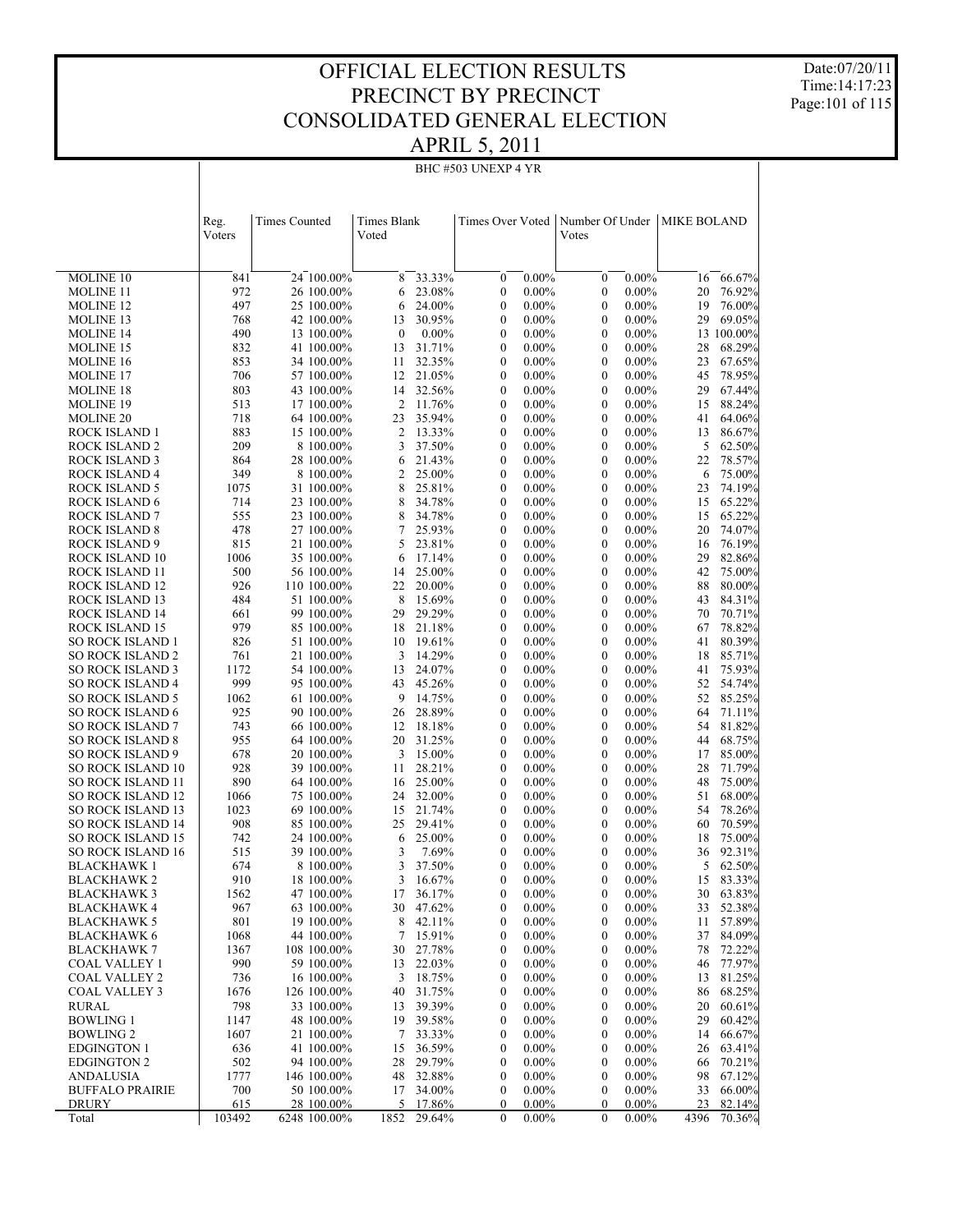Date:07/20/11 Time:14:17:23 Page:102 of 115

22 46.81%

|                     |                |                      |                      |           |                  | <b>ESR RICO</b> |                                  |           |                 |           |                               |           |
|---------------------|----------------|----------------------|----------------------|-----------|------------------|-----------------|----------------------------------|-----------|-----------------|-----------|-------------------------------|-----------|
|                     | Reg.<br>Voters | <b>Times Counted</b> | Times Blank<br>Voted |           | Times Over Voted |                 | Number Of Under   LARRY<br>Votes |           | <b>ANDERSON</b> |           | <b>MARY</b><br><b>JACKSON</b> |           |
| Jurisdiction Wide   |                |                      |                      |           |                  |                 |                                  |           |                 |           |                               |           |
| <b>CORDOVA</b>      | 496            | 140 100.00%          | 36                   | 25.71%    | $\boldsymbol{0}$ | $0.00\%$        |                                  | 52 37.14% | 80              | 57.14%    |                               | 76 54.29% |
| <b>COE</b>          | 1337           | 79 100.00%           | 24                   | 30.38%    | $\boldsymbol{0}$ | $0.00\%$        | 22                               | 27.85%    | 46              | 58.23%    | 42                            | 53.16%    |
| <b>CANOE CREEK</b>  | 482            | 134 100.00%          | 15                   | 11.19%    | $\boldsymbol{0}$ | $0.00\%$        | 72                               | 53.73%    | 78              | 58.21%    | 88                            | 65.67%    |
| ZUMA                | 607            | 23 100.00%           | 3                    | 13.04%    | $\boldsymbol{0}$ | $0.00\%$        | 8                                | 34.78%    | 17              | 73.91%    | 15                            | 65.22%    |
| PORT BYRON          | 1113           | 203 100.00%          | 48                   | 23.65%    | $\boldsymbol{0}$ | $0.00\%$        | 64                               | 31.53%    | 120             | 59.11%    | 126                           | 62.07%    |
| <b>HAMPTON 1</b>    | 1236           | 39 100.00%           | 2                    | 5.13%     | $\boldsymbol{0}$ | $0.00\%$        | 12                               | 30.77%    | 31              | 79.49%    | 31                            | 79.49%    |
| <b>HAMPTON 2</b>    | 959            | 153 100.00%          | 49                   | 32.03%    | $\mathbf{0}$     | $0.00\%$        | 36                               | 23.53%    | 86              | 56.21%    | 86                            | 56.21%    |
| <b>HAMPTON 3</b>    | 971            | 15 100.00%           | $\overline{c}$       | 13.33%    | $\boldsymbol{0}$ | $0.00\%$        | 4                                | 26.67%    | 12              | 80.00%    | 10                            | 66.67%    |
| <b>HAMPTON 4</b>    | 745            | 32 100.00%           | 6                    | 18.75%    | $\boldsymbol{0}$ | $0.00\%$        | 13                               | 40.63%    | 16              | 50.00%    | 23                            | 71.88%    |
| <b>HAMPTON 5</b>    | 773            | 24 100.00%           | 10                   | 41.67%    | $\boldsymbol{0}$ | $0.00\%$        | 4                                | 16.67%    | 12              | 50.00%    | 12                            | 50.00%    |
| <b>HAMPTON 6</b>    | 825            | 27 100.00%           | 2                    | 7.41%     | $\mathbf{0}$     | $0.00\%$        | 9                                | 33.33%    | 19              | 70.37%    | 22                            | 81.48%    |
| <b>HAMPTON 7</b>    | 534            | 3 100.00%            | 1                    | 33.33%    | $\boldsymbol{0}$ | $0.00\%$        | $\boldsymbol{0}$                 | $0.00\%$  | 2               | 66.67%    | 2                             | 66.67%    |
| <b>HAMPTON 8</b>    | 818            | 39 100.00%           | 5                    | 12.82%    | $\boldsymbol{0}$ | $0.00\%$        | 10                               | 25.64%    | 32              | 82.05%    | 26                            | 66.67%    |
| <b>HAMPTON 9</b>    | 472            | 20 100.00%           | 8                    | 40.00%    | $\boldsymbol{0}$ | $0.00\%$        | 7                                | 35.00%    | 11              | 55.00%    | 6                             | 30.00%    |
| <b>HAMPTON 10</b>   | 884            | 24 100.00%           | 3                    | 12.50%    | $\mathbf{0}$     | $0.00\%$        | 6                                | 25.00%    | 19              | 79.17%    | 17                            | 70.83%    |
| <b>HAMPTON 11</b>   | 904            | 54 100.00%           | 8                    | 14.81%    | $\boldsymbol{0}$ | $0.00\%$        | 16                               | 29.63%    | 41              | 75.93%    | 35                            | 64.81%    |
| <b>HAMPTON 12</b>   | 918            | 64 100.00%           | 17                   | 26.56%    | $\boldsymbol{0}$ | $0.00\%$        | 18                               | 28.13%    |                 | 38 59.38% |                               | 38 59.38% |
| <b>HAMPTON 13</b>   | 534            | 1 100.00%            | $\mathbf{0}$         | $0.00\%$  | $\boldsymbol{0}$ | $0.00\%$        | $\mathbf{0}$                     | $0.00\%$  |                 | 1 100,00% |                               | 1 100.00% |
| <b>HAMPTON 14</b>   | 1029           | 61 100.00%           | 12                   | 19.67%    | $\mathbf{0}$     | $0.00\%$        | 21                               | 34.43%    | 37              | 60.66%    | 40                            | 65.57%    |
| <b>HAMPTON 15</b>   | 996            | 42 100.00%           | 7                    | 16.67%    | $\boldsymbol{0}$ | $0.00\%$        | 12                               | 28.57%    | 25              | 59.52%    | 33                            | 78.57%    |
| <b>HAMPTON 16</b>   | 813            | 33 100.00%           | 6                    | 18.18%    | $\boldsymbol{0}$ | $0.00\%$        | 7                                | 21.21%    | 23              | 69.70%    | 24                            | 72.73%    |
| <b>HAMPTON 17</b>   | 904            | 200 100.00%          | 57                   | 28.50%    | $\boldsymbol{0}$ | $0.00\%$        | 40                               | 20.00%    | 133             | 66.50%    | 113                           | 56.50%    |
| <b>SO MOLINE 1</b>  | 798            | 13 100.00%           | 2                    | 15.38%    | $\boldsymbol{0}$ | $0.00\%$        | -1                               | 7.69%     | 10              | 76.92%    | 11                            | 84.62%    |
| <b>SO MOLINE 2</b>  | 932            | 32 100.00%           | 7                    | 21.88%    | $\boldsymbol{0}$ | $0.00\%$        | 6                                | 18.75%    | 21              | 65.63%    | 23                            | 71.88%    |
| SO MOLINE 3         | 661            | 18 100.00%           | $\overline{c}$       | 11.11%    | $\boldsymbol{0}$ | $0.00\%$        | $\boldsymbol{0}$                 | $0.00\%$  | 16              | 88.89%    | 16                            | 88.89%    |
| SO MOLINE 4         | 1489           | 133 100.00%          | 32                   | 24.06%    | $\boldsymbol{0}$ | $0.00\%$        | 43                               | 32.33%    | 86              | 64.66%    | 73                            | 54.89%    |
| SO MOLINE 5         | 706            | 61 100.00%           | 7                    | 11.48%    | $\mathbf{0}$     | $0.00\%$        | 16                               | 26.23%    | 48              | 78.69%    | 44                            | 72.13%    |
| <b>SO MOLINE 6</b>  | 992            | 93 100.00%           | 20                   | 21.51%    | $\boldsymbol{0}$ | $0.00\%$        | 20                               | 21.51%    | 66              | 70.97%    | 60                            | 64.52%    |
| <b>SO MOLINE 7</b>  | 1161           | 83 100.00%           | 22                   | 26.51%    | $\boldsymbol{0}$ | $0.00\%$        | 16                               | 19.28%    | 55              | 66.27%    | 51                            | 61.45%    |
| <b>SO MOLINE 8</b>  | 696            | 63 100.00%           | 20                   | 31.75%    | $\boldsymbol{0}$ | $0.00\%$        | 16                               | 25.40%    | 36              | 57.14%    | 34                            | 53.97%    |
| SO MOLINE 9         | 1039           | 149 100.00%          | 44                   | 29.53%    | $\mathbf{0}$     | $0.00\%$        | 22                               | 14.77%    | 94              | 63.09%    | 94                            | 63.09%    |
| <b>SO MOLINE 10</b> | 793            | 20 100.00%           | 4                    | 20.00%    | $\boldsymbol{0}$ | $0.00\%$        | 7                                | 35.00%    | 13              | 65.00%    | 12                            | 60.00%    |
| <b>SO MOLINE 11</b> | 1188           | 73 100.00%           | 11                   | 15.07%    | $\boldsymbol{0}$ | $0.00\%$        | 20                               | 27.40%    | 55              | 75.34%    | 49                            | 67.12%    |
| <b>SO MOLINE 12</b> | 606            | 15 100.00%           | 1                    | 6.67%     | $\boldsymbol{0}$ | $0.00\%$        | 5                                | 33.33%    | 13              | 86.67%    | 10                            | 66.67%    |
| SO MOLINE 13        | 1244           | 113 100.00%          | 25                   | 22.12%    | $\mathbf{0}$     | $0.00\%$        | 30                               | 26.55%    | 70              | 61.95%    | 76                            | 67.26%    |
| SO MOLINE 14        | 785            | 10 100.00%           | $\overline{c}$       | 20.00%    | $\boldsymbol{0}$ | $0.00\%$        | 4                                | 40.00%    | 5               | 50.00%    | 7                             | 70.00%    |
| <b>SO MOLINE 15</b> | 679            | 25 100.00%           | 4                    | 16.00%    | $\boldsymbol{0}$ | $0.00\%$        | 5                                | 20.00%    | 20              | 80.00%    | 17                            | 68.00%    |
| <b>SO MOLINE 16</b> | 930            | 37 100.00%           | 4                    | 10.81%    | $\boldsymbol{0}$ | $0.00\%$        | 19                               | 51.35%    | 23              | 62.16%    | 24                            | 64.86%    |
| SO MOLINE 17        | 1336           | 37 100.00%           | 7                    | 18.92%    | 0                | $0.00\%$        | 9                                | 24.32%    | 26              | 70.27%    | 25                            | 67.57%    |
| <b>SO MOLINE 18</b> | 1075           | 32 100.00%           | 8                    | 25.00%    | $\boldsymbol{0}$ | $0.00\%$        | 7                                | 21.88%    | 21              | 65.63%    | 20                            | 62.50%    |
| <b>SO MOLINE 19</b> | 1160           | 51 100.00%           |                      | 10 19.61% | 0                | $0.00\%$        | 21                               | 41.18%    |                 | 30 58.82% | 31                            | 60.78%    |
| <b>SO MOLINE 20</b> | 913            | 104 100.00%          | 25                   | 24.04%    | $\boldsymbol{0}$ | $0.00\%$        | 17                               | 16.35%    | 74              | 71.15%    | 67                            | 64.42%    |
| SO MOLINE 21        | 698            | 40 100.00%           | $\boldsymbol{0}$     | $0.00\%$  | $\boldsymbol{0}$ | $0.00\%$        | 9                                | 22.50%    | 34              | 85.00%    |                               | 37 92.50% |
| SO MOLINE 22        | 891            | 68 100.00%           | 14                   | 20.59%    | 0                | $0.00\%$        | 23                               | 33.82%    | 46              | 67.65%    | 39                            | 57.35%    |
| SO MOLINE 23        | 825            | 14 100.00%           | 2                    | 14.29%    | 0                | $0.00\%$        | 6                                | 42.86%    | 8               | 57.14%    |                               | 10 71.43% |
| SO MOLINE 24        | 916            | 13 100.00%           | $\boldsymbol{0}$     | $0.00\%$  | $\boldsymbol{0}$ | $0.00\%$        | 8                                | 61.54%    | 9               | 69.23%    | 9                             | 69.23%    |
| SO MOLINE 25        | 535            | 47 100.00%           |                      | 12 25.53% | 0                | $0.00\%$        | 5                                | 10.64%    | 33              | 70.21%    | 32                            | 68.09%    |
| SO MOLINE 26        | 521            | 37 100.00%           | 8                    | 21.62%    | $\boldsymbol{0}$ | $0.00\%$        | 10                               | 27.03%    | 23              | 62.16%    | 25                            | 67.57%    |
| SO MOLINE 27        | 977            | 43 100.00%           |                      | 10 23.26% | 0                | $0.00\%$        | 8                                | 18.60%    | 31              | 72.09%    | 27                            | 62.79%    |
| SO MOLINE 28        | 846            | 53 100.00%           | 9                    | 16.98%    | $\boldsymbol{0}$ | $0.00\%$        | 14                               | 26.42%    | 40              | 75.47%    | 34                            | 64.15%    |
| SO MOLINE 29        | 999            | 49 100.00%           | 5                    | 10.20%    | 0                | $0.00\%$        | 14                               | 28.57%    | 36              | 73.47%    | 38                            | 77.55%    |
| <b>MOLINE 1</b>     | 644            | 17 100.00%           | 1                    | 5.88%     | $\boldsymbol{0}$ | $0.00\%$        | 5                                | 29.41%    | 14              | 82.35%    | 13                            | 76.47%    |
| <b>MOLINE 2</b>     | 911            | 32 100.00%           |                      | 5 15.63%  | 0                | $0.00\%$        | 9                                | 28.13%    | 23              | 71.88%    |                               | 22 68.75% |
| MOLINE 3            | 992            | 41 100.00%           | 8                    | 19.51%    | 0                | $0.00\%$        |                                  | 14 34.15% |                 | 26 63.41% |                               | 26 63.41% |

 77 100.00% 17 22.08% 0 0.00% 17 22.08% 51 66.23% 52 67.53% 46 100.00% 9 19.57% 0 0.00% 11 23.91% 30 65.22% 33 71.74% 24 100.00% 6 25.00% 0 0.00% 5 20.83% 15 62.50% 16 66.67% 29 100.00% 6 20.69% 0 0.00% 8 27.59% 18 62.07% 20 68.97% 29 100.00% 4 13.79% 0 0.00% 7 24.14% 19 65.52% 24 82.76%

 MOLINE 4 MOLINE 5 MOLINE 6 MOLINE 7 MOLINE 8 MOLINE 9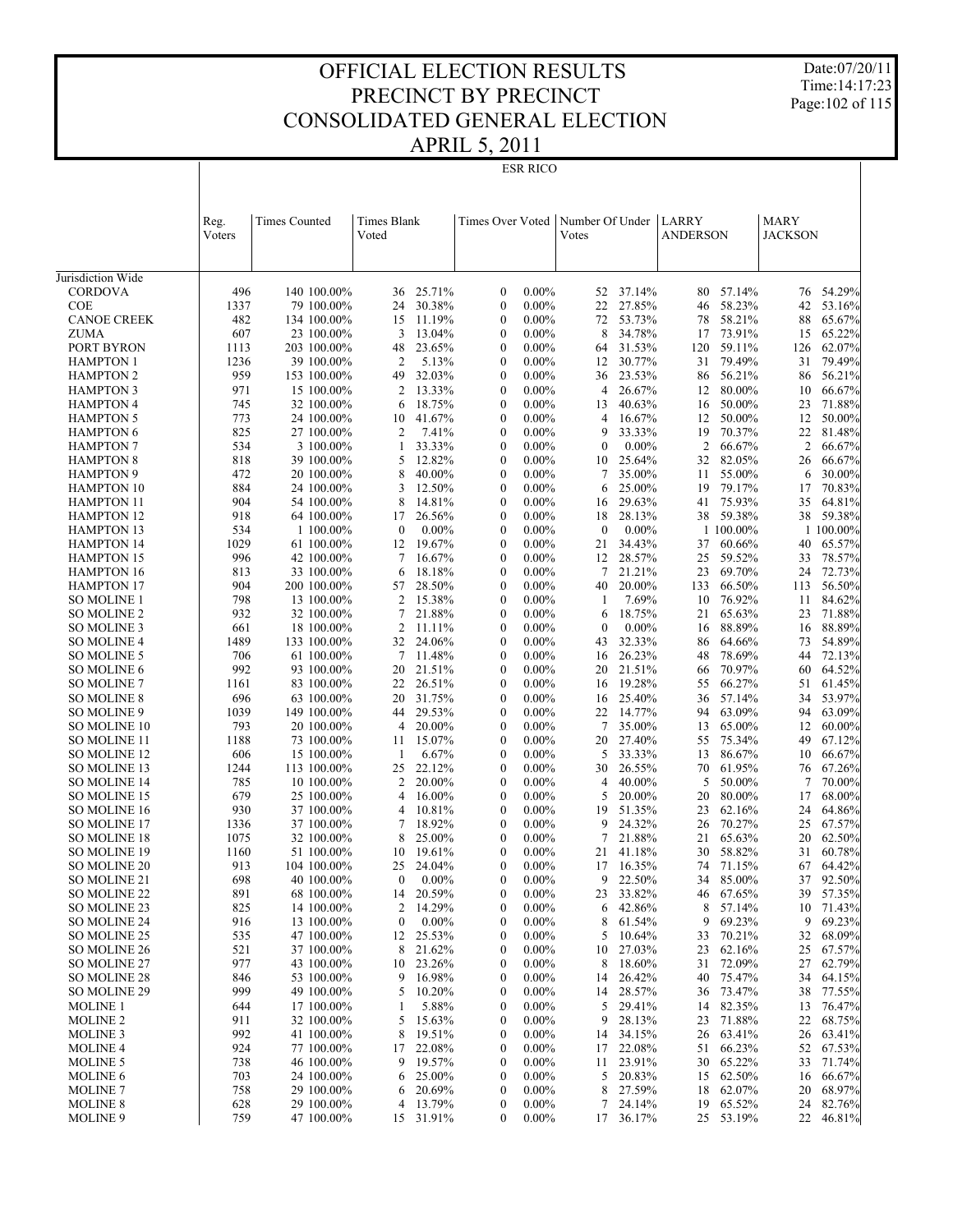Date:07/20/11 Time:14:17:23 Page:103 of 115

#### APRIL 5, 2011 ESR RICO

|                        | Reg.   | <b>Times Counted</b> | <b>Times Blank</b> |          | Times Over Voted |          | Number Of Under |          | LARRY           |        | <b>MARY</b>    |        |
|------------------------|--------|----------------------|--------------------|----------|------------------|----------|-----------------|----------|-----------------|--------|----------------|--------|
|                        | Voters |                      | Voted              |          |                  |          | Votes           |          | <b>ANDERSON</b> |        | <b>JACKSON</b> |        |
|                        |        |                      |                    |          |                  |          |                 |          |                 |        |                |        |
|                        |        |                      |                    |          |                  |          |                 |          |                 |        |                |        |
| <b>MOLINE 10</b>       | 841    | 24 100,00%           |                    | 7 29.17% | $\Omega$         | $0.00\%$ | 10              | 41.67%   | 13              | 54.17% | 11             | 45.83% |
| <b>MOLINE 11</b>       | 972    | 26 100.00%           |                    | 11.54%   | $\mathbf{0}$     | $0.00\%$ | 10              | 38.46%   | 19              | 73.08% | 17             | 65.38% |
| <b>MOLINE 12</b>       | 497    | 25 100.00%           | 5                  | 20.00%   | $\Omega$         | $0.00\%$ | 6               | 24.00%   | 19              | 76.00% | 15             | 60.00% |
| <b>MOLINE 13</b>       | 768    | 42 100,00%           | 10                 | 23.81%   | $\Omega$         | $0.00\%$ | 14              | 33.33%   | 28              | 66.67% | 22             | 52.38% |
| <b>MOLINE 14</b>       | 490    | 13 100.00%           |                    | 7.69%    | $\theta$         | $0.00\%$ | 5               | 38.46%   | 8               | 61.54% | 11             | 84.62% |
| <b>MOLINE 15</b>       | 832    | 41 100,00%           | 8                  | 19.51%   | $\theta$         | $0.00\%$ | 9               | 21.95%   | 29              | 70.73% | 28             | 68.29% |
| <b>MOLINE 16</b>       | 853    | 34 100 00%           | 9                  | 26.47%   | $\Omega$         | $0.00\%$ | 11              | 32.35%   | 18              | 52.94% | 21             | 61.76% |
| <b>MOLINE 17</b>       | 706    | 57 100.00%           | 9                  | 15.79%   | $\Omega$         | $0.00\%$ | 20              | 35.09%   | 39              | 68.42% | 37             | 64.91% |
| <b>MOLINE 18</b>       | 803    | 43 100,00%           | 8                  | 18.60%   | $\Omega$         | $0.00\%$ | 8               | 18.60%   | 31              | 72.09% | 31             | 72.09% |
| <b>MOLINE 19</b>       | 513    | 17 100,00%           |                    | 5.88%    | $\theta$         | $0.00\%$ |                 | 29.41%   | 13              | 76.47% | 14             | 82.35% |
| <b>MOLINE 20</b>       | 718    | 64 100,00%           | 18                 | 28.13%   | $\Omega$         | $0.00\%$ | 17              | 26.56%   | 39              | 60.94% | 36             | 56.25% |
| <b>BLACKHAWK1</b>      | 11     | $\Omega$             | $\Omega$           |          | $\theta$         |          | $\theta$        |          | $\Omega$        |        | $\Omega$       |        |
| <b>BLACKHAWK 4</b>     | 466    | 27 100.00%           | 11                 | 40.74%   | $\theta$         | $0.00\%$ |                 | 25.93%   | 14              | 51.85% | 11             | 40.74% |
| <b>BLACKHAWK 5</b>     | 314    | 11 100.00%           | 2                  | 18.18%   | $\Omega$         | $0.00\%$ | $\Omega$        | $0.00\%$ | 9               | 81.82% | $\mathbf Q$    | 81.82% |
| <b>COAL VALLEY 1</b>   | 975    | 59 100.00%           | 9                  | 15.25%   | $\Omega$         | $0.00\%$ | 13              | 22.03%   | 44              | 74.58% | 43             | 72.88% |
| <b>COAL VALLEY 2</b>   | 736    | 16 100.00%           |                    | 6.25%    | $\theta$         | $0.00\%$ |                 | 6.25%    | 15              | 93.75% | 14             | 87.50% |
| <b>COAL VALLEY 3</b>   | 1676   | 126 100.00%          | 25                 | 19.84%   | $\theta$         | $0.00\%$ | 28              | 22.22%   | 94              | 74.60% | 80             | 63.49% |
| <b>RURAL</b>           | 490    | 19 100 00%           | 2                  | 10.53%   | $\theta$         | $0.00\%$ |                 | 36.84%   | 16              | 84.21% | 11             | 57.89% |
| <b>BOWLING 1</b>       | 1147   | 48 100 00%           | 15                 | 31.25%   | $\Omega$         | $0.00\%$ | 14              | 29.17%   | 26              | 54.17% | 26             | 54.17% |
| <b>BOWLING 2</b>       | 1607   | 21 100.00%           | 5.                 | 23.81%   | $\Omega$         | $0.00\%$ | 8               | 38.10%   | 14              | 66.67% | 10             | 47.62% |
| <b>EDGINGTON 1</b>     | 636    | 41 100,00%           | 16                 | 39.02%   | $\theta$         | $0.00\%$ | 9               | 21.95%   | 22              | 53.66% | 19             | 46.34% |
| <b>EDGINGTON 2</b>     | 502    | 94 100,00%           | 19                 | 20.21%   | $\Omega$         | $0.00\%$ | 21              | 22.34%   | 67              | 71.28% | 62             | 65.96% |
| <b>ANDALUSIA</b>       | 1777   | 146 100,00%          | 35                 | 23.97%   | $\Omega$         | $0.00\%$ | 36              | 24.66%   | 93              | 63.70% | 93             | 63.70% |
| <b>BUFFALO PRAIRIE</b> | 700    | 50 100,00%           | 17                 | 34.00%   | $\theta$         | $0.00\%$ | 16              | 32.00%   | 24              | 48.00% | 26             | 52.00% |
| <b>DRURY</b>           | 545    | 24 100.00%           | 4                  | 16.67%   | $\Omega$         | $0.00\%$ | 3               | 12.50%   | 19              | 79.17% | 18             | 75.00% |
| Total                  | 71373  | 4346 100.00%         | 949                | 21.84%   | $\theta$         | $0.00\%$ | 1185            | 27.27%   | 2855            | 65.69% | 2754           | 63.37% |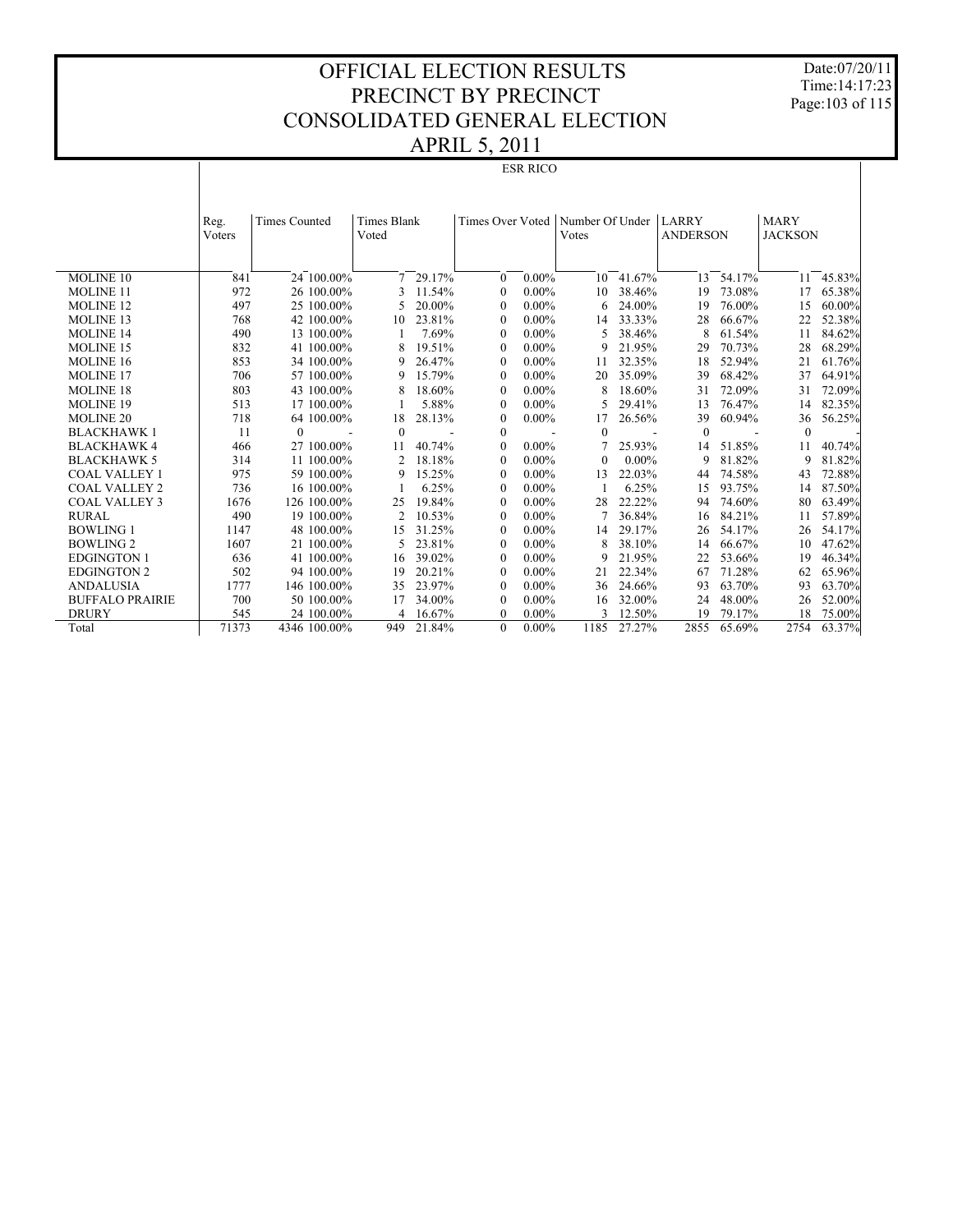|                                            |                | CONSOLIDATED GENERAL ELECTION | PRECINCT BY PRECINCT |                      | <b>APRIL 5, 2011</b> |                      | OFFICIAL ELECTION RESULTS                                |                    |               |                              |                                    | Date:07/20/11<br>Time: $14:17:23$<br>Page: 104 of 115 |  |
|--------------------------------------------|----------------|-------------------------------|----------------------|----------------------|----------------------|----------------------|----------------------------------------------------------|--------------------|---------------|------------------------------|------------------------------------|-------------------------------------------------------|--|
|                                            |                |                               |                      |                      |                      | <b>ESR MERCER</b>    |                                                          |                    |               |                              |                                    |                                                       |  |
|                                            | Reg.<br>Voters | Times Counted                 | Times Blank<br>Voted |                      |                      |                      | Times Over Voted   Number Of Under   G. CHARLES<br>Votes |                    | <b>PEIRCE</b> |                              | <b>RICHARD</b><br><b>WINBIGLER</b> |                                                       |  |
| Jurisdiction Wide<br><b>DRURY</b><br>Total | 70<br>70       | 4 100,00%<br>4 100,00%        | 0<br>0               | $0.00\%$<br>$0.00\%$ | $\theta$<br>$\theta$ | $0.00\%$<br>$0.00\%$ | 3                                                        | 75.00%<br>3 75.00% |               | $2\quad 50.00\%$<br>2 50.00% | 3<br>3                             | 75.00%<br>75.00%                                      |  |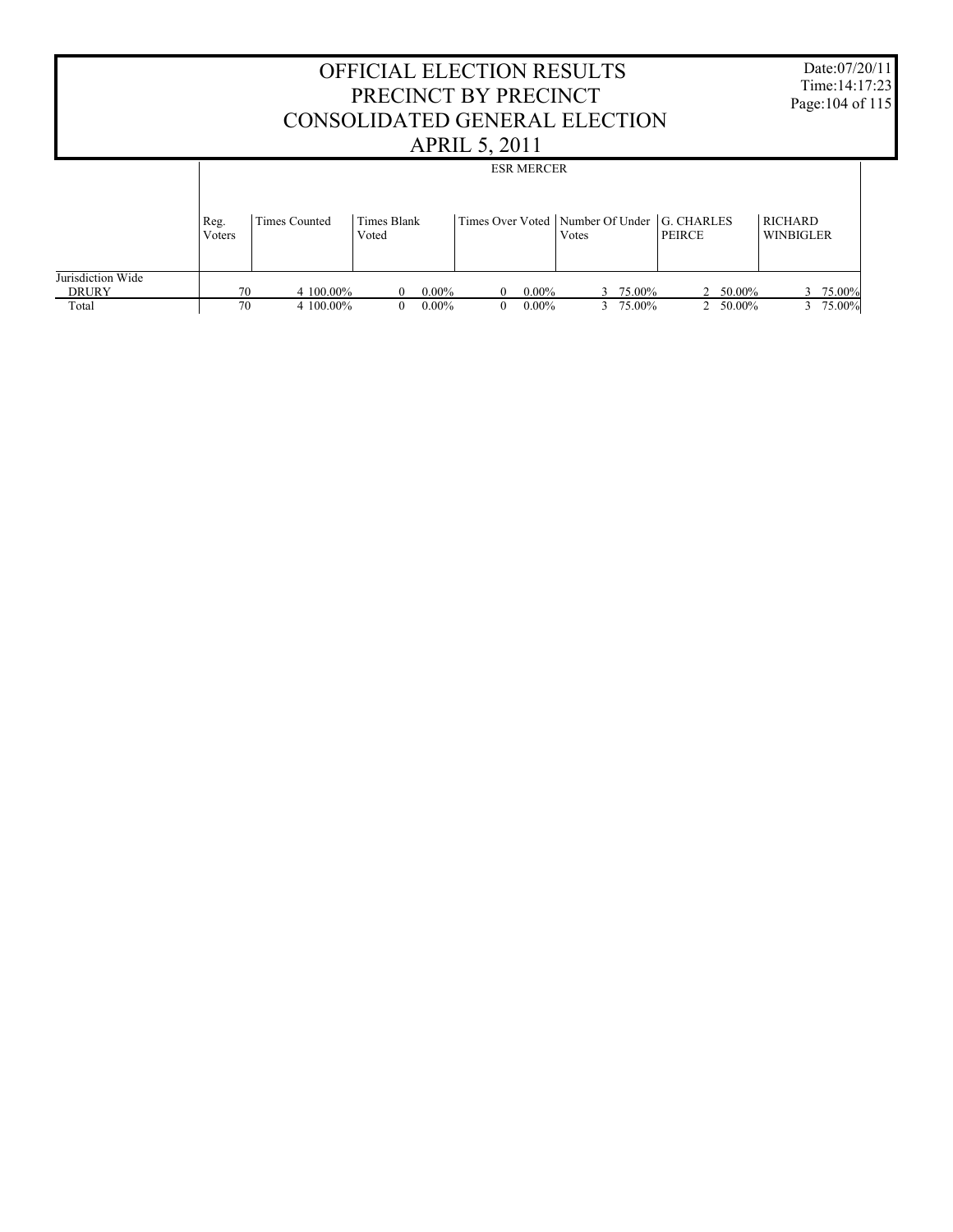|                                   |                | CONSOLIDATED GENERAL ELECTION |                      |          | <b>OFFICIAL ELECTION RESULTS</b><br>PRECINCT BY PRECINCT<br><b>APRIL 5, 2011</b> |          |              |          |                                                   | D<br>Ti<br>Pag |
|-----------------------------------|----------------|-------------------------------|----------------------|----------|----------------------------------------------------------------------------------|----------|--------------|----------|---------------------------------------------------|----------------|
|                                   |                |                               |                      |          | <b>ESR MERCER UNEXP 2 YR</b>                                                     |          |              |          |                                                   |                |
|                                   | Reg.<br>Voters | Times Counted                 | Times Blank<br>Voted |          |                                                                                  |          | Votes        |          | Times Over Voted   Number Of Under   RICHARD LUTZ |                |
| Jurisdiction Wide<br><b>DRURY</b> | 70             | 4 100,00%                     | $\theta$             | $0.00\%$ | $\theta$                                                                         | $0.00\%$ | 0            | $0.00\%$ | 4 100,00%                                         |                |
| Total                             | 70             | 4 100,00%                     | $\theta$             | $0.00\%$ | $\theta$                                                                         | $0.00\%$ | $\mathbf{0}$ | $0.00\%$ | 4 100,00%                                         |                |

Date:07/20/11 Time:14:17:23 Page:105 of 115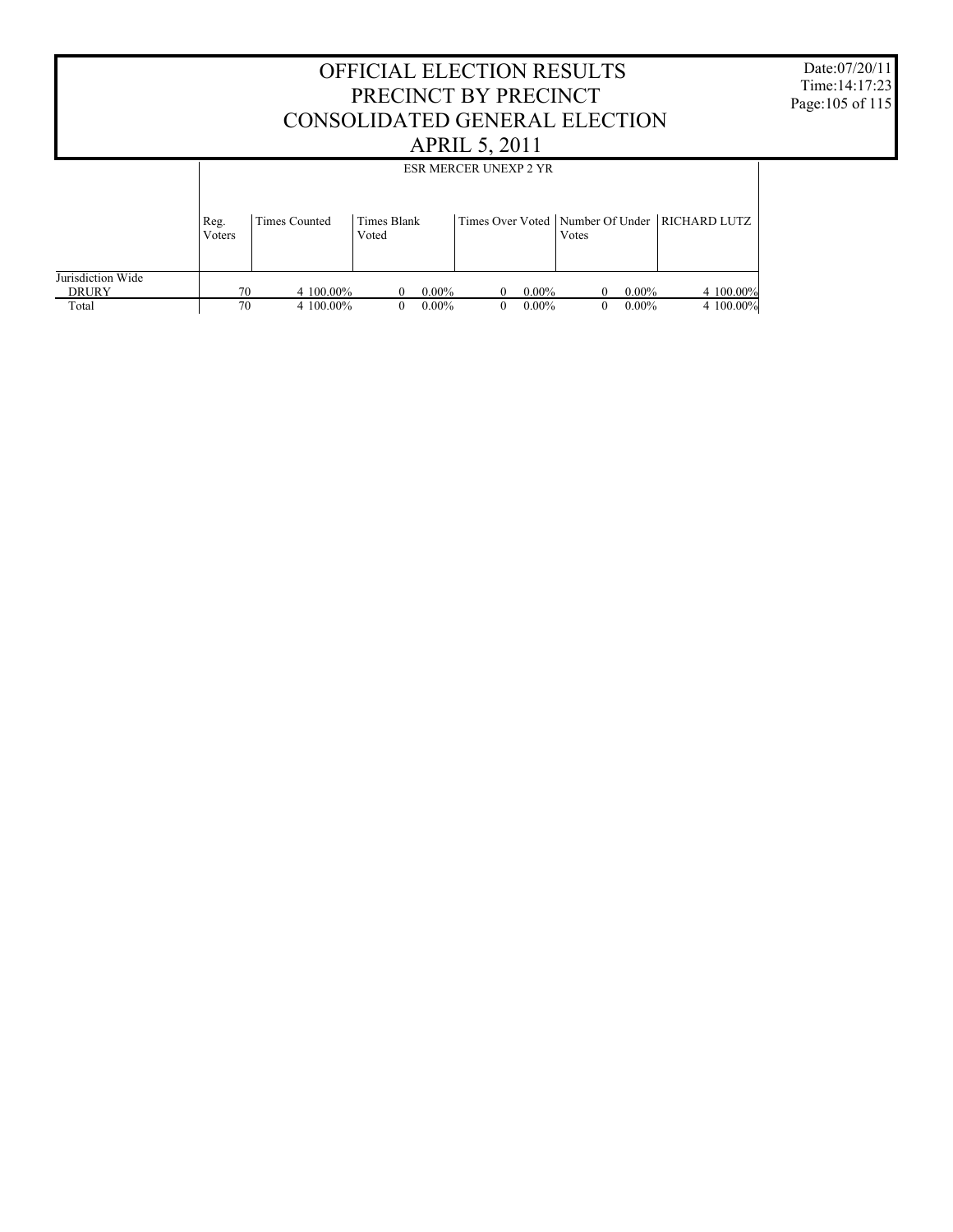|                                     |                | CONSOLIDATED GENERAL ELECTION |                      |        | OFFICIAL ELECTION RESULTS<br>PRECINCT BY PRECINCT |                      |                                                      |        |                  |           |                    | Date:07/20/11<br>Time: $14:17:23$<br>Page: 106 of 115 |
|-------------------------------------|----------------|-------------------------------|----------------------|--------|---------------------------------------------------|----------------------|------------------------------------------------------|--------|------------------|-----------|--------------------|-------------------------------------------------------|
|                                     |                |                               |                      |        | <b>APRIL 5, 2011</b>                              | <b>ESR WHITESIDE</b> |                                                      |        |                  |           |                    |                                                       |
|                                     | Reg.<br>Voters | <b>Times Counted</b>          | Times Blank<br>Voted |        |                                                   |                      | Times Over Voted   Number Of Under   STEVEN<br>Votes |        | <b>GUNDERSON</b> |           | <b>JOY TEGELER</b> |                                                       |
| Jurisdiction Wide<br><b>CORDOVA</b> | 238            | 55 100,00%                    | 24                   | 43.64% | 0                                                 | $0.00\%$             | 22                                                   | 40.00% | 18.              | 32.73%    | 22                 | $40.00\%$                                             |
| Total                               | 238            | 55 100.00%                    | 24                   | 43.64% | 0                                                 | $0.00\%$             | 22                                                   | 40.00% |                  | 18 32.73% | 22                 | 40.00%                                                |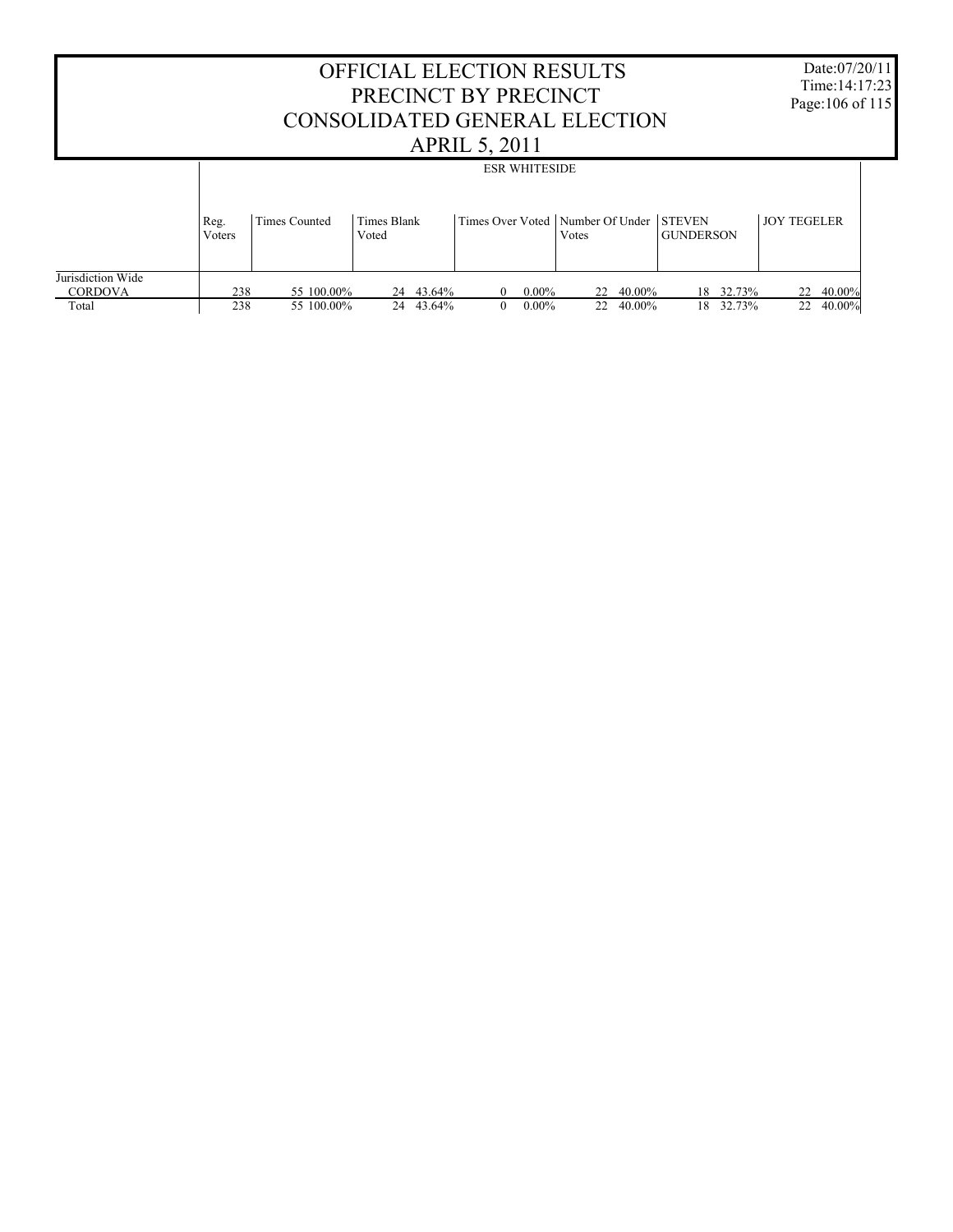Date:07/20/11 Time:14:17:23 Page:107 of 115

| $\Delta$ NIL $\sigma$ , $\Delta$ 011 |                  |               |                          |                      |                          |          |          |                                               |                          |                                   |                          |                          |          |
|--------------------------------------|------------------|---------------|--------------------------|----------------------|--------------------------|----------|----------|-----------------------------------------------|--------------------------|-----------------------------------|--------------------------|--------------------------|----------|
|                                      | <b>ESR HENRY</b> |               |                          |                      |                          |          |          |                                               |                          |                                   |                          |                          |          |
|                                      | Reg.<br>Voters   | Times Counted |                          | Times Blank<br>Voted |                          |          |          | Times Over Voted   Number Of Under  <br>Votes |                          | <b>GERALD</b><br><b>GIOVANINE</b> |                          | <b>JAMES</b><br>WHITMORE |          |
| Jurisdiction Wide                    |                  |               |                          |                      |                          |          |          |                                               |                          |                                   |                          |                          |          |
| <b>HAMPTON 16</b>                    | $\Omega$         | $\Omega$      | $\overline{\phantom{a}}$ |                      | $\overline{\phantom{a}}$ | $\Omega$ |          | $\Omega$                                      | $\overline{\phantom{a}}$ | 0                                 | $\blacksquare$           |                          |          |
| <b>COAL VALLEY 1</b>                 | 15               |               | ۰                        | 0                    | $\overline{\phantom{a}}$ | $\Omega$ |          | $\Omega$                                      |                          | $\Omega$                          | $\overline{\phantom{a}}$ |                          |          |
| RURAL                                | 308              |               | 14 100.00%               |                      | $8\quad 57.14\%$         | 0        | $0.00\%$ |                                               | 2 14.29%                 |                                   | 5 35.71%                 |                          | 5 35.71% |
| Total                                | 323              |               | 14 100.00%               |                      | 8 57.14%                 | $\theta$ | $0.00\%$ |                                               | 2 14.29%                 |                                   | 5 35.71%                 |                          | 5 35.71% |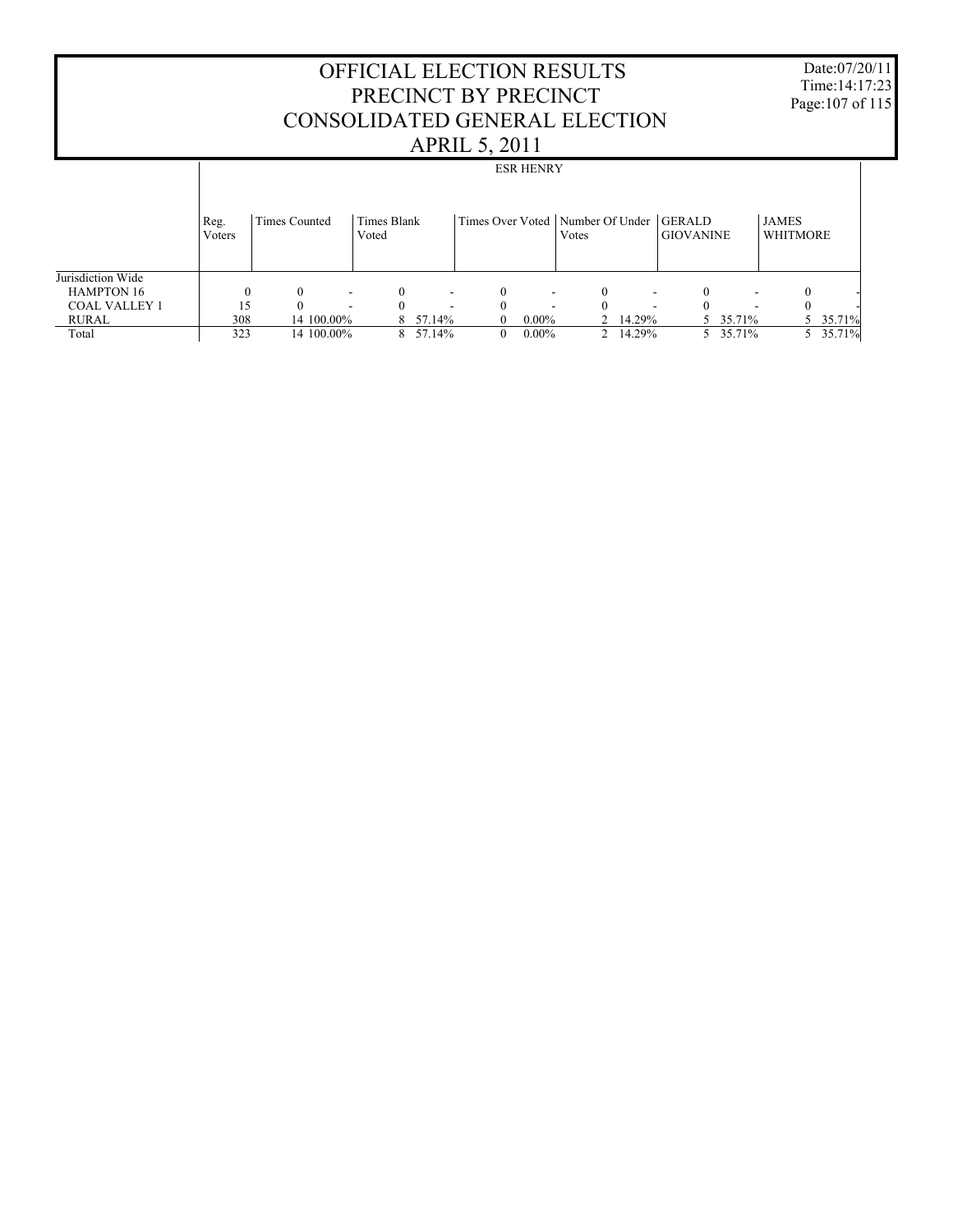Date:07/20/11 Time:14:17:23 Page:108 of 115

|                   | <b>BARSTOW FPD TRUSTEE</b> |                      |                      |                          |                                             |                       |  |  |  |  |  |
|-------------------|----------------------------|----------------------|----------------------|--------------------------|---------------------------------------------|-----------------------|--|--|--|--|--|
|                   | Reg.<br>Voters             | <b>Times Counted</b> | Times Blank<br>Voted |                          | Times Over Voted   Number Of Under<br>Votes | Write-In Votes        |  |  |  |  |  |
| Jurisdiction Wide |                            |                      |                      |                          |                                             |                       |  |  |  |  |  |
| ZUMA              | 42                         | $1.100.00\%$         | 1 100.00%            | $0.00\%$<br>$\theta$     | $0.00\%$<br>$\theta$                        | 0.00%<br>$\Omega$     |  |  |  |  |  |
| <b>HAMPTON 7</b>  | 9                          |                      | 0                    | $\overline{\phantom{a}}$ | $\theta$                                    | $\Omega$              |  |  |  |  |  |
| <b>HAMPTON 8</b>  | 96                         | 7 100,00%            | 7 100,00%            | $0.00\%$<br>0            | $0.00\%$<br>$\theta$                        | 0.00%<br>$\mathbf{0}$ |  |  |  |  |  |
| <b>HAMPTON 9</b>  | 182                        | 18 100.00%           | 38.89%               | $0.00\%$<br>0            | $0.00\%$<br>$\theta$                        | 61.11%                |  |  |  |  |  |
| <b>HAMPTON 16</b> | 4                          |                      |                      |                          |                                             |                       |  |  |  |  |  |
| <b>HAMPTON 17</b> | ۱۱                         |                      |                      |                          |                                             |                       |  |  |  |  |  |
| Total             | 344                        | 26 100,00%           | 15<br>57.69%         | $0.00\%$<br>$\Omega$     | $\Omega$<br>$0.00\%$                        | 42.31%<br>11          |  |  |  |  |  |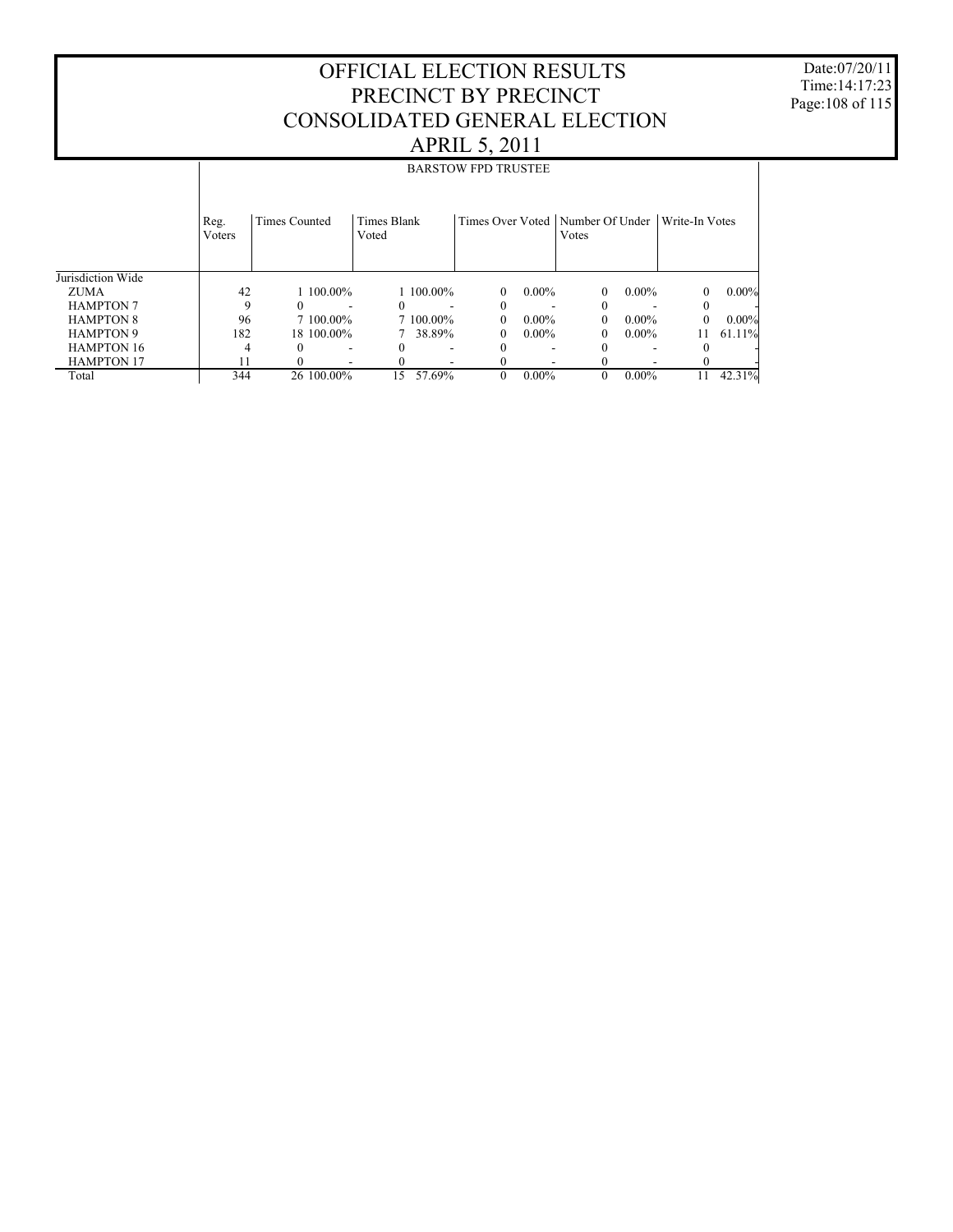Date:07/20/11 Time:14:17:23 Page:109 of 115

|                      | <b>COAL VALLEY FPD TRUSTEE</b> |                   |                      |        |          |          |                                                           |          |     |           |  |  |
|----------------------|--------------------------------|-------------------|----------------------|--------|----------|----------|-----------------------------------------------------------|----------|-----|-----------|--|--|
|                      | Reg.<br>Voters                 | Times Counted     | Times Blank<br>Voted |        |          |          | Times Over Voted   Number Of Under   GERRY STAHR<br>Votes |          |     |           |  |  |
| Jurisdiction Wide    |                                |                   |                      |        |          |          |                                                           |          |     |           |  |  |
| <b>COAL VALLEY 1</b> | 975                            | 59 100 00%        | 9                    | 15.25% | $\Omega$ | $0.00\%$ | $\Omega$                                                  | $0.00\%$ |     | 50 84.75% |  |  |
| COAL VALLEY 2        | 721                            | 16 100 00%        |                      | 6.25%  | $\Omega$ | $0.00\%$ | 0                                                         | $0.00\%$ | 15  | 93.75%    |  |  |
| COAL VALLEY 3        | 1674                           | 126 100 00%       | 29                   | 23.02% | $\Omega$ | $0.00\%$ | 0                                                         | $0.00\%$ | 97  | 76.98%    |  |  |
| RURAL                | $\Omega$                       |                   | $\theta$             |        |          |          |                                                           |          |     |           |  |  |
| Total                | 3370                           | $100.00\%$<br>201 | 39                   | 19.40% |          | $0.00\%$ | $\Omega$                                                  | $0.00\%$ | 162 | 80.60%    |  |  |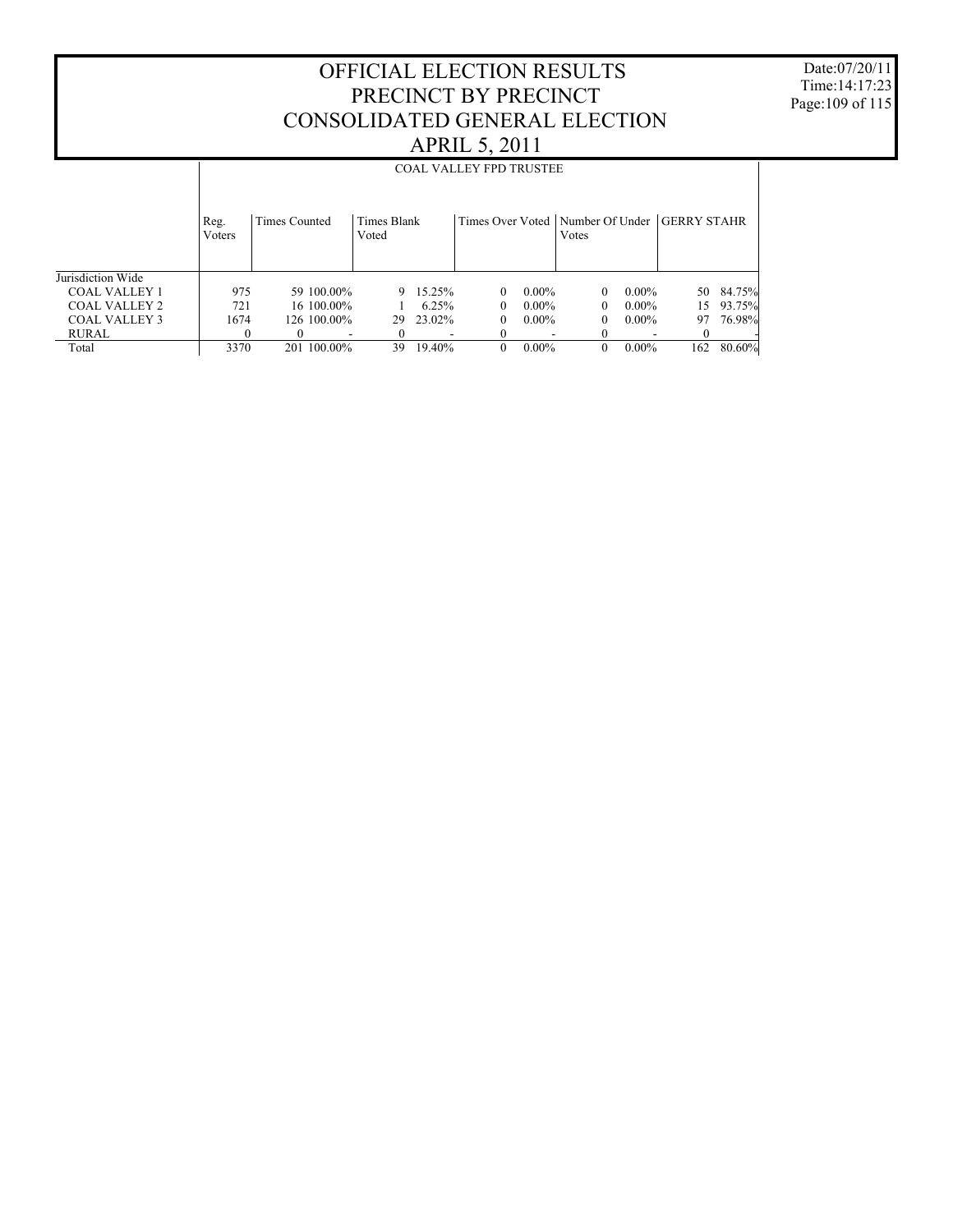Date:07/20/11 Time:14:17:23 Page:110 of 115

|                      | <b>COAL VALLEY FPD TRUSTEE 2 YR</b> |                   |                      |        |          |          |                                                            |          |     |        |  |  |
|----------------------|-------------------------------------|-------------------|----------------------|--------|----------|----------|------------------------------------------------------------|----------|-----|--------|--|--|
|                      | Reg.<br>Voters                      | Times Counted     | Times Blank<br>Voted |        |          |          | Times Over Voted   Number Of Under   RICHARD REED<br>Votes |          |     |        |  |  |
| Jurisdiction Wide    |                                     |                   |                      |        |          |          |                                                            |          |     |        |  |  |
| <b>COAL VALLEY 1</b> | 975                                 | 59 100 00%        | 10                   | 16.95% | $\Omega$ | $0.00\%$ | $\Omega$                                                   | $0.00\%$ | 49  | 83.05% |  |  |
| COAL VALLEY 2        | 721                                 | 16 100 00%        |                      | 6.25%  | $\Omega$ | $0.00\%$ | 0                                                          | $0.00\%$ | 15  | 93.75% |  |  |
| COAL VALLEY 3        | 1674                                | 126 100 00%       | 24                   | 19.05% | $\Omega$ | $0.00\%$ | 0                                                          | $0.00\%$ | 102 | 80.95% |  |  |
| RURAL                | $\Omega$                            |                   | $\theta$             |        |          |          |                                                            |          |     |        |  |  |
| Total                | 3370                                | $100.00\%$<br>201 | 35.                  | 17.41% |          | $0.00\%$ | $\Omega$                                                   | $0.00\%$ | 166 | 82.59% |  |  |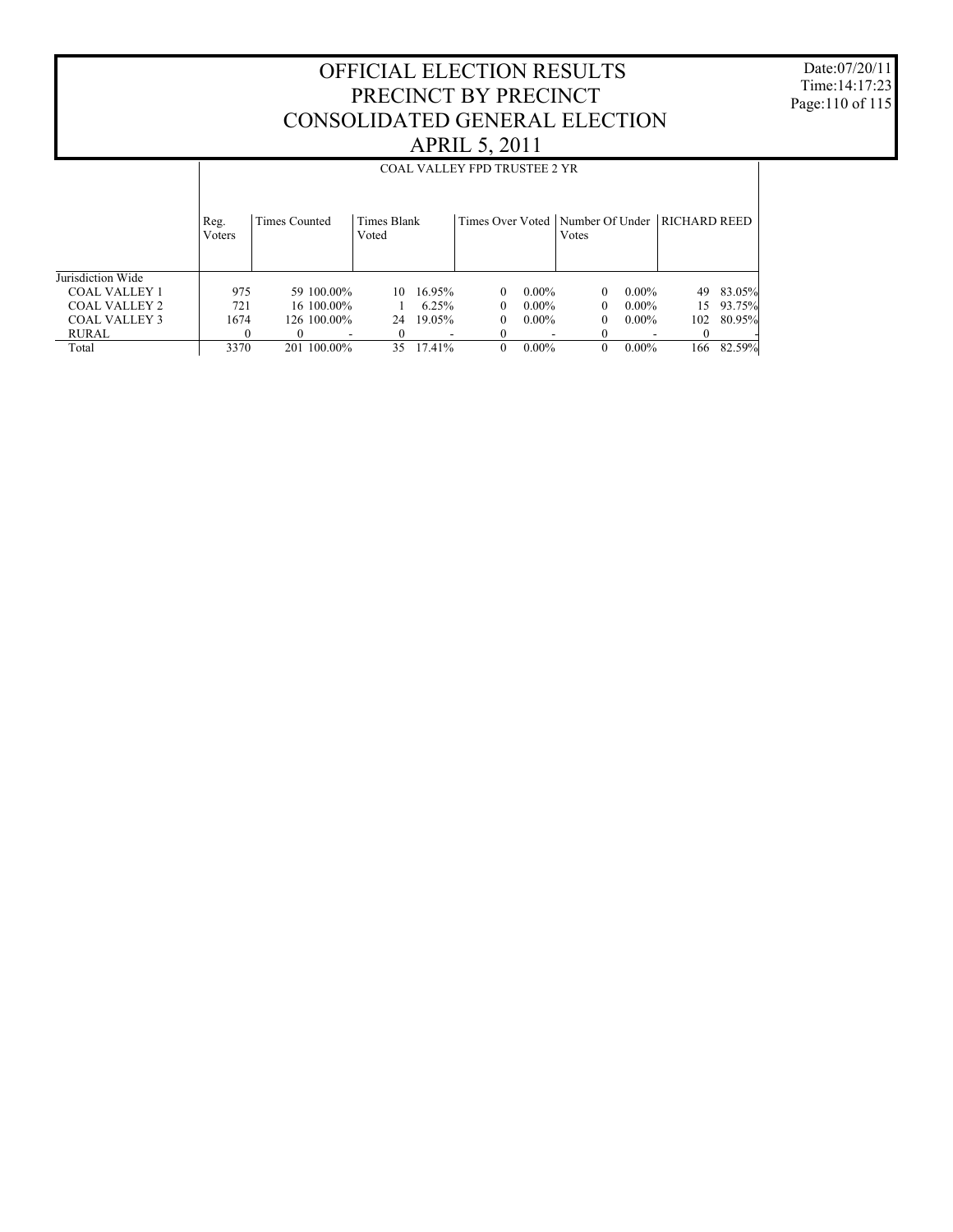Date:07/20/11 Time:14:17:23 Page:111 of 115

### OFFICIAL ELECTION RESULTS PRECINCT BY PRECINCT CONSOLIDATED GENERAL ELECTION APRIL 5, 2011

|                   | <b>CORD FPD TRUSTEE</b> |               |                      |          |   |          |                                             |          |                                 |                  |                             |        |
|-------------------|-------------------------|---------------|----------------------|----------|---|----------|---------------------------------------------|----------|---------------------------------|------------------|-----------------------------|--------|
|                   | Reg.<br>Voters          | Times Counted | Times Blank<br>Voted |          |   |          | Times Over Voted   Number Of Under<br>Votes |          | <b>JAMES D.</b><br><b>NORTH</b> |                  | MICHAEL S.<br><b>HURLEY</b> |        |
| Jurisdiction Wide |                         |               |                      |          |   |          |                                             |          |                                 |                  |                             |        |
| <b>CORDOVA</b>    | 734                     | 195 100.00%   | 11                   | $5.64\%$ | 0 | $0.00\%$ | 79                                          | 40.51%   |                                 | 75 38.46%        | 104                         | 53.33% |
| <b>COE</b>        | 75                      | 4 100,00%     | $\Omega$             | $0.00\%$ | 0 | $0.00\%$ |                                             | 2 50.00% |                                 | $3\quad 75.00\%$ |                             | 25.00% |
| PORT BYRON        | 111                     | 34 100.00%    |                      | 8.82%    |   | $0.00\%$ | 15                                          | 44.12%   | 14                              | 41.18%           | 16                          | 47.06% |
| Total             | 920                     | 233 100.00%   | 14                   | 6.01%    |   | $0.00\%$ | 96.                                         | 41.20%   | 92                              | 39.48%           | 121                         | 51.93% |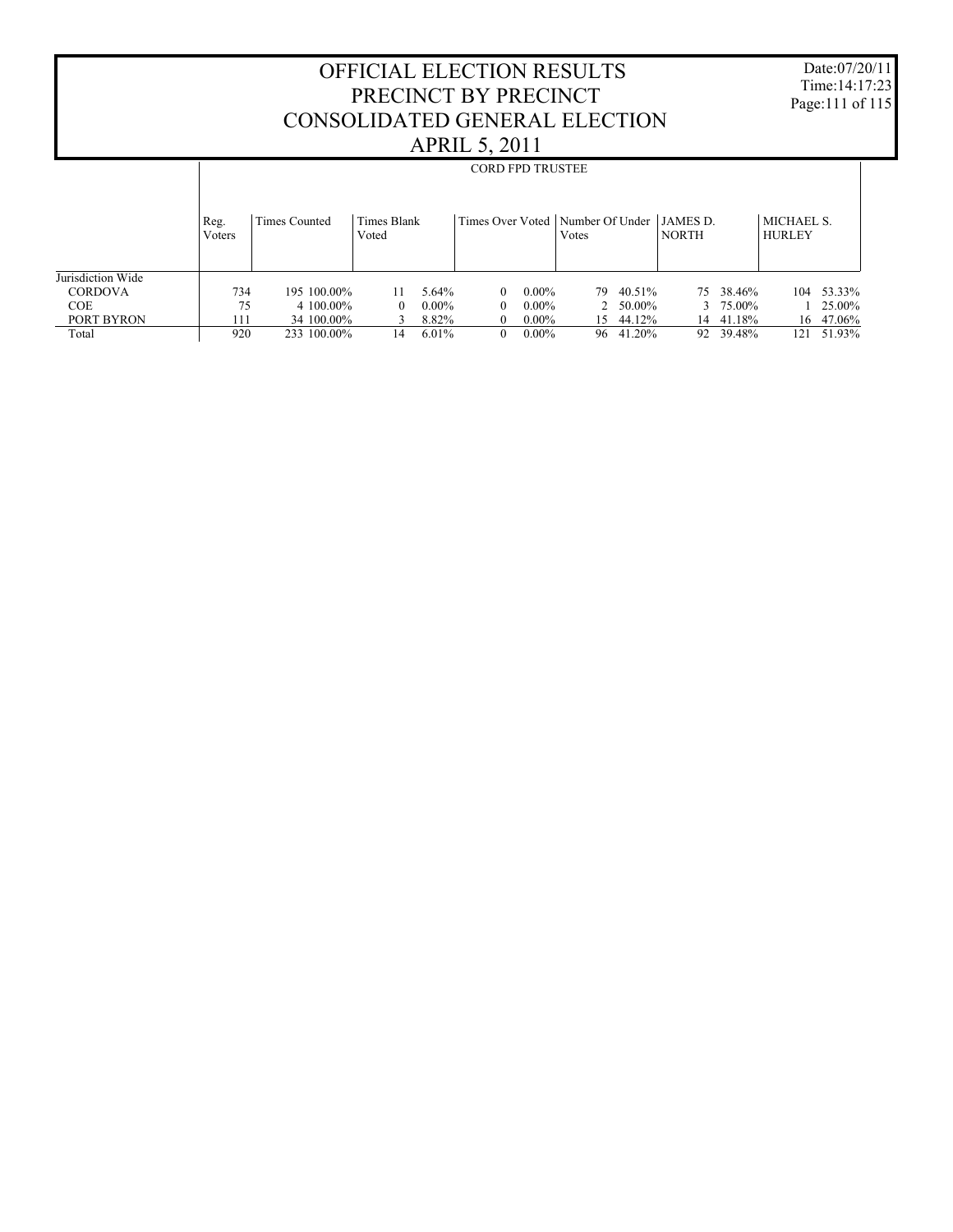Date:07/20/11 Time:14:17:23 Page:112 of 115

CORD FPD TRUSTEE

|                   | <b>KENNETH</b><br>MCCOOL |            |
|-------------------|--------------------------|------------|
| Jurisdiction Wide |                          |            |
| <b>CORDOVA</b>    |                          | 110 56.41% |
| COE               |                          | 2 50.00%   |
| PORT BYRON        | 17                       | 50.00%     |
| Total             | 129                      | 55.36%     |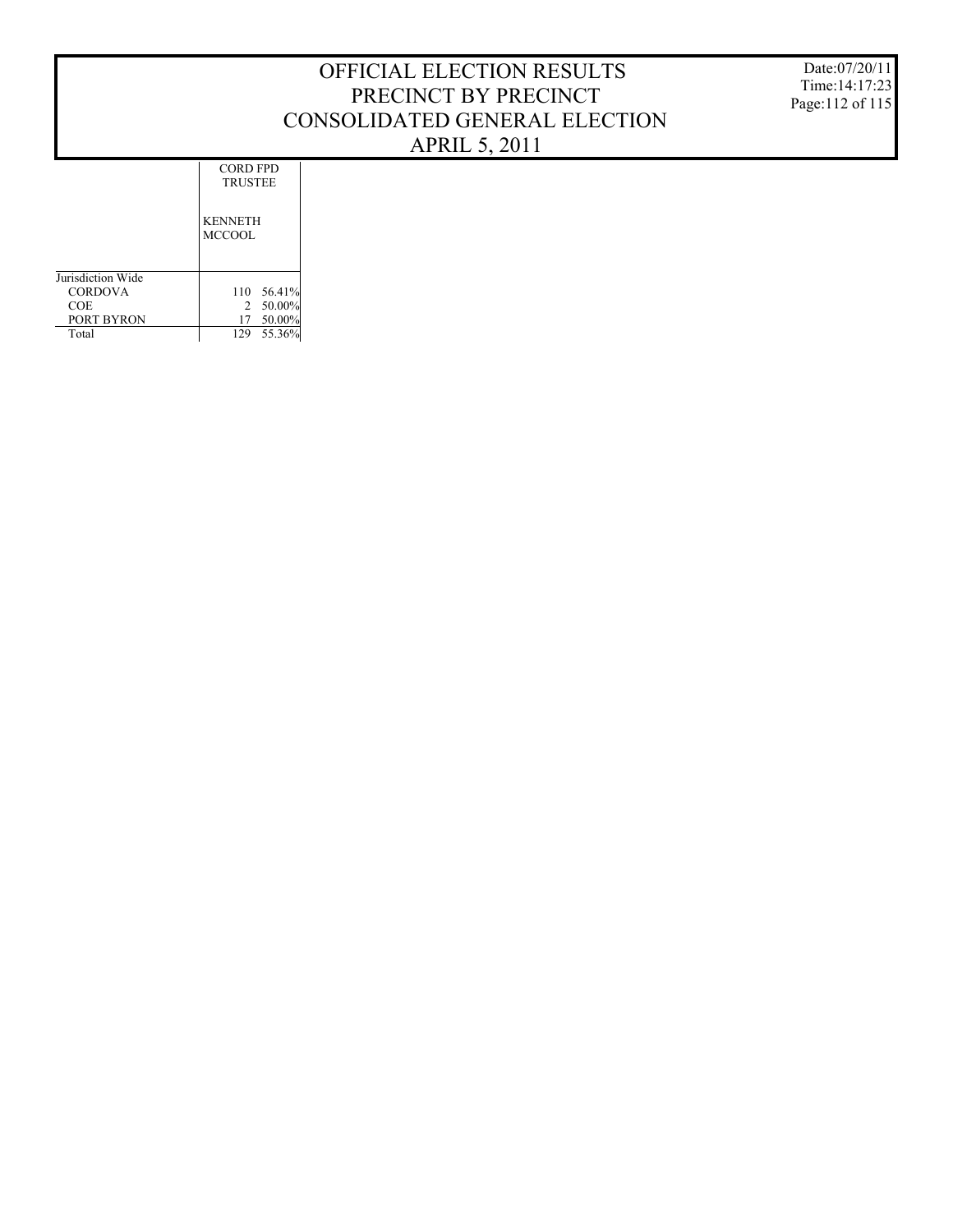| <b>OFFICIAL ELECTION RESULTS</b><br>PRECINCT BY PRECINCT<br>CONSOLIDATED GENERAL ELECTION |                |                      |                      |         |                           |          |                                                                            |          | Date:07/20/11<br>Time: $14:17:23$<br>Page:113 of 115 |             |            |  |
|-------------------------------------------------------------------------------------------|----------------|----------------------|----------------------|---------|---------------------------|----------|----------------------------------------------------------------------------|----------|------------------------------------------------------|-------------|------------|--|
|                                                                                           |                |                      |                      |         | <b>APRIL 5, 2011</b>      |          |                                                                            |          |                                                      |             |            |  |
|                                                                                           |                |                      |                      |         | <b>CORD TWP PARK DIST</b> |          |                                                                            |          |                                                      |             |            |  |
|                                                                                           | Reg.<br>Voters | <b>Times Counted</b> | Times Blank<br>Voted |         |                           |          | Times Over Voted   Number Of Under   FOR PARK DIST   AGAINST PARK<br>Votes |          |                                                      | <b>DIST</b> |            |  |
| Jurisdiction Wide<br><b>CORDOVA</b>                                                       | 238            | 55 100,00%           |                      | $.82\%$ | $\theta$                  | $0.00\%$ | $^{\circ}$                                                                 | $0.00\%$ | 50 90.91%                                            |             | 7.27%      |  |
| Total                                                                                     | 238            | 55 100.00%           |                      | $.82\%$ | $\Omega$                  | $0.00\%$ | $\theta$                                                                   | $0.00\%$ | 50 90.91%                                            |             | 7.27%<br>4 |  |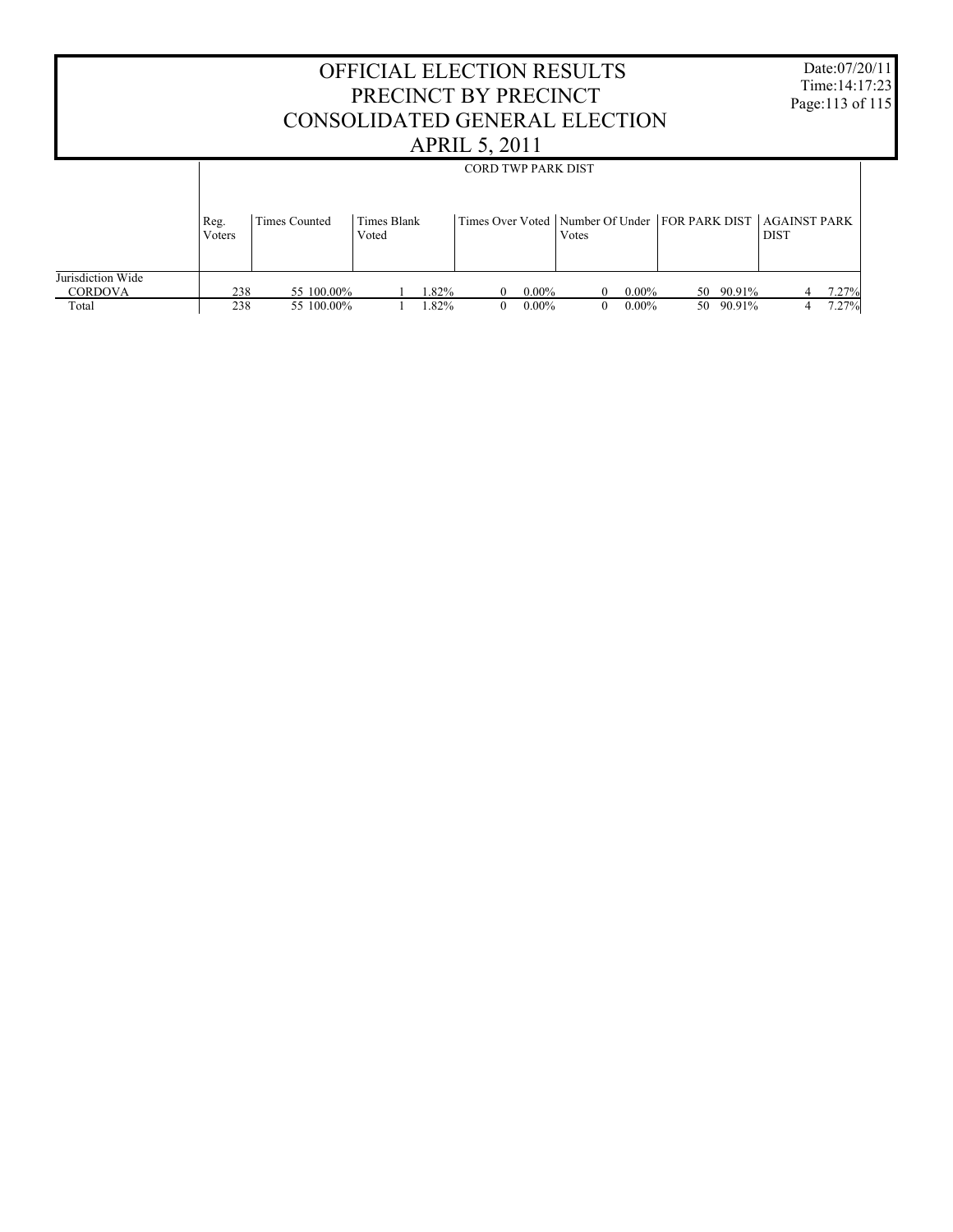| <b>OFFICIAL ELECTION RESULTS</b><br>PRECINCT BY PRECINCT<br>CONSOLIDATED GENERAL ELECTION |                        |                          |                      |                |                                                   |                      |                                                                           |  |                        | Date:07/20/11<br>Time: $14:17:23$<br>Page: 114 of 115 |                        |
|-------------------------------------------------------------------------------------------|------------------------|--------------------------|----------------------|----------------|---------------------------------------------------|----------------------|---------------------------------------------------------------------------|--|------------------------|-------------------------------------------------------|------------------------|
|                                                                                           |                        |                          |                      |                | <b>APRIL 5, 2011</b><br><b>CORD TWP PARK COMM</b> |                      |                                                                           |  |                        |                                                       |                        |
|                                                                                           | Reg.<br><b>V</b> oters | Times Counted            | Times Blank<br>Voted |                |                                                   |                      | Times Over Voted   Number Of Under   JACK C. ADAMS   MARGARET A.<br>Votes |  |                        | <b>BENNETT</b>                                        |                        |
| Jurisdiction Wide<br><b>CORDOVA</b><br>Total                                              | 238<br>238             | 55 100,00%<br>55 100.00% |                      | 5.45%<br>5.45% | 0<br>$\Omega$                                     | $0.00\%$<br>$0.00\%$ | 69 125.45%<br>69 125.45%                                                  |  | 25 45.45%<br>25 45.45% |                                                       | 28 50.91%<br>28 50.91% |